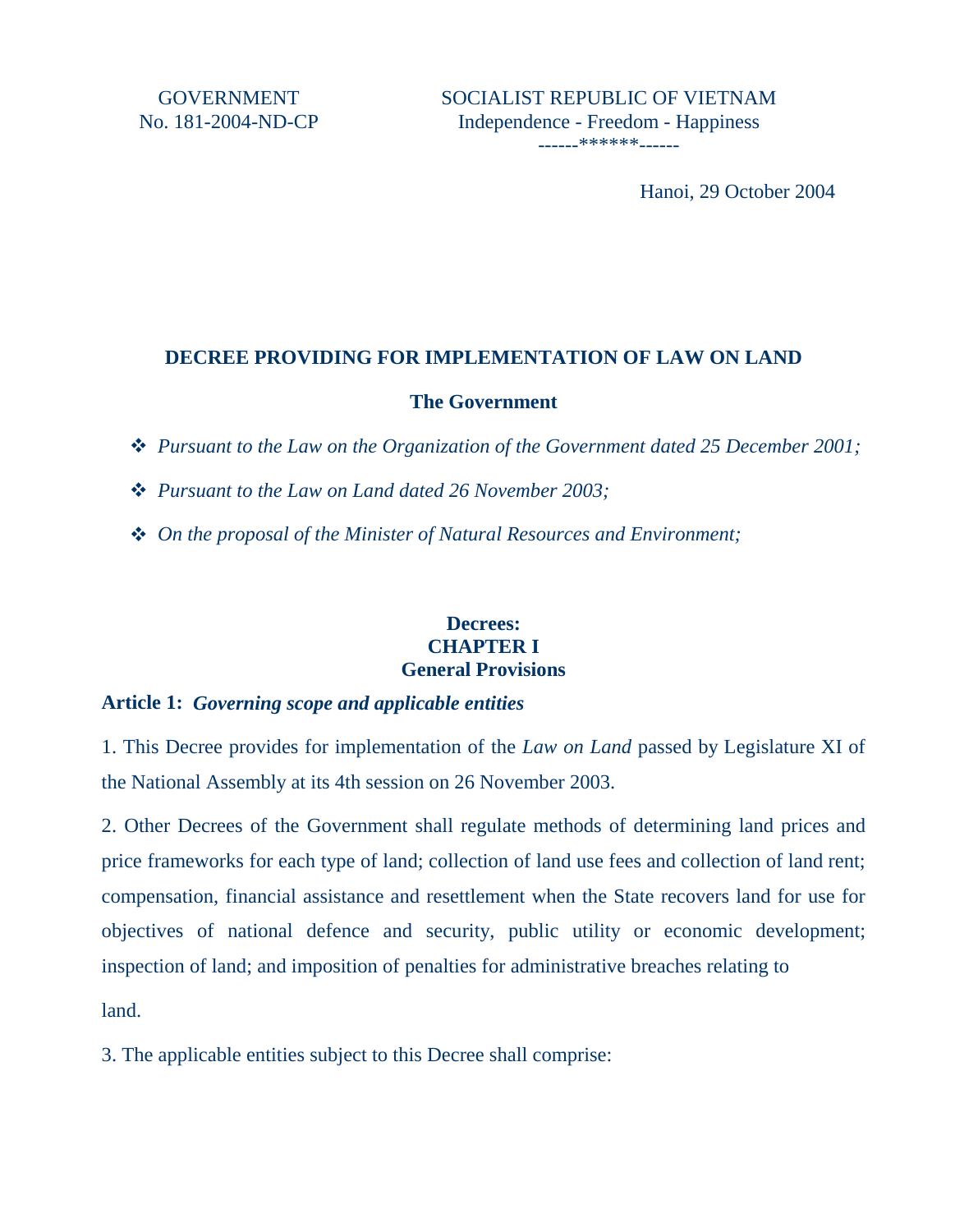(a) State bodies exercising rights and discharging responsibilities as representatives of the ownership of land by the entire people and carrying out the task of uniform State administration of land;

(b) Land users stipulated in article 9 of the *Law on Land*;

(c) Other entities involved in the management and use of land.

### **Article 2:** *Persons responsible before the State for land use*

Persons responsible before the State for land use shall be regulated as follows:

1. Heads of organizations and foreign organizations shall be persons responsible before the State for land use by their organizations.

2. Chairmen of people's committees of communes, wards and townships shall be persons responsible before the State for use of agricultural land for public utility purposes; and nonagricultural land that has been allocated to such people's committees for use for the purpose of construction of their headquarters and of public facilities for cultural, educational, health, sports, recreation and entertainment activities, markets, cemeteries, graveyards and other local public facilities.

3. Representatives of communities of citizens shall be persons responsible before the State for use of land that has been allocated to such communities.

4. Heads of religious organizations shall be persons responsible before the State for use of land that has been allocated to such religious organizations.

5. Heads of family households shall be persons responsible before the State for use of land by such family households.

6. Individuals, Vietnamese residing overseas and foreign individuals shall be responsible before the State for use of their land.

7. Representatives of land users with common rights to use a parcel of land shall be persons responsible before the State for use of such land.

#### **Article 3:** *Persons responsible before the State for land allocated for management*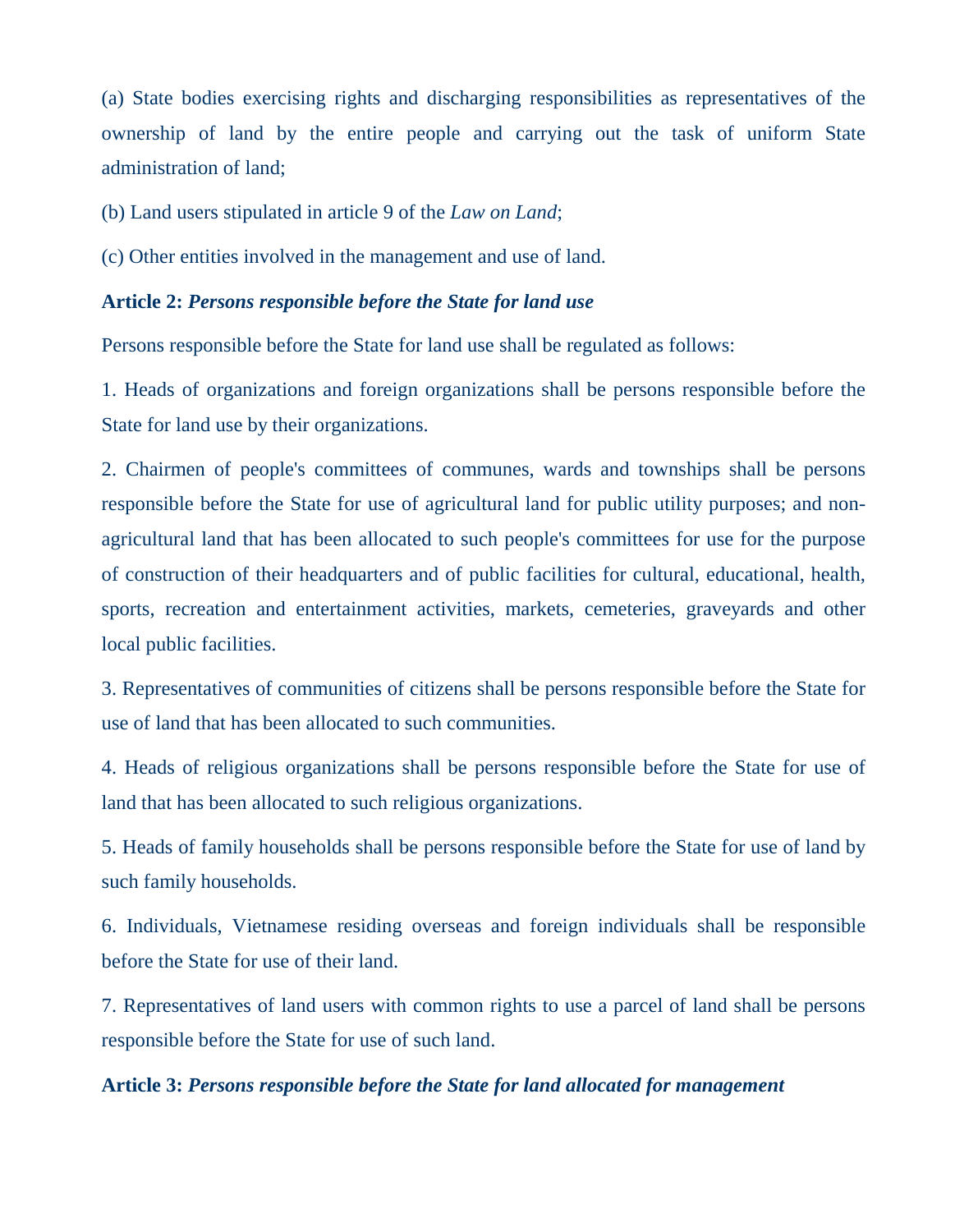1. Heads of organizations shall be responsible before the State for management of land in the following cases:

(a) Organizations assigned to manage public facilities as stipulated in clause 3 of article 91 of this Decree;

(b) Economic organizations assigned to manage land areas to carry out investment projects in the form of build-transfer (BT) in accordance with clause 1 of article 87 of this Decree;

(c) Organizations assigned to manage land with water surfaces of large rivers and land with water surfaces for special use;

(d) Land fund development organizations which are assigned to manage land which is recovered pursuant to a decision of a competent State body.

2. Chairmen of people's committees of communes, wards and townships shall be responsible before the State for management of land used for public utility purposes and assigned to them to manage, land recovered in rural areas pursuant to clauses 2 to 12 inclusive of article 38 of the *Law on Land*, land that has not been allocated, and land that has not yet been leased in their locality.

3. Chairmen of people's committees of provinces and cities under central authority shall be responsible before the State for management of unused land on uninhabited islands in their locality.

4. Representatives of communities of citizens shall be responsible before the State for management of forestry land that has been allocated to such communities for protection and development of the forest pursuant to the *Law on Protection and Development of Forests*.

#### **Article 4:** *Assurances to land users*

1. The State shall not recognize any claim to take back land and shall not consider resolution of any complaint relating to a claim to take back land which the State allocated to others for their use in accordance with land policies prior to 15 October 1993 in the following circumstances: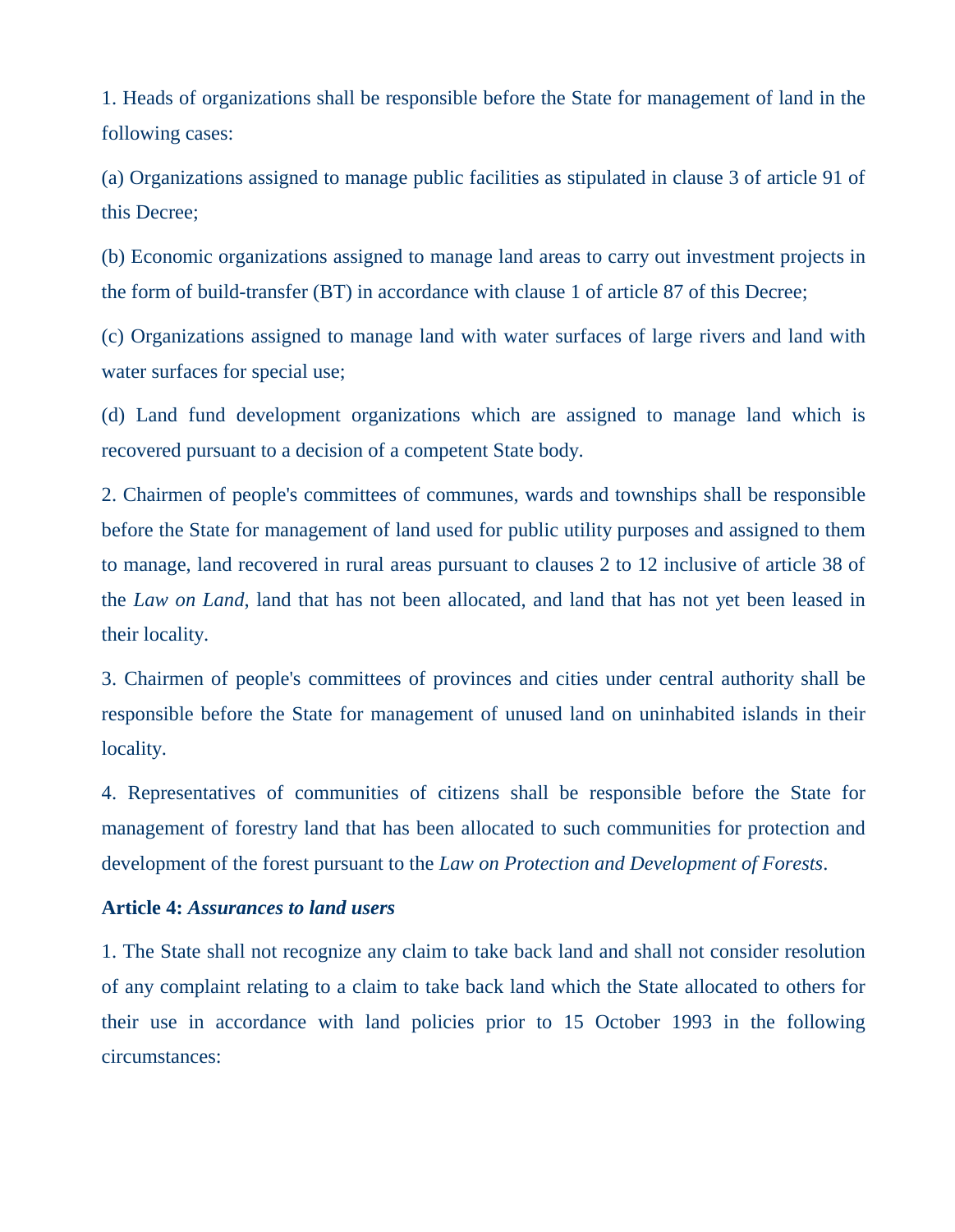(a) Land which was confiscated, requisitioned or compulsorily purchased in the course of implementation of the land renovation policy in the North, or pursuant to the policy on demolition of any vestige of private proprietorship of land and all forms of exploitation by the colonial and feudal system in the South;

(b) Land which was donated to the State, co-operatives, other organizations, family households or individuals;

(c) Land which was contributed to agricultural co-operatives in accordance with the Charter of Advanced Agricultural Cooperatives;

(d) Residential land which the State has allocated to others for use as residential land; residential land and garden land that users have returned to co-operatives in order to develop new land; land which has been recovered to be allocated or adjusted to others in the course of resolution of a land dispute;

(dd) Land which was divided amongst others in the course of the campaign to share land with persons having no land or insufficient land in the South after Re-Unification Day.

2. Resolution of any land dispute or complaint must be based on the law on land as at the date on which the land relationship giving rise to the dispute or complaint arose, including the following legal instruments relating to land:

(a) The *Law on Land Renovation* of the Democratic Republic of Vietnam promulgated on 4 December 1953;

(b) Circular 73-TTg of the Prime Minister of the Government of the Democratic Republic of Vietnam dated 7 July 1962 regarding management of land for lease of private individuals, of land without owners, and of deserted urban land;

(c) Charter of Advanced Agricultural Co-operatives promulgated on 1 May 1969;

(d) Resolution 125-CP of the Council of the Government of the Democratic Republic of Vietnam dated 28 June 1971 regarding enhancement of land management;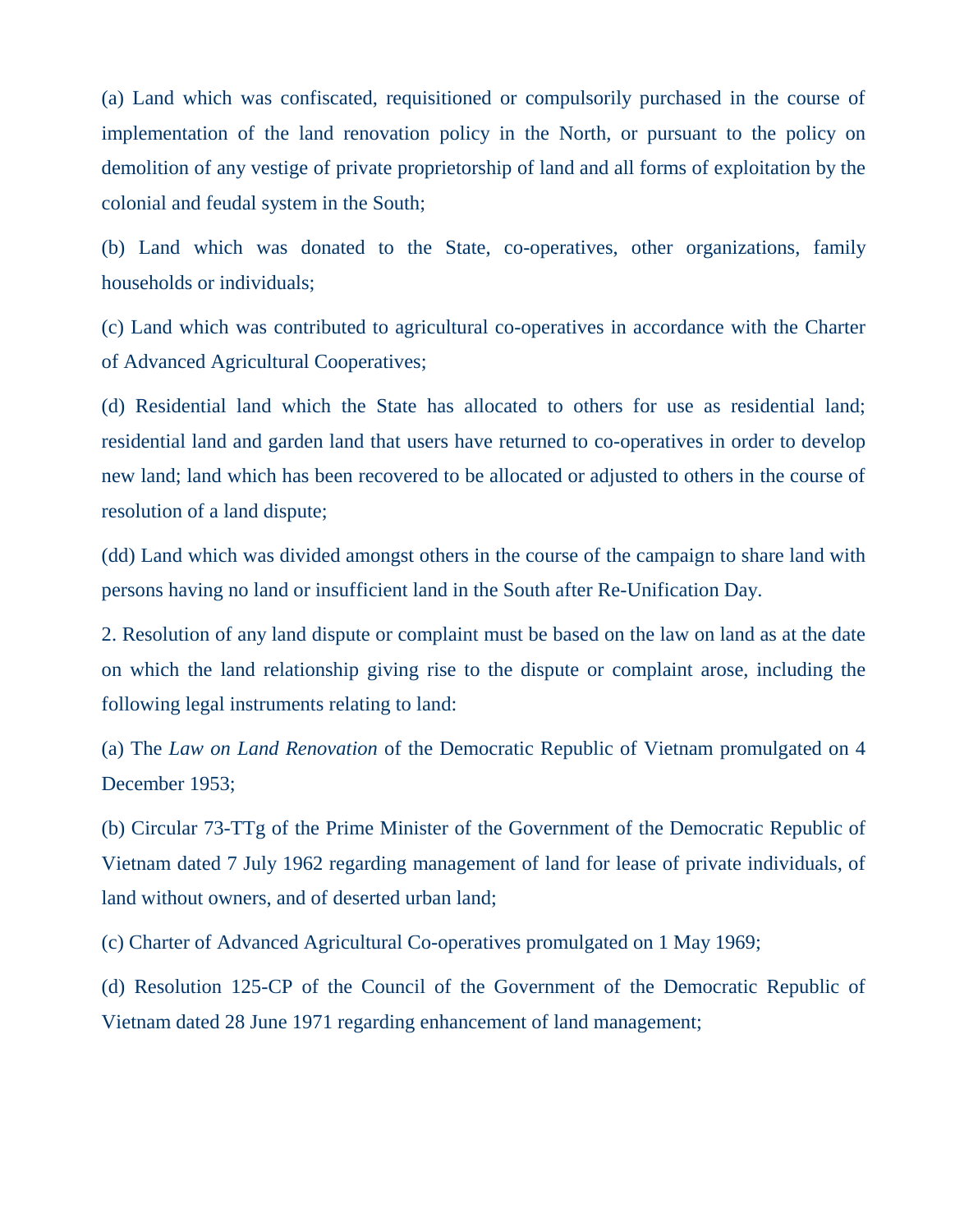(dd) Decree 47-CP of the Council of the Government of the Democratic Republic of Vietnam dated 15 March 1972 promulgating the temporary charter on selection of project sites and management of construction land;

(e) Resolution 28-CP of the Council of the Government of the Democratic Republic of Vietnam dated 16 December 1973 regarding resettlement of residents for river bed clearance;

Subscription 56 (2/2004-2005) 30 June 2005

(g) Decision 129-CP of the Council of the Government of the Democratic Republic of Vietnam dated 25 May 1974 regarding promulgation of policies applicable to co-operatives extending their land areas to develop agriculture and forestry in midland and mountainous regions;

(h) Decree 01-ND-75 of the Provisional Revolutionary Government of the Republic of South Vietnam dated 5 March 1975 regarding land policies;

(i) Directive 235-CT-TW of the Central Executive Board of the Labour Party of Vietnam dated 20 August 1976 regarding implementation of the Resolution of the Politburo regarding land issues in the South;

(k) Decision 188-CP of the Council of the Government of the Socialist Republic of Vietnam dated 25 September 1976 regarding the policy on demolition of any vestige of private proprietorship of land and of all forms of exploitation by the colonial and feudal system in the

South;

(l) Decision 318-CP of the Council of the Government of the Socialist Republic of Vietnam dated 14 December 1978 regarding demolition of any form of capitalist exploitation of land and promotion of adjustments to rural land in the South;

(m) Decision 201-CP of the Council of the Government of the Socialist Republic of Vietnam dated 1 July 1980 regarding uniform land administration and enhancement of land administration nationwide;

(n) The 1987 *Law on Land* and Decree 30-HDBT of the Council of Ministers dated 23 March 1989 regarding implementation of the 1987 *Law on Land*;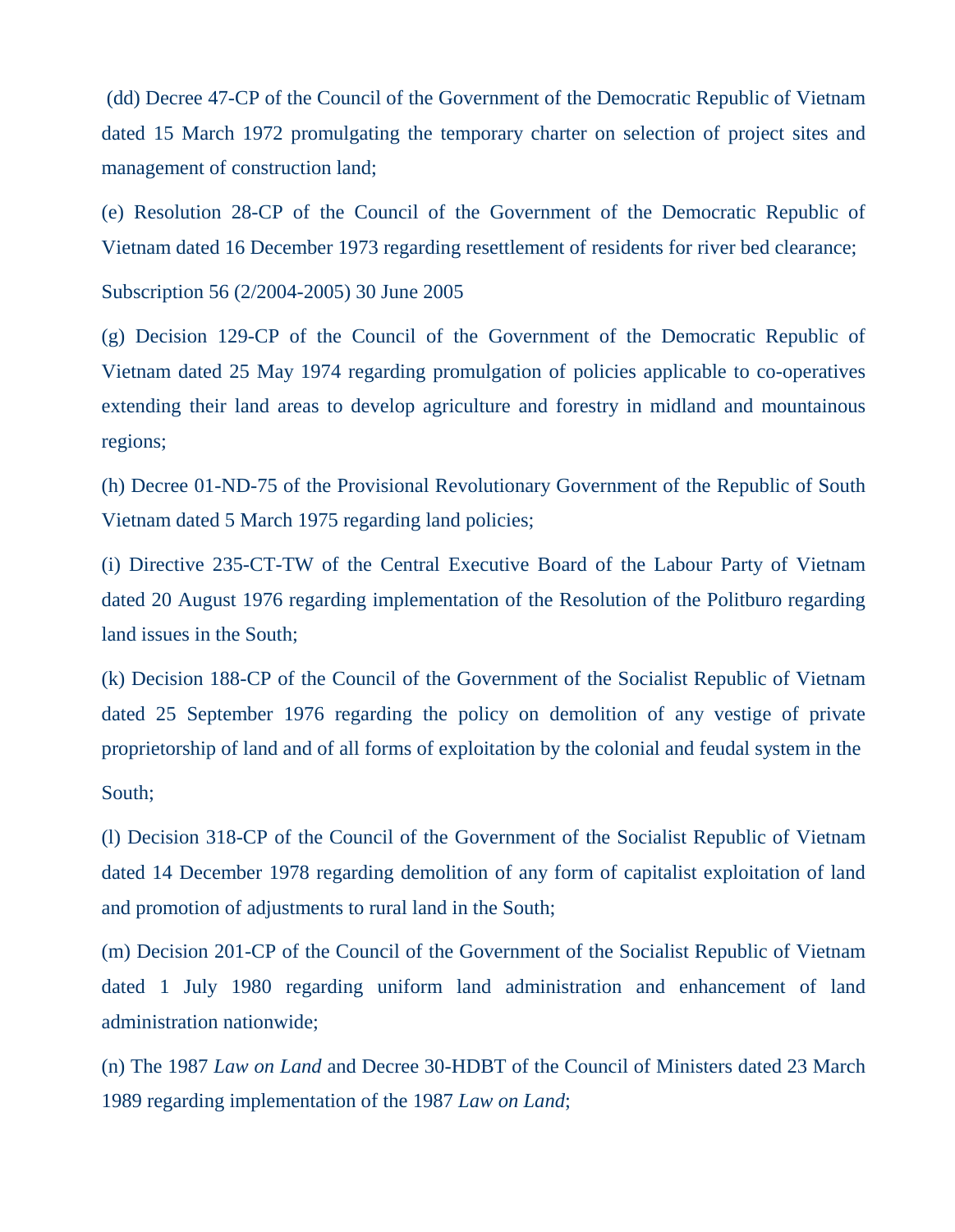(o) Decision 13-HDBT of the Council of Ministers of the Socialist Republic of Vietnam dated 1 February 1989 regarding resolution of a number of emergency land issues.

3. Resolution of residential land and of non-agricultural production and business land with buildings on such land which the State managed or arranged to be used during the course of implementation of land and housing administration policies and socialist improvement policies prior to 1 July 1991 shall be carried out in accordance with Resolution 23-2003-

QH11 of the National Assembly dated 26 November 2003 and the legal instruments guiding implementation of that Resolution.

### **Article 5:** *Funding for work of State administration of land*

1. The State Budget shall guarantee funding for the work of State administration of land and shall invest in professional cadastral activities (comprising surveying, measuring, drawing up all types of land maps; assessing land classification; formulating, evaluating, proclaiming and amending land use zoning and planning; formulating cadastral files and issuing certificates of land use right; conducting land inventories, formulating land statistics and other professional cadastral activities) in accordance with law.

2. The Ministry of Natural Resources and Environment shall preside over coordination with other relevant ministries and bodies in formulating regimes, standards and eco-technical norms for professional cadastral activities to provide the basis for arranging and administering funding.

3. The Central State Budget shall guarantee that payments will be made for the work of State administration of land and for professional cadastral activities at the central level. Local State Budgets shall guarantee that payments will be made for the work of State administration of land and for professional cadastral activities at the local level in accordance with the

regulations on delegation of administrative responsibility.

## **Article 6:** *Classification of land*

1. The land type and the land use purpose of each parcel of land shall be determined on one of the following bases: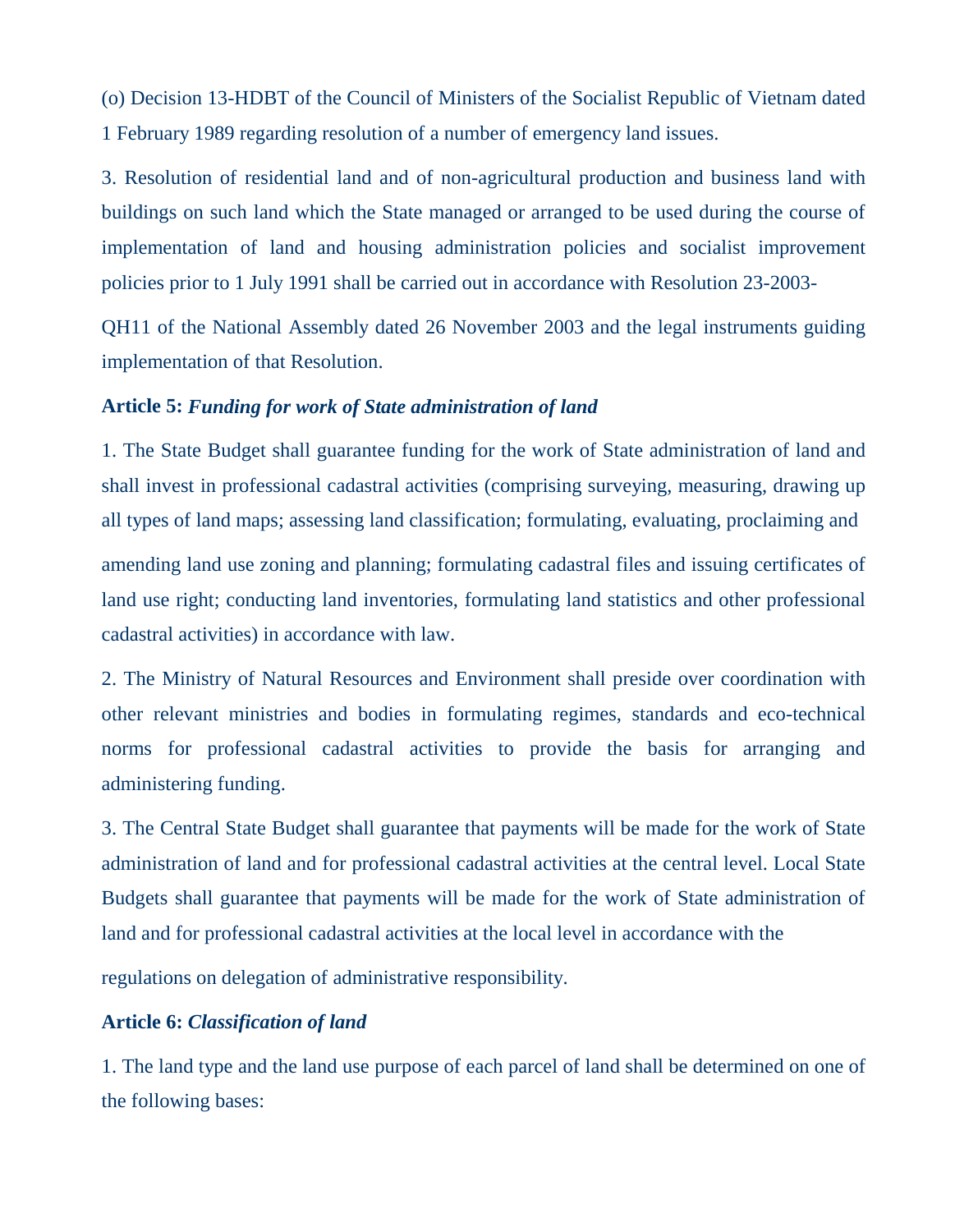(a) Decision of a competent State body on allocation or lease of land or permission for conversion of land use purpose;

(b) Certificate of land use right issued to a person currently using land for which the State recognizes a land use right;

(c) Registration for conversion of land use purpose in conformity with land use zoning and planning in the case where no application for permission for conversion of land use purpose is required;

(d) Land is being used stably in conformity with land use zoning which has been approved by the competent State body;

(dd) In the absence of any of the bases stipulated in sub-clauses (a) to (d) above, the people's committee of the district, town or provincial city shall determine the land type and the land use purpose on the basis of the current status of stable use.

2. In addition to the main land use purpose determined in accordance with clause 1 of this article, a land user shall be permitted to use land for other use purposes also provided that they do not adversely affect the main land use purpose and are not contrary to the law on land.

3. Land shall be classified into the following categories:

(a) Agricultural land category;

(b) Non-agricultural land category;

(c) Unused land category.

4. Agricultural land shall be further classified into the following subcategories:

(a) Land for agricultural production, comprising planting annual crops and planting perennial crops; Land for planting annual crops shall include land for rice cultivation, pastoral land for raising livestock and land for planting other annual crops;

(b) Forest land, comprising forest land for production, protective forest land, and specialized use forest land;

(c) Land for aquaculture;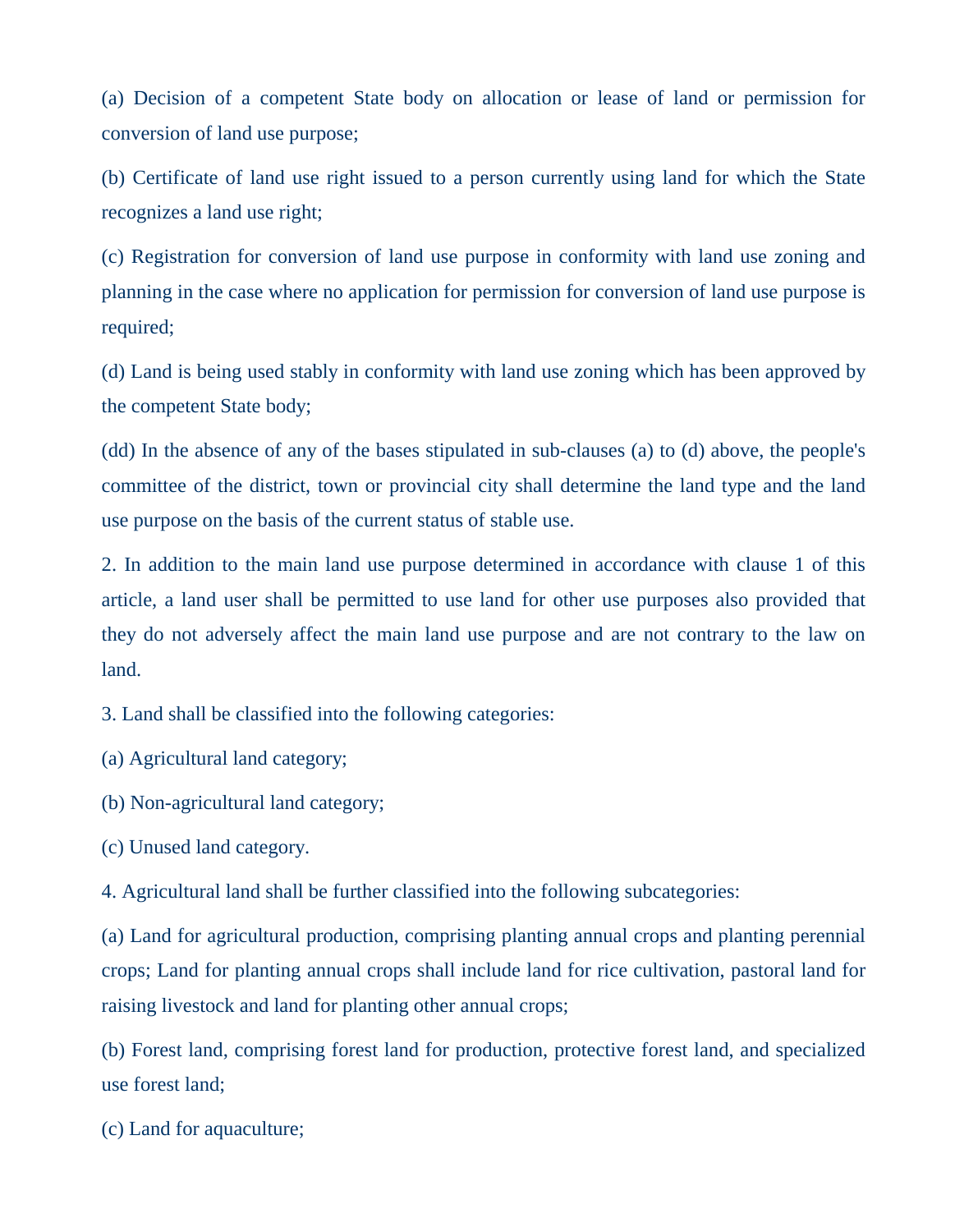#### (d) Land for salt production;

#### (dd) Other agricultural land;

Other agricultural land means land in rural areas used for construction of greenhouses and other types of houses for cultivation purposes, including in the forms of cultivation not directly in soil; for construction of sheds to breed cattle, poultry and other species of animals as permitted by law; for construction of stations and farms for forestry, agricultural and salt production and aquatic research and experiment; for construction of nurseries for seeds and seedlings; for construction of barns and buildings for family households and individuals to store agricultural produce, plant protection agents, fertiliser, machinery and other tools for agricultural production.

5. Non-agricultural land shall be further classified into the following subcategories:

(a) Residential land, comprising residential land in rural areas and residential land in urban areas;

(b) Land for construction of offices of bodies and construction of works of professional institutions; land used for national defence and security purposes; non-agricultural land used for production or business purposes; and land used for public purposes; Land used for public purposes shall include land used for the purpose of construction of road traffic systems, bridges, sewers, footpaths, waterway ports, ferry landings, vehicle and car parks, railway stations and airports; water supply and water discharge systems, irrigation systems, dyke embankments and dams; electricity transmission grids, communications networks and systems; systems for transmitting petroleum and gas; land used for kindergartens, schools, hospitals, markets, parks, gardens, children's entertainment centres, squares, sports grounds, convalescent homes, homes for the care of the elderly and for disadvantaged children, sports and physical education establishments, cultural facilities, post offices and cultural centres of communes, statues, monuments, clubs, theatres, museums, exhibition halls, cinemas, circuses, rehabilitation centres for the disabled, vocational training centres, drug rehabilitation centres, detention centres and reformatories; land containing historicalcultural sites and places of scenic beauty which have been classified or in respect of which the people's committee of a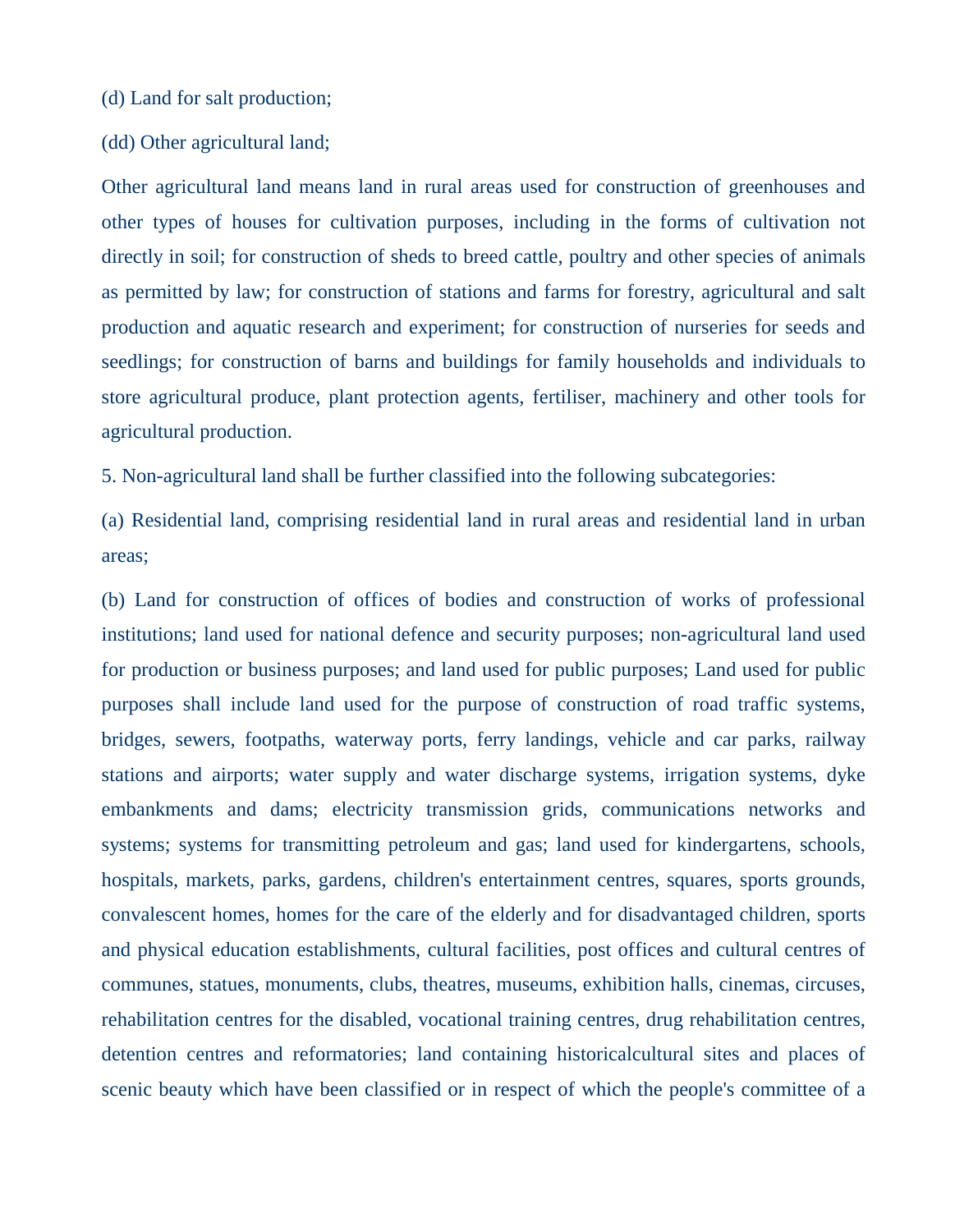province or city under central authority has made a protection decision; land for waste disposal, rubbish tips and waste treatment areas;

(c) Land containing rivers, canals, channels, ditches, streams and specialized water surfaces; (d) Religious land, including land used by religious organizations and land on which there are communal houses, temples, shrines, pagodas, worship halls and family shrines;

(dd) Land used as cemeteries and for graves;

(e) Other non-agricultural land;

Other types of non-agricultural land shall include land with facilities of worship, houses used as museums, houses to preserve or display works of art, houses of cultural and artistic compositions and other private construction works which are not attached to residential land but are not for business purposes; land with holiday homes, tents or buildings for employees; urban land used for construction of greenhouses and other types of buildings servicing cultivation, including in the form of cultivation not directly on land, and for construction of sheds to breed cattle, poultry and other species of animals as permitted by law, and for construction of stations and farms for forestry, agricultural and salt production and aquatic research and experiment, for construction of nurseries for seeds and seedlings, and for construction of barns and buildings for family households and individuals to store agricultural produce, plant protection agents, fertiliser, machinery and other tools for agricultural production.

6. Unused land shall be further classified into the following sub-categories:

- (a) Unused flat country;
- (b) Unused hills and mountains;
- (c) Rocky mountains without forest.

### **Article 7:** *Determining parcels of land*

1. The following circumstances shall determine a parcel of land in respect of which there is a single land use purpose:

(a) The parcel of land has boundaries which were fixed during the course of use;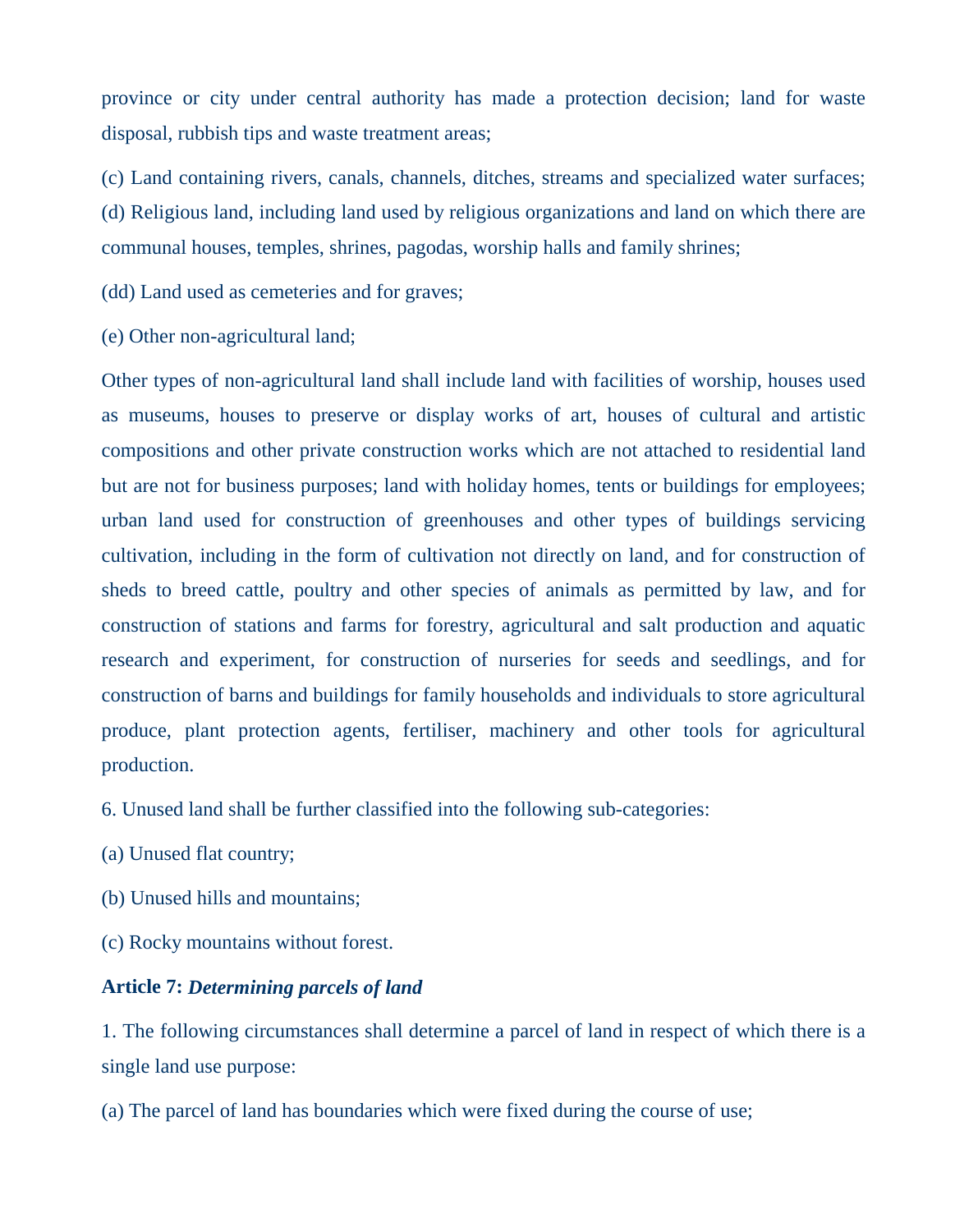(b) The parcel of land has boundaries which were fixed when the State allocated or leased the land or recognized the land use right;

(c) The parcel of land has boundaries which were fixed when a number of parcels of land were consolidated into the single parcel of land (hereinafter referred to as *land consolidation*) or when a parcel of land was demerged into a number of parcels of land (hereinafter referred to as *land demerger*) due to administration requirements or at the request of the land user which request was consistent with the law on land.

2. The following circumstances shall determine a parcel of land in respect of which there are multiple land use purposes:

(a) Where the fixing of boundaries was divided between a number of land use purposes, the parcel of land was determined in accordance with each use purpose;

(b) Where there is a main use purpose and subsidiary use purposes which are utilized during the different seasons in a year or utilized at the same time on such land area, the parcel of land shall be determined in the same manner as in clause 1 of this article and the main use purpose and the subsidiary use purposes must be determined, except for the cases stipulated in clauses 2 and 3 of article 45 of this Decree.

### **CHAPTER II**

#### **System of Organization of Land Administration and Services**

#### **of Land Management and Use**

#### **Article 8:** *Bodies administering land*

1. An organizational system of bodies administering land shall be uniformly established from the central to the grass roots level, shall be attached to administration of natural resources and environment and shall have the following specific organizational structure:

(a) The State administrative body in respect of land at the central level shall be the Ministry of Natural Resources and Environment;

(b) The body administering land in provinces and cities under central authority shall be the Department of Natural Resources and Environment;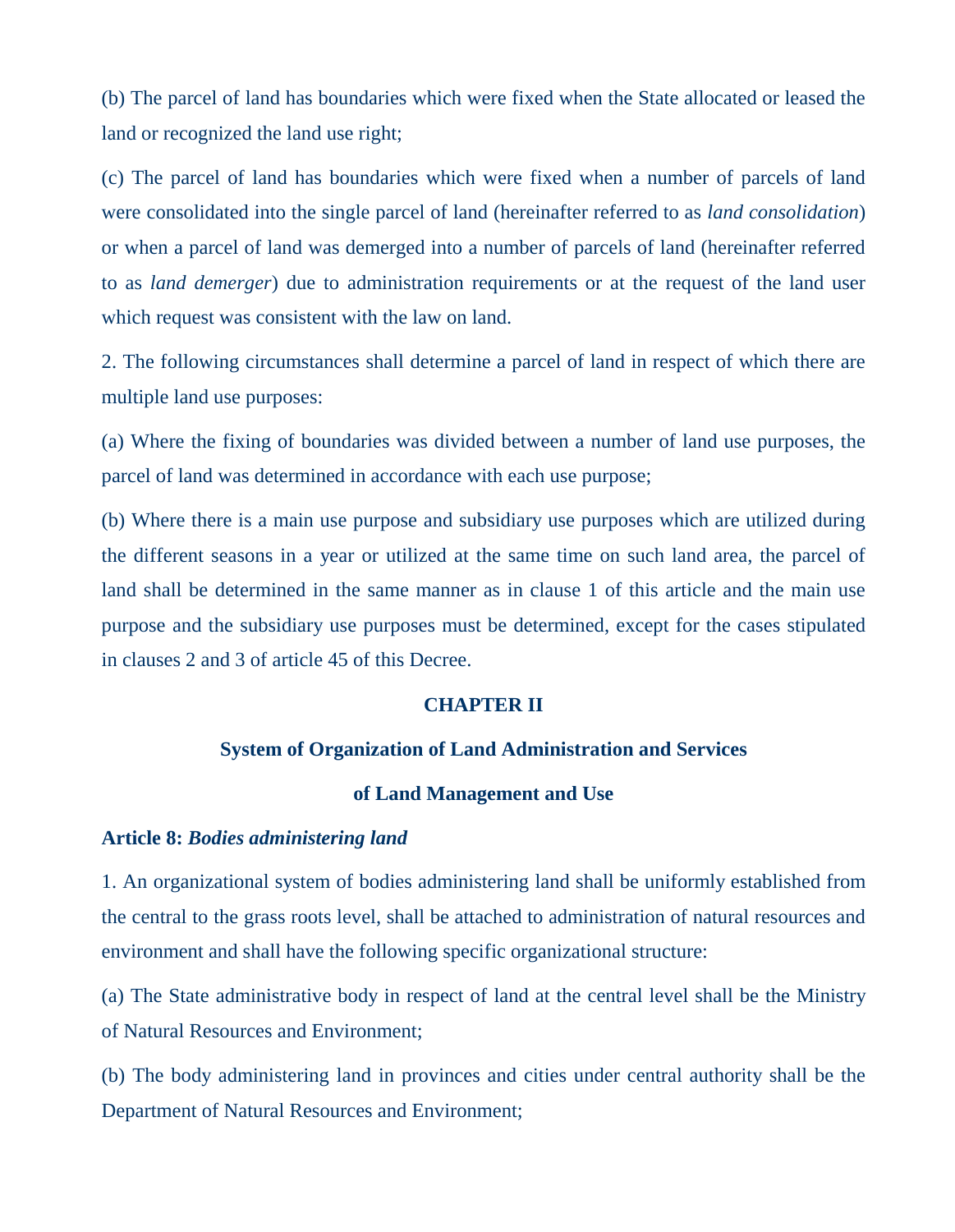(c) The body administering land in districts, towns and provincial cities shall be the Division of Natural Resources and Environment.

2. Communes, wards and townships shall have cadastral officers.

3. The Ministry of Natural Resources and Environment shall preside over coordination with the Ministry of Internal Affairs in guiding in detail the organization of the staffing apparatus of Departments of Natural Resources and Environment and Divisions of Natural Resources and Environment, and in guiding the appointment and dismissal of cadastral officers in communes, wards and townships, and in regulating the standards for and duties of cadastral officers in communes, wards and townships.

4. People's committees of provinces and cities under central authority and people's committees of communes, wards and townships shall be responsible to construct the staffing apparatus of local bodies administering land, to arrange cadastral officers in communes, wards and townships, and to ensure such officers carry out their duties.

### **Article 9:** *Land use right registration offices*

1. Land use right registration offices shall be public service offices with the function of organizing and conducting registration of land use rights, changes in land use, management of cadastral files, and providing assistance to bodies in charge of natural resources and environment in performance of administrative procedures regarding land management and use.

2. People's committees of provinces and cities under central authority shall make decisions on establishment of land use right registration offices under Departments of Natural Resources and Environment and on establishment of branches of such offices in necessary areas.

People's committees of communes, wards and townships shall, depending on the need for registration of land use rights in their areas, make decisions on establishment of land use right registration offices under Divisions of Natural Resources and Environment.

3. The Ministry of Natural Resources and Environment shall preside over coordination with the Ministry of Internal Affairs in guiding the organization and operation of land use right registration offices.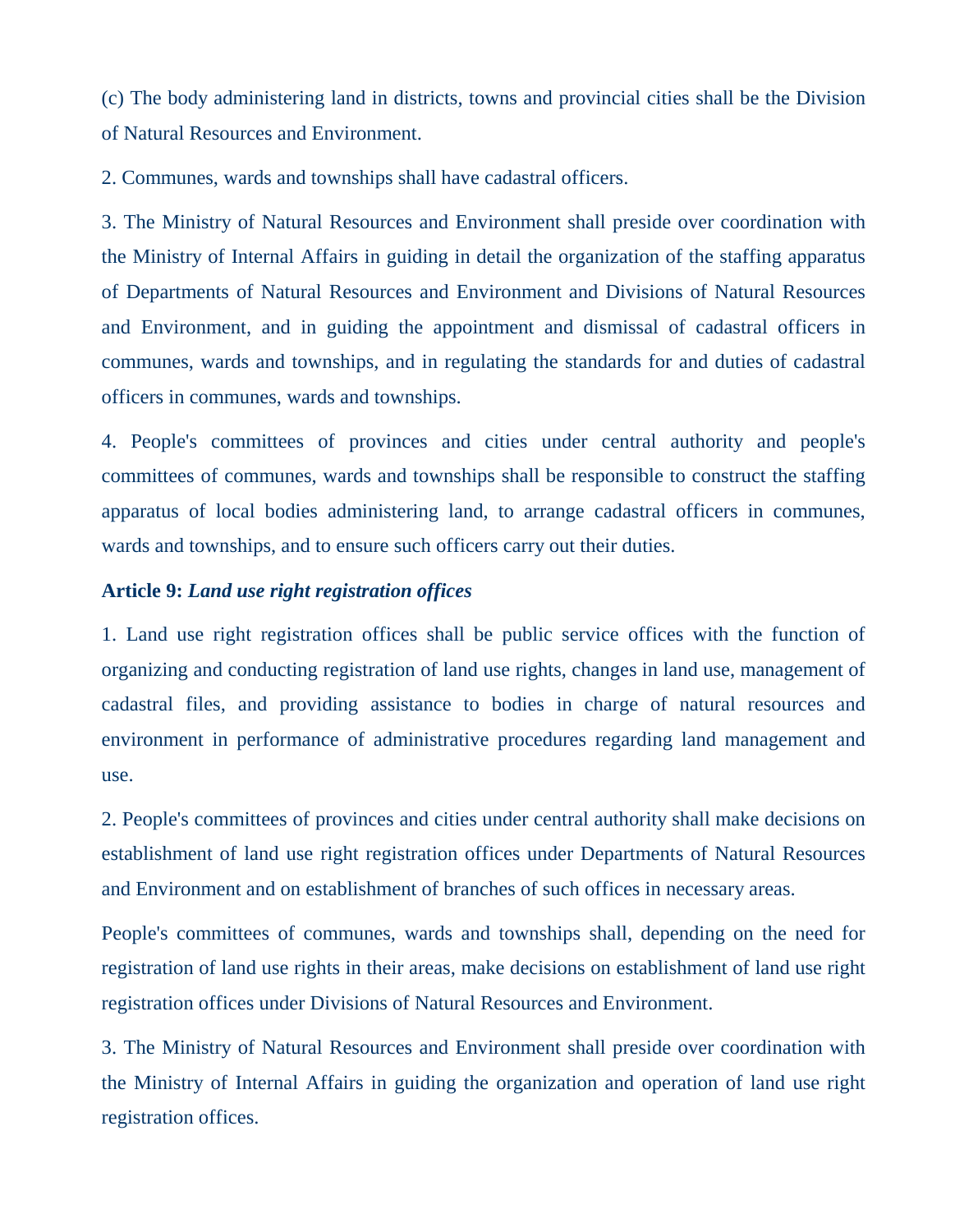#### **Article 10:** *Land fund development organizations*

1. Land fund development organizations shall operate in the form of revenuereceiving professional organizations or of State owned enterprises conducting public utility activities, for which the people's committee of a province or city under central authority made the establishment decision, in order to pay compensation and conduct site clearance in cases of land recovery after land use zoning and planning has been proclaimed but there is as yet no investment project; to receive assignments of land use rights in areas for which zoning provides that the land must be recovered and where land users have had to relocate to other places before the State issued a decision on land recovery; to manage the land fund in respect of land already recovered; and to organize auctions of land use rights pursuant to a decision of a competent State body in respect of land allocated by the State for management.

2. The Ministry of Natural Resources and Environment shall preside over coordination with the Ministry of Internal Affairs in guiding the organization and operation of land fund development organizations.

#### **Article 11:** *Organizations providing land management and use services*

1. Revenue-receiving professional organizations or enterprises from all economic sectors which satisfy the conditions stipulated in clause 3 of this article may be issued with an operating licence or shall be permitted to register for provision of land management and use services.

2. Operational sectors in land management and use services shall comprise:

(a) Consultancy on land prices;

(b) Consultancy on formulation of land use zoning and planning;

(c) Services of land measurement and formulation of cadastral maps;

(d) Services of information relating to land.

3. The responsibility to regulate the conditions and procedures for issuance of operating licences for or for registration of provision of land management and use services shall be as follows: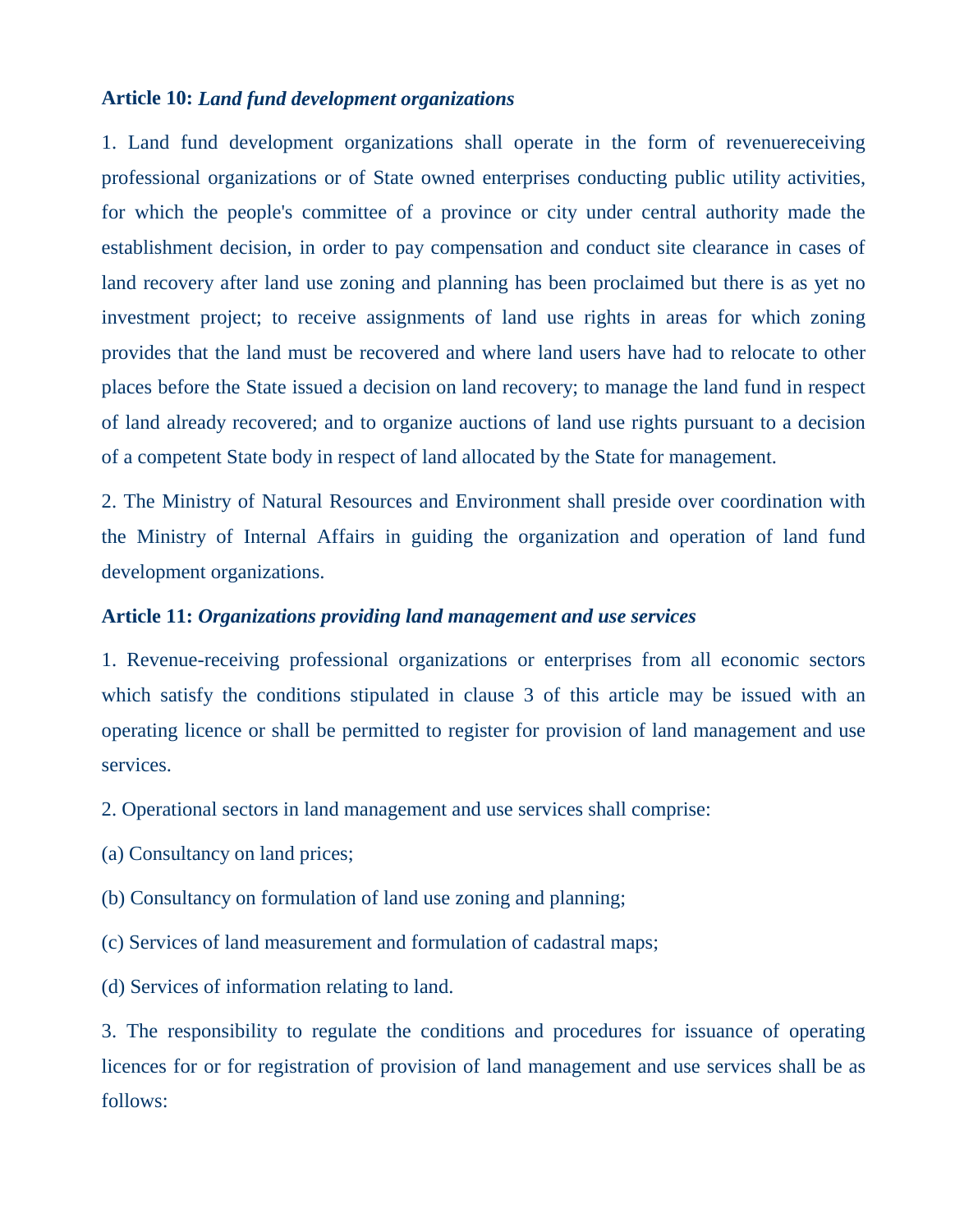(a) The Ministry of Finance shall regulate the conditions and procedures for issuance of operating licences for or for registration of consultancy on land prices;

(b) The Ministry of Natural Resources and Environment shall regulate the conditions and procedures for issuance of operating licences for or for registration of consultancy on formulation of land use zoning and planning, and services of information relating to land; and the conditions and procedures for issuance of operating licences for or for registration of provision of services of land measurement and formulation of cadastral maps.

#### **CHAPTER III**

#### **Land Use Zoning and Planning**

#### **Article 12:** *Contents of land use zoning*

1. Investigations, research, analysis and compilation of the natural, social and economic conditions in the area being zoned.

2. Assessment of the status quo and changes in land use in the previous zoning period pursuant to use purposes, comprising land for rice cultivation, land for planting other annual crops, land for planting perennial crops, forest land for production, protective forest land, specialized use forest land, land for aquaculture, land for salt production, other agricultural land; residential land in rural areas and residential land in urban areas; land for construction of headquarters of bodies and for professional facilities; land for use for objectives of national defence and security; land for non-agricultural production and business purposes; land for use for public utility purposes; land containing rivers, canals, channels, ditches, streams and specialized water surfaces; religious land; land used as cemeteries and for graves; unused flat country, unused hills and mountains, and rocky mountains without forest.

3. Assessment of the land potential, of the consistency of the status quo of land use with the land potential, and of a comparison with the direction of socio-economic development and science and technology in accordance with the following provisions:

(a) With respect to land currently being used, an assessment of whether the current land use is consistent with the land potential, the overall strategy, zoning and planning for socio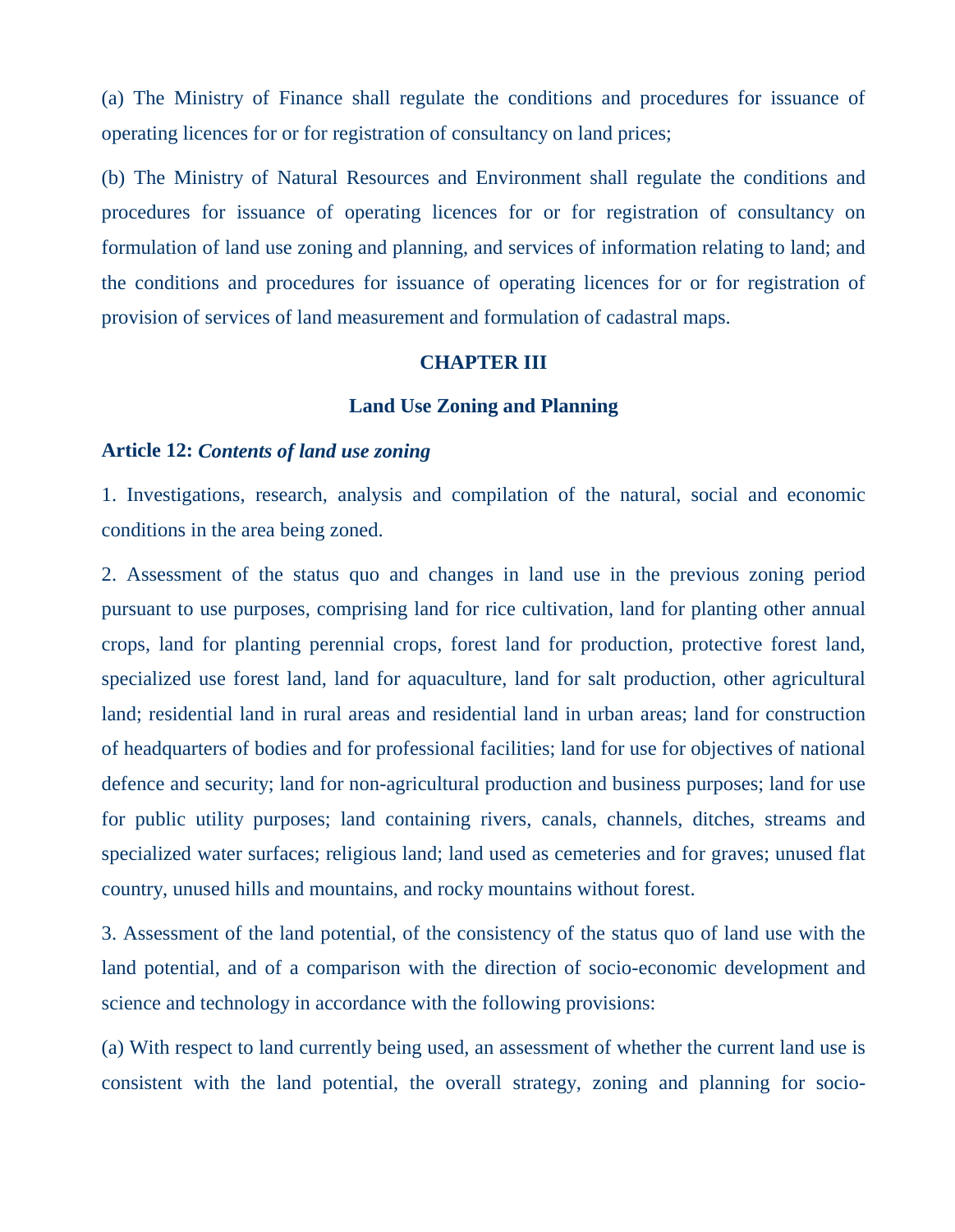economic development and the ability to apply progressive science and technology in land use;

(b) With respect to land not yet being used, an assessment of the ability to commission use and for what purposes.

4. Assessment of the results of implementation of the criteria for land use zoning which were decided and approved in the previous zoning period.

5. Determination of the orientation and objectives of land use in the periodic cycle for zoning and in the next zoning period, consistent with the overall strategy, zoning and planning for socio-economic development of the whole country, of the branch and of the locality.

6. Formulation of plans for distribution of areas of all types of land for the requirements of socio-economic development and for national defence and security in the zoning period shall be implemented as follows:

(a) Highlighting of the following on maps of land currently being used: the zones for use of agricultural land for land use purposes, the types of land which require permission from a competent State body for conversion of land use purpose; the zones for use of nonagricultural

land for the function of residential land in rural areas, residential land in urban areas, administrative areas, industrial zones, high-tech zones, economic zones, services zones, land containing historical-cultural sites and places of scenic beauty, land used for objectives of national defence and security, and other construction works and projects which use land on a large scale; and the zones containing land not yet being used; Land zones shall be highlighted as they appear on land use zoning maps;

(b) Ascertaining the areas of land having a use purpose which may not be changed; and the areas of land having a use purpose which must be converted, including the areas forecast to be recovered for implementation of construction works and projects.

7. Analysis of the economic, social and environmental consequences of each plan for distribution of areas of the land fund in accordance with the following provisions:

(a) Analysis of the economic consequences shall include a forecast of revenue from land allocation, from land lease, from conversion of land use and from all types of land taxes; and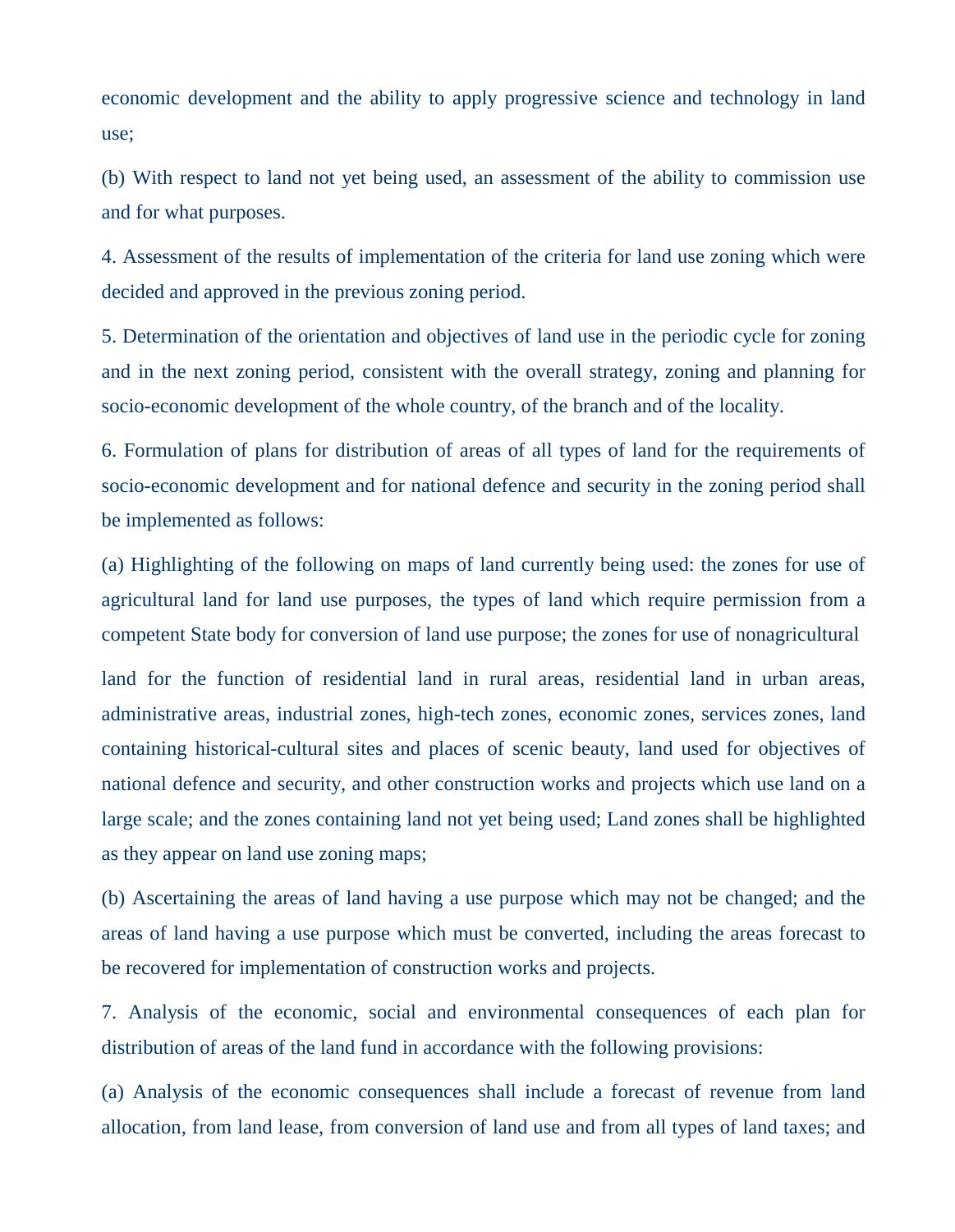a forecast of expenses for paying compensation, conducting site clearance and resettling residents;

(b) Analysis of the social impact shall include a forecast of the number of households which will have to relocate and the number of job losses due to land recovery, and the number of new jobs which will be created on conversion of land use structure;

(c) Analysis of the environmental impact of land use in respect of new use purposes in the plan for distribution of the land fund.

8. Selection of an appropriate plan for distribution of the land fund, based on the results of the analysis of the economic, social and environmental consequences as stipulated in clause 7 of this article.

9. Recording the selected plan for land use zoning on the land use zoning maps.

10. Fixing the measures for using, protecting and improving land and for protection of the environment which are required to be applied to each type of land, consistent with the area being zoned.

11. Fixing the solutions for organizing implementation of land use zoning, consistent with the special features of the area being zoned.

#### **Article 13:** *Contents of land use planning*

1. Analysis and assessment of the results of implementation of land use planning of the previous period, comprising:

(a) Results of implementation of the criteria for land use applicable toeach type of land;

(b) Results of implementation of the criteria for conversion as between each type of land;

(c) Results of reclamation or extension of land areas for use for various

purposes;

(d) Quality of implementation of the criteria stipulated in land use planning; Subscription 56 (2/2004-2005) 30 June 2005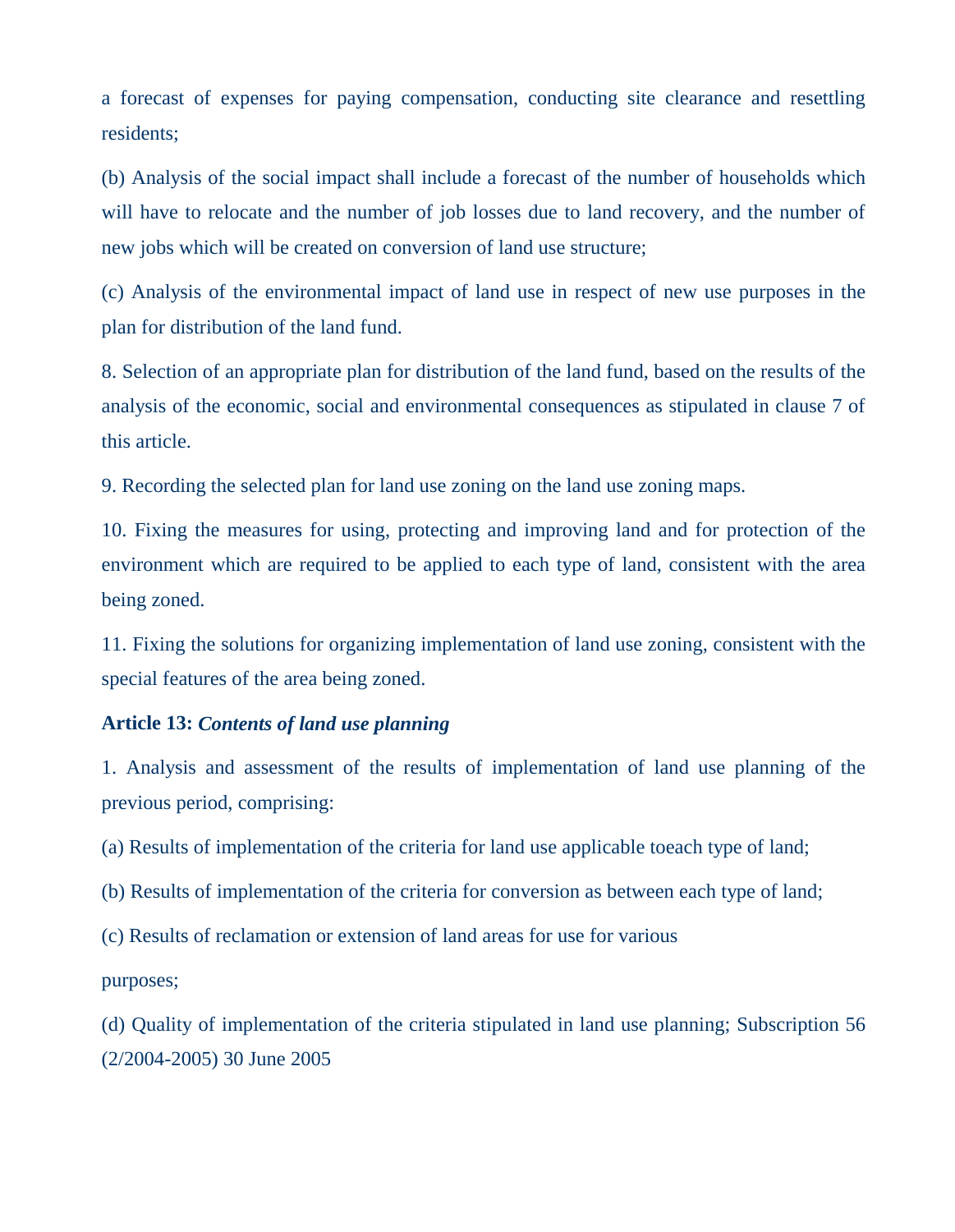(dd) Collection of revenue from land allocation, from land lease, from conversion of land use and from all types of land taxes; and payment of expenses for compensation, conducting site clearance and resettling residents;

(e) Reasons for any deficiencies and shortcomings in implementation of land use planning.

2. Formulation of a plan for recovery of all types of land for distribution for the requirements for construction of infrastructure; for industrial and services development; for development of urban areas and rural residential zones; and for national defence and security. With respect to construction works and projects which already have an investor, a list should be formulated for attachment to the scale of use of the land, the address and forecast schedule for implementation, and forecast schedule for recovery of the land.

3. Formulation of a plan for conversion of specialized land areas from wet rice cultivation and forest to other land use objectives, and fixing areas for conversion of the agricultural land use structure as follows:

(a) Fix the location, area and schedule for conversion of wet rice cultivation land, protective forest land, specialized use forest land and forest land for production to other land use objectives;

(b) Fix the land zone to be registered for conversion of land use structure of all types of land in the agricultural land category.

4. Formulation of a plan for commissioning use of land not yet being used, including fixing the location, area and schedule for commissioning land not yet being used to be used for agricultural and non-agricultural purposes.

5. Detailing distribution of areas to each type of land in the land use planning into planning for each year.

6. Forecasting revenue from land allocation, from land lease, from conversion of land use and from all types of land taxes; and forecasting expenses for paying compensation, conducting site clearance and resettling residents.

7. Fixing solutions for organizing implementation of land use planning in order to ensure timely implementation.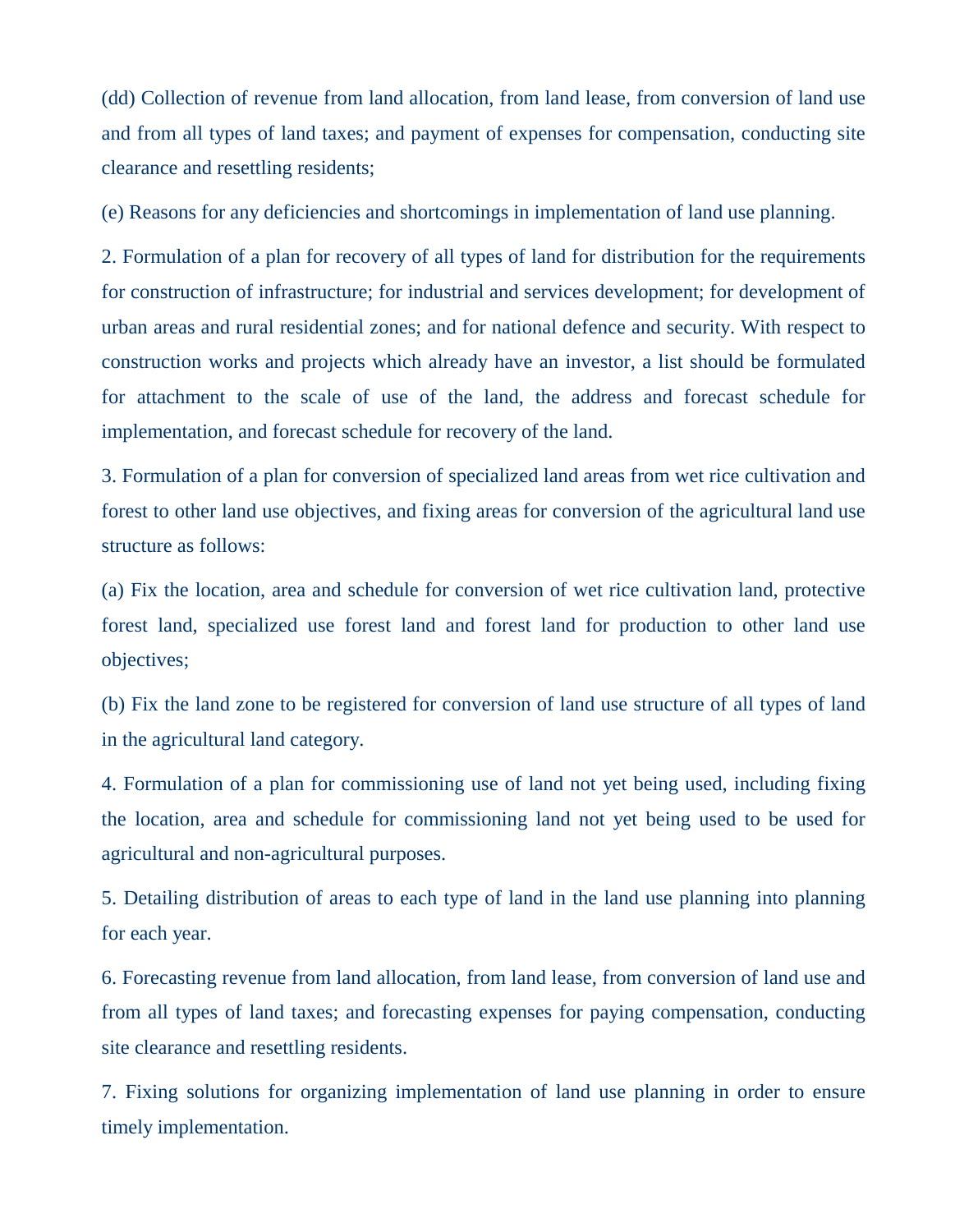# **Article 1:** *Contents of detailed land use zoning and of detailed land use planning of communes, wards and townships and of high-tech zones and economic zones*

1. Detailed land use zoning shall comprise the contents stipulated in article 12 of this Decree; the selected plan for land use zoning must be recorded on cadastral maps; and if the detailed land use zoning for construction of urban areas and if the zoning for construction of rural residential areas have been approved, they also must be recorded on cadastral maps.

2. Detailed land use planning shall comprise the contents stipulated in article 13 of this Decree and shall be attached to parcels of land.

#### **Article 15:** *Responsibility to formulate land use zoning and land use planning*

1. The Ministry of Natural Resources and Environment shall be responsible for assisting the Government to organize and carry out formulation of land use zoning and land use planning for the whole country. Ministries, ministerial equivalent bodies, Government bodies and people's committees of provinces and cities under central authority shall be responsible to coordinate with the Ministry of Natural Resources and Environment in determining the requirements for land use of ministries, branches and localities.

2. The Ministry of Defence shall be responsible to organize and carry out formulation of land use zoning and land use planning for purposes of national defence. The Ministry of Defence shall be responsible to co-ordinate with people's committees of provinces and cities under central authority in determining the requirements for land use for purposes of national defence in localities.

3. The Ministry of Police shall be responsible to organize and carry out formulation of land use zoning and land use planning for security purposes. The Ministry of Police shall be responsible to co-ordinate with people's committees of provinces and cities under central authority in determining the requirements for land use for security purposes within localities.

4. People's committees of provinces and cities under central authority shall organize and carry out formulation of land use zoning and land use planning for their respective provinces and cities, and Departments of Natural Resources and Environment shall be responsible for assisting such people's committees to do so. Departments and divisions of provinces and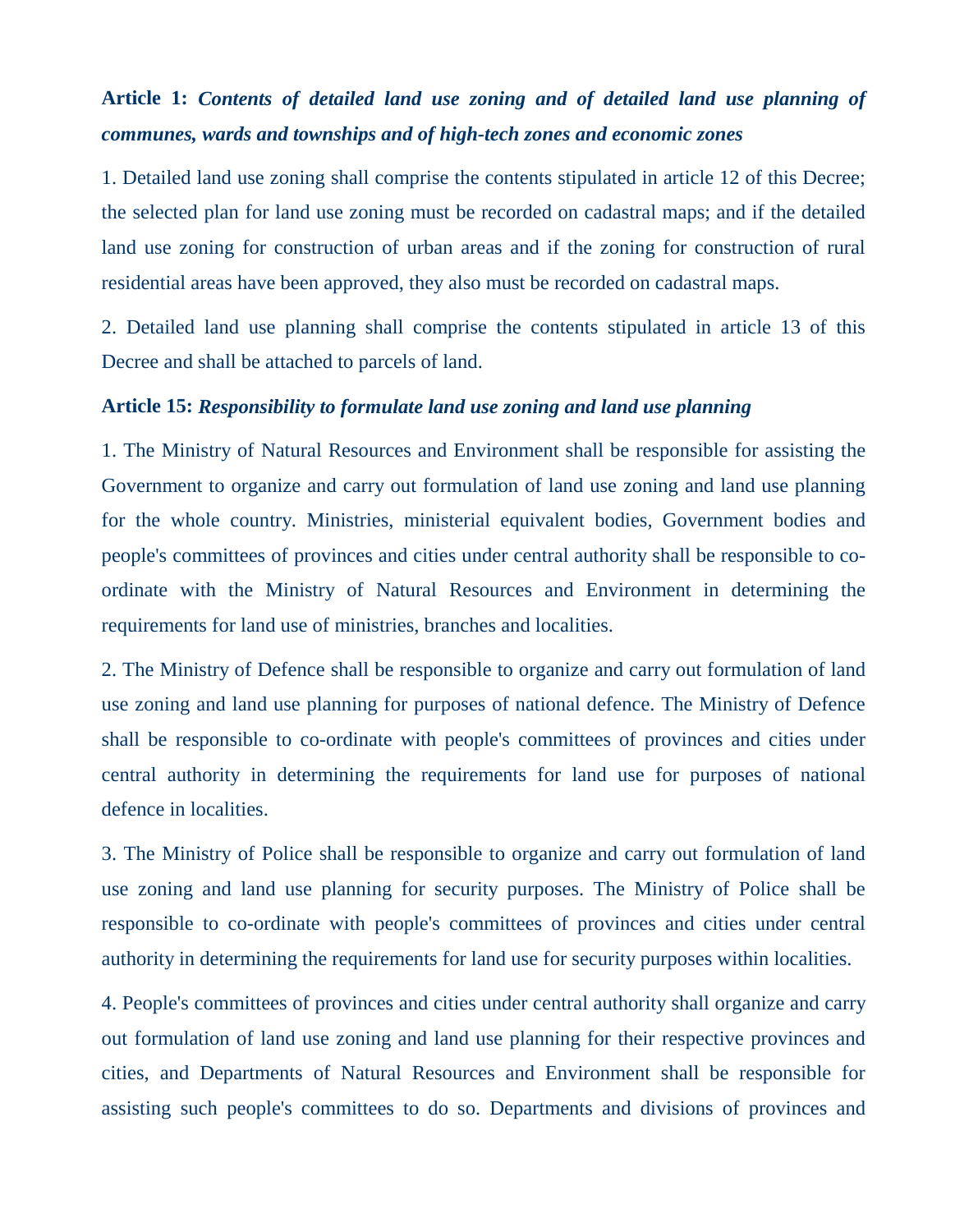cities under central authority and people's committees of districts, towns and provincial cities shall be responsible to co-ordinate with the Department of Natural Resources and Environment in determining the requirements for land use by branches and localities.

5. People's committees of districts, towns and provincial cities shall be responsible to organize and carry out formulation of land use zoning and land use planning for their respective localities and formulation of detailed land use zoning and detailed land use planning for the communes, wards and townships within the areas zoned for urban development. Divisions of Natural Resources and Environment shall be responsible for assisting the people's committee at the same level to organize and carry out formulation of land use zoning and land use planning. Offices and divisions of districts, towns and provincial cities and people's committees of communes, wards and townships within areas zoned for

urban development shall be responsible to co-ordinate with Divisions of Natural Resources and Environment in determining the requirements for land use of branches and localities.

6. People's committees of communes outside areas zoned for urban development shall be responsible to organize formulation of detailed land use zoning and detailed land use planning for their wards.

7. Management committees of high-tech zones shall be responsible to organize formulation of detailed land use zoning and detailed land use planning for the whole of their respective hightech zones.

8. Management committees of economic zones shall be responsible to organize formulation of detailed land use zoning and detailed land use planning for the land areas allocated to the management committee of the economic zone in the land use zoning of the province or city under central authority; formulation of land use zoning and land use planning for the remaining land set out in the land use zoning and land use planning of the district, town or provincial city and in the detailed land use zoning and detailed land use planning of the ward, commune or township.

9. Any organization or body with the duty to formulate land use zoning, land use planning, detailed land use zoning and detailed land use planning shall be permitted to hire an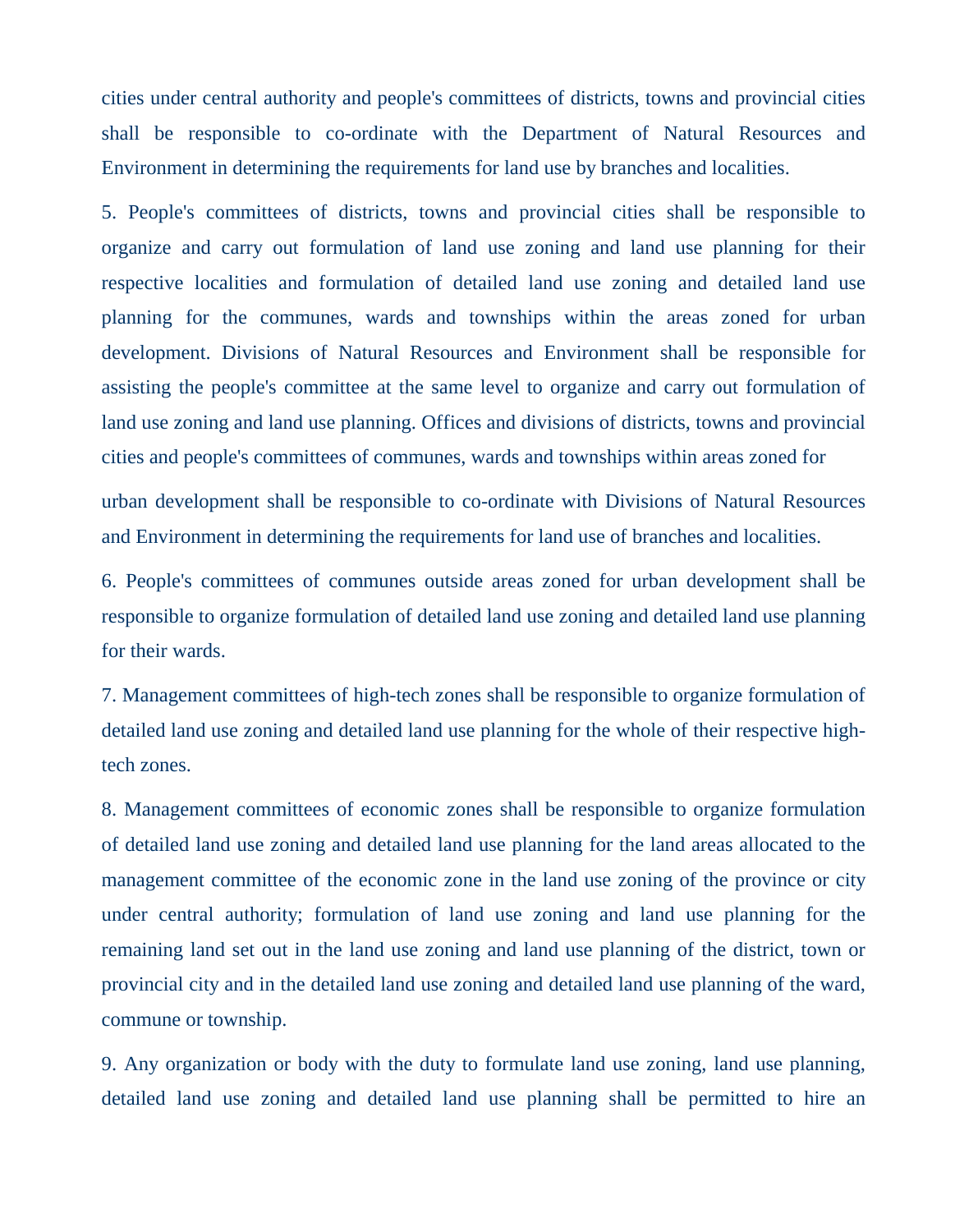organization authorized to operate in the sector of formulation of land use zoning and land use planning to provide consultancy on formulation of such zoning and planning. 10. It shall not be necessary to formulate land use zoning and land use planning for districts, towns and provincial cities or detailed land use zoning and detailed land use planning for communes, wards and townships if land use in the next period of use zoning will not change; if there will be a change of use purpose between land types within the same category below ten (10) per cent compared to the previous zoning period, the only requirement is a decision on amending the land area having a use purpose which must be converted. Detailed land use zoning for a high-tech zone shall be formulated on one occasion for the whole high-tech zone; if the requirements for land use change, an amended detailed land use zoning shall be formulated.

### **Article 16:** *Formulation and amendment of land use zoning for the whole country*

1. When land use zoning for the whole country is formulated, it shall be based on the grounds stipulated in clause 1 of article 22 of the *Law on Land*.

2. Prior to the end of each eighteen (18) month land use zoning period, ministries, ministerial equivalent bodies, Government bodies and people's committees of provinces and cities under central authority shall be responsible to forward to the Ministry of Natural Resources and

Environment a written proposal on the requirements for land use of their respective branches and localities for the next zoning period.

3. Within five months from the date of receipt of requirements for land use of respective branches and localities, the Ministry of Natural Resources and Environment shall be responsible to formulate land use zoning for the whole country in compliance with the following provisions:

(a) Verifying the requirements for land use of branches and localities for the next zoning period;

(b) Formulating plans for distribution of land funds for the next zoning period, ensuring implementation of overall strategies, zoning, socio-economic development plans and plans for national defence and security of the whole country; (c) Forwarding a draft report explaining the land use zoning for the whole country to ministries, ministerial equivalent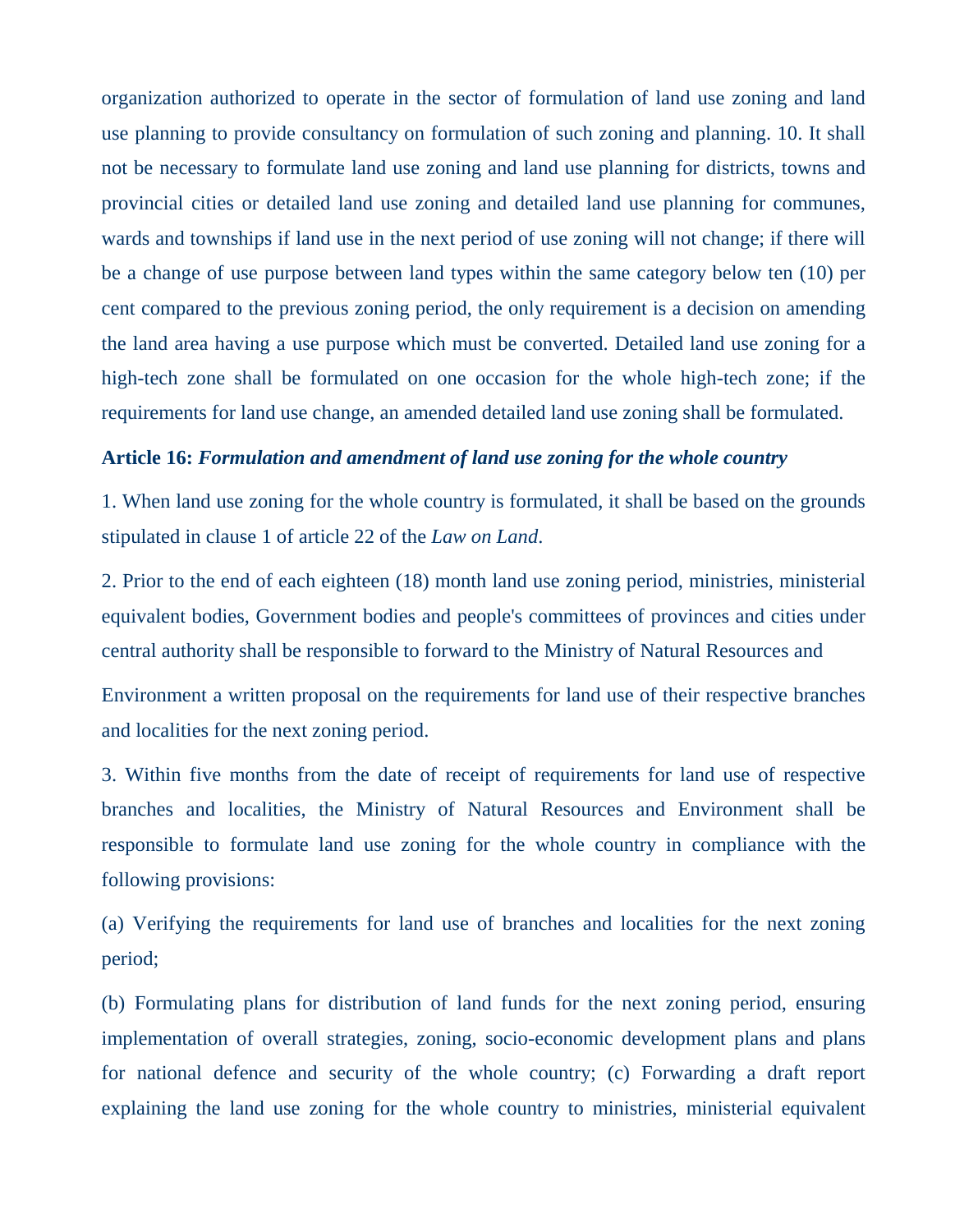bodies, Government bodies and people's committees of provinces and cities under central authority, and obtaining opinions on the drafts from such bodies.

4. Within thirty (30) working days from the date of receipt of the above draft report, ministries, ministerial equivalent bodies, Government bodies and people's committees of provinces and cities under central authority shall be responsible to send their written opinions thereon to the Ministry of Natural Resources and Environment.

5. Within two months from the date of receipt of the above opinions, the Ministry of Natural Resources and Environment shall be responsible to collate such opinions, finalize the draft report explaining the land use zoning for the whole country and submit same to the Government.

6. The file on land use zoning for the whole country shall comprise:

(a) Submission on the land use zoning for the whole country to the Government from the Ministry of Natural Resources and Environment;

(b) Report explaining the land use zoning for the whole country;

(c) Current land use map for the whole country;

(d) Land use zoning map for the whole country.

7. Land use zoning for the whole country shall be amended when there is an amendment to the plan for or objectives of socio-economic development, national defence and security or an amendment to regional construction or urban construction zoning and such amendment changes the land use structure; or where a natural disaster or war changes the land use structure. The Ministry of Natural Resources and Environment shall be responsible to formulate a file on the amended land use zoning for the whole country for submission to the Government and shall obtain opinions from any ministry, ministerial equivalent body, Government body or people's committee of a province or city under central authority with land in the category of land to be amended.

The file on amendments to land use zoning for the whole country shall comprise: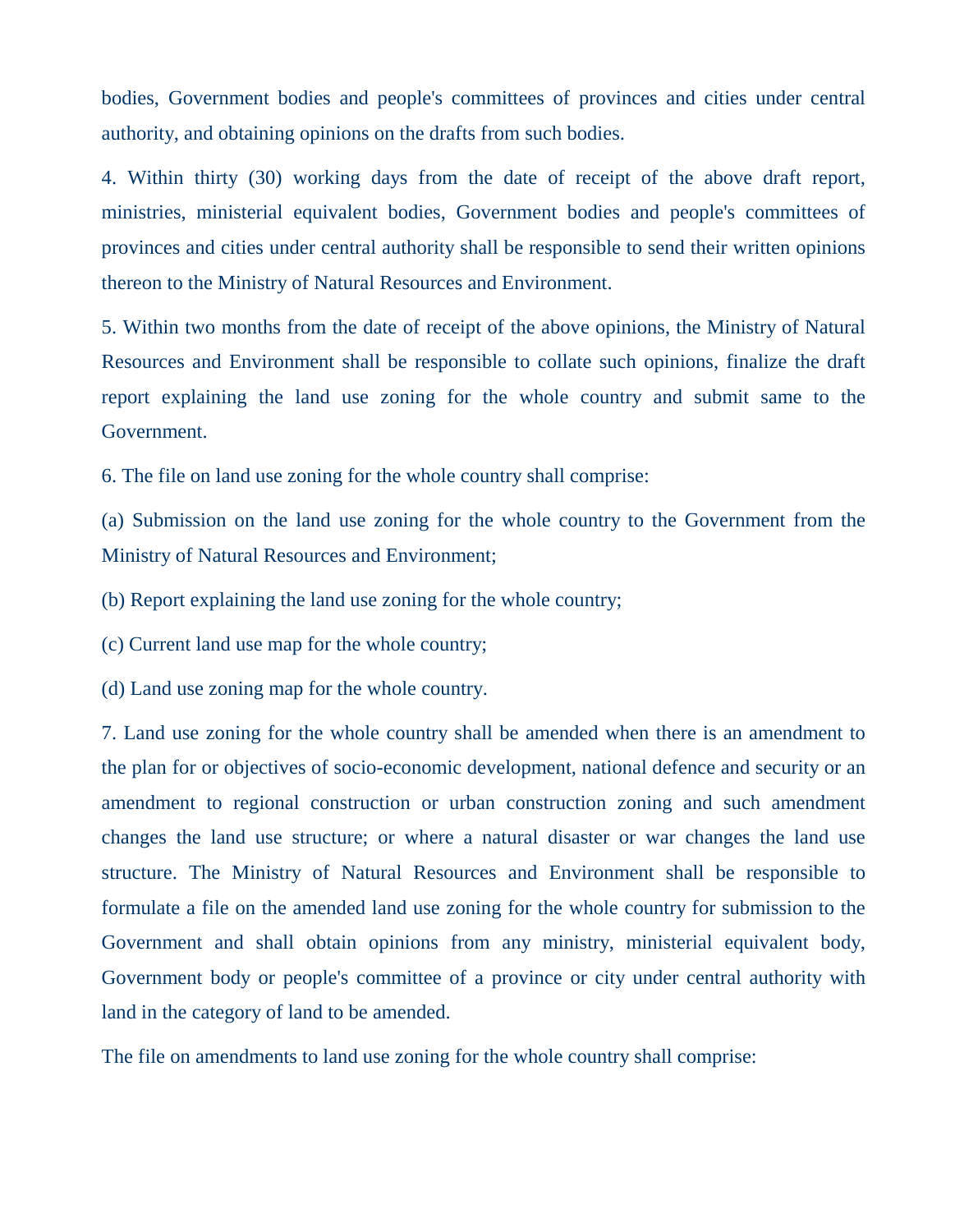(a) Submission on amendments to land use zoning for the whole country to the Government from the Ministry of Natural Resources and Environment;

(b) Report explaining the amendments to land use zoning for the whole country;

(c) Map of amended land use zoning for the whole country.

#### **Article 17:** *Formulation and amendment of land use planning for the whole country*

1. When land use planning for the whole country is formulated, it shall be based on the grounds stipulated in clause 2 of article 22 of the *Law on Land*.

2. Land use planning for the whole country shall be formulated for the first five years of a land use zoning period (referred to as *land use planning for the beginning of a zoning period*) and at the same time as formulation of land use zoning for the whole country as provided for in article 16 of this Decree. The file on land use planning for the beginning of a zoning period shall be prepared at the same time as formulation of the file on land use zoning. The contents of land use planning shall be the schedule for implementing the contents of land use zoning for the first five years of a zoning period together with a detailed schedule for each year, ensuring implementation of the five-year and annual socio-economic development

plans of the State.

3. Land use planning for the whole country shall be formulated for the last five years of a land use zoning period (referred to as *land use planning for the end of a zoning period*) in compliance with the following provisions:

(a) Twelve (12) months prior to the commencement of land use planning for the end of a zoning period, the Ministry of Natural Resources and Environment shall rely on the land use zoning for the whole country and the provisions in clause 1 of this article to formulate plans for distribution of land funds for the land use planning for the end of the zoning period, ensuring implementation of the five-year and annual socio-economic development plans of the State; and the Ministry shall formulate a draft report explaining the land use planning and forward same to ministries, ministerial equivalent bodies, Government bodies and people's committees of provinces and cities under central authority for their opinions.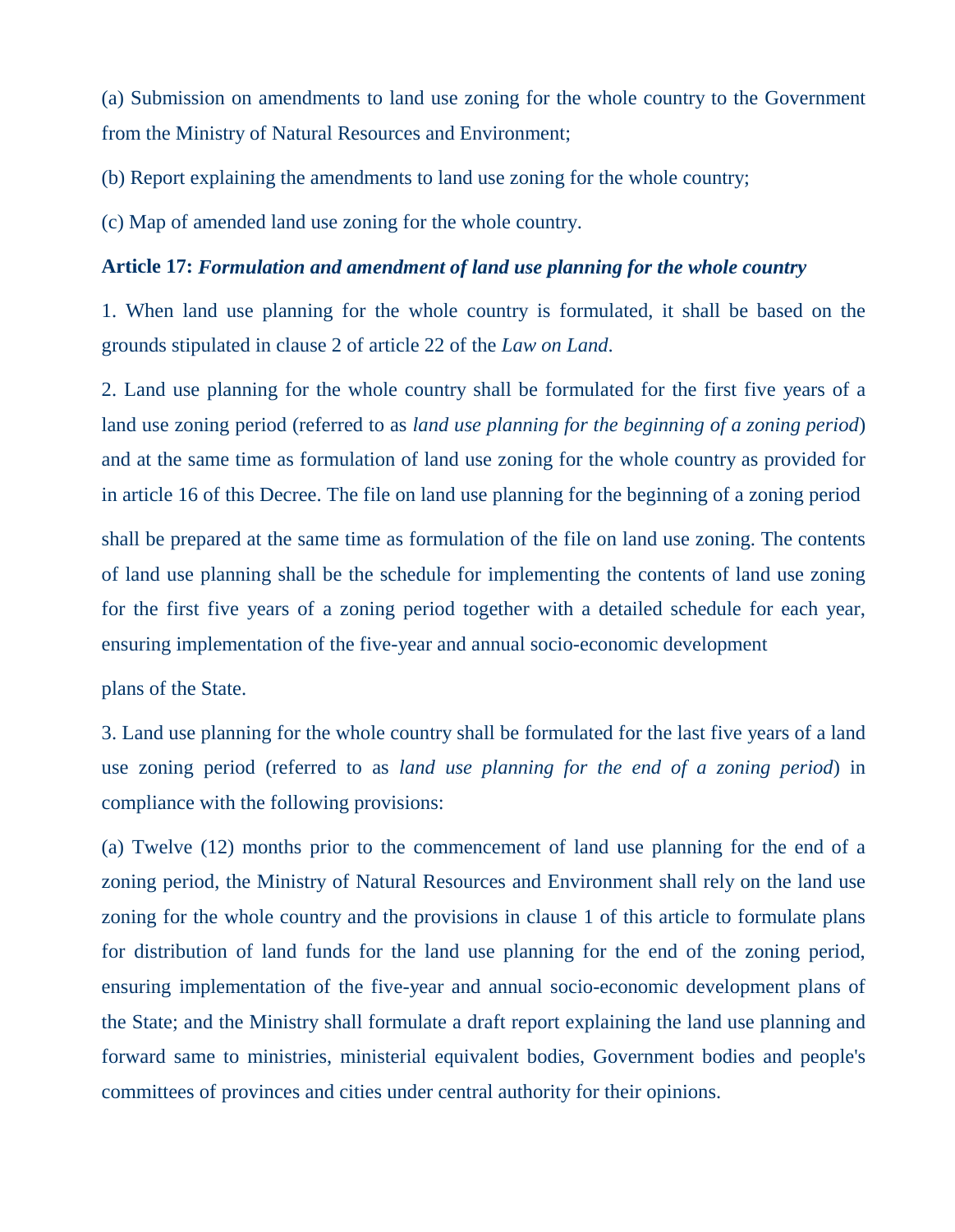(b) Within thirty (30) working days from the date of receipt of the above draft report, ministries, ministerial equivalent bodies, Government bodies and people's committees of provinces and cities under central authority shall be responsible to send their written

opinions thereon to the Ministry of Natural Resources and Environment.

(c) Within two months from the date of receipt of the above opinions, the Ministry of Natural Resources and Environment shall be responsible to collate such opinions, finalize the draft report explaining the land use planning and submit same to the Government.

4. The file on land use planning for the end of a zoning period shall comprise:

(a) Submission on land use planning for the whole country to the Government from the Ministry of Natural Resources and Environment;

(b) Report explaining the land use planning for the whole country;

(c) Current land use map for the whole country.

5. Land use planning for the whole country shall be amended when there is an amendment of land use zoning for the whole country, or of the plan on socio-economic development, or of regional construction or urban construction zoning, or a change in ability to implement land use zoning. The Ministry of Natural Resources and Environment shall be responsible to formulate a file on the amended land use planning for the whole country for submission to the Government, and shall obtain opinions from any ministry, ministerial equivalent body, Government body or people's committee of a province or city under central authority with land in the category of land to be amended. The file on amendments to land use planning for the whole country shall comprise:

(a) Submission on amendments to land use planning for the whole country to the Government from the Ministry of Natural Resources and Environment;

(b) Report explaining the amendments to land use planning for the whole country.

#### **Article 18:** *Organization of soliciting opinions from citizens on detailed land use zoning*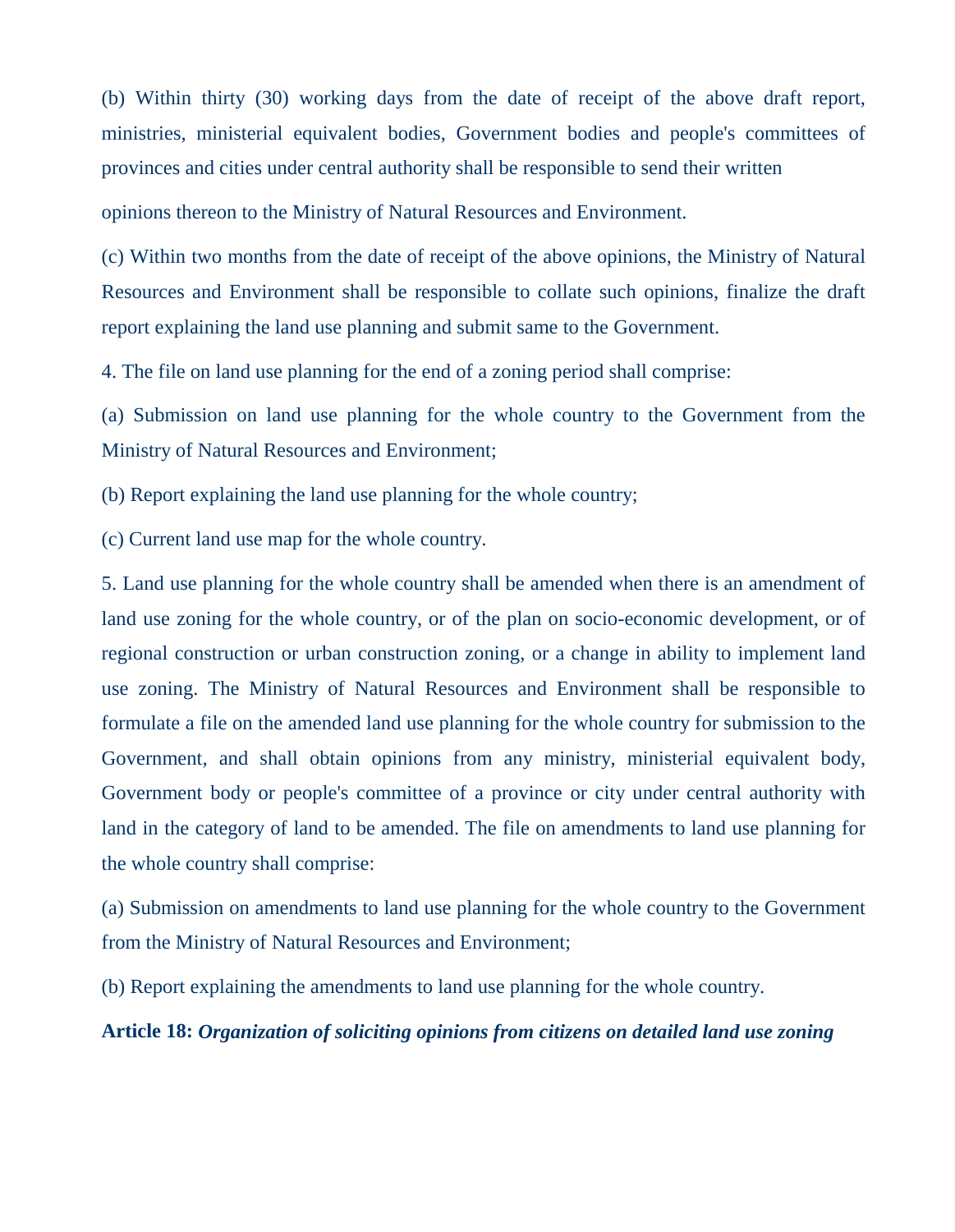1. Soliciting opinions of the citizens during the process of formulation of detailed land use zoning of communes, wards and townships as provided for in clause 5 of article 25 of the *Law on Land* shall be implemented as follows:

(a) By introducing draft detailed land use zoning to every urban group, village, hamlet and other residential group, and at the same time displaying publicly such draft detailed land use zoning at the headquarters of the people's committee of each commune, ward or township;

(b) By organizing the soliciting of opinions directly from the citizens or from the representatives of residential groups, the Vietnam Fatherland Front and local mass organizations; and by obtaining the opinions of standing committees of people's councils of communes, wards and townships.

2. The time-limit for soliciting opinions of the citizens as provided for in clause 1 of this article shall be thirty (30) days.

3. Bodies which formulate detailed land use zoning of communes, wards and townships shall be responsible to receive and collate opinions of the citizens in order to finalize the draft detailed land use zoning.

# **Article 19:** *Approval of land use zoning or land use planning of provinces and cities under central authority*

1. The file for approval of land use zoning or land use planning of a province or city under central authority shall be prepared in fifteen (15) sets and submitted to the Ministry of Natural Resources and Environment for evaluation, and the file shall comprise:

(a) Submission to the Government from the people's committee of the province or city under central authority seeking approval of land use zoning or land use planning;

(b) Report with an overall explanation of the land use zoning or land use planning;

(c) Current land use map;

(d) Land use zoning map in the case of approval of land use zoning.

2. The order for consideration and approval of land use zoning or land use planning shall be as follows: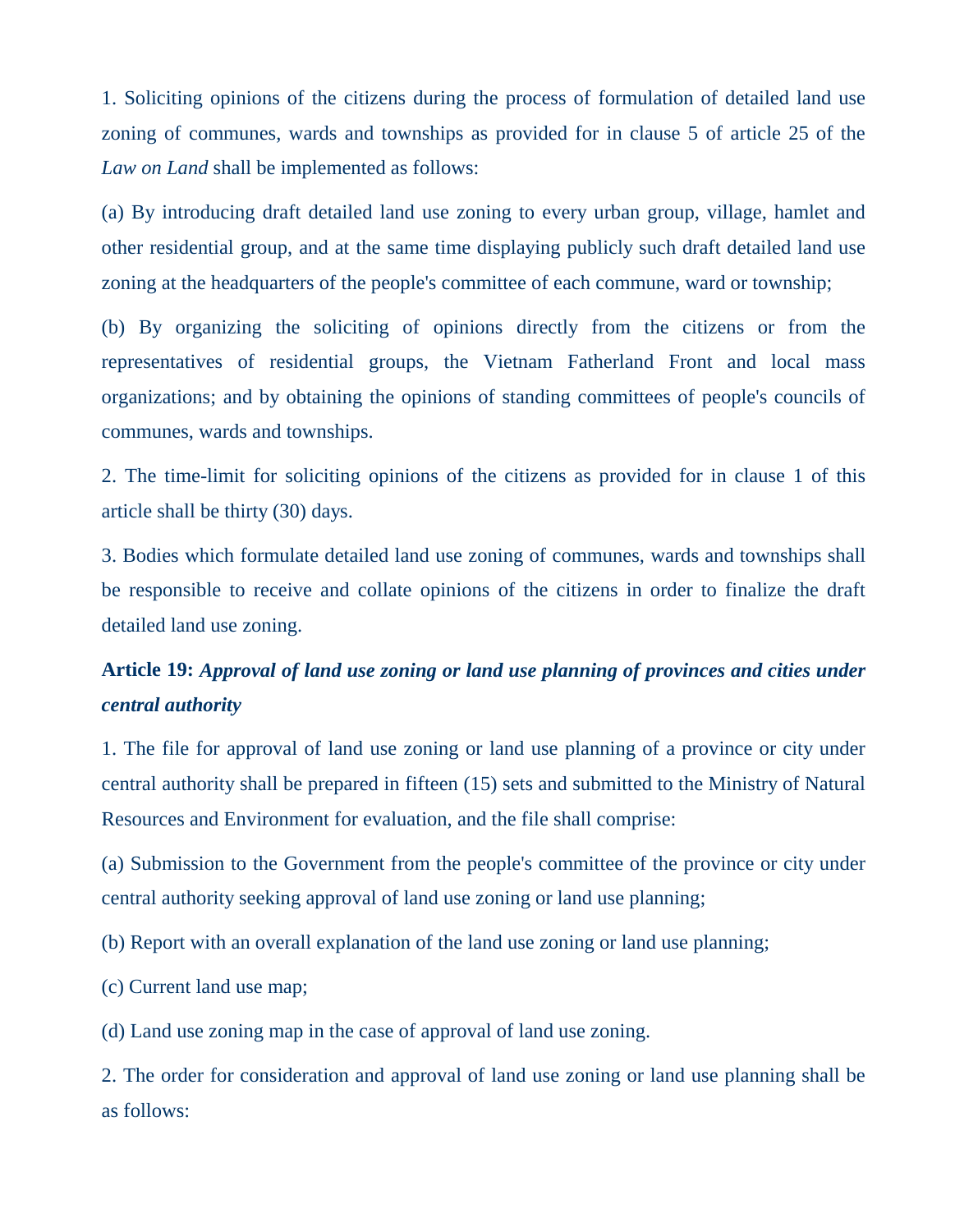(a) Within three working days at the latest from the date of receipt of a complete and valid file, the Ministry of Natural Resources and Environment shall be responsible to send a copy of the file for approval of land use zoning or land use planning to the ministries and bodies concerned for their opinions. Within fifteen (15) working days at the latest from the date of receipt of the file, such ministries and bodies shall be responsible to send their written

opinions thereon to the Ministry of Natural Resources and Environment. Within ten (10) working days at the latest from the date of receipt of opinions, the Ministry of Natural Resources and Environment shall be responsible to collate such evaluating opinions and send them to the people's committee of the province or city under central authority for the latter to finalize the file.

(b) The people's committee of the province or city under central authority shall finalize the file and submit it to the people's council at the same level to promulgate the land use zoning or land use planning; and shall send five copies of the file as promulgated by the people's council, together with the resolution of the people's council, to the Ministry of Natural Resources and Environment.

(c) Within ten (10) working days at the latest from the date of receipt of the file for approval of land use zoning or land use planning referred to in sub-clause (b) of this clause, the Ministry of Natural Resources and Environment shall submit it to the Government for approval.

# **Article 2:** *Approval of land use zoning and land use planning of districts, towns and provincial cities*

1. The file for approval of land use zoning or land use planning for a district, town or provincial city shall be prepared in ten (10) sets and submitted to the Department of Natural Resources and Environment for evaluation, and the file shall comprise:

(a) Submission to the people's committee of the province or city under central authority from the people's committee of the district, town or provincial city seeking approval of land use zoning or land use planning;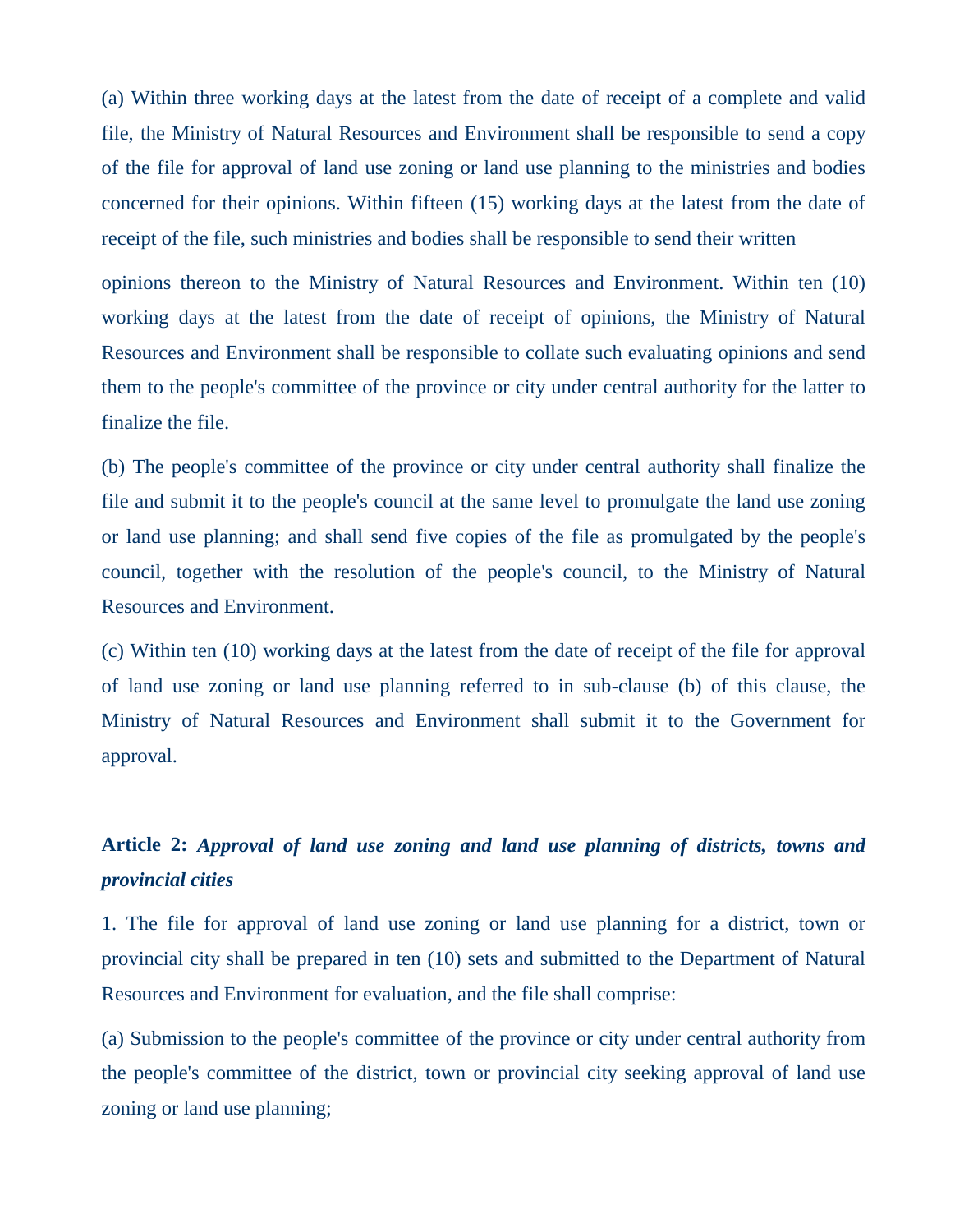(b) Report with an overall explanation of the land use zoning or land use planning;

(c) Current land use map;

(d) Land use zoning map in the case of approval of land use zoning.

2. The order for consideration and approval of land use zoning or land use planning shall be as follows:

(a) Within three working days at the latest from the date of receipt of a complete and valid file, the Department of Natural Resources and Environment shall be responsible to send a copy of the file for approval of land use zoning or land use planning to the bodies concerned for their opinions. Within fifteen (15) working days at the latest from the date of receipt of the file, such bodies shall be responsible to send their written opinions thereon to the Department of Natural Resources and Environment. Within ten (10) working days at the latest from the date of receipt of opinions, the Department of Natural Resources and Environment shall be responsible to collate such evaluating opinions and send them to the people's committee of the district, town or provincial city for the latter to finalize the file.

(b) The people's committee of the district, town or provincial city shall finalize the file and submit it to the people's council at the same level to promulgate the land use zoning or land use planning; and shall send three copies of the file as promulgated by the people's council, together with the resolution of the people's council, to the Department of Natural Resources and Environment.

(c) Within ten (10) working days at the latest from the date of receipt of the file for approval of land use zoning or land use planning referred to in sub-clause (b) of this clause, the Department of Natural Resources and Environment shall submit it to the people's committee of the province or city under central authority for approval.

# **Article 21:** *Approval of detailed land use zoning and detailed land use planning of communes, wards and townships within areas zoned for urban development*

1. The file for approval of detailed land use zoning or detailed land use planning of a commune, ward or township within an area zoned for urban development shall be prepared in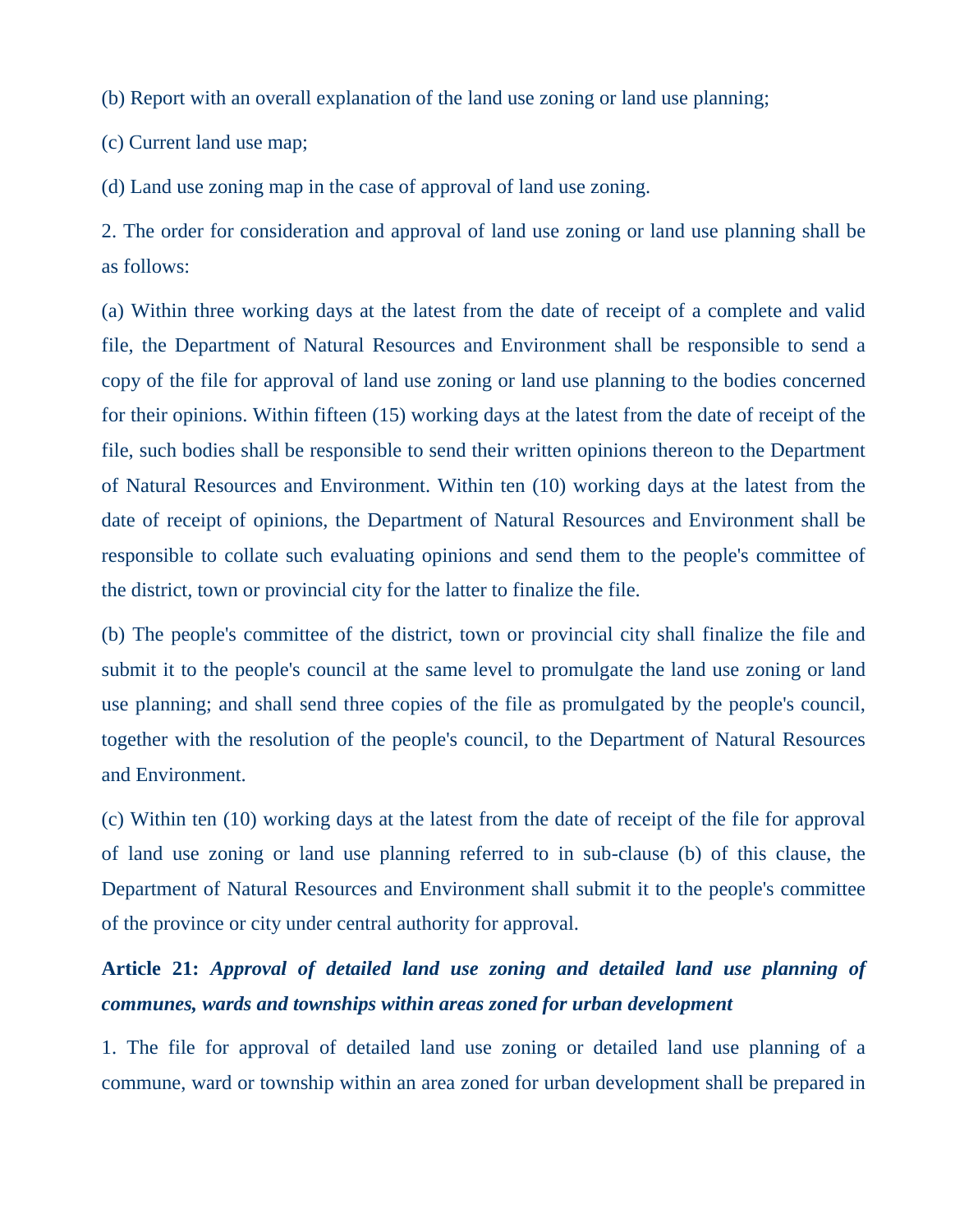ten (10) sets and submitted to the Department of Natural Resources and Environment for evaluation, and the file shall comprise:

(a) Submission to the people's committee of the province or city under central authority from the people's committee of the district, town or provincial city seeking approval of detailed land use zoning or detailed land use planning;

(b) Report with an overall explanation of the detailed land use zoning or detailed land use planning;

(c) Current land use map;

(d) Detailed land use zoning map in the case of approval of detailed land use zoning.

2. The order for consideration and approval of detailed land use zoning or detailed land use planning shall be as follows:

(a) Within three working days at the latest from the date of receipt of a complete and valid file, the Department of Natural Resources and Environment shall be responsible to send a copy of the file for approval of detailed land use zoning or detailed land use planning to the bodies concerned for their opinions. Within fifteen (15) working days at the latest from the date of receipt of the file, such bodies shall be responsible to send their written opinions thereon to the Department of Natural Resources and Environment. Within ten (10) working days at the latest from the date of receipt of opinions, the Department of Natural Resources and Environment shall be responsible to collate such evaluating opinions and send them to

the people's committee of the district, town or provincial city for the latter to finalize the file.

(b) The people's committee of the district, town or provincial city shall finalize the file and submit it to the people's council at the same level to promulgate the detailed land use zoning or detailed land use planning; and shall send four copies of the file as promulgated by the people's council, together with the resolution of the people's council, to the Department of Natural Resources and Environment.

(c) Within ten (10) working days at the latest from the date of receipt of the file for approval of land use zoning or land use planning referred to in sub-clause (b) of this clause, the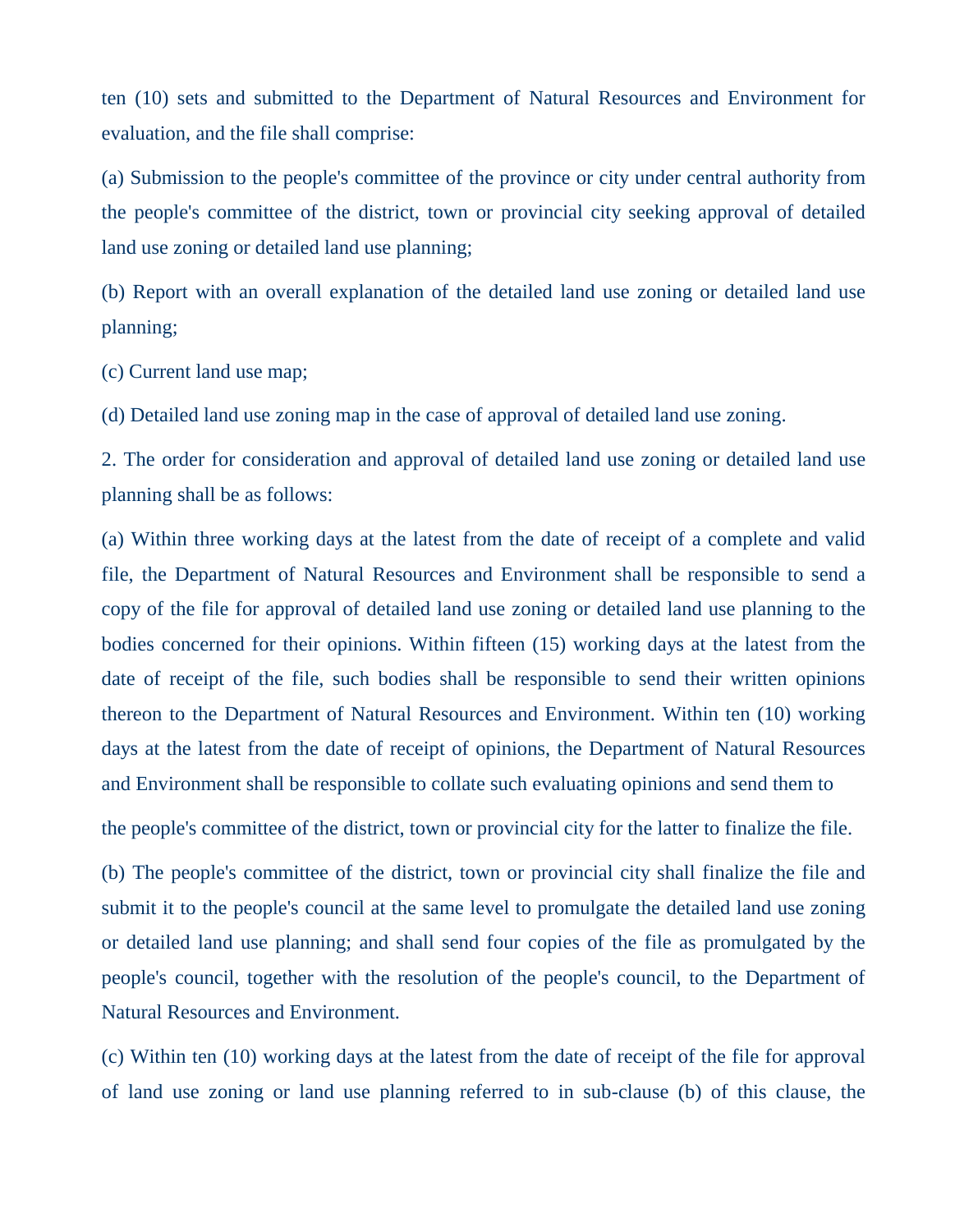Department of Natural Resources and Environment shall submit it to the people's committee of the province or city under central authority for approval.

3. The file for approval of detailed land use zoning or detailed land use planning of a commune, ward or township within an area zoned for urban development shall be submitted at the same time as the file for approval of land use zoning or land use planning of a district, town or provincial city referred to in article 20 of this Decree or, if submitted later, must be

approved in the final year of the previous zoning period.

# **Article 22:** *Approval of detailed land use zoning and detailed land use planning of communes outside areas zoned for urban development*

1. The file for approval of detailed land use zoning or detailed land use planning of a commune outside an area zoned for urban development shall be prepared in ten (10) sets and submitted to the Division of Natural Resources and Environment for evaluation, and the file shall comprise:

(a) Submission to the people's committee of the district, town or provincial city from the people's committee of the commune seeking approval of detailed land use zoning or detailed land use planning;

(b) Report with an overall explanation of the detailed land use zoning or detailed land use planning;

(c) Current land use map;

(d) Land use zoning map in the case of approval of detailed land use zoning.

2. The order for consideration and approval of detailed land use zoning or detailed land use planning shall be as follows:

(a) Within three working days at the latest from the date of receipt of a complete and valid file, the Division of Natural Resources and Environment shall be responsible to send a copy of the file for approval of detailed land use zoning or detailed land use planning to the bodies concerned for their opinions. Within fifteen (15) working days at the latest from the date of receipt of the file, such bodies shall be responsible to send their written opinions thereon to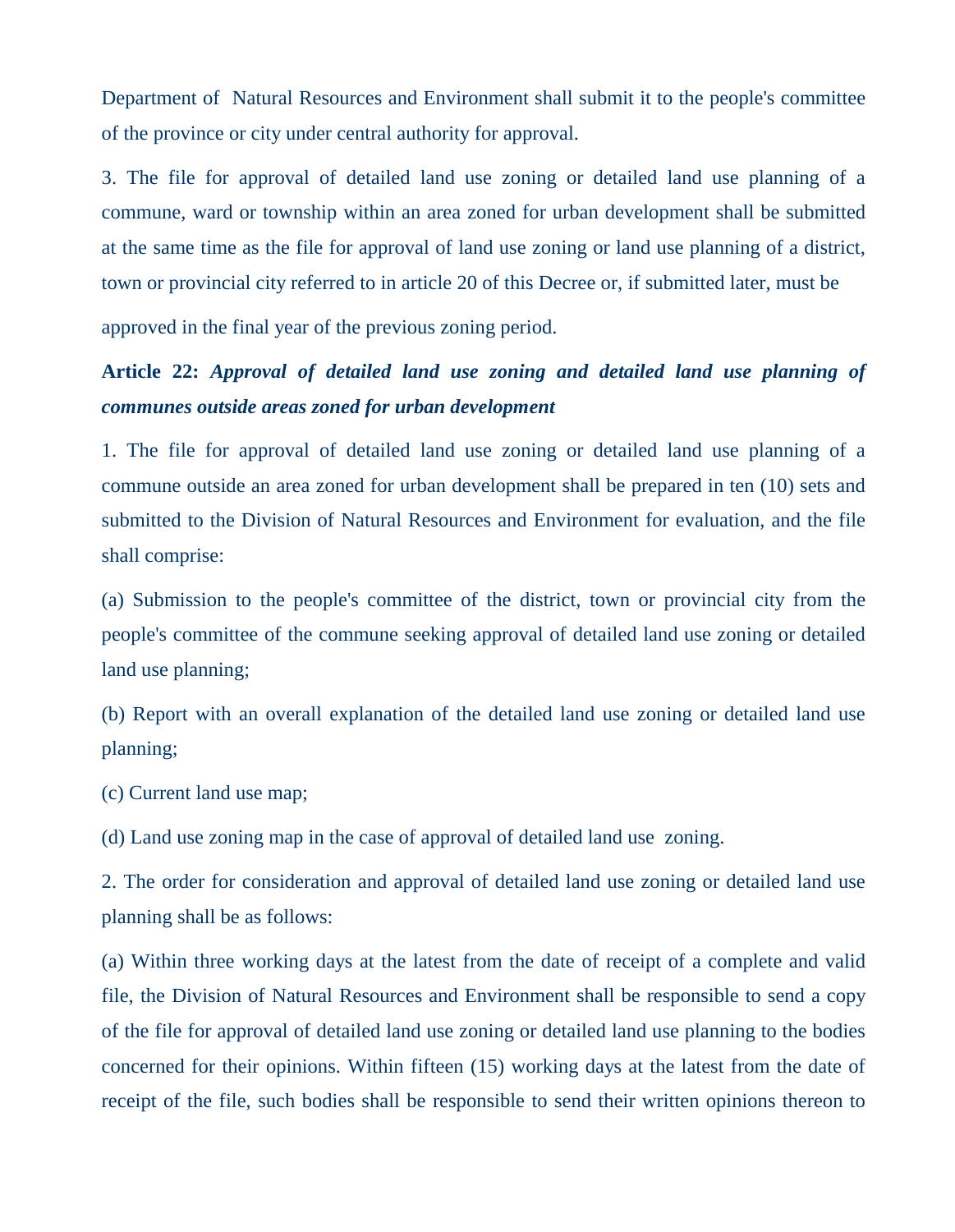the Division of Natural Resources and Environment. Within ten (10) working days at the latest from the date of receipt of opinions, the Division of Natural Resources and Environment shall be responsible to collate such evaluating opinions and send them to the people's committee of the commune for the latter to finalize the file.

(b) The people's committee of the commune shall finalize the file and submit it to the people's council of the commune to promulgate the detailed land use zoning or detailed land use planning; and shall send three copies of the file as promulgated by the people's council, together with the resolution of the people's council, to the Division of Natural Resources and Environment.

(c) Within ten (10) working days at the latest from the date of receipt of the file for approval of detailed land use zoning or detailed land use planning referred to in sub-clause (b) of this clause, the Division of Natural Resources and Environment shall submit it to the people's committee of the district, town or provincial city for approval.

# **Article 23:** *Approval of detailed land use zoning and detailed land use planning of hightech zones and economic zones*

1. The file for approval of detailed land use zoning or detailed land use planning of a hightech zone or of an economic zone shall be prepared in ten (10) sets and submitted to the Department of Natural Resources and Environment for evaluation, and the file shall comprise:

(a) Submission to the people's committee of the province or city under central authority from the management committee of the high-tech zone or economic zone seeking approval of detailed land use zoning or detailed land use planning;

(b) Report with an overall explanation of the detailed land use zoning or detailed land use planning;

(c) Current land use map;

(d) Detailed land use zoning map in the case of approval of detailed land use zoning.

2. The order for consideration and approval of detailed land use zoning or detailed land use planning shall be as follows: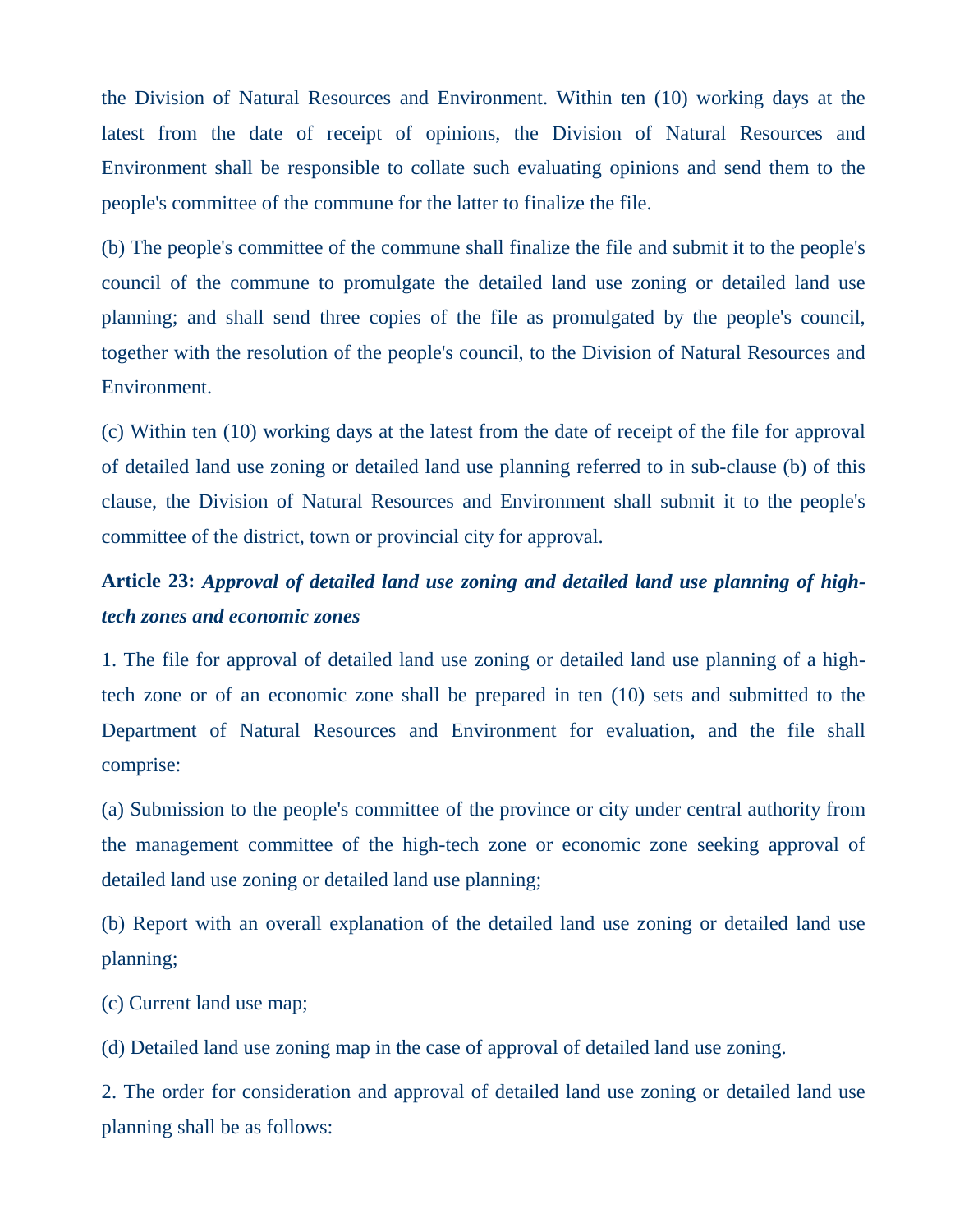(a) Within three working days at the latest from the date of receipt of a complete and valid file, the Department of Natural Resources and Environment shall be responsible to send a copy of the file for approval of detailed land use zoning or detailed land use planning to the bodies concerned for their opinions. Within fifteen (15) working days at the latest from the date of receipt of the file, such bodies shall be responsible to send their written opinions thereon to the Department of Natural Resources and Environment. Within ten (10) working days at the latest from the date of receipt of opinions, the Department of Natural Resources and Environment shall be responsible to collate such evaluating opinions and send them to the management committee of the high-tech zone or economic zone for the latter to finalize the file.

(b) The management committee of the high-tech zone or economic zone shall finalize the file and send four copies to the Department of Natural Resources and Environment.

(c) Within ten (10) working days at the latest from the date of receipt of the file as finalized, the Department of Natural Resources and Environment shall submit it to the people's committee of the province or city under central authority for approval.

# **Article 24:** *Land use zoning and land use planning for objectives of national defence and security*

1. Periods of land use zoning and land use planning for objectives of national defence and security shall be provided for as follows:

(a) Period of land use zoning for objectives of national defence and security shall be ten (10) years, in conformity with the period of land use zoning of localities and of the whole country;

(b) Period of land use planning for objectives of national defence and security shall be five years, in conformity with the period of land use planning of localities and of the whole country.

2. Contents of land use zoning for objectives of national defence and security shall comprise:

(a) Assessment of the status of management and use of land for the objectives of national defence and security;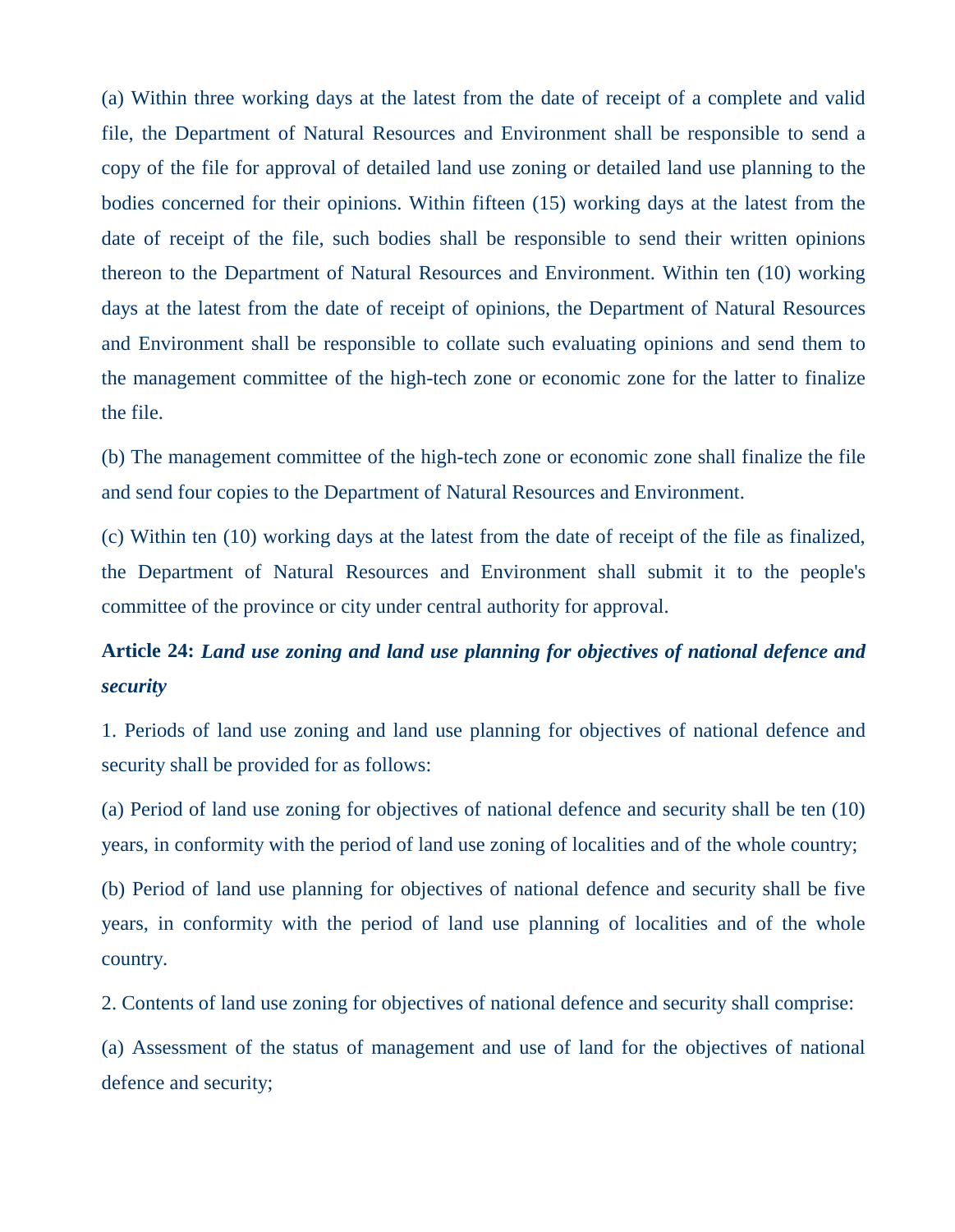(b) Determination of the requirements for land use for the objectives of national defence and security in periods of land use zoning, in conformity with overall planning for socioeconomic development, national defence and security and the plan for socio-economic

development of the State;

(c) Determination of locations and areas of land used for objectives of national defence and security which are to be re-allocated to localities for use for purposes of socio-economic development;

(d) Measures to organize and carry out land use zoning for objectives of national defence and security.

3. Contents of land use planning for objectives of national defence and security shall comprise:

(a) Assessment of the status of management and use of land for the objectives of national defence and security during the previous zoning period;

(b) Determination of specific locations and areas to be used for the objectives of national defence and security during the five year period, with details for each year;

(c) Determination of specific locations and areas of land used for national defence and security which are to be re-allocated to localities for their management during the five year period;

(d) Measures to organize and carry out land use planning for objectives of national defence and security.

# **Article 25:** *Approval of land use zoning and land use planning for objectives of national defence and security*

1. The file for consideration and approval of land use zoning and land use planning for objectives of national defence and security shall be prepared in fifteen (15) sets and submitted to the Ministry of Natural Resources and Environment for evaluation, and the file shall comprise: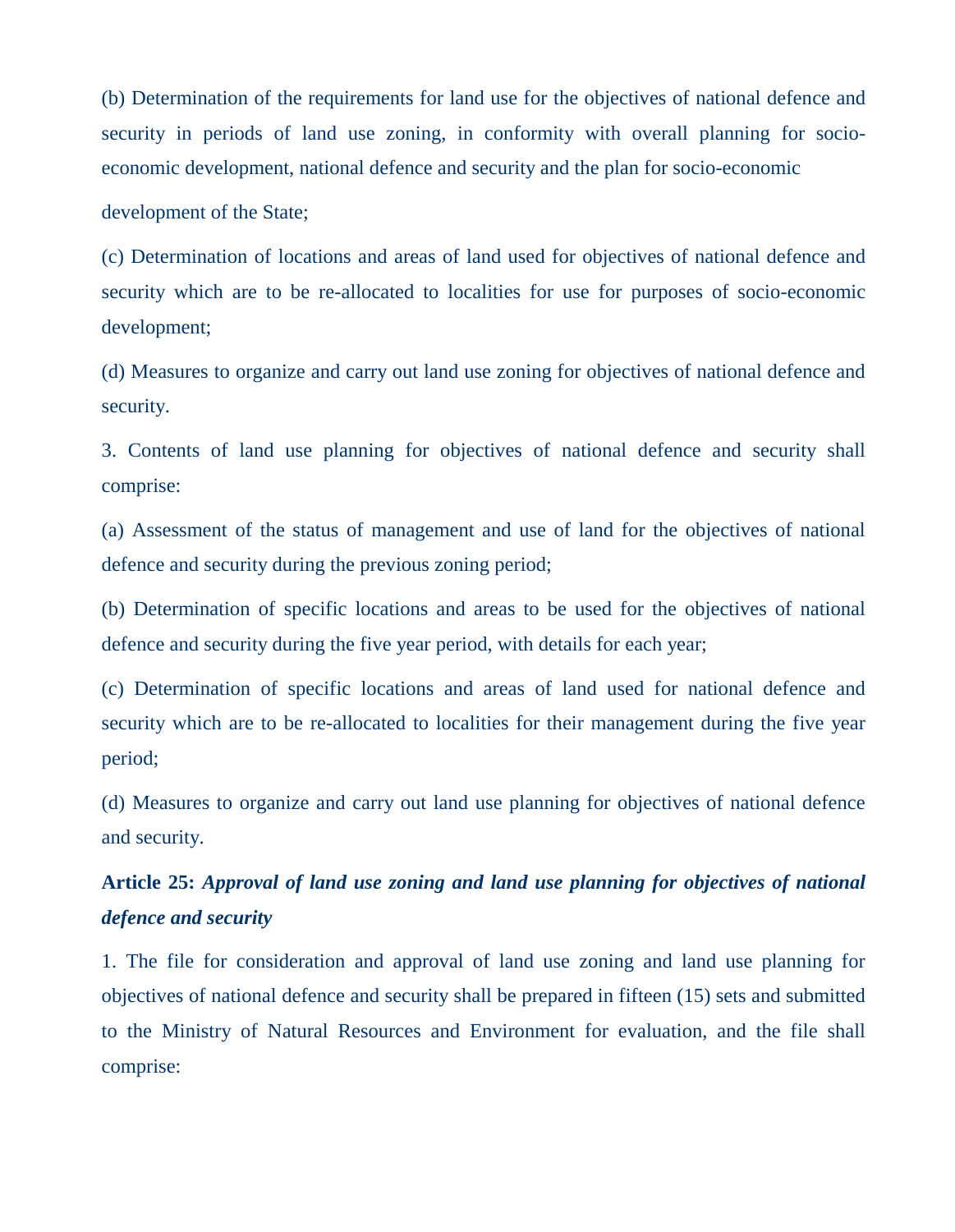(a) Submission from the Ministry of Defence or the Ministry of Police to the Government for its consideration and approval of land use zoning and land use planning for objectives of national defence and security;

(b) Opinions in writing from people's committees of provinces and cities under central authority on the local requirements for land use for the objectives of national defence and security;

(c) General explanatory report on land use zoning and land use planning for objectives of national defence and security.

2. The order for consideration and approval of land use zoning and land use planning for objectives of national defence and security shall be as follows:

(a) Within three working days at the latest from the date of receipt of a complete and valid file, the Ministry of Natural Resources and Environment shall be responsible to send a copy of the file for consideration and approval of land use zoning and land use planning for objectives of national defence and security to the ministries and bodies concerned for their opinions. Within fifteen (15) working days at the latest from the date of receipt of the file, such ministries and bodies shall be responsible to send their written opinions thereon to the Ministry of Natural Resources and Environment. Within ten (10) working days at the latest from the date of receipt of opinions, the Ministry of Natural Resources and Environment shall be responsible to collate such evaluating opinions and to send them to the Ministry of Defence or the Ministry of Police for such ministries to finalize the file.

(b) The Ministry of Defence or the Ministry of Police shall finalize the file and shall send five copies of it to the Ministry of Natural Resources and Environment.

(c) Within ten (10) working days at the latest from the date of receipt of the finalized file, the Ministry of Natural Resources and Environment shall submit it to the Government for approval.

**Article 26:** *Amendment of land use zoning, land use planning, detailed land use zoning and detailed land use planning*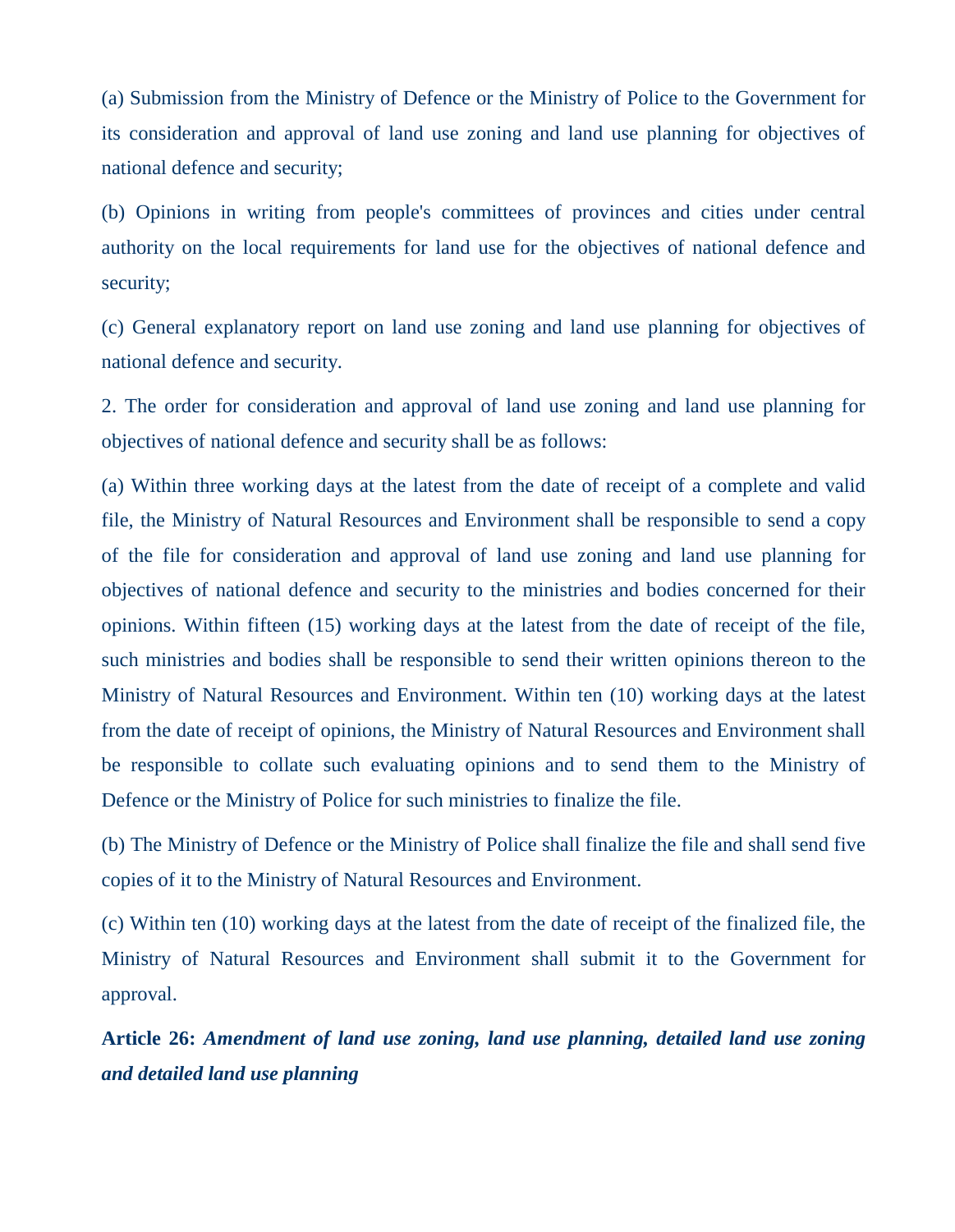1. Contents of amendments of land use zoning, land use planning, detailed land use zoning and detailed land use planning shall comprise:

(a) Addition, amendment or rescission of projects and project works during the zoning or planning period;

(b) Changes to structure of all types of land in the agricultural land group; changes to position and area of land zones which have been highlighted for functional purposes in the nonagricultural land group; changes to the criteria for bringing unused land into use;

(c) Changes to the schedule for implementation of approved land use planning and approved detailed land use planning, being three or more years faster or slower than the originally approved schedule;

(d) Solutions for implementation of amended land use zoning and amended land use planning.

2. Amendments shall be made to land use zoning, land use planning, detailed land use zoning and detailed land use planning when there is an amendment to the plan for or objectives of socio-economic development, national defence and security or an amendment to regional construction or urban construction zoning and such amendment changes the land use structure; or where a natural disaster or war changes the land use structure.

3. The file for consideration and approval of amendments to land use zoning and land use planning of provinces and cities under central authority shall be prepared in fifteen (15) sets and submitted to the Ministry of Natural Resources and Environment for evaluation; and such file for districts, towns and provincial cities shall be prepared in ten (10) sets and submitted

to the Department of Natural Resources and Environment for evaluation; and such file for communes outside an area zoned for urban development shall be prepared in ten (10) sets and submitted to the Division of Natural Resources and Environment for evaluation; and the file shall comprise:

(a) Submission from the people's committee at the level which formulated the land use zoning and land use planning or detailed land use zoning and detailed land use planning as submitted to the competent State body for its consideration and approval;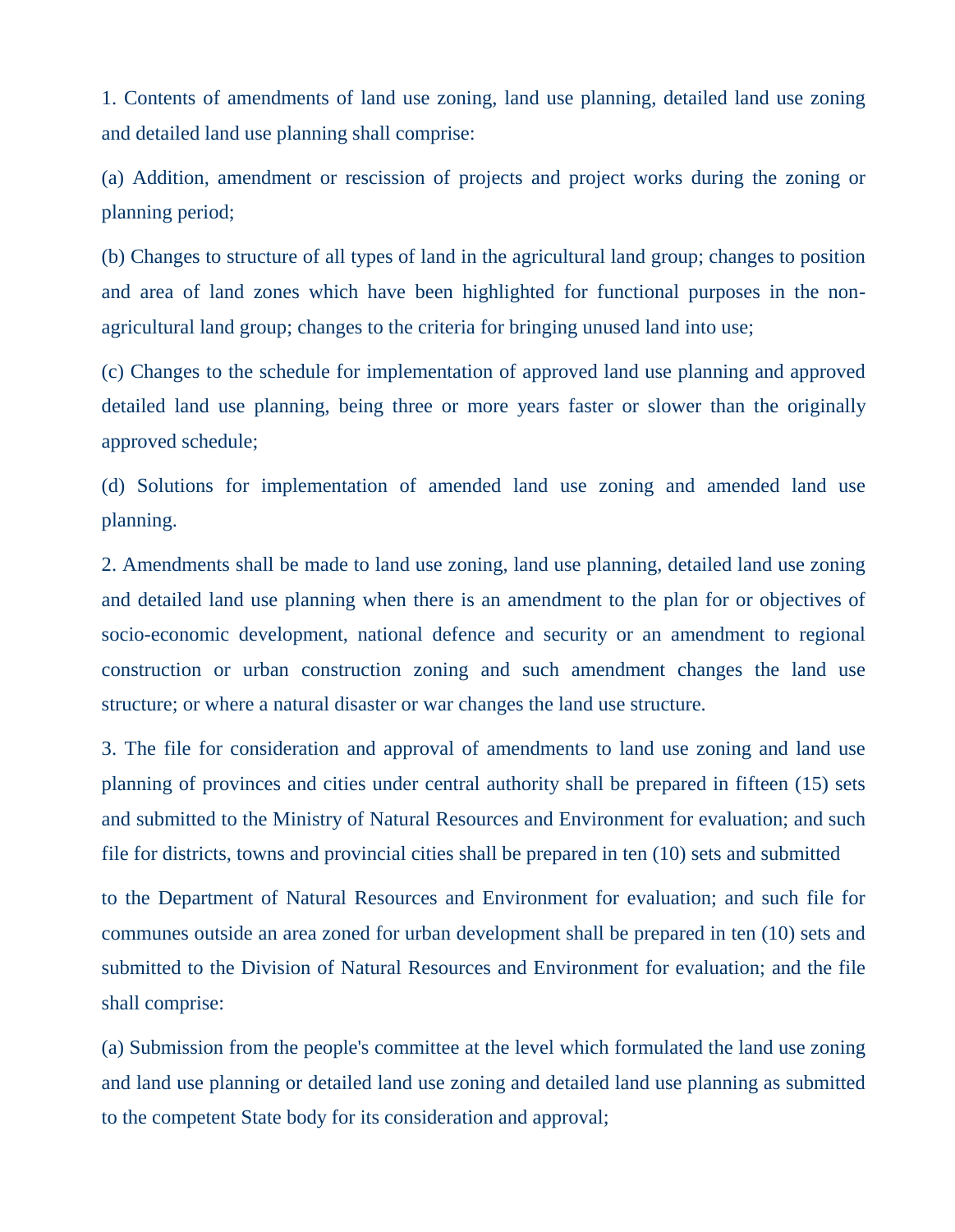(b) General explanatory report on the amended land use zoning and land use planning or amended detailed land use zoning and detailed land use planning;

(c) Land use zoning map of the area which needs to be amended in the case of amendment to land use zoning or detailed land use zoning.

4. The file for consideration and approval of amendments to detailed land use zoning or detailed land use planning of a high-tech zone or economic zone shall be prepared in ten (10) sets and submitted to the Department of Natural Resources and Environment for evaluation; and the file shall comprise:

(a) Submission from the management committee of the high-tech zone or economic zone to the people's committee of the province or city under central authority for consideration and approval of the amended detailed land use zoning or detailed land use planning;

(b) General explanatory report on the amended detailed land use zoning or detailed land use planning;

(c) Land use zoning map of the area which requires to be amended in the case of amendment to detailed land use zoning.

5. The file for consideration and approval of amendments to land use zoning or land use planning of land for objectives of national defence and security shall be prepared in fifteen (15) sets and submitted to the Ministry of Natural Resources and Environment for evaluation; and the file shall comprise:

(a) Submission from the Ministry of Defence or the Ministry of Police to the Government for its consideration and approval of amendments to land use zoning and land use planning for objectives of national defence and security;

(b) Opinions in writing from people's committees of provinces and cities under central authority on their amended local requirements for land use for the objectives of national defence and security;

(c) General explanatory report on amendments to land use zoning and land use planning for objectives of national defence and security.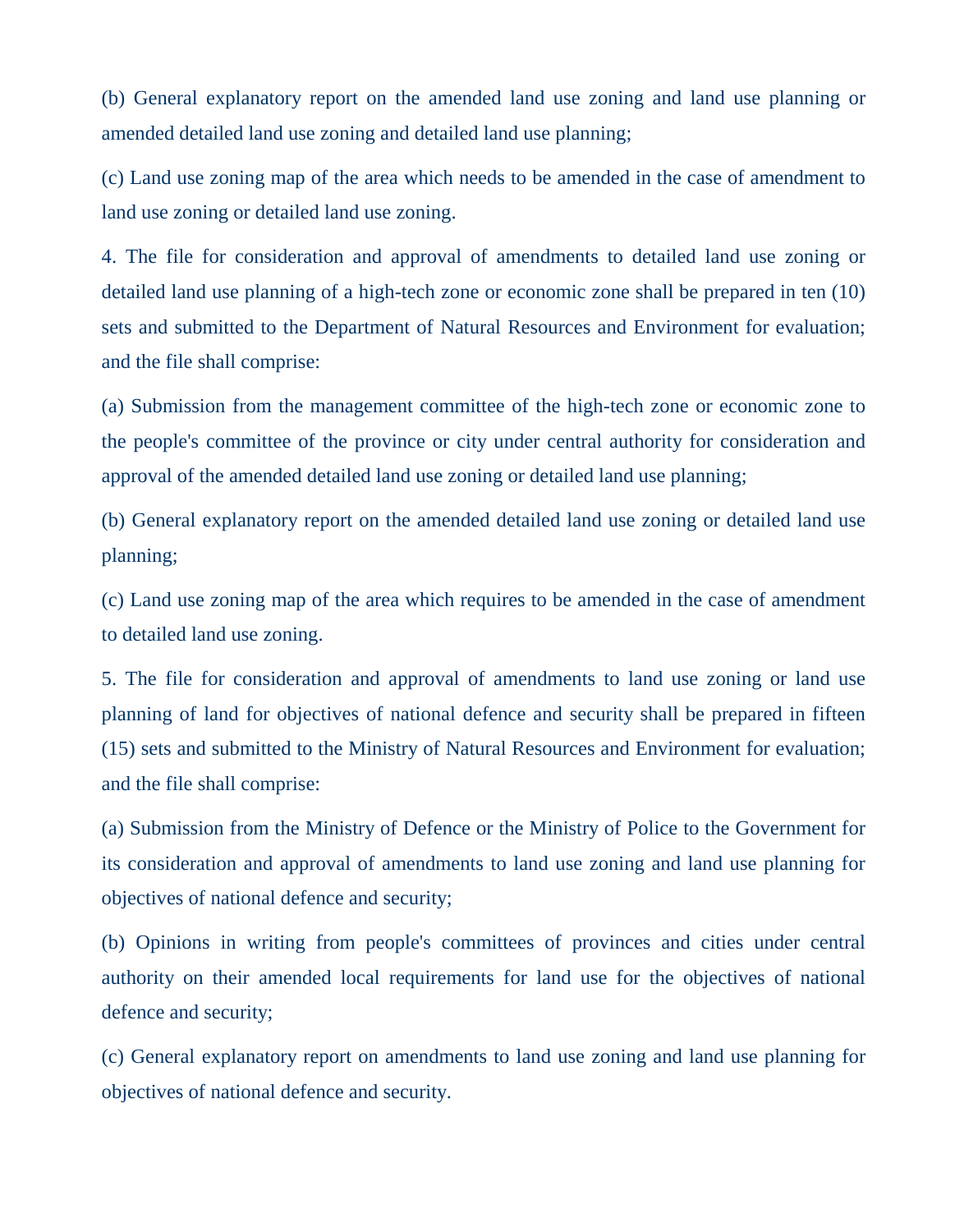6. The order for consideration and approval of amendments to land use zoning and land use planning and to detailed land use zoning and detailed land use planning shall be as follows:

(a) The order for consideration and approval of amendments to land use zoning and land use planning of provinces and cities under central authority shall be as stipulated in clause 2 of article 19 of this Decree;

(b) The order for consideration and approval of amendments to land use zoning and land use planning of districts, towns and provincial cities shall be as stipulated in clause 2 of article 20 of this Decree;

(c) The order for consideration and approval of amendments to detailed land use zoning and detailed land use planning of wards and townships and of communes within an area zoned for urban development shall be as stipulated in clause 2 of article 21 of this Decree;

(d) The order for consideration and approval of amendments to detailed land use zoning and detailed land use planning of communes outside an area zoned for urban development shall be as stipulated in clause 2 of article 22 of this Decree;

(dd) The order for consideration and approval of amendments to detailed land use zoning and detailed land use planning of hightech zones and economic zones shall be as stipulated in clause 2 of article 23 of this Decree;

(e) The order for consideration and approval of amendments to land use zoning and land use planning of land for objectives of national defence and security shall be as stipulated in clause 2 of article 25 of this Decree;

(g) In the case of amendments to land use zoning and land use planning and amendments to detailed land use zoning and detailed land use planning, evaluating opinions shall only be obtained from the bodies concerned regarding the areas of all types of land to be amended.

#### **Article 27:** *Proclamation of land use zoning and land use planning*

1. The Ministry of Natural Resources and Environment shall be responsible to display publicly all data on land use zoning and land use planning for the whole country which has been decided by the National Assembly at the headquarters of the Ministry during the whole duration of such zoning and planning periods; and to publish such data in the Official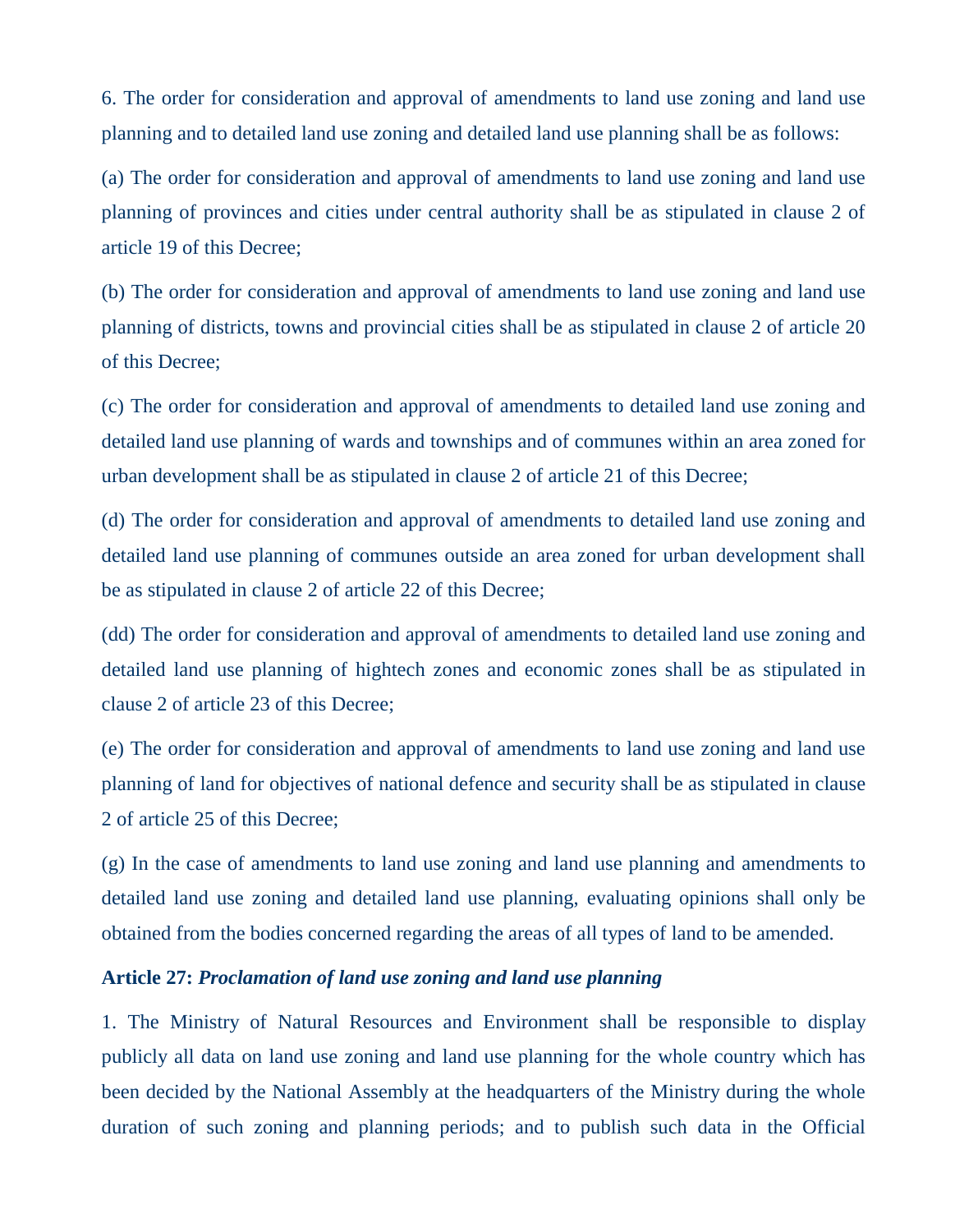Gazette, on the State administration information network of the Government, and to publish extracts of such data in central newspapers.

2. Departments of Natural Resources and Environment and Divisions of Natural Resources and Environment shall be responsible to display publicly all data on approved land use zoning and land use planning for their respective localities at the headquarters of such body during the whole duration of such zoning and planning periods; and to publish such data on the State administration information network of the province or city under central authority and to publish extracts of such data in local newspapers.

3. People's committees of communes, wards and townships shall be responsible to display publicly all data on approved detailed land use zoning and detailed land use planning and on approved investment projects and project works at the headquarters of such people's committee during the whole duration of such zoning and planning periods.

4. Management committees of high-tech zones and of economic zones shall be responsible to display publicly all data on approved detailed land use zoning and detailed land use planning at the headquarters of the committee during the whole duration of such zoning and planning periods; and to publish such data on the electronic information network of such high-tech zone or economic zone, and to publish extracts of such data in an industry newspaper and in a local newspaper.

5. All of the data on approved amendments to land use zoning, land use planning, detailed land use zoning and detailed land use planning shall be displayed publicly as stipulated in clauses 1 to 4 inclusive of this article.

6. Files on land use zoning and planning and on amended land use zoning and planning of land for the objectives of national defence and security shall be managed in accordance with the regime on secrecy.

### **Article 28:** *Administration of land use zoning and land use planning*

1. People's committees of provinces and cities under central authority, and people's committees of districts, towns and provincial cities shall be responsible to allocate or lease land, to recover land, or to convert land use correctly in accordance with approved land use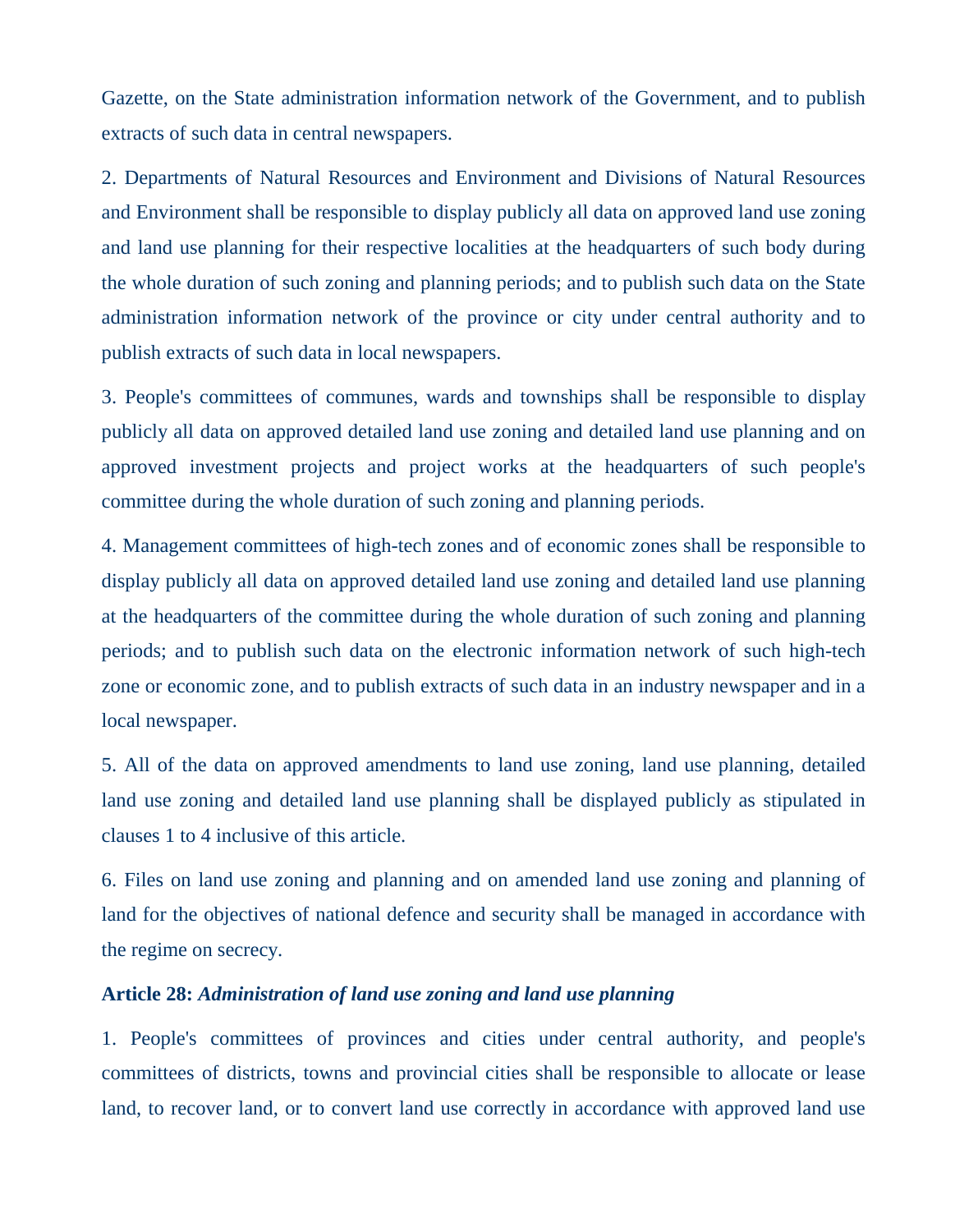zoning and planning. Chairmen of people's committees of provinces and cities under central authority and of people's committees of districts, towns and provincial cities shall be responsible to detect and deal with any breach of approved land use zoning and planning within their respective localities in a timely manner.

2. People's committees of communes, wards and townships shall be responsible to monitor implementation of land use zoning and planning within their respective localities. Upon discovery of a case of improper land use which is not in accordance with the proclaimed land use zoning and planning, the people's committee shall resolve a case within its authority or propose that the competent State body do so. Chairmen of people's committees of communes, wards and townships shall bear the major responsibility for any failure to prevent or deal with any breach of approved land use zoning and planning within their respective localities in a timely manner.

3. Departments of Natural Resources and Environment, Divisions of Natural Resources and Environment, and cadastral officers of communes, wards and townships shall organize inspections of implementation of land use zoning and planning within their respective localities; and shall detect and deal with any breach of land use zoning and planning within their respective authority or propose that the competent State body do so. In the case of any breach of land use zoning and planning of land for the objectives of national defence and security, the Department of Natural Resources and Environment shall provide written notification to the Ministry of Defence or the Ministry of Police to deal with the breach. If any real requirement for an amendment to land use zoning and planning is identified, the Department of Natural Resources and Environment shall provide written notification of such requirement to the people's committee at the same level.

4. Annually, people's committees at all levels shall be responsible to report the results on implementation of land use zoning within their respective localities until 31 December, and the time-limits for submission of reports shall be as follows:

(a) The people's committee of a commune, ward or township shall report to the people's committee of the district, town or provincial city prior to 15 January of the following year;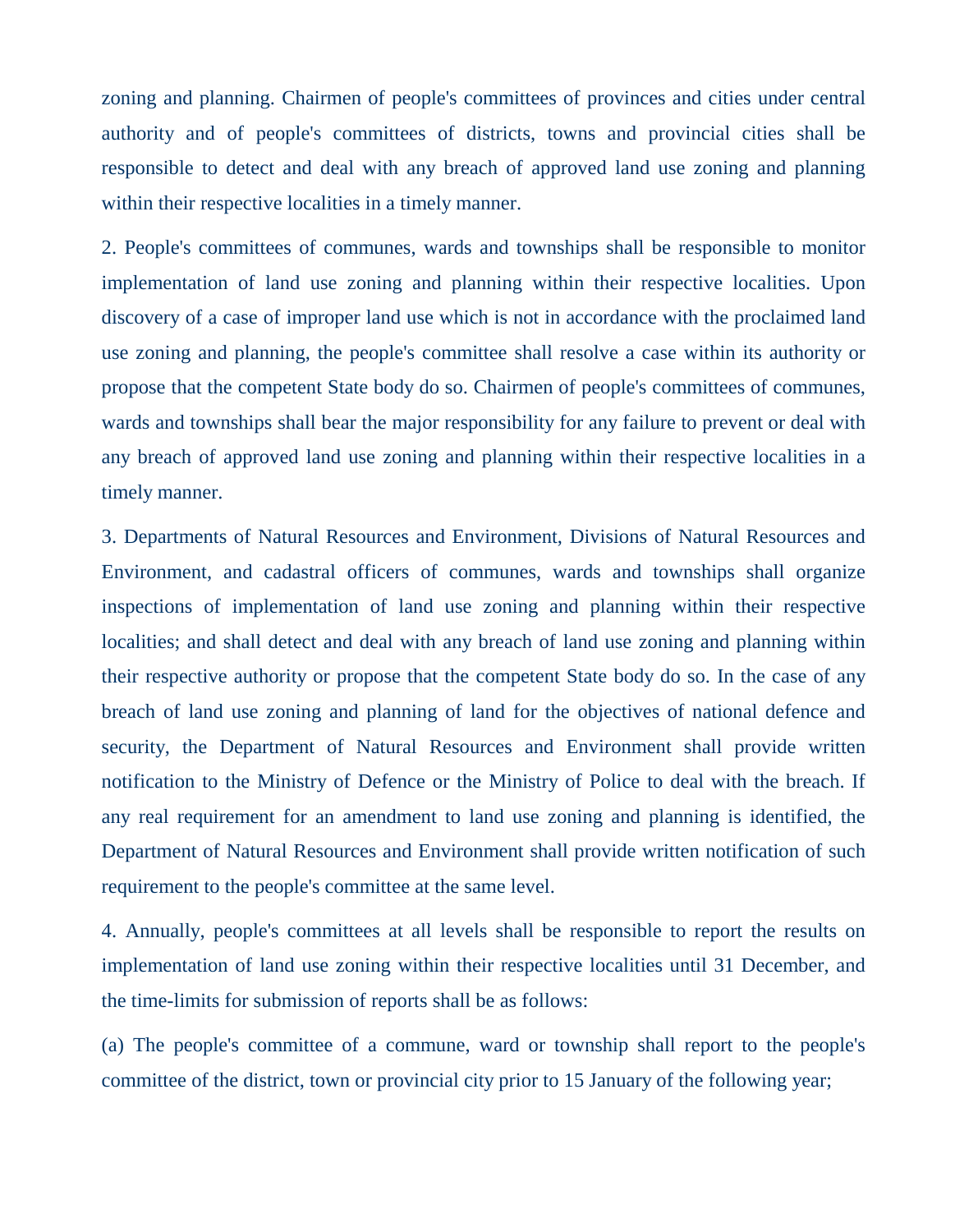(b) The people's committee of a district, town or provincial city shall report to the people's committee of the province or city under central authority prior to 31 January of the following year;

(c) The people's committee of a province or city under central authority shall report to the Ministry of Natural Resources and Environment prior to 15 February of the following year.

5. The Minister of Defence and the Minister of Police shall be responsible to direct inspection of implementation of land use zoning of land for objectives of national defence and security throughout the whole country; and shall annually report to the Government on the results of implementation of such land use zoning and planning up to 31 December, with a copy to the Ministry of Natural Resources and Environment, prior to 31 January of the following year.

6. The Ministry of Natural Resources and Environment shall be responsible to provide an overall report to the Government on the results of implementation of land use planning throughout the whole country, prior to 15 March of the following year.

7. In the case of the annual report on the results of implementation of land use planning in the last year of the first planning period, there must also be a general report on implementation of land use planning for the whole of the planning period. In the case of the annual report on the results of implementation of land use planning in the last year of a zoning period, there must also be a general report on implementation of land use planning for the last planning period and for the whole zoning period.

# **Article 29:** *Resolution of land areas identified in proclaimed land use zoning for recovery or conversion to other use purposes where land has still not been recovered or converted after three years*

1. With respect to land areas identified in proclaimed land use zoning for recovery or conversion to other use purposes, where this has still not occurred after three years, the State body competent to consider and approve land use zoning and planning shall be permitted to amend the following land areas in the zoning for the current or next zoning period: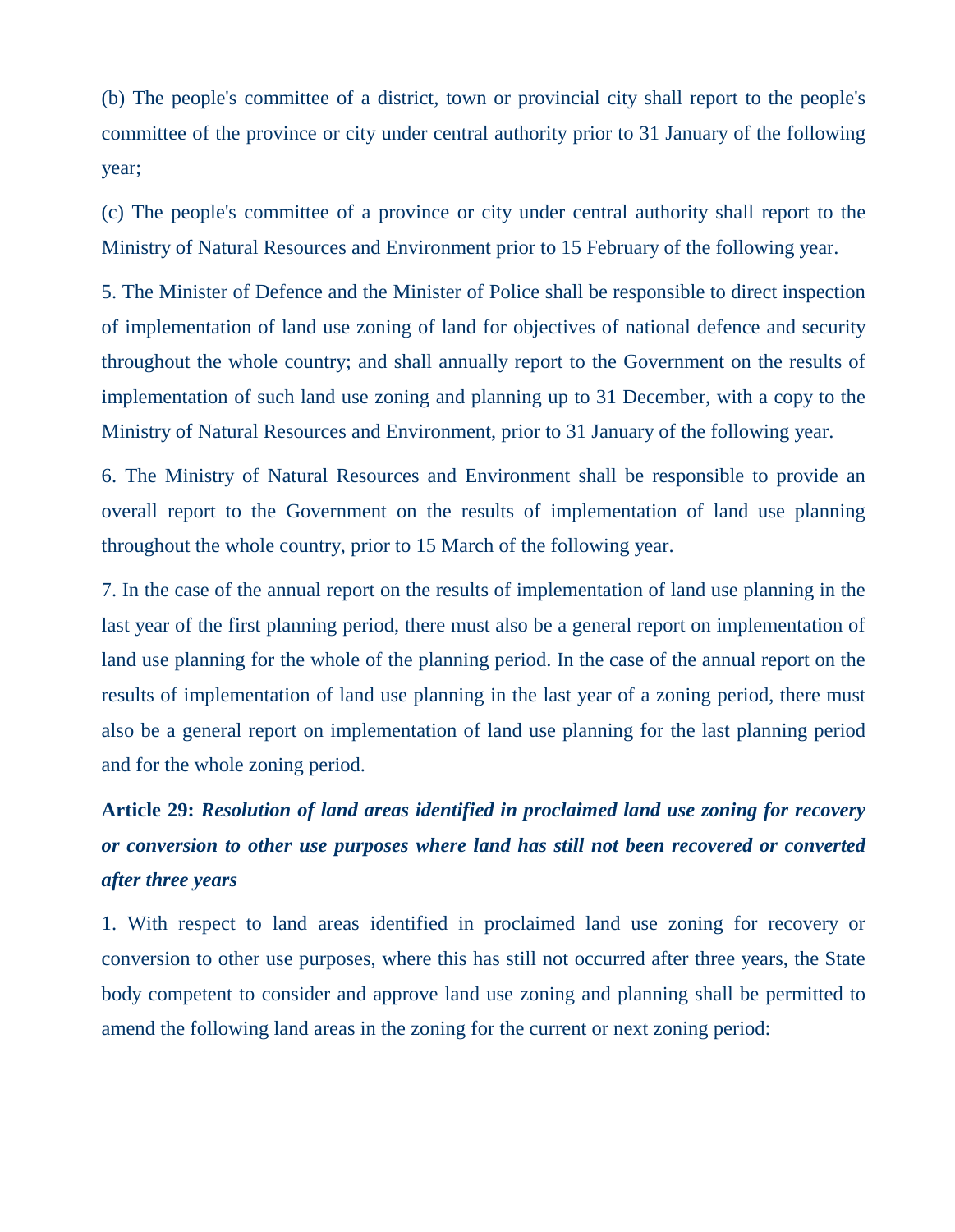(a) Land areas zoned for investment projects and works for purposes of national defence and security, the national benefit or public benefit, where there were insufficient funds to perform such projects;

(b) There has been a determination of an investor in the last year of the time-limit of three years regarding a land area zoned for investment projects and works for purposes of economic development, otherwise an announcement of amendment or cancellation of land use zoning shall be required pursuant to clause 3 of article 29 of the *Law on Land*.

2. In cases not falling within clause 1 of this article, the State body competent to consider and approve land use zoning and planning must announce a cancellation of land use zoning applicable to the land areas identified in such zoning for recovery or conversion to other use purposes.

#### **CHAPTER IV**

#### **Allocation of Land, Lease of Land, Conversion of Land Use**

#### **Purpose, Land Recovery and Land Requisition**

#### **Article 30:***Grounds for allocation of land, lease of land or conversion of land use purpose*

The grounds for a decision on allocation of land, lease of land or conversion of land use purpose shall comprise:

1. The requirements for land use as expressed in the following documents:

(a) An investment project of an organization funded by the State Budget and approved by the competent State body, or a foreign investment project which has been issued with an investment licence by the competent State body;

(b) A written evaluation on the requirement for land use of any investment project of an economic organization not funded by the State Budget or of a project which is not a foreign investment project. The Department of Natural Resources and Environment shall preside over co-ordination with the relevant departments and divisions to evaluate the requirements for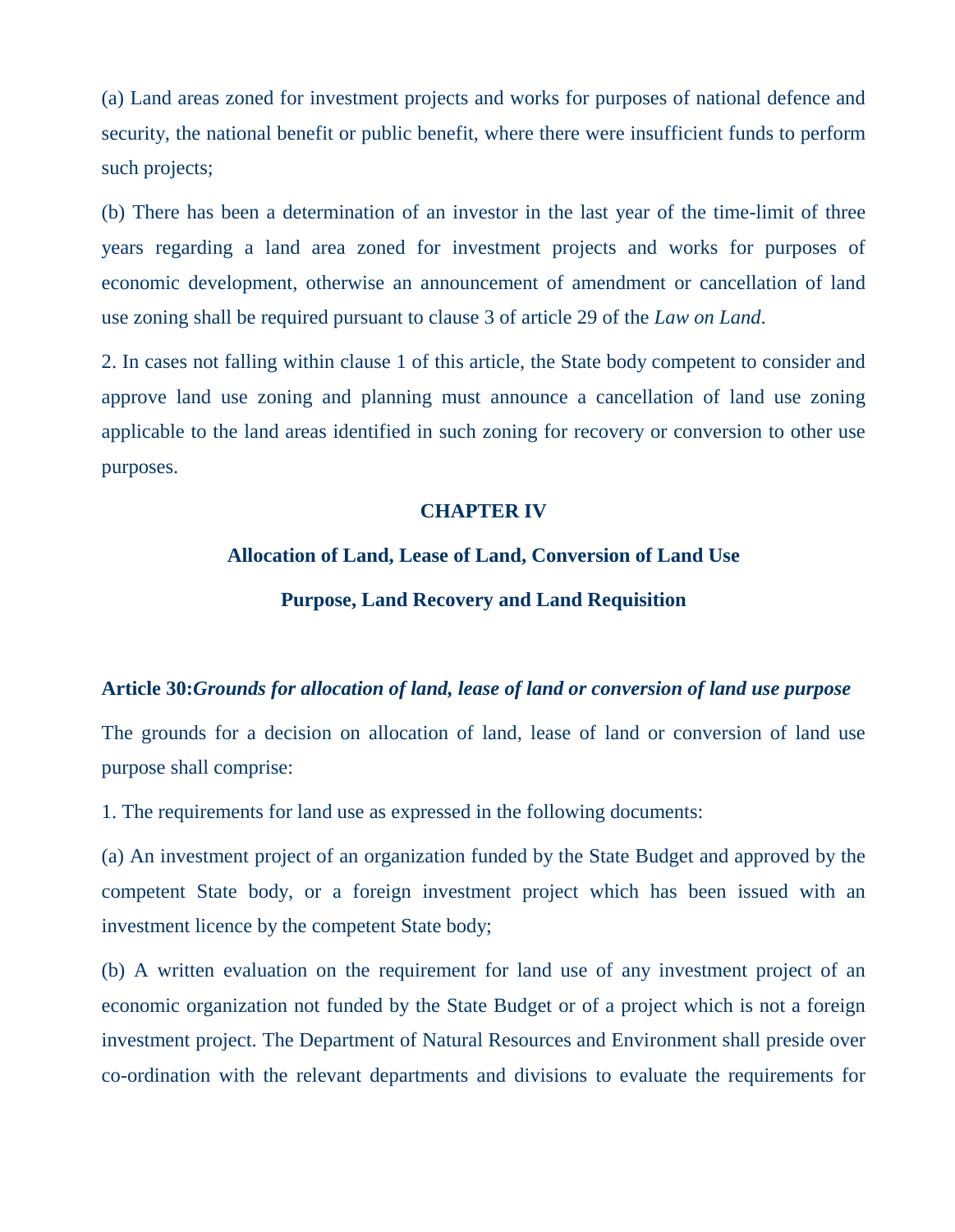land use on the basis of a consideration of the file on the investment project in accordance with the law on investment;

(c) A project for construction of a religious establishment as approved by the people's committee of a province or city under central authority;

(d) Applicable to an application for allocation of agricultural land within the quota on allocation or for allocation of residential housing, an application for allocation of land or for conversion of land use purpose from a family household or individual certified as to the requirements for land use by the people's committee of the ward, commune or township where the land is situated;

(dd) An application for allocation of land from a community of citizens certified as to the requirements for land use by the people's committee of the ward, commune or township where the land is situated.

2. Proper compliance with the law on land by the applicant for allocation or lease of land where the State has previously allocated or leased land to such applicant in order to implement an investment project for production, business or services. On the basis of a declaration which the applicant shall itself make regarding the current use status of all land areas which the State previously allocated or leased to such applicant together with the observations of the applicant on its own compliance with the law on land, the Department of Natural Resources and Environment where the land is situated and which is conducting the procedures for allocation or lease of land shall be responsible to contact the Department of Natural Resources and Environment where the land previously allocated or leased is situated in order to ascertain the level of compliance with the law on land by the applicant during implementation of the project.

3. The following as approved by the competent State body: detailed land use zoning, or detailed land use planning, or urban construction zoning, or rural residential construction zoning. Reliance shall be placed on land use zoning or planning as approved by the competent State body in cases where there is as yet no detailed land use zoning or detailed land use planning.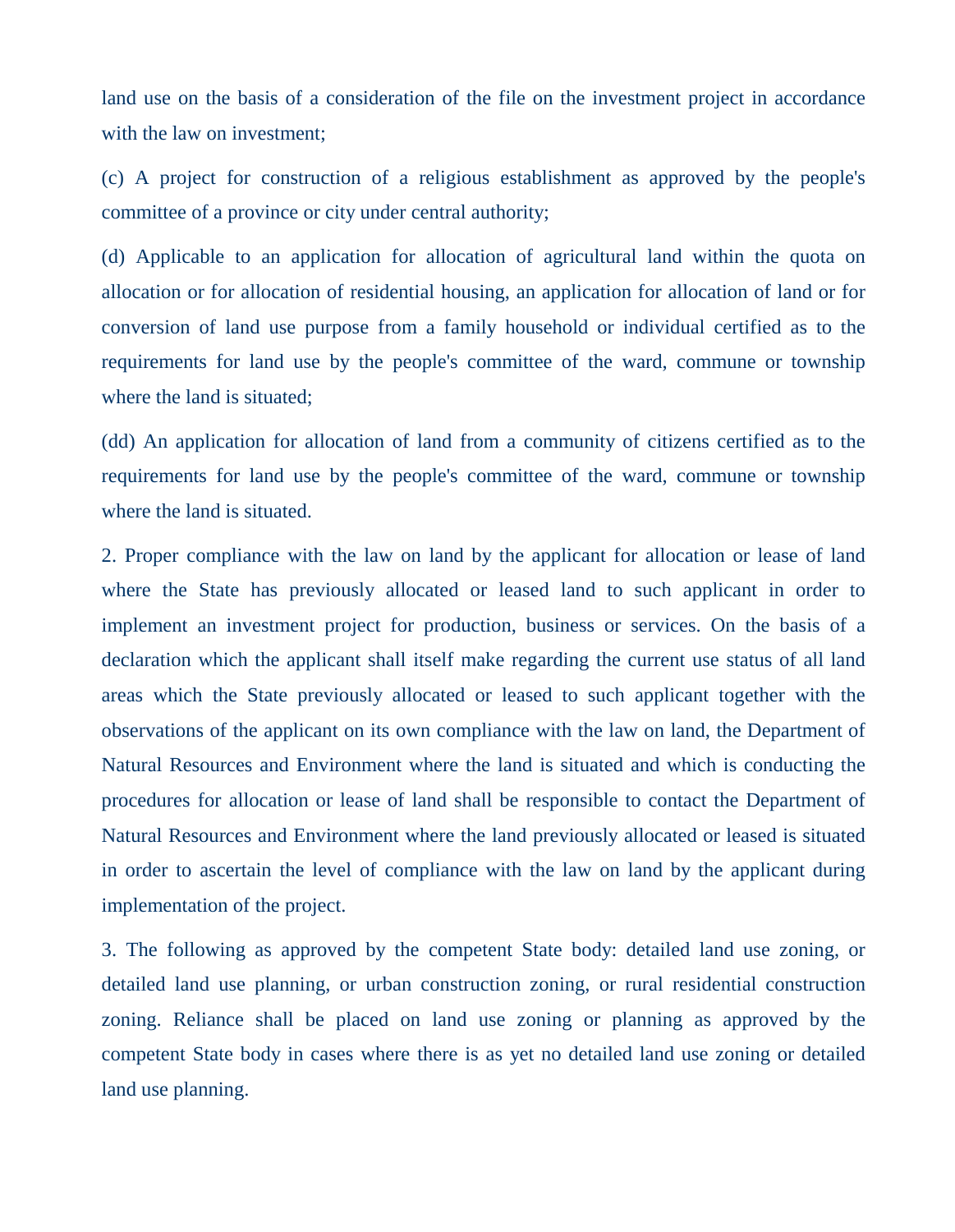### **Article 31:** *Authority to allocate land, to lease land, to permit conversion of land use purpose or to recover land*

1. Authority to allocate land, to lease land or to permit conversion of land use purpose shall be implemented in accordance with article 37 of the *Law on Land*.

People's committees of provinces and cities under central authority shall allocate land to land fund development organizations to manage.

2. Authority to recover land shall be implemented in accordance with article 44 of the *Law on Land*. In the case of recovery of land in order to allocate or lease it to an organization or a religious organization, to a Vietnamese residing overseas or to a foreign organization or foreign individual, where a family household or individual is currently using the land to be recovered, or an organization together with a family household or individual is currently using the land to be recovered, the people's committee of the province or city under central authority shall make a decision on recovery of the whole area of land and, on the basis of that decision, the people's committee of the district, town or provincial city shall make a decision on recovery of the specific area of land of each family household or individual.

3. In the case where a Vietnamese residing overseas or a foreign organization or foreign individual uses land to carry out an investment project but it is necessary to convert the land use purpose because of an amendment to the investment project as approved by the competent State body, the people's committee of the province or city under central authority shall permit the conversion of land use purpose.

## **Article 3:** *Authority to amend decisions on allocation or lease of land where the land was allocated or leased prior to the effective date of the Law on Land*

The State body authorized under article 37 of the *Law on Land* to allocate or lease land shall also have authority to make a decision on amendment in the case of a land user which obtained a decision on allocation or lease of land prior to the effective date of the Law on Land (1 July 2004).

### **Article 33:** *Term of use of land allocated or leased by the State*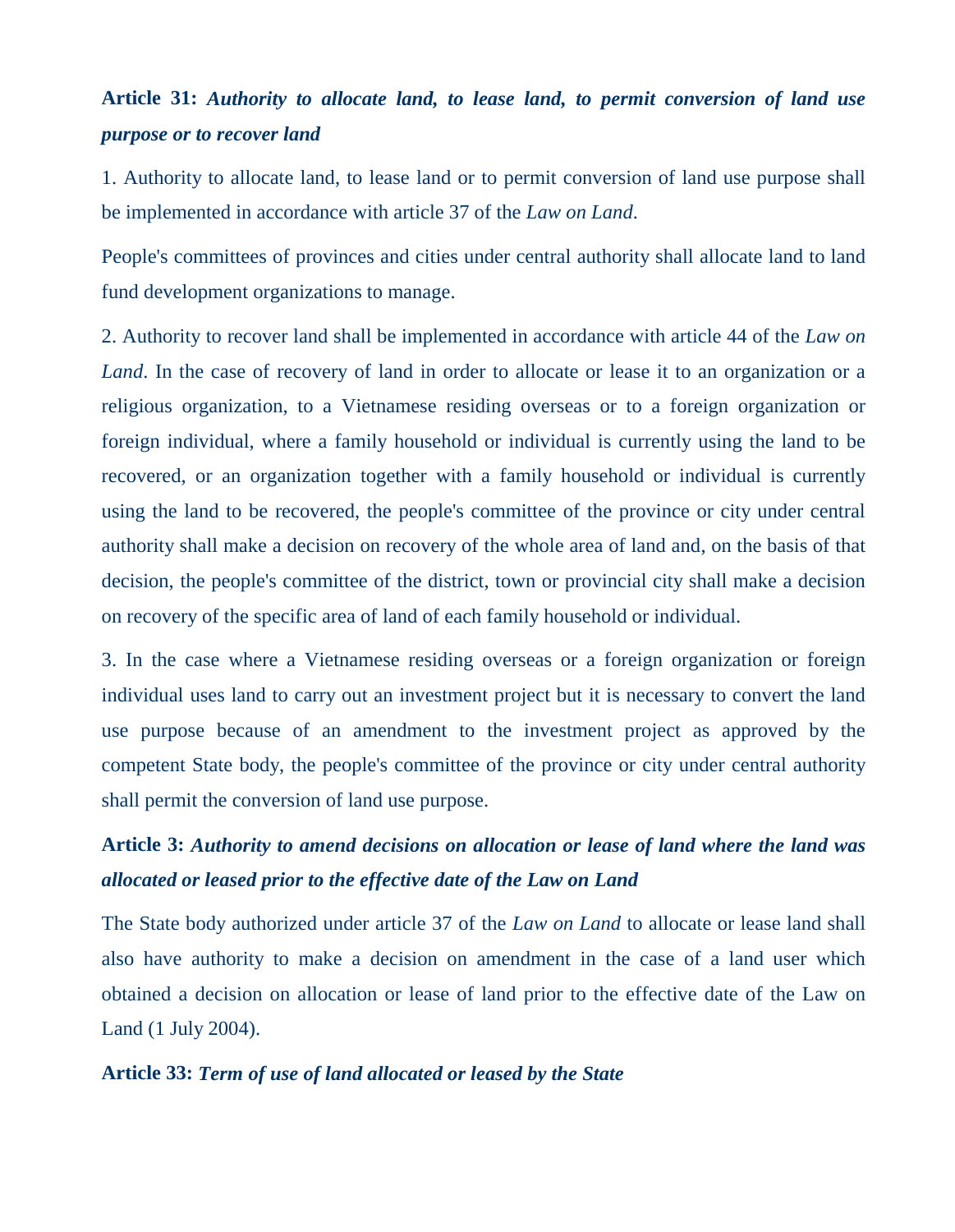1. The term of use of land allocated or leased by the State shall be calculated as from the date of the decision on allocation or lease by the competent State body. If land was allocated or leased prior to 15 October 1993 and if the decision on allocation or the land lease contract does not clearly specify the duration of allocation or the term of the lease, the duration of allocation or the term of the lease shall be implemented in accordance with clauses 2 and 3 of article 68, article 71, article 78, clause 5 of article 84, clause 3 of article 86 and clause 1 of article 87 of this Decree and shall be calculated as from 15 October 1993.

2. Land users shall be permitted to continue to use land for the remaining duration of the period prescribed in the decision on allocation or for the remaining duration of the term prescribed in the land lease contract.

## **Article 34:** *Continued allocation or lease of agricultural land; extension of land use term or recovery of land upon expiry of term*

1. Upon expiry of a land use term, any family household or individual directly engaged in agricultural, forestry, aquaculture or salt production and using agricultural land which the State allocated or leased or in respect of which the State has recognized the land use right or in respect of which an assignment of land use right has been received shall be permitted to continue to use the land with the land use term stipulated in clause 1 of article 67 of the *Law on Land*, unless the State issues a decision on recovery of the land in the cases stipulated in clauses 1, 4, 7, 8 or 11 of article 38 of the *Law on Land*.

2. Extension of a land use term applicable to types of land which are used for a definite term and outside the categories stipulated in clause 1 of this article shall be implemented as follows:

(a) If a land user has a requirement to continue to use the land, six months prior to the expiry of the land use term, the land user shall send an application to the State body competent to allocate or lease land for its consideration and resolution pursuant to clauses 1, 3 and 4 of article 67 of the Law on Land.

(b) In respect of family households and individuals leasing agricultural land, any extension of land use term shall be as stipulated in clause 1 of article 67 of the *Law on Land*.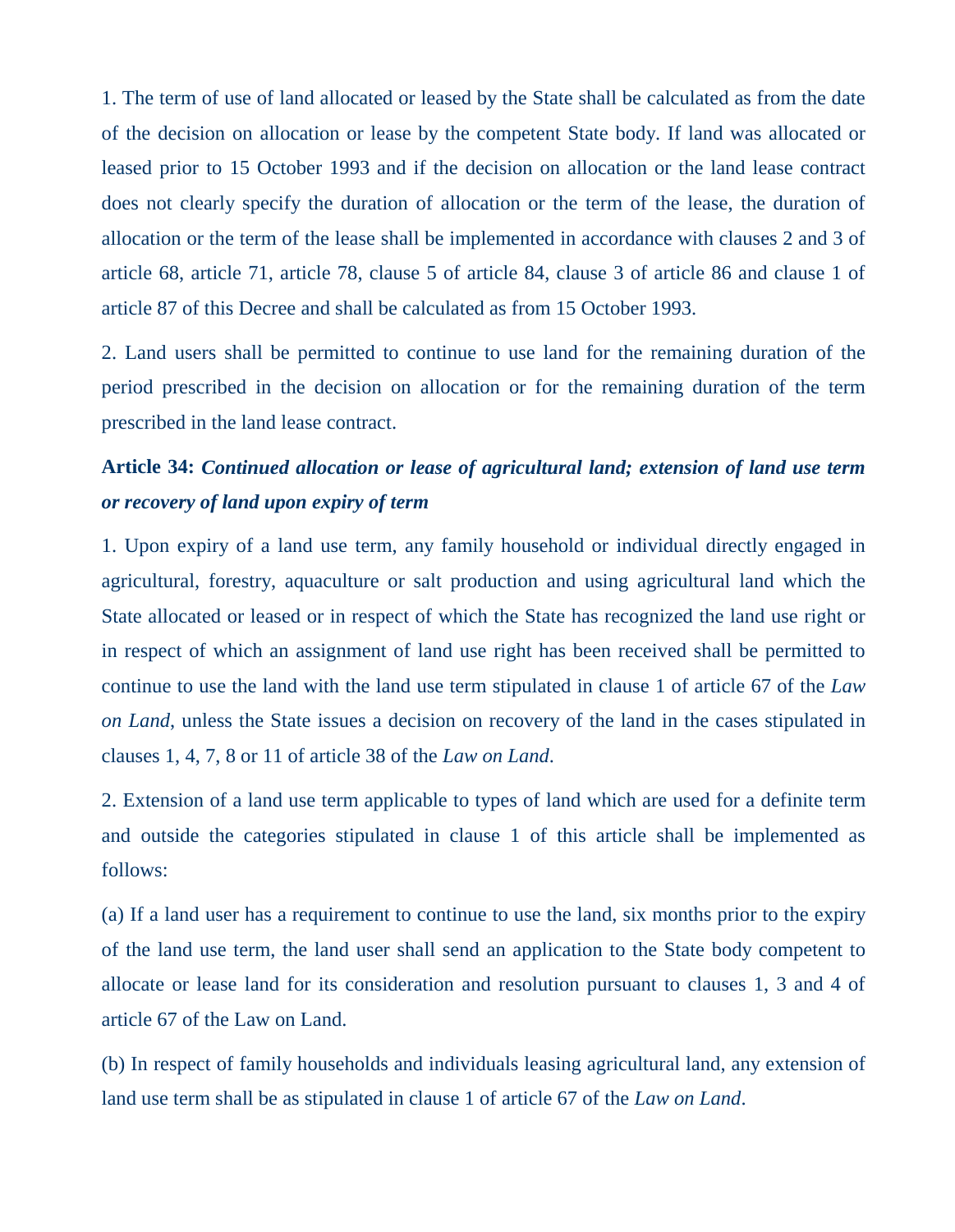(c) In respect of the following cases, any extension of land use term shall be in accordance with the supplemented project as approved

by the competent State body but not in excess of the term for which the State has already allocated or leased land: economic organizations using land for the purposes of agriculture, forestry, aquaculture and salt production; economic organizations,family households and individuals using land surfaces for construction of production and business establishments; economic organizations using land to carry out investment projects; and Vietnamese residing overseas, foreign organizations and foreign individuals using land to carry out investment projects in Vietnam.

3. If a land user does not have a requirement to continue to use land or to extend the land use pursuant to clause 2 of this article, or if the competent State body refuses permission to extend the land use, the State shall recover the land pursuant to clause 10 of article 38 of the Law on Land.

4. Every year, people's committees at the level authorized to recover land shall instruct their bodies in charge of natural resources and environment to check land use terms in order to issue decisions on land recovery in the cases stipulated in clause 3 of this article.

## **Article 35:** *Resolution of land use fees, land rent and assets invested on land in cases of land recovery stipulated in clauses 2, 3, 5, 8, 9, 11 and 12 of article 38 of the Law on Land*

1. People's committees at the level authorized to recover land shall establish an evaluation committee to fix the residual value of land use fees, land rent and assets invested on land in cases where such land use fees, land rent and monies invested on land are not funded by the State Budget; and such residual value shall belong to the person having land recovered. Where land which has been allocated by the State without collection of land use fees, or leased by the State with annual rent payment, or allocated by the State with collection of land use fees, or leased by the State with rent paid for the whole term or for a number of years, and the land use fees or rent actually paid was funded by the State Budget,only the residual value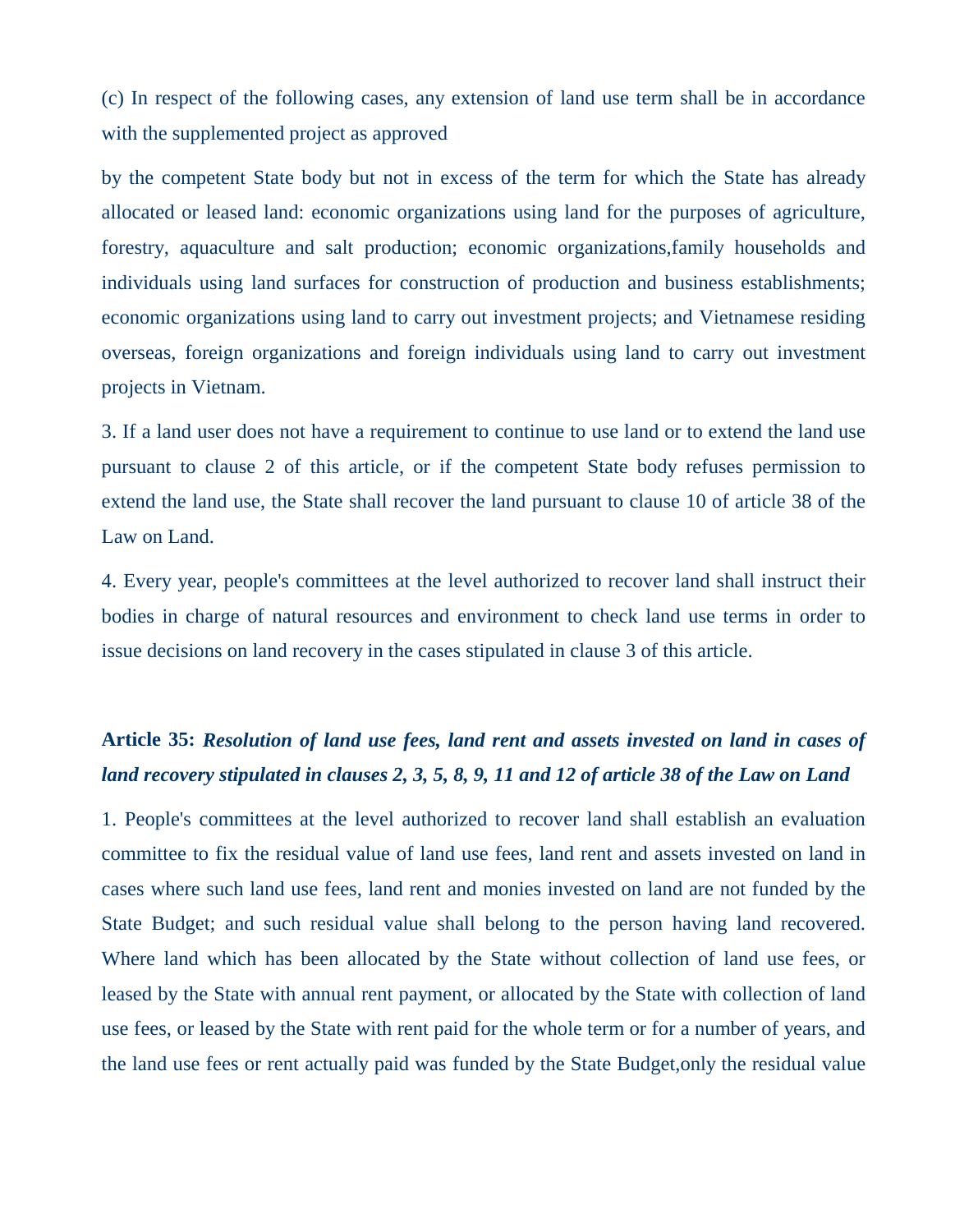of the investment on the land which was not funded by the State Budget shall belong to the person having land recovered.

2. The residual value of land use fees, land rent and assets invested on land and belonging to the person having land recovered shall be resolved as follows:

(a) Where recovered land is situated in an urban area or within an area zoned for urban development and allocated to a land fund development organization, such organization shall be responsible to make payment to the person having land recovered; in respect of localities where such organization is not in existence, the State Budget of the level which will be authorized to manage the recovered land shall be used to make payment to the person having

land recovered;

(b) Where recovered land is in a rural area and allocated to a people's committee of a commune or township to manage or to supplement a public utility fund, the people's committee of the commune or township shall be responsible to make payment to the person having land recovered;

(c) Where the State allocates or leases recovered land to another person, the person to which the land is next allocated or next leased shall be responsible to make payment to the person having land recovered.

3. Where recovered land is in the category of non-agricultural land participating in the real estate market, the people's committee at the level authorized to recover land shall apply the form of auction of land use right and assets that have been invested on such land and shall resolve the residual value of land use fees, land rent and assets invested on land and belonging to the person having land recovered as follows:

(a) If proceeds gained from the auction after deduction of costs of holding the auction are less than the residual value belonging to the person having land recovered, such person shall receive the whole of the proceeds;

(b) If proceeds gained from the auction after deduction of costs of holding the auction are more than or equal to the residual value belonging to the person having land recovered, such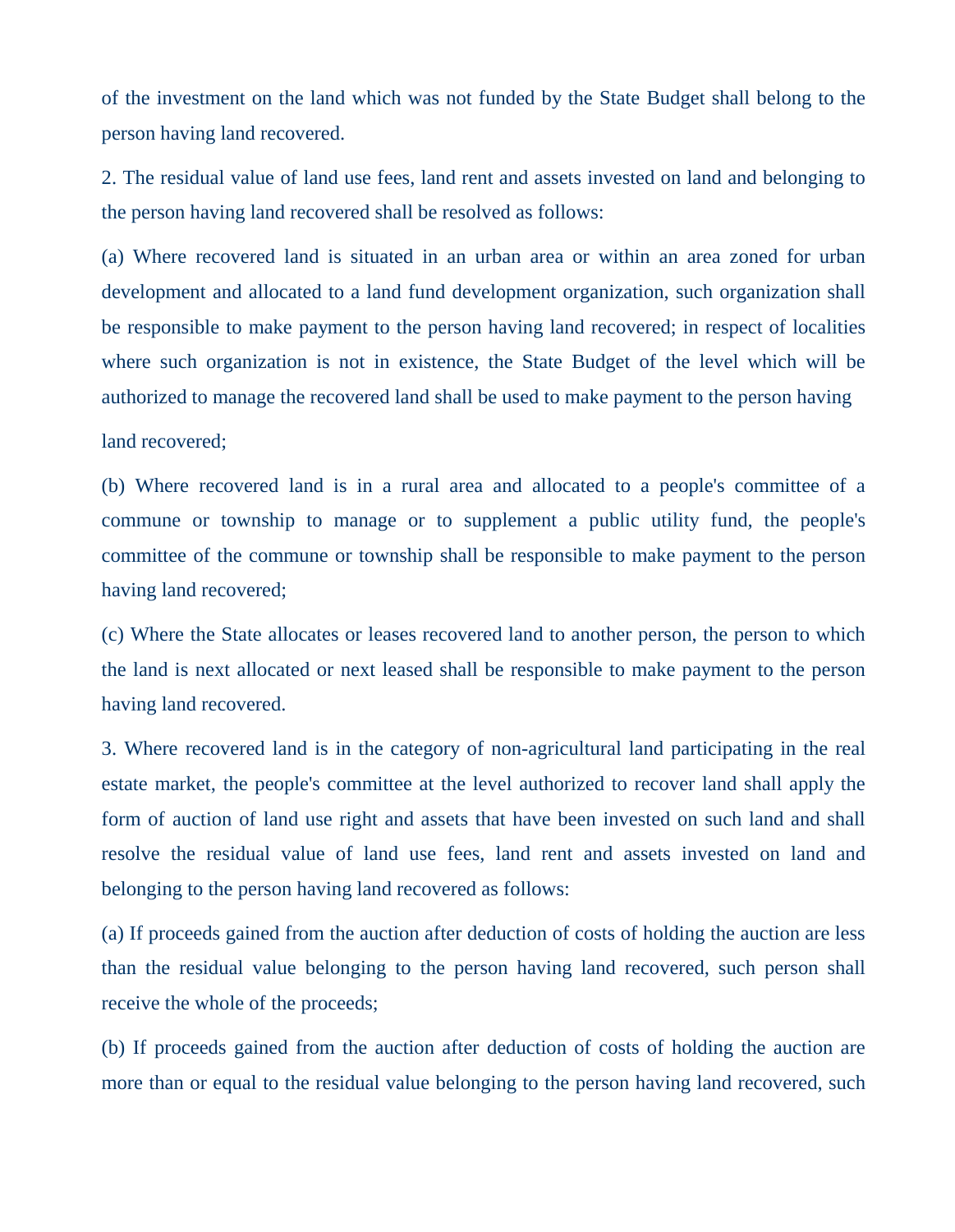person shall receive the residual value belonging to him and the difference shall be paid into the State Budget.

4. Where recovered land was formed as the result of receipt of an assignment of the land use right, the money for the receipt of an assignment together with the residual value of assets invested on land shall be resolved in the same manner as the case of land recovery as the result of allocation by the State with collection of land use fees stipulated in clauses 1, 2 and 3 of this article.

5. Where land is recovered but the person having the land recovered has already leased, mortgaged, guaranteed or contributed capital using the land use right, the interests of the lessee, mortgagee, guarantee or recipient of the capital contribution shall be resolved in accordance with article 65 of this Decree.

#### **Article 36:** *Land recovery and management of recovered land fund*

1. The State shall recover land in order to use it for the objectives of national defence and security, national interest or public utility in the following cases:

(a) Use of land for objectives of national defence and security;

(b) Use of land for construction of headquarters of bodies or for professional facilities for which the State has allocated land without collection of land use fees:

(c) Use of land for construction of headquarters of foreign diplomatic organizations;

(d) Use of land for construction of public facilities not for business purposes;

(dd) Use of land for the improvement and development of urban areas and rural residential areas;

(e) Use of land for the development of protective forest land and specialized use forest land;

(g) Use of land for religious establishments;

(h) Use of land for cemeteries and graveyards.

2. The State shall recover land in order to use it for the purposes of economic development in the following cases: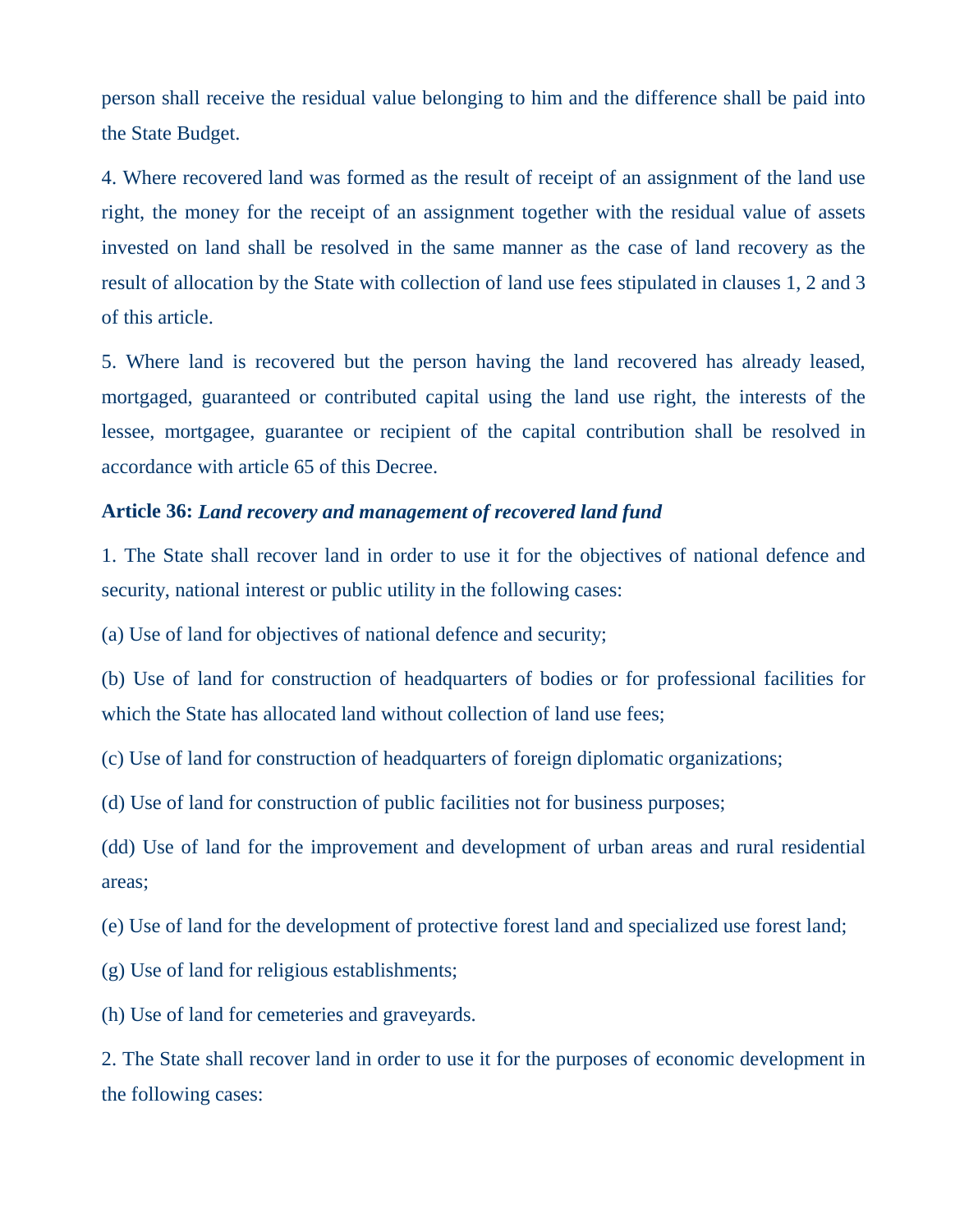(a) Use of land for investment and construction in an industrial zone as stipulated in article 90 of the *Law on Land*, in a high-tech zone as stipulated in article 91 of the *Law on Land*, or in an economic zone as stipulated in article 92 of the *Law on Land*;

(b) Use of land in order to implement a Group A investment project for production, business, services or tourism in accordance with the law on investment, which project has already been approved by the competent State body or in respect of which permission has been granted for such investment in an industrial zone, high-tech zone or economic zone but the project is unable to be so invested;

(c) Use of land in order to implement an investment project funded by Official Development Aid (ODA);

(d) Use of land in order to implement an one hundred (100) per cent foreign invested project which has been approved by the competent State body or in respect of which permission has been granted for such investment in an industrial zone, high-tech zone or economic zone but the project is unable to be so invested.

3. All cases of land recovery stipulated in clauses 1 and 2 of this article must be based on the detailed land use zoning and planning; the detailed zoning for urban construction or the zoning for rural residential construction which has been approved by the competent State body.

4. Areas of recovered land as stipulated in clauses 1(d), 1(dd) and 2 of this article shall, in the case where, after land use zoning and planning has been proclaimed, there is as yet no investment project, be allocated to the land fund development organization for management; in the case where there is an investment project, they shall be allocated or leased to the investor, and the investor must use the land for the correct purpose for which it is allocated or leased.

5. The State shall recover land in any of the cases stipulated in clauses 2 to 12 inclusive of article 38 of the *Law on Land* and, in the case where the recovered land is in a rural area, shall allocate such land to the people's committee of the commune for management and, in the case where the recovered land is situated in an urban area and within an area zoned for urban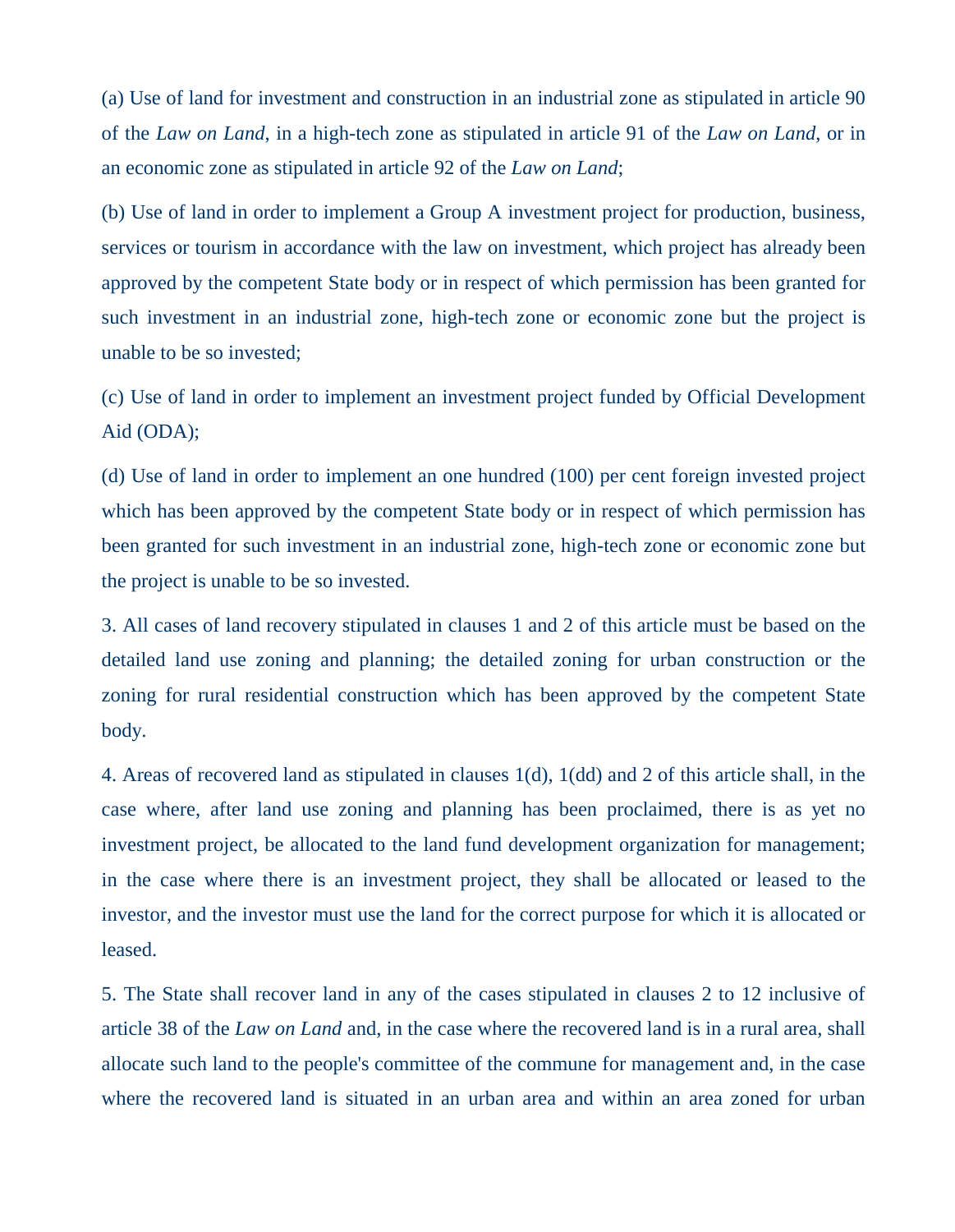development, shall allocate such land to the land fund development organization for management.

6. The State shall not recover land for economic development in the case of projects outside the categories stipulated in clause 2 of this article or where the investor receives an assignment of or leases a land use right or receives a land use right as a capital contribution from the land user. Where there is receipt of an assignment of a land use right or receipt of a land use right as a capital contribution in order to use the land use right for production or business purposes which necessitate a change of the use purpose, the transferee must be permitted to convert the land use purpose in accordance with clause 1 of article 36 of the *Law on Land* or shall register conversion of land use purpose in accordance with clause 2 of article 36 of the *Law on Land*. If land is leased from a current land user, the lessee shall not be permitted to convert the land use purpose.

7. Conversion of land use purpose to construction for business in residential housing shall not be permitted in cases where land was allocated for use for purposes of national defence and security, national interest, public utility, construction of an industrial zone or provision of a surface for nonagricultural production and business.

8. Resolution of any complaint relating to land recovery in the cases stipulated in clauses 1 and 2 of this article shall be implemented in accordance with articles 162, 163 and 164 of this Decree.

Resolution of any dispute relating to land use right in the cases stipulated in clause 6 of this article shall be implemented in accordance with civil law.

### **Article 37:** *Land requisition for specified term*

1. Where the State declares a state of emergency in accordance with the law on state of emergency or in an emergency case, such as war, natural disaster, fire or other emergency which seriously threatens the assets of the State and organizations and the life and assets of the citizens, and it is necessary to use land, the Government, people's committees of provinces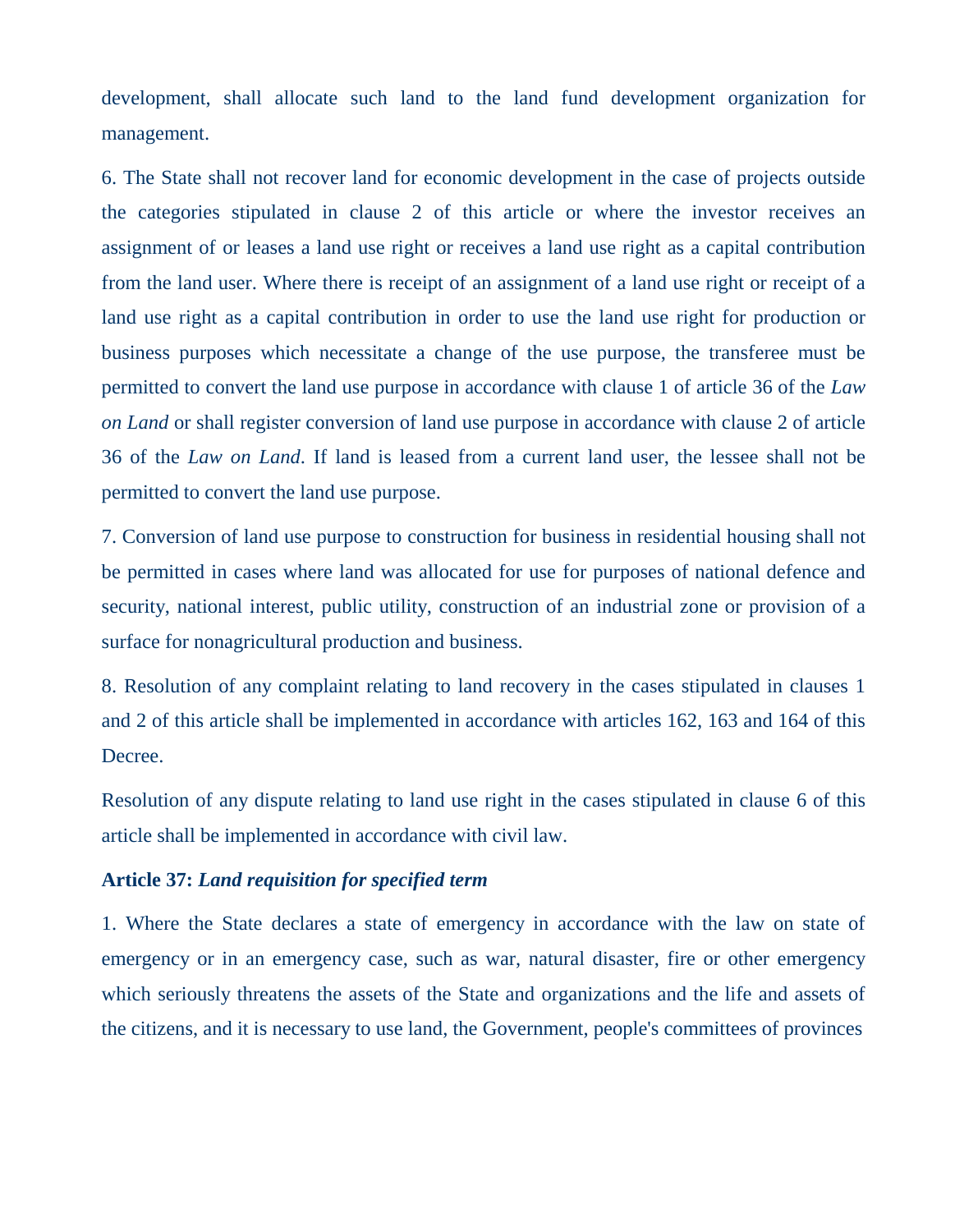and cities under central authority and people's committees of districts, towns and provincial cities shall have authority to requisition land. Decisions on requisition of land must clearly state the purpose of such requisition and the term of such requisition.

2. Where the duration of a requisition of land expires without completion of the purpose of the requisition, the State body which requisitioned the land shall issue a decision on extension of the duration of the term of such requisition. The period of extension may not exceed the original duration of the term of requisition.

3. Upon completion of the purpose of the requisition or upon expiry of the term of the requisition, the State body which requisitioned the land shall be responsible to return the land and to pay compensation for any loss caused to the person having had land requisitioned. Compensation must be paid no later than six months from the date of expiry of the term of the requisition. In the case where a requisition of land adversely affects income which ensures the living conditions of the person having had land requisitioned, compensation for loss caused by such requisition of land must be made at least once every three months.

### **CHAPTER V Registration of Land Use Rights, Formulation and Management of Cadastral Files, Issuance of Certificates of Land Use Right, and Land Statistics and Land Inventories**

#### **Article 38:** *Registration of land use rights*

1. Registration of land use rights shall comprise registration of a land use right for the initial time and registration of any changes in a land use right.

2. Registration of a land use right for the initial time shall be carried out in the following cases:

(a) When the State allocates or leases land for use;

(b) When a person is currently using a parcel of land in respect of which a certificate of land use right has not yet been issued.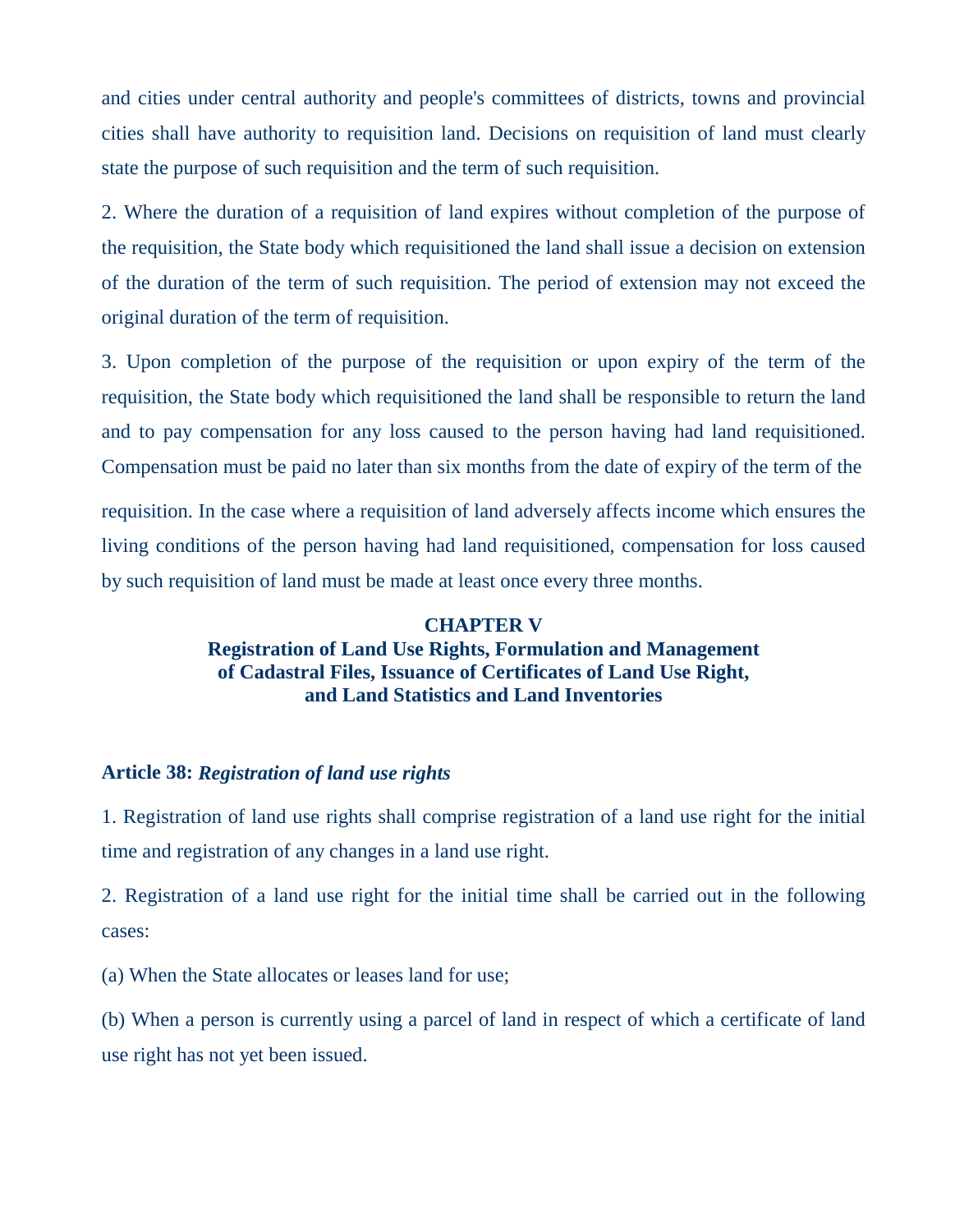3. Registration of any changes in a land use right shall be carried out when a person using a parcel of land has been issued with a certificate of land use right but there are changes in the land use in the following cases:

(a) The land user exercises its right to exchange, assign, lease, sublease, bequeath or donate the land use right, or to mortgage, guarantee and contribute capital using a land use right;

(b) The land user is permitted to change its name;

(c) There are changes in the shape, dimensions or area of the parcel of land;

(d) The land use purpose is converted;

(dd) The land use term is changed;

(e) There is conversion from the form of land lease by the State to the form of land allocation by the State with collection of land use fees;

- (g) There are changes to the restrictions on the rights of the land user;
- (h) The State recovers the land.

### **Article 39:** *Persons responsible to register land use rights*

1. The persons responsible to register land use rights shall be the persons responsible before the State for land use as stipulated in article 2 of this Decree. With respect to any unit of the people's armed forces which uses land, the person responsible to register the land use right shall be the leader of such unit as determined to be the land user in accordance with clause 2 of article 83 of this Decree.

2. Any person responsible to register land use rights as stipulated in clause 1 of this article may authorize another person to conduct registration in accordance with civil law.

#### **Article 40:** *Cadastral files*

1. Cadastral files shall be formulated in detail in respect of each parcel of land under administrative units of communes, wards and townships. Each parcel of land must have its own unique number sign which is different from the number sign of any other parcel of land throughout the country.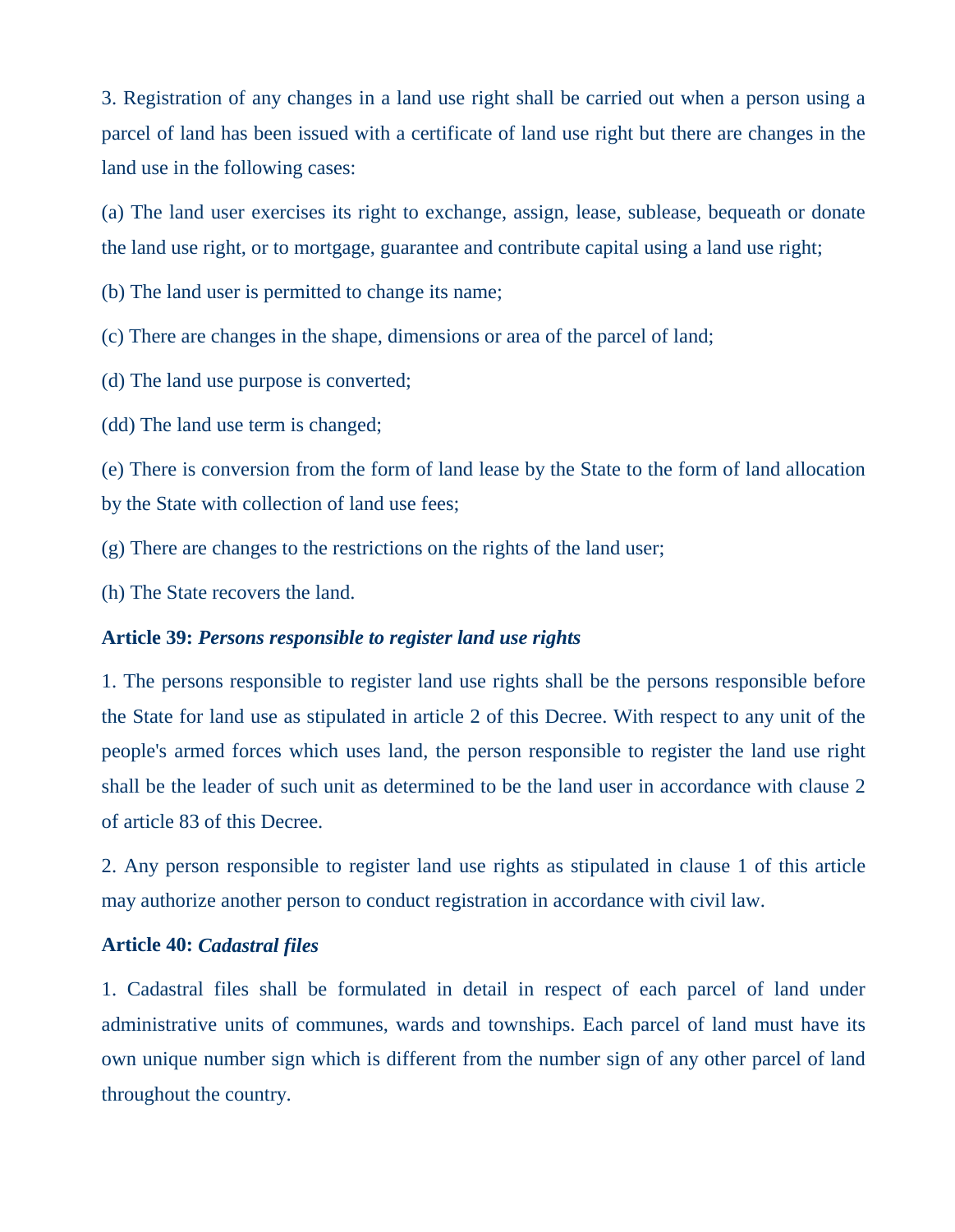2. The contents of cadastral files must be expressed fully, accurately and promptly, and files must be regularly revised in order to record any changes during the course of land use in accordance with law.

3. Cadastral files shall be made in one original set and three copies of such original set; the original file shall be archived in the land use right registration office under the Department of Natural Resources and Environment, one copy file shall be archived in the land use right registration office under the Division of Natural Resources and Environment, and one copy file shall be archived with the people's committee of the ward, commune or township. An original cadastral file must be promptly amended in order to record any changes regarding land use, and the copy files must also be amended for consistency with the original.

4. Cadastral maps shall be formulated in accordance with the following provisions:

(a) Cadastral maps shall be formulated in accordance with uniform technical standards of the State system of map co-ordinates;

(b) The contents of cadastral maps shall indicate the parcel of land; the hydro-graphic and irrigation systems; any traffic routes; boundary markers and administrative boundaries at all levels, and boundary markers of safety corridors surrounding construction works; cadastral co-ordinates; and place names and explanatory notes;

(c) The boundaries of parcels of land must be accurately indicated, and the peaks of parcels of land must have accurate co-ordinates. Each parcel of land must have information on its number sign, its area, and its land type symbol;

(d) Cadastral maps must be formulated by units which have been issued with a practising certificate as map surveyors or by units which have registered to practise as map surveyors.

5. Cadastral maps shall be archived and managed in paper form, and there shall be a gradual conversion to a digital system in order that cadastral files will be managed by computer. People's committees of provinces and cities under central authority shall be responsible to invest in computerization of their system of cadastral files.

6. The Ministry of Natural Resources and Environment shall issue the procedures, technical standards and economic norms applicable to the formulation of cadastral files in paper form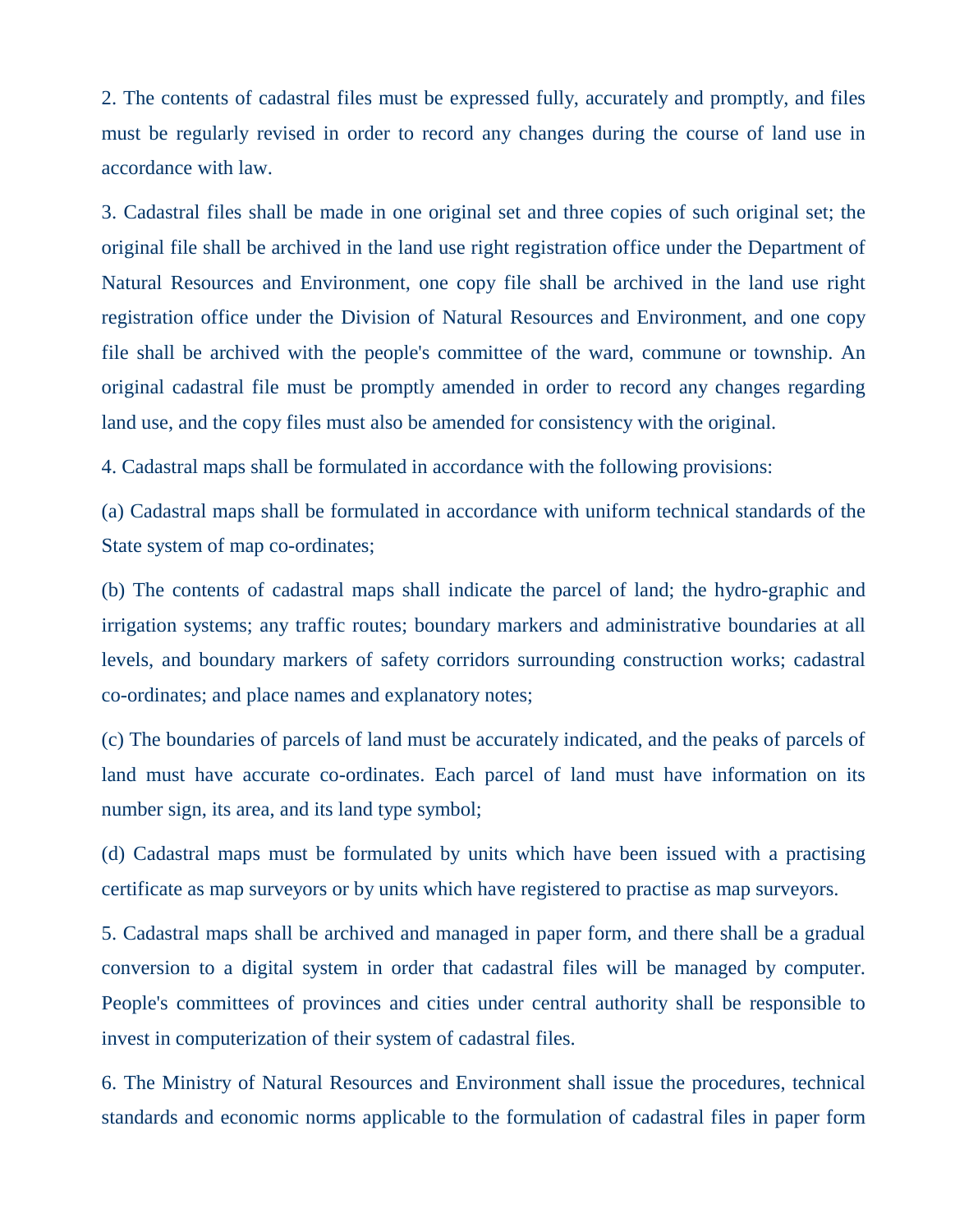and to a digital system of cadastral files; shall provide guidance on formulation, revision and management of cadastral files in both of the above forms; and shall issue the schedule for replacement of cadastral maps in paper form by a digital computerized system.

#### **Article 41:** *Certificates of land use right*

1. The Ministry of Natural Resources and Environment shall issue certificates of land use right using a sample form which is uniform throughout the whole country applicable to all types of land. All land users, except for the cases stipulated in clause 2 of this article, shall be issued with a certificate of land use right.

2. The State shall not issue certificates of land use right in the following cases:

(a) Land allocated by the State for management as stipulated in article 3 of this Decree;

(b) Agricultural land in the public utility land fund which is managed and used by the people's committee of a ward, commune or township;

(c) Where land users have leased or sub-leased land from another person, and such lease or sub-lease is not in an industrial zone as stipulated in clause 5(d) of this article;

(d) Persons currently using the land fail to satisfy the conditions for issuance of a certificate of land use right pursuant to articles 50 and 51 of the *Law on Land*.

(dd) Persons receive land under contract on a collective farm or forest plantation.

3. One certificate of land use right shall be issued for each parcel of land in two copies, with one copy to be issued to the land user and one copy to be filed at the land use right registration office. Clauses 2, 3, 4 and 5 of article 46 of this Decree shall apply to issuance of certificates of land use right in respect of land on which there is an apartment complex.

4. The following changes during the course of land use must be recorded on the certificate of land use right:

(a) When the land user conducts a conversion or assignment of or bequeaths or donates the land use right, or makes a capital contribution using the land use right and thereby creates a new legal entity applicable to the whole parcel of land; or when the land user leases or subleases the land use right (except for a lease or sub-lease of a land use right in an industrial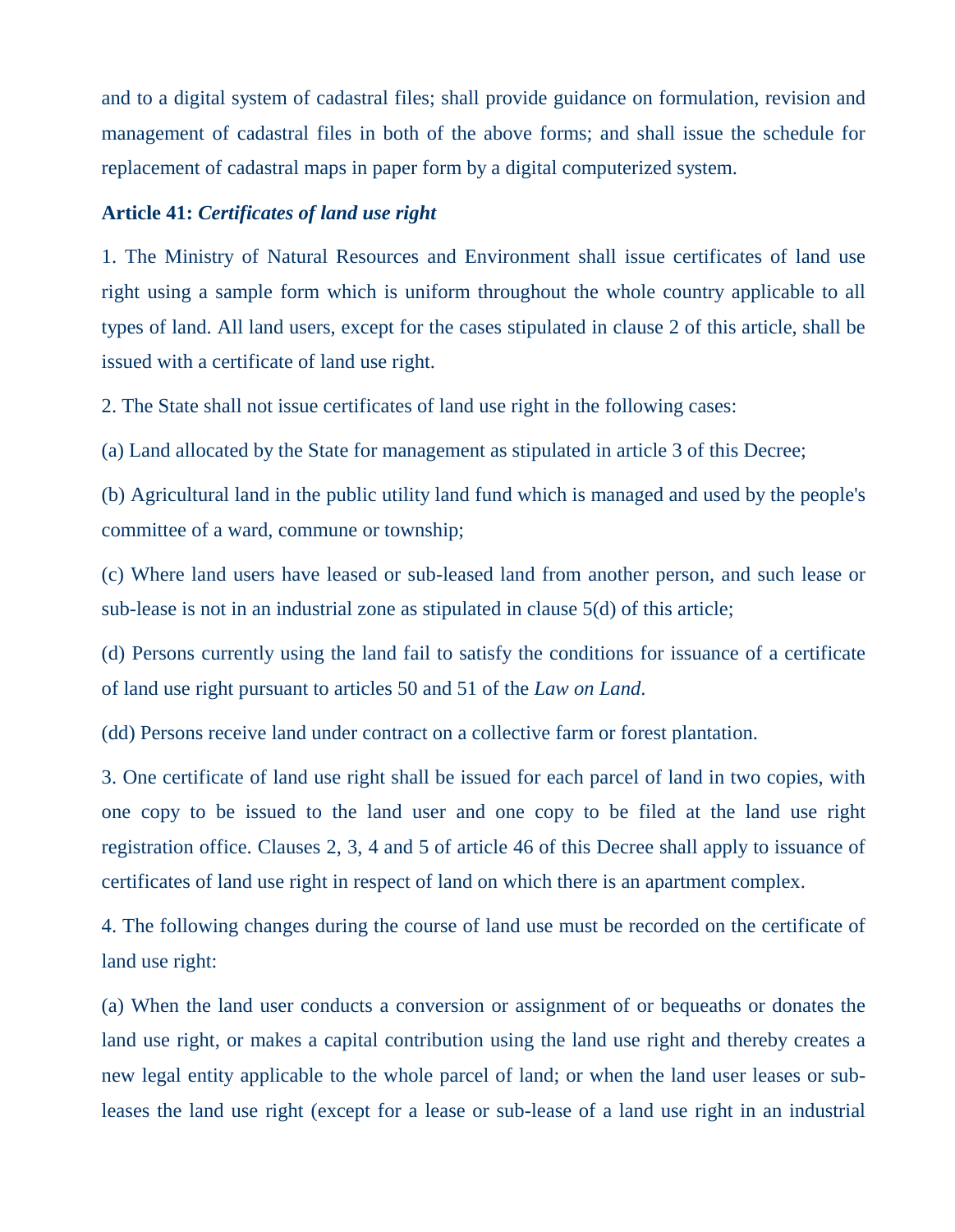zone as stipulated in clause 5(d) of this article) or mortgages, provides a guarantee or contributes capital using the land use right without forming a new legal entity applicable to the whole or a part of the parcel of land;

(b) Changes to the whole parcel of land upon implementation of results of conciliation of a dispute recognized by the people's committee at the competent level; upon implementation of a decision of a competent body or organization on demerger or merger of an organization; upon implementation of a legal instrument on demerger or merger of an economic organization in accordance with law; upon restructuring of debts in accordance with a contract of mortgage or guarantee; upon implementation of an administrative decision resolving a complaint or denunciation relating to land; upon implementation of a judgment or decision of a people's court or a decision on enforcement of a judgment enforcement body; upon implementation of a legal document recognizing the results of auction of a land use right in accordance with law; or upon division of the land use right pursuant to a legal instrument in accordance with law in respect of family households or a group of individuals with a common land use right;

(c) A land user is permitted to change its name;

(d) There is a reduction in land area due to a natural landslide;

(dd) There is an increase or reduction in land area due to a mistake during land survey;

(e) There is a change of information relating to the land number sign or the name of the administrative unit in the place where the land is situated;

(g) There is a conversion of land use purpose;

(h) There is a change to the land use term;

(i) There is conversion from the form of land lease by the State to the form of land allocation by the State with collection of land use fees;

(k) There is a change to the restrictions on the rights of the land user;

(l) There is a change to the financial obligations which the land user must discharge.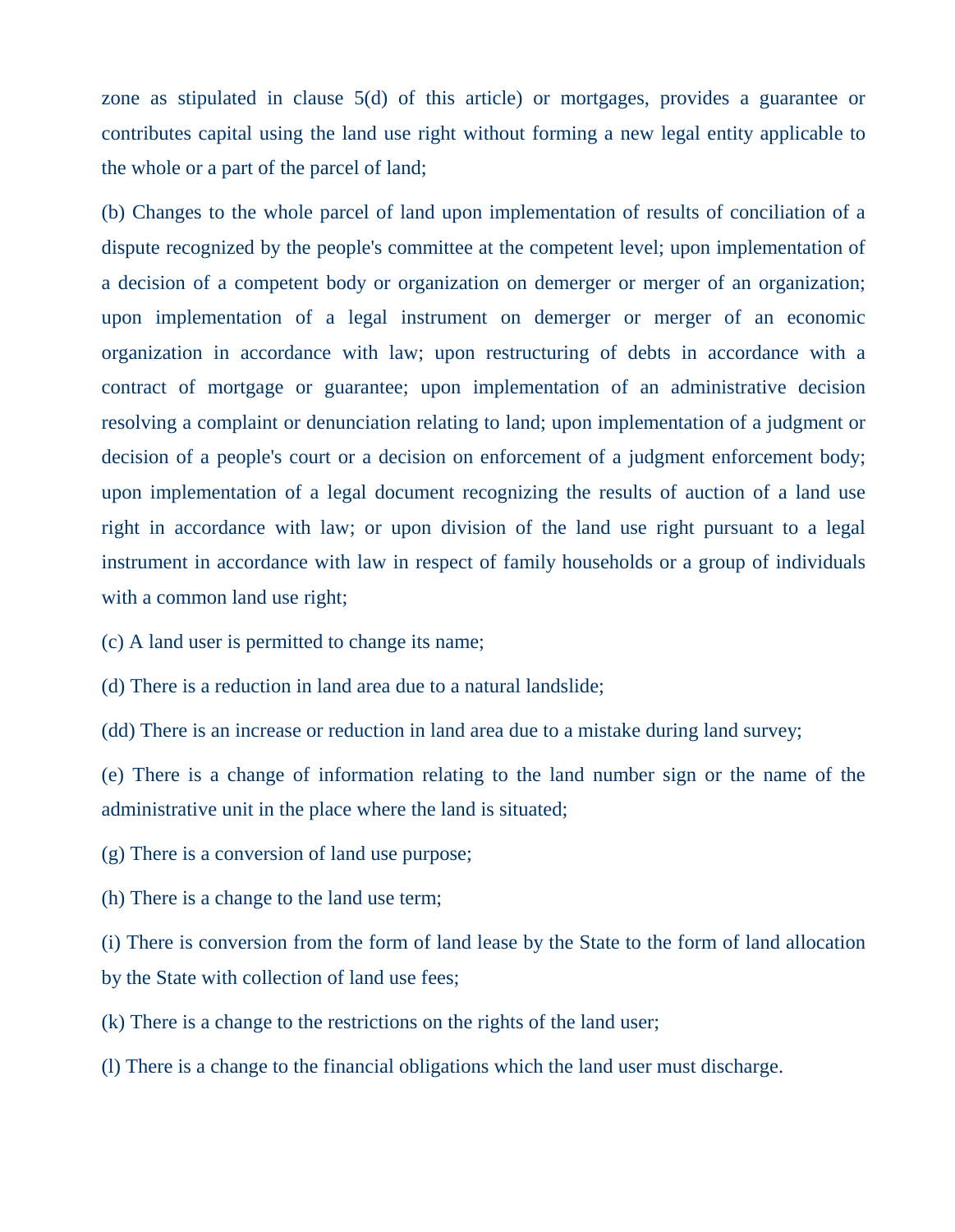5. During the course of land use, a new certificate of land use right must be issued in the following cases:

(a) A new parcel of land is created as a result of allocation or lease of land by the State;

(b) A new parcel of land is created as a result of consolidation of a number of parcels;

(c) A new parcel of land is created in the case of assignment of the land use right to one part of a parcel of land, conversion of land use purpose of one part of a parcel of land, the State recovers one part of a parcel of land, the land user requests separation of a parcel of land into a number of parcels and the law permits this;

(d) When a land user leases out or sub-leases out a land use right in an industrial zone; leases or sub-leases a land use right for land on which is already constructed a high-tech factory or services establishment for production and business in high-tech products in a high-tech zone, or leases or sub-leases the land use right in order to construct such a building; leases or subleases a land use right in a duty free zone, industrial zone, special entertainment zone, or tourism area in the duty zone of an economic zone (referred to as lease or sub-lease of a land use right in an industrial zone);

(dd) When the boundaries of a parcel of land are changed upon implementation of results of conciliation of a dispute recognized by the people's committee at the competent level; upon implementation of a decision of a competent body or organization on demerger or merger of an organization; upon implementation of a legal instrument on demerger or merger of an economic organization in accordance with law; upon restructuring of debts in accordance with a contract of mortgage or guarantee; upon implementation of an administrative decision resolving a complaint or denunciation relating to land; upon implementation of a judgment or decision of a people's court or a decision on enforcement of a judgment enforcement body; upon implementation of a legal document recognizing the results of auction of a land use right in accordance with law; or upon division of the land use right pursuant to a legal instrument in accordance with law in respect of family households or a group of individuals with a common land use right;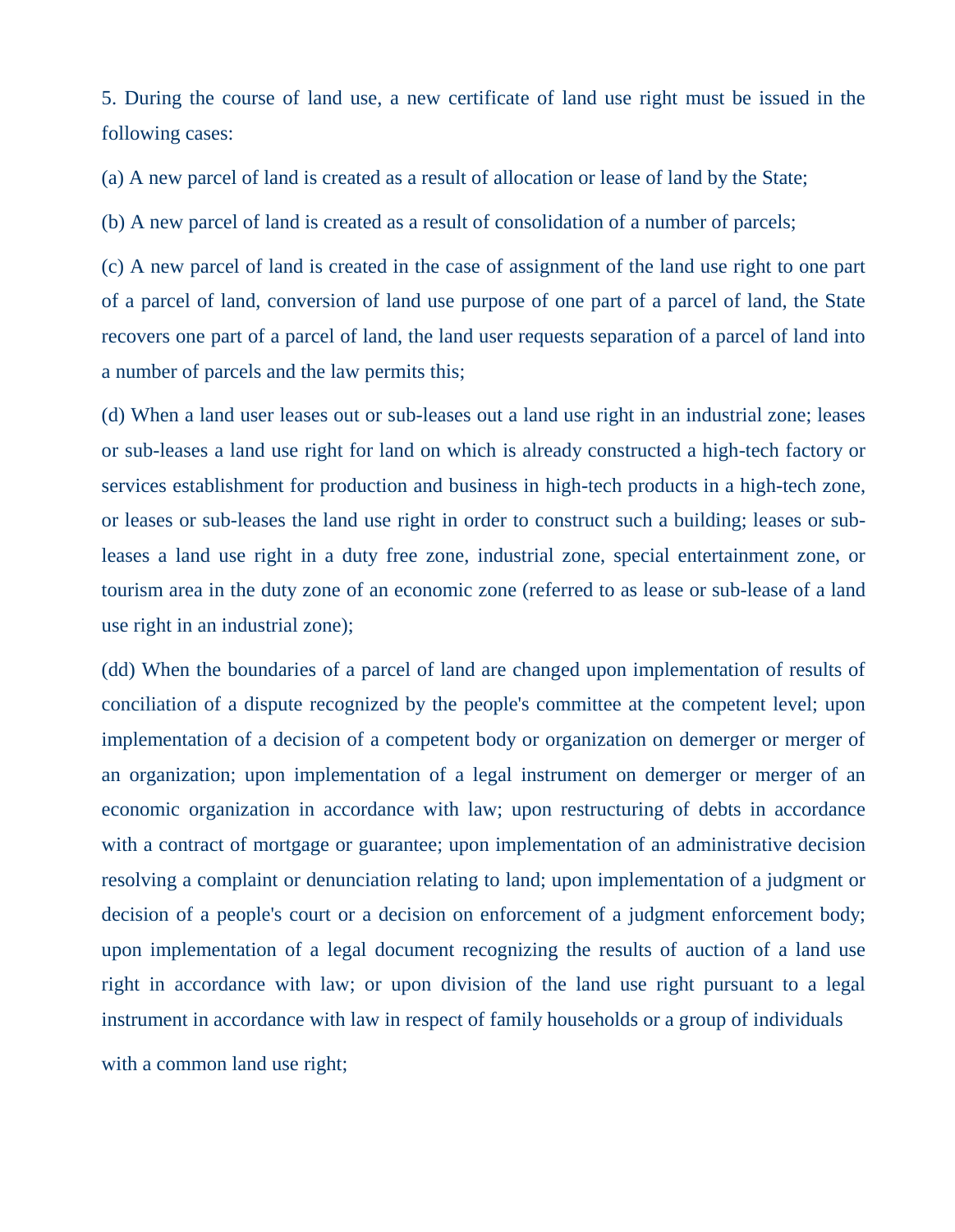(e) Where the certificate of land use right of a land user is discoloured, smudged, torn, damaged or lost.

6. Certificates of land use right which were issued in accordance with the 1987 *Law on Land* or the 1993 *Law on Land*; and certificates of residential house ownership and residential land use right pursuant to Decree 60-CP of the Government dated 5 July 1994 on ownership of residential houses and the right to use residential land in urban areas shall have the same legal validity as certificates of land use right issued in accordance with the *Law on Land*, and they shall be referred to collectively as certificates of land use right. When any changes in land use occur as stipulated in clause 5 of this article, the natural resources and environment body under the people's committee authorized to issue certificates of land use right shall be responsible to recover the issued certificate of land use right and to conduct procedures for issuance of a new certificate of land use right to the land user in accordance with the *Law on Land*.

7. Where a certificate relating to land use right was issued prior to the date of effectiveness of this Decree and does not belong to the categories in clause 6 of this article, the land user must conduct procedures for application for issuance of a certificate of land use right pursuant to articles 135 to 140 inclusive of this Decree.

8. When a land user is issued with a certificate of land use right and is permitted to delay the discharge of its financial obligations in accordance with law, the outstanding financial obligations must be recorded on the certificate of land use right and on the cadastral file.

### **Article 42:** *Correction and retrieval of certificates of land use right*

1. If an error in the contents of a certificate of land use right is discovered, the Department of Natural Resources and Environment shall correct the error in the case of a certificate of land use right issued by a people's committee of a province or city under central authority, and a Division of Natural Resources and Environment shall correct the error in the case of a certificate of land use right issued by a people's committee of a district, town or provincial city.

2. Certificates of land use right shall be retrieved in accordance with the following provisions: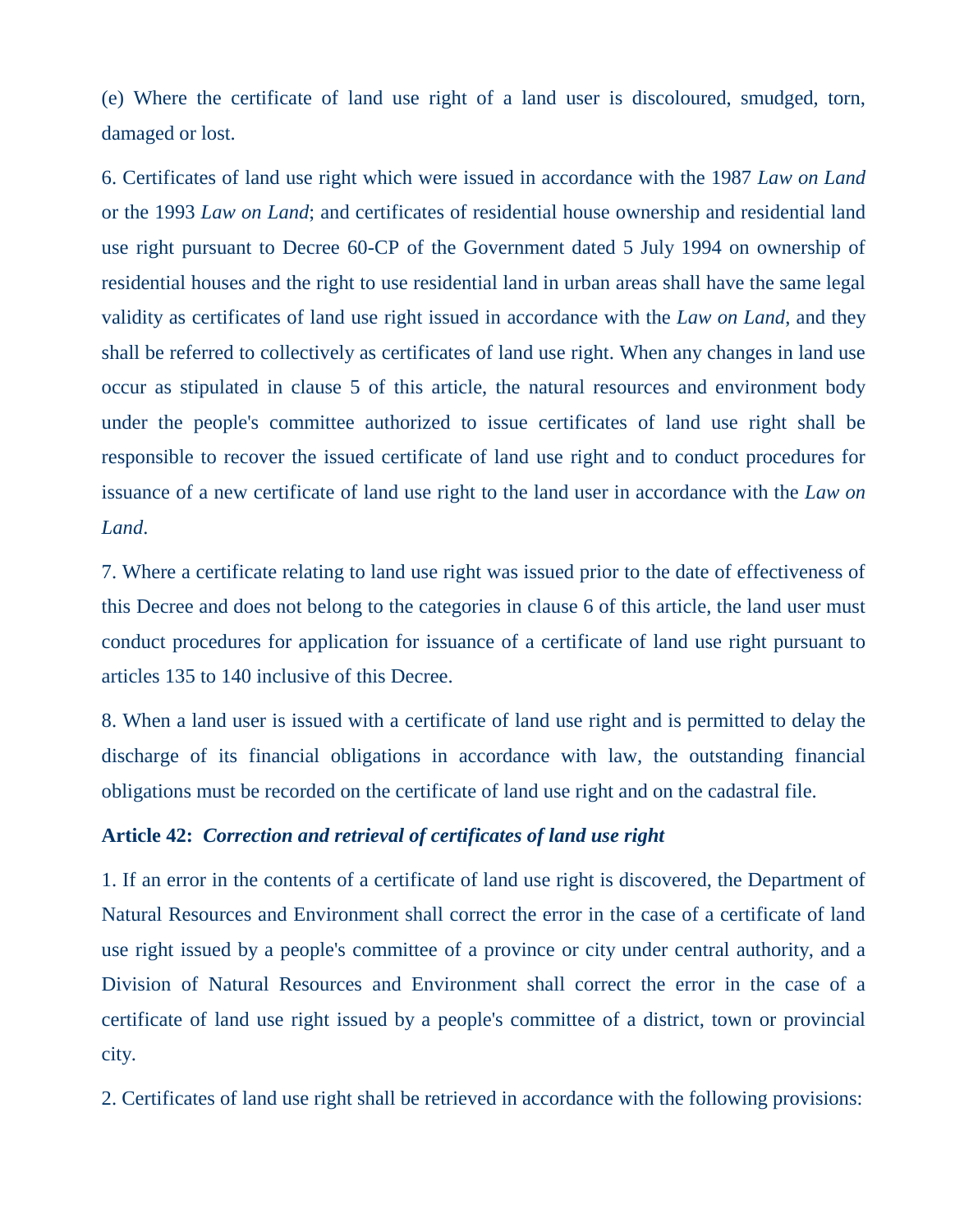(a) When a changed certificate of land use right is issued; when there is a natural landslide of the whole parcel of land; or when there is a change in boundaries necessitating issuance of a new certificate of land use right;

(b) When land is recovered in accordance with article 38 of the *Law on Land*;

(c) When a certificate of land use right is unable to be retrieved, notice must be provided to the land use right registration office and to the people's committee of the ward, commune or township where the land is situated;

(d) In the cases stipulated in sub-clauses (a) and (b) above, the Department of Natural Resources and Environment shall be responsible to retrieve a certificate of land use right within the issuing authority of the people's committee of a province or city under central authority; and the Division of Natural Resources and Environment shall be responsible to retrieve a certificate of land use right within the issuing authority of the people's committee of a district, town or provincial city.

3. Where a certificate of land use right has been issued to a person using land stably and having a land use right which has been recognized by the State, such certificate of land use right shall only be retrieved if there is a judgment or decision of a people's court which has been enforced, except for the cases stipulated in clause 2 of this article.

#### **Article 43:** *Recording names of persons using land on certificates of land use right*

1. In the case of a land user being an organization or a foreign organization, the name to be recorded shall be the name of the organization in the decision on establishment, in the business registration certificate or in the investment licence. In the case of a land user being a unit of the people's armed forces using land for objectives of national defence and security, the name to be recorded shall comply with clause 3 of article 83 of this Decree.

2. In the case of a land user being a religious organization, the name to be recorded shall be the name of such religious organization.

3. In the case of a land user being a family household or an individual:

(a) Where the family household or individual is using agricultural land as allocated by the State without collection of land use fees, or where the land use right is a common asset of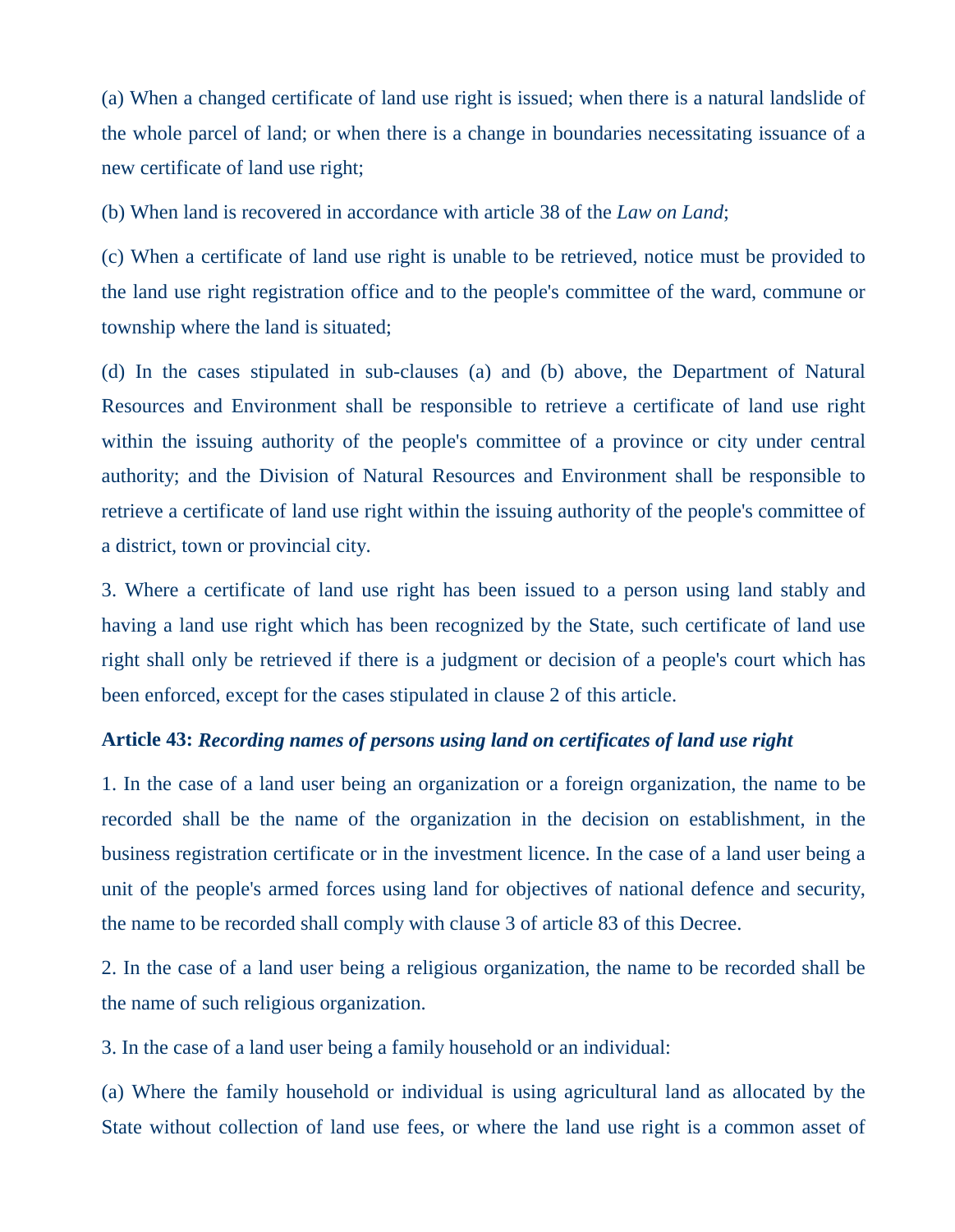husband and wife, both the full name of the husband and the full name of the wife shall be recorded; and if the family household requests that only the full name of the husband or wife be recorded, there must be written agreement from both husband and wife certified by the people's committee of the commune, ward or township;

(b) Where the family household is using land which is a common asset of the entire household, outside the case stipulated in sub-clause (a) above, the full name of the head of the household shall be recorded;

(c) Where the family household which is using land includes a husband or a wife who is a foreigner or a Vietnamese residing overseas falling outside the categories stipulated in article 121 of the *Law on Land*, only the full name of the husband or the wife who is the domestic individual shall be recorded; Where the family household which is using land includes a husband or a wife who is a Vietnamese residing overseas falling within the categories stipulated in article 121 of the *Law on Land*, sub-clauses (a) and (b) above shall apply to recording the name or names on the certificate of land use right.

4. In the case of the land user being a community of citizens, the name to be recorded shall be the name of such community of citizens.

5. In the case of a land user being an individual, a Vietnamese residing overseas or a foreign individual, the name to be recorded shall be the full name of such individual.

6. In the case of multiple land users with a common land use right, the names to be recorded shall be the names of all such persons, except in the case of apartment complexes. In the case of apartment complexes, article 46 of this Decree shall apply to recording the name or names on the certificate of land use right.

7. If a land user was issued with a certificate of land use right prior to 1 July 2004 and if the recording of the name on the certificate of land use right is inconsistent with clauses 1 to 6 inclusive of this article, if there is a requirement, procedures shall be conducted to adjust the name on the already issued certificate of land use right.

#### **Article 44:** *Certificates of land use right in case of assets attached to land*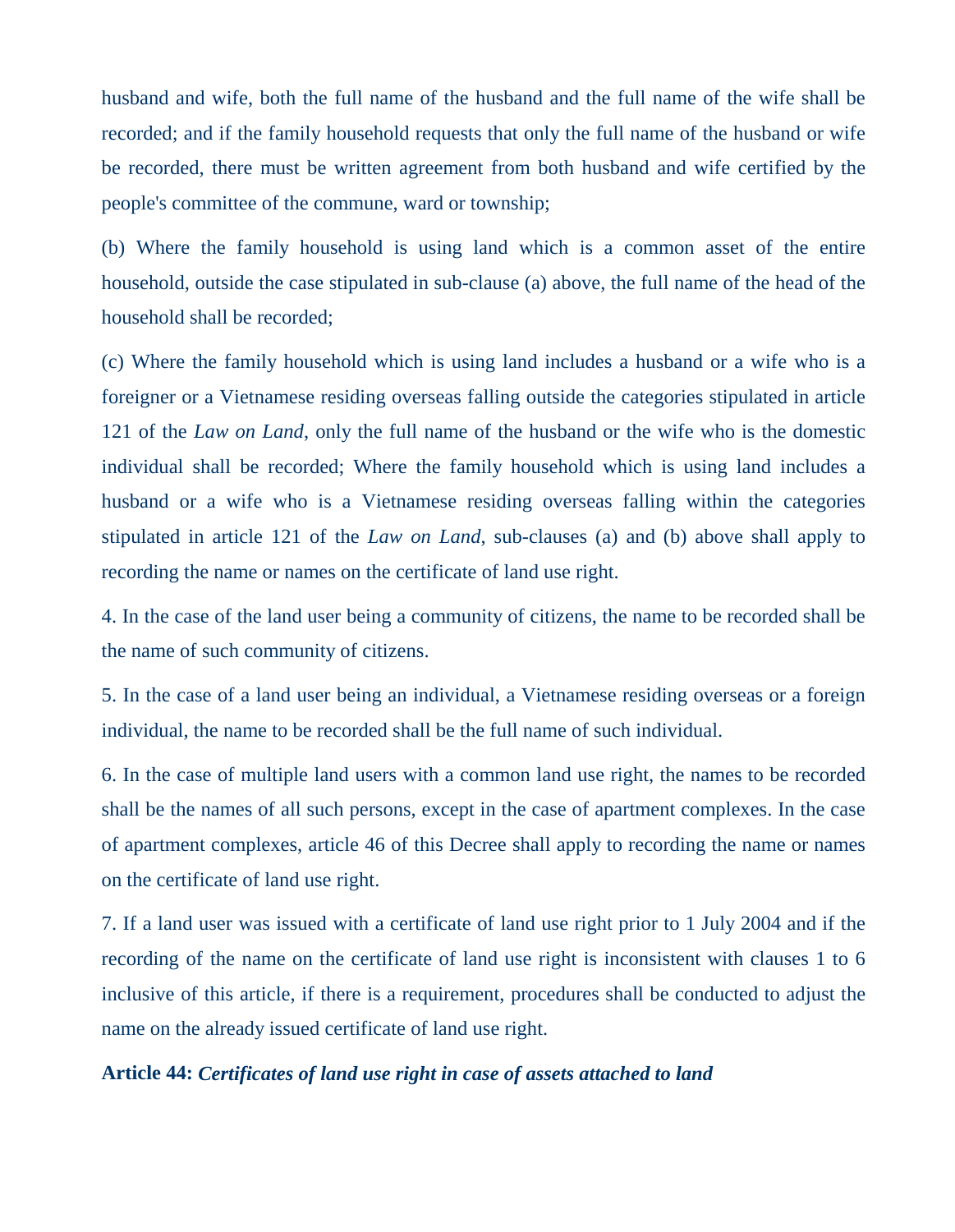1. Where residential housing or other buildings, forest trees or perennial crops are attached to land, such assets shall be recorded on the certificate of land use right and on the cadastral file. Registration of ownership of assets attached to land shall be conducted in accordance with the law on registration of real estate.

2. Where land used for objectives of national defence and security has buildings erected on it, only the boundary lines of the parcel of land shall be surveyed and shown on the certificate of land use right.

## **Article 45:** *Issuance of certificates of residential land use right to family households and individuals where the parcel of residential land contains garden or pond*

1. Residential land in respect of which a family household or individual was issued a certificate of land use right prior to the date of effectiveness of this Decree shall be determined as follows:

(a) The area of residential land shall be the area recorded in the issued certificate of land use right;

(b) If a land user requires to convert the land use purpose from land containing a garden or pond to residential land, the area of residential land shall be re-determined pursuant to clauses 2, 3 and 4 of article 87 of the *Law on Land* and clauses 2 and 3 of article 80 of this Decree; family households and individuals shall not be required to pay land use fees on the area being the difference between the residential land as re-determined and the residential land recorded in the certificate of land use right;

(c) If the State recovers land to use for the objectives of national defence and security, national interest or public utility, or economic development, the area of residential land shall be re-determined pursuant to sub-clause (b) above and the person having land recovered shall be paid compensation at residential land prices applicable to the re-determined area of residential land.

2. If there is residential housing on a parcel of land containing a garden or pond and the land is situated in a residential zone and was in use prior to 18 December 1980 and the boundaries of the parcel of residential land (or land tenure) are clearly specified in the cadastral file or in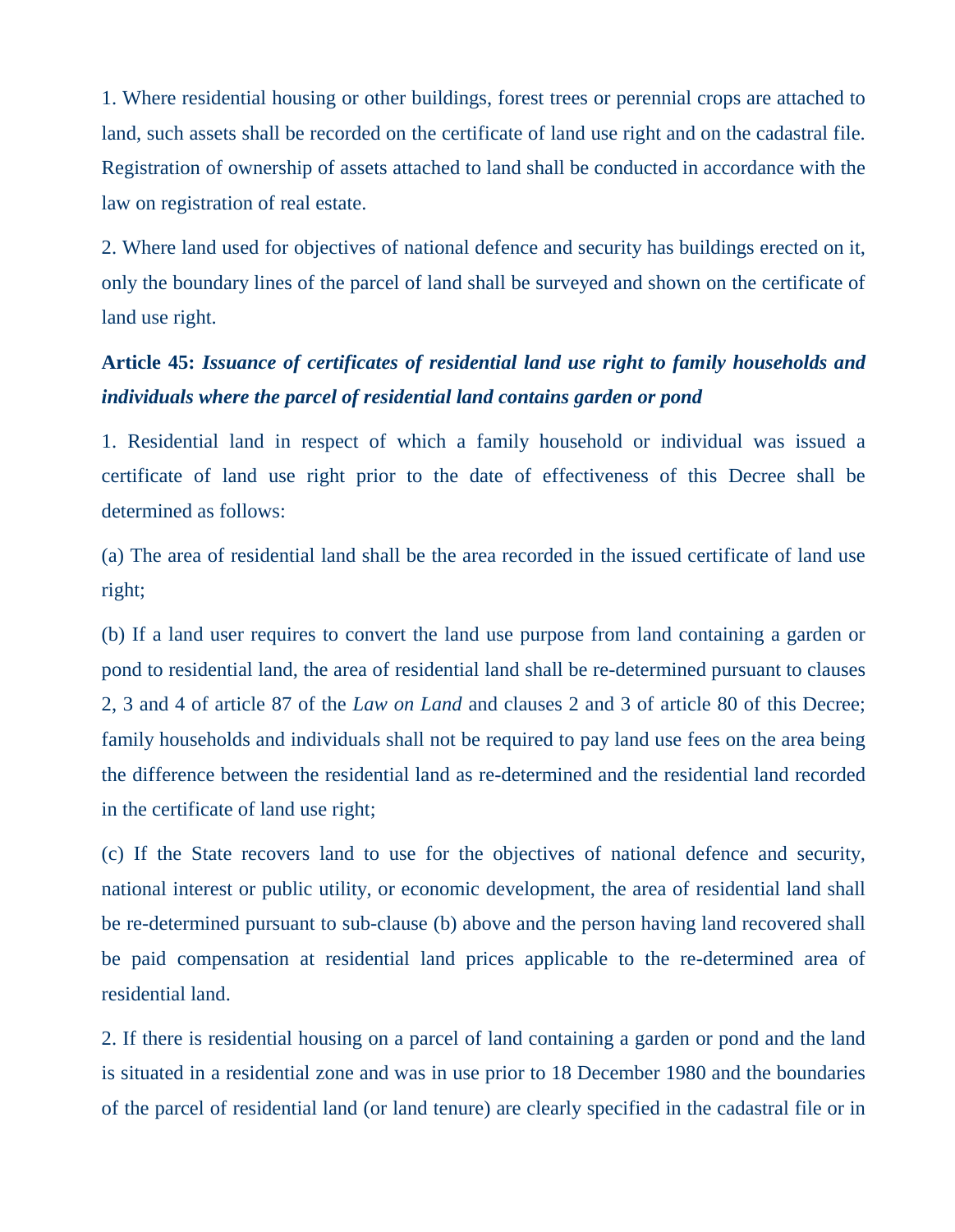a type of documentation of land use right as stipulated in clauses 1, 2 and 5 of article 50 of the *Law on Land*, all of such area of land shall be determined to be residential land pursuant to clause 2 of article 87 of the *Law on Land*; but if the boundaries of the parcel of land are not specified in the cadastral file or in a type of documentation of land use right as stipulated in clauses 1, 2 and 5 of article 50 of the *Law on Land*, the area of residential land shall be determined to be not in excess of five times the quota on land allocation promulgated by provinces and cities under central authority as stipulated in clause 2 of article 83 and clause 5 of article 84 of the *Law on Land* and the total area shall not exceed the land area currently being used by the family household or individual; and the residual area of land after determination of the parcel of residential land shall be determined in accordance with the land use status quo.

3. If there is residential housing on a parcel of land containing a garden or pond and the land is situated in a residential zone and was in use from 18 December 1980 until 30 June 2004, the parcel of residential land shall be determined in accordance with clauses 3, 4 and 5 of article 87 of the *Law on Land*.

## **Article 4:** *Issuance of certificates of land use right for land for construction of apartment complexes or collective housing*

1. Land for construction of an apartment complex and of other engineering works directly servicing the apartment complex shall belong to the regime of common use right of owners of apartments in the complex; if an apartment complex and other engineering works directly servicing the apartment complex are leased out, the land use right shall belong to the owner of the apartment complex.

2. Certificates of land use right for an apartment complex shall be issued in accordance with the following provisions:

(a) An investor using land to implement a business project for construction of an apartment complex shall be issued with a certificate of land use right;

(b) If the entire apartment complex belongs to one owner or a group of owners being economic organizations, family households or individuals, Vietnamese residing overseas and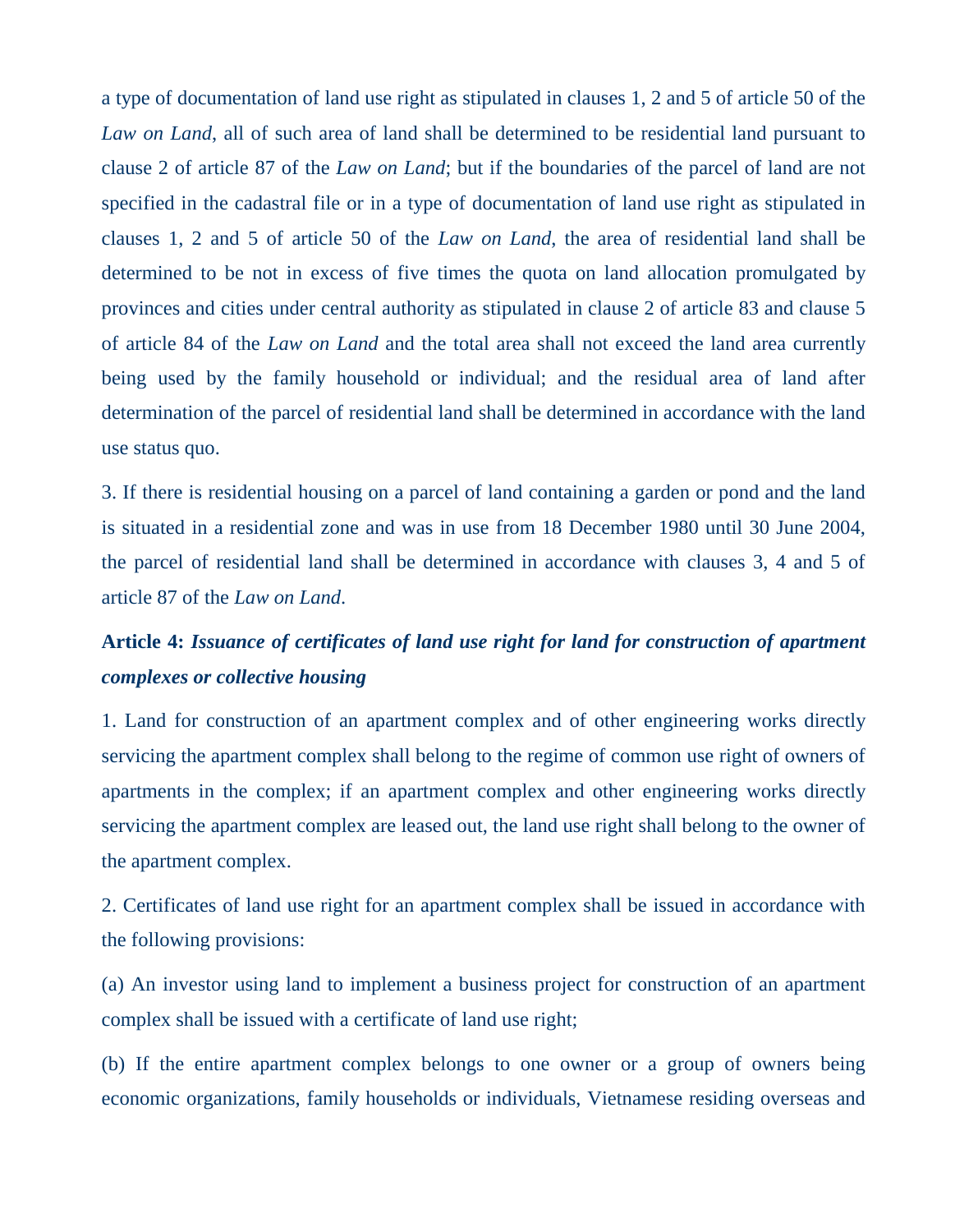foreign organizations or foreign individuals, a new or revised certificate of land use right shall be issued to the owner or group of owners of the apartment complex;

(c) If the investor or owner of an apartment complex sells an apartment, the purchaser shall be issued with a certificate of land use right in the form of common land use right; and the certificate of land use right already issued to the investor or owner of the apartment complex shall be revised for consistency with the form of land use right being common land use right.

3. Certificates of land use right which are issued for land for the construction of engineering works directly servicing an apartment complex or a number of apartment complexes shall only be issued to the owner of the project works or to the organization managing the project works; and if there is no such owner of the project works nor organization managing the project works, the certificate of land use right shall be issued to the people's committee of the ward, commune or township where the land is situated in order for such people's committee to manage the area of land containing the project works.

4. Certificates of land use right for land for construction of collective housing shall be issued in accordance with the following provisions:

(a) Land for construction of collective housing means land for the construction of collective housing, land for yards and gardens, and land for the construction of engineering works directly servicing the living conditions of collective housing residents;

(b) If the collective housing belongs to an economic organization for the purpose of it providing housing for employees, or belongs to an organization conducting training or research for the purpose of it providing housing for students, the certificate of land use right shall be issued to such organization;

(c) If the collective housing is civil service housing of a body or organization of the Party or State for the purpose of the Party or State providing housing for staff, the certificate of land use right shall be issued to such body or organization.

5. A certificate of land use right shall not be issued for land used for public yards and gardens, public places of entertainment, or other public works servicing a number of apartment complexes, collective housing or civil service housing; but such land shall be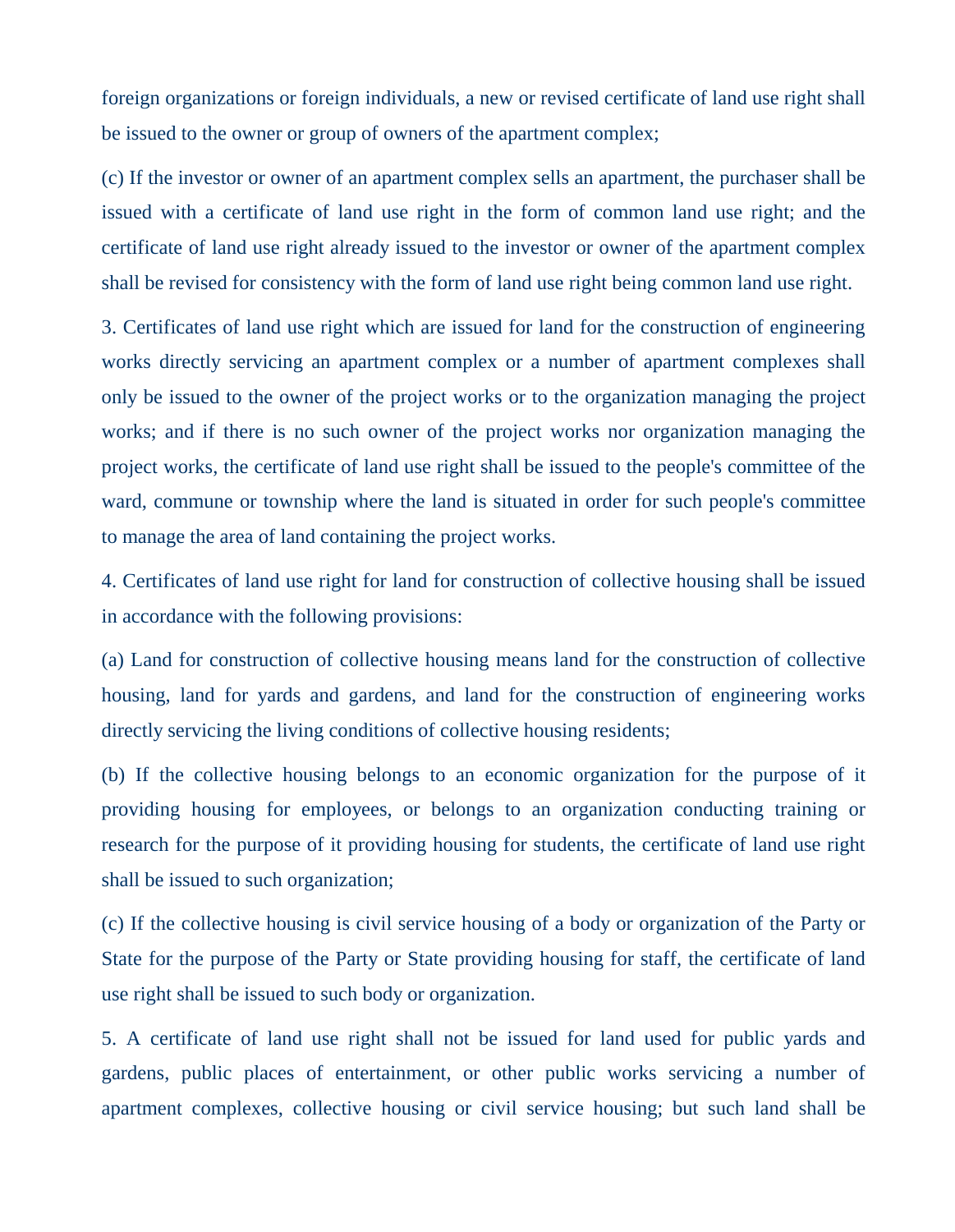allocated to the people's committee of the ward, commune or township where the land is situated in order for the people's committee to manage such land.

## **Article 47:** *Issuance of certificates of land use right to persons with residential housing under common ownership*

1. In the case of residential housing under common ownership where the owners agree voluntarily to divide the entire area of land into individually used parcels of land, a certificate of land use right shall be issued for each such parcel of land.

2. In the case of residential housing under common ownership where the owners agree voluntarily to divide the land into individually used sections and a section of land used in common, a certificate of land use right shall be issued to each owner and the certificate must describe the individually used sections and the section of land used in common.

3. In the case of residential housing under common ownership where the owners do not agree voluntarily to divide the land into individually used sections, a certificate of land use right shall be issued to each owner and the certificate must describe that the land area is commonly used.

## **Article 48:** *Issuance of certificates of land use right to family households and individuals currently using land*

Consideration shall be given to issuance of certificates of land use right to family households and individuals currently using land in accordance with the following provisions:

1. Where a family household or individual is currently using land and the entire or one part of the parcel of land has one of the types of documentation of land use right stipulated in clauses 1, 2 and 5 of article 50 of the *Law on Land*, and where there is no dispute, a certificate of land use right shall be issued for the area of land in respect of which there is documentation, unless the land is zoned for recovery and there is a decision on recovery from the competent State body.

2. Where a family household or individual is currently using land and the entire or one part of the parcel of land does not have one of the types of documentation of land use right stipulated in clauses 1, 2 and 5 of article 50 of the *Law on Land*, a certificate of land use right shall be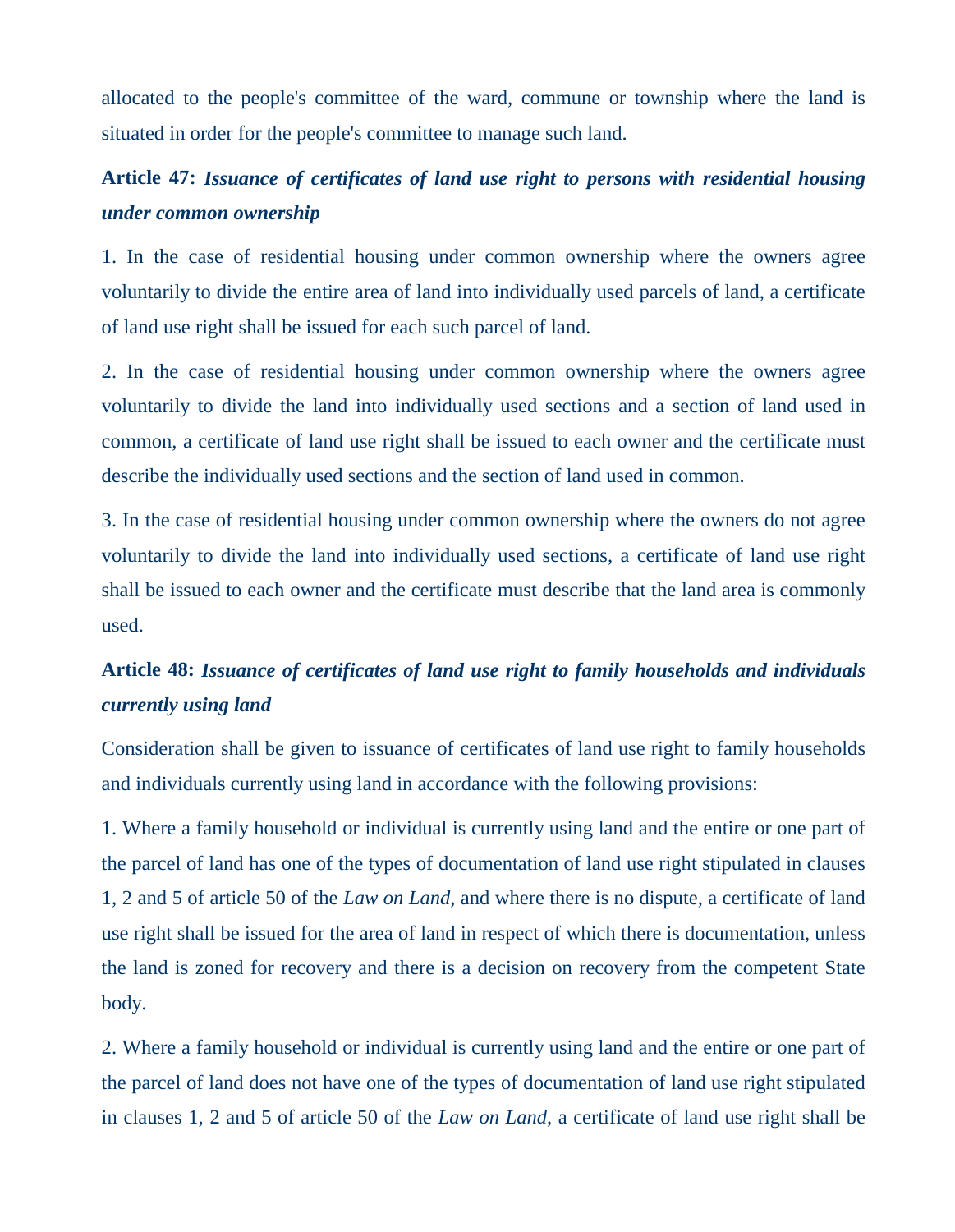issued for the area of land in respect of which there is no documentation when the following conditions are satisfied:

(a) The land is not subject to dispute;

(b) The land was in use prior to the time of approval of land use zoning and planning, of detailed urban construction zoning or of rural residential construction zoning; and if the land was in use after the time of approval of the above zoning and planning, the land must conform with such zoning and planning. The people's committee of the commune, ward or township where the land is situated shall verify the periods when the land was in use;

(c) If the land was in use from 15 October 1993 until prior to 1 July 2004, the land use fees must be paid in accordance with regulations of the Government on collection of land use fees.

3. Where a family household or individual is currently using land which was previously the subject of a State decision on management during the process of implementation of the State policy on land, but in fact the State did not manage such land, the family household or individual shall be permitted to continue to use the land, a certificate of land use right shall be issued to such family household or individual, and land use fees shall not be required to be paid.

## **Article 49:** *Issuance of certificates of land use right to professional organizations and State owned enterprises currently using agricultural land*

1. Professional organizations and State owned enterprises (referred to collectively as *organizations* in this article) shall themselves review and declare land usage and report to the people's committee of the province or city under central authority where the land is situated and also to the higher level body being a ministry, ministerial equivalent body,

Government body or State corporation.

2. Organizations shall be responsible to formulate detailed land use zoning based on the results of the review of the land use status quo, the plans for restructuring and developing State owned enterprises, approved local land use zoning and planning, and master plans for the development of branches. The contents of such detailed land use zoning must include the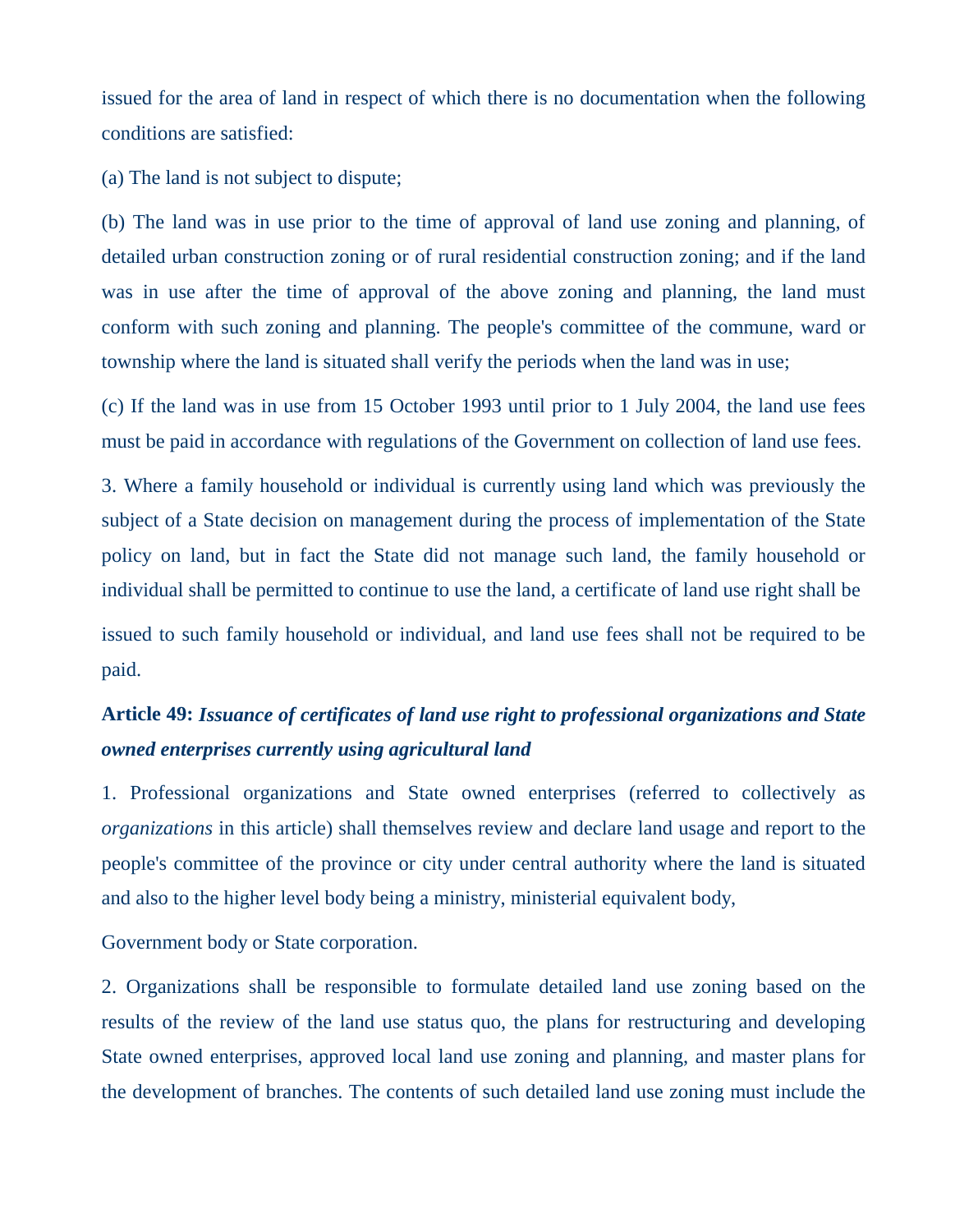area of each type of land in respect of which the current use shall be maintained, land use plans, terms of land use, and areas of land to be handed over to localities.

3. The people's committee of a province or city under central authority shall consider and approve the detailed land use zoning formulated by any organization using land in the locality.

4. Based on the approved detailed land use zoning, the people's committee of the province or city under central authority shall allocate or lease land in accordance with the law on land applicable to that area of land for which an organization is permitted to maintain the current use.

5. If there has been an invasion or trespass on land, or if land is subject to dispute, the people's committee of the province or city under central authority shall make the final resolution on the matter in order to determine the land user.

6. People's committees of provinces and cities under central authority shall be responsible to direct the ascertaining of specific land use boundaries and boundary markers, the surveying and drawing up cadastral maps, and the issuance of certificates of land use right to organizations using land.

7. Agricultural land being used by organizations which is not within detailed land use zoning and agricultural land of an organization which has been dissolved shall be dealt with in accordance with regulations of the Government.

#### **Article 50:** *Issuance of certificates of land use right for land used for farm businesses*

1. People's committees of communes, wards and townships shall review the status quo of land used for farm businesses in respect of which a certificate of land use right has not yet been issued, and shall report to the people's committee of the district, town or provincial city on the following matters:

(a) The status quo of land use as compared with the cadastral file and the approved detailed land use zoning;

(b) The results of investment in production and business and in services directly assisting agricultural, forestry, aquaculture or salt production on such farm business;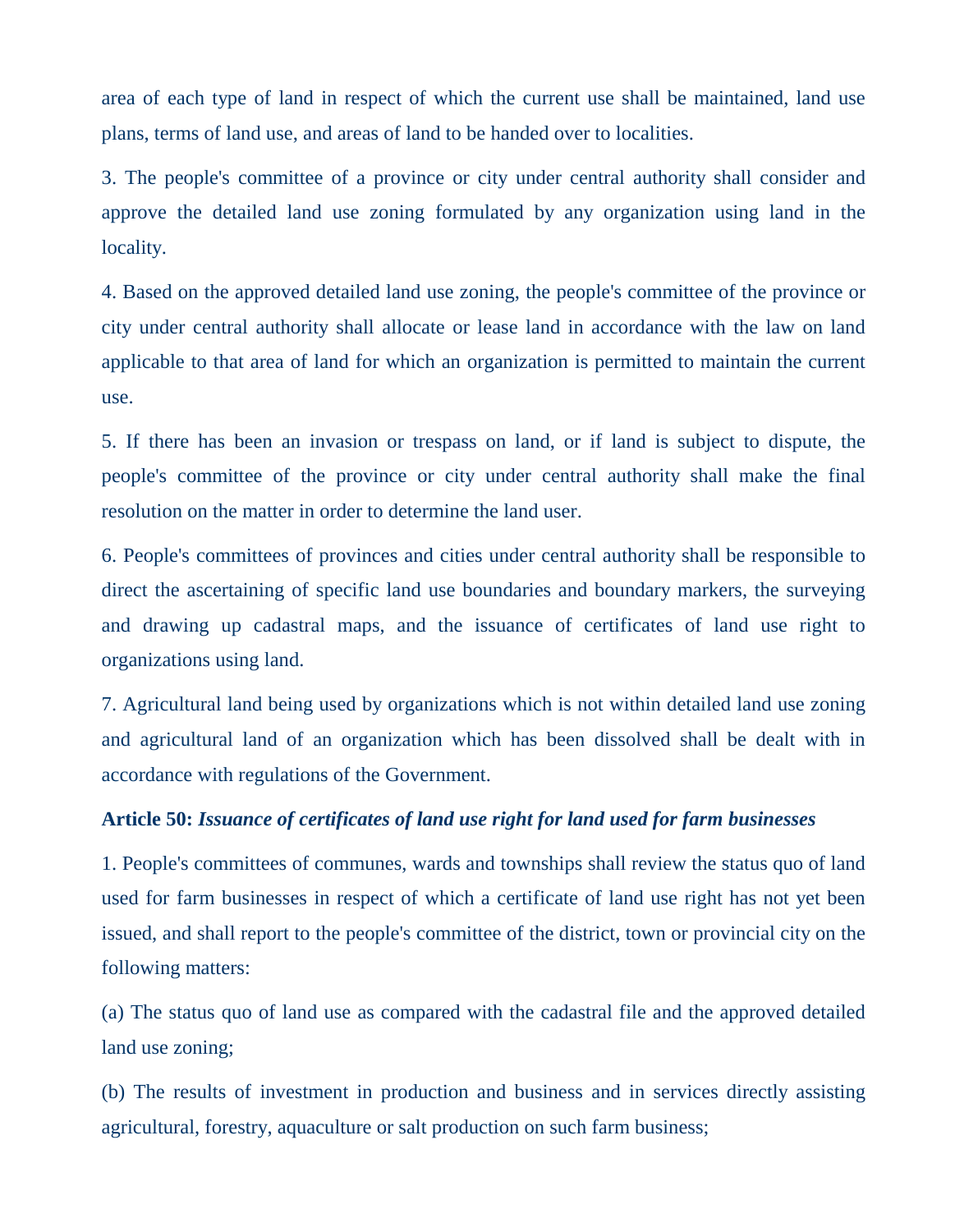(c) What areas of land have been allocated or leased by the State; what areas of land have been received by way of assignment or inheritance from or donation or capital contribution by other family households or individuals; and what areas of land have been received under contract from an organization.

2. On the basis of the report from the people's committee of a commune, ward or township, and on the basis of the approved detailed land use zoning, the people's committee of the district, town or provincial city shall issue a decision on resolution of the matter and shall issue a certificate of land use right in accordance with the following provisions:

(a) Where a family household or individual is using agricultural land for a farm business contrary to the correct land use purpose and has arbitrarily constructed residential housing or project works used for non-agricultural business purposes or other buildings, all such buildings must be dismantled in order that the land shall be used for the correct stipulated purpose; and if the family household or individual fails to dismantle such buildings, the people's committee of the district, town or provincial city shall enforce same or recover the land;

(b) Where land was allocated by the State to a family household or individual being directly engaged in forestry, aquaculture, agricultural or salt production and using such land for a farm business, the family household or individual shall be entitled to continue using such land for the remaining term to the extent that the land area does not exceed the quota on allocation of land stipulated in article 70 of the *Law on Land*, and any land in excess of such quota shall be dealt with in accordance with article 67 of the *Law on Land*;

(c) Where land was allocated by the State to a family household or individual being not directly engaged in forestry, aquaculture, agricultural or salt production but using the land for a farm business, such family household or individual must convert to the land lease form and the land lease term shall be the remaining duration of the land allocation term;

(d) Where a family household or individual is using land for a farm business as a result of land lease by the State, or as a result of receipt under contract from an organization, or as a result of capital contribution by another family household or individual, such family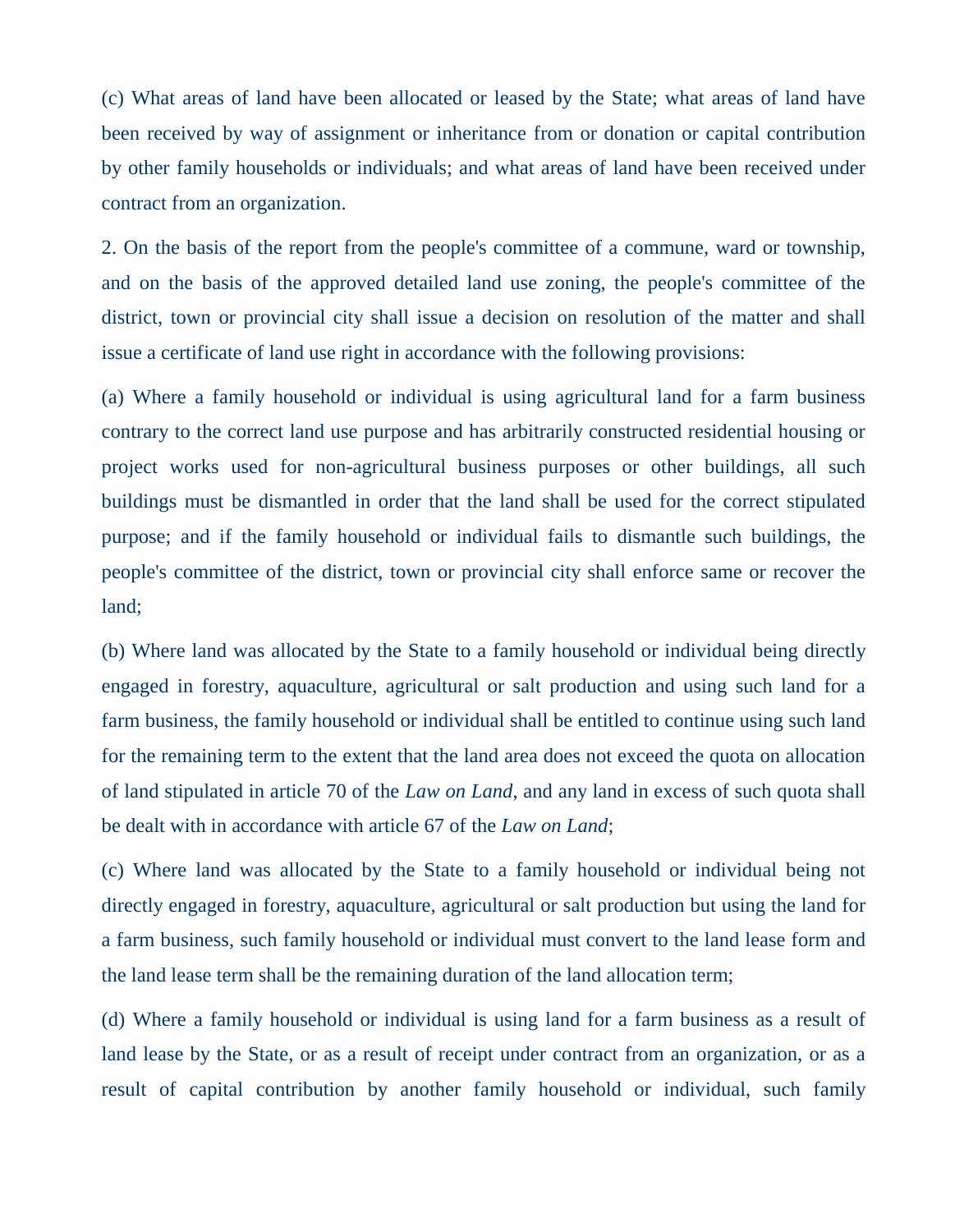household or individual shall be entitled to continue to use such land pursuant to the signed contract;

(dd) Where a family household or individual is using land for a farm business as a result of receipt by way of assignment, inheritance or donation, the matter shall be dealt with in accordance with clause 3 of article 71 of the *Law on Land*.

3. A certificate of land use right shall be issued in respect of land stipulated in clauses 2(b), (c), (d) and (dd) of this article (except for the case of receipt under contract from an organization) where the people's committee of the commune, ward or township certifies that the land is not subject to dispute.

### **Article 51:** *Issuance of certificates of land use right for land for construction of headquarters of body or for construction of professional facilities*

1. Where an organization is currently using land allocated by the State for construction of headquarters of a body or professional facilities in respect of which a certificate of land use right has not yet been issued, it shall review the current status quo of land use and declare and report to the people's committee of the province or city under central authority and also

to the higher level body.

2. On the basis of the report from the organization, the people's committee of the province or city under central authority where the land is situated shall inspect the actual land use and issue a decision on resolution of the matter and shall also issue a certificate of land use right in the following specific cases:

(a) Land users shall be entitled to continue using land allocated by the State where the land is currently being used for the correct purpose, and such land users shall be issued with a certificate of land use right;

(b) The people's committee of the province or city under central authority shall issue a decision on recovery of the following areas of land: land which is not being used; land which is being used for an incorrect purpose; land which, as a result of a lack of responsibility, has been invaded, trespassed on, damaged or lost; land which has been leased or lent to another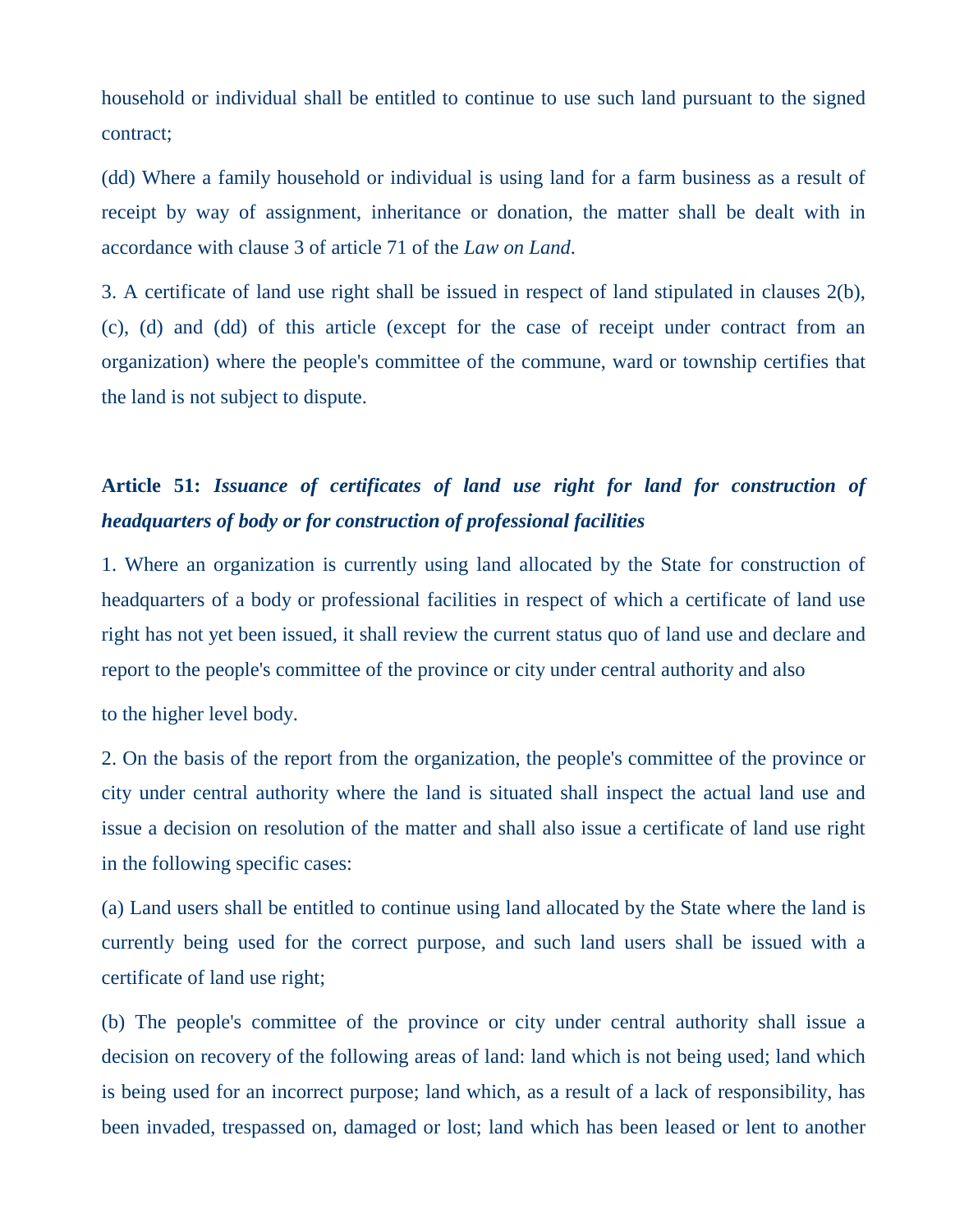organization, family household or individual to use; and land which has been contributed unlawfully to a joint or associated venture;

(c) Residential land shall be handed over to the people's committee of the commune, ward or township where the land is situated for management; and where the land user is using the land in conformity with the approved land use zoning and planning, such land user shall be issued with a certificate of land use right and must discharge financial obligations in accordance with regulations of the Government on collection of land use fees;

(d) For any area of land which has been invaded or trespassed on; which is currently subject to dispute, the people's committee of the province or city under central authority shall issue a final decision on resolution of the matter in order to determine the land user.

# **Article 52:** *Issuance of certificates of land use right for land currently being used by enterprises as surface for construction of production and business establishments*

1. Where an enterprise is currently using land as surface for construction of a production and business establishment in respect of which a certificate of land use right has not yet been issued, it shall review and declare the land use and report to the people's committee of the province or city under central authority where the land is situated.

2. On the basis of the report from the enterprise, the people's committee of the province or city under central authority where the land is situated shall inspect the actual land use and issue a decision on resolution of the matter and shall also issue a certificate of land use right in the following specific cases:

(a) Land users shall be entitled to continue using land and they shall be issued with a certificate of land use right when the land was leased by the State or when the land was lawfully received on assignment from another person or allocated by the State with collection of land use fees and the fees for the assignment or the land use fees have been paid but not from State Budget funds;

(b) For land allocated by the State without collection of land use fees or land lawfully received on assignment from another person or allocated by the State with collection of land use fees and the fees for the assignment or the land use fees have been paid from State Budget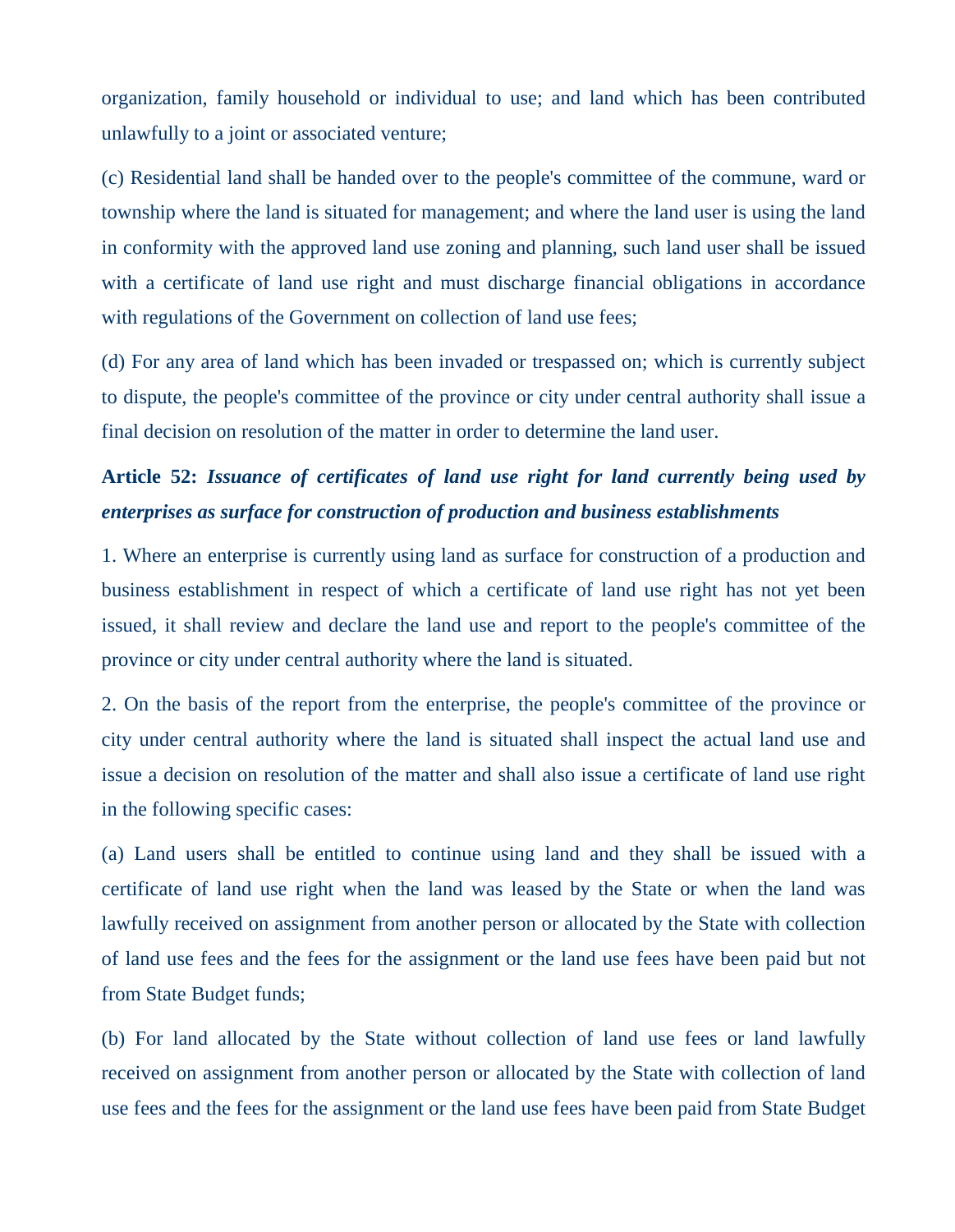funds; if the land is being used for the correct purpose but has not yet been converted to the land lease form, the land must be converted to the land lease form; if the land user selects the form of land allocation by the State with collection of land use fees, the land use fees must be paid;

(c) The people's committee of the province or city under central authority shall issue a decision on recovery of the following areas of land: land which is not being used; land which is being used for an incorrect purpose; land which, as a result of a lack of responsibility, has been invaded, trespassed on, damaged or lost; land which has been leased or lent to another organization, family household or individual to use; and land which has been contributed unlawfully to a joint or associated venture;

(d) Residential land shall be handed over to the people's committee of the district, town or provincial city for management; and where the land user is using the land in conformity with the approved land use zoning and planning, such land user shall be issued with a certificate of land use right and must discharge financial obligations in accordance with regulations of the Government on collection of land use fees;

(dd) For any area of land which has been invaded or trespassed on; which is currently subject to dispute, the people's committee of the province or city under central authority shall make the final resolution on the matter in order to determine the land user.

3. In the case of land stipulated in clause 2(b) of this article, an enterprise shall formulate a production and business plan, including specific details of the land use purpose and the land use term, and shall submit the plan for approval to the people's committee of the province or city under central authority. After the plan has been approved, the enterprise shall be issued with a certificate of land use right.

## **Article 53:** *Issuance of certificates of land use right for land currently used by cooperatives*

1. Where a co-operative is currently using land in respect of which a certificate of land use right has not yet been issued, it shall review and declare the land use and report to the people's committee of the province or city under central authority where the land is situated.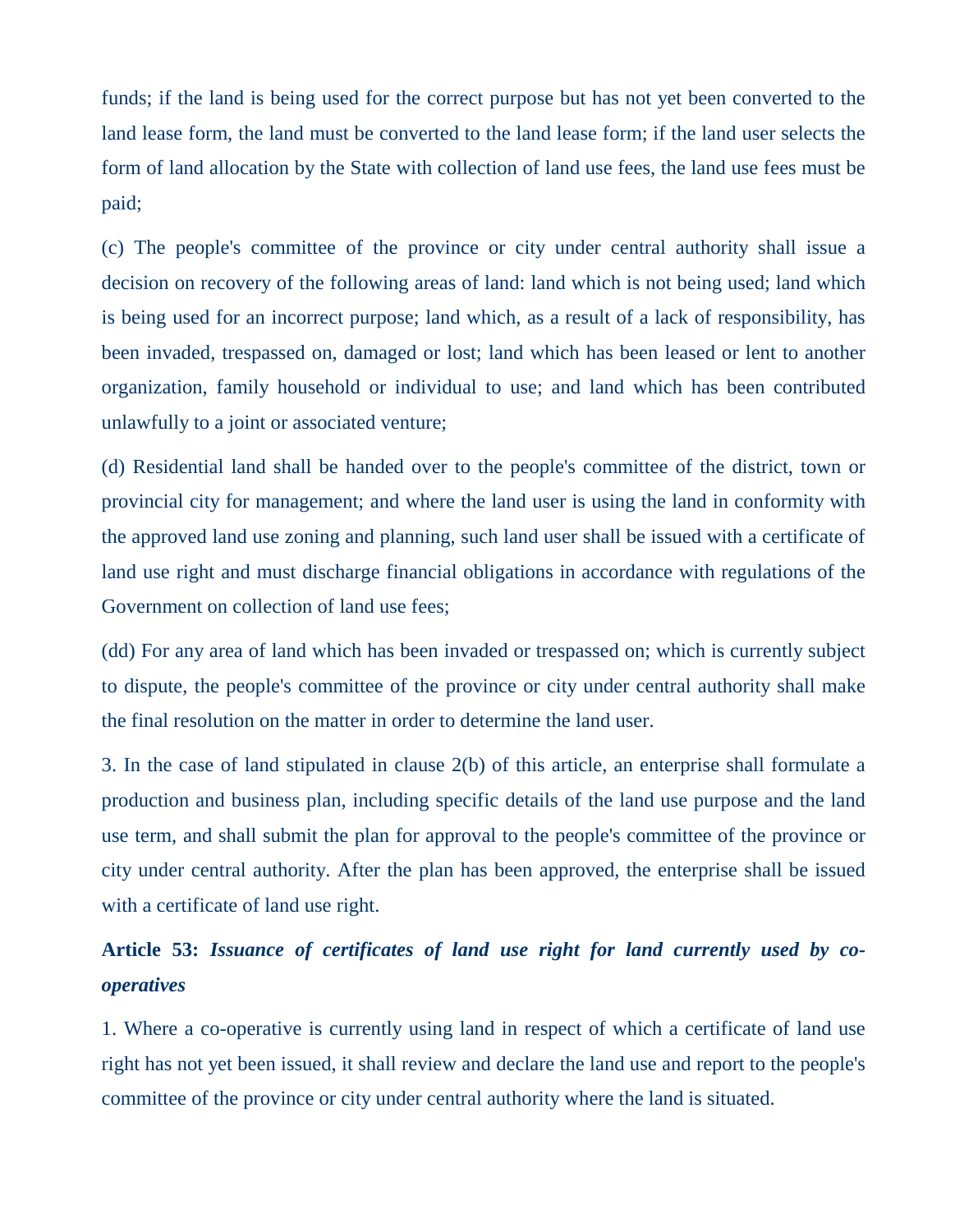2. On the basis of the report from the co-operative, the people's committee of the province or city under central authority where the land is situated shall inspect the actual land use and issue a decision on resolution of the matter and shall also issue a certificate of land use right in the following specific cases:

(a) For land leased by the State or land lawfully received on assignment from another person or allocated by the State with collection of land use fees and the fees for the assignment or the land use fees have been paid but not from State Budget funds; for land which a member of the co-operative contributed to the cooperative and which is being used for the correct purpose, the land user shall be entitled to continue using land and such land user shall be issued with a certificate of land use right;

(b) For land allocated by the State without collection of land use fees or land which was lawfully received on assignment from another person or allocated by the State with collection of land use fees and the fees for the assignment or the land use fees have been paid from State Budget funds; if the land is being used for the correct purpose but has not yet been converted to the land lease form, the land must be converted to the land lease form; if the land user selects the form of land allocation by the State with collection of land use fees, the land use fees must be paid; The State shall allocate land without collection of land use fees in the case of land on which an agricultural co-operative has constructed its headquarters, drying yards, or establishments directly servicing agriculture, forestry, aquaculture and salt production;

(c) The people's committee of the province or city under central authority shall issue a decision on recovery of the following areas of land: land which is not being used; land which is being used for an incorrect purpose; land which, as a result of a lack of responsibility, has been invaded, trespassed on, damaged or lost; land which has been leased or lent to another organization, family household or individual to use; and land which has been contributed unlawfully to a joint or associated venture;

(d) Residential land shall be handed over to the people's committee of the district, town or provincial city for management; and where the land user is using the land in conformity with the approved land use zoning and planning, such land user shall be issued with a certificate of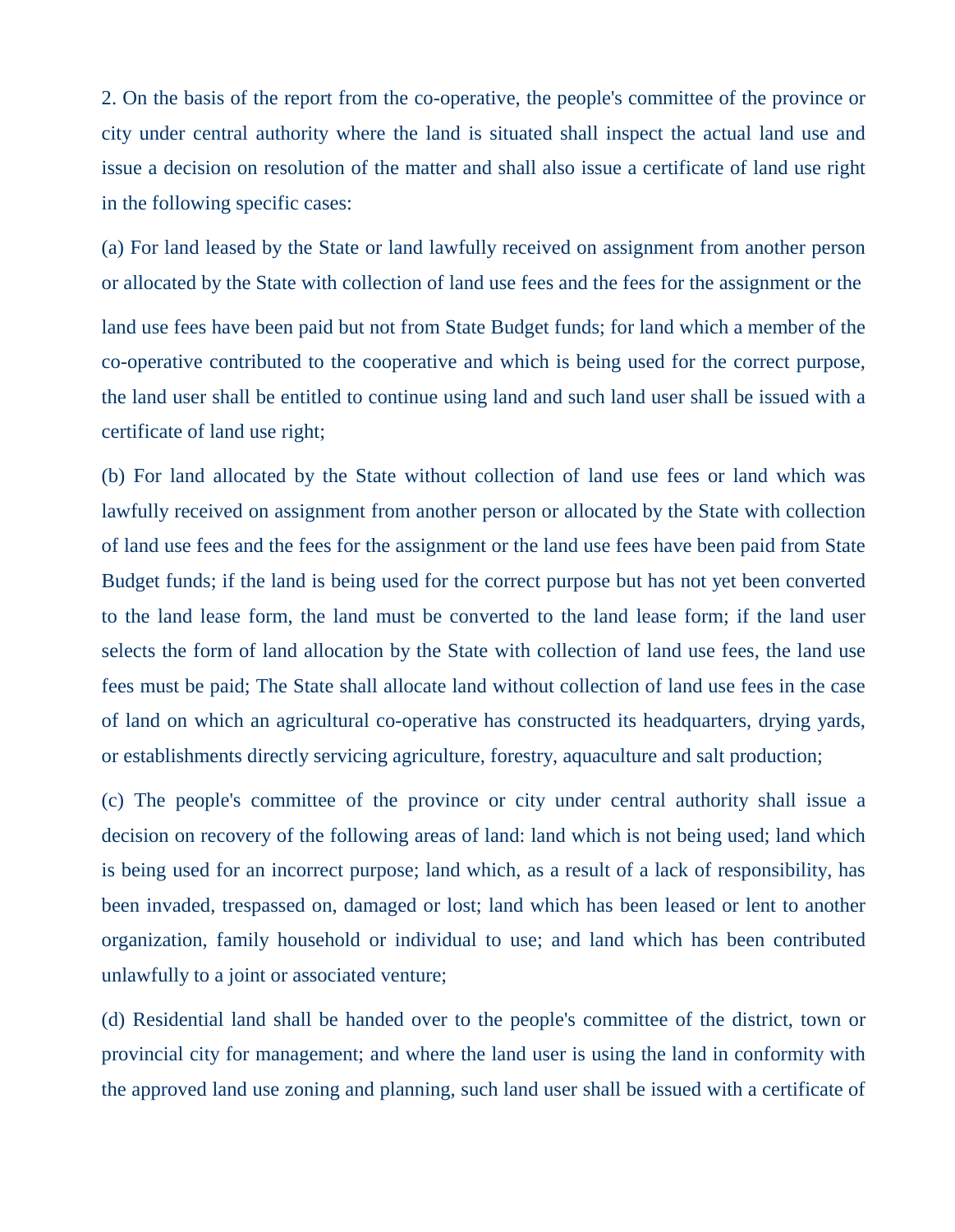land use right and must discharge financial obligations in accordance with regulations of the Government on collection of land use fees;

(dd) For any area of land which has been invaded or trespassed on; which is currently subject to dispute, the people's committee of the province or city under central authority shall make the final resolution on the matter in order to determine the land user.

3. In the case of land stipulated in clause 2(b) of this article, a co-operative shall formulate a land use plan and submit it to the Department of Natural Resources and Environment for evaluation, which Department shall submit the plan to the people's committee of the province or city under central authority to issue a decision on the land use purpose and the land use term, and on issuance of a certificate of land use right.

# **Article 54:** *Issuance of certificates of land use right for land containing historical-cultural sites and places of scenic beauty*

Issuance of certificates of land use right for land containing historical-cultural sites and places of scenic beauty which have been classified or for which a people's committee of a province or city under central authority has made a protection decision shall be carried out as follows:

1. For land with independent historical-cultural sites and places of scenic beauty, a certificate of land use right shall be issued to the organization directly managing such site or place.

2. For land with privately owned historical-cultural sites, a certificate of land use right shall be issued to the private owner.

3. For land with historical-cultural sites of a community of citizens, a certificate of land use right shall be issued to the community of citizens.

4. If there is a very large area of land containing independent historicalcultural sites and places of scenic beauty but also containing other types of land intermingled with the above sites, a certificate of land use right shall not be issued for the whole area but shall be issued to each person using each type of land within the whole area. Land users must comply with regulations on protection of historical-cultural sites and places of scenic beauty.

**Article 55:** *Issuance of certificates of land use right in respect of land currently used by religious organizations*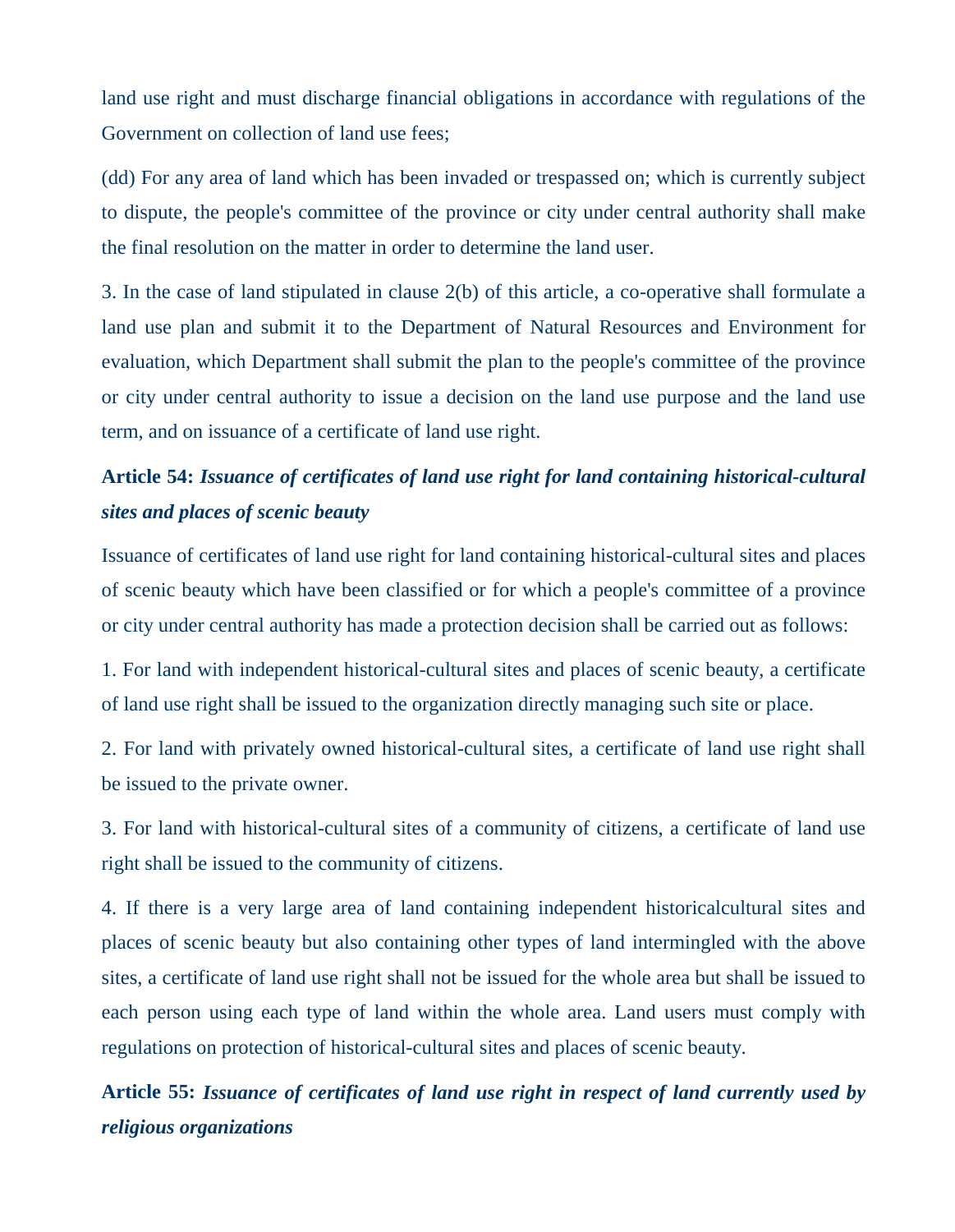1. Where a religious organization is currently using land containing a pagoda, temple, church, oratory, sanctuary, convent, religious training establishment, headquarters or other establishment of the religious organization which the State permits to operate but in respect of which a certificate of land use right has not yet been issued, it shall review and declare the land use and report to the people's committee of the province or city under central authority on the following matters:

(a) The status quo being total area of land being used and boundaries of the parcel of land;

(b) The area of land which the religious organization has leased or lent to another organization, family household or individual to use or to live in;

(c) The area of land which the religious organization has received on loan or by way of donation from another organization, family household or individual;

(d) Any area of land which has been invaded or trespassed on;

(dd) Any area of land allocated to the religious organization by a competent State body for extension of the religious establishment;

(e) Any area of land on which the religious organization has extended its establishments without permission from the competent State body.

2. The people's committee of the province or city under central authority where the land is situated shall conduct an on-site inspection of the land, determine the boundaries of the parcel of land, and issue a decision on resolution of the matter as follows:

(a) For any area of land which an organization, family household or individual used stably prior to 15 October 1993, the resolution shall be based on the requirement for land use of the religious organization and of such organization, family household or individual, ensuring protection of the interests of all parties consistent with reality;

(b) For any area of land which an organization, family household or individual has used from 15 October 1993 to prior to 1 July 2004, the resolution shall be in the same manner as resolution of cases where family households and individuals borrowed or leased land from other family households and individuals as stipulated in article 113 of this Decree;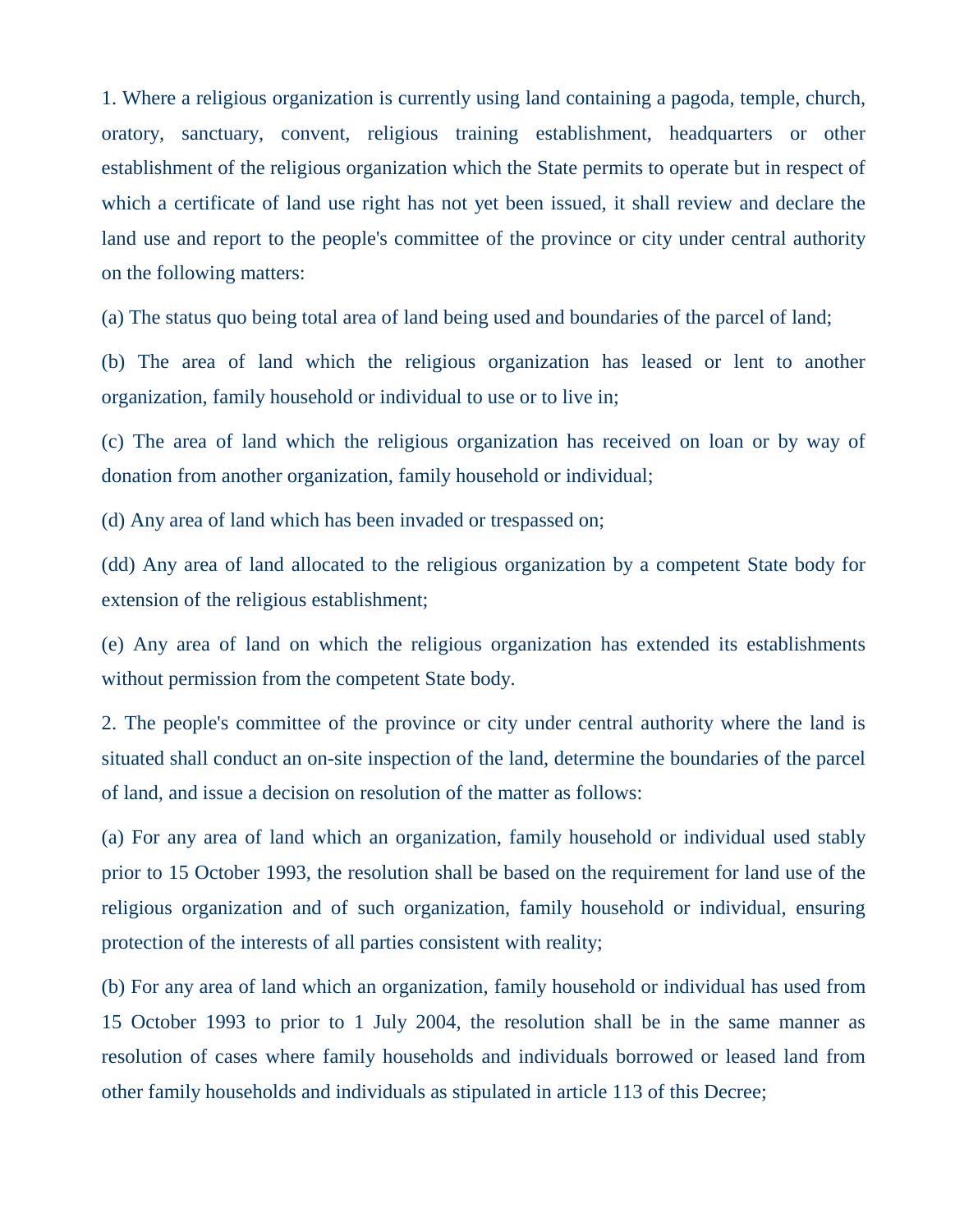(c) For any area of land on which the religious organization has extended its establishments without permission from the competent State body, or for any area of land which has been invaded or trespassed on or which is currently subject to dispute, the people's committee of the province or city under central authority shall make the final resolution on the matter in order to determine the land user.

3. After a resolution is made in respect of land of a religious organization pursuant to clause 2 of this article, if the conditions stipulated in clause 4 of article 51 of the *Law on Land* are satisfied, a certificate of land use right shall be issued to the religious organization for such area of land.

#### **Article 56:** *Authority to issue certificates of land use right*

People's committees of provinces and cities under central authority shall delegate Departments of Natural Resources and Environment to issue certificates of land use right to organizations, religious organizations, Vietnamese residing overseas, foreign organizations and foreign individuals in the following cases:

1. A land user has been issued with a decision on land allocation or land lease by the competent State body, but a certificate of land use right has not yet been issued; a land user has been issued with a decision on land reallocation by or has a land lease contract from the management committee of a high-tech zone or economic zone; a land user has a written document confirming its successful bid at an auction of a land use right in accordance with law, or a written instrument from a people's committee of a province or city under central authority confirming resolution of a land dispute conciliation, or a decision from a competent State body on merger or demerger of an organization or economic organization in accordance with law, or a written agreement on resolution of realization of a land use right which was mortgaged or used for guarantee in order to recover a debt in accordance with law, or an administrative decision on resolution of a land dispute or of a complaint or denunciation relating to land, or a judgment or decision of a people's court or a decision of a judgment enforcement body which has been enforced.

2. A land user conducts registration of changes in land use rights in the case of land consolidation and land sub-division as stipulated in clause 1(c) of article 7 of this Decree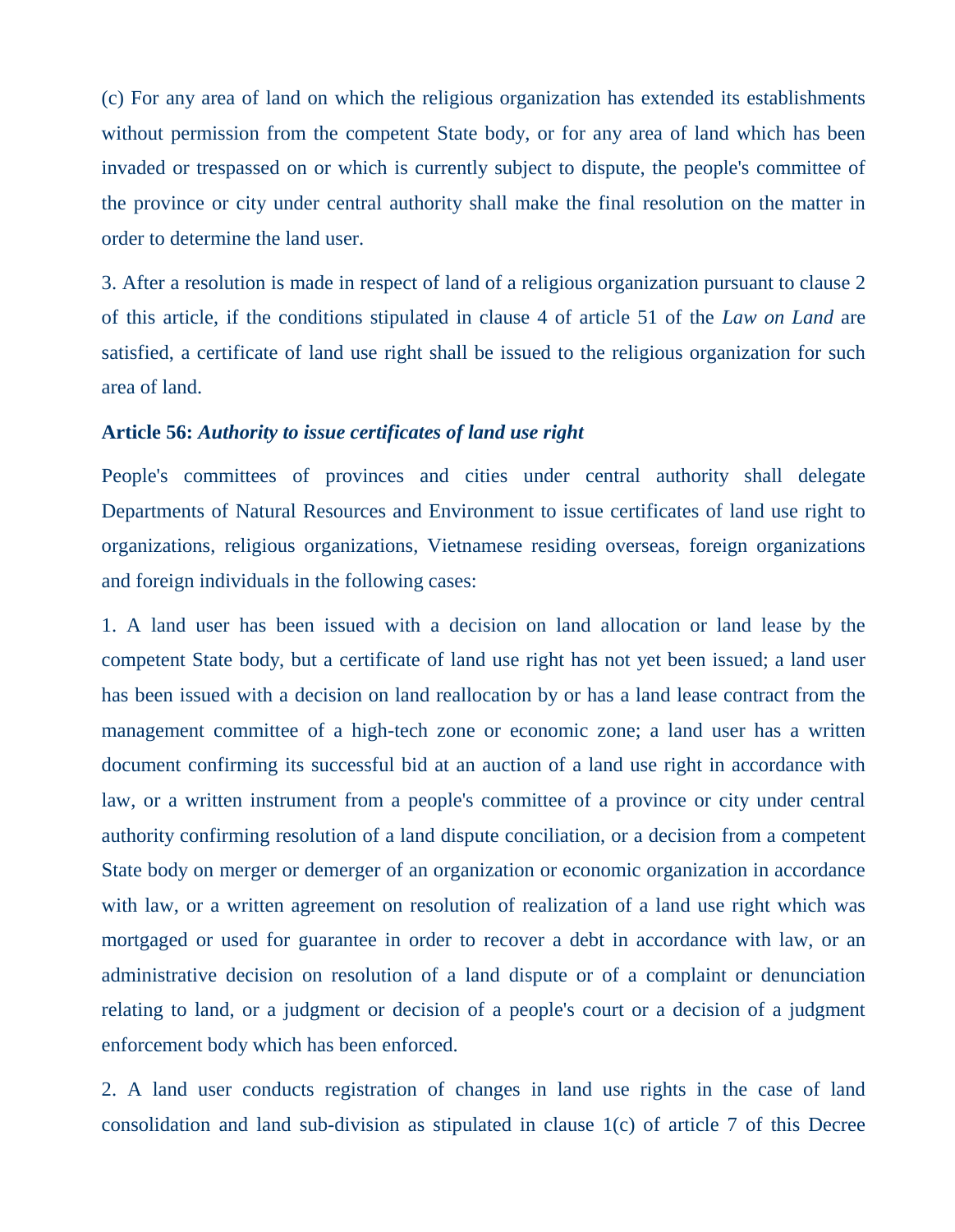where a certificate of land use right had been issued prior to the land consolidation or subdivision.

3. A land user is issued with a new or replacement certificate of land use right in the cases stipulated in clause 5(e) of article 41 of this Decree.

4. A land user is issued with a certificate of land use right to replace the former certificate issued in accordance with the law on land prior to 1 July 2004 in the cases stipulated in clause 6 of article 41 of this Decree.

#### **Article 57:** *Authority to record land use changes on certificates of land use right*

The authority to record land use changes in the cases stipulated in clause 4 of article 41 of this Decree on certificates of land use right shall be regulated as follows:

1. Departments of Natural Resources and Environment shall record land use changes on already issued certificates of land use right in the cases stipulated in clauses 4(b) to (l) inclusive of article 41 of this Decree when, after the change, the land user is an organization, religious organization, Vietnamese residing overseas, foreign organization or foreign individual.

2. Divisions of Natural Resources and Environment shall record land use changes on already issued certificates of land use right in the cases stipulated in clauses 4(b) to (l) inclusive of article 41 of this Decree when, after the change, the land user is a family household, individual, community of citizens, or Vietnamese residing overseas purchasing residential housing attached to the right to use residential land.

3. Land use right registration offices under Departments of Natural Resources and Environment shall record land use changes on already issued certificates of land use right in the cases stipulated in clause 4(a) of article 41 of this Decree when, after the change, the land user is an organization, religious organization, Vietnamese residing overseas, foreign organization or foreign individual.

4. Land use right registration offices under Divisions of Natural Resources and Environment shall record land use changes on already issued certificates of land use right in the cases stipulated in clause 4(a) of article 41 of this Decree when, after the change, the land user is a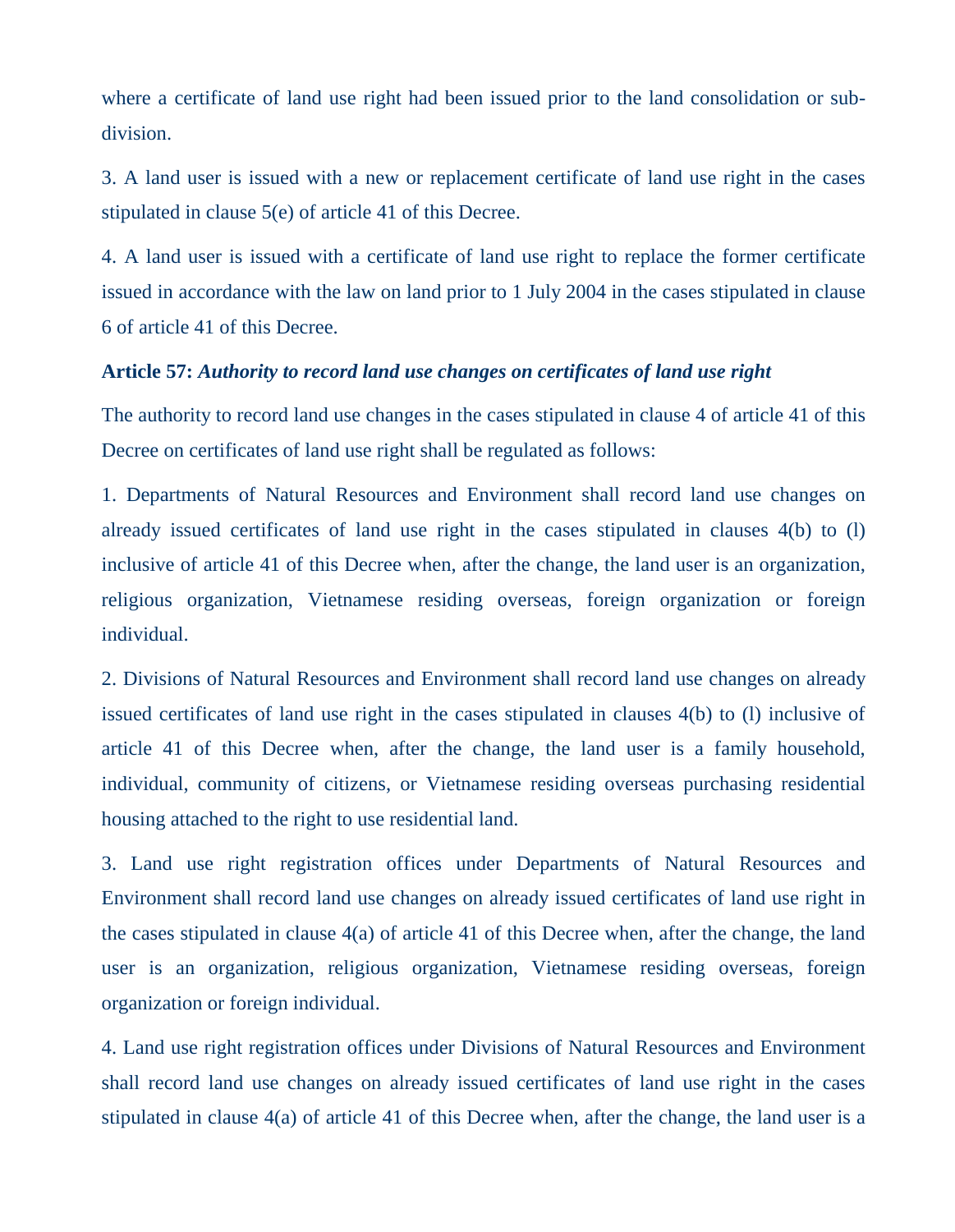family household, individual, community of citizens, or Vietnamese residing overseas purchasing residential housing attached to the right to use residential land.

### **Article 58:** *Land statistics and land inventories*

1. All data on land statistics and land inventories shall be used for the following purposes:

(a) To evaluate the current status quo of land use, to provide the basis for formulation of land use zoning and planning and the basis for inspection of implementation of land use zoning and planning;

(b) To be used as the basic material for investigation of land resources and for formulation of overall strategies, zoning, socio-economic development plans and plans for national defence and security of the whole country, of branches and localities;

(c) To be used for announcement in the national statistical yearbook;

(d) To service the demand to use land data in scientific research, in training and other demands.

2. Land statistics and land inventories shall be carried out in accordance with clause 1 of article 53 of the *Law on Land*; and land statistics shall not be taken in the same year that a land inventory is carried out.

3. The Ministry of Natural Resources and Environment shall provide regulations on the work content of land statistics and land inventories, on the forms to be used for statistics and inventories, and on the content of maps of current land use status and on the land inventory data to be included on such maps.

4. Time-limits for carrying out land statistics and land inventories shall be regulated as follows:

(a) The time-limit for carrying out annual land statistics shall be 1 January of the following year;

(b) The time-limit for carrying out a land inventory shall be 1 January in the last year of the land zoning period.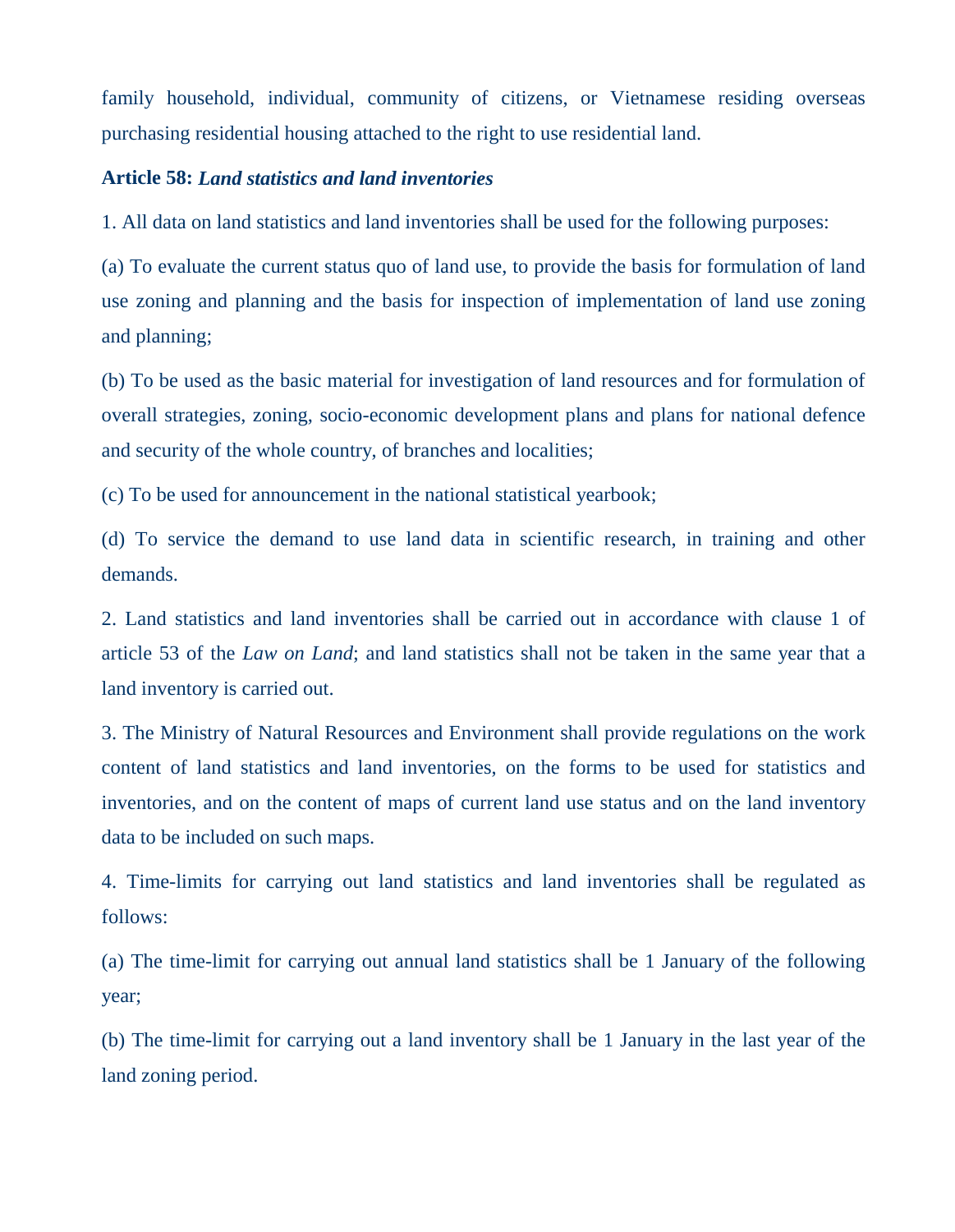5. Time-limits for completion and submission of reports on land statistical data shall be regulated as follows:

(a) People's committees of communes, wards and townships shall complete reports on results of land statistics in localities and submit such reports to the immediately superior people's committee prior to 15 January of the following year;

(b) People's committees of districts, towns and provincial cities shall complete reports on results of land statistics in localities and submit such reports to the immediately superior people's committee prior to 31 January of the following year;

(c) People's committees of provinces and cities under central authority shall complete reports on results of land statistics in localities and submit such reports to the Ministry of Natural Resources and Environment prior to 15 February of the following year;

(d) The Ministry of Natural Resources and Environment shall complete reports on results of land statistics for the whole country and submit such reports to the Government prior to 15 March of the following year.

6. Time-limits for completion and submission of reports on data on land inventories shall be regulated as follows:

(a) People's committees of communes, wards and townships shall complete reports on results of land inventories in localities and submit such reports to the immediately superior people's committee prior to 30 April;

(b) People's committees of districts, towns and provincial cities shall complete reports on results of land inventories in localities and submit such reports to the immediately superior people's committee prior to 30 June;

(c) People's committees of provinces and cities under central authority shall complete reports on results of land inventories in localities and submit such reports to the Ministry of Natural Resources and Environment prior to 15 August;

(d) The Ministry of Natural Resources and Environment shall complete reports on results of land inventories for the whole country and submit such reports to the Government prior to 31 October.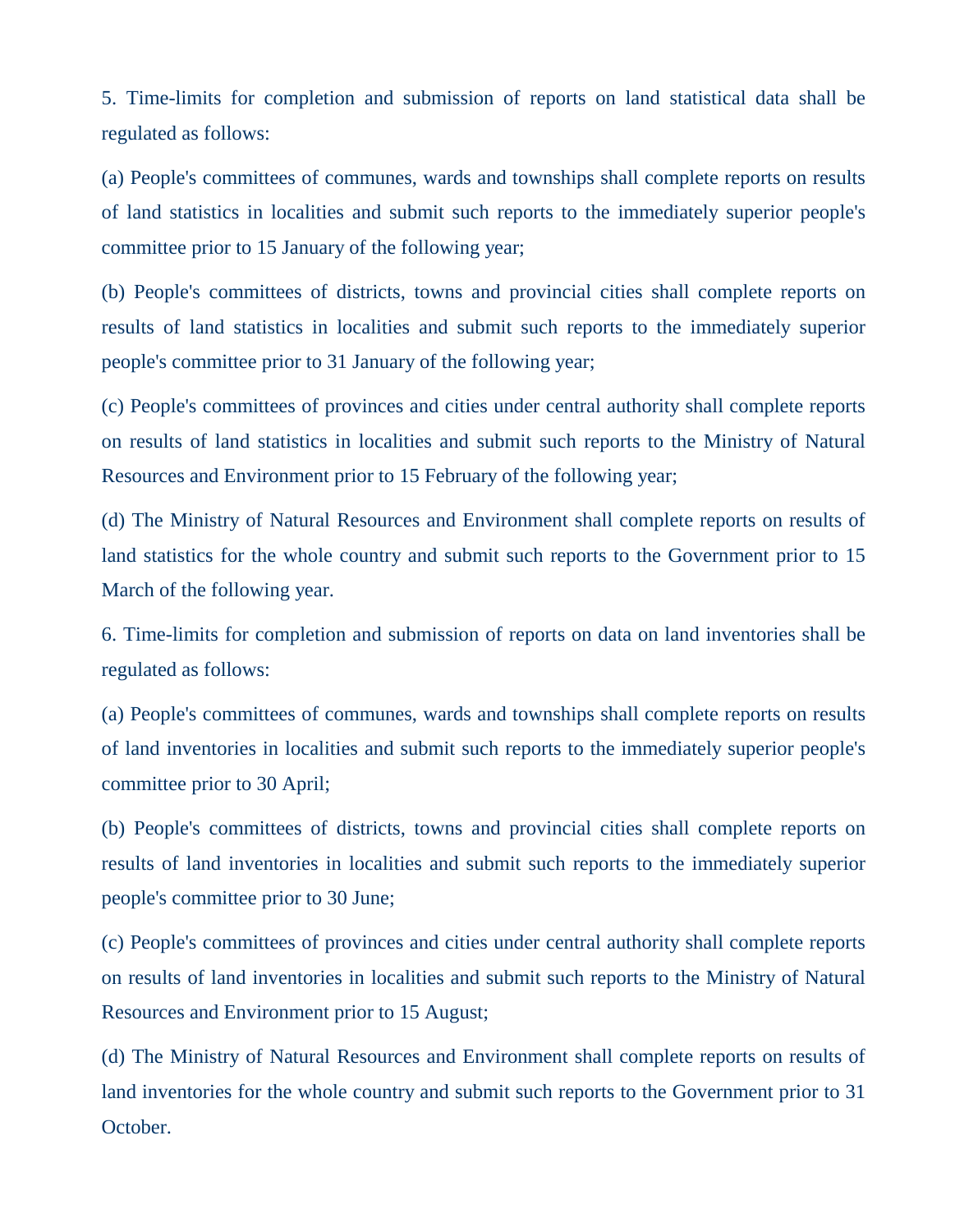#### **CHAPTER VI**

#### **Land Use Rights in Real Estate Market**

#### **Article 59:** *Land permitted to participate in real estate market*

1. Land with assets attached thereto and land use rights permitted to participate in the real estate market shall comprise:

(a) Land for agricultural production and forest land for production other than natural forest as allocated by the State without collection of land use fees to family households and individuals;

(b) Agricultural land which family households and individuals are currently using stably for the purposes of agricultural, forestry, aquacultural and salt production with a land use right which has been recognized by the State;

(c) Agricultural land allocated by the State with collection of land use fees to economic organizations, Vietnamese residing overseas;

(d) Agricultural land leased by the State with one-off payment of rent for the whole term of the lease to Vietnamese residing overseas, foreign organizations or foreign individuals;

(dd) Residential land allocated by the State to family households and individuals for the purpose of residential housing; residential land allocated by the State to economic organizations and Vietnamese residing overseas for their investment in construction of and business in housing; residential land leased by the State with oneoff payment of rent for the whole term of the lease to Vietnamese residing overseas, foreign organizations or foreign individuals for investment in construction of and business in housing;

(e) Residential land which family households and individuals are currently using for the purpose of residential housing with a land use right which has been recognized by the State; (g) Land for non-agricultural production and business and land used for public business purposes allocated by the State with collection of land use fees to economic organizations, family households and individuals and to Vietnamese residing overseas;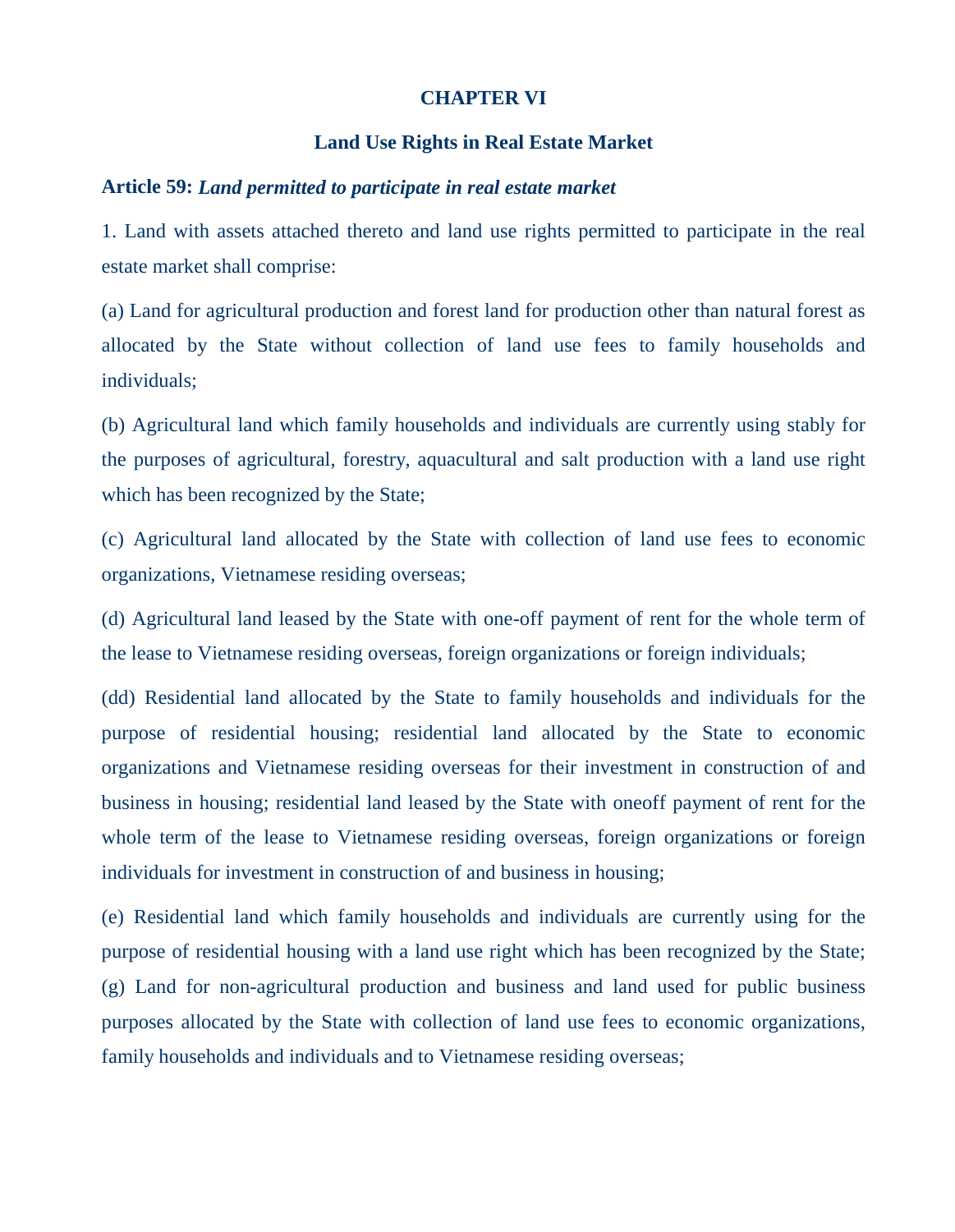(h) Land for non-agricultural production and business, and land used for public business purposes leased by the State with one-off payment of rent for the whole term of the lease to Vietnamese residing overseas and to foreign organizations or foreign individuals;

(i) Land for non-agricultural production and business, and land used for public business purposes currently being used by family households and individuals and economic organizations with a land use right which has been recognized by the State.

2. Land with assets attached thereto leased by the State with annual rent payment and permitted to participate in the real estate market shall comprise:

(a) Land for planting perennial crops with an orchard, forest land for production with a forest, land for salt production and land for aquaculture in which investment has been made in infrastructure;

(b) Land for non-agricultural production and business, and land used for public business purposes in which investment has been in made in infrastructure or which has buildings attached thereto.

3. The State shall continue to lease land for the remainder of the term in the signed contract of lease to the recipient of assets attached to land in the cases stipulated in clause 2 of this article.

4. Upon expiry of a land use term, where any person to which the State has allocated or leased land or having a land use right which has been recognized, or any person receiving from another person a land use right stipulated in clause 1 of this article or receiving from another person assets attached to land leased by the State as stipulated in clause 2 of this article has a requirement to extend the land use, an extension shall be considered in accordance with clause 2 of article 34 of this Decree.

## **Article 60:** *Operational contents of land use rights market in the real estate market*

The operational contents of land use rights market in the real estate market shall comprise:

1. Agricultural land allocated by the State without collection of land use fees to family households and individuals.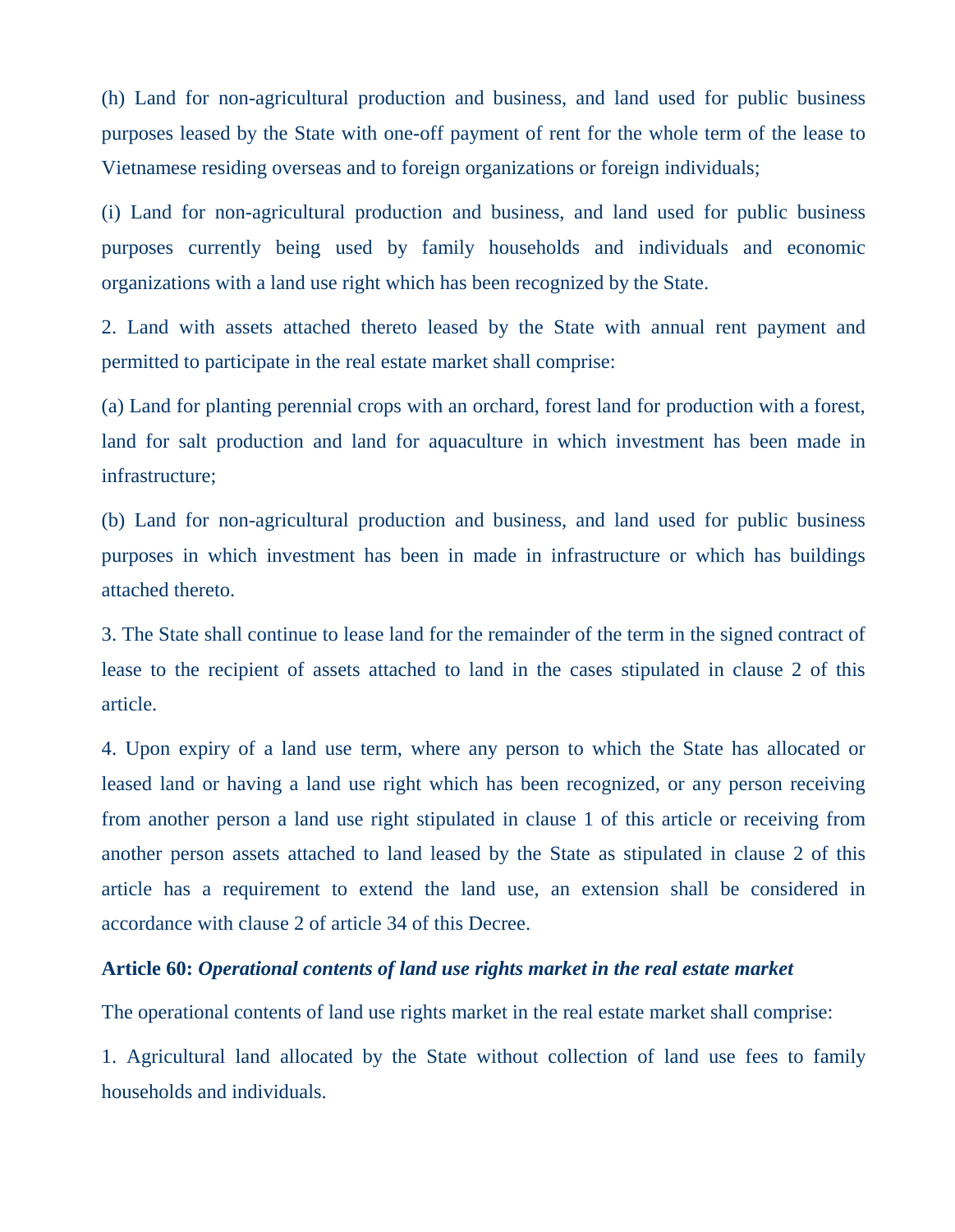2. Land allocated by the State with collection of land use fees, or leased by way of an auction or at a price stipulated by the State.

3. Land use rights exchanged, assigned, leased, sub-leased, bequeathed or donated; or land use rights used for mortgage, guarantee or capital contribution by family households and individuals.

4. Land use rights assigned, leased or sub-leased; or land use rights used for mortgage, guarantee or capital contribution by economic organizations and Vietnamese residing overseas.

5. Land use rights leased or sub-leased; or land use rights used for mortgage, guarantee or capital contribution by foreign organizations and foreign individuals.

6. Construction of and business in residential housing, construction of production and business establishments, or construction of infrastructure invested in by economic organizations, Vietnamese residing overseas, foreign organizations and foreign individuals.

7. Assets attached to land sold, leased or donated; or assets attached to land used for mortgage, guarantee or capital contribution by family households and individuals, economic organizations and Vietnamese residing overseas, and foreign organizations and foreign individuals; assets attached to land bequeathed by individuals, Vietnamese residing overseas and foreign individuals.

8. Vietnamese residing overseas stipulated in clause 1 of article 121 of the *Law on Land* shall be entitled to purchase residential housing attached to the right to use residential land; and to donate or inherit the land use right and assets attached to land.

9. Professional organizations and economic organizations shall be entitled to conduct services assisting the real estate market with respect to registration of land use rights, registration of security transactions, and surveying and drawing up cadastral maps; provision of services of information relating to land; introduction of investment sites; evaluation of land and valuation of land and real estate; receipt of mortgages and guarantees using land use rights and real estate; organizing a land use rights and real estate trading floor; auctioning land use rights and real estate, tendering for projects using land; real estate securities.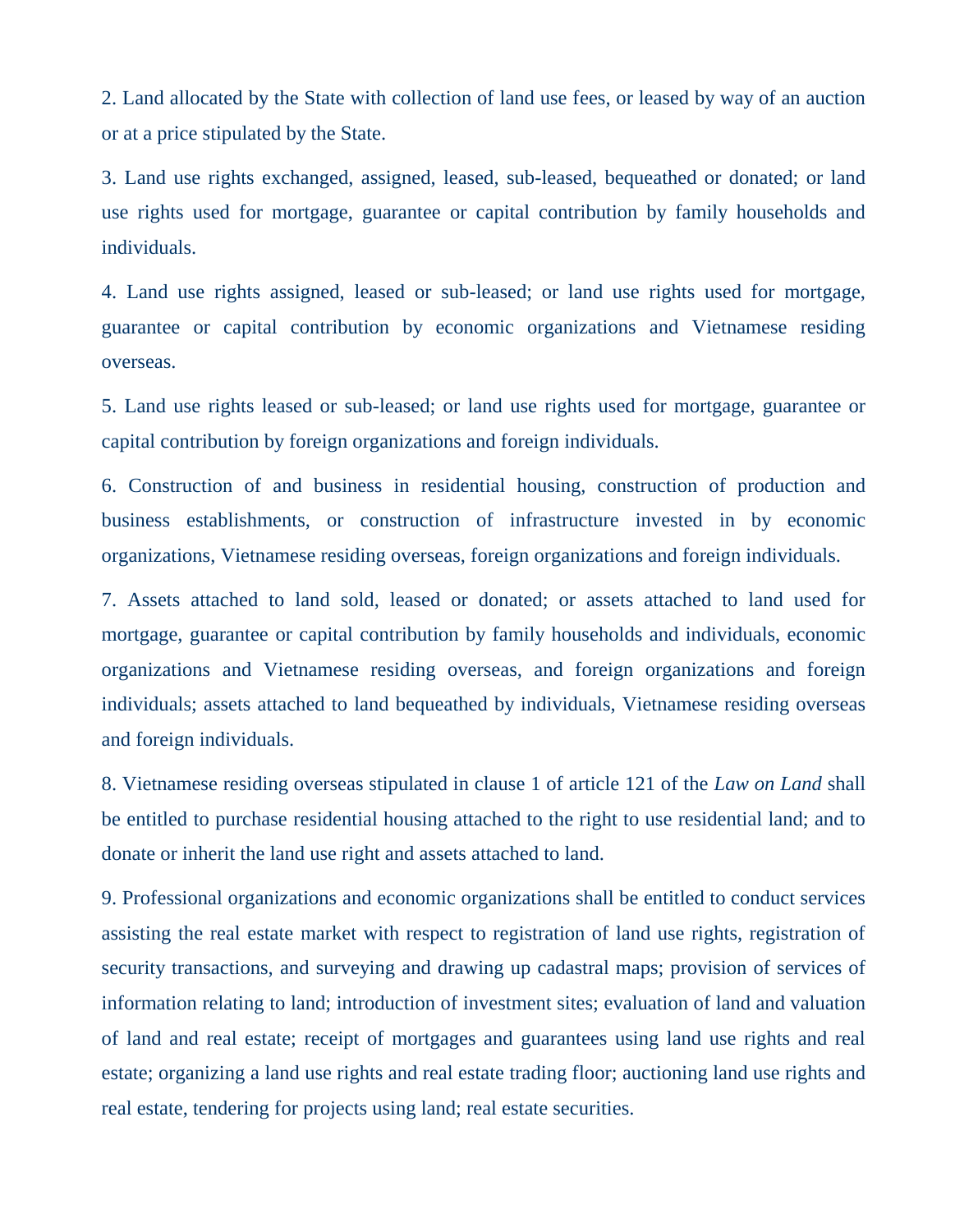### **Article 61:** *Cases of auction of land use right and cases where auction is not required*

1. Auction of land use right shall apply when the State allocates land with collection of land use fees, or to lease of land, or when a judgment is enforced or a debt recovered relating to a land use right, except in the cases stipulated in clause 2 of this article.

2. Auction of land use right shall not apply when the State allocates land with collection of land use fees, or to lease of land, or when a judgment is enforced or a debt recovered relating to a land use right in the following circumstances:

(a) Land use in the cases stipulated in clause 1 of article 60 of the *Law on Land*;

(b) Where an economic organization converts from land lease to land allocation with collection of land use fees;

(c) Where the competent State body permits the land user to convert the land use purpose;

(d) Where land is put up for auction but no-one participates in the auction or the auction is unsuccessful.

# **Article 62:** *Auction of land use right and tendering for projects using land in the case of use of land funds to create capital for investment in and construction of infrastructure*

1. Use of land funds to create capital for investment in and construction of infrastructure shall be carried out in two forms as follows:

(a) Auction of land use right to form a cash source for investment in and construction of infrastructure;

(b) Tendering for construction of project works and auction of land use right to create capital for construction of such project works within the one tender package.

2. The form of an auction of land use right to form cash to use directly for investment in and construction of infrastructure shall be carried out on the following principles:

(a) The auction of land use right and the tendering for construction of the project works shall be held independently;

(b) When land is put up for auction, the people's committee of the province or city under central authority must verify clearly the land use purpose and structure.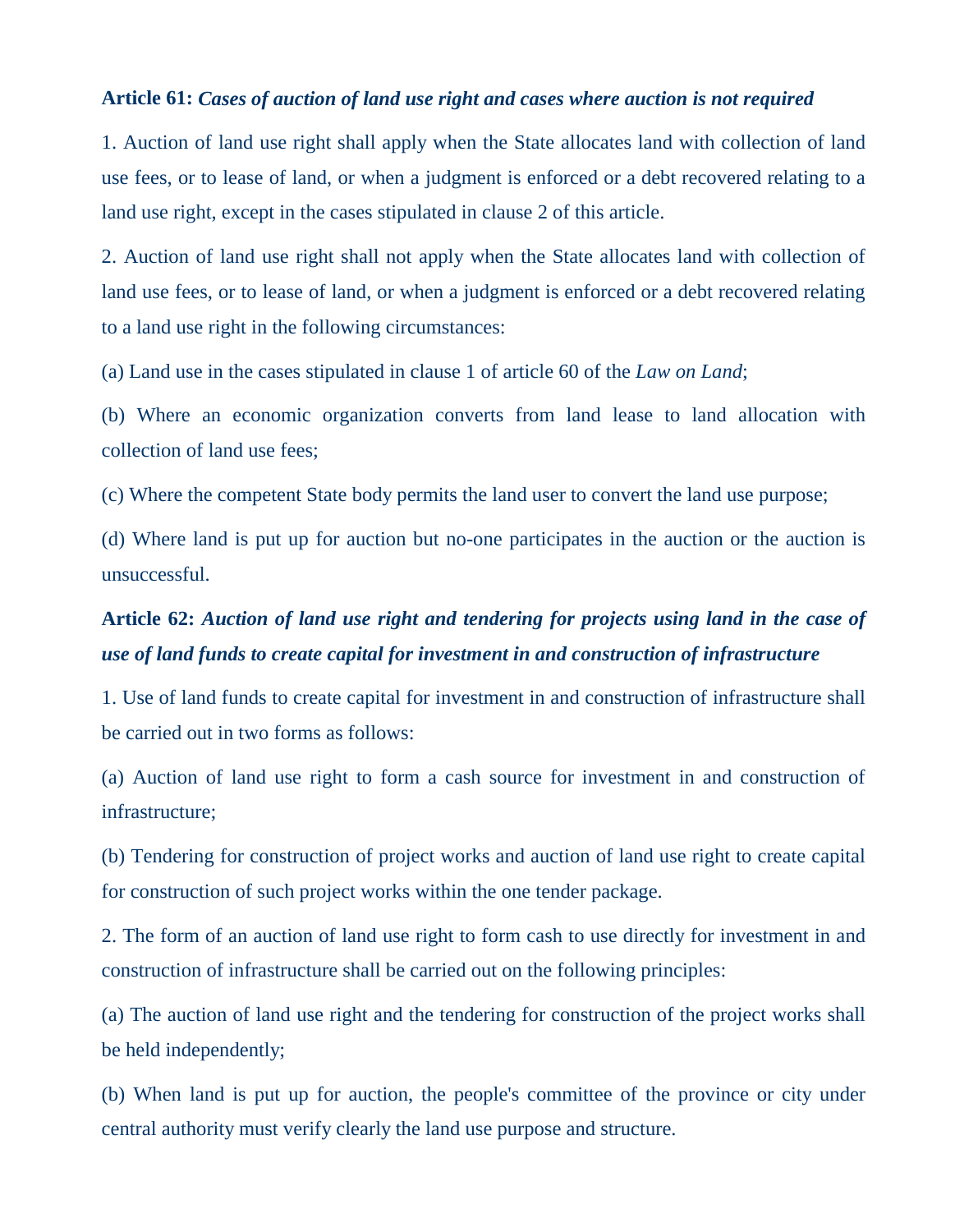3. The form of tendering for construction of project works and auction of land use right to create capital for construction of such project works within the one tender package shall be carried out on the following principles:

(a) A scale of points shall be formulated to mark tenders for construction of project works and a separate scale of points shall be formulated for the auction of land use right;

(b) When land is put up for auction, the people's committee of the province or city under central authority must verify clearly the land use purpose and structure;

(c) When using land won at auction, the successful bidder must formulate a project and the project must be considered and approved by the people's committees of the province or city under central authority.

4. The Prime Minister of the Government shall promulgate regulations on the order and procedures for auctions of land use rights and tendering for construction works using land.

5. Annually, people's committees of provinces and cities under central authority shall formulate a list, and submit it to people's councils at the same level for adoption, of investment projects for construction of infrastructure using land from land funds in order to create capital and land areas to be used to create capital for implementation of such projects.

## **Article 63:** *Land use rights of State owned enterprises after equitization*

1. Land use rights of a State owned enterprise which have been allocated or leased by the State or which have been received are State assets in the enterprise which must be included in the valuation of the enterprise upon equitization.

2. The value of land use rights which is fixed for inclusion in the valuation of assets of an enterprise upon equitization must be close to the actual market prices for assignment of land use rights but not less than the land price regulated by the people's committee of the province or city under central authority at the date of equitization.

3. Upon equitization of a State owned enterprise, the people's committee of the province or city under central authority shall be responsible to check the land fund which such enterprise is currently using and to deal with and issue a certificate of land use right pursuant to articles 49 and 52 of this Decree.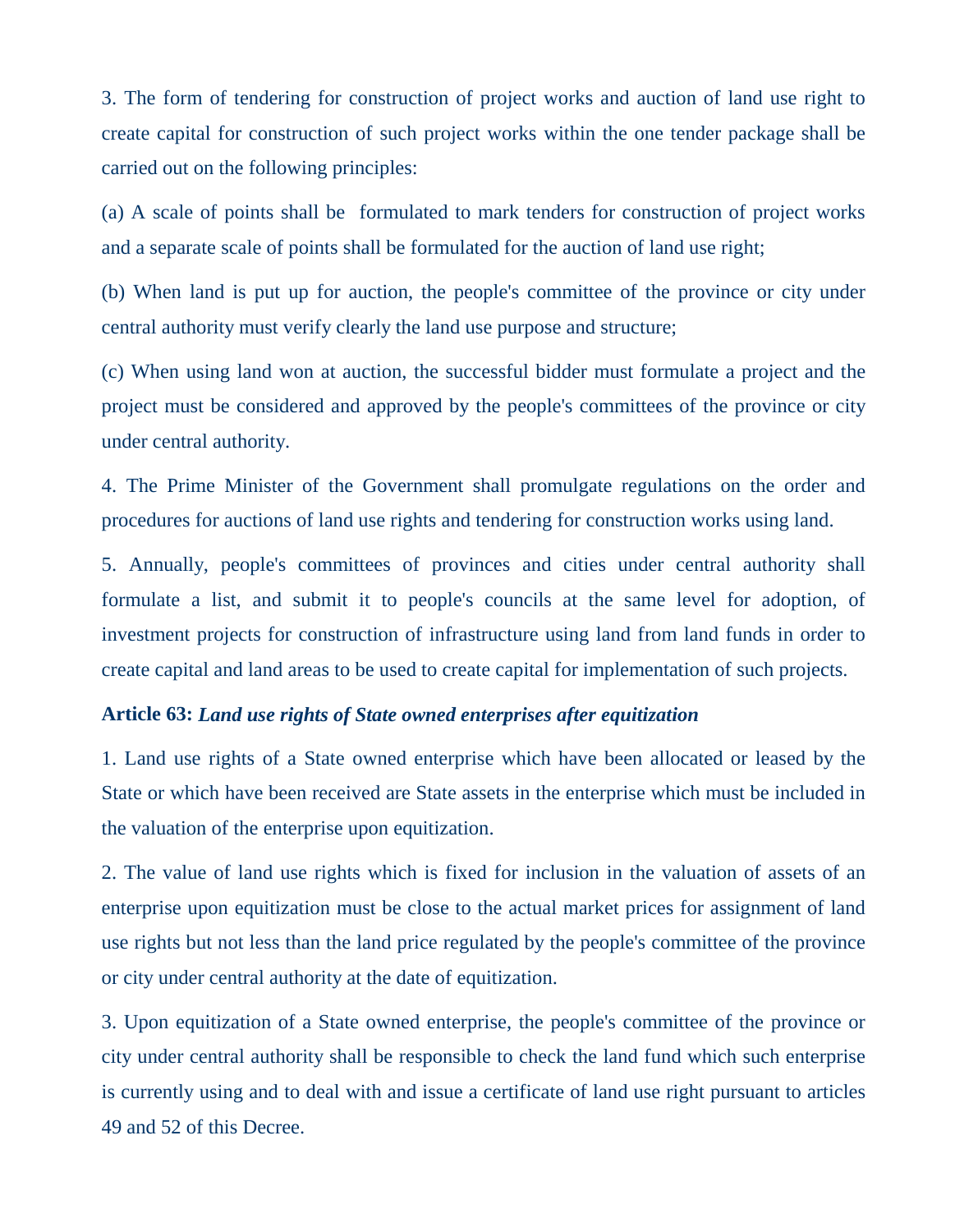## **Article 64:** *Registration of security transactions using land use rights*

1. Registration of security transactions using land use rights shall comprise the following cases:

(a) Registration of a mortgage or guarantee using a land use right;

(b) Registration of changes in contents of a registered mortgage or guarantee using a land use right;

(c) Registration of corrections to errors in contents of a registered mortgage or guarantee using a land use right;

(d) Registration of cancellation or deletion of results of registration of a mortgage or guarantee using a land use right;

(dd) Registration of results of realization of assets mortgaged or guaranteed using a land use right.

2. Persons requesting registration shall be one of the following entities:

(a) The mortgagor or mortgagee of a land use right;

(b) The guarantor or beneficiary of a guarantee using a land use right;

(c) The new mortgagor or new mortgagee if one of the parties stipulated in sub-clause (a) above is changed;

(d) The new guarantor or new beneficiary of the guarantee if one of the parties stipulated in sub-clause (b) above is changed;

(dd) Persons authorized by one of the parties to a mortgage or guarantee agreement in accordance with civil law.

3. The body carrying out registration of security transactions using land use rights shall be the land use right registration office.

4. Principles for registration of security transactions using land use rights shall be regulated as follows: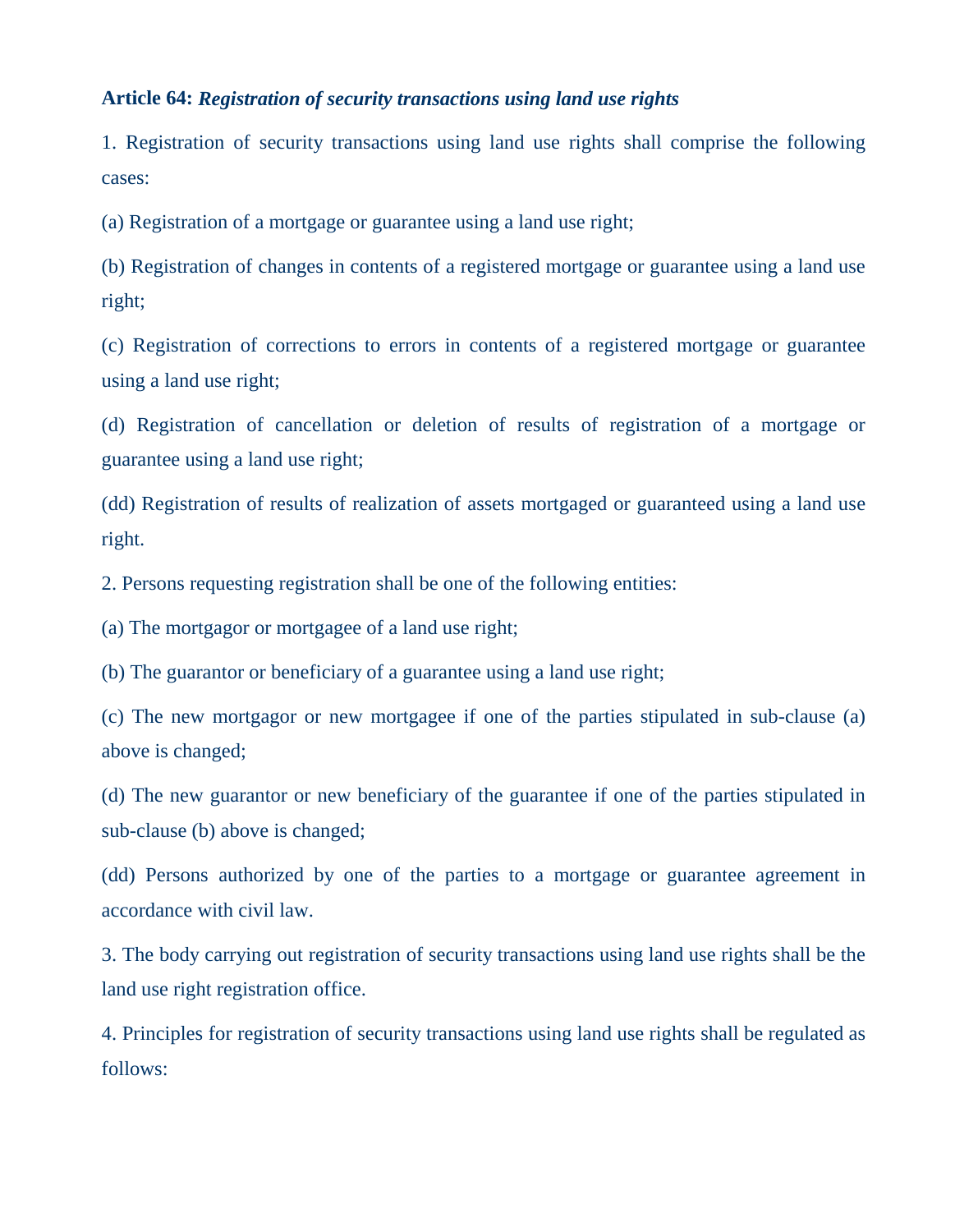(a) Registration of security transactions using land use rights shall be carried out in accordance with the contents of the application and the mortgage or guarantee agreement; Parties to a mortgage or guarantee agreement shall be liable for the registered contents;

(b) The body carrying out registration must register items accurately in accordance with the contents set out in the application and the mortgage or guarantee agreement;

(c) Registration of security transactions using land use rights shall be recorded in cadastral files and on certificates of land use right without issuance of any further certificate of registration of the security transaction;

(d) Information relating to registration of security transactions using land use rights shall be provided at the request of all organizations and individuals;

(dd) Registration of security transactions using land use rights shall be legally valid in accordance with civil law.

5. The value of a land use right in a security transaction shall be determined in accordance with the following provisions:

(a) The value of a land use right in the case of agricultural land allocated by the State without collection of land use fees to a family household or individual shall be fixed in accordance with the land price stipulated by the people's committee of the province or city under central authority but not excluding the value of the land use right for the period already used;

(b) The value of a land use right in cases other than those covered by clause 1 of this article shall be as agreed between the parties to the security transaction.

6. An applicant for registration of a security transaction using land use rights and a person requesting information relating to registration of a security transaction using land use rights must pay fees and charges in accordance with law.

**Article 65:** *Dealing with land use rights upon recovery by the State of land currently being leased, mortgaged, guaranteed, or used as capital contribution*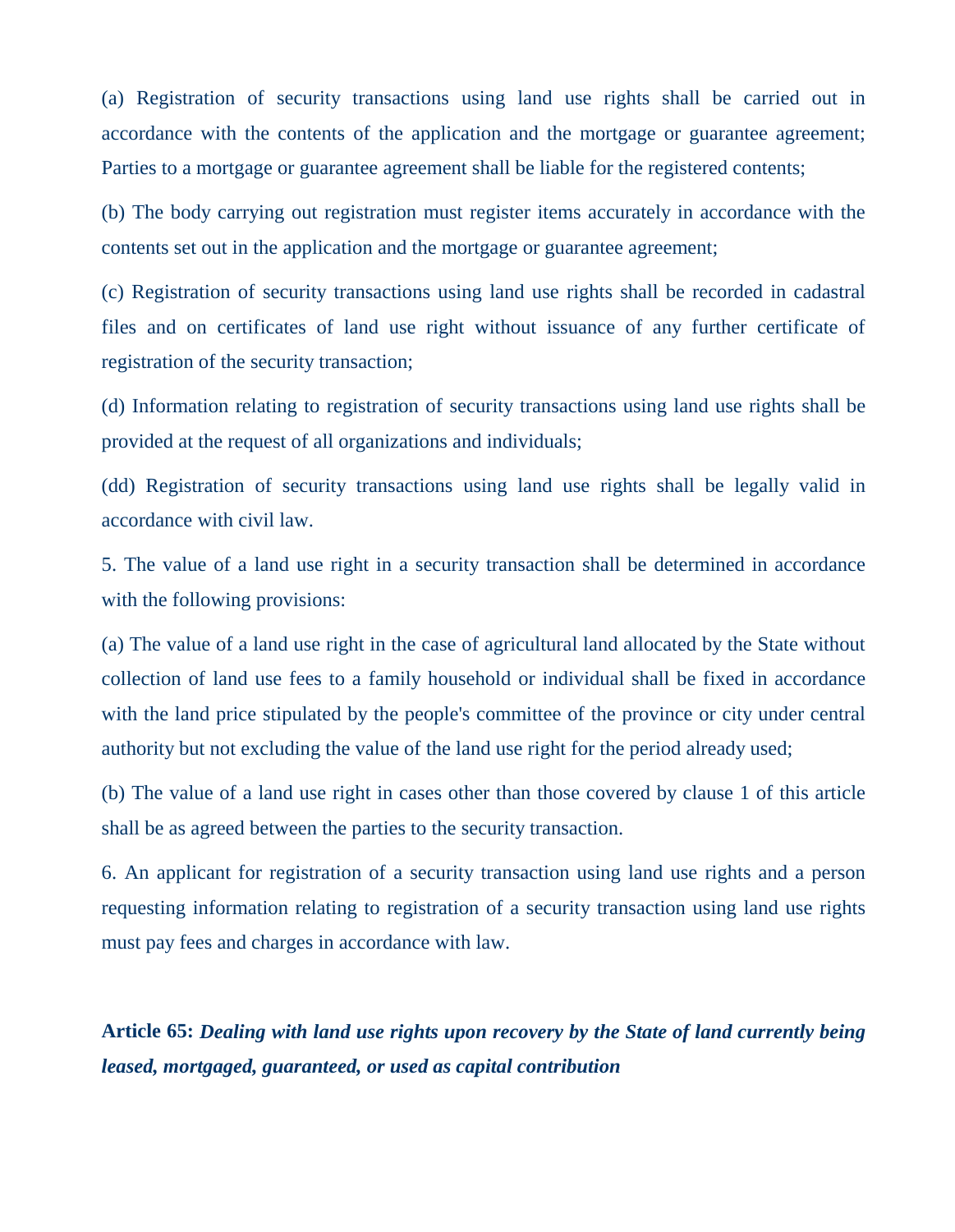1. Where, pursuant to clause 1 of article 38 of the *Law on Land*, the State recovers land which is currently being leased, mortgaged or used for guarantee or which was used as capital contribution, the contract of lease, mortgage, guarantee or capital contribution shall be terminated and the person having land recovered must pay compensation for loss to the lessee, mortgagee, beneficiary of the guarantee or recipient of the capital contribution in accordance with civil law.

2. Where land which is currently being leased or which was used as capital contribution without creating a new legal entity is recovered pursuant to clauses 3, 4, 9, 11 or 12 of article 38 of the *Law on Land*, the contract of lease or capital contribution using a land use right shall be terminated and the land shall be recovered as follows:

(a) If the lessor or capital contributor using land use right has breached the law on land, the State shall recover the land, and such lessor or capital contributor must pay compensation for loss to the lessee or recipient of the capital contribution in accordance with civil law;

(b) If the lessee or recipient of the capital contribution using land use right has breached the law on land, the State shall not recover the land but shall recover the value of the land use right. The lessee or recipient of the capital contribution using land use right shall pay the State an amount being the equivalent value of the land use right calculated at the land price stipulated by the people's committee of the province or city under central authority at the time of payment, and such lessee or recipient of the capital contribution must pay compensation for loss to the lessor or capital contributor in accordance with civil law.

3. Where land which is currently mortgaged or used for guarantee is recovered pursuant to clauses 3, 4, 9, 11 or 12 of article 38 of the *Law on Land*, the State shall recover the land, and the contract of mortgage or guarantee using land use right shall be terminated and the loan shall be repaid as follows:

(a) The mortgagor shall repay the loan to the mortgagee in accordance with civil law;

(b) The person guaranteed shall repay the loan to the beneficiary of the guarantee in accordance with the signed contract of guarantee or, if the person guaranteed is unable to do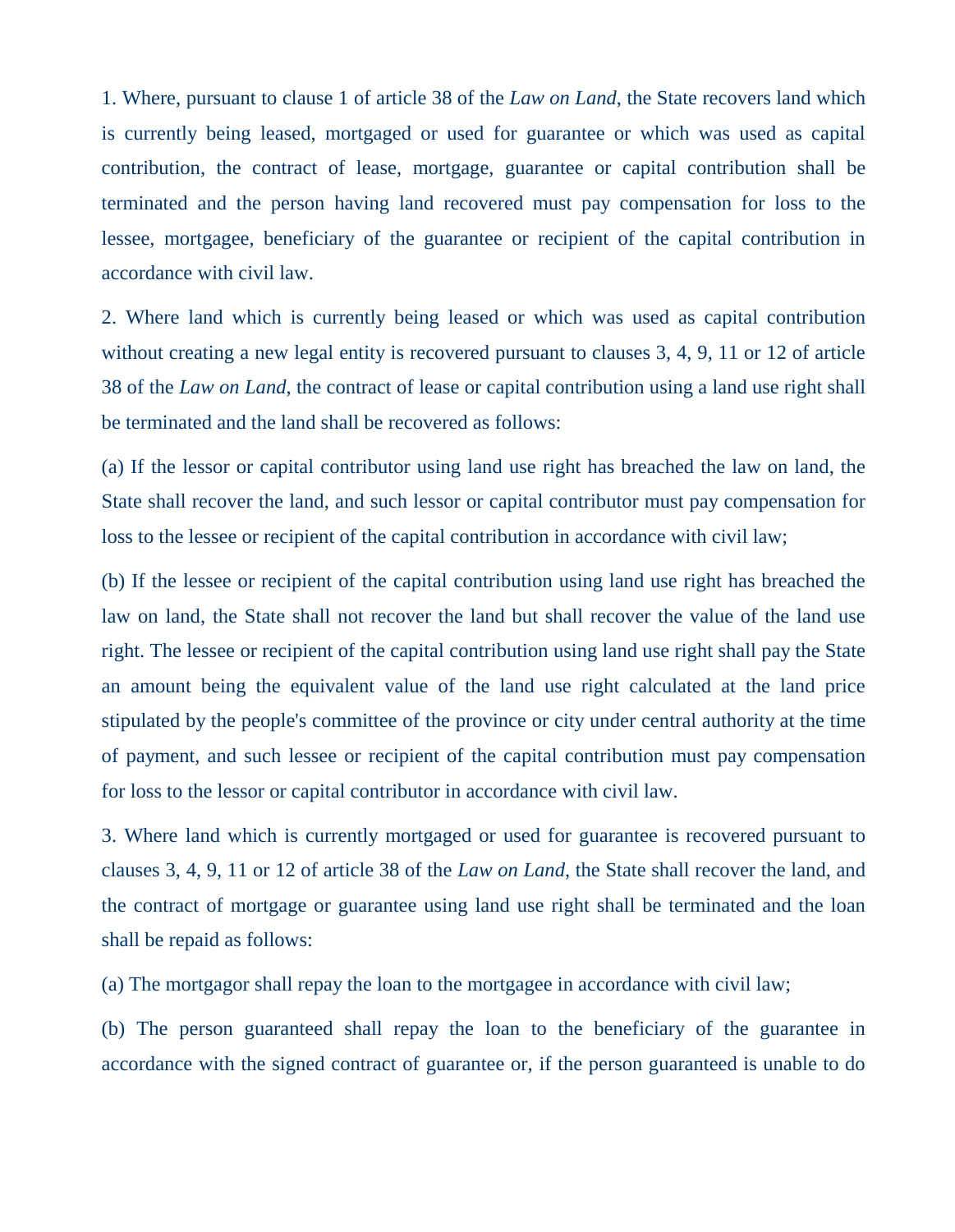so, the guarantor must repay the loan to the beneficiary of the guarantee in accordance with civil law.

4. Where a land user is an individual who is a lessor, mortgagor, guarantor or capital contributor using land use right without creating a new legal entity and such individual dies without leaving heirs, the State shall recover the land, and the contract of lease or contract of mortgage, guarantee or capital contribution using land use right shall be terminated and the land use right shall be resolved as follows:

(a) In the case of a lease, the State shall lease the land to the lessee for the residual term of the signed contract of lease;

(b) In the case of capital contribution using land use right, the recipient of the capital contribution shall be permitted to continue to use the land for the residual term of the signed contract of capital contribution;

(c) In the case of a mortgage using land use right, the people's committee which issued the certificate of land use right shall hold an auction of the land use right in order to recover the loan for the mortgagee under the signed contract of mortgage and, if the auction results in the value of the land use right being less than the loan, the mortgagee shall only be entitled to receive the amount being the equivalent value of the mortgaged land use right;

(d) In the case of a guarantee using land use right, the person guaranteed shall repay the loan to the beneficiary of the guarantee in accordance with the signed credit contract or, if the person guaranteed is unable to do so, the people's committee which issued the certificate of land use right shall hold an auction of the land use right in order to recover the loan for the beneficiary of the guarantee under the signed contract of guarantee and, if the auction results in the value of the land use right being less than the loan, the beneficiary of the guarantee shall only be entitled to receive the amount being the equivalent value of the guaranteed land use right.

## **Article 66:** *Offices for trading of land use rights and assets attached to land*

1. Offices for trading of land use rights and assets attached to land shall be places for carrying out the following activities: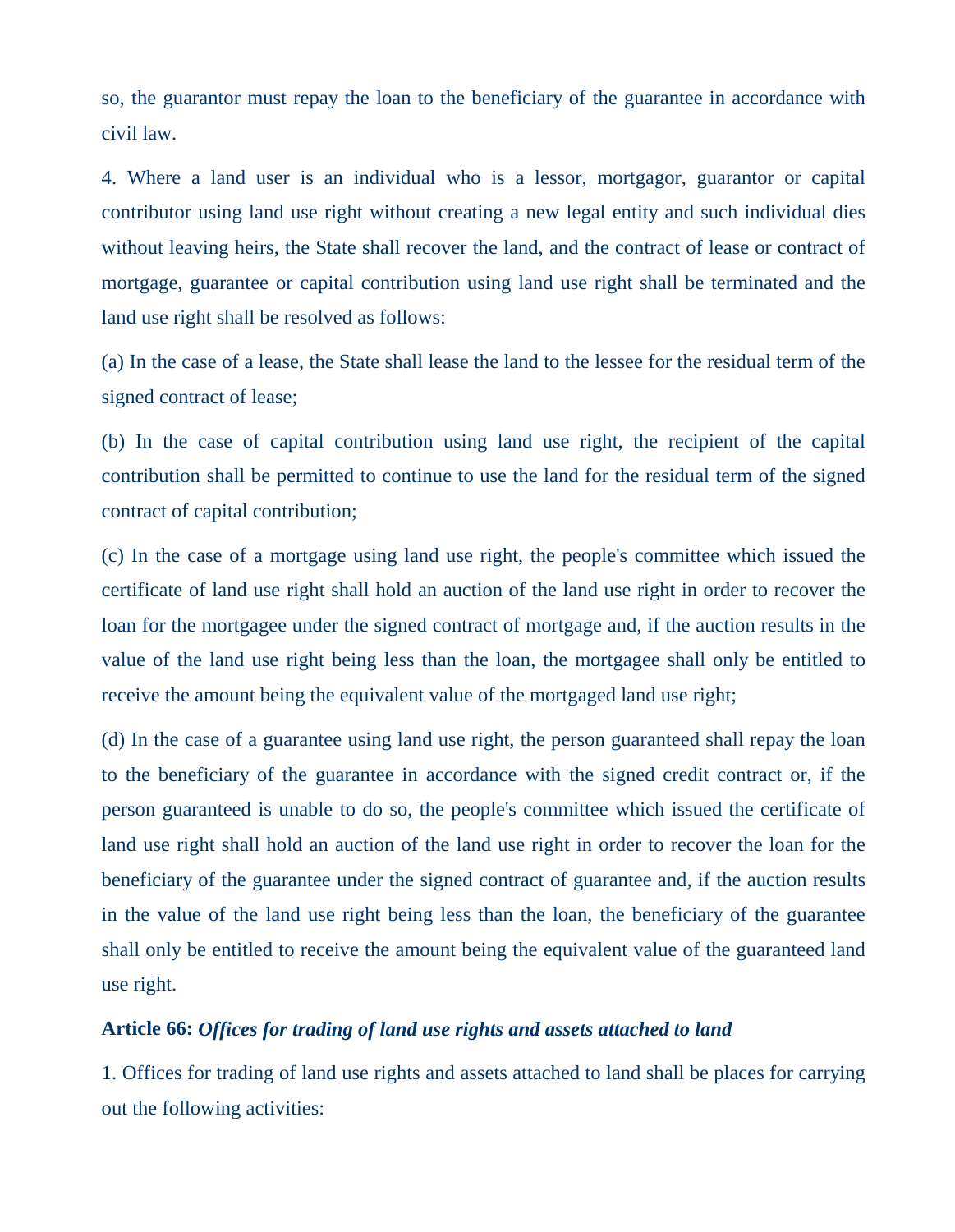(a) To introduce persons wishing to assign and receive assignment of land use rights or of assets attached to land;

(b) To introduce persons wishing to lease, lease out or sub-lease out land use rights or assets attached to land; and persons wishing to mortgage land use rights or assets attached to land, or to provide guarantees secured by land use rights or assets attached to land, or to contribute capital by way of land use rights or assets attached to land;

(c) To introduce investment sites, provide information relating to land use zoning or planning, land prices, legal status of land use rights and assets attached to land, other information relevant to land and assets attached to land;

(d) To organize trading sessions of land use rights or assets attached to land;

(dd) To organize auctions of land use rights or assets attached to land as requested.

2. Enterprises from all economic sectors with business registration in the real estate sector, for land management consultancy services or land use consultancy services, or for real estate auction services shall be entitled to organize offices for trading of land use rights and assets attached to land.

### **Article 67:** *Administration of provision of services on land information*

1. Land information shall comprise information relating to parcels of land, relating to land use rights, relating to assets attached to land and relating to the status quo of exercise of rights by land users, which information shall be publicly available to persons at request.

2. Land use right registration offices shall be the sole bodies permitted to supply information which is legally valid relating to parcels of land to land users.

3. The Ministry of Natural Resources and Environment shall provide guidelines on administration of provision of services on land information.

## **CHAPTER VII**

#### **Regime for Use of Agricultural Land**

**Article 68:** *Regime for use of other agricultural land*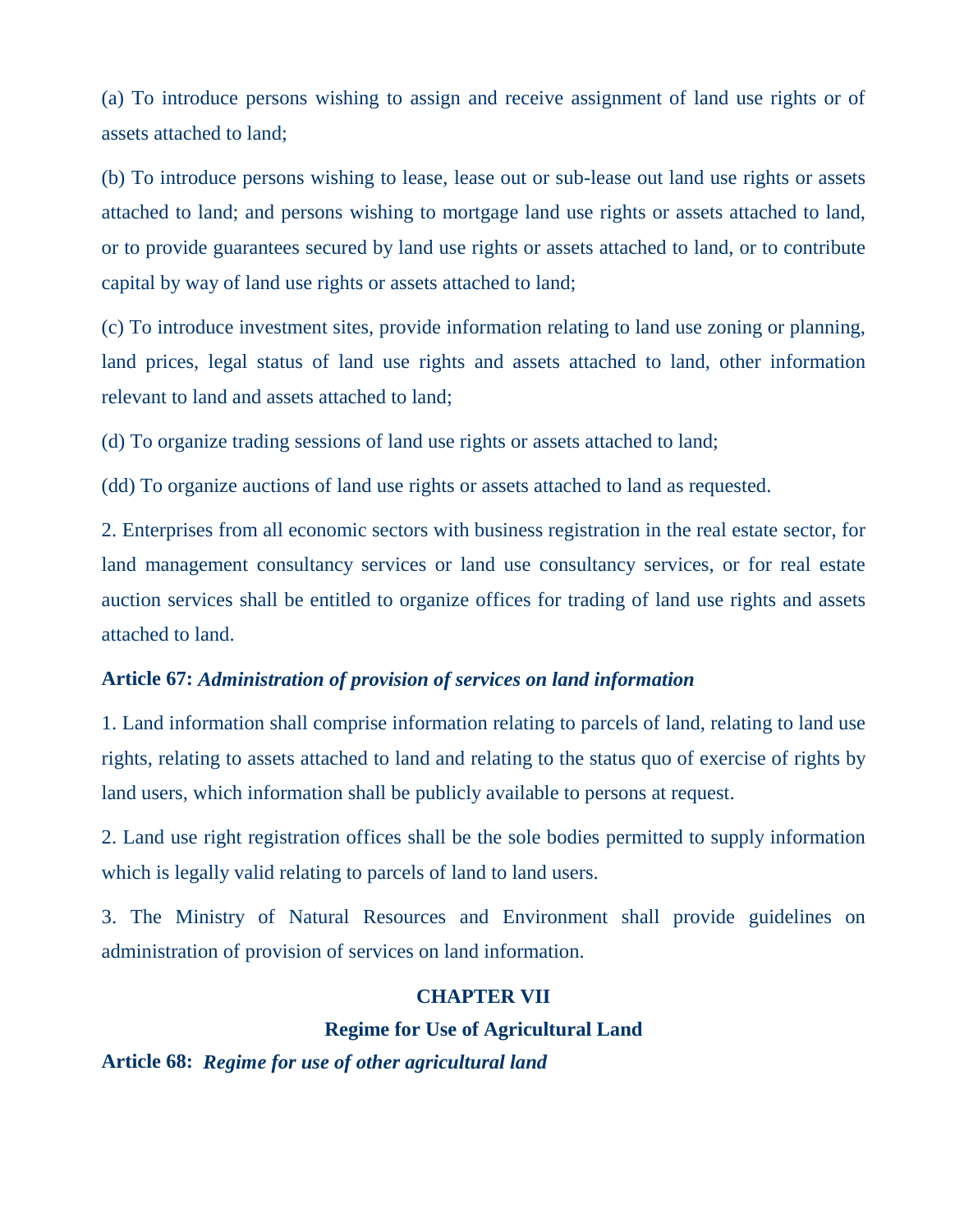1. Other agricultural land as stipulated in clause 4(dd) of article 6 of this Decree shall be leased by the State to family households and individuals; shall be allocated by the State without collection of land use fees to family households and individuals directly engaged in agricultural production in the ward, commune or township where the land is situated; shall be allocated by the State with collection of land use fees or leased to economic organizations engaged in agricultural production. A user of land for planting annual crops which is not land for rice cultivation, land for planting perennial crops or forest land for production shall be permitted to register conversion of use purpose to other agricultural land, enclosing a plan for production on such other agricultural land. There must be permission from the competent State body in the case of conversion from rice cultivation use purpose to other agricultural land.

2. The duration of allocation or lease of other agricultural land shall be regulated as follows:

(a) The duration of allocation of land to family households and individuals shall be fifty (50) years;

(b) The duration of lease of land to family households and individuals shall not exceed fifty (50) years;

(c) The duration of allocation or lease of land to economic organizations shall be the duration fixed for the project but not to exceed the duration stipulated in clause 3 of article 67 of the *Law on Land*.

3. The duration of use of other agricultural land in the case of conversion of use purpose from land for planting annual crops, land for planting perennial crops or forest land for production shall be the land use duration of the land type prior to conversion.

4. The quota on allocation of other agricultural land to family households and individuals shall be included in the quota on allocation of land stipulated in clause 4 of article 70 of the *Law on Land* and article 69 of this Decree.

## **Article 69:** *Quota on allocation of agricultural land*

1. The quota on allocation to each family household or individual of land for planting annual trees, land for aquaculture and land for salt production shall be no more than three hectares of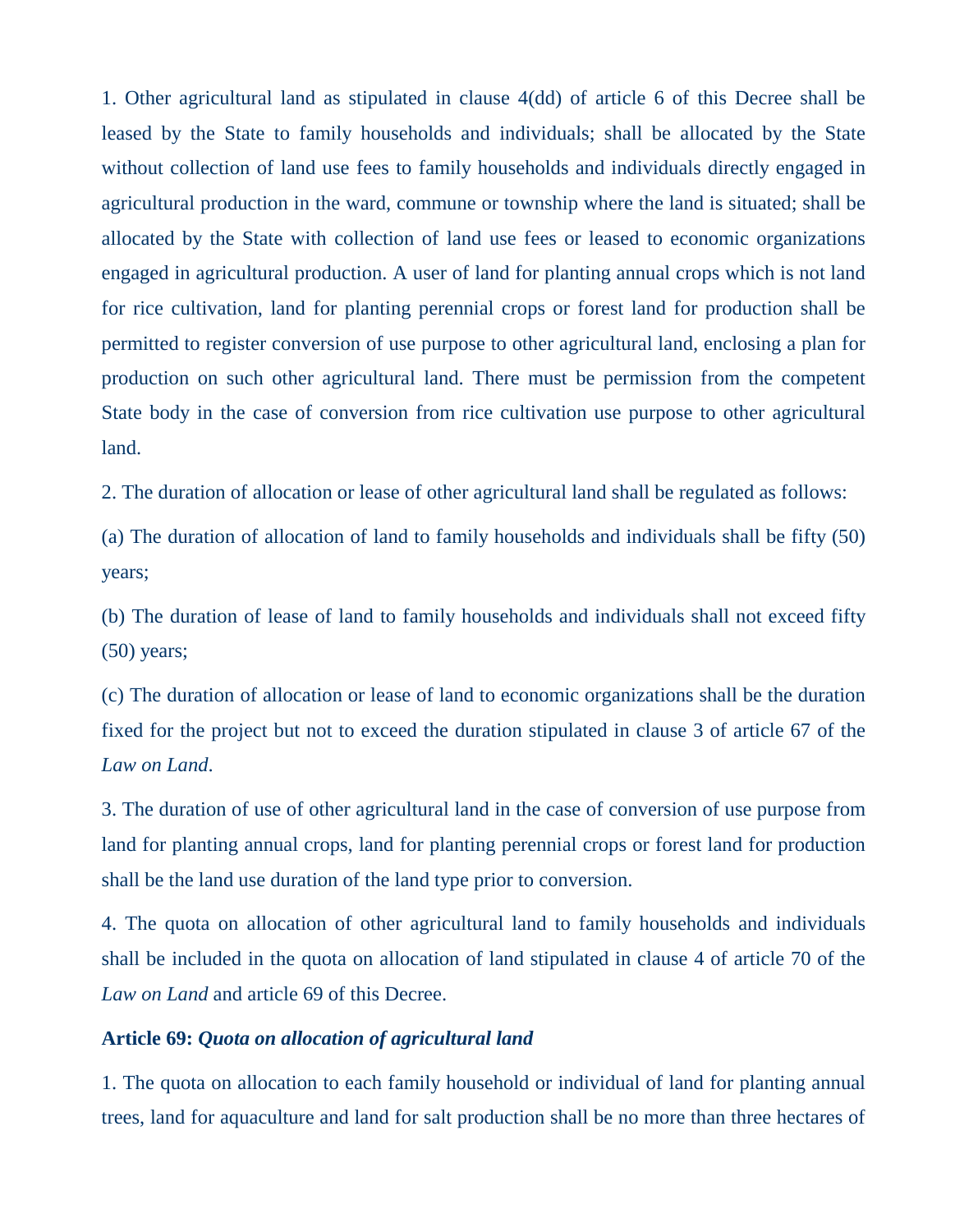each type of land applicable to the provinces and cities under central authority in South East Vietnam and in the Mekong Delta; and no more than two hectares of each type of land applicable to other provinces and cities under central authority.

2. The quota on allocation to each family household or individual of agricultural land being land for planting annual trees, land for planting perennial crops, land for planting forest, land for aquaculture and land for salt production in buffer zones of specialized use forest land shall be as stipulated in article 70 of the *Law on Land* and clause 1 of this article.

3. Family households or individuals currently using agricultural land situated outside the communes, wards or townships in which their permanent residences are registered shall be entitled to continue using such land and, if it is land allocated without collection of land use fees, it shall be included in the quota on allocation of agricultural land to each family

household or individual. The Division of Natural Resources and Environment in the place where agricultural land has been allocated to family households and individuals without collection of land use fees shall notify the people's committee of the commune, ward or township in which the permanent residence of the family household or individual is registered for the purpose of inclusion in the quota on allocation of agricultural land.

4. People's committees of provinces and cities under central authority shall make decisions on the quota on allocation to family households and individuals of wasteland, bare hills and water surfaces in the category of unused land to bring into use in accordance with zoning, but not to exceed the quota on allocation stipulated in clause 5 of article 70 of the *Law on*

#### *Land*.

5. Agricultural land areas of family households and individuals which were received by way of assignment, lease or sub-lease, or which were inherited, or in respect of which the land use right was donated or contributed as capital contribution from other persons, or which were contracted out, or which were leased by the State shall not be included in the quota on agricultural land to be allocated as stipulated in clauses 1 and 2 of this article.

**Article 70:** *Allocation of land to family households and individuals for agricultural, forestry, aquacultural or salt production*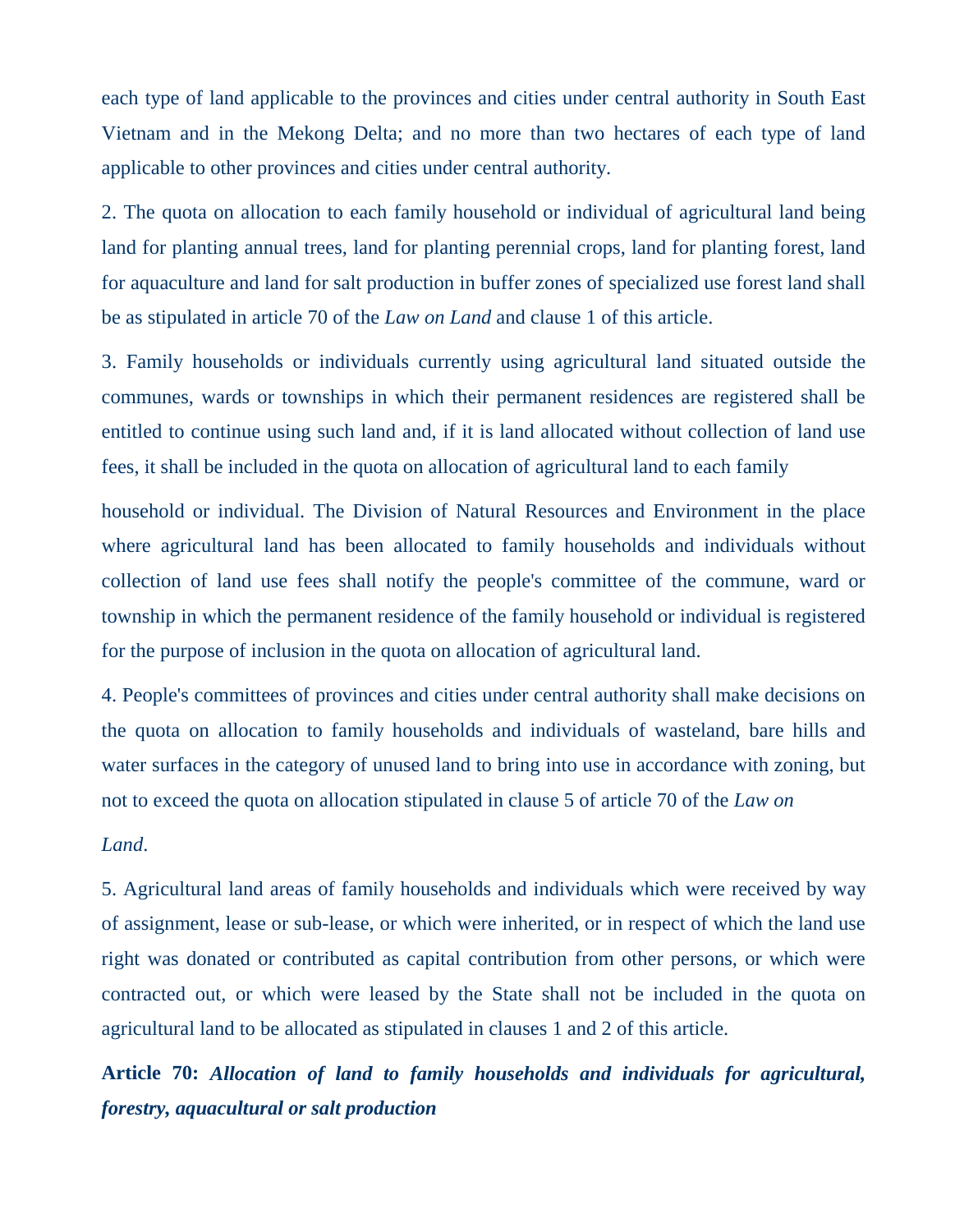1. Family households or individuals having been allocated agricultural land by the State prior to 1 July 2004 shall be entitled to continue to use the land for the residual term of allocation. 2. With respect to localities which have not yet allocated land to family households and individuals for agricultural, forestry, aquacultural or salt production in accordance with the law on land, the people's committee of the commune, ward or township where the land is situated shall formulate a plan on land allocation and request the people's committee of the district, town or provincial city to allocate agricultural land to persons subsisting on agricultural, forestry, aquacultural or salt production and permanently residing in the locality, including individuals who are doing their military service. If the following subjects have a requirement to use agricultural land for production, they shall be considered by the people's committee of the commune, ward or township for inclusion in the plan on land allocation:

(a) Persons subsisting on agricultural, forestry, aquacultural or salt production who are certified by the people's committee of the commune, ward or township as being permitted to reside on a long term basis in the locality but who do not yet have permanent residence status;

(b) Family households or individuals having engaged in other nonagricultural activities in the past and having permanent residence status in the locality but being currently unemployed;

(c) State employees and officials, and workers and soldiers who have retired early for health reasons or who are no longer working as a result of re-organization of production or staff reduction and who have received a one-off allowance for loss of work or an allowance over a number of years and who now permanently reside in the locality;

(d) Children of State employees and officials and of workers living in the locality who have reached working age but who are unemployed.

3. The allocation of land for agricultural, forestry, aquacultural and salt production to family households and individuals must be carried out in accordance with the following principles:

(a) On the basis of actual conditions, promoting the development of production, and stabilization in rural areas;

(b) Allocation to the correct entity, ensuring fairness and avoiding fragmentation of land.

## **Article 71:** *Resolution of cases of allocation of agricultural land in excess of quota*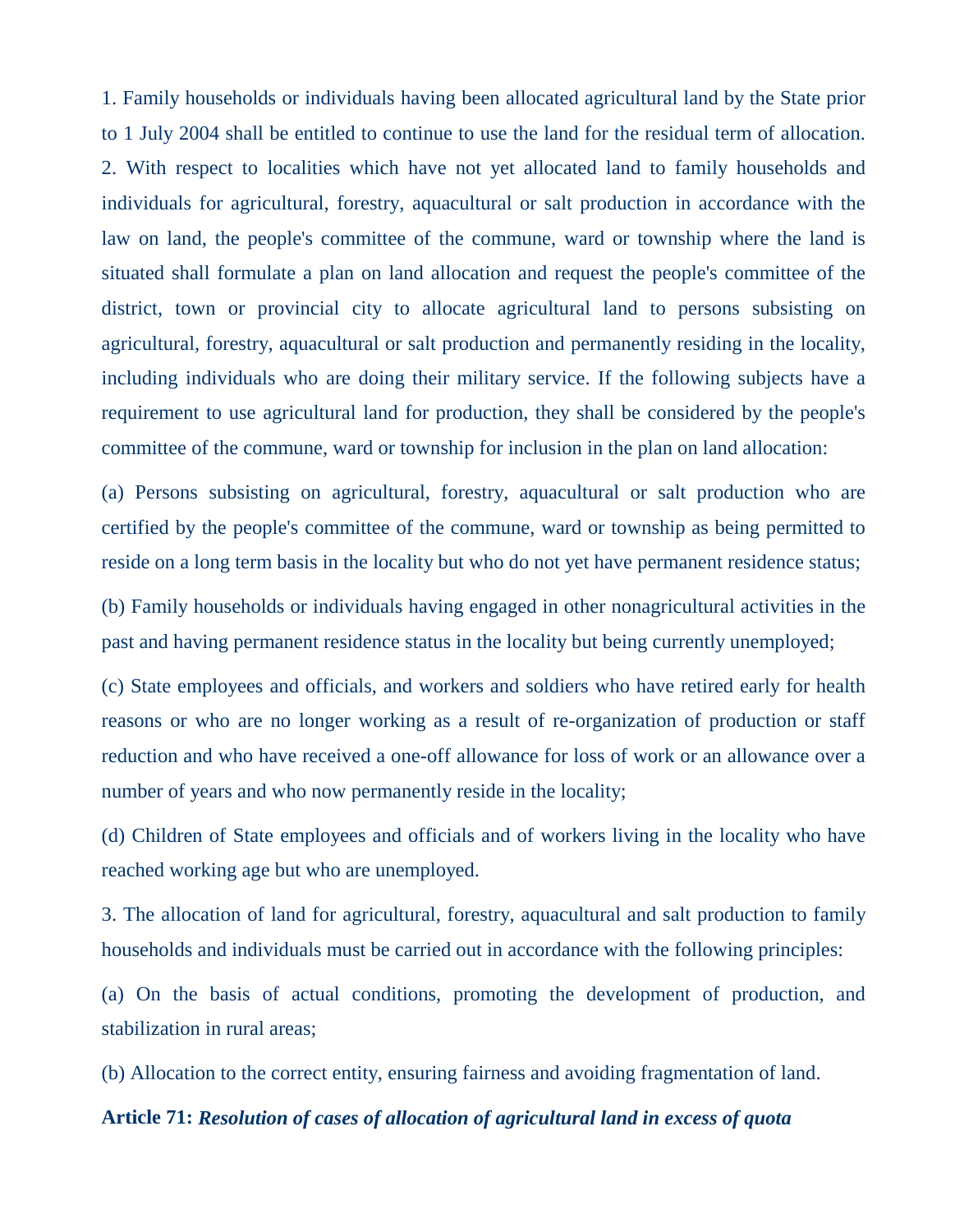Based on the quotas on allocation of agricultural land stipulated in article 70 of the *Law on* Land and article 69 of this Decree, people's committee of communes, wards and townships shall review and formulate lists of family households and individuals with agricultural land allocated in excess of the quota and report to people's committees of districts, towns and provincial cities for leasing out as follows:

1. Family households using areas of agricultural land allocated in excess of the quota prior to 1 January 1999 shall be entitled to continue using such areas for a duration equal to one half of the duration of land allocation stipulated in clause 1 of article 67 of the *Law on Land*, and thereafter they shall convert to the land lease form.

2. Family households using areas of agricultural land allocated in excess of the quota from 1 January 1999 until before 1 July 2004 and having converted to the land lease form shall be entitled to continue leasing such land for the remaining duration of the land lease term provided in the land lease contract; if they have not yet converted to the land lease form, they must do so as from 1 July 2004 and the land lease term shall be the remaining duration of the land allocation term.

3. Individuals using areas of agricultural land allocated in excess of the quota prior to 1 July 2004 shall convert to the land lease form as from 1 July 2004; and the land lease term shall be the remaining duration of the land allocation term.

## **Article 72:** *Use of protective forest land and specialized use forest land*

1. Organizations managing protective forest land and organizations managing specialized use forest land shall be allocated land by the State without collection of land use fees for management, protection, regeneration and planting in conformity with the land use zoning and planning approved by the competent State body. Organizations managing protective forest land and organizations managing specialized use forest land shall contract out specialized use forest land and protective forest land for protection, regeneration and planting in accordance with regulations of the Government.

2. Organizations managing protective forest land and organizations managing specialized use forest land shall have the following rights and obligations: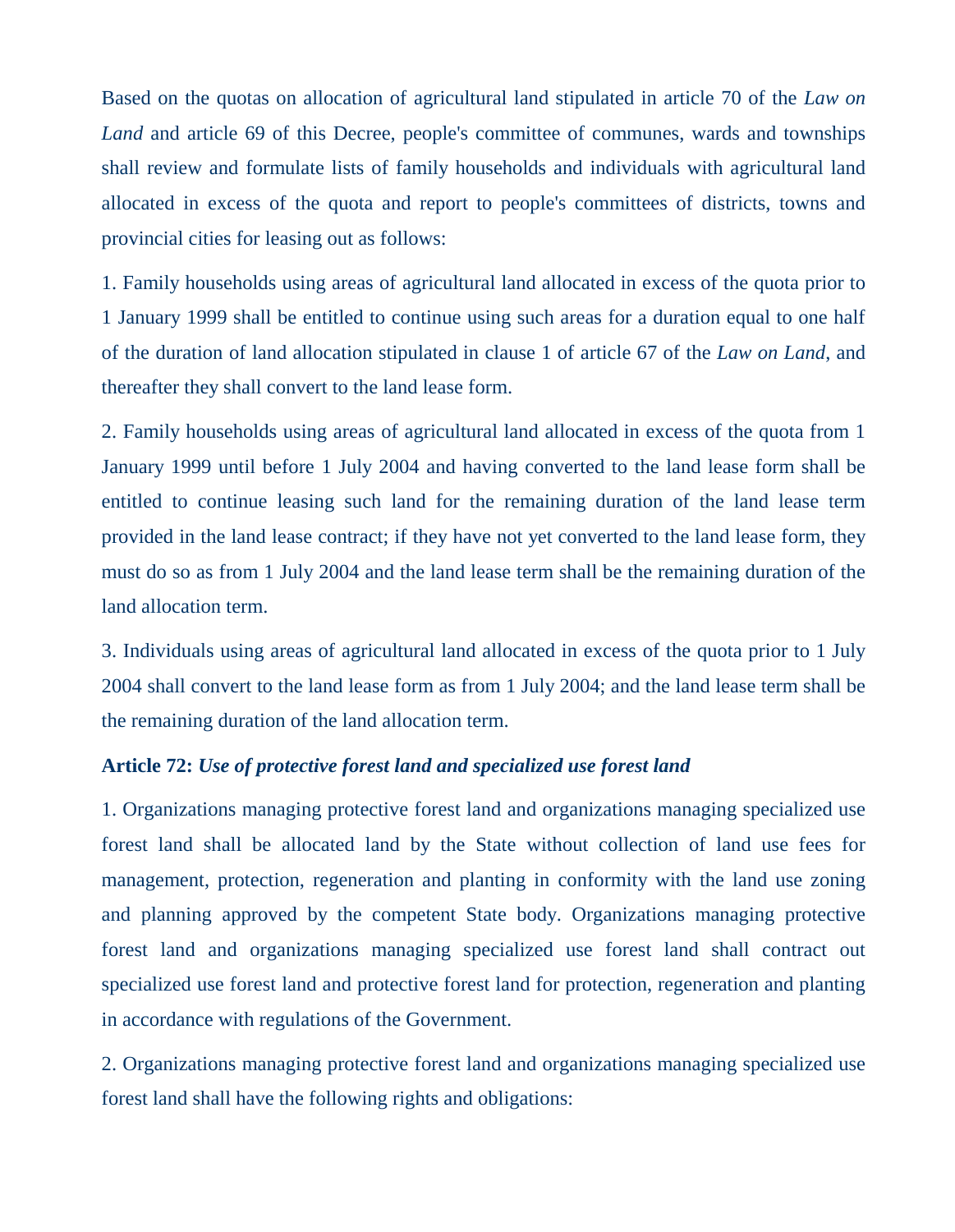(a) The rights and obligations stipulated in articles 105 and 107 of the *Law on Land*;

(b) To be entitled to use land in association with others for other purposes pursuant to the law on protection and development of forests.

3. In the case where organizations, family households and individuals have been allocated or leased protective forest land by the State but there is as yet no organization managing such protective forest land and land zoned for planting protective forests in order to protect and develop those forests, they shall have the rights and obligations stipulated in clause 2 of this article.

4. In the case where organizations, family households and individuals have been allocated or leased land in buffer zones of specialized use forest land by the State for purposes of production, research and field testing in forestry or for use in combination with national defence and security in accordance with the zoning for protection and development of forests in buffer zones, they shall have the rights and obligations stipulated in clause 2 of this article.

5. Communities of citizens having been allocated by the State with protective forest land pursuant to the *Law on Protection and Development of Forests* shall be allocated with protective forest land in order to protect and develop the forests; and they shall have rights and obligations in accordance with the *Law on Protection and Development of Forests*.

# **Article 73:** *Contracting out of land by State owned enterprises for use for purposes of agricultural, forestry, aquacultural and salt production*

Land shall be contracted out for use for purposes of agricultural, forestry, aquacultural and salt production as follows:

1. The party granting the contract shall be a State owned enterprise which has been allocated or leased agricultural land by the State to use for purposes of agricultural, forestry, aquacultural and salt production.

2. The party receiving the contract shall be an organization, family household or individual to use the land for purposes of agricultural, forestry, aquacultural and salt production.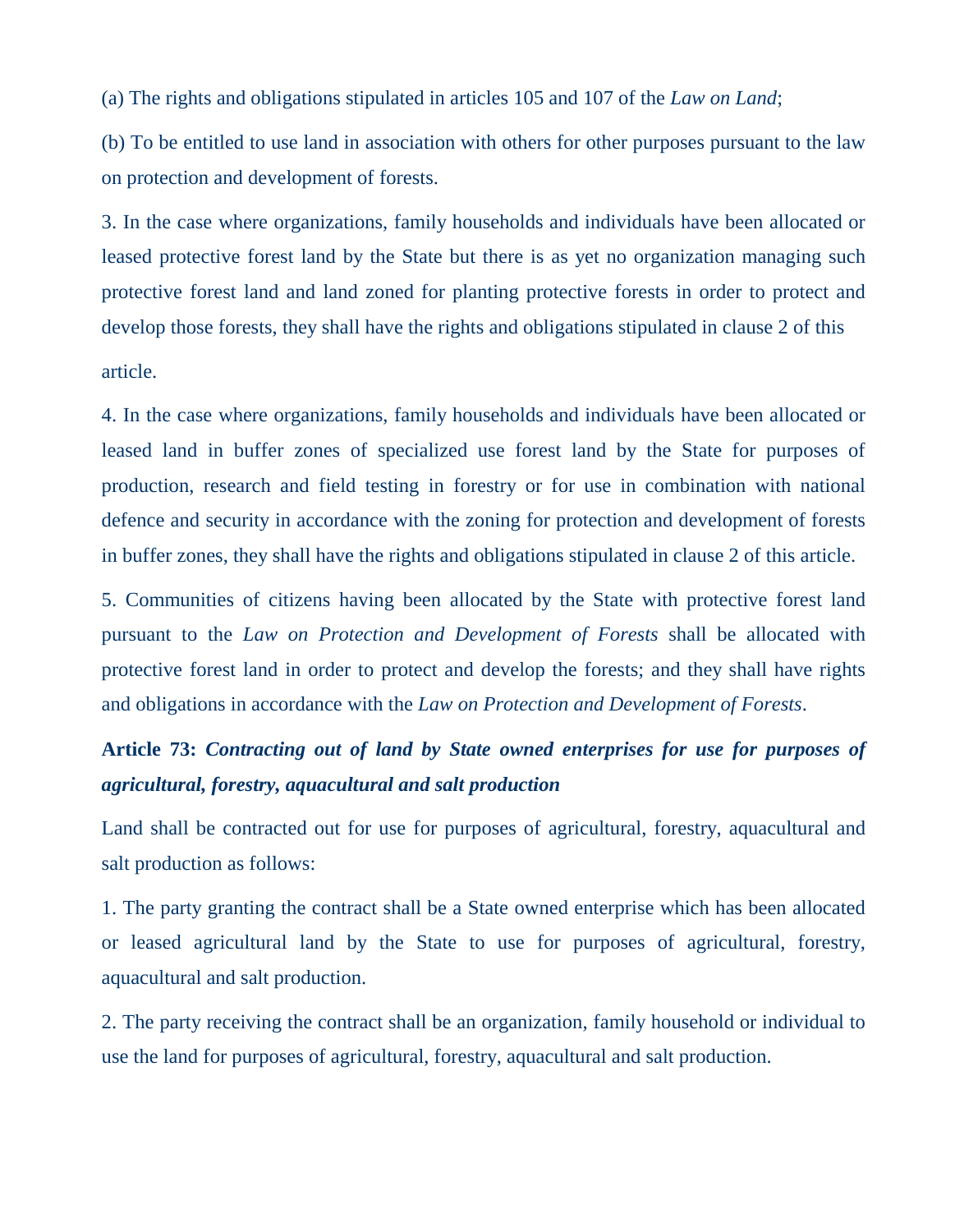3. The rights and obligations of the party granting the contract and of the party receiving the contract shall be implemented in accordance with regulations of the Government.

# **Article 74:** *Agricultural land used for public interest purposes of communes, wards and townships*

1. Agricultural land funds used for public interest purposes of communes, wards and townships shall be used for the following purposes:

(a) For construction of public works of the commune, ward or township, comprising cultural facilities, sports and physical education facilities, public amusement and entertainment facilities, health facilities, educational facilities, markets, cemeteries and graveyards, and other public works as stipulated by the people's committee of the province or city under central authority;

(b) For compensation to persons having land to be used for construction of the public works stipulated in clause 1 of this article;

(c) For construction of charitable housing.

2. With respect to areas of land not yet used for the purposes stipulated in clause 1 of this article, the people's committee of the commune, ward or township shall auction the lease of such land to local family households and individuals for agricultural and aquacultural production, with the duration of land use not to exceed five years on each occasion of lease.

## **Article 75:** *Land used for farm businesses*

1. Land used by family households and individuals for farm businesses as stipulated in article 82 of the *Law on Land* shall comprise:

(a) Land for planting annual trees; land for planting perennial trees; forest land for production, and land for aquaculture and salt production; land for construction of farm sheds for raising livestock, poultry and other types of animals permitted by law; land for construction of greenhouses and other types of buildings servicing cultivation, including forms of cultivation not directly on land; and land for growing seeds and seedlings;

(b) Land for internal traffic and irrigation within a farm business;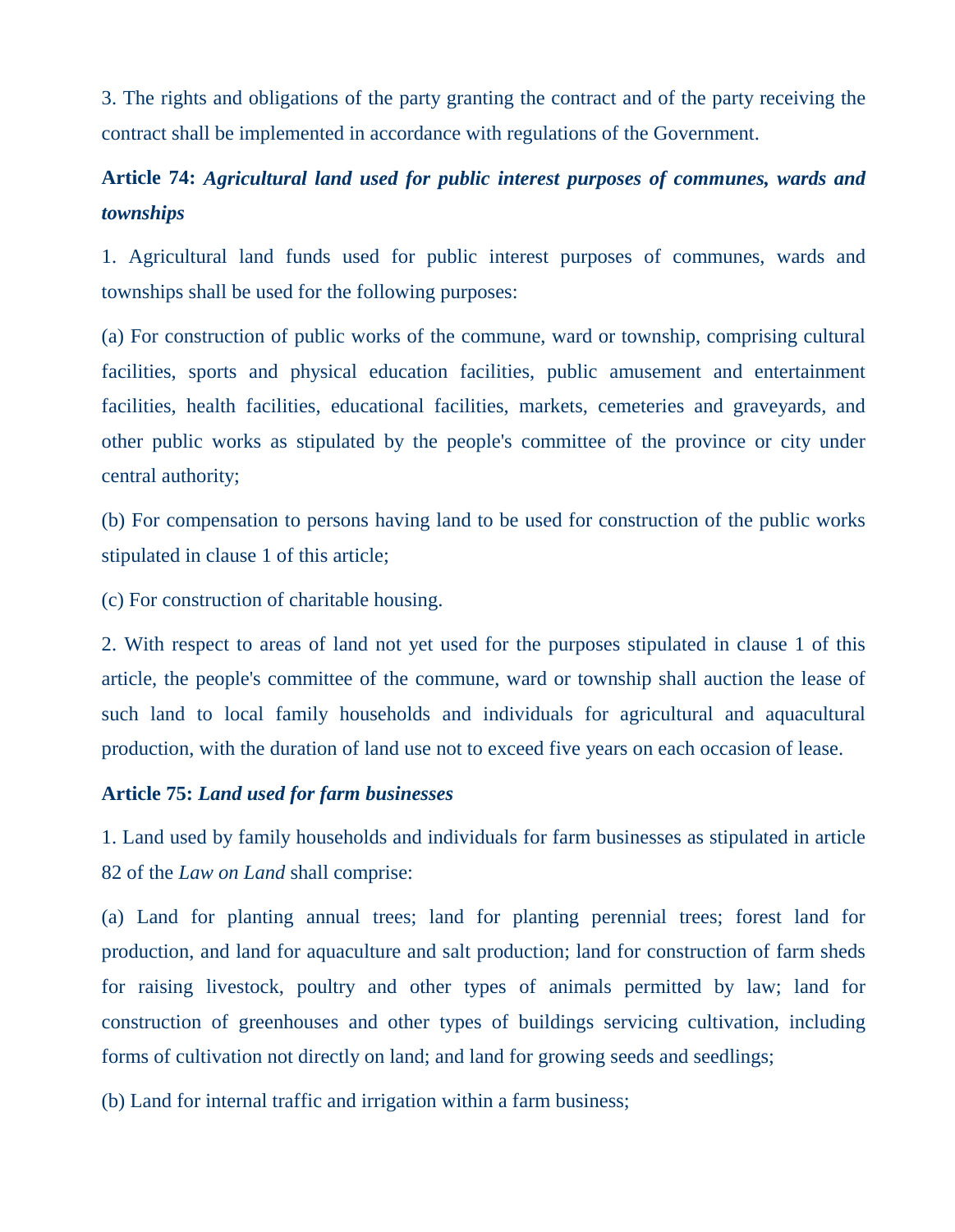(c) Land for construction of establishments for production of feed for livestock and for processing products of agriculture, forestry, aquaculture and salt production; land for drying yards and for construction of barns; land for construction of establishments directly servicing agriculture, forestry, aquaculture and salt production; land for construction of temporary rest shelters for farm workers and guards.

2. Family households and individuals using agricultural land for farm businesses must use the land for the correct determined purpose; if the use purpose of any type of land is converted, a plan for business or production attached to the use of such land must be formulated and submitted to the people's committee of the district, town or provincial city for consideration and approval; and any conversion of use purpose must be registered and land use fees must be paid in accordance with law.

## **Article 76:** *Agricultural land used by community of citizens*

1. A community of citizens being ethnic minority persons who are using agricultural land in conformity with their traditions and customs shall be entitled to continue to use such land.

2. A community of citizens being ethnic minority persons who have a requirement to use agricultural land for the purpose of preserving their ethnic identity, traditions and customs shall be considered by the people's committee of the district, town or provincial city for land allocation without collection of land use fees.

3. The duration of allocation of agricultural land shall be as stipulated in clause 1 of article 67 of the *Law on Land.*

4. A community of citizens using agricultural land as stipulated in clauses 1 and 2 of this article shall be issued with a certificate of land use right.

5. A community of citizens being ethnic minority persons using agricultural land shall be responsible for protecting the allocated land and shall be permitted to use the land in association with others for agricultural, forestry, aquacultural and salt production, and shall not be permitted to convert to other use purposes.

**Article 77:** *Land containing inland water surfaces belonging to a number of provinces and cities under central authority*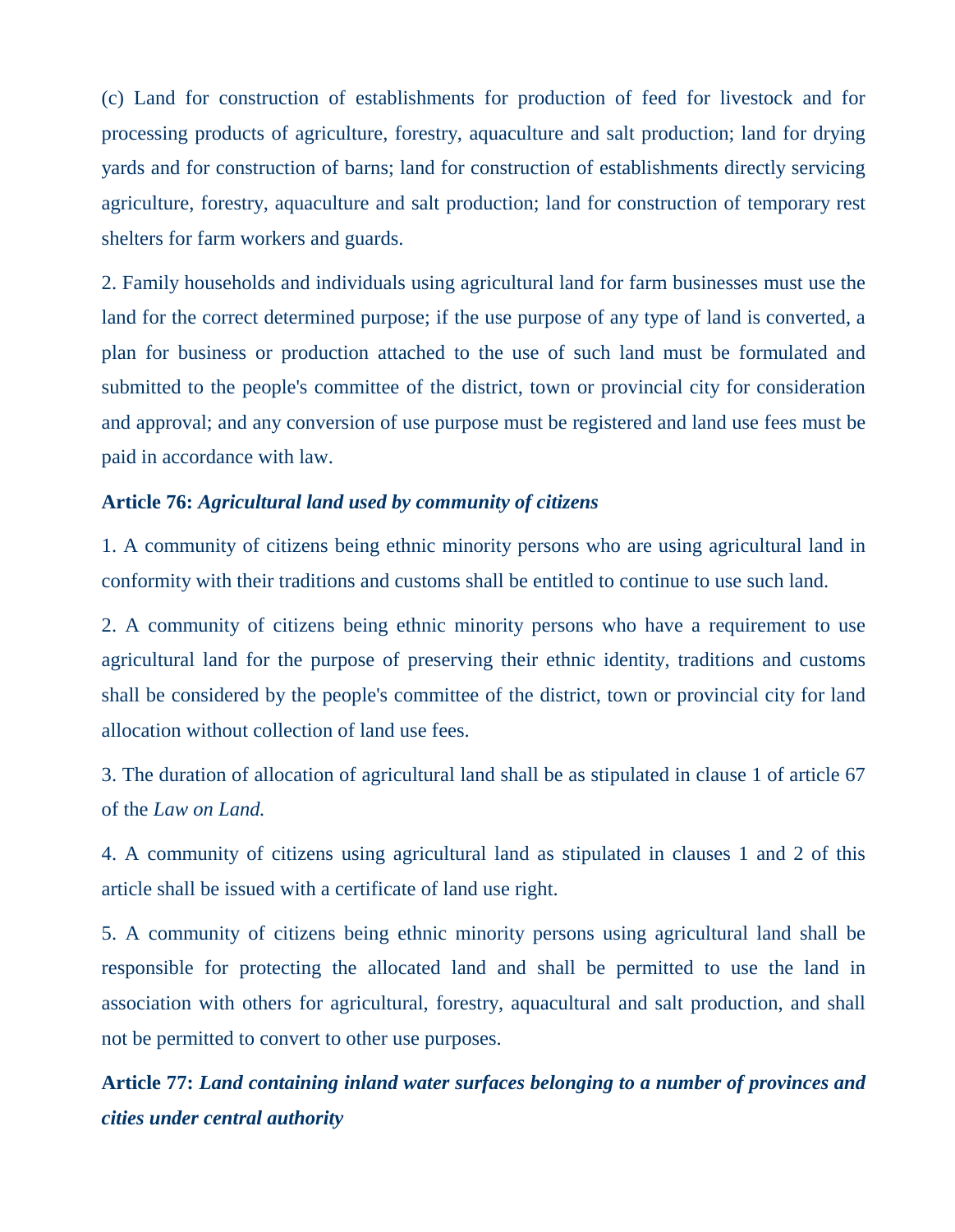1. The Ministry of Fisheries1 shall make decisions on establishment of management committees to manage and exploit lakes and ponds belonging to a number of provinces and cities under central authority.

2. People's committees of provinces and cities under central authority shall make decisions on allocation of land containing lakes and ponds within their respective localities to the management committees.

3. Management committeees shall contract out water surfaces to economic organizations, family households and individuals to use for aquaculture and exploitation of aquaculture resources or to engage in joint ecologicaltourism businesses.

4. Users of water surfaces for aquaculture and exploitation of aquaculture resources must protect the environment and landscape.

#### CHAPTER VIII

#### **Regime for Use of Non-Agricultural Land**

#### **Article 78:** *Duration of use of other non-agricultural land*

The duration of use of other non-agricultural land stipulated in clause 5(e) of article 6 of this Decree shall be regulated as follows:

1. The duration shall be stable and long term in the following cases:

(a) Land containing houses of worship, museums, archives, houses which preserve or display works of art, houses of cultural and artistic compositions and other private construction works which are not attached to residential land and which are not for business purposes;

(b) Land stipulated in clause 2(b) of this article which the State has allocated to public professional institutions.

2. The duration of use stipulated in clause 3 of article 67 of the *Law on Land* shall apply in the following cases:

(a) Land with holiday homes, tents or buildings for employees on farms in rural areas;

(b) Land for construction of greenhouses and other types of houses for planting purposes, including the form of planting not directly on soil; for construction of sheds to breed cattle,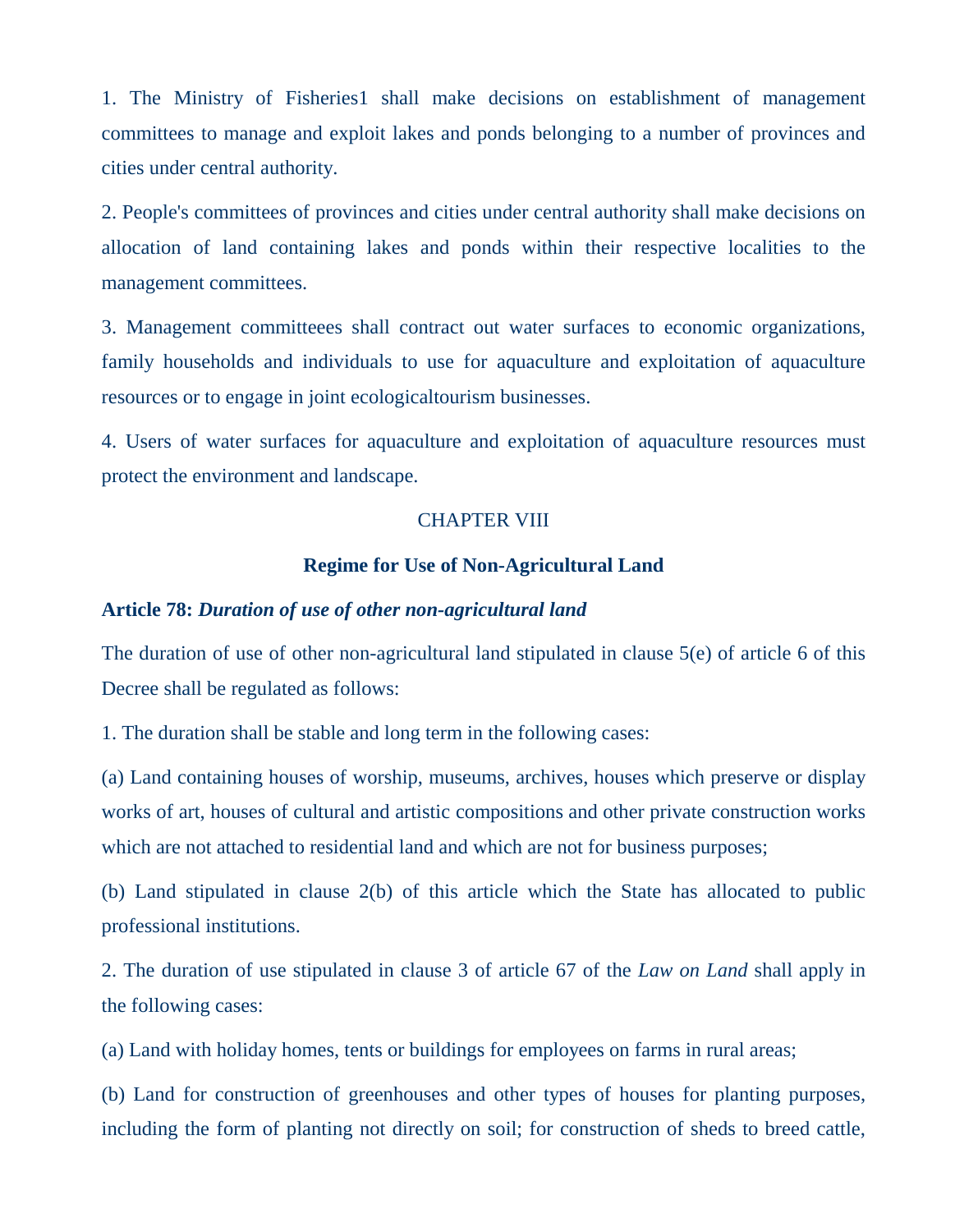poultry and other species of animals as permitted by law; for construction of stations and farms for agricultural, forestry, salt production and aquatic research and experiment; for construction of nurseries for seeds and seedlings; for construction of barns and buildings to store agricultural produce, plant protection agents, fertiliser, machinery and other tools for production in urban areas, which is not land which the State has allocated to public professional institutions.

#### **Article 79:** *Quota on allocation of residential land to family households and individuals*

1. The quota on allocation of residential land to family households and individuals in clause 2 of article 83 and clause 5 of article 84 of the *Law on Land* shall only apply when the State allocates residential land to family households and individuals from 1 July 2004 and the State issues a certificate of land use right in the case stipulated in clause 5 of article 87 of the *Law on Land.*

# **Article 80:** *Residential land containing gardens or ponds and agricultural land containing gardens or ponds in residential zones*

1. Users of residential land containing a garden or pond in the case stipulated in clause 5 of article 87 of the *Law on Land* must, when issued with a certificate of land use right, pay land use fees pursuant to clause 6 of article 50 of the *Law on Land* in respect of the area of land determined to be residential land.

2. With respect to any area of land on which residential housing has been constructed in excess of the area of land determined to be residential land on the basis of the quota stipulated in clauses 4 and 5 of article 87 of the *Law on Land*, the area of land which exceeds such quota shall be determined to be residential land with payment of land use fees and a certificate of land use right shall be issued for it.

3. Where a user of residential land has already been issued with a certificate of land use right or the residential land has been determined pursuant to article 87 of the *Law on Land* but there is a requirement to extend the area of residential land, there must be an application for conversion of land use purpose and land use fees must be paid, except for the cases stipulated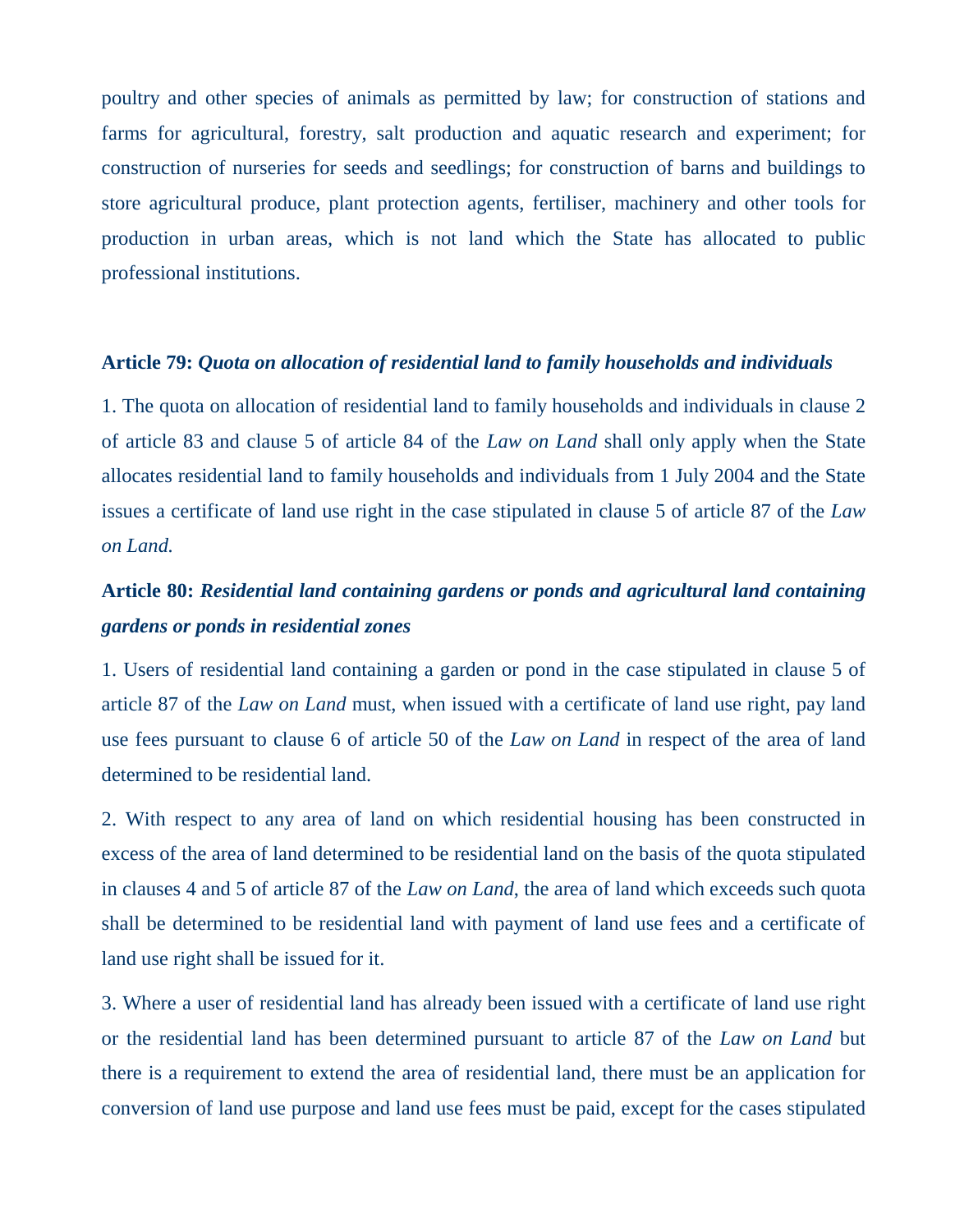in clause 1 of article 45 of this Decree. In the case of extension of an area of residential land in an urban residential zone, in addition to an application for conversion of land use purpose and payment of land use fees, extension must be compatible with clause 5 below of this article.

4. After the area of residential land has been fixed pursuant to clauses 1, 2 and 3 of this article, the remaining area shall be fixed in accordance with the status quo of use.

5. Based on the approved urban construction zoning, people's committees of provinces and cities under central authority shall regulate the percentage area of a parcel of land containing a garden or pond on which residential housing may be constructed in conformity with the urban landscape. In order to construct residential housing, a user of agricultural land containing a garden or pond must apply for conversion of land use purpose and pay land use fees. People's committees of districts, towns and provincial cities shall consider and make decisions on conversion of land use purpose based on urban construction zoning or rural residential construction zoning, on the percentage area of a parcel of land on which residential housing may be constructed as stipulated in this clause, and on the actual requirements of

land users.

6. Agricultural land containing a garden or pond in residential zones as stipulated in clause 4 of this article shall be an additional source of residential land.

# **Article 81:** *Land with investment project for construction of residential housing for sale as implemented by Vietnamese residing overseas, foreign organizations or foreign individuals*

1. Purchasers of residential housing attached to land use rights belonging to an investment project for construction of residential housing for sale which is implemented by Vietnamese residing overseas, foreign organizations or foreign individuals shall be issued with a certificate of land use right for stable and long term land use.

2. Investors shall pay the State the difference between land use fees and land rent already paid to the State in accordance with the following provisions:

(a) Land use fees shall be calculated at the land price stipulated by the people's committee of the province or city under central authority at the time of payment of the difference;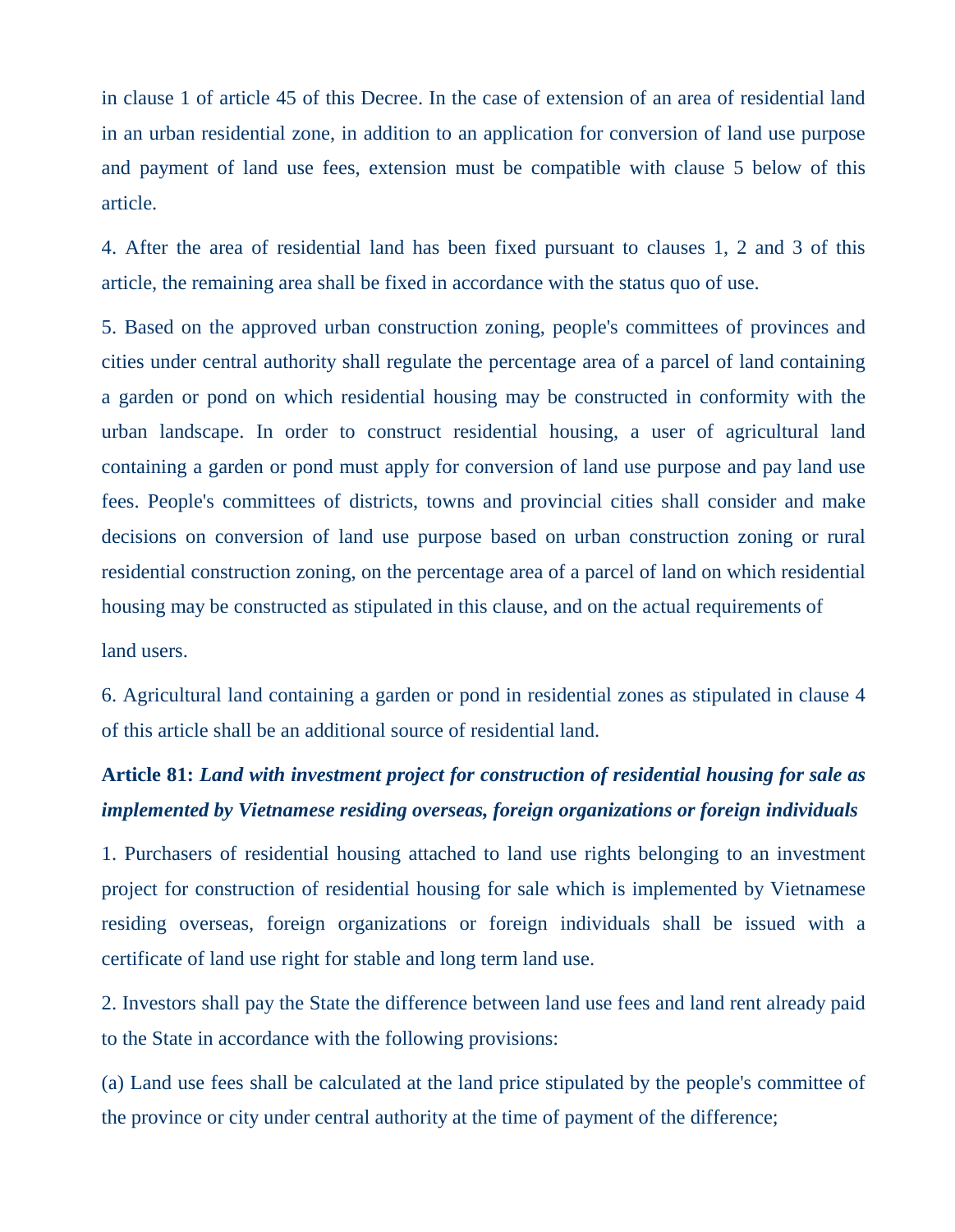(b) With respect to villas, the difference must be paid at the time of sale of the villa;

(c) With respect to apartments, the difference must be paid at the latest at the time of completion of the project.

# **Article 82:** *Land used for embellishment and development of urban areas and rural residential zones*

1. Any area of land which must be recovered for embellishment and development of urban areas and rural residential zones must be shown in detailed land use zoning and in detailed land use planning, and must be determined specifically and displayed publicly in the residential area where the land is to be recovered, at the time and for the duration of proclamation of detailed land use zoning and detailed land use planning stipulated in article 27 of this Decree. With respect to zoning for extension of existing traffic routes or construction of new traffic routes in urban areas and rural residential zones, there must be a clear determination of the area of land to be used for building roads and the area of land on both sides of the roads which will be recovered in order to exploit the land fund, create landscape and protect the environment.

2. With respect to land within that part of land which must be recovered in order to implement zoning for embellishment and development of urban areas and rural residential zones, but for which there is as yet no decision on recovery in order to implement the zoning, land users may continue to use the land for already determined objectives but may not convert the land use purpose, may not construct any new works or extend existing works and, if they require to carry out repairs, they must comply with the law on construction applicable to areas which have already been zoned.

## **Article 83:** *Land used for objectives of national defence and security*

1. Land used for objectives of national defence and security shall be all types of land stipulated in clauses 1(a), (b), (c), (d), (dd), (e), (g), (h), (i) and (k) of article 89 of the *Law on Land* and land in areas in respect of which the Government assigns to the Ministry of Defence and the Ministry of Police the specific duty to manage, protect and use.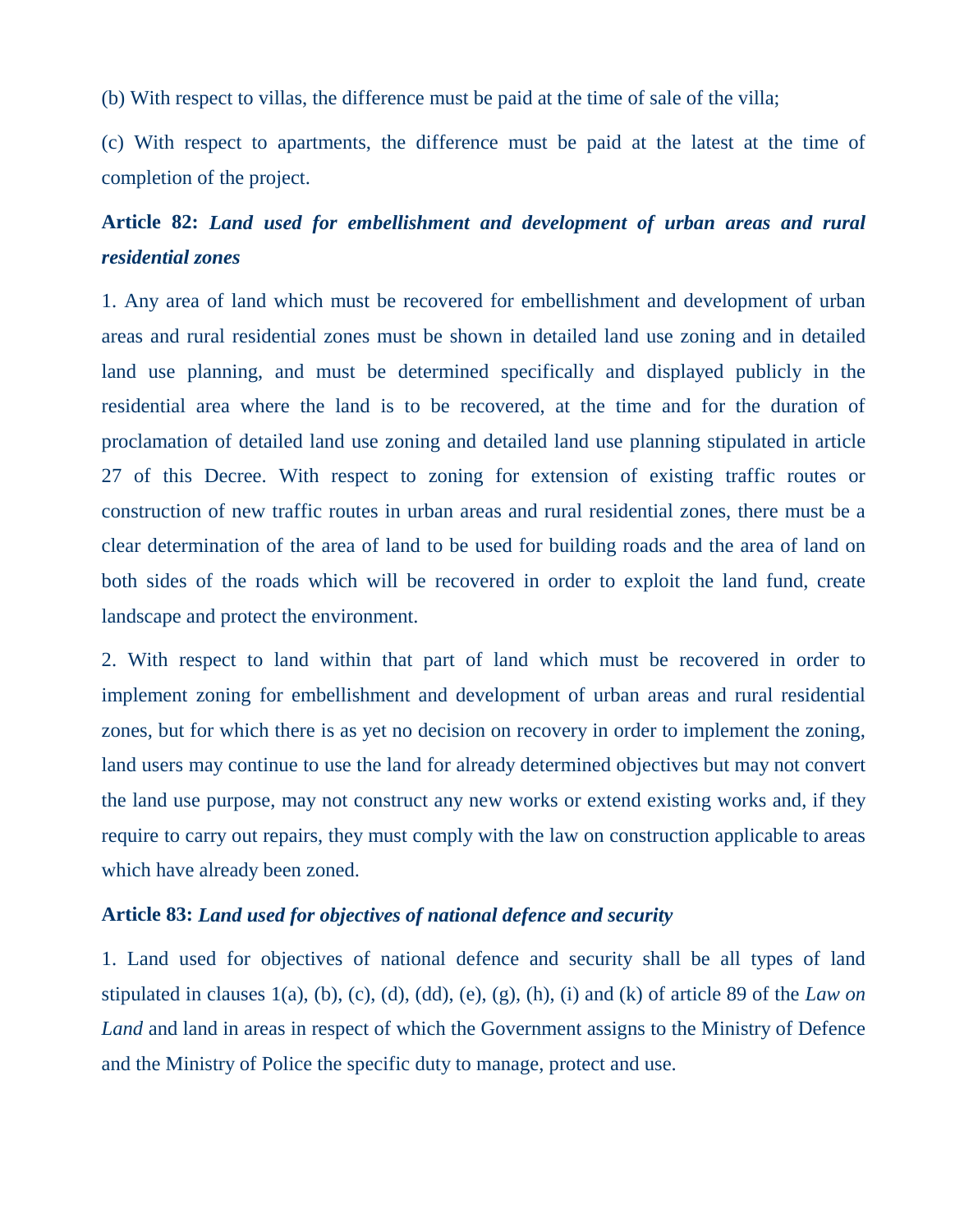2. Land which is managed and used by units of the people's armed forces but is not within the types of land stipulated in clause 1 of this article shall not be land used for objectives of national defence and security.

3. Users of land used for objectives of national defence and security shall be regulated as follows:

(a) Entities under the Ministry of Defence and the Ministry of Police shall be the land users of land for billeting such entities, except for the cases stipulated in sub-clause (c) of this clause; land used for military bases; land used for national defence works, battlegrounds and other special works for national defence and security; public service buildings of the people's armed forces; and land in areas in respect of which the Government assigns to the Ministry of Defence and the Ministry of Police the specific duty to manage, protect and use;

(b) Entities directly using land shall be the land users of military stations and ports; land used for industrial, scientific and technological works directly servicing national defence and security; land used as warehouses of the people's armed forces; land used as gun ranges and military training grounds, weapons testing grounds and weapons destruction yards; land for construction of schools, hospitals and convalescent homes for the people's armed forces; land used for detention farms, educational establishments and educational and nourishment centres managed by the Ministry of Defence and the Ministry of Police;

(c) Military headquarters of provinces and cities under central authority; military command posts of districts, towns and provincial cities; police stations of provinces and cities under central authority, districts, towns, provincial cities, wards and townships; and frontier posts shall be the land users with respect to the land on which their headquarters are constructed.

4. Land used for objectives of national defence and security must be used for the correct determined use purpose. With respect to any area of land unused or not used for the correct purpose, the people's committee of the province or city under central authority shall notify the entity being the land user to correct the use purpose; and if such entity has not remedied the problem and corrected the use purpose of the land within twelve (12) months from the date of the notice, the people's committee of the province or city under central authority shall recover the land in order to allocate it to another person to use.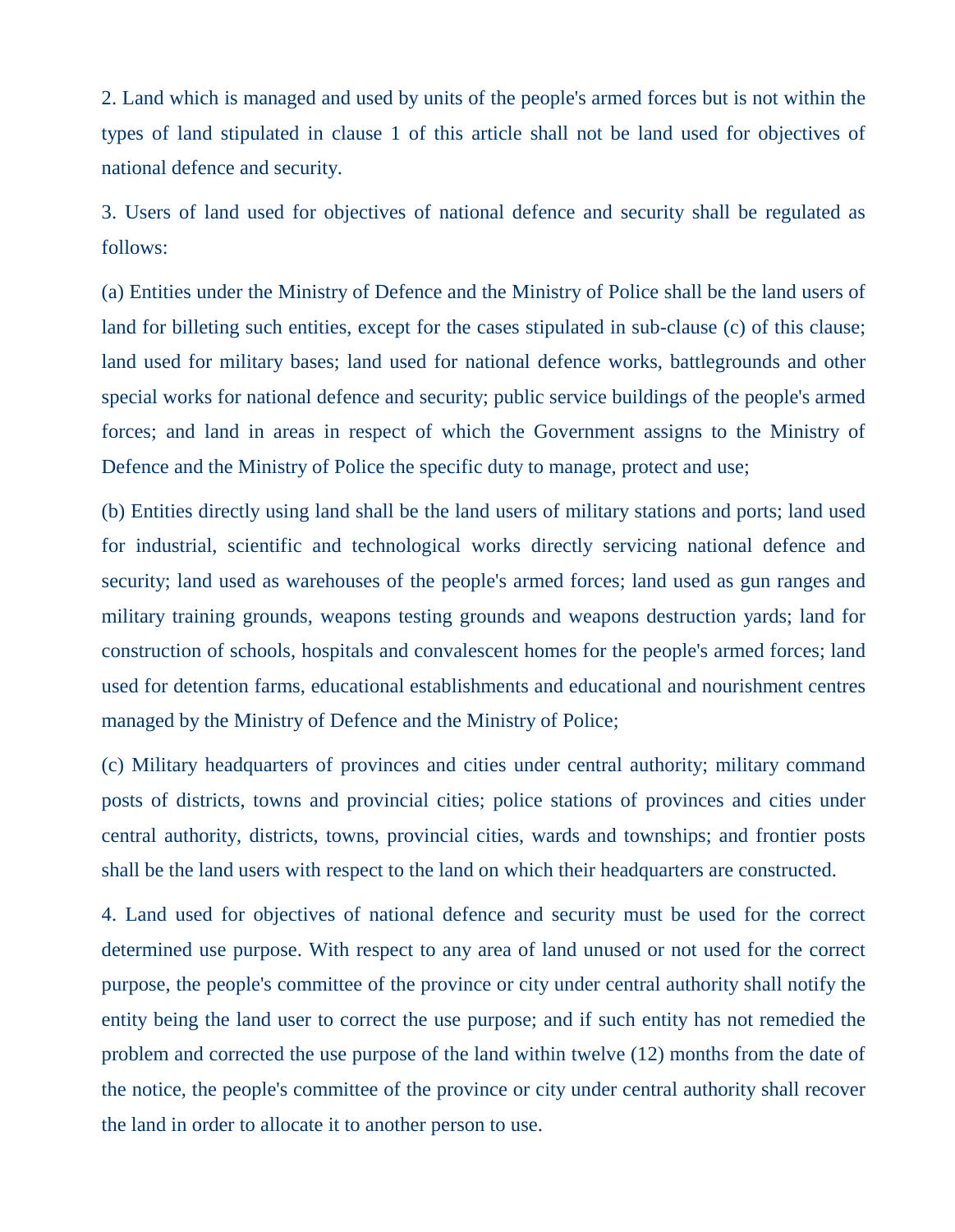5. In the case of conversion of the use purpose of land within an area of national defence and security land in accordance with approved zoning and planning for land use for objectives of national defence and security, the entity using the land must apply for conversion at the Department of Natural Resources and Environment, enclosing a written opinion from the Ministry of Defence and the Ministry of Police with such application.

6. With respect to any area of land currently being used by units of the people's armed forces but outside the approved zoning for land use for objectives of national defence and security, such land must be handed over to the locality for management. With respect to any area of land currently being used for residential housing by the family household of a senior staff member or soldier of a unit of the people's armed forces, where this is consistent with the approved land use zoning and planning, the user of such residential housing land shall be issued with a certificate of land use right and must discharge financial obligations in accordance with law. With respect to land used for non-agricultural production and business purposes, it must be used by national defence and security enterprises and must be converted to the form of allocation of land with collection of land use fees or land lease pursuant to a plan for business or production which has been approved by the Ministry of Defence or the Ministry of Police; the plan must fix the land use purpose and the duration of land use; and the national defence and security enterprise shall be issued with a certificate of land use right. 7. The competent State body shall make the final resolution on any area of land currently subject to dispute in order to determine the land user.

### **Article 84:** *Industrial zone land*

1. Where industrial zones are established on land which the State formerly allocated or leased for production or business, the land user shall be entitled to select the following forms of land use:

(a) To retain the original form of State allocation or lease of land; if any economic organization or any Vietnamese residing overseas being leased land by the State has the requirement, it or he or she shall be permitted to convert to the form of allocation of land with collection of land use fees;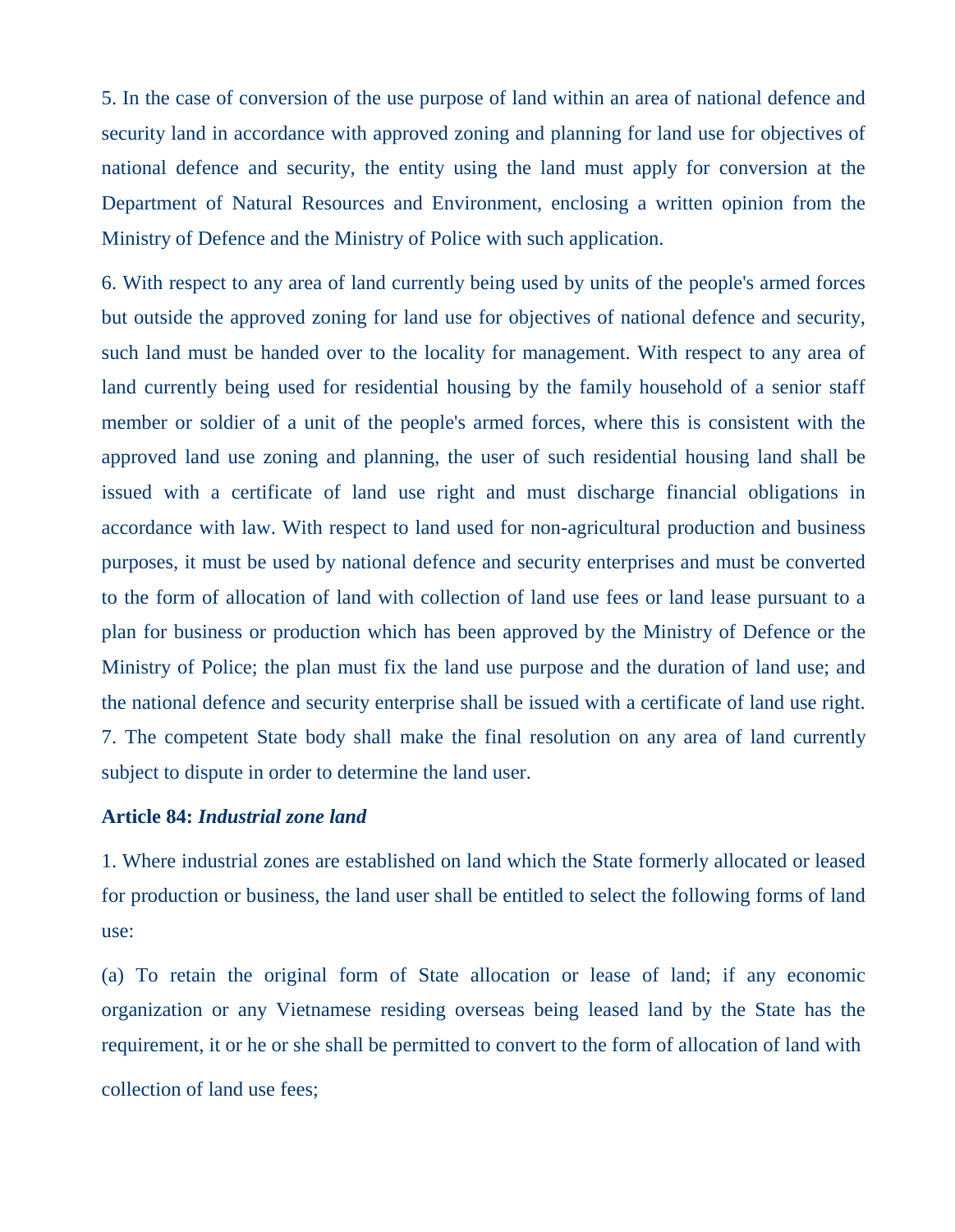(b) To sub-lease land from an enterprise investing in the business of infrastructure in the industrial zone. The amount of land use fees and land rent paid previously by the land user to the State shall be included in the sum which the enterprise investing in the business of infrastructure in the industrial zone must pay to the State and

shall be deducted from land rent and rent for lease of infrastructure

in the industrial zone of the investor in the business of

infrastructure in the industrial zone in accordance with the

agreement between the two parties.

2. A person with a requirement to use land in an industrial zone shall be permitted to receive an assignment of land use rights or to lease or sublease land in the industrial zone from the enterprise investing in construction and conducting business of infrastructure in the industrial zone in accordance with the following provisions:

(a) Economic organizations, family households, individuals and Vietnamese residing overseas shall be permitted to receive an assignment of land use rights or to lease land from an enterprise investing in construction and conducting business of infrastructure in the industrial zone to which the State has allocated land with collection of land use fees;

(b) Vietnamese residing overseas, foreign organizations and foreign individuals shall be permitted to lease land from an enterprise investing in construction and conducting business of infrastructure in the industrial zone to which the State has allocated land with collection of land use fees;

(c) Economic organizations, family households, individuals, Vietnamese residing overseas, and foreign organizations and foreign individuals shall be permitted to sub-lease land from an enterprise investing in construction and conducting business of infrastructure in the industrial zone to which the State has leased land.

3. If any person has a requirement to use land in an industrial zone in which investment was made with funds sourced from the State Budget, the State shall allocate land with collection of land use fees or shall lease land in accordance with the following provisions: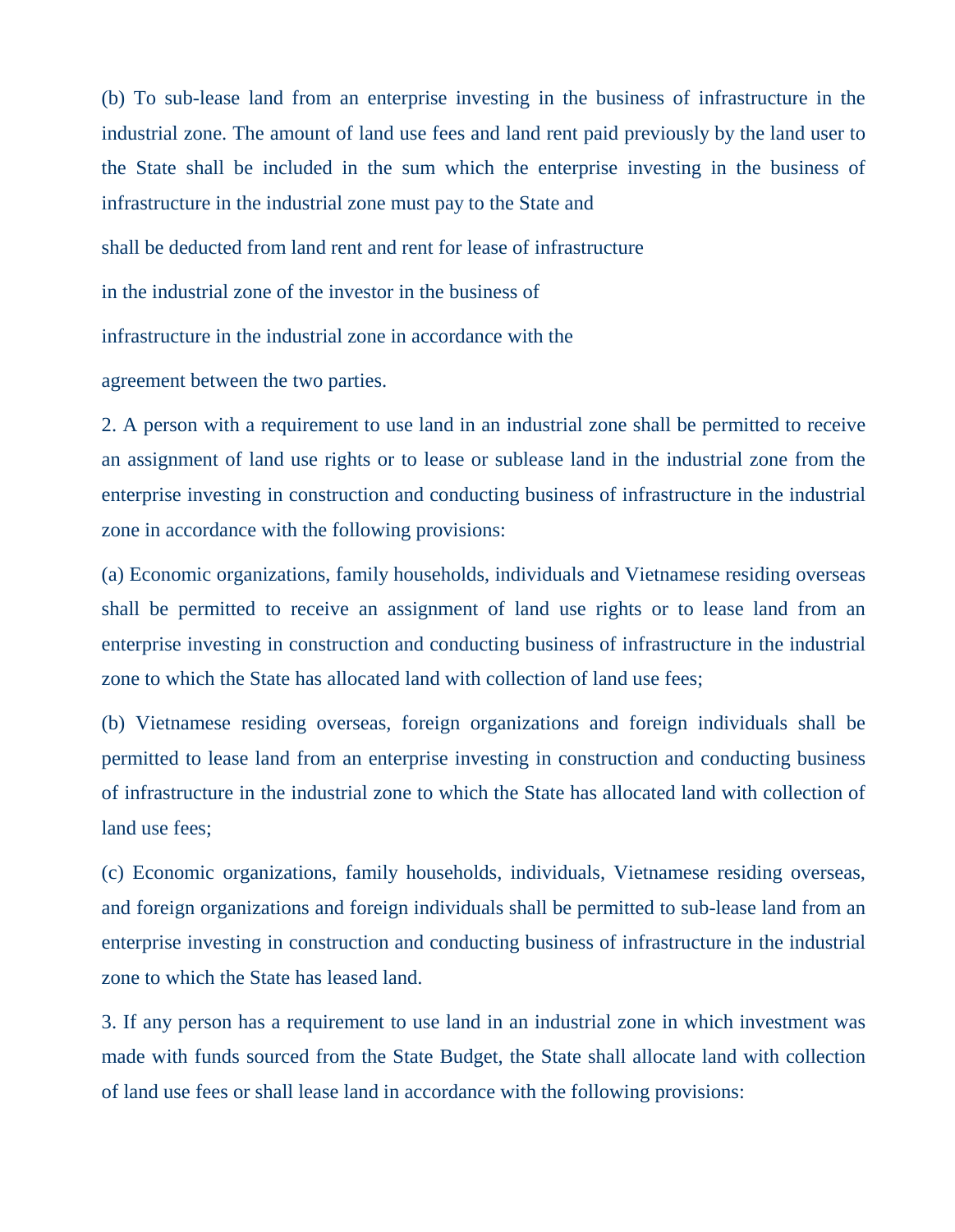(a) The State shall allocate land with collection of land use fees or shall lease land to economic organizations, family households and individuals, and Vietnamese residing overseas;

(b) The State shall lease land to foreign organizations and foreign individuals.

4. Land users in industrial zones, including sub-lessees, shall be issued with a certificate of land use right.

5. The duration of land use in an industrial zone shall accord with the duration of the investment project approved by the competent State body. If the duration of an investment project is longer than the residual term of land use of an industrial zone, the enterprise investing in construction and conducting business of infrastructure in the industrial zone must apply for permission from the competent State body to amend the term of land use for conformity, but the total term of land use shall not exceed seventy (70) years, and land use fees and land rent must be paid in respect of the area of land for which use is extended.

6. When formulating detailed zoning for construction of industrial zones, the people's committee of a province or city under central authority shall rely on the actual status of residential areas in its locality and the requirements for residential housing of workers working in the industrial zone in order to re-arrange the land fund for a zone for apartments, for cultural and social facilities, and for services external to the industrial zone which service living conditions of workers working in the industrial zone, consistent with the general zoning of the locality.

### **Article 85:** *High-tech zone land*

1. The management committee of a high-tech zone shall formulate detailed land use zoning and detailed land use planning in common for the whole high-tech zone and submit it for approval to the people's committee of the province or city under central authority where the land is situated. The people's committee of the province or city under central authority shall make an one-off allocation of land to the management committee of the high-tech zone in order to organize construction and development of the high-tech zone in accordance with the approved zoning. The management committee of the high-tech zone shall re-allocate land in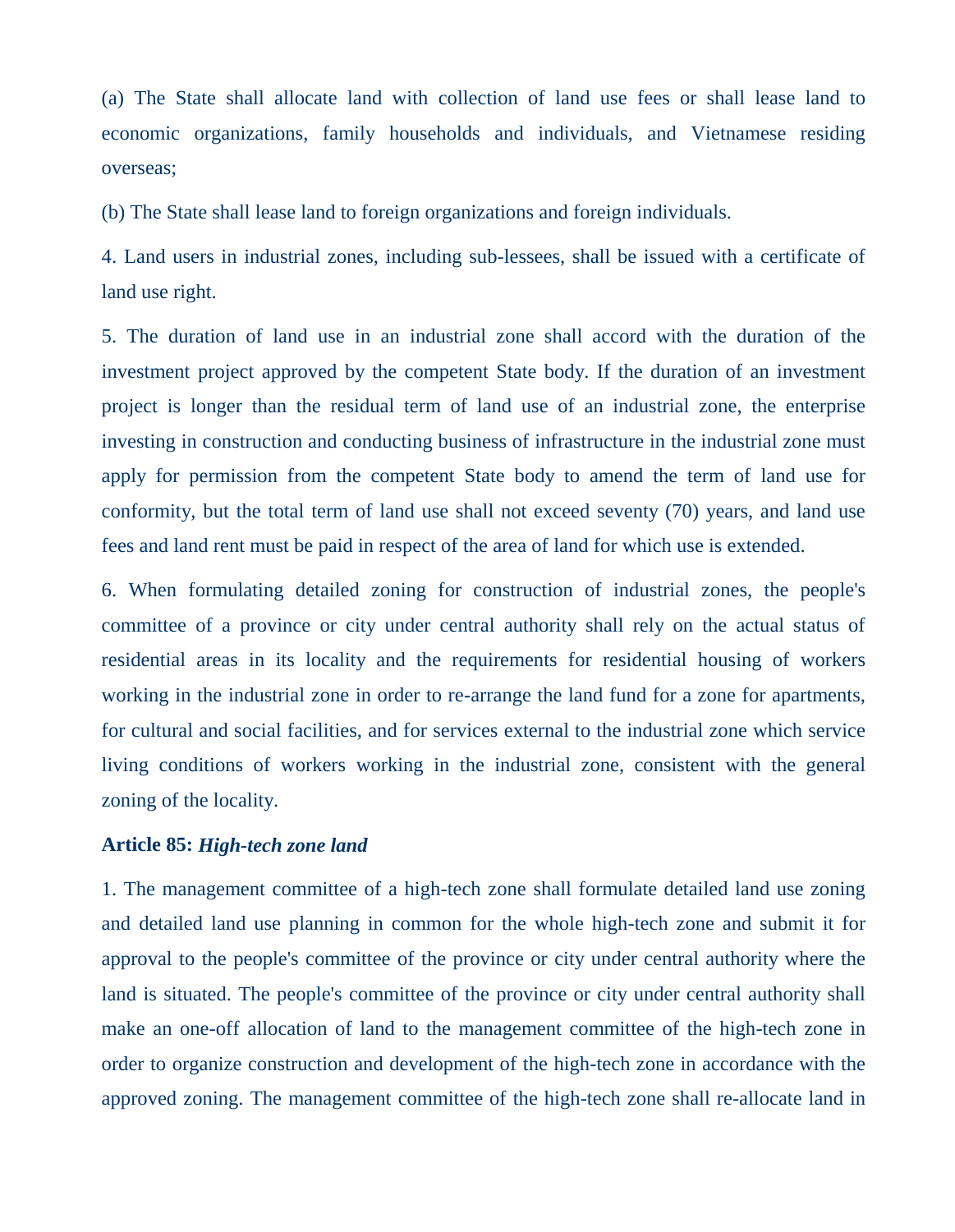the forms of allocation without collection of land use fees, allocation with collection of land use fees, and lease of land in accordance with clause 2 of this article.

2. The management committee of a high-tech zone shall re-allocate or lease land in accordance with the following provisions:

(a) Allocation of land without collection of land use fees to organizations, individuals and Vietnamese residing overseas; lease of land to foreign organizations and individuals with exemption from payment of land rent for the construction of common infrastructure in the high-tech zone; for the construction of training facilities; for the construction of high-tech research, development and application centres; and for the construction of an area which creates high-tech enterprises to support activities of experimental research and production and forming enterprises which produce high-tech products; Persons to which land is allocated without collection of land use fees and lessees exempt from payment of land rent shall have the right to sell, lease out, mortgage, guarantee and contribute capital using assets that they have invested in on the land; they shall not have the right to assign, lease out or sub-lease out, mortgage, guarantee or contribute capital using the land use right;

(b) Allocation of land with collection of land use fees or land lease to organizations, individuals, and Vietnamese residing overseas; land lease to foreign organizations and individuals for the construction and business of technical infrastructure of the high-tech zone, factories, and high-tech services establishments, and production and business of high-tech products, services for the livelihood and welfare of persons, and construction of residential housing for lease.

3. Land users in a high-tech zone shall be permitted to receive an assignment of land use rights or to lease or sub-lease land from the enterprise developing the high-tech zone or from the enterprise developing the infrastructure in accordance with the following provisions:

(a) Where land has been allocated with collection of land use fees to the enterprise developing the high-tech zone or to the enterprise developing the infrastructure, the economic organizations, individuals, and Vietnamese residing overseas shall be permitted to receive an assignment of land use rights or to lease land; and foreign organizations and foreign individuals shall be permitted to lease land;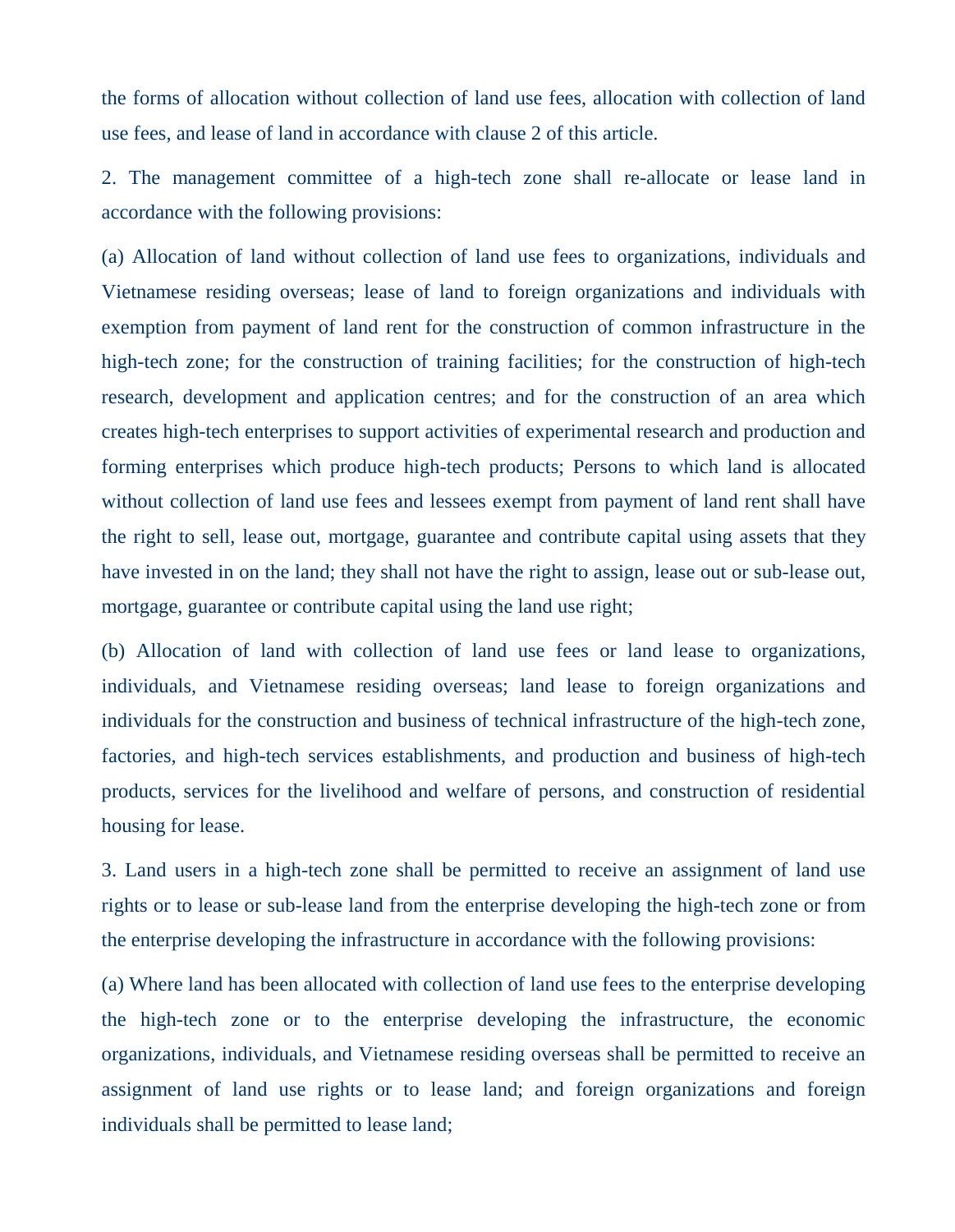(b) If the management committee of the high-tech zone leases land to the enterprise developing the high-tech zone or to the enterprise developing the infrastructure, the land users with a requirement to use land in the high-tech zone shall be permitted to sub-lease land

from such enterprises.

4. Users of land in high-tech zones must use land for the determined purpose as recorded in the decision on re-allocation of land or in the land lease contract.

5. Organizations and individuals being re-allocated or leased land by the management committee of the high-tech zone for the purpose of investing in construction of residential housing shall only have the right to lease out the residential housing after it is constructed.

## **Article 86:** *Economic zone land*

1. The management committee of an economic zone shall formulate detailed land use zoning and detailed land use planning in accordance with clause 8 of article 15 of this Decree, fixing the borders of land use between duty free areas and duty areas, and the committee shall submit such zoning and planning for approval to the people's committee of the province or city under central authority where the land is situated. After the detailed land use zoning and detailed land use planning for the economic zone have been approved, the people's committee of the province or city under central authority shall direct and implement recovery of land zoned for construction of the duty free area and industrial zones belonging to the duty area; and shall recover land in accordance with the approved detailed land use planning for the remaining land in the duty areas.

2. The people's committee of the province or city under central authority shall allocate land to the management committee of the economic zone in order to organize construction of the economic zone in accordance with the following provisions:

(a) Make an one-off allocation of land to the management committee of the economic zone in order to construct the duty free area, and the industrial zone belonging to the duty area of the economic zone;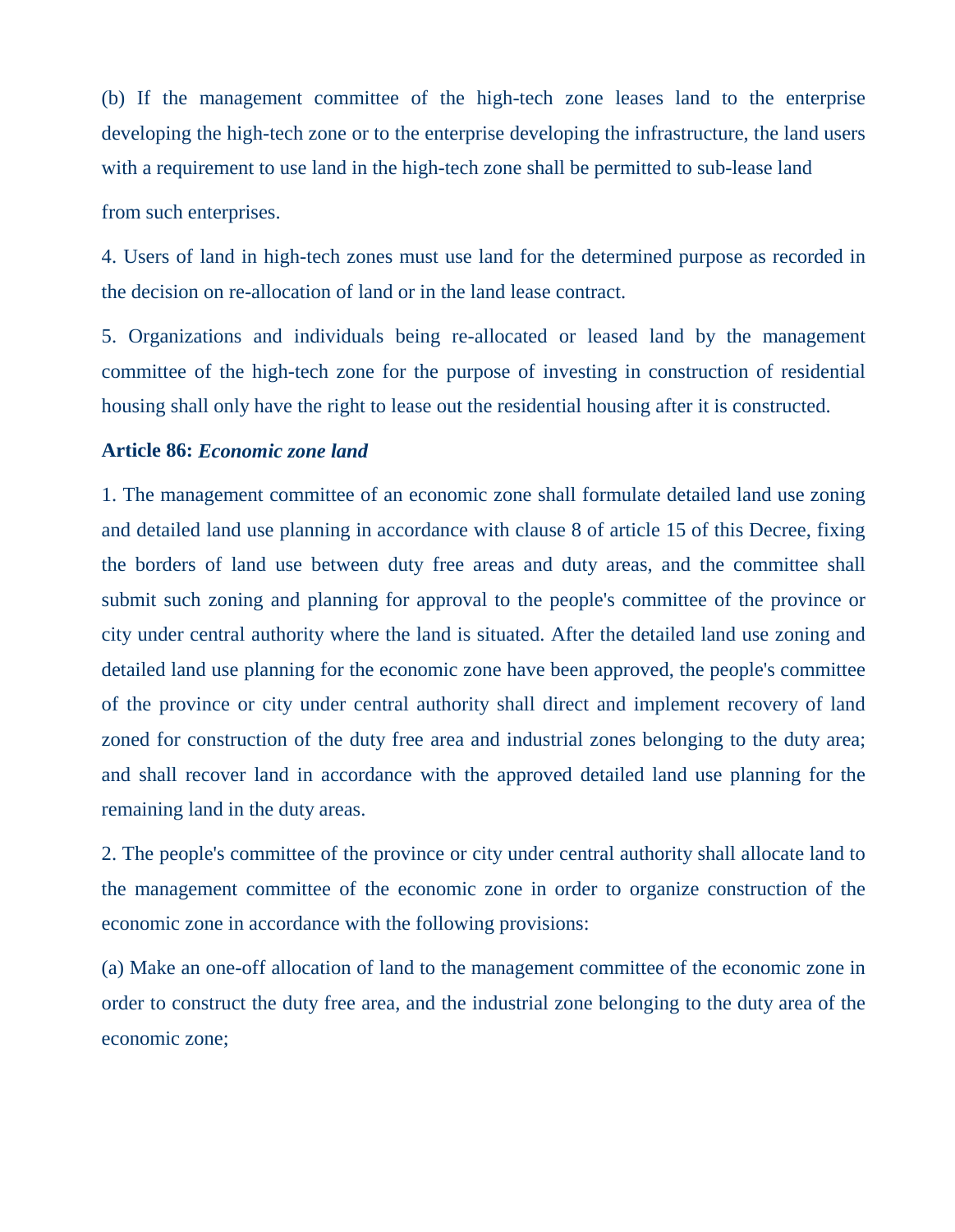(b) Allocate land in accordance with the approved detailed land use planning for the economic zone with respect to the remaining land which must be recovered within the duty area.

3. The management committee of the economic zone shall be responsible to implement compensation and site clearance of land recovered by the competent State body in order for such land to be allocated to the management committee prior to re-allocation and leasing out. The management committee of the economic zone shall allocate land with collection of land use fees, allocate land without collection of land use fees, and lease land to persons with a requirement to use land in accordance with the law on land. The term of land use for production and business in an economic zone shall not exceed seventy (70) years.

4. The management committee of the economic zone shall make decisions on the level of land use fees to be collected, on land rent, and on exemption and reduction of land use fees and land rent for each project aimed at ensuring encouragement of investment on the basis of land prices decided by the people's committee of the province or city under central authority applicable to re-allocation or sub-lease of land other than by auction of land use right or tendering for a project using land.

5. Land users in economic zones shall be entitled to invest in construction and business of residential housing and infrastructure and shall be entitled to conduct production and business or conduct services activities and they shall have rights and obligations corresponding to the form of allocation of land or land lease as provided by the law on land.

6. The management committee of the economic zone shall undertake the task of formulation of detailed land use zoning and detailed land use planning and shall re-allocate or sub-lease land which has been recovered; administrative bodies at all levels shall perform the other duties of land

administration in the economic zone in accordance with the law on land.

**Article 87:** *Land for implementation of build-transfer (BT) projects and buildoperatetransfer (BOT) projects*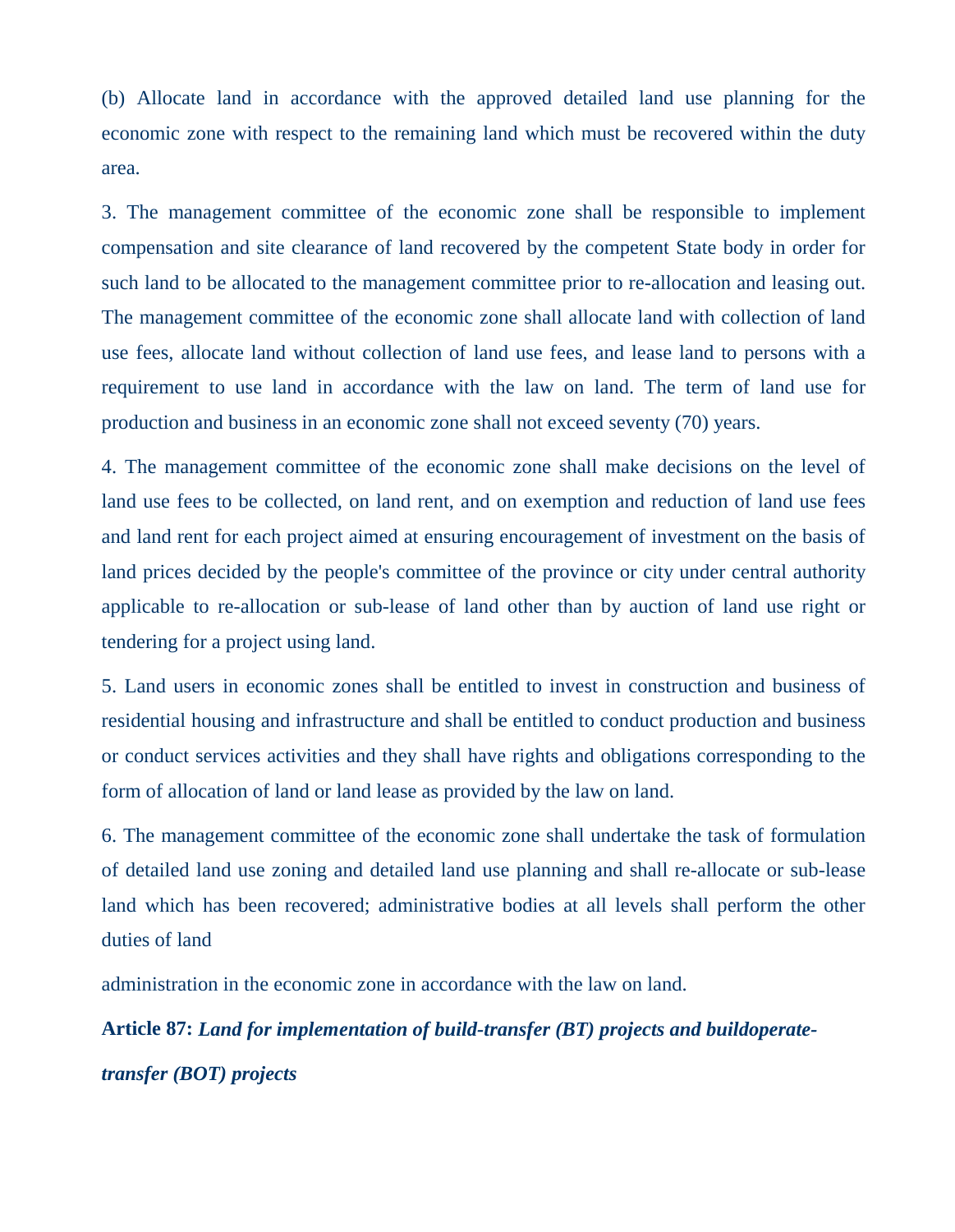1. The State shall allocate land to investors for management of a land area to implement build-transfer (BT) projects; investors shall not have to pay land use fees or land rent during the period of construction of works under an approved project and they shall be responsible for preserving the land area allocated to them for management and use in accordance with the correct purpose and schedule as stipulated for the project. The time-limit for hand-over of a project must be implemented correctly in accordance with the schedule recorded in the project as approved by the competent State body, or in accordance with any extended timelimit granted by the competent State body. If, upon expiry of such time-limit for hand-over, the investor has failed to make the hand-over, it must lease land from the State with a term calculated from the expiry of the time-limit for construction of works under the approved project.

2. The State shall allocate or lease land to investors to implement buildoperate- transfer (BOT) projects; investors shall be entitled to exemption or reduction of land use fees and land rent in accordance with regulations of the Government.

3. When the recipient of the hand-over receives the works for use and operation, the State shall allocate or lease land to such recipient or shall entrust such recipient to manage the land area containing such works in accordance with the law on land.

## **Article 88:** *Land with groups of small industries and handicraft villages*

1. People's committees of districts, towns and provincial cities shall direct formulation and approval of detailed land use zoning and planning which is consistent with the zoning for construction of rural residential areas, groups of small industries and handicraft villages, and which is consistent with the requirements for development of production and protection of the environment.

2. Agricultural land in traditional handicraft villages shall be prioritized for use for purposes of extension of non-agricultural production and business establishments and for waste treatment establishments; when converting the land use purpose, the people's committee of the district, town or provincial city must provide permission and land users shall be entitled to exemption and reduction of land use fees in accordance with regulations of the Government.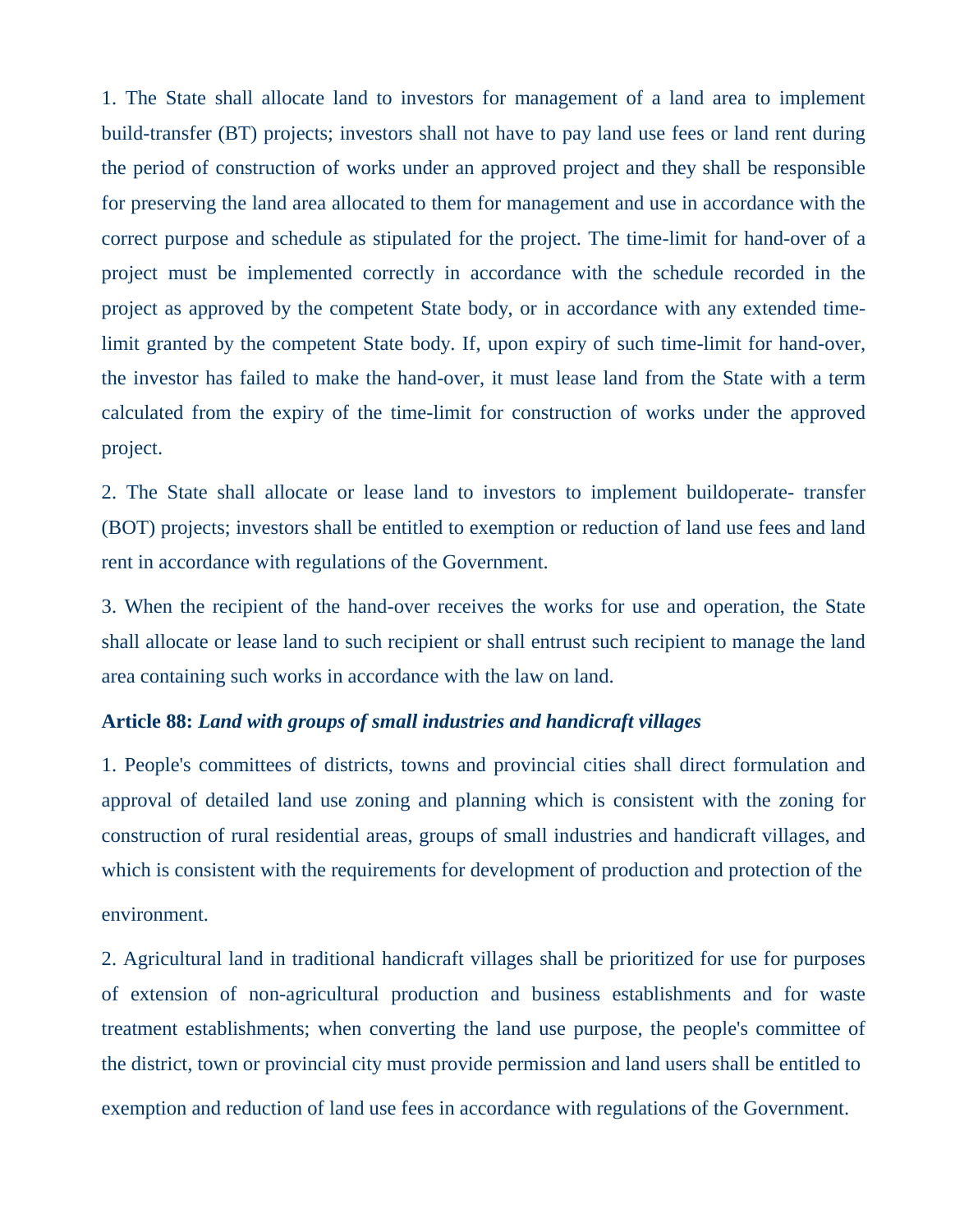3. The regime for use of land with groups of small industries shall be implemented in the same manner as the regime for use of land in industrial zones stipulated in article 90 of the *Law on Land* and article 84 of this Decree.

## **Article 8:** *Land used for mineral activities*

1.The State shall lease land to organizations and individuals permitted to explore and exploit minerals. It shall not be necessary to lease land if the mineral exploration does not affect land use or if the mineral exploitation does not affect the ground layers of the land or the land surface.

2. Organizations and individuals with a requirement to use land surfaces for processing minerals shall be entitled to select the form of land allocation by the State with collection of land use fees or the form of land lease; and they shall be entitled to receive an assignment of land use right or lease land from other economic organizations, family households or individuals.

3. Where a people's committee at any level has authority to lease out land and to issue licences for mineral exploration or exploitation, the issuance of the licence must occur at the same time as the issuance of the decision to lease land. Where a people's committee at any level has authority to lease out land but does not have authority to issue licences for mineral exploration or exploitation, the issuance of a decision on lease of land shall occur after the entity with the requirement to use land has been issued with a licence for mineral exploration or exploitation.

4. Any entity using land for mineral activities must take measures for protection of the environment, for waste treatment, and to ensure loss is not caused to other land users and neighbours; and, at the end of the project for mineral exploration or exploitation, such entity must return the land in the same state as stipulated in the lease contract.

# **Article 90:** *Land for exploitation of raw materials for production of bricks and tiles and for making ceramics*

1. The use of land for exploitation of raw materials for production of bricks and tiles and for making ceramics must take full advantage of all types of hilly land, uncultivated hillocks,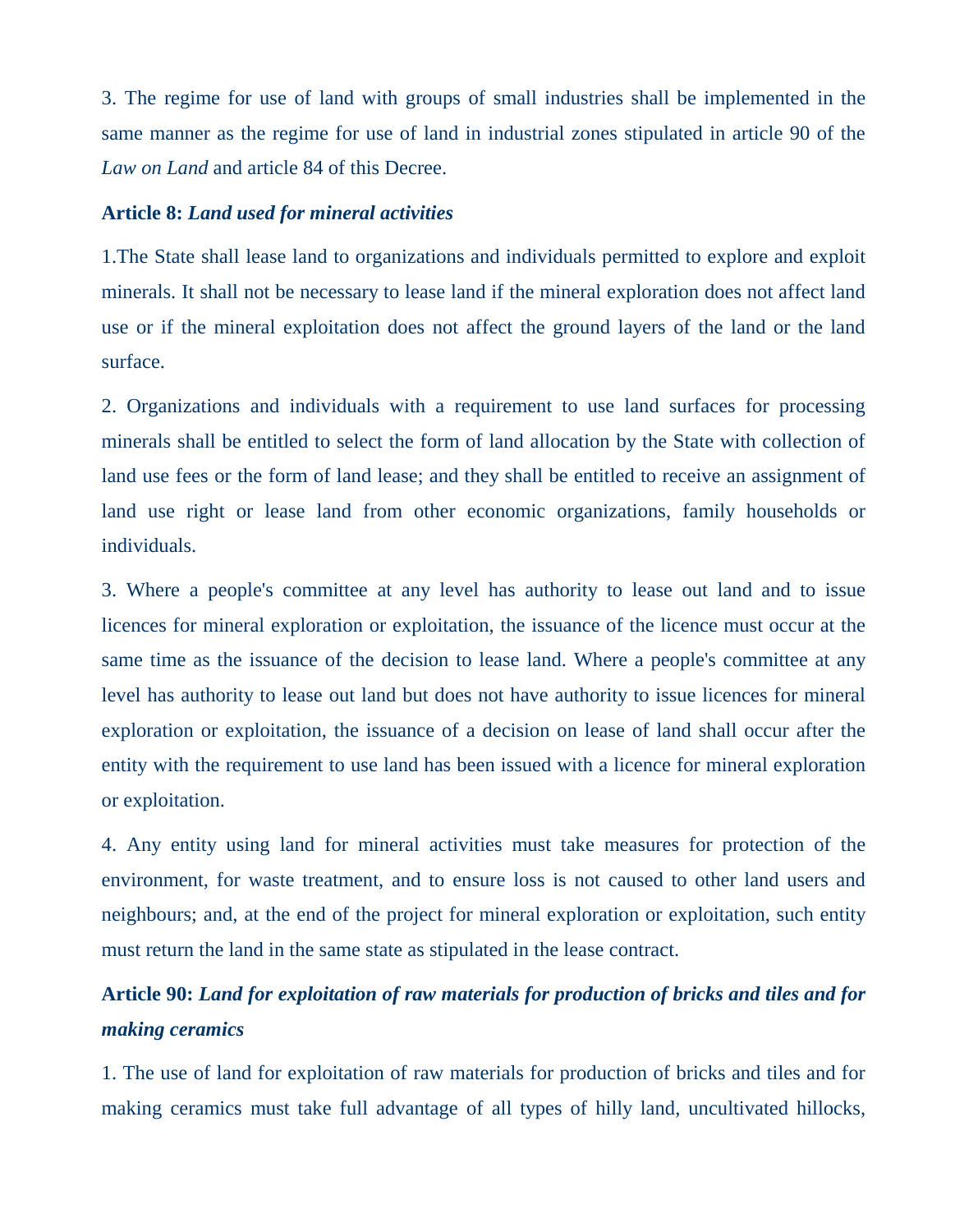abandoned land, soil from rivers, ponds or lakes which need to be deepened, riverbanks where there is no agricultural production, and soil from no-longer-used dyke embankments and soil obtained as a result of improvement of fields.

2. It shall be strictly prohibited to use the following types of land for exploitation of raw materials for production of bricks and tiles and for making ceramics:

(a) Land containing historical-cultural sites and places of scenic beauty which have been classified or in respect of which a people's committee of a province or city under central authority has made a protection decision;

(b) Land within the safety corridors of works.

3. The grounds on which a competent State body shall make a decision on lease of land for use for the purpose of exploitation of raw materials for production of bricks and tiles and for making ceramics shall comprise:

(a) Business registration or investment licence for production of bricks and tiles or for making ceramics as issued by the competent State body;

(b) Requirement to use land consistent with the investment project or production capacity of the establishment producing bricks and tiles or making ceramics;

(c) Conformity with approved zoning and planning for land use.

4. During the process of operational use of land for exploitation of raw materials for production of bricks and tiles or for making ceramics, land users must apply appropriate technological measures to operate and use land appropriately and economically; and they must take necessary measures not to cause damage to production or to the lives of surrounding land users and not to affect adversely the environment.

## **Article 91:** *Land used for public purposes*

1. The State shall allocate land with collection of land use fees or shall lease land with exemption from or reduction of land use fees and land rent in accordance with regulations of the Government to persons using land to construct public works with business purposes.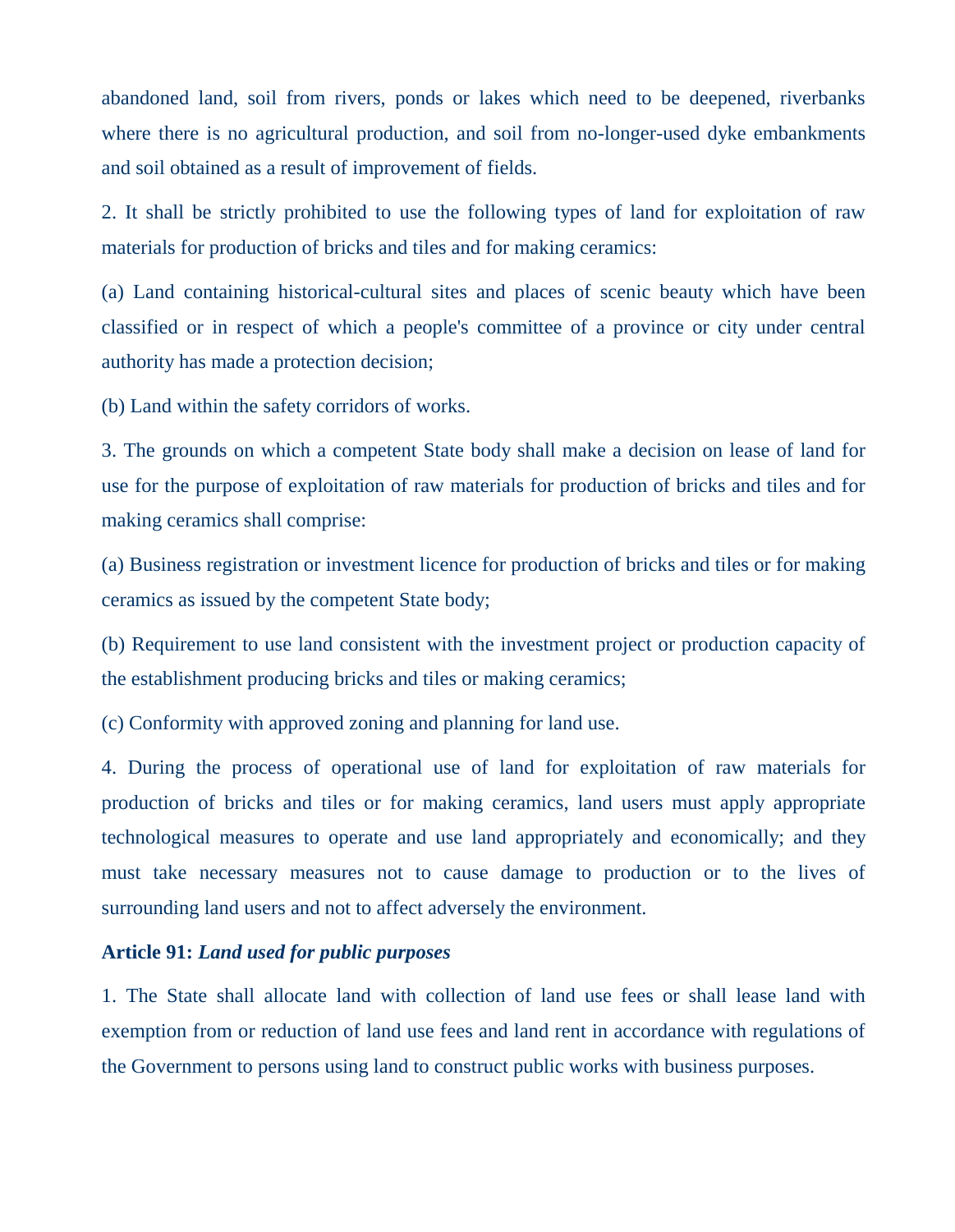2. The State shall allocate land without collection of land use fees to persons using land to construct public works without business purposes.

3. The State shall allocate land to be managed and shall not issue a certificate of land use in the following cases:

(a) Land for construction of road traffic systems, bridges, sewers, footpaths, ferry landings; water supply and water discharge systems, irrigation systems, dyke embankments and dams; squares, statues and memorials;

(b) Land used for public purposes which has been allocated to the people's committee of a ward, commune or township to manage.

4. In the case of land use for the purpose of construction of public works outside the categories stipulated in clause 3 of this article, the land user shall be issued with a certificate of land use right.

## **Article 92:** *Land for construction of public works with safety corridors*

1. In respect of land being safety corridors for public works in respect of which the competent State body has made a decision, where the works do not use the ground level, the land shall only be required to be leased for the duration of the execution of construction of such works.

2. Based on the regulations on the scope of safety corridors surrounding works as promulgated by the competent State body, the organization directly managing works with safety corridors shall be responsible to preside over co-ordination with the people's committee in the place where the works are situated to formulate a plan for fastening markers delimiting the boundaries of specific safety corridors and to submit the plan for approval to the people's committee of the province or city under central authority where the works are situated; and, at the same time, to notify people's committees at all levels in the place where the works are situated for the purpose of co-ordination in the protection of the safety corridors of the works.

3. Within a time-limit not to exceed thirty (30) working days from the date of approval by the people's committee of the province or city under central authority of the plan for fastening markers delimiting the boundaries of safety corridors, the organization directly managing works with safety corridors shall be responsible to co-ordinate with the people's committee of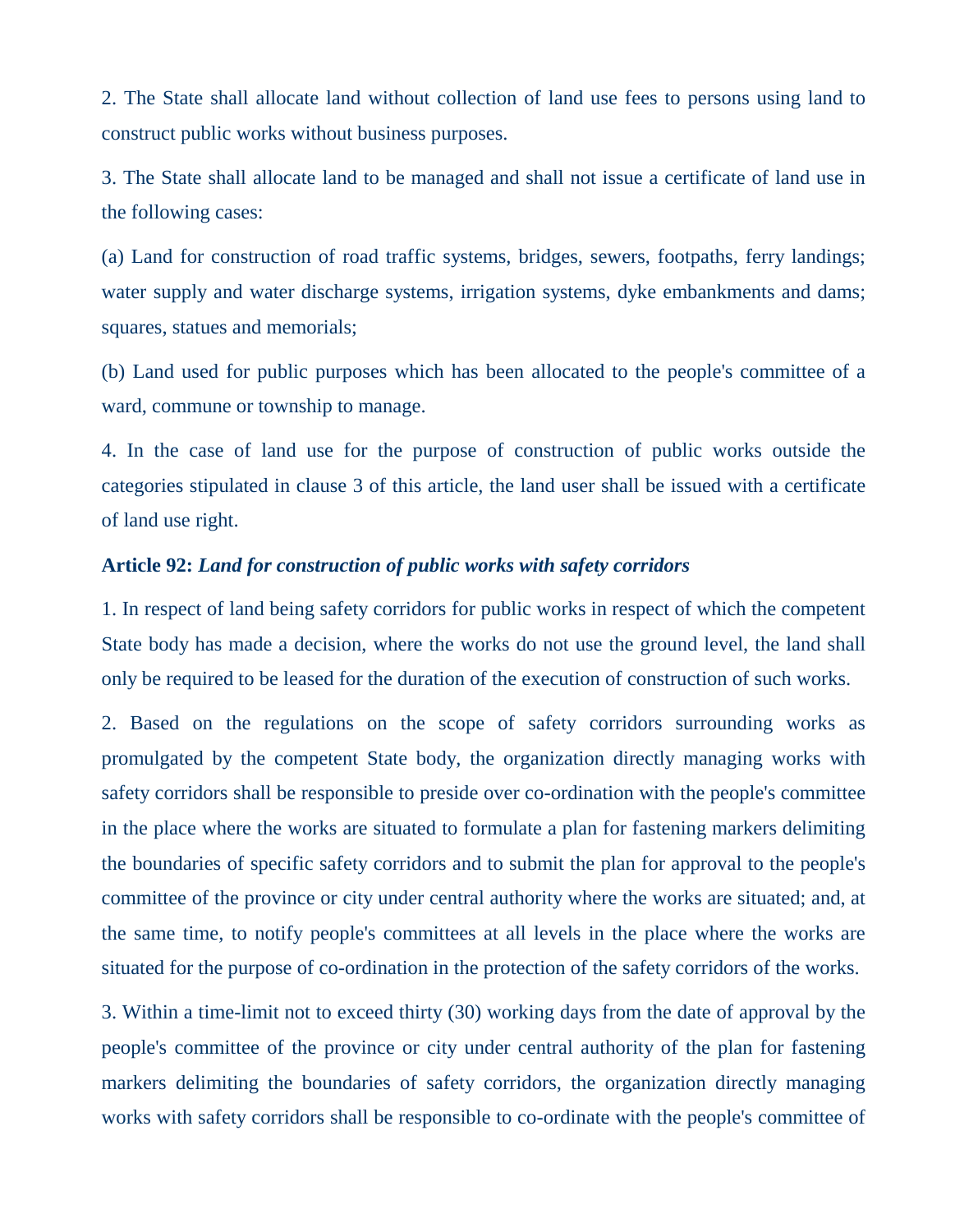the district, town or provincial city and with the people's committee of the commune, ward or township where the works are situated to proclaim publicly the fastening of such markers, to fasten the markers on site, and to hand over the markers for management to the people's committee of the commune, ward or township where the works are situated. 4. The organization directly managing works with safety corridors shall be responsible to preside over co-ordination with the people's committee of the commune, ward or township and with the Division of Natural Resources and Environment where the works are situated to review the actual state of land use within such safety corridors in order to make recommendations to the competent State body for resolution in accordance with the following provisions:

(a) Where the land use impacts on the protection of safety of works or where activities of the works directly affect the lives and health of land users, the body with the function of State administration of the works shall evaluate the level of such impact and, if it is necessary to recover the land, such body shall propose that the people's committee at the authorized level issue a decision on recovery. Any person having land recovered shall be entitled to compensation and assistance in respect of land and assets attached to land which such person had prior to proclamation of the safety corridor surrounding works in accordance with law; Where the land use impacts on the protection of safety of the works, the owner of such works and the land user must take remedial measures. The owner of such works shall be responsible for implementing such measures and, if the remedial measures are not successful, the State shall recover the land and the person having land recovered shall be compensated, assisted, and resettled in accordance with law;

(b) Where land use does not fall within the provisions in sub-clause (a) above, the persons currently using land which is situated in safety corridors surrounding works shall be entitled to continue to use the land for the stipulated purpose, and they must comply with the regulations on protection of safety of the works;

(c) Land in safety corridors of works shall be issued with a certificate of land use right in accordance with articles 44 to 55 inclusive of this Decree, except for cases of compulsory relocation or recovery where there is a decision on such relocation or recovery; Any person to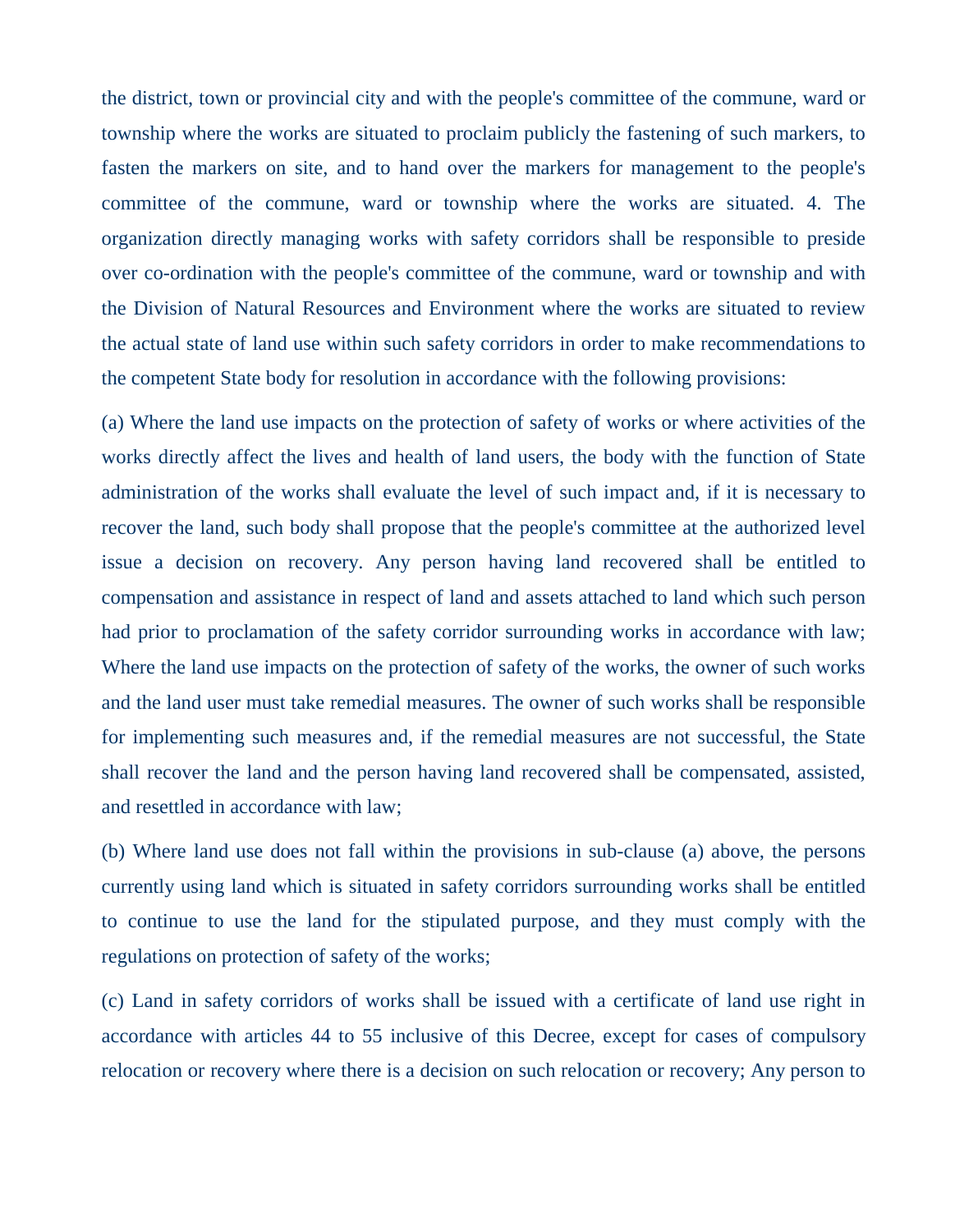which a certificate of land use right is issued may only use the land in accordance with the provisions in sub-clause (b) above.

5. Bodies and organizations directly managing works with safety corridors shall bear the major responsibility for protecting the safety of the works. If there is any invasion or trespass on the safety corridors or if they are used unlawfully, the people's committee of the commune, ward or township where the safety corridor is invaded, trespassed on or used unlawfully shall be notified promptly in order to deal with the matter.

6. People's committees of communes, wards and townships where there are works with safety corridors shall be responsible:

(a) To detect and deal promptly with cases of invasion, trespass upon or unlawful use of safety corridors surrounding works; to prevent in a timely manner any works being constructed on invaded land or on land which has been trespassed upon; and to compel the person in breach to return the land to its state prior to the breach;

(b) To co-ordinate with bodies and organizations directly managing such works to disseminate and popularize the laws on the protection of the safety of works; and to coordinate with bodies and organizations directly managing such works to proclaim the markers delimiting the boundaries of safety corridors surrounding works;

(c) If the chairman of a people's committee at any level allows an invasion, trespass or unlawful use of safety corridors surrounding works in his or her locality, such chairman shall be jointly liable in accordance with law.

## **Article 93:** *Land containing historical-cultural sites and places of scenic beauty*

1. Land containing historical-cultural sites and places of scenic beauty which have been classified or in respect of which a people's committee of a province or city under central authority has made a protection decision must be strictly managed in accordance with the following provisions:

(a) With respect to land containing historical-cultural sites and places of scenic beauty which is directly managed by organizations, family households, individuals and communities of citizens, such manager shall bear the major responsibility for management of such land in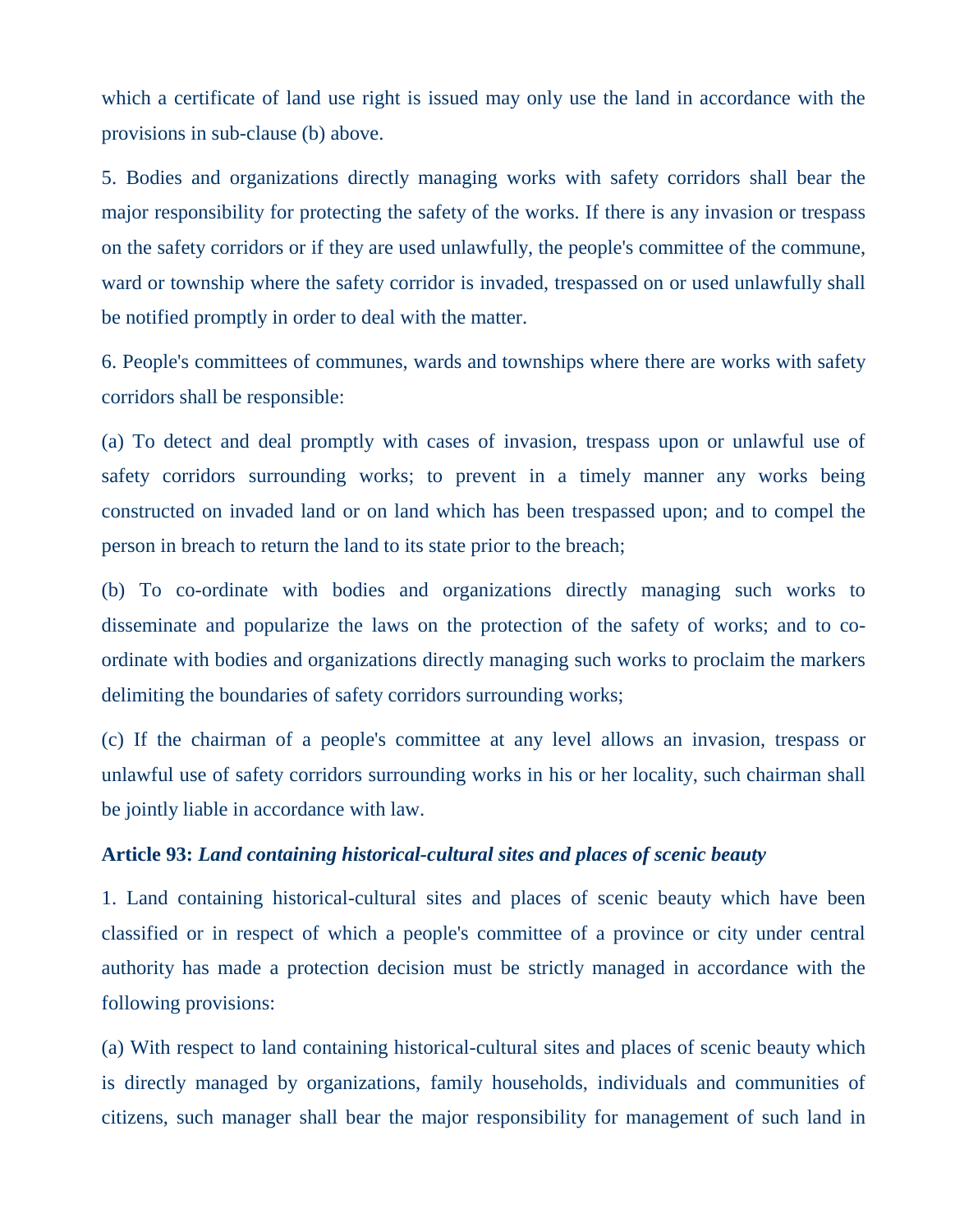accordance with the laws on cultural heritage; If there is any invasion or trespass on the land, or if the owner of a site uses the land for an incorrect or unlawful purpose, the people's committee of the commune, ward or township where the land is situated shall be responsible to detect, prevent and deal with such breach in a timely manner;

(b) With respect to land containing historical-cultural sites and places of scenic beauty outside the category of sub-clause (a) above, the people's committee of the commune, ward or township where the land is situated shall bear the major responsibility for management

of such land; If there is any invasion or trespass on the land, or if the land is used for an incorrect or unlawful purpose, the chairman of the people's committee of the commune, ward or township where the land is situated shall be responsible to detect, prevent and deal with such breach in a timely manner.

2. With respect to a case of land containing historical-cultural sites and places of scenic beauty being invaded, trespassed on or used for an incorrect purpose prior to 1 July 2004, the site owner, the organization or the people's committee of the commune, ward or township to which management of the site was assigned shall be responsible to report to the people's committee of the district, town or provincial city for its final resolution of the matter.

3. The conversion of use purpose of land containing historical-cultural sites and places of scenic beauty to another land use purpose must be correct in terms of the approved land use zoning and planning and must be implemented in accordance with the following provisions:

(a) With respect to land containing historical-cultural sites and places of scenic beauty which has been classified by the Ministry of Culture and Information, there must be written consent from the Minister of Culture and Information before the people's committee at the authorized level makes a decision permitting conversion of land use purpose;

(b) With respect to land containing historical-cultural sites and places of scenic beauty for which a people's committee of a province or city under central authority has made a protection decision, there must be written consent from the chairman of the people's committee of the province or city under central authority before the people's committee at the authorized level makes a decision permitting conversion of land use purpose.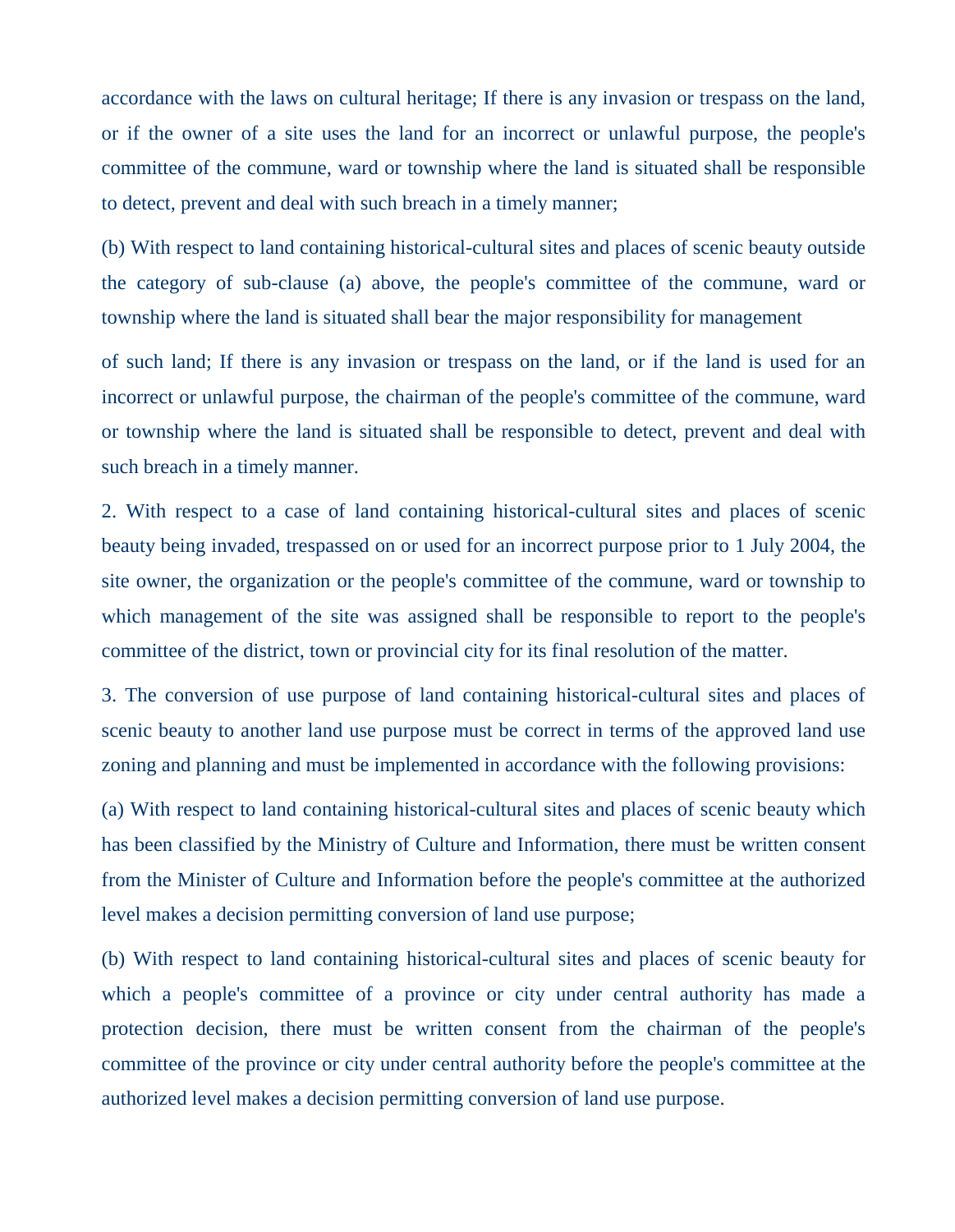### **Article 94:** *Land used for cemeteries and graveyards*

1. Any arrangement of land for the construction of new cemeteries and graveyards must comply with local land use zoning and planning.

2. People's committees of provinces and cities under central authority shall regulate the criteria and levels of use of land for burial, ensuring economic use of land and a policy encouraging means other than use of land for the repose of the dead.

3. It shall be prohibited to establish private cemeteries and graveyards contrary to approved land use zoning and planning.

#### **CHAPTER IX**

## **Management of Unused Land and Commissioning Use of Unused Land**

## **Article 95:** *Management of unused land*

People's committees at all levels shall be responsible for tightly managing the unused land fund and for commissioning use of unused land in the locality as follows:

1. When conducting land inventories and formulating land statistics, unused land shall be divided into three categories namely unused flat country, unused hills and mountains, and rocky mountains without forest. It shall be necessary to specify the area of each category of unused land which the State has not yet commissioned into use but which is currently being occupied unlawfully.

2. When conducting land inventories and formulating land statistics, it shall be necessary to specify the areas of land already allocated or leased by the State or for which the State has recognized a land use right, but which land is currently uncultivated in order that it can be recovered and added to the local unused land fund.

3. When formulating land use zoning, it shall be necessary to specify the area of the unused land fund which is to be commissioned into use in that zoning period; and when formulating land use planning, it shall be necessary to specify the annual rate of commissioning unused land into use.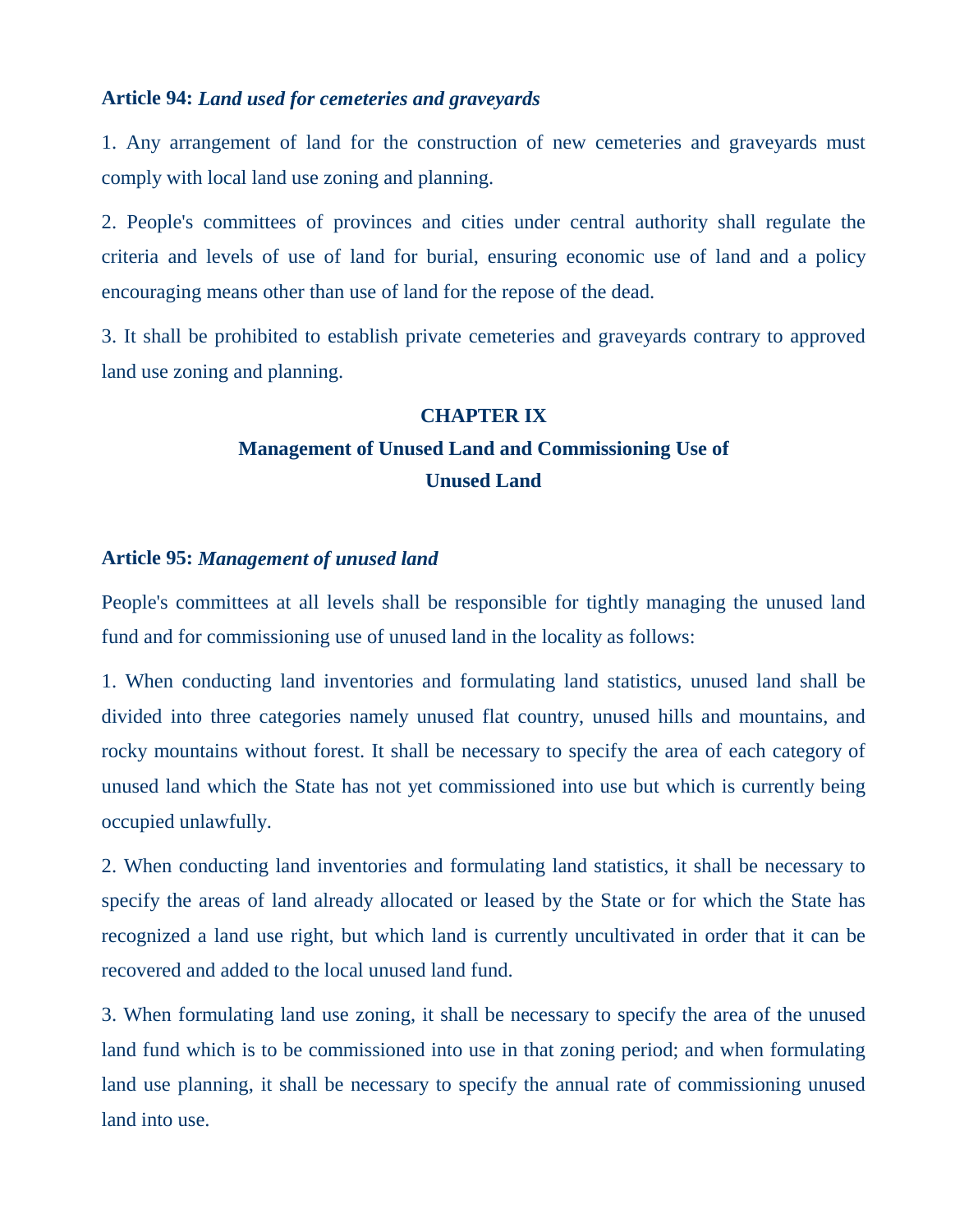## **Article 96:** *Methods of commissioning unused land into use in accordance with approved land use planning*

1. Land shall be allocated without collection of land use fees to units of the people's armed forces, to youth associations and to economic organizations to commission in the case of unused land in border areas, on islands, and in remote, mountainous and uninhabited areas.

2. Unused land shall be allocated without collection of land use fees pursuant to the quota stipulated in article 70 of the *Law on Land* and in clause 4 of article 69 of this Decree to family households and individuals being local direct agricultural workers and having not yet been allocated land or lacking productive land for agriculture, forestry, aquaculture and salt

production. If the quota on land allocation stipulated in clause 4 of article 69 of this Decree is exceeded, family households and individuals must lease the area of land which exceeds the quota.

3. Unused land shall be leased to local and other family households and individuals not engaged in agricultural production for use for agriculture, forestry, aquaculture and salt production.

4. Unused land shall be allocated with collection of land use fees or leased to economic organizations and to Vietnamese residing overseas; or shall be leased to foreign organizations and foreign individuals to carry out investment projects in either agricultural or nonagricultural production and business.

5. The State shall have a policy of investment in infrastructure in border areas, on islands, in remote, mountainous and uninhabited areas, and in areas with difficult natural conditions in order to commission unused land into use for agricultural production. The State shall have a policy on exemption and reduction of land use fees and land rent when unused land is allocated or leased in order to effect improvements and commission the land into use.

### **Article 97:** *Reclaimed land, and unused land which is occupied*

1. Where family households or individuals are currently using agricultural land which they reclaimed themselves, and if the land is consistent with the approved land use zoning, and if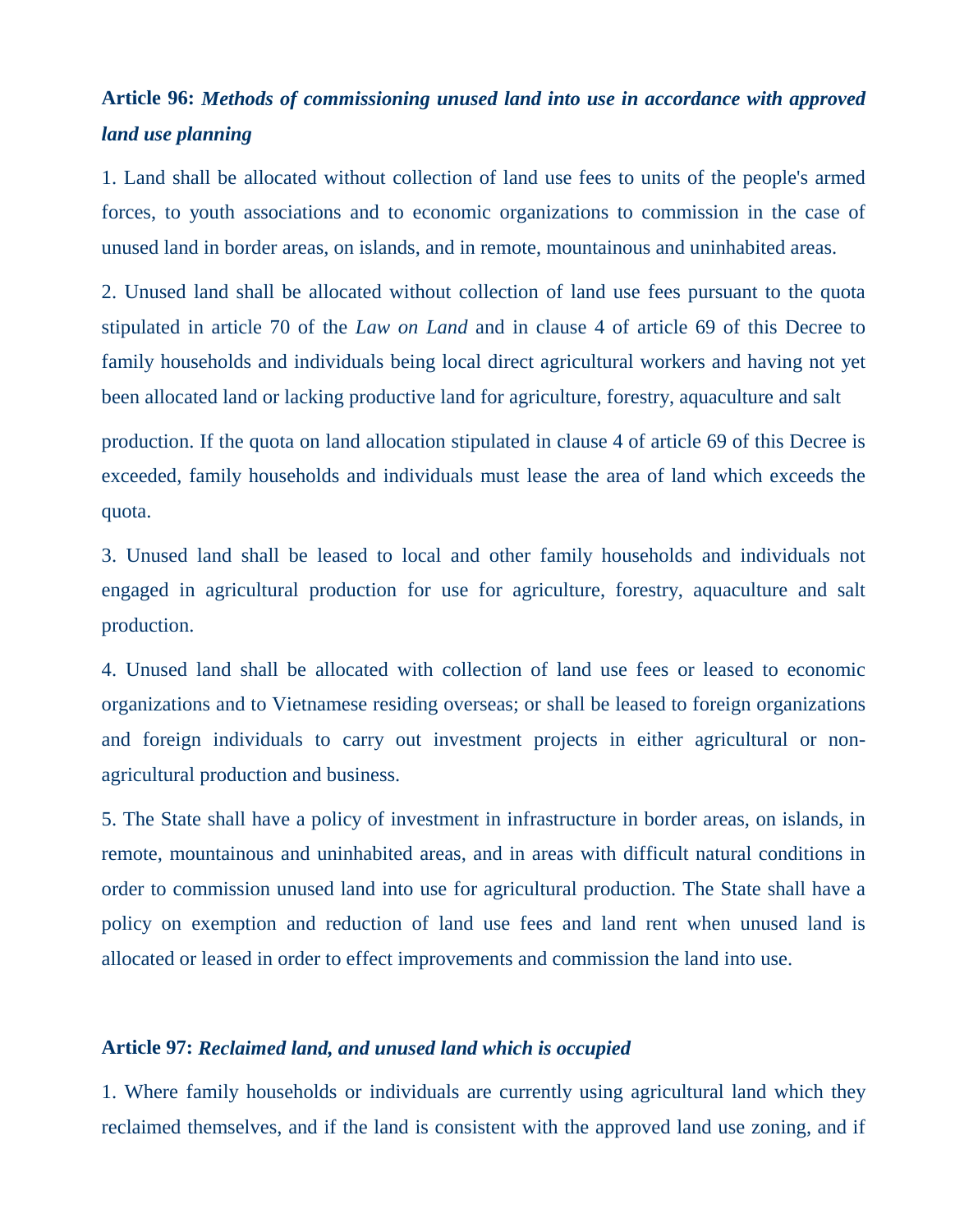the land is not subject to dispute and is being used effectively, the State shall recognize the land use right for that area within the quota on allocation of agricultural land stipulated in clauses 1 to 4 inclusive of article 70 of the *Law on Land*; and if the quota is exceeded, an additional calculation shall be made within the quota stipulated in clause 5 of article 70 of the *Law on Land* and in clause 4 of article 69 of this Decree; and if thereafter the quota is still exceeded, the excess area must be leased. In all cases referred to in this clause, a certificate of land use right shall be issued.

2. Where family households or individuals are currently using nonagricultural land which they reclaimed themselves, the State shall recognize the land use right and a certificate of land use right shall be issued in accordance with clause 6 of article 50 of the *Law on Land.*

3. Where an organization is currently using agricultural land which it reclaimed itself, the State shall recognize the land use right and a certificate of land use right shall be issued in accordance with article 49 of this Decree.

4. Where an organization is currently using non-agricultural land which it reclaimed itself, the State shall recognize the land use right and a certificate of land use right shall be issued in accordance with articles 51, 52 and 53 of this Decree.

5. Where unused land is occupied without any investment in improvement in order to commission the land into use, the State shall recover such land.

### **CHAPTER X**

#### **Rights and Obligations of Land Users**

#### **Article 98:** *Time when rights of land users shall be permitted to be exercised*

1. The time when land users shall be permitted to exercise their rights to assign, lease out, sub-lease out, bequeath and donate land use rights and to mortgage, guarantee and contribute capital using land use rights pursuant to the law on land and in respect of land allocated by the State with collection of land use fees, or in respect of leased land, or in respect of land for which conversion of use purpose is permitted with payment of land use fees shall be regulated as follows: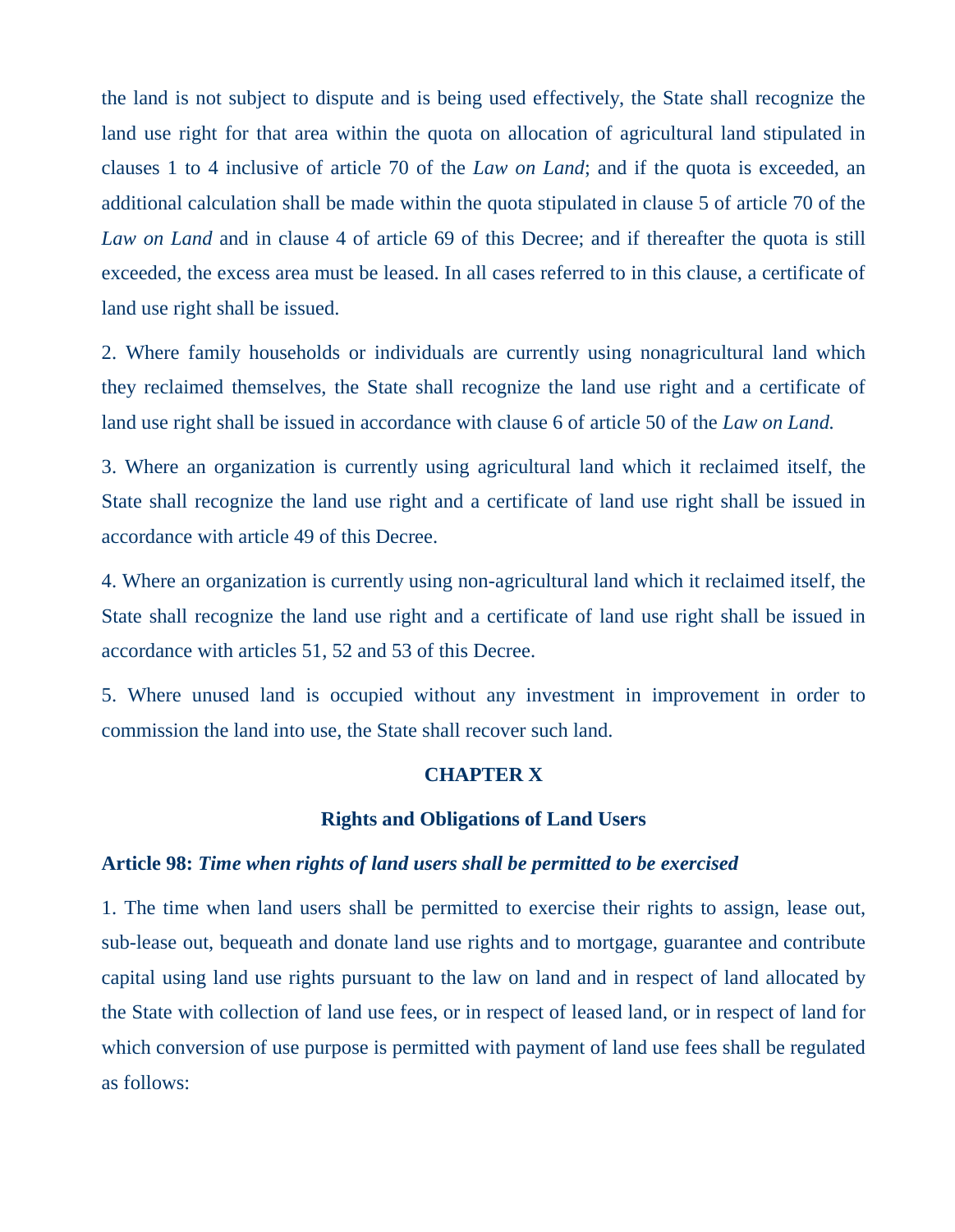(a) If the land user is not granted permission to delay the discharge of its financial obligations or to debit its financial obligations, the rights of a land user shall only be permitted to be exercised after complete discharge of its financial obligations in accordance with law;

(b) If the competent State body issues a decision permitting the land user to delay the discharge of its financial obligations or to debit its financial obligations, the rights of a land user shall be permitted to be exercised as from the date of such decision;

(c) If the land user delays the discharge of its financial obligations or debits its financial obligations in accordance with law, the land user shall be permitted to exercise the rights of a land user as from the date of the decision on allocation of land or on permission to convert use purpose or as from the date of signing the lease contract.

2. The time when family households and individuals shall be permitted to exercise their rights to exchange, assign, lease out, bequeath and donate land use rights and to mortgage, guarantee and contribute capital using land use rights pursuant to the law on land and in respect of agricultural land allocated by the State without collection of land use fees shall commence from the date of effectiveness of the decision on allocation of land.

3. The time when land users shall be permitted to exercise their rights to assign, lease out, bequeath and donate land use rights and to mortgage, guarantee and contribute capital using land use rights pursuant to the law on land and in respect of land converted from lease form to allocation form shall commence from the date of discharge in full of financial obligations in accordance with law.

4. In cases of exemption from financial obligations in accordance with law, the time when land users shall be permitted to exercise their rights to assign, lease out, sub-lease out, bequeath and donate land use rights and to mortgage, guarantee and contribute capital using land use rights pursuant to the law on land shall commence from the date of the decision on allocation of land or as from the date of signing the lease contract.

5. The time when a person implementing a business project for construction of residential housing for sale and lease shall be permitted to assign land use rights shall be implemented in accordance with clause 1 of article 101 of this Decree.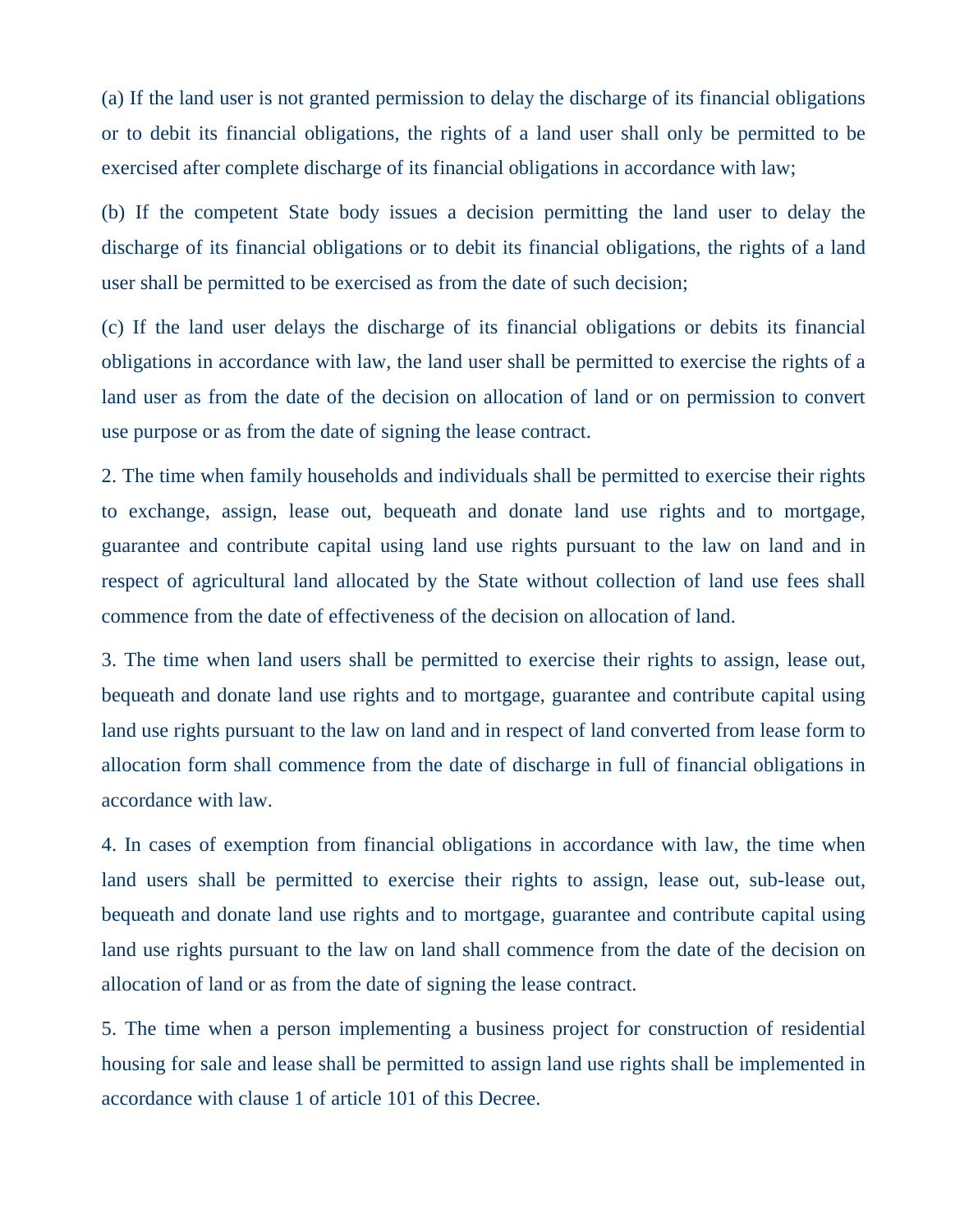#### **Article 99:** *Receipt of land use right*

1. Transferees of land use rights shall be regulated as follows:

(a) Family households and individuals shall be entitled to receive a land use right of agricultural land by way of exchange of land use right as stipulated in clause 2 of article 113 of the *Law on Land* and article 102 of this Decree;

(b) Economic organizations, family households and individuals shall be entitled to receive a land use right by way of receipt of an assignment of land use right, except in the cases stipulated in article 103 of this Decree; and Vietnamese residing overseas shall be entitled to receive a land use right by way of receipt of an assignment of land use right in an industrial zone, high-tech zone or economic zone;

(c) Organizations, family households, individuals and communities of citizens shall be entitled to receive a land use right by way of donation of land use right pursuant to clause 2(c) of article 110 and clause 6 of article 113 of the *Law on Land*, except in the cases stipulated in article 103 of this Decree;

(d) Organizations, family households, individuals and communities of citizens shall be entitled to receive a land use right by way of inheritance;

(dd) Vietnamese residing overseas who fall into the categories stipulated in article 121 of the *Law on Land* shall be entitled to receive a land use right by way of purchase of residential housing, inheritance of residential housing, or donation of residential housing attached to the right to use residential land;

(e) An economic organization being a new legal entity formed from a capital contribution using a land use right shall be entitled to receive the land use right from the capital contributor;

(g) Organizations, family households, individuals, communities of citizens, religious organizations and Vietnamese residing overseas shall be entitled to receive a land use right by way of allocation of land by the State;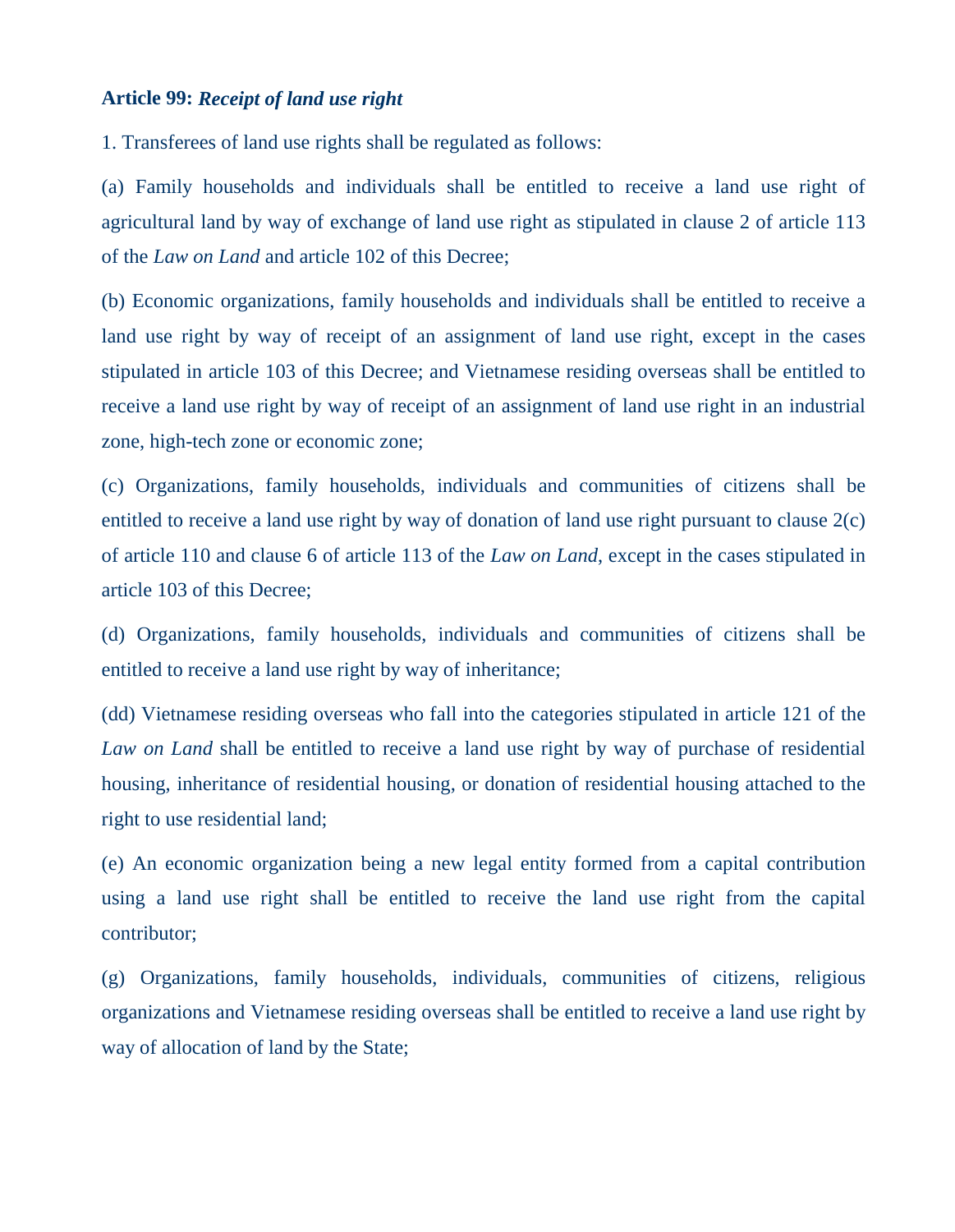(h) Economic organizations, family households, individuals, Vietnamese residing overseas, and foreign organizations and foreign individuals shall be entitled to receive a land use right by way of lease of land by the State;

(i) Organizations, family households, individuals, communities of citizens and religious organizations shall be entitled to receive a land use right by way of recognition by the State of the land use right applicable to land used stably;

(k) Organizations, family households, individuals, communities of citizens, religious organizations, Vietnamese residing overseas and foreign organizations and foreign individuals shall be entitled to receive a land use right as the result of conciliation of a land dispute recognized by the competent level people's committee; pursuant to an agreement in a contract of mortgage or guarantee with respect to realization of the debt; pursuant to an administrative decision of a competent State body resolving a complaint or denunciation relating to land; pursuant to a judgment or decision of a people's court or a decision on enforcement of a judgment enforcement body; pursuant to a legal document recognizing the results of auction of a land use right in accordance with law; or pursuant to a legal instrument on division of the land use right in accordance with law applicable to family households or a group of individuals with a common land use right; (l) An organization being a new legal entity formed from division or merger pursuant to a decision of a competent body or organization or pursuant to a legal instrument on division or merger of an economic organization consistent with law shall be entitled to receive the land use right from the organization which was divided or merged.

2. The transferee of a land use right must use the land for the correct stipulated purpose and within the correct land use term.

3. Family households and individuals may receive an assignment of land use right at the place where their permanent residence is registered and at other localities, except in the cases stipulated in clauses 3 and 4 of article 103 and article 104 of this Decree. Economic organizations with requirement for land use for production and business purposes may receive an assignment of land use right at the place where they have business registration and at other localities, except in the cases stipulated in clauses 1 and 2 of article 103 of this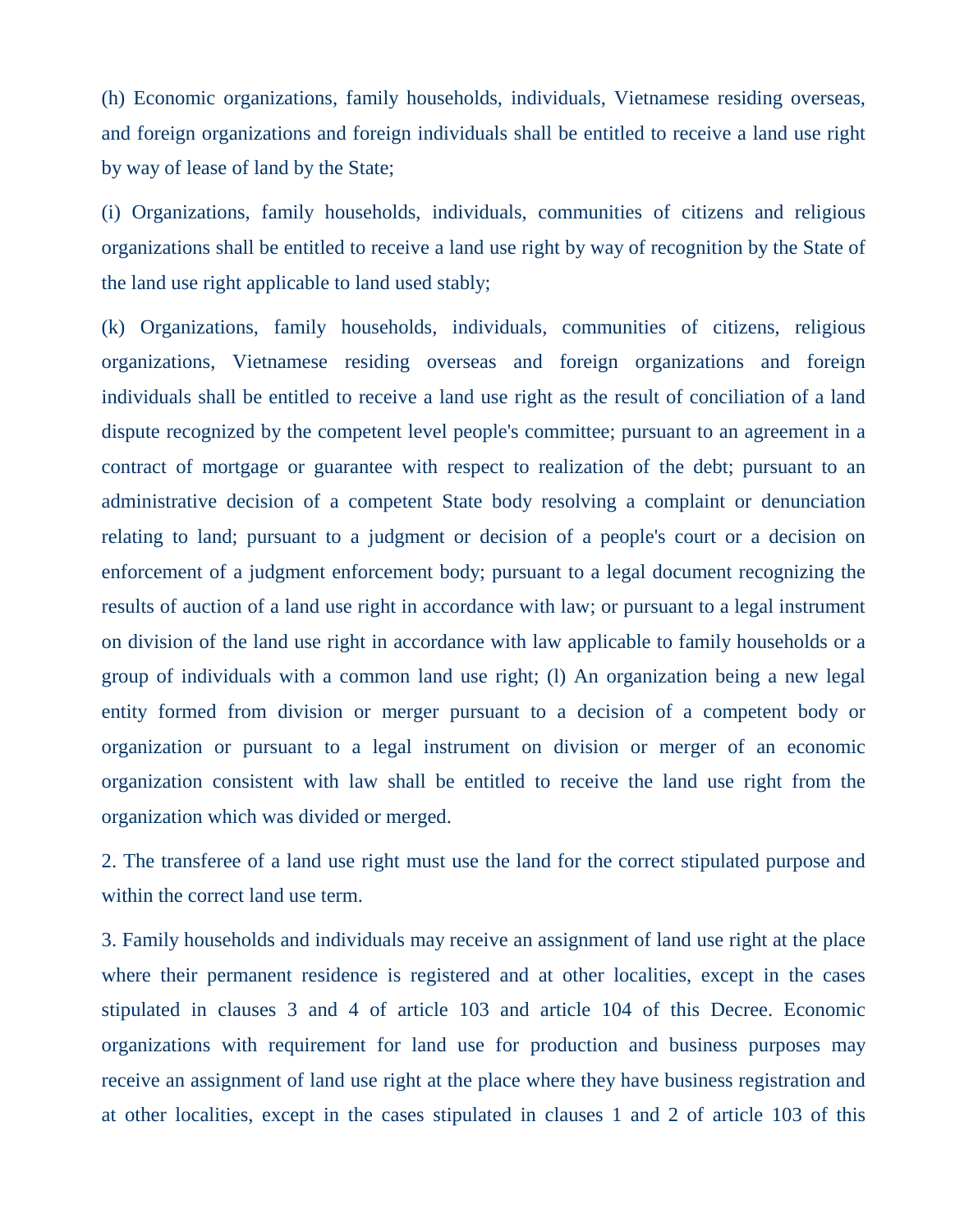Decree. The transferee of a land use right stipulated in this clause shall be issued with a certificate of land use right without having to satisfy conditions on the place where their permanent residence is registered or the place where they have business registration.

# **Article 100:** *Conditions for receipt of transfer of right to use agricultural land for implementation of non-agricultural investment project or plan for production and business*

1. Economic organizations, family households and individuals shall be entitled to receive transfer of a right to use agricultural land for implementation of a non-agricultural investment project or plan for production and business when the following conditions are satisfied:

(a) The use purpose of the land area for which transfer is received must comply with the land use zoning and planning which has been approved by the competent State body;

(b) The authorized people's committee has permitted conversion of use purpose of the land and has confirmed the term of land use as well as approved the requirement for land use on the bases stipulated in article 30 of this Decree;

(c) The financial obligations associated with conversion of land use purpose must be discharged pursuant to article 36 of the *Law on Land* and regulations of the Government on collection of land use fees.

2. With respect to non-agricultural investment projects or plans for production and business for which the land user received a transfer of the right to use agricultural land prior to the date of effectiveness of this Decree but neither the decision on approval of the project nor the decision on permission for conversion of land use purpose fixed the land use term, the duration of land use shall be fifty (50) years from the date of effectiveness of the decision on permission for conversion of land use purpose.

## **Article 101:** *Conditions for assignment of land use right in implementation of investment project for the business of construction of residential housing for sale or lease*

1. An economic organization, Vietnamese residing overseas, and foreign organization and foreign individual using land for implementation of an investment project for the business of construction of residential housing for sale or lease shall only be permitted to assign a land use right for the land area on which construction of the residential housing pursuant to the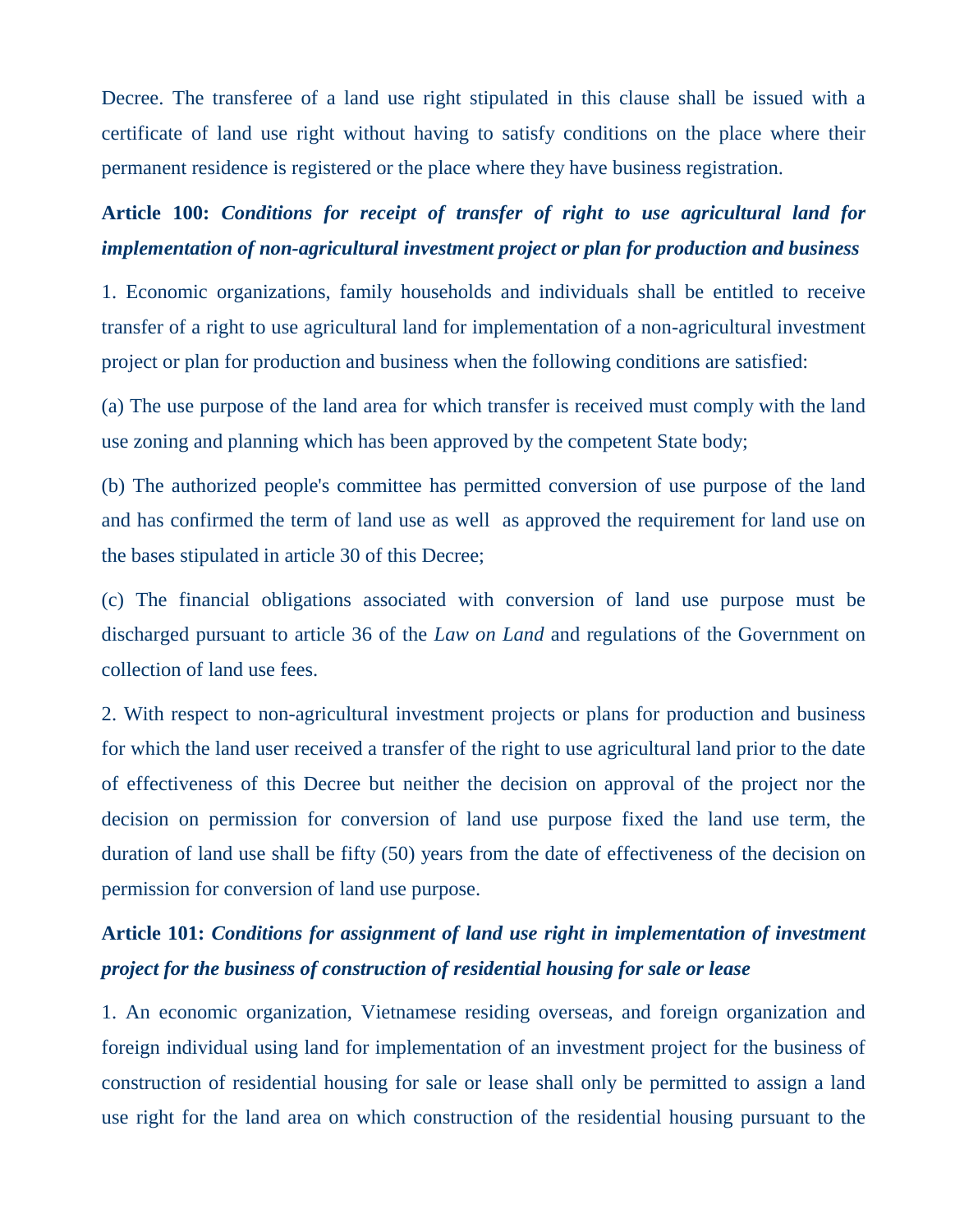approved project has been completed; if the project for the construction of residential housing has a component project, it shall be permitted to assign the land use right after completion of the investment in the component project of the approved investment project; it shall not be permitted to assign land use rights in the form of sale of land lots on which residential housing has not yet been constructed.

2. If the person implementing an investment project is unable to continue to so implement, the State shall recover the land; the residue of land use fees, land rent and the residual value of investment in the land and belonging to the person having land recovered shall be resolved pursuant to article 35 of this Decree.

### **Article 102:***Circumstances in which agricultural land use right is permitted to be exchanged*

Family households and individuals using agricultural land for which they lawfully received the land use right by way of allocation by the State or by way of exchange, assignment, donation or inheritance from another person shall be permitted to exchange such agricultural land use right with another family household or individual in the same ward, commune or township for the benefit of agricultural production. Family households and individuals exchanging agricultural land pursuant to the general policy of "don dien doi thua"2 shall not be liable to pay income tax on proceeds from the transfer of the land use right, nor registration fees, nor cadastral fees and charges.

# **Article 103:** *Circumstances in which receipt of assignment or donation of land use right is not permitted*

1. Organizations, family households and individuals shall not be permitted to receive an assignment or donation of a land use right in cases where the law does not permit an assignment or donation of a land use right.

2. Economic organizations shall not be permitted to receive an assignment of a land use right for land for rice cultivation, protective forest land or specialized use forest land, except in cases where the land use purpose is converted pursuant to approved land use zoning or planning.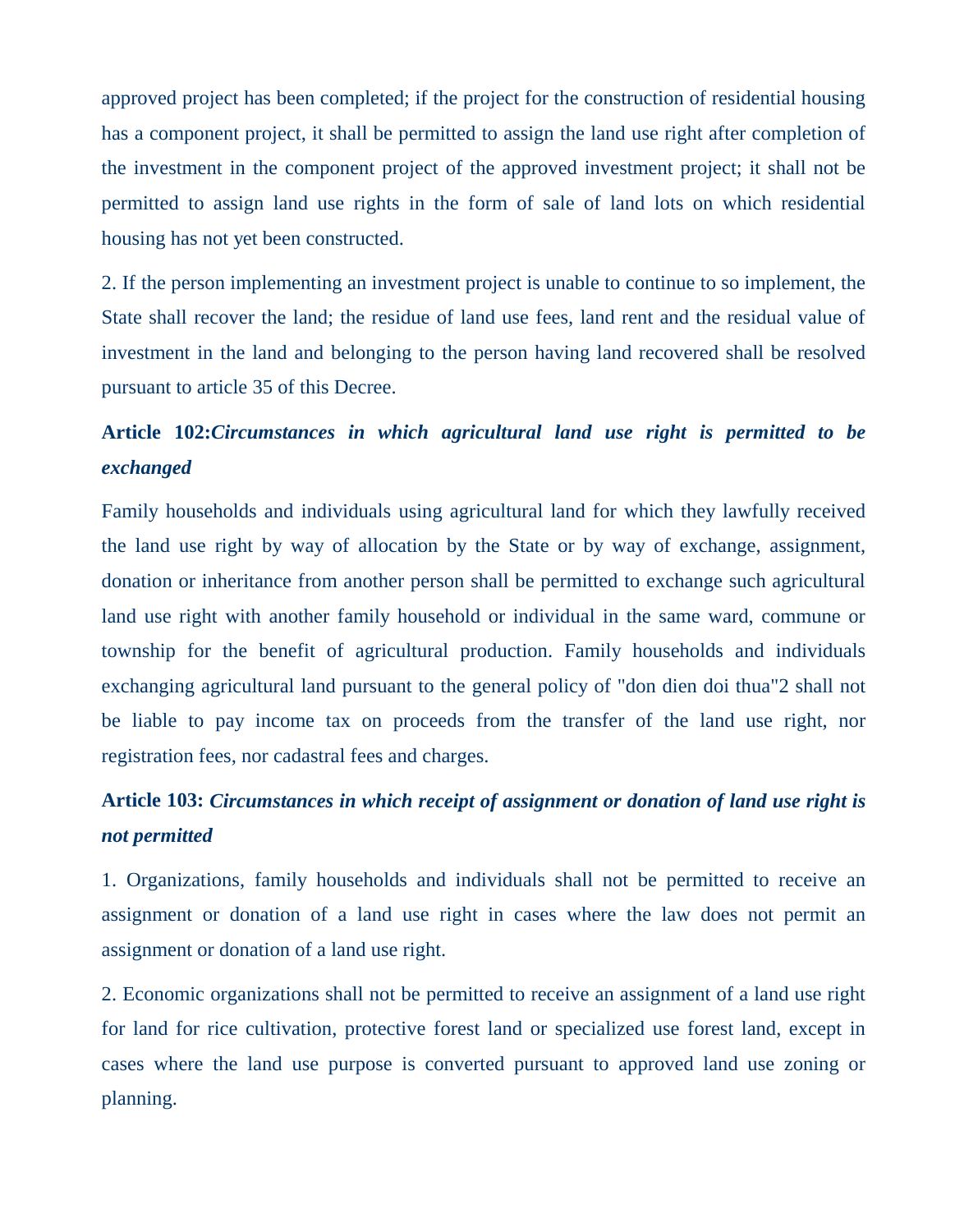3. Family households and individuals not directly engaged in agricultural production shall not be permitted to receive an assignment or donation of a land use right of land for rice cultivation.

4. Family households and individuals shall not be permitted to receive an assignment or donation of a land use right of residential land or of agricultural land in strictly protected or ecological rehabilitation sections of specialized use forest land; or in protective forest land if they do not live and earn their living in such specialized use forest land or protective forest land.

# **Article 104:** *Circumstances in which assignment or donation of land use right by family households and individuals is subject to conditions*

1. In the case of family households and individuals having been allocated by the State on the initial occasion land being agricultural land without collection of land use fees or residential land exempt from land use fees, where they have assigned and no longer have any land for production or for residential purposes: if, on a subsequent occasion, the State allocates the family households or individuals agricultural land without collection of land use fees or residential land exempt from land use fees, they shall not be permitted to assign or donate the land use right within a period of ten (10) years as from the date of the subsequent occasion of land allocation.

2. In the case of family households and individuals living and earning their living in strictly protected or ecological rehabilitation sections of specialized use forest land and not yet having the conditions to enable them to leave those areas, they shall only be permitted to assign or donate the land use right for residential land or forest land combined with agricultural, forestry or aquacultural production to other family households and individuals also living in the same sections.

3. In the case of family households and individuals having been allocated by the State residential land or land for agricultural production in protective forest land, they shall only be permitted to assign or donate the land use right for residential land for agricultural production to other family households and individuals also living in such protective forest land.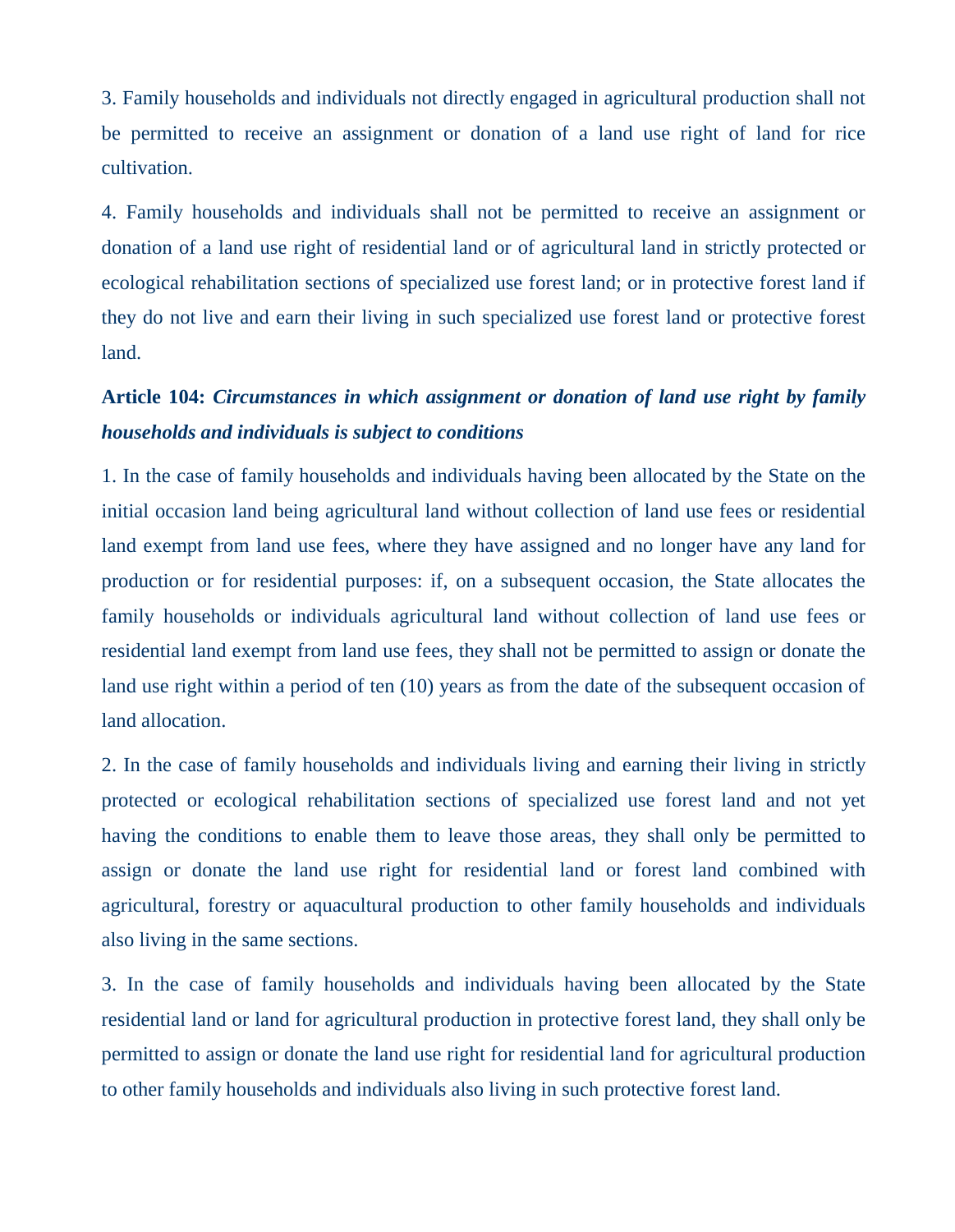## **Article 105:** *Use of agricultural land in excess of quota due to receipt of transfer of land use right*

Where family households and individuals receive a transfer of land use rights in excess of the quota permitted by regulations of the Standing Committee of the National Assembly, the subject area of agricultural land shall be dealt with as follows:

1. The Division of Natural Resources and Environment in the locality where the family household or individual receives the transfer of land use right but where such family household or individual has not registered permanent residence shall be responsible to notify the Division of Natural Resources and Environment in the locality where the family household or individual has registered its permanent residence of the area of agricultural land in respect of which a transfer of land use right was received in the locality.

2. The Division of Natural Resources and Environment in the locality where the family household or individual has registered its permanent residence shall be responsible to calculate the total area of agricultural land in respect of which a transfer of land use right was received in order to calculate the area in excess of the quota upon receipt of the transfer of land use right and shall notify the people's committee of the district, town or provincial city for its decision.

3. When a transfer of land use right is received for an area of agricultural land which exceeds the quota permitted by regulations of the Standing Committee of the National Assembly, the conversion to land lease shall be implemented pursuant to regulations of the Standing Committee of the National Assembly. Pending regulations from the Standing Committee of the National Assembly on the quota upon receipt of a transfer of land use right, the area of agricultural land which a family household receives by way of assignment shall not be required to be converted to land lease.

4. Where family households or individuals received an assignment of or inherited a land use right for an area of agricultural land which exceeded the quota on land use in accordance with the 1993 *Law on Land* but such land has been converted to land lease and does not exceed the quota under regulations of the Standing Committee of the National Assembly, they shall not be required to convert to land lease as from 1 July 2004; and the land use term shall be the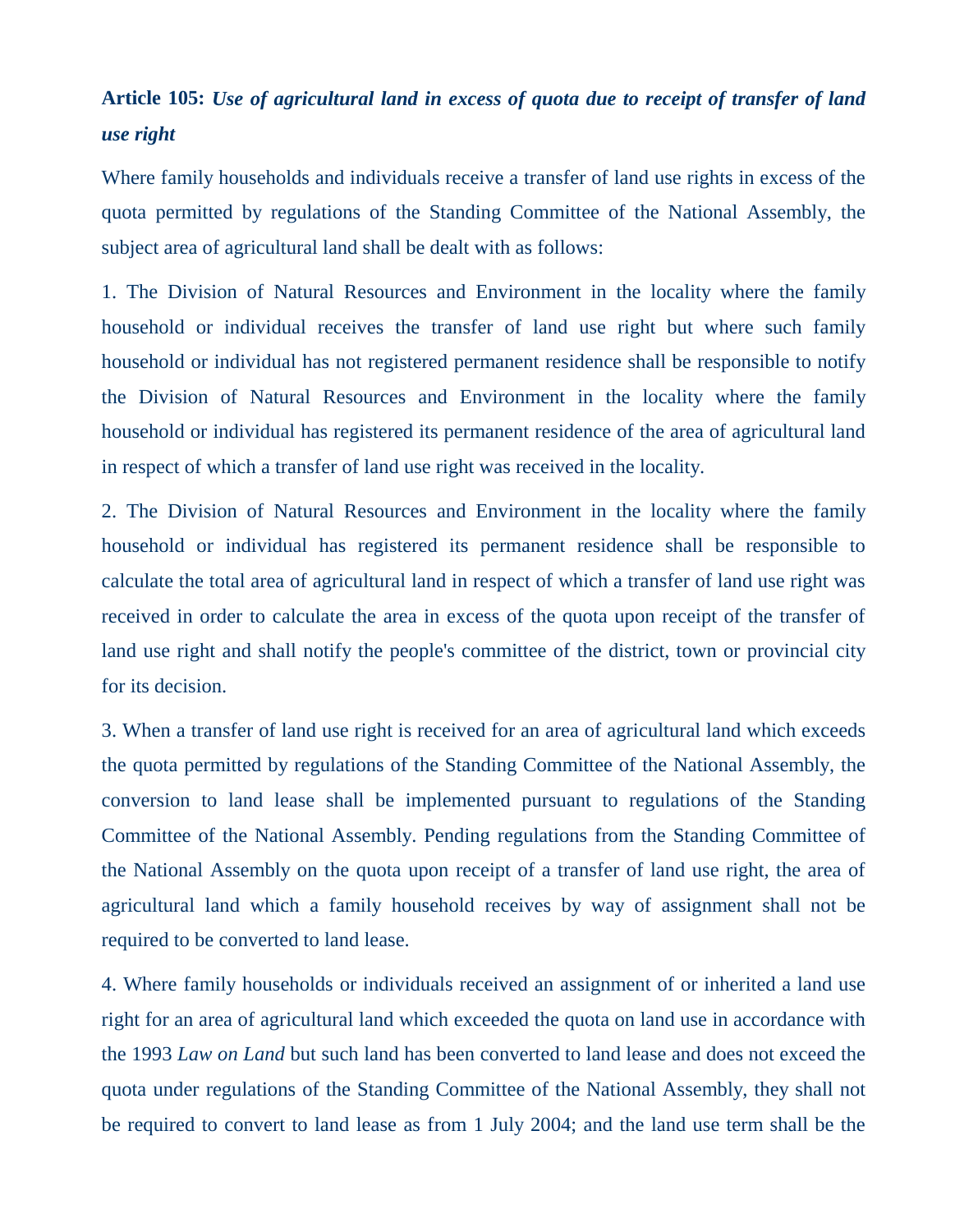residual period of the term allocated. Pending regulations from the Standing Committee of the National Assembly on the quota upon receipt of transfer of land use right, the area of agricultural land which a family household receives by way of assignment or inheritance shall not be required to be converted to land lease.

5. The Division of Natural Resources and Environment in the locality where the transferee of a land use right exceeding the quota has registered its permanent residence shall be responsible to notify such transferee of the area of agricultural land which must be converted to land lease; and the transferee of the land use right exceeding the quota upon receipt of transfer of land use right shall have the right to select the parcel of land to be converted to land lease.

## **Article 106:** *Rights and obligations of economic organizations receiving assignment of land use right*

1. The case of an economic organization receiving a lawful assignment of non-agricultural land use right from another economic organization, family household or individual to which the State allocated land with collection of land use fees or from a family household or individual having a land use right which has been recognized by the State shall be dealt with as follows:

(a) Where the fees paid for such assignment were not sourced from the State Budget, it shall not be required to pay land use fees, shall not be required to convert to land lease, and shall have the rights and obligations stipulated in clause 2 of article 110 of the *Law on Land*;

(b) Where the fees paid for such assignment were sourced from the State Budget, the economic organization which received the assignment of land use right shall be required to convert to land lease and shall have the rights and obligations stipulated in clause 1 of article 110 of the *Law on Land*; and where an economic organization selects the form of land allocation with collection of land use fees, it must pay land use fees pursuant to the land price stipulated by the people's committee of the province or city under central authority and it shall have the rights and obligations stipulated in clause 2 of article 110 of the *Law on Land*; (c) If there was a duration of land use prior to the receipt of assignment of land use right, the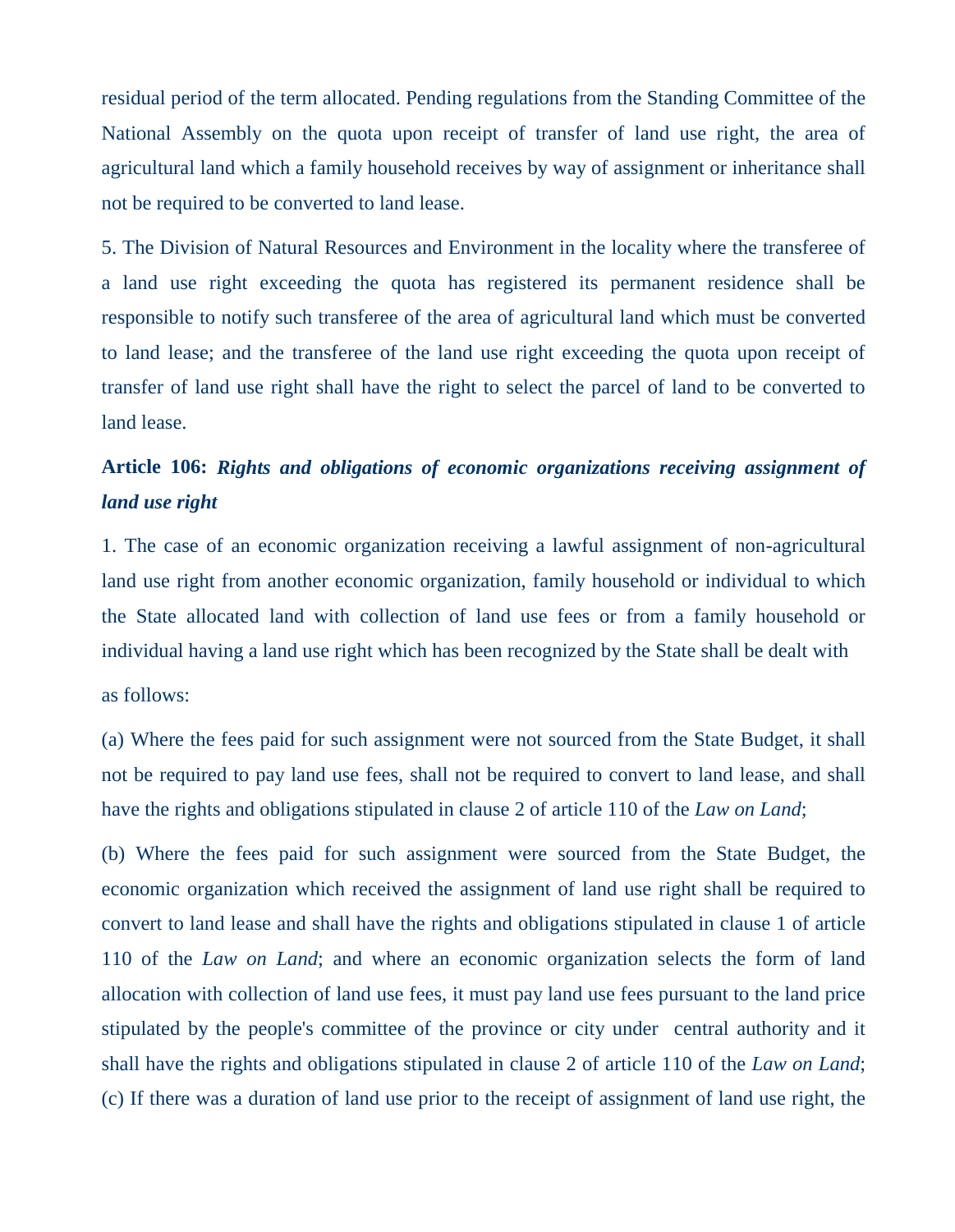land use term shall be the residual period of such land use term; and if the duration of land use prior to the receipt of assignment of land use right was stable and long term, the land use term shall be stable and long term.

2. The case of an economic organization receiving an assignment of agricultural land use right together with conversion of land use purpose in accordance with the law on land prior to 1 July 2004 shall be dealt with as follows:

(a) Where fees have been paid for such assignment and conversion of land use purpose but they were not sourced from the State Budget, it shall not be required to pay land use fees, shall not be required to convert to land lease, and shall have the rights and obligations stipulated in clause 2 of article 110 of the *Law on Land*;

(b) Where fees have been paid for such assignment and conversion of land use purpose and they were sourced from the State Budget, the economic organization shall be required to convert to land lease and shall have the rights and obligations stipulated in clause 1 of article 111 of the *Law on Land*; and if the economic organization selects the form of land allocation with collection of land use fees, it must pay land use fees for the land in respect of which the use purpose was converted at the price stipulated by the people's committee of the province or city under central authority, and it shall have the rights and obligations stipulated in clause 2 of article 110 of the *Law on Land*;

(c) The land use term shall be the duration of the project as approved by the competent State body.

## **Article 107:** *Rights and obligations of enterprises being new legal entities formed by capital contribution using land use right*

1. Enterprises formed by capital contribution using land use right contributed by domestic organizations, family households or individuals shall not be required to convert to land lease and shall have the rights and obligations stipulated in clause 2 of article 110 of the *Law on Land* in the following circumstances: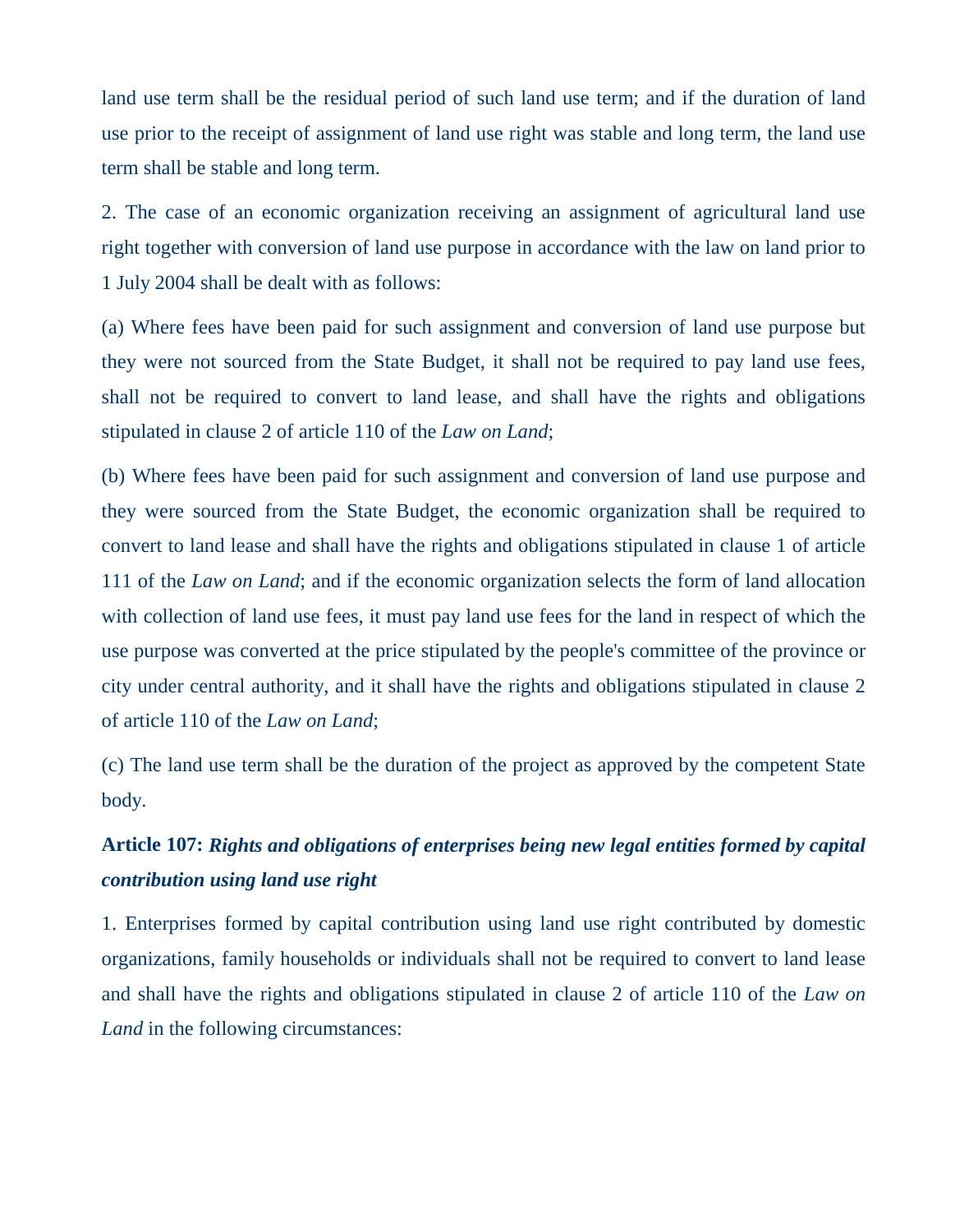(a) Where the land with which the economic organization made its capital contribution was allocated by the State with collection of land use fees and the land use fees which have been paid were not sourced from the State Budget;

(b) Where the land with which the economic organization made its capital contribution was received by way of assignment of land use right and was not land leased by the State, and fees paid for the assignment of land use right were not sourced from the State Budget;

(c) Where the land with which the family household or individual made the capital contribution was not land leased by the State.

2. Enterprises formed by a joint venture between foreign organizations, foreign individuals or Vietnamese residing overseas with a domestic economic organization which makes its capital contribution using land use

right in the circumstances stipulated in clauses 1(a) and (b) above shall not be required to convert to land lease and shall have the rights and obligations stipulated in clause 2 of article 110 of the *Law on Land*.

3. Where a capital contributing party is a State owned enterprise to which the State leased land prior to 1 July 2004 and which the State has permitted to use the value of land use right in the same manner as the State Budget issued to the enterprise, and which is not required to acknowledge a debt and not required to repay land rent in accordance with the law on land in order to make a capital contribution to a joint venture enterprise with a foreign organization or foreign individual, the joint venture enterprise shall not be required to lease land and shall have the rights and obligations stipulated in clause 2 of article 110 of the *Law on Land*. The value of the land use right shall be the portion of State owned capital contributed to the joint venture enterprise.

4. Where the State allocated land with collection of land use fees to a Vietnamese residing overseas who subsequently made a capital contribution using the land use right in its capacity as a domestic economic organization entering a joint venture with a foreign organization or foreign individual, the joint venture enterprise shall not be required to convert to land lease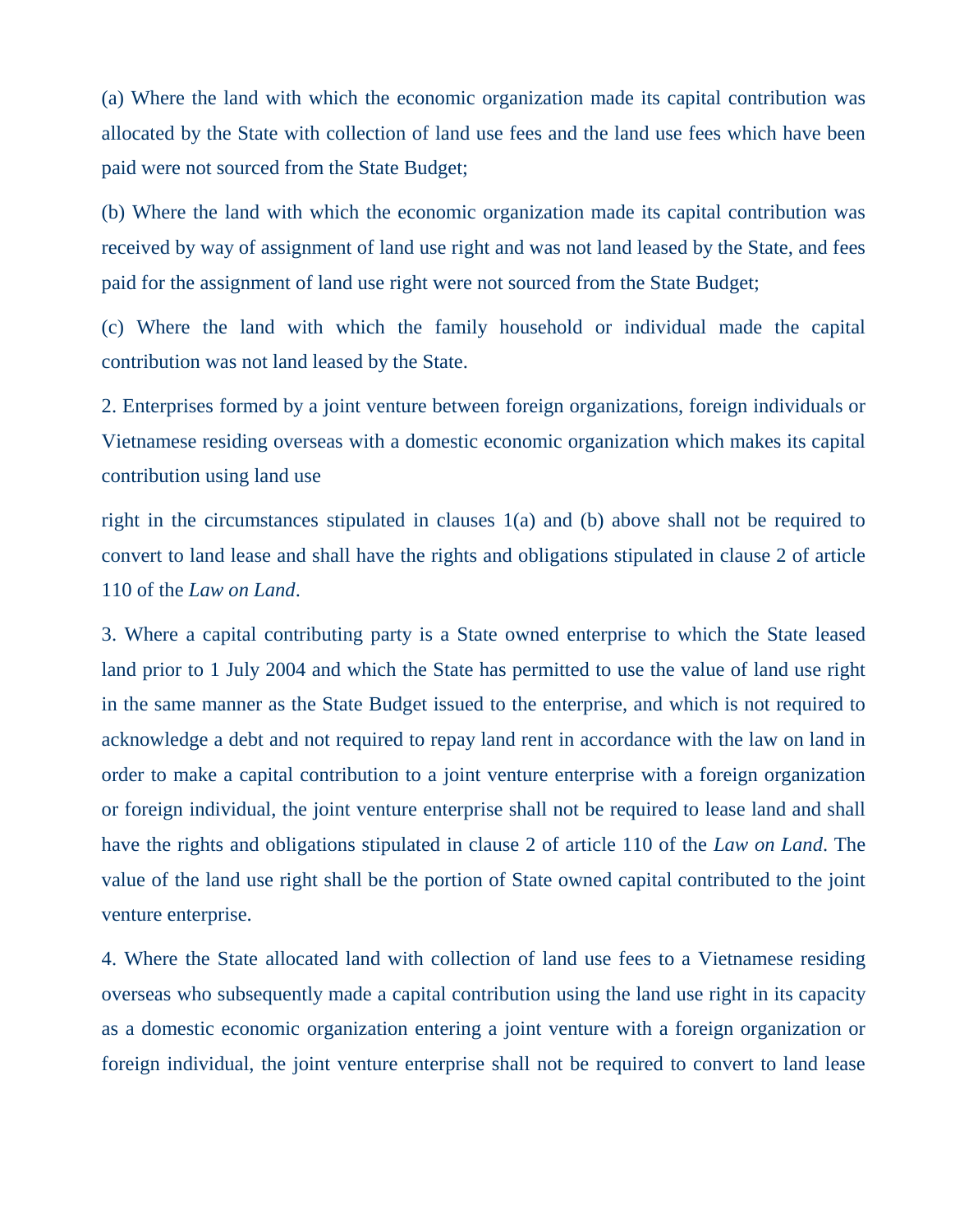and shall have the rights and obligations stipulated in clause 2 of article 110 of the *Law on Land*.

5. When a joint venture enterprise to which the Vietnamese party made a capital contribution using a land use right converts to an enterprise with one hundred (100) per cent foreign owned capital, the enterprise with one hundred (100) per cent foreign owned capital must lease land from the State and shall have the rights and obligations stipulated in clauses 2 and 3 of article 119 of the *Law on Land*.

# **Article 108:** *Rights of joint venture enterprises with foreign owned capital which leased land from family households or individuals and which convert subsequently to enterprises with one hundred (100) per cent foreign owned capital*

1. A joint venture enterprise with foreign owned capital which leased land from a family household or individual and which converts subsequently to an enterprise with one hundred (100) per cent foreign owned capital shall be permitted to implement the signed lease contract and must use the land for the correct use purpose which was fixed.

2. The Ministry of Natural Resources and Environment shall be responsible to monitor the effectiveness of land use when an enterprise with one hundred (100) per cent foreign owned capital leases land from a family household or individual as a test model and the Ministry shall make an overall report to the Government.

### **Article 109:** *Land use right of co-operatives upon dissolution or declaration of bankruptcy*

Land of a co-operative which is dissolved or declared bankrupt shall be resolved as follows:

1. The State shall recover the land in the case of land allocated by the State without collection of land use fees, land leased by the State, land allocated by the State with collection of land use fees, purchase of assets attached to the land use right or receipt of a lawful assignment of land use right from another person and the land use fees, sum paid for purchase of assets or fees paid for the assignment of land use right were sourced from the State Budget.

2. With respect to land allocated by the State with collection of land use fees, purchase of assets attached to the land use or receipt of a lawful assignment of land use right from another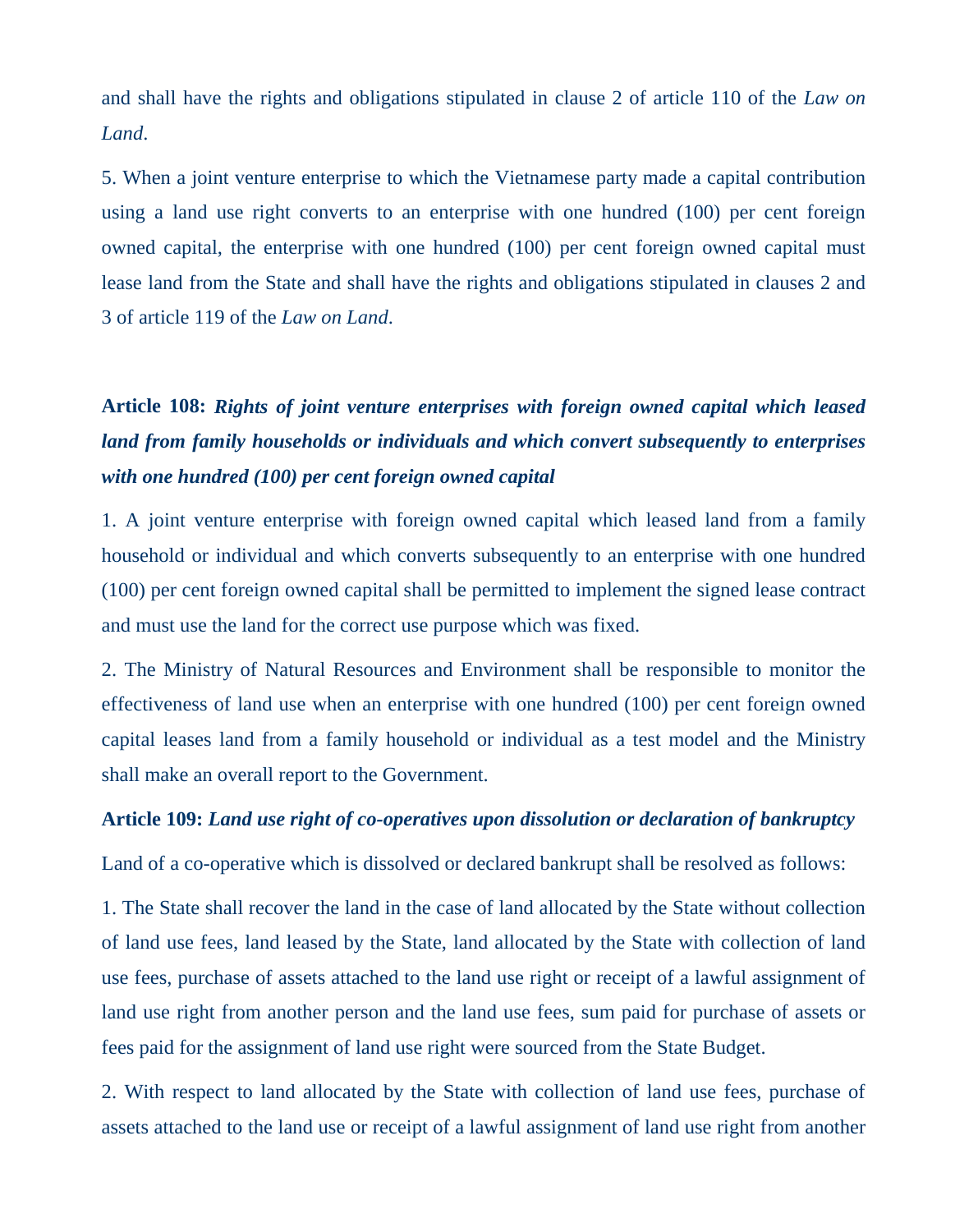person and the land use fees, sum paid for purchase of assets or fees paid for the assignment of land were not sourced from the State Budget or with respect to land with which members of the co-operative made their capital contribution, the State shall not recover such land and the land use right shall be included in the assets of the co-operative to be dealt with in accordance with the charter of the co-operative or a resolution of members of the cooperative.

#### **Article 110:** *Rights of land user in respect of land for construction of apartment complexes*

1. An economic organization using land allocated by the State without collection of land use fees, or land allocated by the State with collection of land use fees, or land received by way of a lawful assignment of land use right, and the land use fees or fees paid for the assignment of land use right were sourced from the State Budget in order to engage in the business of construction of an apartment complex pursuant to a project approved by the competent State body shall have the following rights and obligations:

(a) The rights and obligations stipulated in articles 105 and 107 of the *Law on Land*;

(b) To sell, donate or lease out apartments in the apartment complex;

(c) To mortgage or guarantee using apartments in the apartment

complex not within the cases stipulated in sub-clause (b) above;

(d) The value of the land use right of land used for construction of the apartment complex shall not be included in the price of apartments in the apartment complex when they are sold or leased out; and the land use right of such land may not be used to mortgage, guarantee or make a capital contribution.

2. An economic organization using land allocated by the State with collection of land use fees or land received by way of an assignment of land use right and the land use fees or fees paid for the assignment of land use right were not sourced from the State Budget; or a Vietnamese

residing overseas being allocated land by the State with collection of land use fees in order to invest in the business of construction of an apartment complex pursuant to a project approved by the competent State body shall have the following rights and obligations: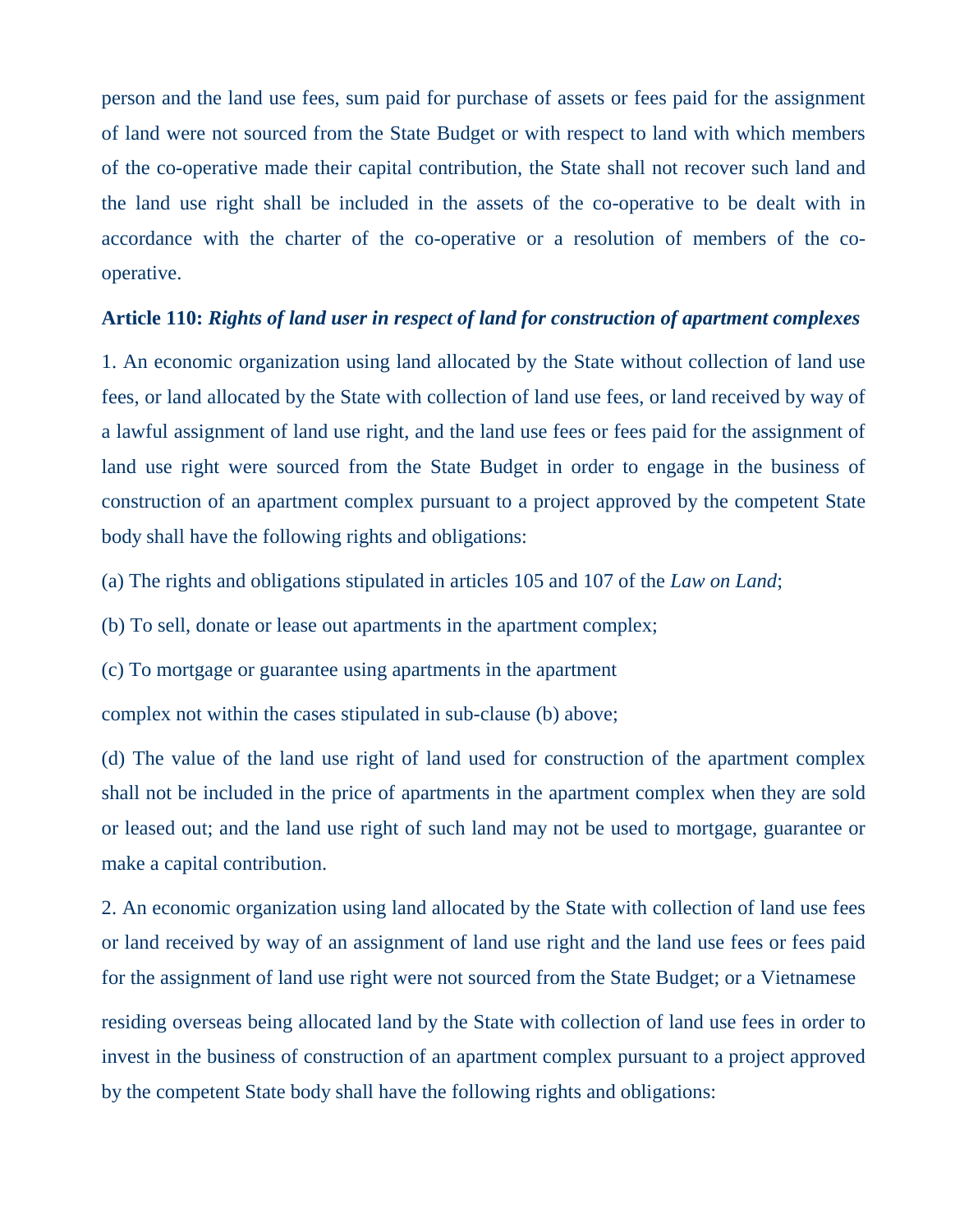(a) The rights and obligations stipulated in articles 105 and 107 of the *Law on Land*;

(b) The rights and obligations stipulated in clause 2 of article 110 of the *Law on Land*;

(c) The value of the land use right of land used for construction of the apartment complex shall be included in the price of apartments in the apartment complex when they are sold or leased out.

3. Family households and individuals receiving a land use right by way of transfer of such land use right in order to invest in the business of construction of an apartment complex pursuant to a project which conforms with approved zoning for construction of urban areas or zoning for construction of rural residential areas shall have the rights and obligations stipulated in clause 2 of this article.

4. Vietnamese residing overseas or foreign organizations and foreign individuals using land leased by the State with one-off payment of rent for the whole term of the lease in order to invest in the business of construction of an apartment complex pursuant to a project approved by the competent State body shall have the following rights and obligations:

(a) The rights and obligations stipulated in clause 3 of article 119 of the *Law on Land*;

(b) The rights and obligations stipulated in article 81 of this Decree.

## **Article 111:** *Rights and obligations of group of land users having land use right as common asset*

1. A group of land users, comprising a number of members being economic organizations, family households and individuals, having a land use right as a common asset shall have the following rights and obligations:

(a) If membership of the group is made up of family households and individuals only, the group of land users shall have the same rights and obligations as family households and individuals stipulated in article 113 of the *Law on Land*;

(b) If membership of the group is made up of economic organizations, the group of land users shall have the same rights and obligations as economic organizations stipulated in article 112 of the *Law on Land*.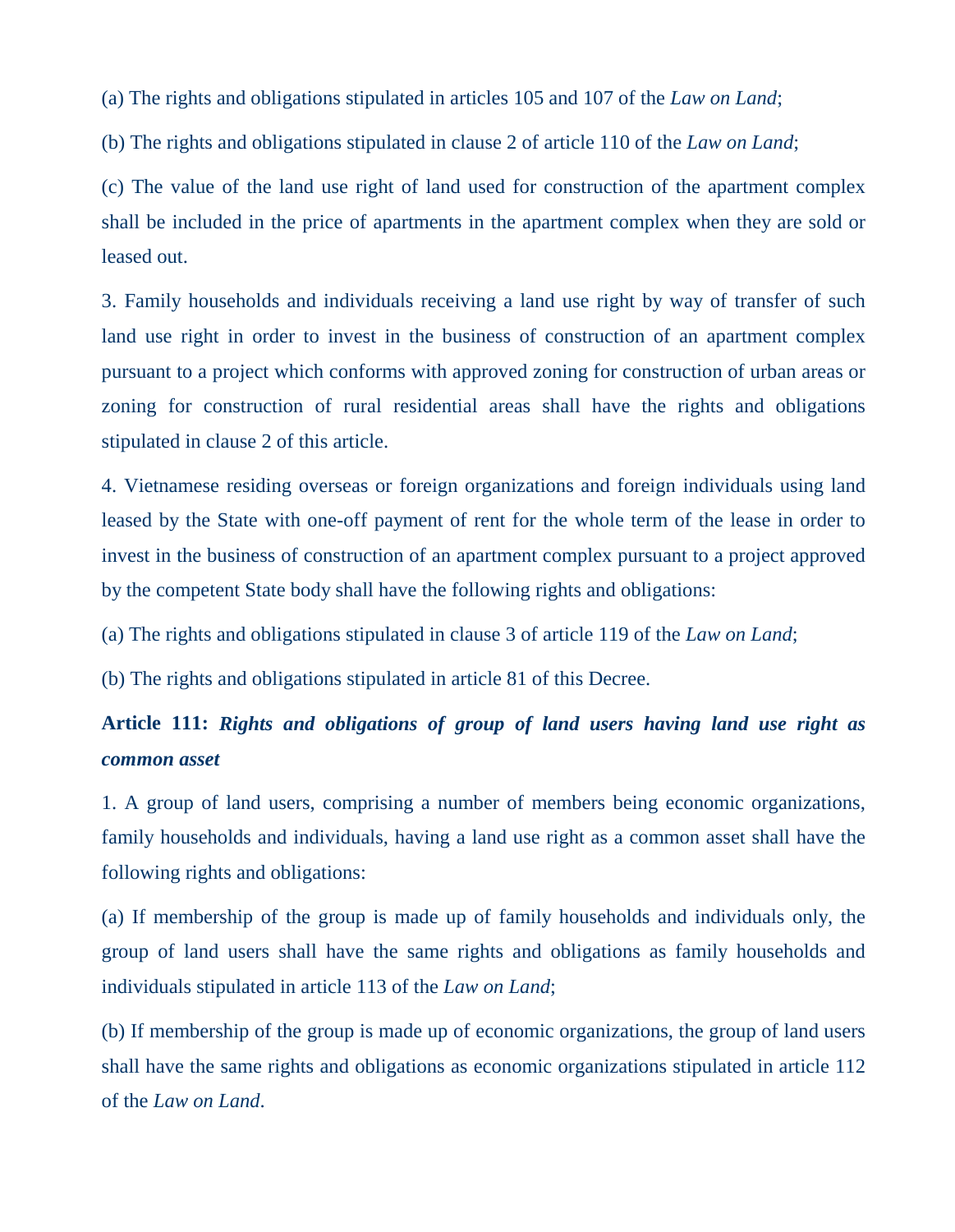2. Rights and obligations of a group of land users stipulated in clause 1 of this article shall be implemented as follows:

(a) If the land use right of the group is divided into portions, each member of the group shall exercise its rights and obligations in respect of the area of land under its use right;

(b) If the land use right of the group is not divided into portions, the representative of the group shall exercise the rights and obligations; Each member of the group shall be entitled to authorize the representative of the group to exercise the rights and obligations stipulated in sub-clause (a) above in accordance with civil law;

(c) When the representative exercises rights and obligations of the group stipulated in subclause (b) above, he or she must have written authority from all of the members of the group together with the certificate of land use right issued to members of the

group.

# **Article 112:** *Resolution of cases where the State has borrowed land from familyhouseholds and individuals*

1. A State body which has borrowed land from family households and individuals as stipulated in clause 1 of article 116 of the *Law on Land* means any body, unit or organization of the State or of the Communist Party of Vietnam, the Vietnam Fatherland Front or any socio-politicalorganization.

2. Where family households and individuals previously lent their land to the State and the documentation of land use right and the documentation on the lending of the land remain archived at the State body, the State body shall be responsible to issue such documentation to the family households and individuals to enable them to complete the file referred to in clause 1 of article 116 of the *Law on Land*.

3. Where a State body borrowed land with residential housing built thereon from family households and individuals prior to 1 July 1991, the issue shall be resolved in accordance with Resolution 58-1998-NQ-UBTVQH10 of the Standing Committee of the National Assembly dated 20 August 1998.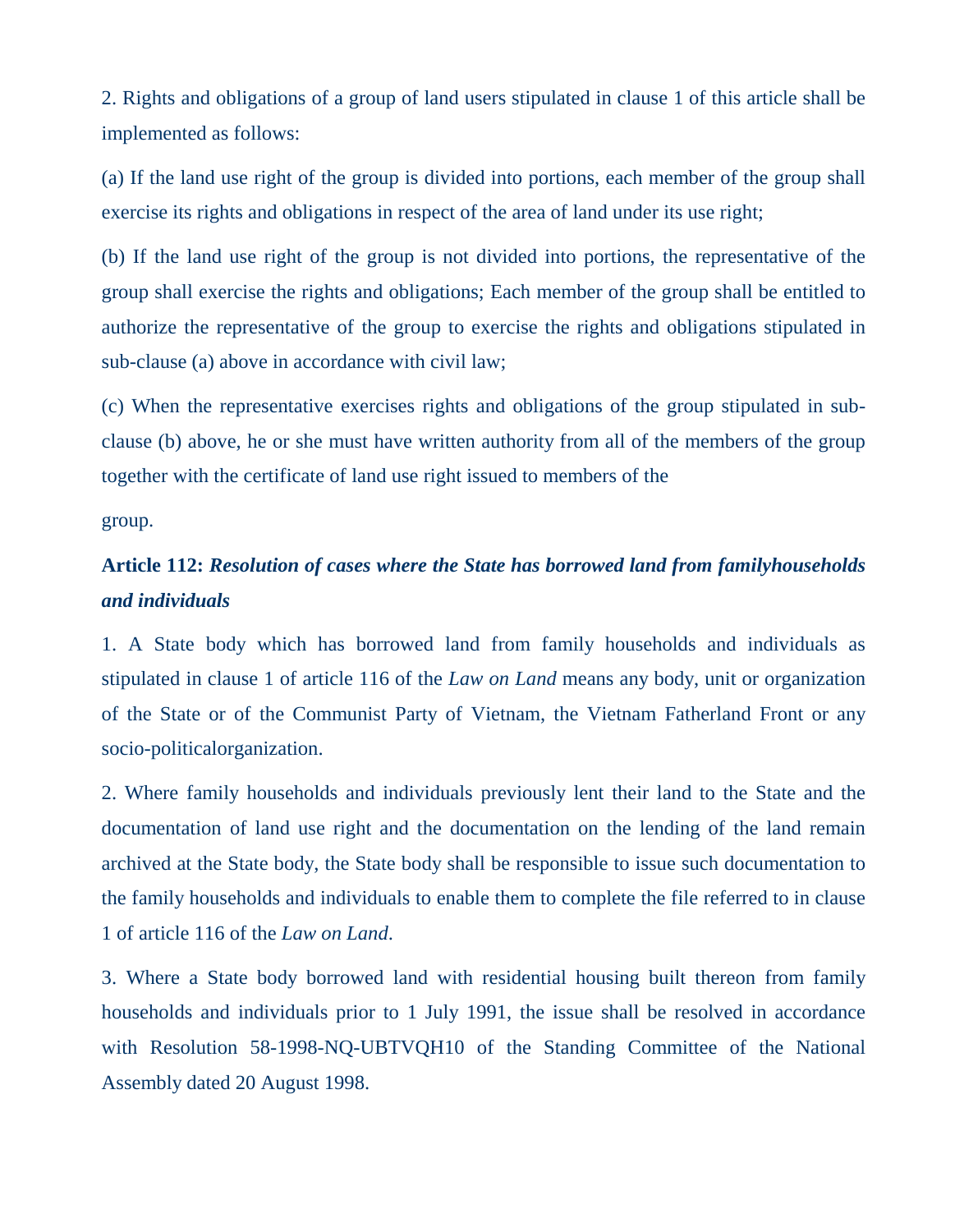4. Compensation in the form of monetary compensation or allocation of new land shall be calculated at land prices issued by the people's committee of the province or city under central authority.

3. Resolutions for return of land which the State borrowed from family households and individuals shall be implemented until the end of 31 December 2010.

### **Article 113:** *Resolution of cases where family households and individuals borrowed or leased land from other family households and individuals*

1. Cases where family households and individuals borrowed or leased land with residential housing built thereon from other family households and individuals, irrespective of whether there is still residential housing on such land; and cases where family households and individuals borrowed or leased land from other family households and individuals as a land surface on which to conduct production or business, irrespective of whether or not there were factories built on such land and belonging to such other family households and individuals shall be resolved when the following conditions are satisfied:

(a) The family household or individual lending or leasing out land must have a certificate of land use right or one of the types of documentation of land use right stipulated in clauses 1, 2 and 5 of article 50 of the *Law on Land*;

(b) Documentation of agreement on lending or leasing out of the land.

2. Resolution of cases where family households and individuals borrowed or leased land from other family households and individuals as stipulated in clause 1 of this article shall apply as follows:

(a) The land use right is the asset of the person lending or leasing out the land;

(b) Any factory for production or business built on such land is the asset of the person lending or leasing out such factory;

(c) The land use right; factories for production or business built on such land; residential housing built on the land must not be on the list of cases where the State policy for improvement of land, residential housing and factories has been implemented;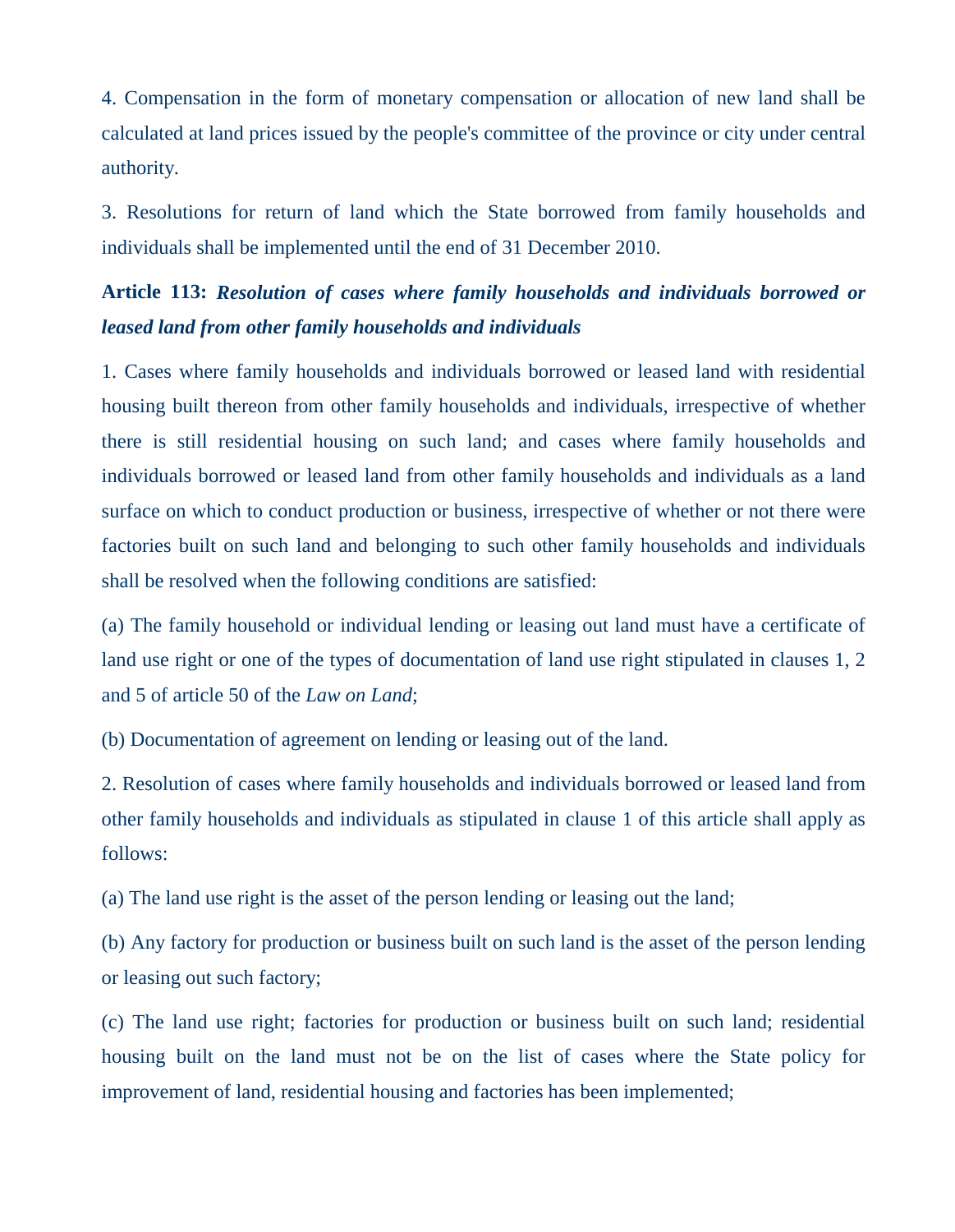(d) The land use right and factories for production or business built on land shall be resolved in the same manner as residential housing built on land as stipulated in Resolution 58-1998- NQ-UBTVQH10 of the Standing Committee of the National Assembly dated 20 August 1998 regarding civil transactions of residential housing built prior to 1 July 1991.

3. Where a family household or individual borrowed or leased land from another family household or individual without any documentation of agreement on lending or leasing out of the land as stipulated in clause 1(b) of this article and the subject land is subsequently returned voluntarily, the people's committee of the district, town or provincial city must issue a decision on recognition.

### **Article 114:** *Resolution of cases where organization borrowed or leased land or lent or leased out land*

1. Where the party which borrowed or leased land is an organization not being a State body stipulated in clause 1 of article 112 of this Decree, the issue shall be resolved in the same manner as stipulated in article 113 for family households and individuals borrowing or leasing land from other family households and individuals.

2. Where the party which lent or leased out land is an organization, the issue shall be resolved in the same manner as stipulated in clause 2(b) of article 51, clause 2(c) of article 52 and clause 2(c) of article 53 of this Decree.

### **Article 115:** *Representative exercising rights and obligations of land users*

1. Any representative exercising rights and obligations of land users shall be a person responsible before the State for land use as stipulated in article 2 of this Decree.

2. Any representative exercising rights and obligations of land users as stipulated in clause 1 of this article shall be entitled to authorize another person to do so in accordance with civil law.

3. Any representative exercising rights and obligations of land users must be a person with full legal capacity in accordance with civil law. Authority to a person to act as a representative exercising rights and obligations of land users as stipulated in clause 2 of this article must be in writing. In the case of family households and individuals, a power of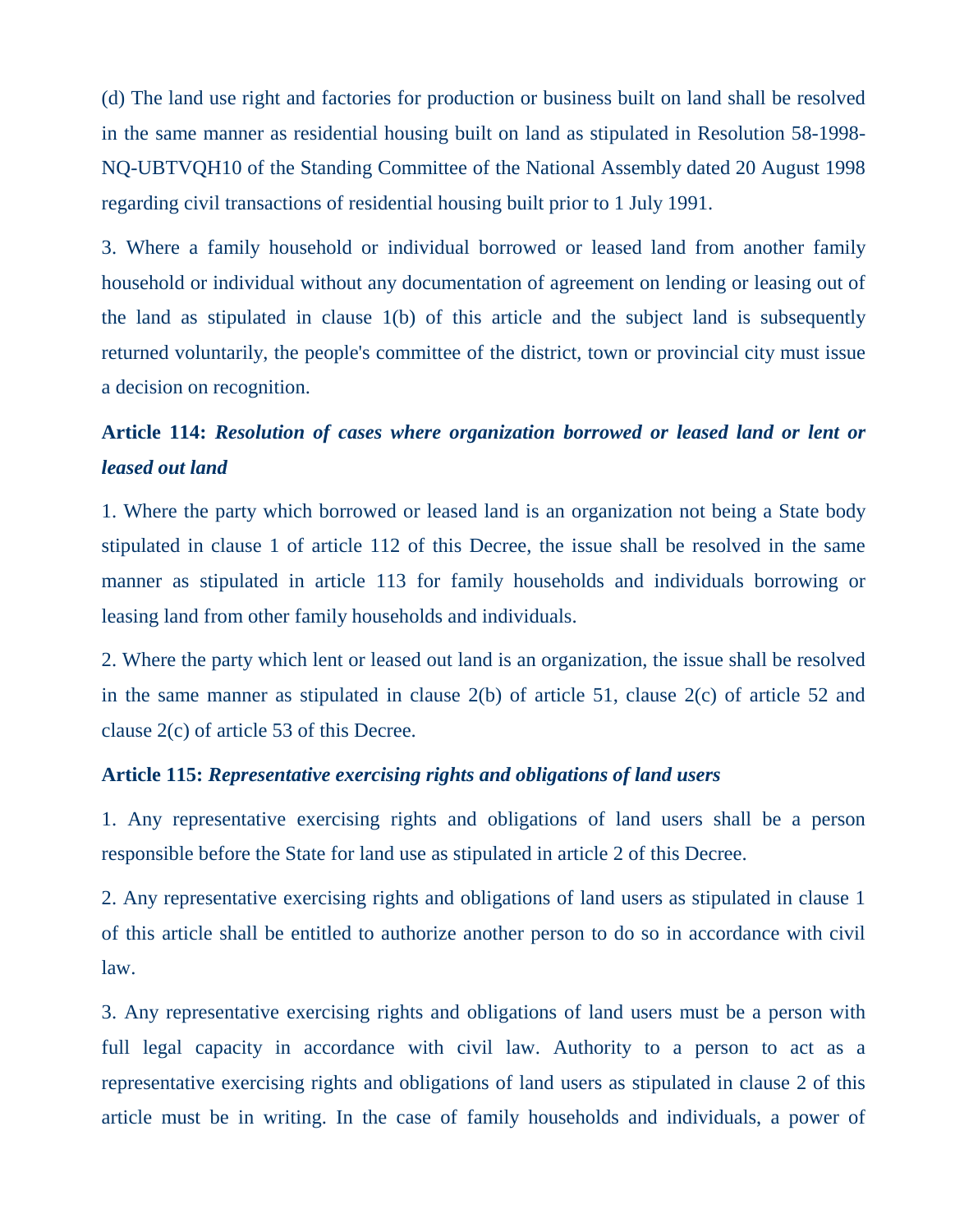attorney must be certified by the people's committee of the ward, commune or township where the family household or individual resides, or it must be notarized by the State Notary Public.

### **CHAPTER XI**

### **Order and Administrative Procedures for**

**Management and Use of Land**

### SECTION 1

#### **Administrative Procedures Applicable in General**

#### **when Land Users Exercise their Rights and Obligations**

### **Article 116:** *Implementation of administrative procedures in cases where land user has not yet been issued with certificate of land use right*

Where land users have one of the types of documentation of land use right stipulated in clauses 1, 2 and 5 of article 50 of the *Law on Land*, the conduct of administrative procedures relating to land shall be resolved as follows:

1. Where a whole parcel of land is to be recovered, the competent State body shall issue a decision on land recovery and also on retrieval of the documentation of land use right stipulated in clauses 1, 2 and 5 of article 50 of the *Law on Land*.

2. Where the competent State body conducts administrative procedures relating to a whole parcel of land outside the case stipulated in clause 1 above, such body shall retrieve the documentation of land use right stipulated in clauses 1, 2 and 5 of article 50 of the *Law on Land* and issue

a certificate of land use right in accordance with articles 135, 136 and 137 of this Decree when conducting the initial step of administrative procedures relating to a certificate of land use right.

3. Where the competent State body conducts administrative procedures relating to one part of a parcel of land, such body shall separate the parcel of land in accordance with article 145 of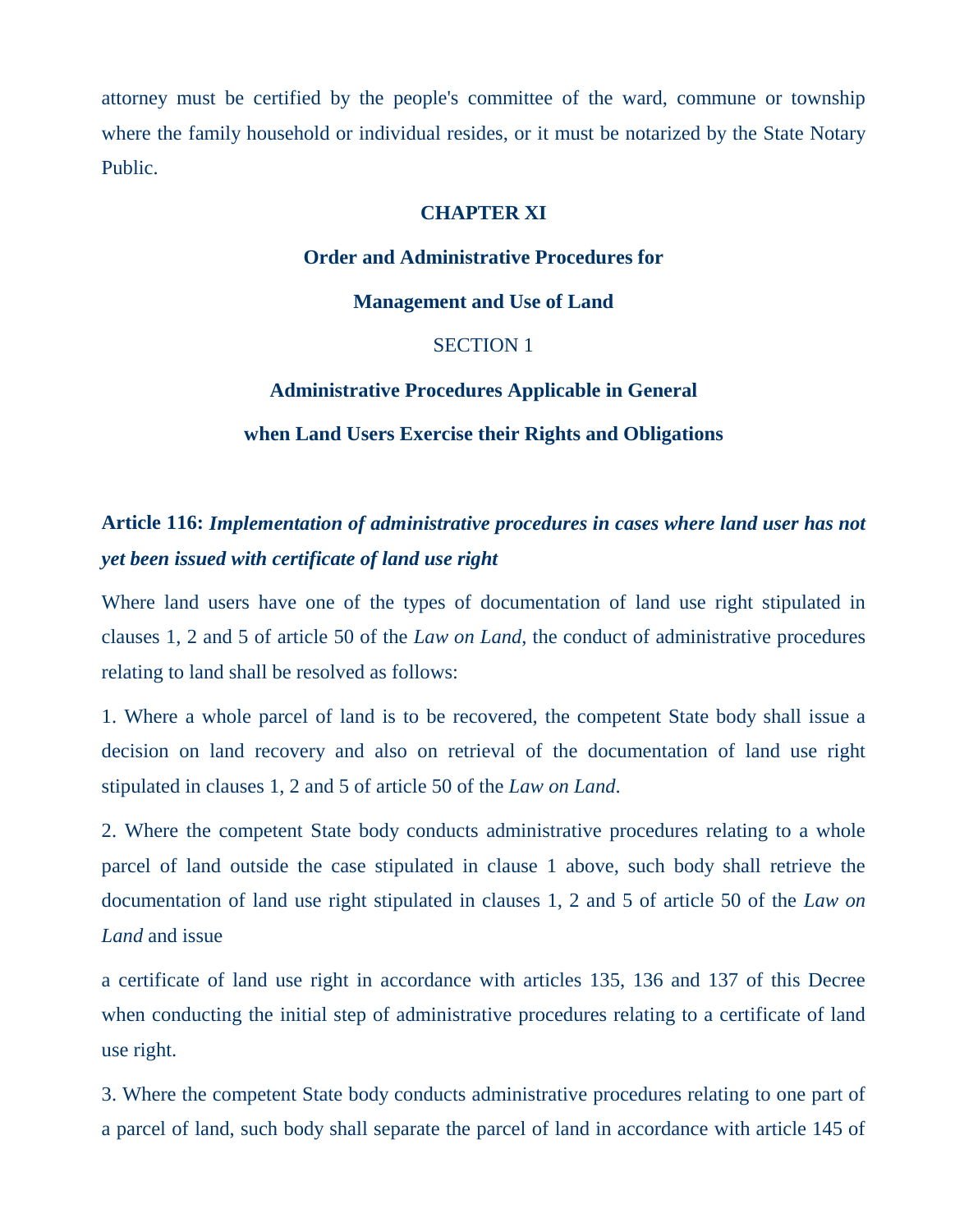this Decree and follow the order and conduct administrative procedures relating to each part of such parcel and hand over a certificate of land use right to the land user in respect of each part after the parcel of land has been separated.

**Article 117:** *Implementation of administrative procedures in cases of exchange, assignment, leasing out, sub-leasing out, bequest or donation of land use right or mortgage, guarantee or capital contribution using land use right applicable to one part of a parcel of land*

1. In cases where a certificate of land use right has already been issued for the parcel of land:

(a) Where a land user exercises its right to exchange, assign, bequeath or donate the land use right, or to contribute capital using the land use right and thereby creates a new legal entity, or to lease out or sub-lease out the land use right in an industrial zone, when exercising such right, the file must specify the part of the parcel of land to be separated out;

(b) Where a land user exercises its right to lease out the land use right but not in an industrial zone, to mortgage or guarantee using the land use right, or to contribute capital using the land use right without creating a new legal entity, and wishes to separate out a part of the parcel of land, the land user shall prepare a file on separation of a part of the parcel of land prior to exercising rights pursuant to clause 1 of article 145 of this Decree;

(c) The natural resources and environment body shall conduct administrative procedures on separation of a part of the parcel of land pursuant to clause 2 of article 145 of this Decree prior to implementation of administrative procedures for exchange, assignment, leasing out, sub-leasing out, bequest or donation of land use right or mortgage, guarantee or capital contribution using land use right applicable to one part of a parcel of land as requested by a land user, and shall deliver a certificate of land use right to the person using the remaining part of the parcel of land. If a land user exercises its rights as stipulated in clause 1(b) of this article but does not wish to separate out a part of the parcel of land, the land use right registration office shall register an entry in the cadastral file and amend the certificate of land use right.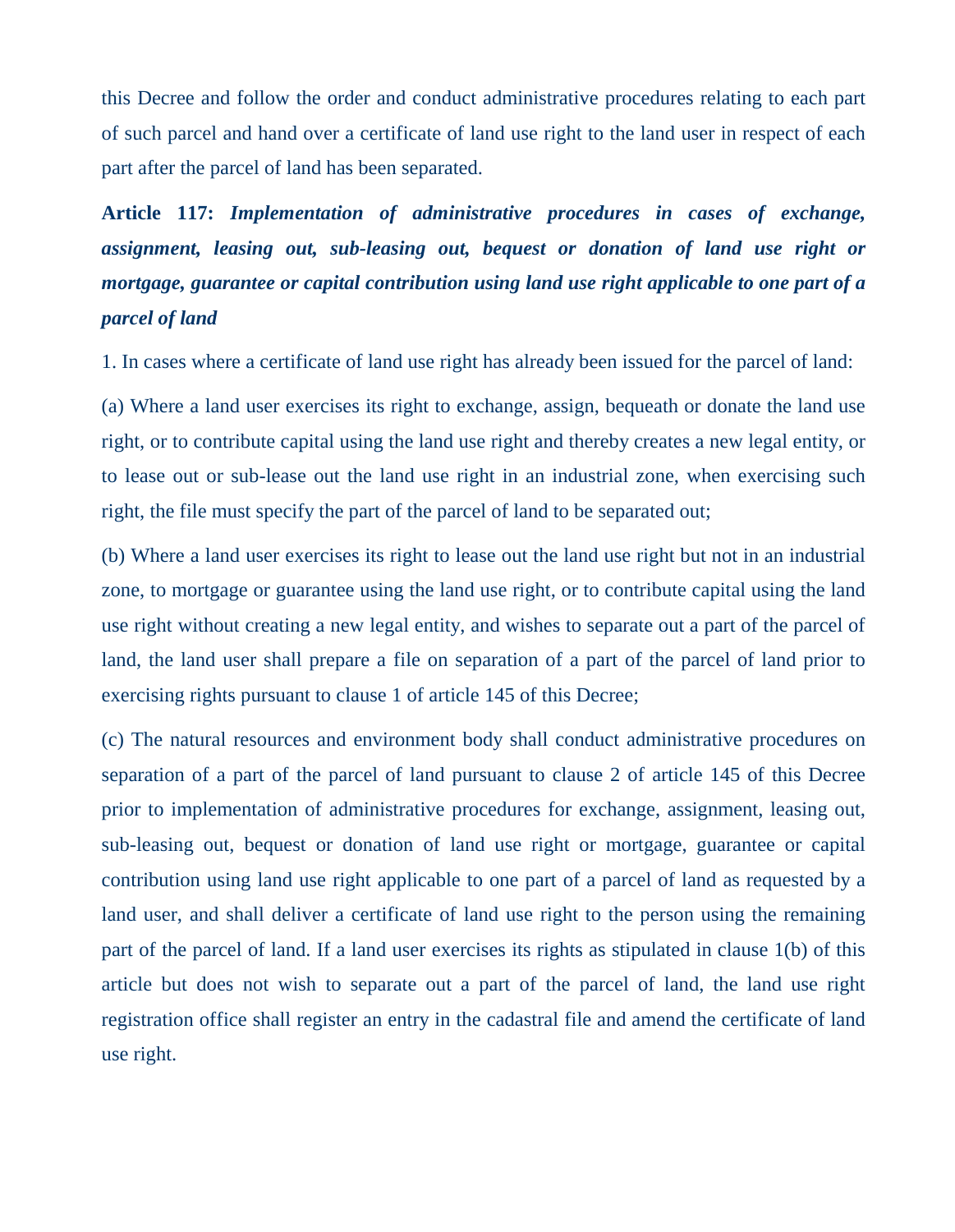2. Clause 3 of article 116 of this Decree shall apply to cases where a certificate of land use right has not yet been issued for the parcel of land.

## **Article 118:** *Retrieval of certificate of land use right or documentation of land use right in case where the State recovers land*

1. Within five working days from the date of completion of compensation and site clearance in the case when the State recovers land pursuant to clause 1 of article 38 of the *Law on Land*, or within five working days from the date of effectiveness of a decision by the authorized people's committee in cases of recovery of land pursuant to any one of clauses 2 to 12 inclusive of article 38 of the *Law on Land,* the natural resources and environment body shall notify the person having land recovered to return the certificate of land use right or documentation of land use right stipulated in clauses 1, 2 and 5 of article 50 of the *Law on Land* (if any).

2. Within ten (10) working days at the latest from the date of receipt of the notice referred to in clause 1 above, the person having land recovered shall return to the natural resources and environment body the certificate of land use right or documentation of land use right stipulated in clauses 1, 2 and 5 of article 50 of the *Law on Land*.

3. If, upon expiry of the time-limit stipulated in clause 2 of this article, the person having land recovered fails to return to the natural resources and environment body the certificate of land use right or documentation of land use right, the natural resources and environment body shall notify the land use right registration office and the people's committee of the commune, ward or township where the land is situated.

# **Article 119:** *Notarization by State Notary Public or certification by people's committee of ward, commune or township of contract or document when land user exercises rights*

1. The contract or document by which a land user exercises its right to exchange, assign, lease out or sub-lease out, bequeath or donate its land use right or mortgage, guarantee or contribute capital using the land use right must be notarized by the State Notary Public or certified by the people's committee of the ward, commune or township as follows: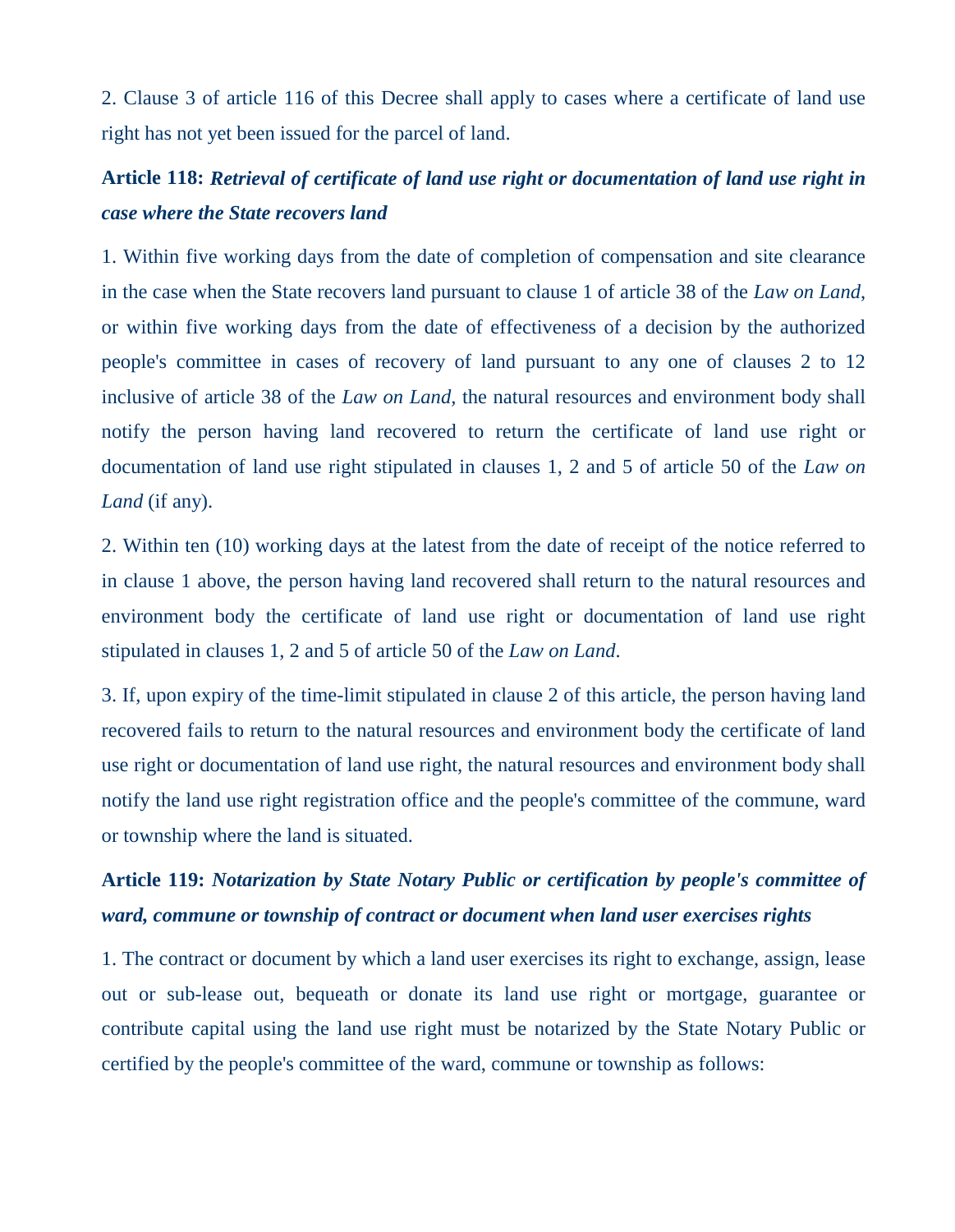(a) In the case of organizations, Vietnamese residing overseas, foreign organizations and foreign individuals, there must be notarization by the State Notary Public;

(b) In the case of family households and individuals, there must be notarization by the State Notary Public or certification by the people's committee of the ward, commune or township where the land is situated;

(c) When a land user exercises its rights and one party to the transaction falls in the category of clause (a) above and another party to the transaction falls in the category of clause (b) above, there must be notarization by the State Notary Public or certification by the people's committee of the ward, commune or township where the land is situated.

2. When a land user exercises its rights and one party to the transaction requests certification by the people's committee of the ward, commune or township where the land is situated, such people's committee shall certify the contract or document within three working days at the latest from the date of receipt of a complete and valid file.

3. The Ministry of Justice shall preside over co-ordination with the Ministry of Natural Resources and Environment to provide guidelines on notarization by the State Notary Public and certification by the people's committee of the ward, commune or township of a contract or document when a land user exercises rights to exchange, assign, lease out or sublease out, bequeath or donate its land use right or mortgage, guarantee or contribute capital using the land use right.

# **Article 120:** *Discharge of financial obligations by land user upon implementation of administrative procedures for management and use of land*

1. Financial obligations being land use fees, land rent and all types of land taxes shall be discharged after the tax authority has determined such fees and taxes based on cadastral data supplied by the land use right registration office. Within three working days at the latest from the date of receipt of cadastral data supplied by the land use right registration office, the tax authority shall notify the land use right registration office of the amount of fees and taxes payable by the land user and such office shall in turn notify directly the person liable to discharge such financial obligations or shall in turn notify the natural resources and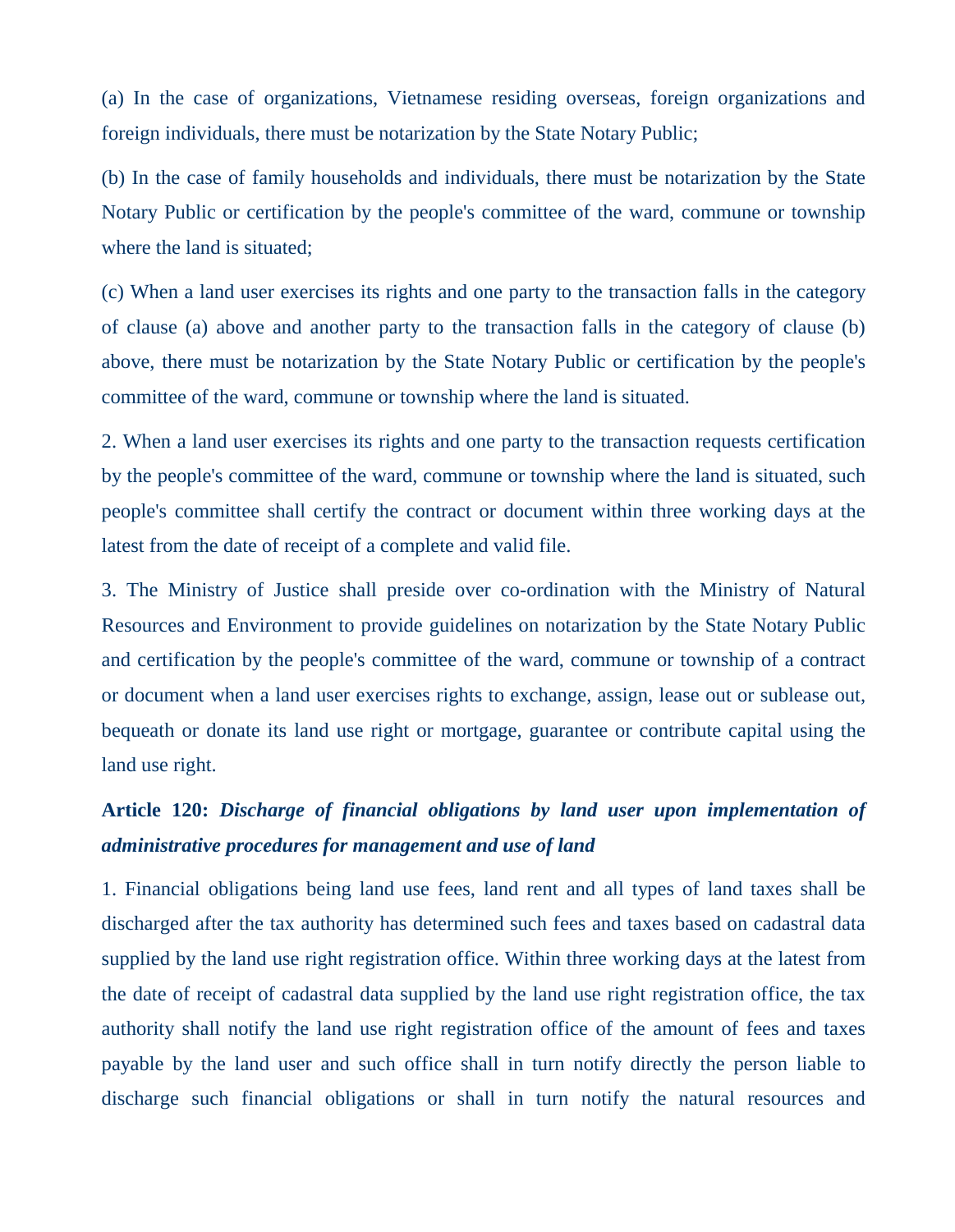environment body or the people's committee of the ward, commune or township where the land is situated if the file was submitted to such body or people's committee. Within three working days at the latest from the date of receipt of such notice, the land use right registration office, the natural resources and environment body or the people's committee of the ward, commune or township where the land is situated shall notify the person liable to discharge such financial obligations to pay the money into the State treasury in accordance with law.

2. The land use right registration office shall notify the land user of any fees and charges payable pursuant to law during the course of conduct of procedures for management and use of land.

### **Article 121:** *Time-limits for implementation of administrative procedures*

1. Where this Decree has not yet stipulated specific time-limits for implementation of procedures for management and use of land, people's committees of provinces and cities under central authority shall be responsible to do so. People's committees of provinces and cities under central authority and people's committees of districts, towns and provincial cities shall have the right to stipulate shorter time-limits for implementation of tasks than those stipulated in this Decree.

2. In the case of island, remote and mountainous areas, time-limits for implementation of procedures for management and use of land may be extended, but by no more than fifteen (15) days in each case.

3. In the case where it is necessary to make an extract of the cadastral measurements of an area of land because there is no cadastral map, timelimits for implementation of procedures for management and use of land may be extended, but by no more than twenty (20) days in each case.

## **Article 122:** *Submission of files and notification of results when implementing administrative procedures for management and use of land*

1. In the case of applications for allocation or lease of land, for permission to convert land use purpose, or for extension of land use term pursuant to articles 123, 124, 125, 126, 127, 134,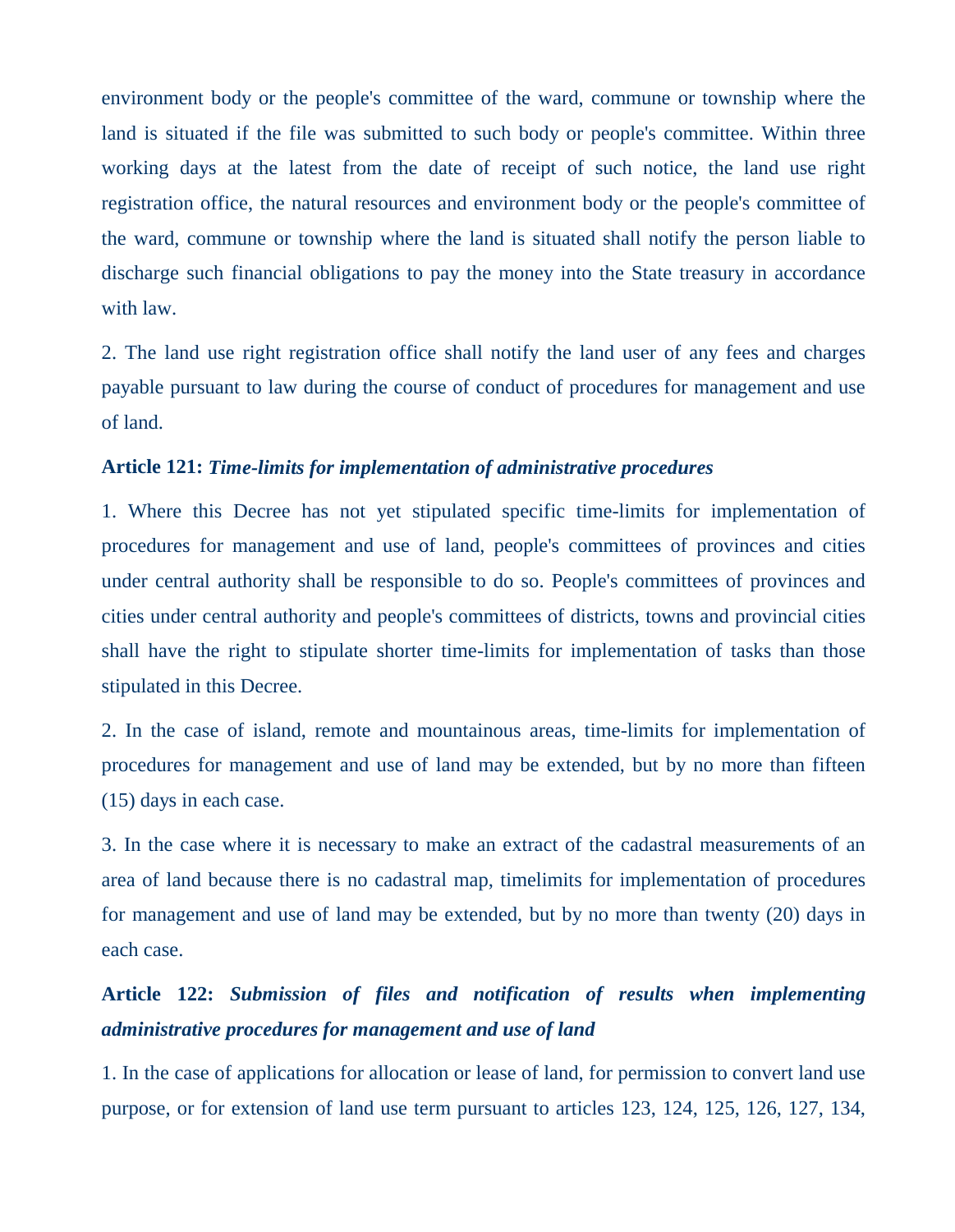135 and 141 of this Decree, files shall be submitted and results of applications shall be notified as follows:

(a) Files shall be submitted as stipulated in each article.

(b) Where conditions have been satisfied and the application has been resolved, within three working days at the latest from the date of the decision of the authorized people's committee, the natural resources and environment body shall deliver to any applicant which filed its application with the body such decision together with the original signed or amended certificate of land use right, or the body shall deliver such decision together with the original signed or amended certificate of land use right to the people's committee of the ward, commune or township in the case where the applicant filed its application with such people's committee; and the natural resources and environment body shall deliver a copy of the signed or amended certificate of land use right together with any retrieved documentation of land use right as stipulated in clauses 1, 2 and 5 of article 50 of the *Law on Land* to the land use right registration office under its administration; and shall send a notice on changes to land use to the land use right registration office under the Department of Natural Resources and Environment in order that the original cadastral file may be amended. Within three working days from the date of receipt of the certificate of land use right, the people's committee of the ward, commune or township shall deliver it to the land user.

(c) Where conditions have not been satisfied for resolution, within three working days at the latest from the date of the results on failure to resolve from the competent body, the natural resources and environment body shall return the file to the applicant and notify the reasons, or it shall rely on the people's committee of the ward, commune or township to notify the applicant in the case where the applicant filed its application with such people's

committee. Within three working days from the date of receipt of the file, the people's committee of the ward, commune or township shall return the file to the applicant and notify the reasons therefor.

2. In the case of land applications in high-tech zones and economic zones pursuant to articles 128 and 142 of this Decree, files shall be submitted and results of applications shall be notified as follows: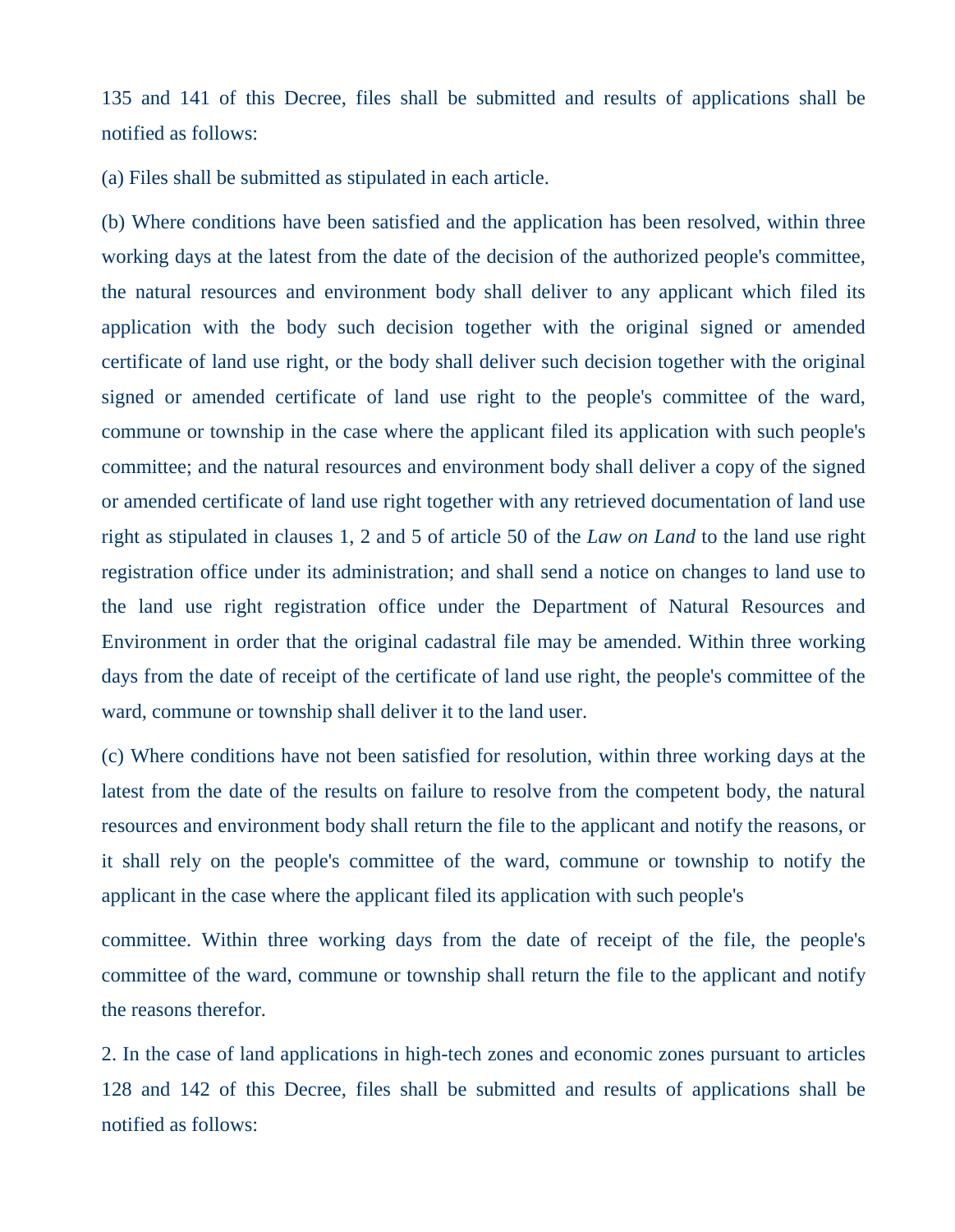(a) Files shall be submitted to the management committee of the hightech zone or economic zone.

(b) Where conditions have been satisfied and the application has been resolved by a decision of the management committee of the hightech zone or economic zone, within three working days at the latest from the date of such decision, the natural resources and environment body shall deliver to the management committee of the high-tech zone or economic zone the signed or amended certificate of land use right; and the body shall deliver a copy of the signed or amended certificate of land use right together with any retrieved documentation of land use right as stipulated in clauses 1, 2 and 5 of article 50 of the *Law on Land* to the land use right registration office under its administration; and shall send a notice on changes to land use to the land use right registration office under the Department of Natural Resources and Environment in order that the original cadastral file may be amended.

(c) Where conditions have not been satisfied for resolution, within three working days at the latest the management committee of the high-tech zone or economic zone shall return the applicant the file and notify the reasons.

3. In the case of applications for issuance of a certificate of land use right and for registration of changes in land use pursuant to articles 129, 133, 136, 137, 138, 139, 140, 143, 144, 148, 149, 150, 151, 152, 153, 154, 155, 156 and 157 of this Decree, files shall be submitted and results shall be notified as follows:

(a) Files shall be submitted to the land use right registration office under the Department of Natural Resources and Environment in the case of an organization, religious organization, Vietnamese residing overseas implementing an investment project, foreign organization or foreign individual; and shall be submitted to the land use right registration office under the Division of Natural Resources and Environment in the case of a family household, individual or community of citizens using land in a ward or a Vietnamese residing overseas purchasing a house attached to a residential land use right; or shall be submitted to the people's committee of the commune or township in the case of a family household, individual or community of citizens using land in such commune or township. Within three working days from the date of receipt of a complete and valid file, the people's committee of the commune or township shall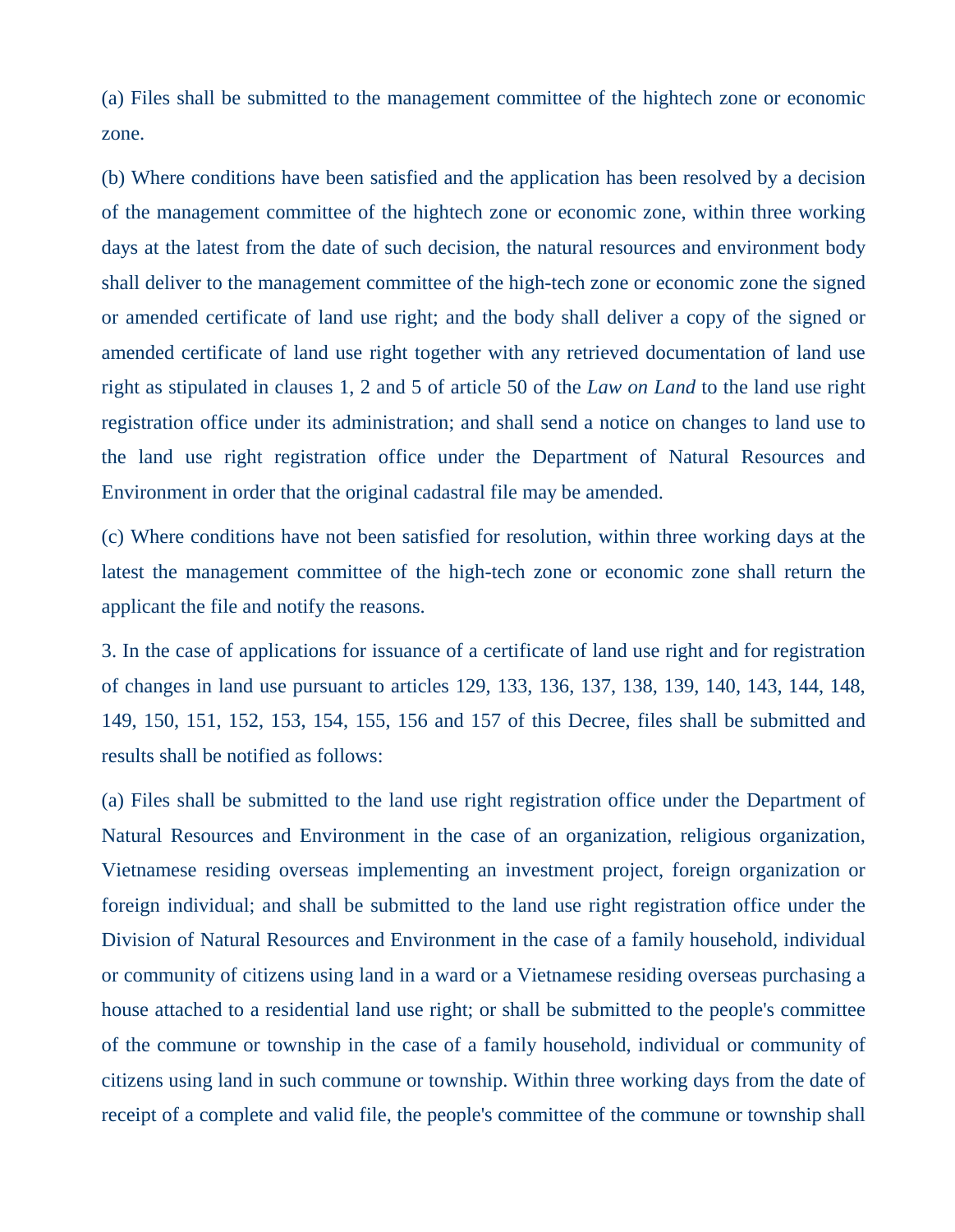deliver the file to the land use right registration office under the Division of Natural Resources and Environment.

(b) Where conditions have been satisfied and the application has been resolved, within three working days at the latest from the date of the decision of or approval from the competent body, the natural resources and environment body shall send the original signed or amended certificate of land use right to the land use right registration office under the Division of Natural Resources and Environment in the case where the applicant filed its application with the people's committee of the commune or township; and the natural resources and environment body shall send a copy of the signed or amended certificate of land use right together with any retrieved certificate of land use right or retrieved documentation of land use right as stipulated in clauses 1, 2 and 5 of article 50 of the *Law on Land* to the land use right registration office under the Department of Natural Resources and Environment in the case where the land user is an organization, religious organization, Vietnamese residing overseas implementing an investment project, or foreign organization or foreign individual; to the land use right registration office under the Division of Natural Resources and Environment in the case where the land user is a family household, individual or community of citizens or a Vietnamese residing overseas purchasing a house attached to a residential land use right; and shall send a notice on changes to land use to the land use right registration office under the Department of Natural Resources and Environment in order that the original cadastral file may be amended. Within three working days from the date of receipt of the certificate of land use right, the land use right registration office or the people's committee of the commune or township shall deliver or return it to the land user.

(c) Where conditions required by law have not been satisfied, within three working days at the latest from the date of the results on failure to resolve from the competent body, the land use right registration office shall return the file to the applicant and notify the reasons or shall rely on the people's committee of the commune or township to notify the applicant in the case where the applicant filed its application with such people's committee. Within three working days from the date of receipt of the file, the people's committee of the commune or township shall return the file to the applicant and notify the reasons therefor.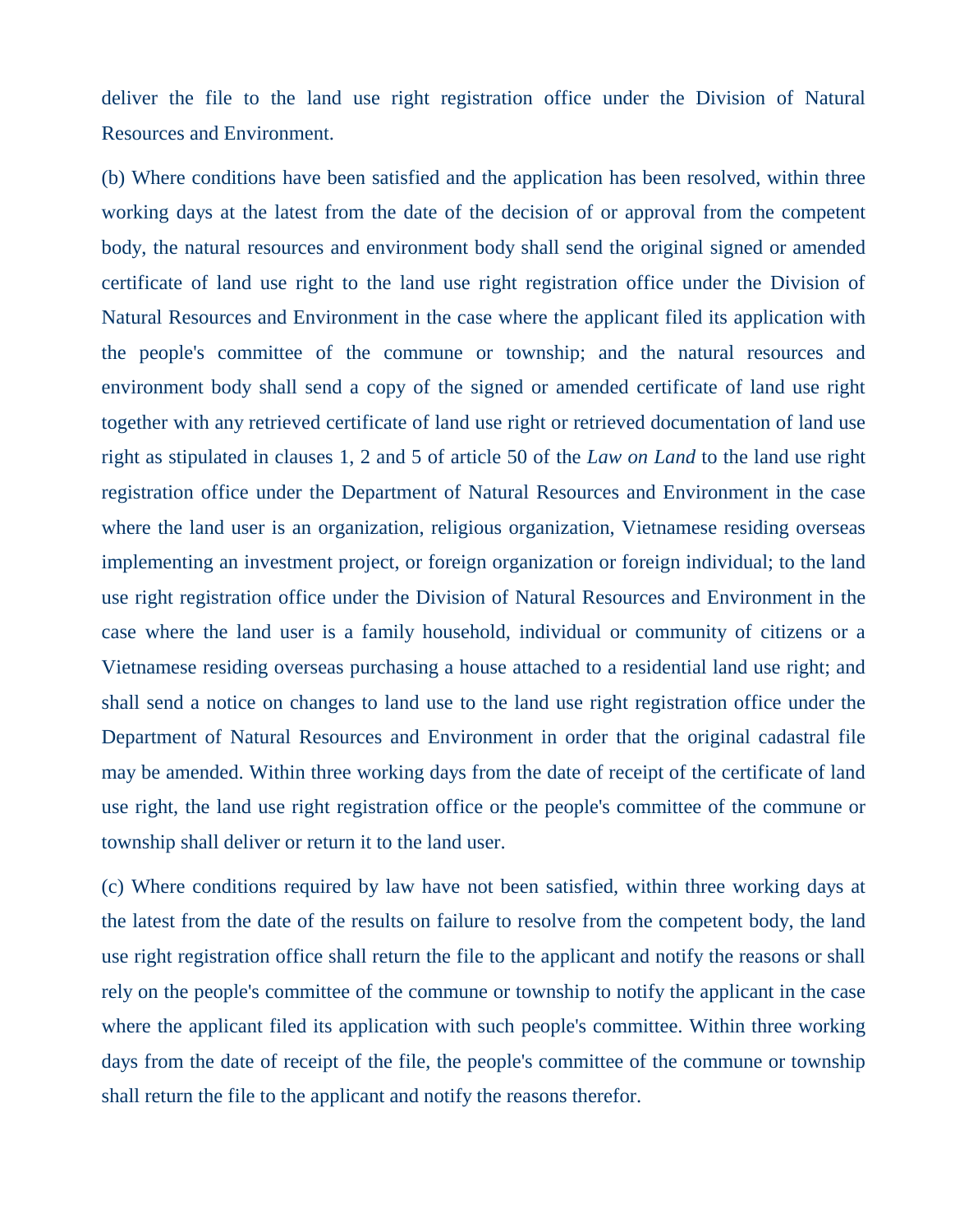4. In the case of land recovery pursuant to articles 130, 131 and 132 of this Decree, within seven working days at the latest from the date of retrieval of the issued certificate of land use right pursuant to article 118 of this Decree, the natural resources and environment body shall send a copy of the decision on land recovery together with the original retrieved certificate of land use right or one of the types of documentation of land use right stipulated in clauses 1, 2 and 5 of article 50 of the *Law on Land*, together with a list of land users in the case of inability to retrieve the issued certificate of land use right, to the land use right registration office under administration of such body; and shall also send a notice on changes to land use to the land use right registration office under the Department of Natural Resources and Environment in order that the original cadastral file may be amended.

5. In the case of exchange of agricultural land use rights pursuant to article 147 of this Decree, files shall be submitted and results shall be notified as follows:

(a) Files shall be submitted to the people's committee of the commune, ward or township where the land is situated.

(b) Where conditions have been satisfied for a resolution, within two working days at the latest the Division of Natural Resources and Environment shall send the original certificates of land use right for the exchanged parcels of land to the people's committee of the commune, ward or township where the land is situated; and shall send a copy of the certificates of land use right together with the retrieved certificates of land use right, together with any retrieved documentation of land use right as stipulated in clauses 1, 2 and 5 of article 50 of the *Law on Land* to the land use right registration office under its administration; and shall send a notice on changes to land use to the land use right registration office under the Department of Natural Resources and Environment in order that the original cadastral file may be amended.

(c) Where conditions have not been satisfied for resolution, within two working days at the latest the people's committee of the commune, ward or township shall return the file.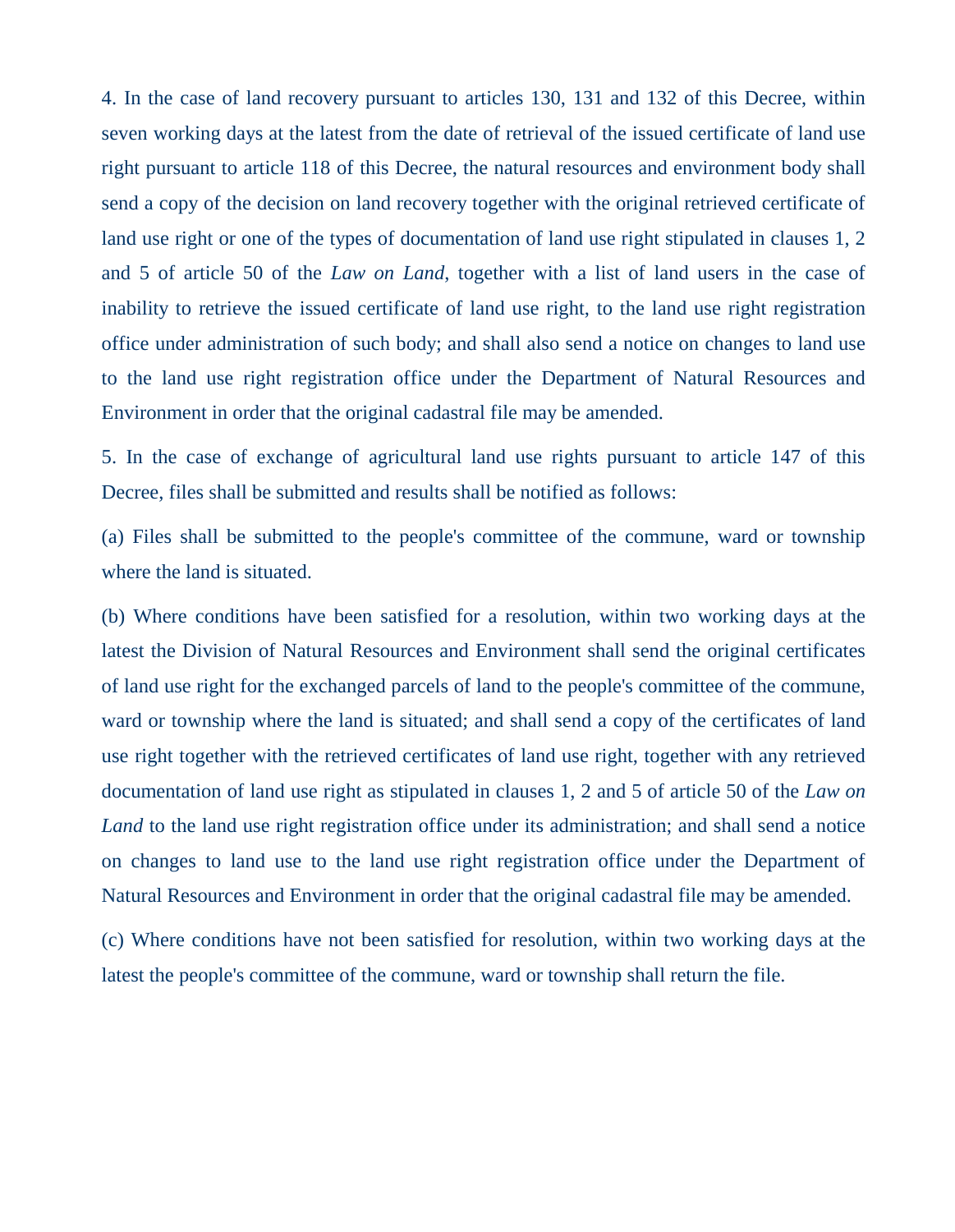#### **SECTION 2**

#### **Order and Procedures for Administration of Land**

### **Article 123:** *Order and procedures for allocation or lease of agricultural land to family households and individuals*

1. The allocation of land for planting annual trees and of land for salt production to family households and individuals being directly engaged in agricultural or salt production shall be implemented in accordance with a plan prepared by the people's committee of the commune, ward or township where the land is situated and approved by the people's committee of the district, town or provincial city. The procedures for allocation of land shall be implemented in accordance with the following provisions:

(a) The people's committee of the commune, ward or township shall prepare a general plan for resolution of all cases of land allocation in its locality; establish an advisory council for land allocation, comprising a chairman or a vice chairman of the people's committee acting as the council chairman, a representative of the Vietnam Fatherland Front, a representative of the Farmers Association, heads of residential areas in its locality and an official in charge of land administration (hereinafter referred to as advisory council for land allocation) in order to consider and make recommendations on cases of land allocation.

(b) The people's committee of the commune, ward or township shall, on the basis of the recommendations from the advisory council for land allocation, complete the plan for land allocation and display publicly a list of cases of land allocation at its headquarters within fifteen (15) working days and receive recommendations from the people; and shall finalize the plan for land allocation and submit it to the people's council at the same level for adoption before such plan is submitted to the people's committee of the district or provincial city (through the Division of Natural Resources and Environment) for consideration and approval.

(c) The Division of Natural Resources and Environment shall be responsible for evaluating the plan for land allocation; directing the land use right registration office under its authority to conduct surveys, draw cadastral maps and prepare cadastral files; and shall submit them to the people's committee at the same level for making decisions on land allocation and issuing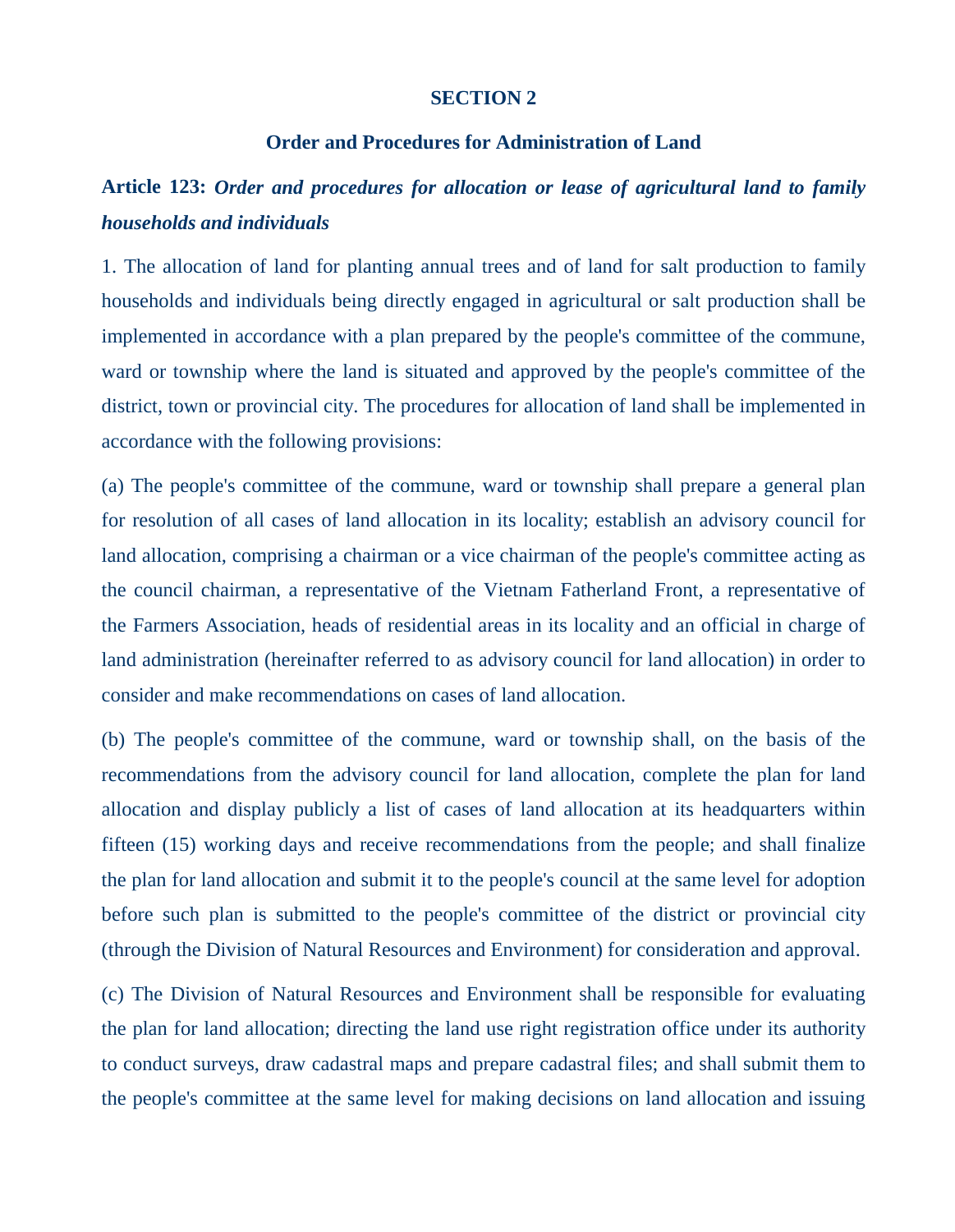certificates of land use right. The time-limit for performance of the tasks stipulated in this subclause shall not exceed fifty (50) days from the date on which the Division of Natural Resources and Environment receives a proper file to the date on which the land user receives a certificate of land use right.

2. Allocation or lease of land for planting perennial crops, forest land for production, protective forest land, buffer zones of specialized use forest land, land for aquaculture or other agricultural land to family households and individuals shall be implemented in accordance with the following provisions:

(a) A family household or individual shall submit an application file for allocation or lease of land to the people's committee of the commune, ward or township where the land is situated; the application shall specify the requirement for a land area to be used. In the case of applications for allocation or lease of land for aquaculture, an aquaculture project evaluated by the body in charge of aquaculture of the district, town or provincial city and an environmental impact assessment report in accordance with the law on environment shall be required.

(b) Where all conditions are satisfied, the people's committee of the commune, ward or township shall be responsible for verifying and recording its certification of the requirement of the family household or individual for land use in the application for allocation or lease of land, and shall forward same to the land use right registration office under the Division of Natural Resources and Environment.

(c) The land use right registration office shall be responsible for rechecking the file; where all conditions are satisfied, it shall make an extract of the cadastral map or make an extract of the cadastral measurements of the area of land if there is no cadastral map and a copy of the cadastral file and forward them to the Division of Natural Resources and Environment.

(d) The Division of Natural Resources and Environment shall be responsible for verifying all applications for allocation and lease of land, conducting an on-site verification where necessary, and forwarding a submission to the people's committee of the district, town or provincial city to make a decision on allocation or lease of land and to sign a certificate of land use right; and to sign a land lease contract in cases of land lease.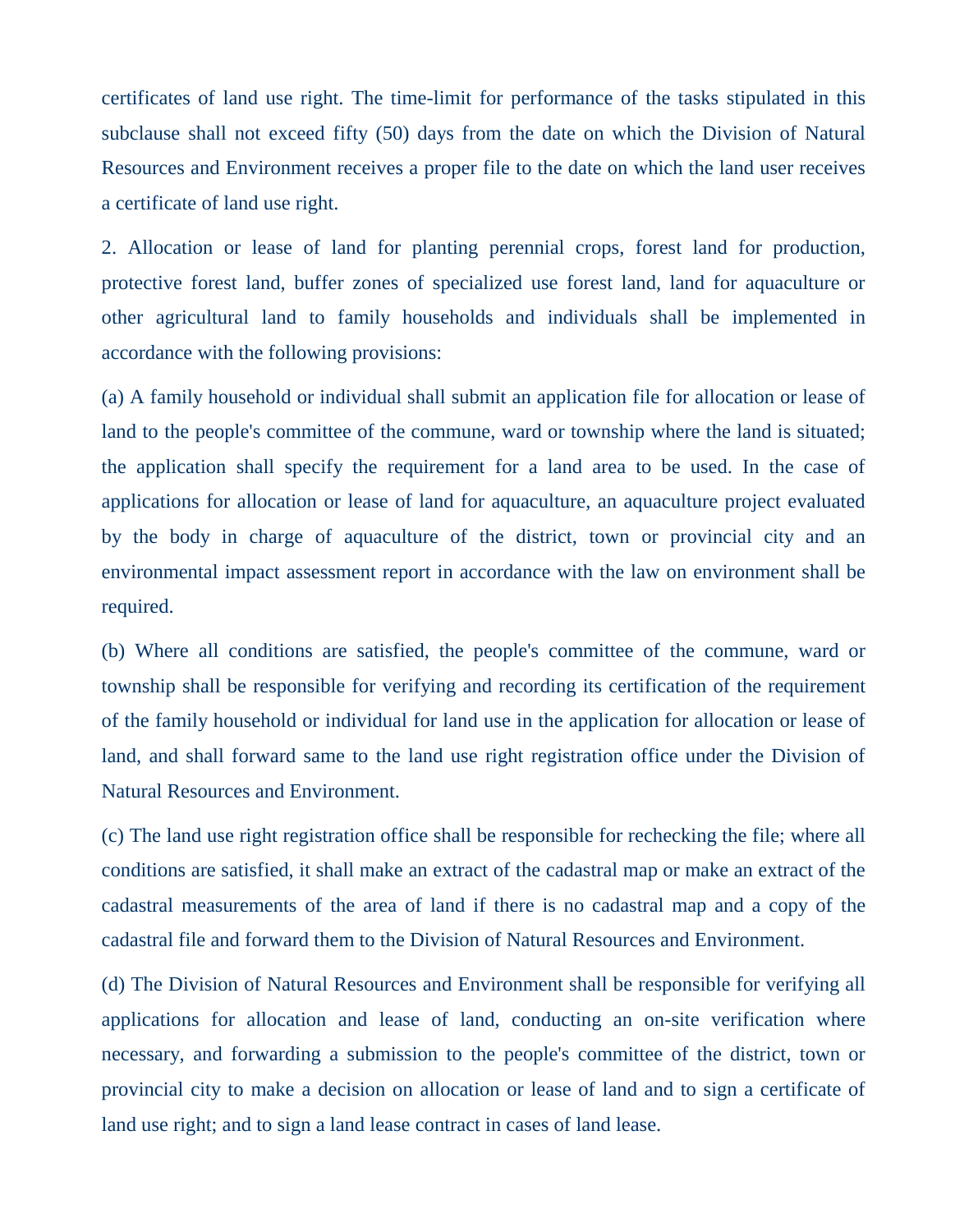3. The period for performance of the tasks stipulated in clauses 2(b), (c) and (d) of this article shall not exceed fifty (50) working days from the date on which the people's committee of the commune, ward or township receives a complete and valid file to the date on which the land user receives a certificate of land use right.

# **Article 124:** *Order and procedures for allocation of land for residential housing to family households and individuals in rural areas outside cases where there must be auction of land use right*

1. A family household or individual with a requirement for land use for residential housing shall submit an application for land allocation to the people's committee of the commune where the land is situated.

2. Land shall be allocated as follows:

(a) The people's committee of the commune shall, based on its approved detailed land use zoning and planning, prepare a plan for allocation of land for residential housing and submit it to the advisory council for land allocation referred to in clause 1(a) of article 123 of this Decree for consideration and recommendation; and shall display publicly a list of cases of land allocation at its headquarters within fifteen (15) working days and receive recommendations from the people; and shall finalize the plan for land allocation and prepare an application file for land allocation and submit it to the land use right registration office under the Division of Natural Resources and Environment. The file shall be prepared in two sets and shall include a submission from the people's committee of the commune on allocation of land for residential housing, a list of family households and individuals with their applications for allocation of land for residential housing, and recommendations of the advisory council for land allocation of the commune.

(b) The land use right registration office shall be responsible for rechecking the file; where all conditions are satisfied, it shall make an extract of the cadastral map or make an extract of the cadastral measurements of the area of land if there is no cadastral map and a copy of the cadastral file and forward them together with the file stipulated in sub-clause (a) above to the Division of Natural Resources and Environment; and it shall send the cadastral data to the tax authority to determine the financial obligations. (c) The Division of Natural Resources and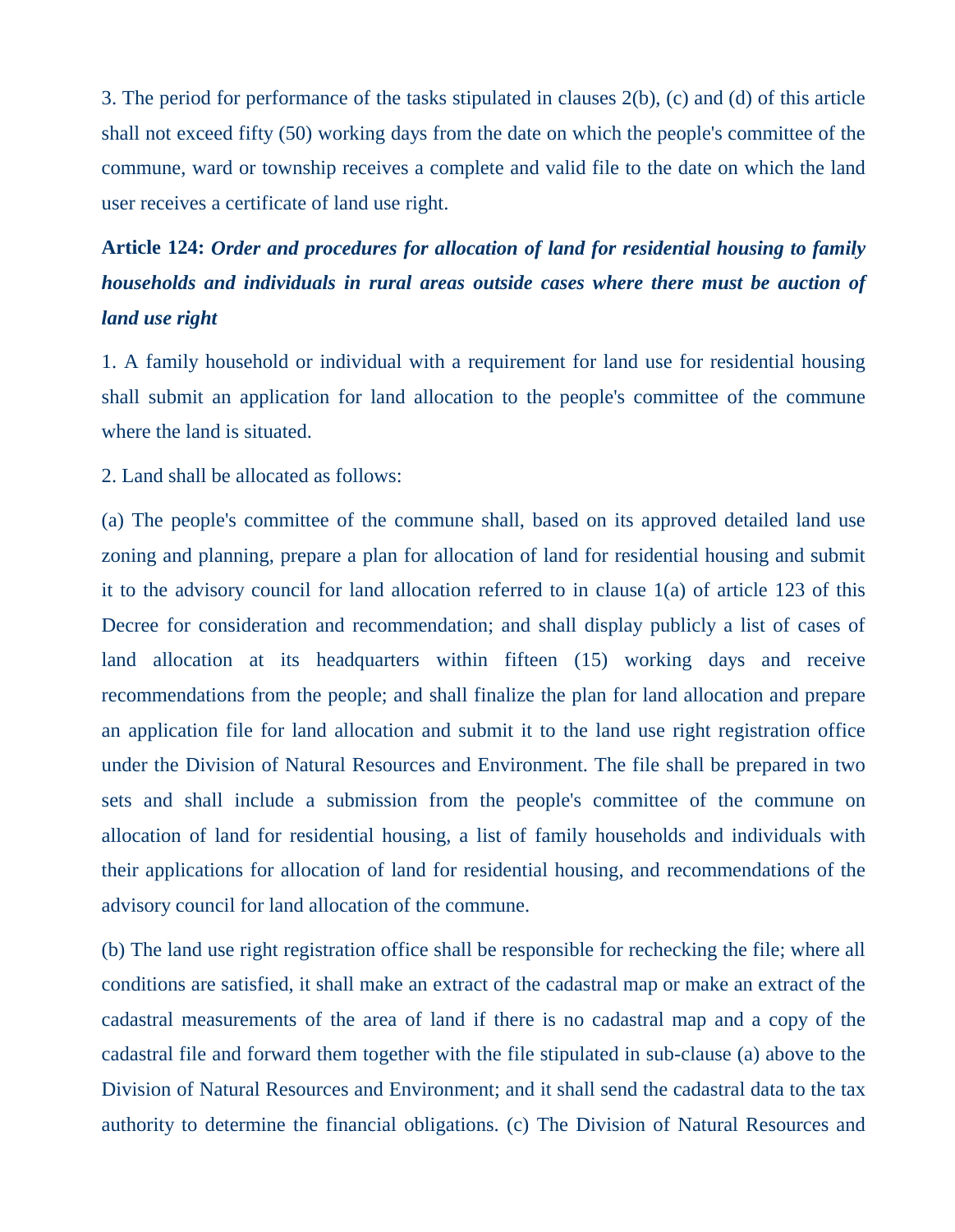Environment shall be responsible for verifying all cadastral files; conducting an on-site verification, and forwarding a submission to the people's committee of the district, town or provincial city to make a decision on land allocation and to sign a certificate of land use right. (d) The people's committee of the commune shall, on the basis of the decision on land allocation, hand over land on site.

3. The period for performance of the tasks stipulated in clauses 2(b), (c) and (d) of this article shall not exceed forty (40) working days (excluding the duration of compensation, site clearance and discharge of financial obligations by land users) from the date on which the land use right registration office receives a complete and valid file to the date on which the land user receives a certificate of land use right.

# **Article 125:** *Order and procedures for allocation or lease of land to Vietnamese residing overseas, and to foreign organizations and foreign individuals in cases where site has been cleared or site does not require clearing, to organizations and religious organizations,*

1. A person with a requirement to apply for allocation or lease of land shall contact the body to which the people's committee of the province or city under central authority has assigned the duty to reach agreement on site locations or the land fund development organization in the place where land is available in order to introduce a site for land use.

2. After the applicant has a written agreement on a location or written permission for the investment or written agreement to construction of works on the agreed site from the competent State body, the applicant shall submit a file in two sets to the Department of Natural Resources and Environment in the locality where the land is situated. The file shall comprise:

(a) Application for allocation or lease of land;

(b) Written agreement on a location or written permission for the investment or written agreement to construction of works on the agreed site from the competent State body; (c) Investment decision or a copy of the investment licence certified by the State Notary Public; in the case of a project of an organization not funded by the State Budget or in the case of a project not with foreign owned capital, there must be written evaluation of the requirement to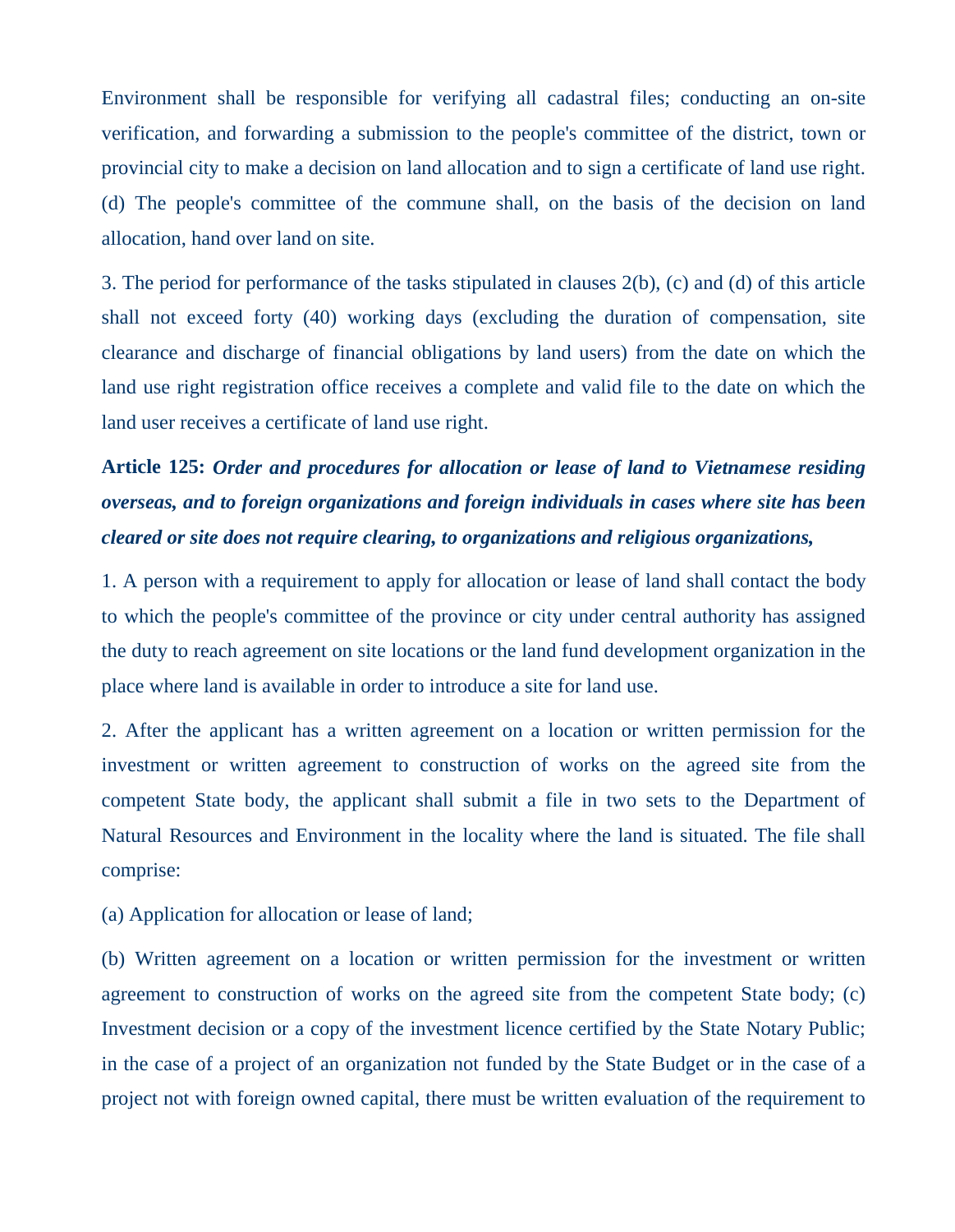use land from the Department of Natural Resources and Environment in the locality where the land is situated in accordance with clause 1(b) of article 30 of this Decree; (d) In the case of a project for mineral exploration or exploitation, the licence must be accompanied by a map of exploration or exploitation of the mine; in the case of land use for the purpose of production of bricks and tiles or for making ceramics, there must be either a decision or permit for production of bricks and tiles or an investment project which has been approved by the competent State body;

(dd) Written confirmation from the Department of Natural Resources and Environment in the locality where the land is situated of proper compliance with the law on land by the applicant for allocation or lease of land in the case where the State has previously allocated or leased land to such applicant.

3. The allocation or lease of land shall be regulated as follows:

(a) The Department of Natural Resources and Environment shall be responsible to investigate and direct the land use right registration office to make an extract of the cadastral map of the parcel of land or make an extract of the cadastral measurements of the area of

land if there is no cadastral map (in the case of a project to use land for construction of works over a wide area such as dyke embankments, hydro-electric plant, power lines, roads, railways, water conduits, oil pipelines or gas pipelines, the most recently drawn topographical map with a scale no less than 1/25,000 shall be used instead of a cadastral map) and to make a copy of the cadastral file;

(b) The land use right registration office shall send the cadastral data to the tax authority to determine the financial obligations;

(c) The Department of Natural Resources and Environment shall be responsible to investigate the cadastral file, to verify it on site, and to submit the matter to the people's committee of the province or city under central authority to make a decision on allocation or lease of land and to issue a certificate of land use right, to sign a contract of lease of land in the case of lease of land, and to direct the Division of Natural Resources and Environment and the people's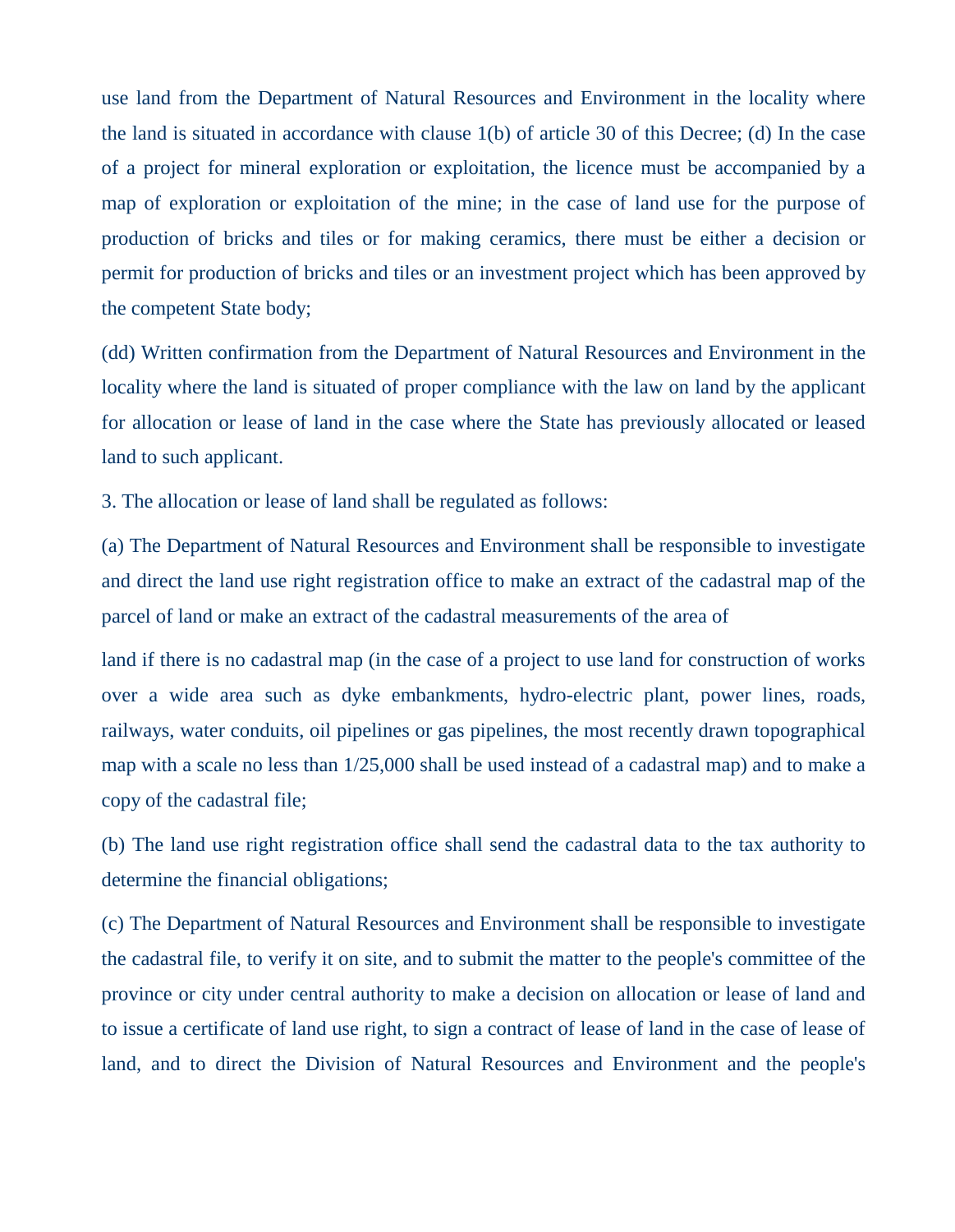committee of the commune, ward or township where the land is situated to organize on-site hand-over of the land.

4. The time-limit for performance of the tasks stipulated in clause 3 above shall be no more than twenty (20) working days (excluding the duration for discharge by the land user of its financial obligations) from the date on which the Department of Natural Resources and Environment receives a complete and valid file to the date on which the land user receives a

certificate of land use right.

# **Article 126:** *Order and procedures for allocation or lease of land to Vietnamese residing overseas, and to foreign organizations and foreign individuals in cases where site has not yet been cleared*

1. A person with a requirement to apply for allocation or lease of land shall contact the body to which the people's committee of the province or city under central authority has assigned the duty to reach agreement on site locations in order to introduce a site for land use.

2. The applicant shall submit a file as stipulated in clause 2 of article 125 of this Decree.

3. Recovery of land, compensation and site clearance shall be implemented in the order stipulated in clauses 1, 3, 4, 5, 6 and 7 of article 130 of this Decree and in accordance with regulations of the Government on compensation, financial assistance and resettlement.

4. After the site has been cleared, allocation or lease of land shall be implemented in accordance with clause 3 of article 125 of this Decree.

5. The time-limit for performance of the tasks stipulated in clause 4 above shall be no more than twenty (20) working days (excluding the duration for discharge by the land user of its financial obligations) from the date on which the site is cleared and the Department of Natural Resources and Environment receives a complete and valid file to the date on which the land user receives a certificate of land use right.

**Article 127:** *Order and procedures for allocation of land for use for objectives of national defence and security*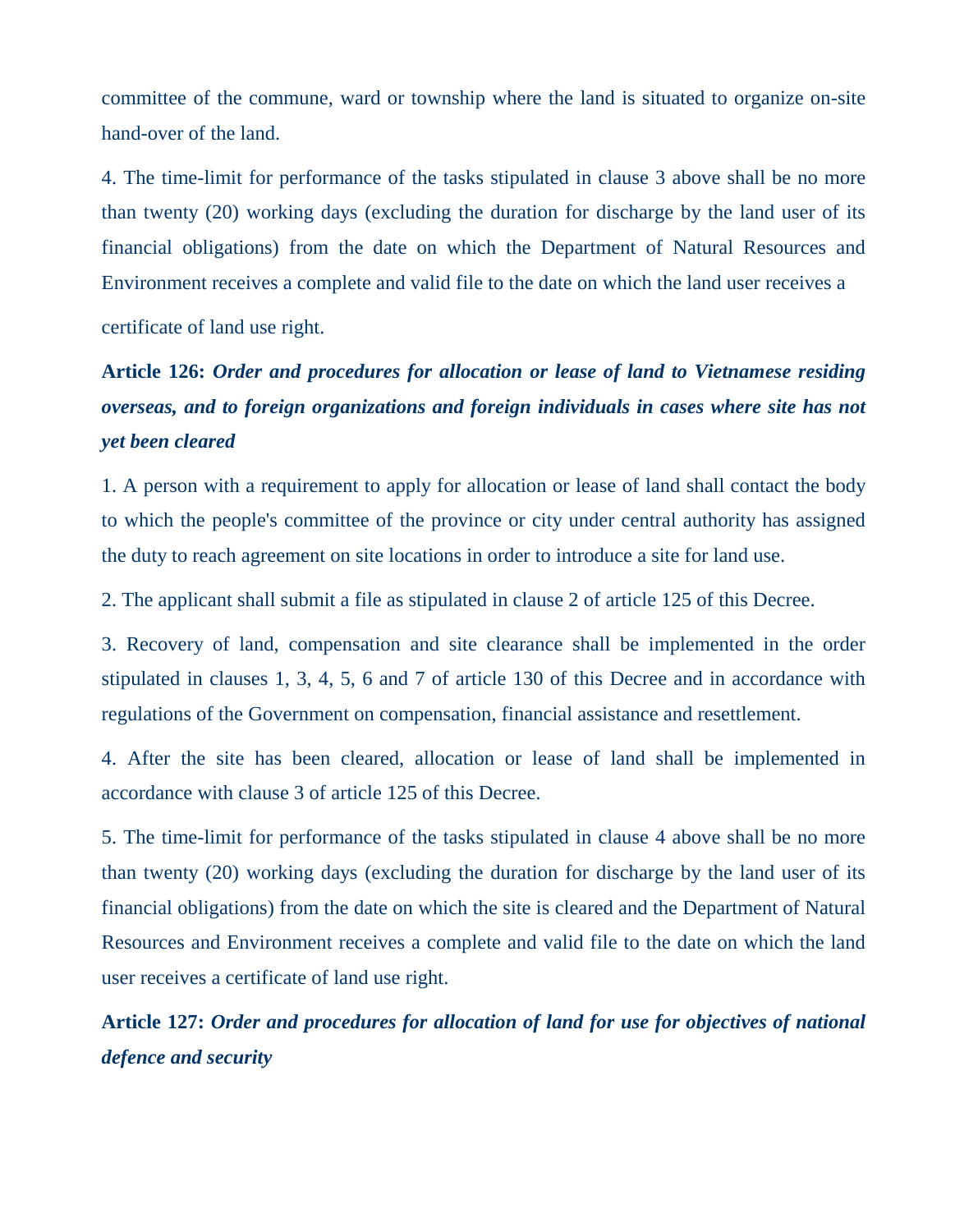1. A unit of the people's armed forces as stipulated in clause 3 of article 83 of this Decree applying for allocation of land for objectives of national defence and security shall submit a file in two sets to the Department of Natural Resources and Environment of the locality in which the land is situated; the file shall comprise:

(a) Application for land allocation;

(b) Extract of the investment decision for construction of works for national defence and security from the competent State body, including items relating to land use or a decision approving the plan for the site of a garrison from the Ministry of Defence or the Ministry of Police;

(c) Written proposal for land allocation from the Ministry of Defence or the Ministry of Police or the head of the unit delegated by the Ministry of Defence or the Ministry of Police.

2. Land shall be allocated as follows:

(a) Within a time-limit of five working days from the date of receipt of a complete and valid file, the Department of Natural Resources and Environment shall be responsible to verify it and to send one set to the land use right registration office under its authority; and shall provide the people's committee of the district, town or provincial city with guidelines for preparation of a plan for compensation and site clearance;

(b) Within a time-limit of five working days from the date of receipt of the file, the land use right registration office shall be responsible to make an extract of the cadastral map or an extract of the cadastral measurements of the area of land if there is no cadastral map, and an extract of the cadastral file and send them together with the application file for allocation of land to the Department of Natural Resources and Environment;

(c) Within a time-limit of ten (10) working days from the date of receipt of the extract of the cadastral map and the extract of the cadastral file, the Department of Natural Resources and Environment shall be responsible to forward a submission to the people's committee of the province or city under central authority to make a decision on recovery of the land from the current land user in cases within its jurisdiction or to sign a request to the people's committee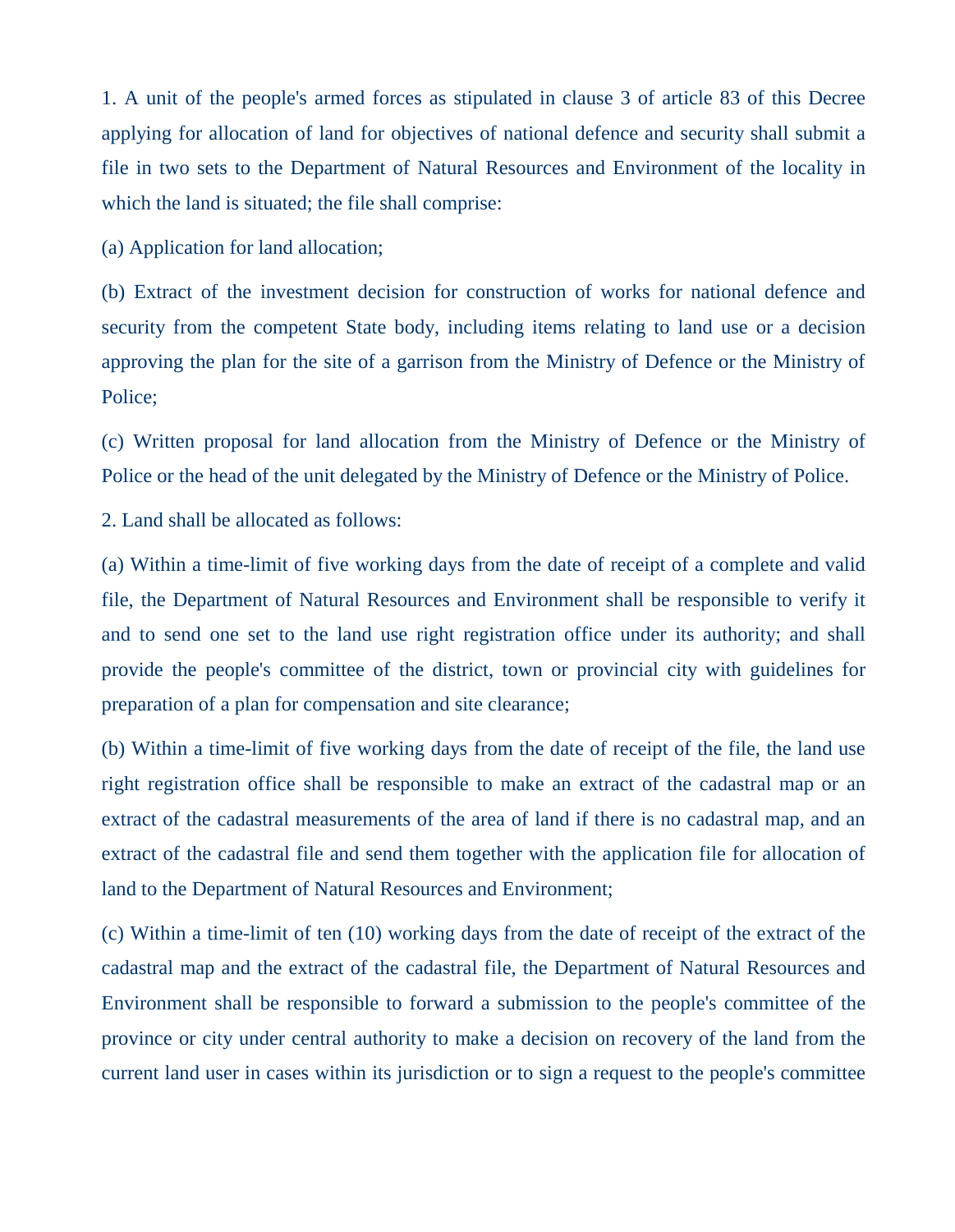of the district, town or provincial city to make a decision on land allocation and issue a certificate of land use right;

(d) With a time-limit of ten (10) working days from the date of receipt of the file, where all conditions are satisfied, the people's committee of the province or city under central authority shall be responsible for considering and signing a decision on recovery of land, a decision on land allocation, and a certificate of land use right, and sending them to the Department of Natural Resources and Environment; and shall notify the people's committee of the district, town or provincial city for implementation of compensation, support and resettlement;

(dd) Recovery of land, payment of compensation and site clearance shall be conducted in accordance with the procedures stipulated in clauses 1, 3, 4, 5, 6 and 7 of article 130 of this Decree and in accordance with regulations of the Government on compensation, support and resettlement;

(e) Within a time-limit of three working days from the date of completion of payment of compensation and site clearance, the Department of Natural Resources and Environment shall direct the Division of Natural Resources and Environment and the people's committee of the commune, ward or township in which the land is situated to organize on-site hand-over of the land.

## **Article 128:** *Order and procedures for re-allocation or lease of land in high-tech zones and economic zones*

1. An applicant shall submit a file in two sets, comprising:

(a) Application for re-allocation or lease of land;

(b) In the case of an organization, the investment project in accordance

with the law on investment;

(c) In the case of a Vietnamese residing overseas, a foreign organization or a foreign individual, the investment decision or investment project in accordance with the law on investment.

2. Re-allocation or lease of land shall be regulated as follows: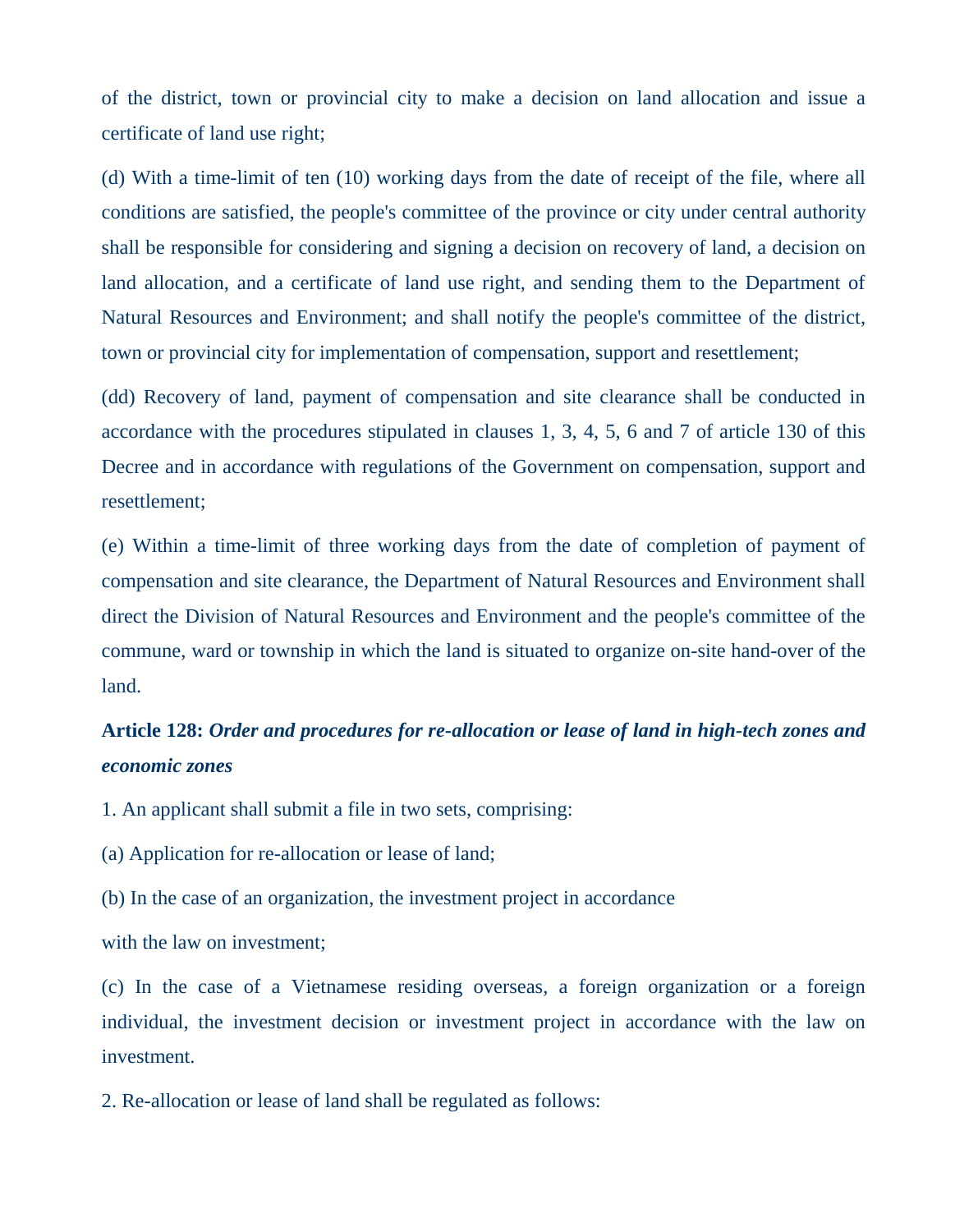(a) Within a time-limit of nine working days from the date of receipt of a file, the management committee of a high-tech zone or economic zone shall be responsible for consideration of it; where all conditions are satisfied, it shall make an extract of the cadastral map or an extract of the cadastral measurements of the area of land if there is no cadastral map; it shall issue a decision on re-allocation of land or sign a land lease contract; and it shall give notification to the land user to pay land use fees or land rent in accordance with law; and it shall send the decision on land re-allocation or the land lease contract together with the extract of the cadastral map or extract of the cadastral measurements to the natural resources and environment body under the people's committee authorized to issue certificates of land use right;

(b) Within a time-limit of five working days from the date of receipt of the decision on land re-allocation or land lease contract, the Department of Natural Resources and Environment shall be responsible for signing a certificate of land use right or the Division of Natural Resources and Environment shall be responsible for forwarding a submission to the people's committee at the same level to sign a certificate of land use right; and shall send the certificate of land use right to the management committee of the high-tech zone or economic zone;

(c) Within a time-limit of three working days from the date on which the land user discharges its financial obligations, the management committee of the high-tech zone or economic zone shall be responsible for on-site hand-over of the land and delivery of the certificate of land use right.

### **Article 129:** *Order and procedures for conversion from form of land lease to land allocation with collection of land use fees*

1. Any land lessee with a requirement for conversion from the form of land lease to the form of allocation of land with collection of land use fees shall submit a file in one set comprising:

(a) Application for registration of conversion of the form of land lease to the form of allocation of land with collection of land use fees;

(b) Land lease contract and certificate of land use right.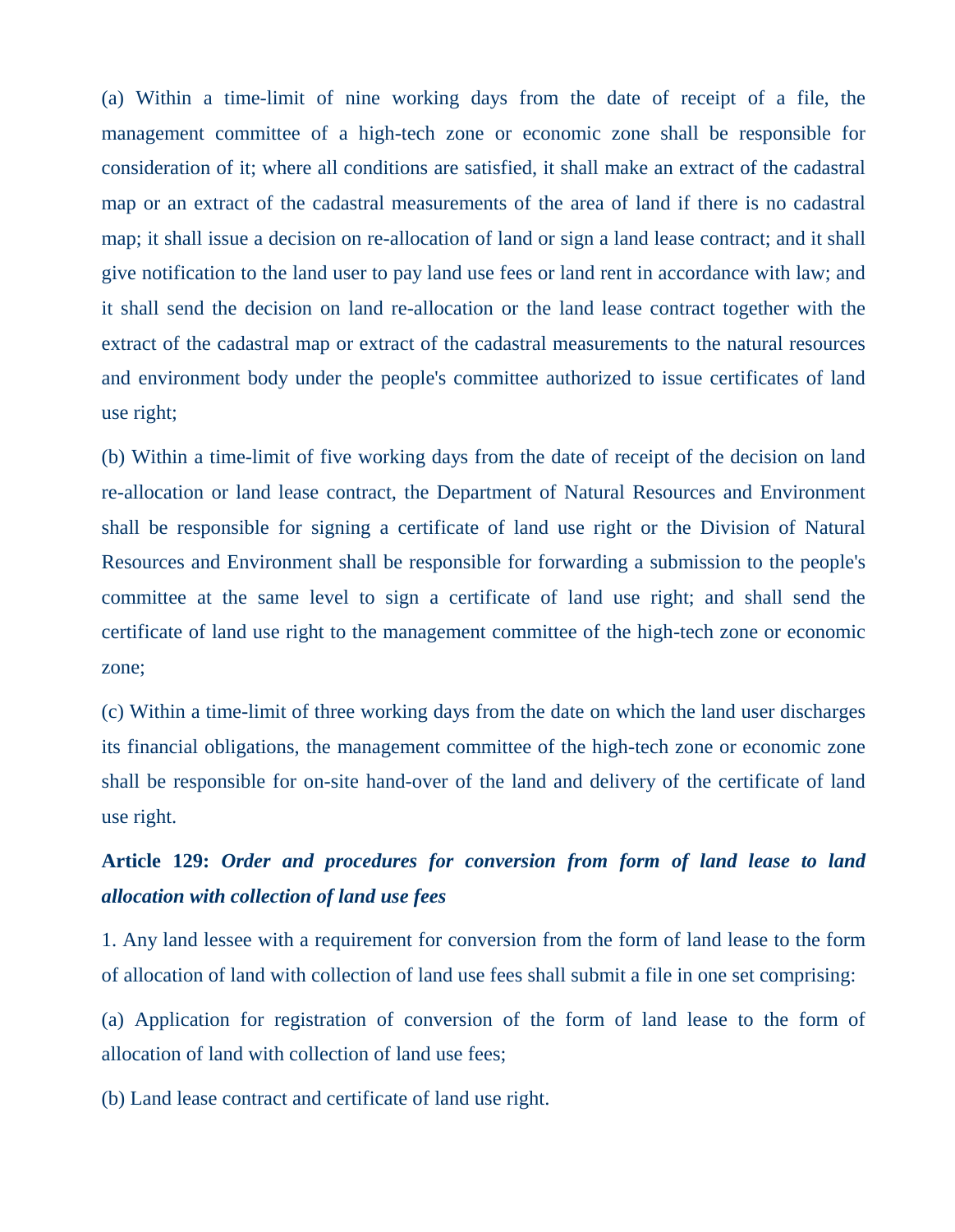2. Conversion from the form of land lease to the form of allocation of land with collection of land use fees shall be regulated as follows:

(a) Within a time-limit of five working days from the date of receipt of a complete and valid file, the land use right registration office shall be responsible for verification of it; where all conditions are satisfied, it shall make an extract of the cadastral file and submit it together with the file to the natural resources and environment body at the same level; and it shall send the cadastral data to the tax authority to determine the financial obligations;

(b) Within a time-limit of three working days from the date on which the land user discharges its financial obligations, the natural resources and environment body shall be responsible for amending the certificate of land use right.

3. Where a land user has a requirement for conversion from the form of land lease to the form of allocation of land with collection of land use fees in combination with conversion of land use purpose, the procedures for conversion of land use purpose shall be performed prior to the performance of the procedures for conversion from the form of land lease to the form of allocation of land with collection of land use fees.

## **Article 130:** *Order for recovery of land in cases stipulated in clause 1 of article 38 of the Law on Land*

1. The authorized people's committee shall, on the basis of the land use zoning or planning approved by the competent State body, be responsible for delegating the natural resources and environment body under its authority to direct the land use right registration office to make an extract of the cadastral map, or an extract of the cadastral measurements of the area of land to be recovered if there is no cadastral map, and an extract of the cadastral file and to send them to the body or organization responsible for preparation of a plan of compensation and site clearance in accordance with clauses 2 and 3 of this article.

2. In the case of land recovery after land use zoning and planning have been proclaimed but where there is as yet no investment project, the people's committee of a province or city under central authority shall delegate a land fund development organization to prepare an overall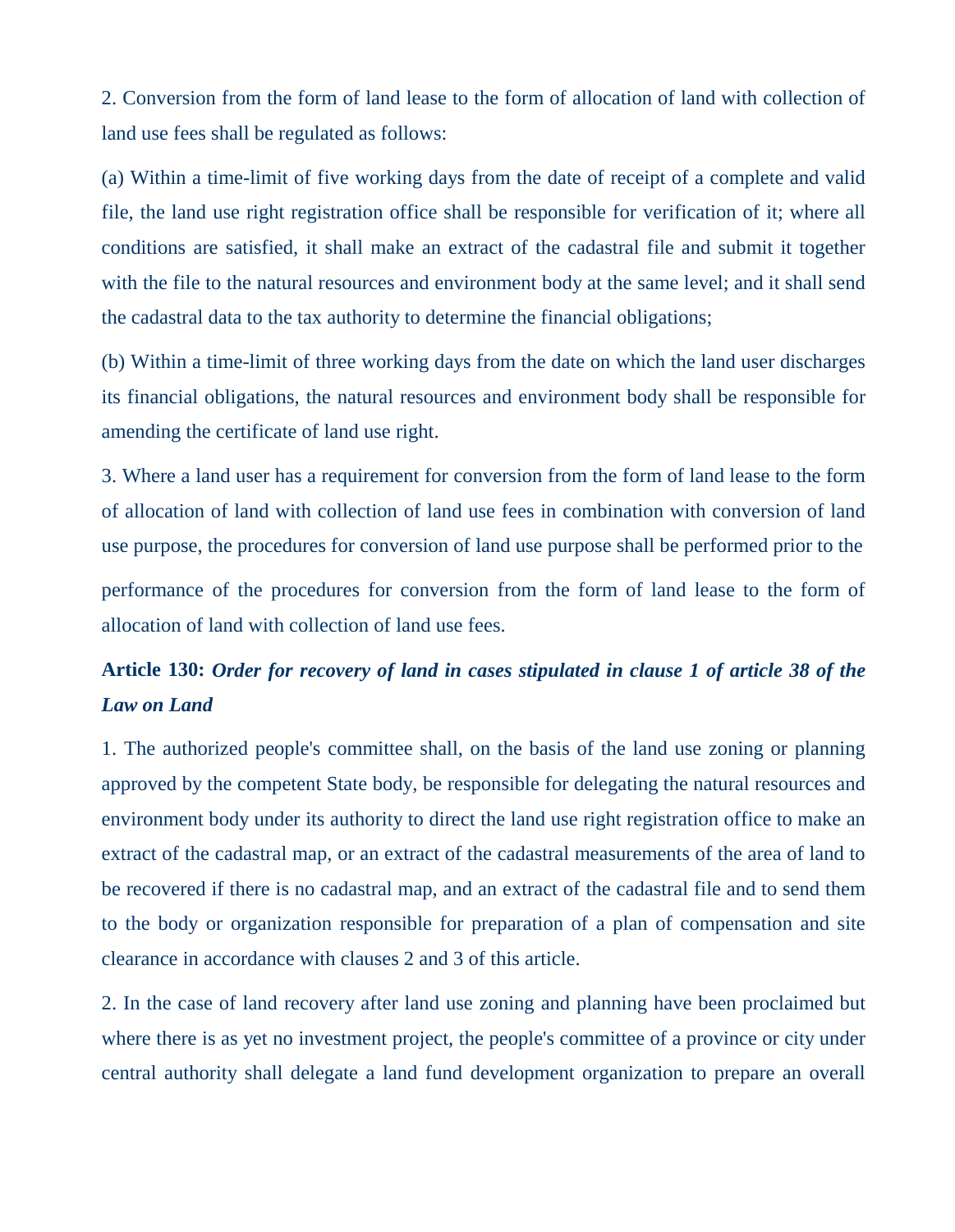plan for compensation and site clearance and submit it to the people's committee of the province or city under central authority for approval.

3. In the case of land recovery for implementation of investment projects, the people's committee of a district, town or provincial city shall be responsible for preparing an overall plan for compensation and site clearance and submit it to the people's committee of the province or city under central authority for approval.

4. Upon approval of the overall plan for compensation and site clearance, the people's committee of the district, town or provincial city where the land is to be recovered shall provide notice to the person currently using the land of the reason for recovery of the land, the time-limit and plan for removal, and the general plan for compensation, site clearance and resettlement at least ninety (90) days in advance with respect to agricultural land and at least one hundred and eighty (180) days in advance with respect to nonagricultural land.

5. At least twenty (20) days prior to the expiry of the period for notification, the land fund development organization or the people's committee of the district, town or provincial city shall be responsible for submitting the plan for compensation and site clearance to the people's committee of the province or city under central authority for decision; and the Department of Natural Resources and Environment shall be responsible for forwarding a submission on a decision on land recovery to the people's committee of the province or city under central authority for its decision. The decision on land recovery must contain specific items on recovery of each specific parcel of land used by organizations, religious organizations, Vietnamese residing overseas and foreign organizations and foreign individuals and general items on recovery of parcels of land used by family households, individuals and communities of citizens.

6. Within a time-limit of fifteen (15) working days from the date of receipt of a submission, the people's committee of the province or city under central authority shall be responsible for considering and signing a decision on land recovery and a decision approving the plan for compensation and site clearance and forwarding them to the Department of Natural Resources and Environment, the people's committee of the district, town or provincial city or the land fund development organization. Where areas currently used by family households or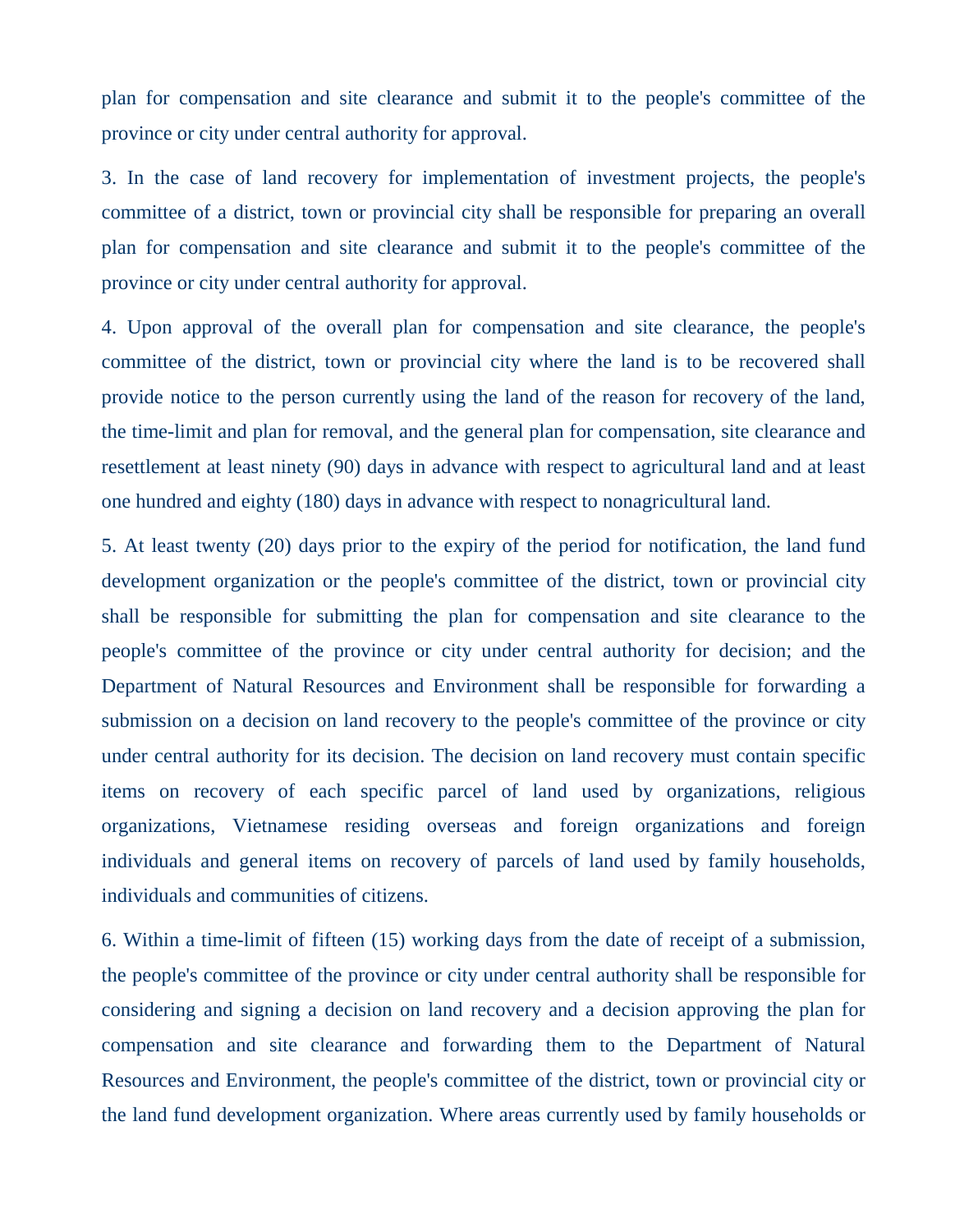individuals are situated within the area to be recovered, within a time-limit of thirty (30) working days from the date of receipt of the decision on land recovery from the people's committee of the province or city under central authority, the people's committee of the district, town or provincial city shall be responsible for issuing a decision on recovery of a specific area with respect to each parcel of land used by each family household, individual or community of citizens.

7. The land fund development organization shall be responsible for carrying out compensation and site clearance in the case of land recovery after land use zoning and planning have been proclaimed but where there is as yet no investment project; the people's committee of the district, town or provincial city shall be responsible for organizing implementation of compensation and site clearance in the case of land recovery for allocation or lease of land for implementation of investment projects.

8. Upon completion of compensation and site clearance, the people's committee of the province or city under central authority shall issue a decision on land allocation to the land fund development organization for management or on allocation or lease of land to investors for implementation of projects.

### **Article 131:** *Order for recovery of land in cases stipulated in clauses 2 and 8 of article 38 of the Law on Land*

1. Recovery of land from organizations to which the State allocated land without collection of land use fees, or to which the State allocated land with collection of land use fees but those fees were paid from the State Budget, or to which the State leased land with payment of annual rent, where such organizations have transferred to another place or their requirements to use land have reduced or no longer exist; and recovery of land from land users which return voluntarily land shall be carried out as follows:

(a) Where the land user is an organization, religious organization, Vietnamese residing overseas or foreign organization or foreign individual, a document on land return and the certificate of land use right or one of the types of documentation of land use right stipulated in clauses 1, 2 and 5 of article 50 of the *Law on Land* (if any) shall be forwarded to the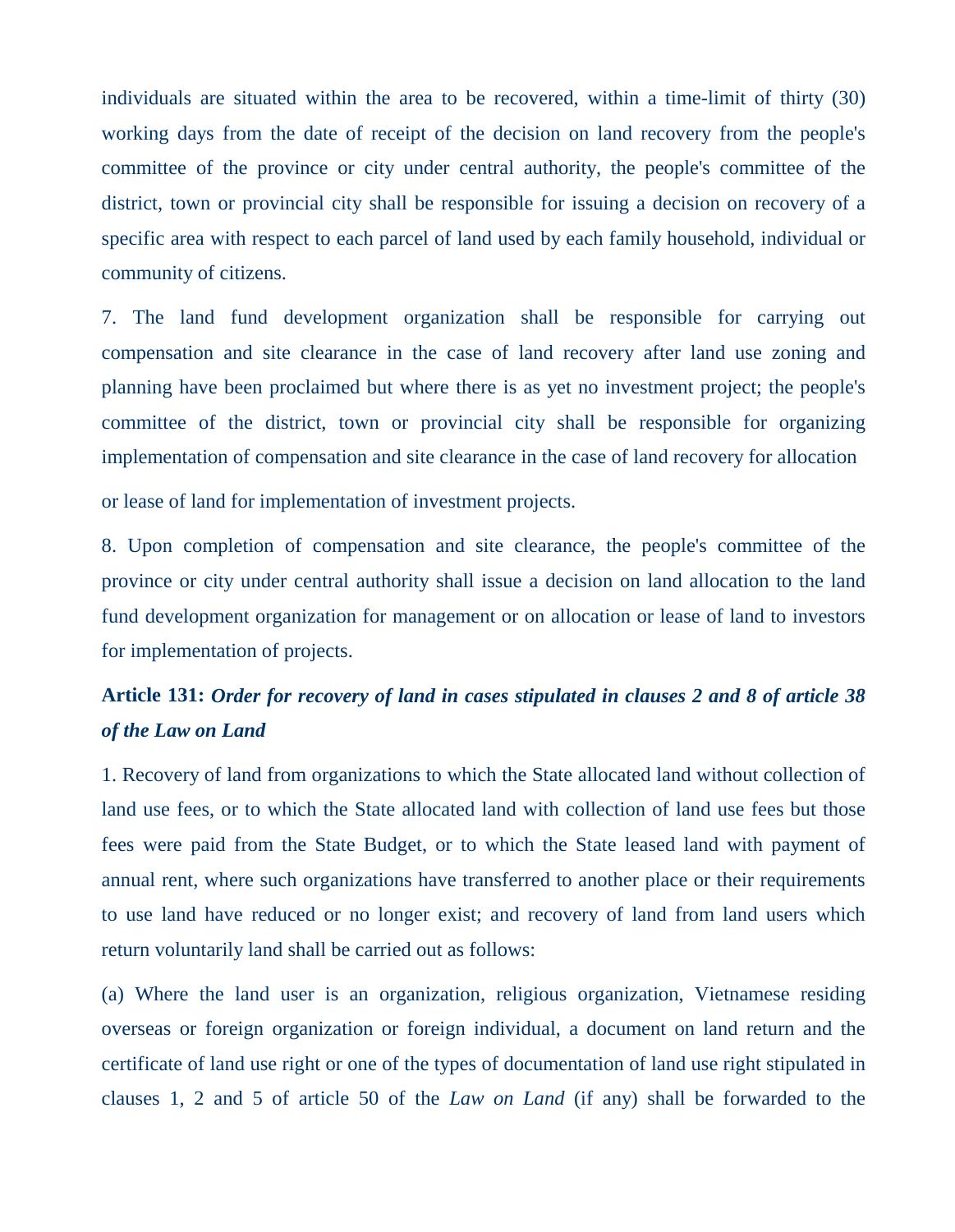Department of Natural Resources and Environment where the land is situated; or to the Division of Natural Resources and Environment where the land is situated if the land users are family households, individuals or communities of citizens.

(b) Within a time-limit of twenty (20) working days from the date of receipt of the document on land return, the natural resources and environment body shall be responsible for carrying out an examination, or on-site verification where necessary; and shall forward a submission to the people's committee at the same level for a decision on land recovery.

(c) Within a time-limit of fifteen (15) working days from the date of receipt of the submission, the authorized people's committee shall be responsible for considering and signing a decision on land recovery and forwarding it to the natural resources and environment body under its authority.

2. The recovery of land from organizations to which the State allocated land without collection of land use fees, or to which the State allocated land with collection of land use fees but those fees were paid from the State Budget, or to which the State leased land with payment of annual rent, or where such organizations have been dissolved or declared bankrupt, shall be carried out as follows:

(a) Within a time-limit of twenty (20) working days from the date of receipt of the decision on dissolution or bankruptcy from the competent State body, the Department of Natural Resources and Environment shall be responsible for carrying out an examination, or on-site verification where necessary; and shall forward a submission to the people's committee at the same level for a decision on land recovery.

(b) Within a time-limit of fifteen (15) working days from the date of receipt of the submission, the people's committee of the province or city under central authority shall be responsible for considering and signing a decision on land recovery and forwarding it to the Department of Natural Resources and Environment.

**Article 132:** *Order for recovery of land in cases stipulated in clauses 3, 4, 5, 6, 7, 9, 10, 11 and 12 of article 38 of the Law on Land*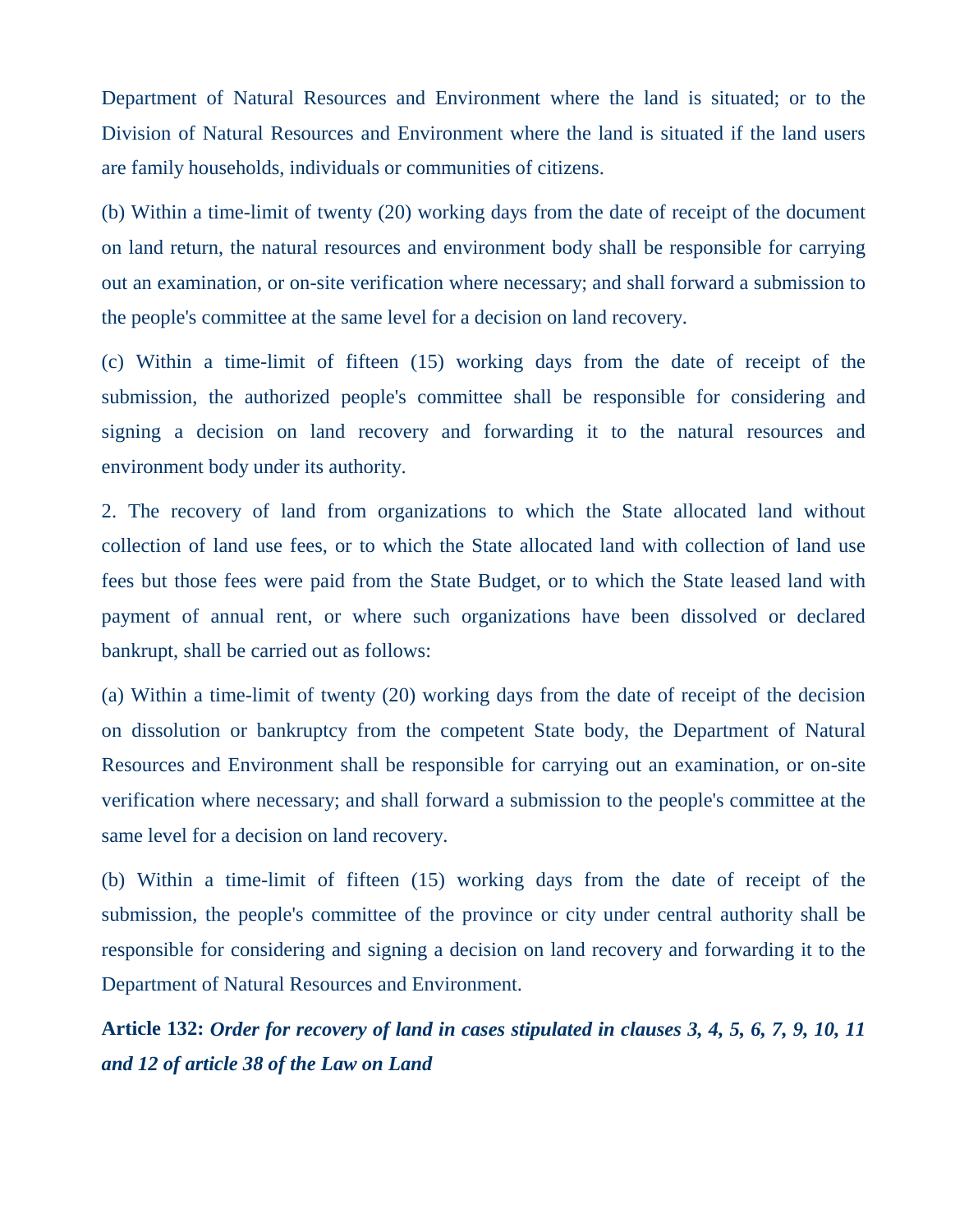1. Land recovery in the cases stipulated in clauses 3, 4, 5, 6, 9, 11 and 12 of article 38 of the *Law on Land* shall be carried out as follows:

(a) Within a time-limit of fifteen (15) working days from the date of receipt of a conclusion from an inspector, the natural resources and environment body shall be responsible for carrying out an examination, or on-site verification where necessary; and shall forward a submission to the people's committee at the same level for a decision on land recovery.

(b) Within a time-limit of fifteen (15) working days from the date of receipt of the submission, the authorized people's committee shall be responsible for considering and signing a decision on land recovery and forwarding it to the natural resources and environment body under its authority; and shall direct and deal with calculation of the residual value of the investment made in the land or assets attached to the land (if any) in accordance with law.

2. Land recovery in the case stipulated in clause 7 of article 38 of the *Law on Land* shall be carried out as follows:

(a) Within a time-limit of fifteen (15) working days from the date of receipt of a death registration certificate or a decision on declaration of a missing person from the competent State body and a document certifying that there is no heir from the people's committee of the commune, ward or township where the land is situated, the Division of Natural Resources and Environment shall be responsible for carrying out an actual examination or verification and shall forward a submission to the people's committee at the same level for a decision on land recovery.

(b) Within a time-limit of ten (10) working days from the date of receipt of the submission, the people's committee of the district, town or provincial city shall be responsible for considering and signing a decision on land recovery and forwarding it to the Division of Natural Resources and Environment.

3. Land recovery in the case stipulated in clause 10 of article 38 of the *Law on Land* shall be carried out as follows: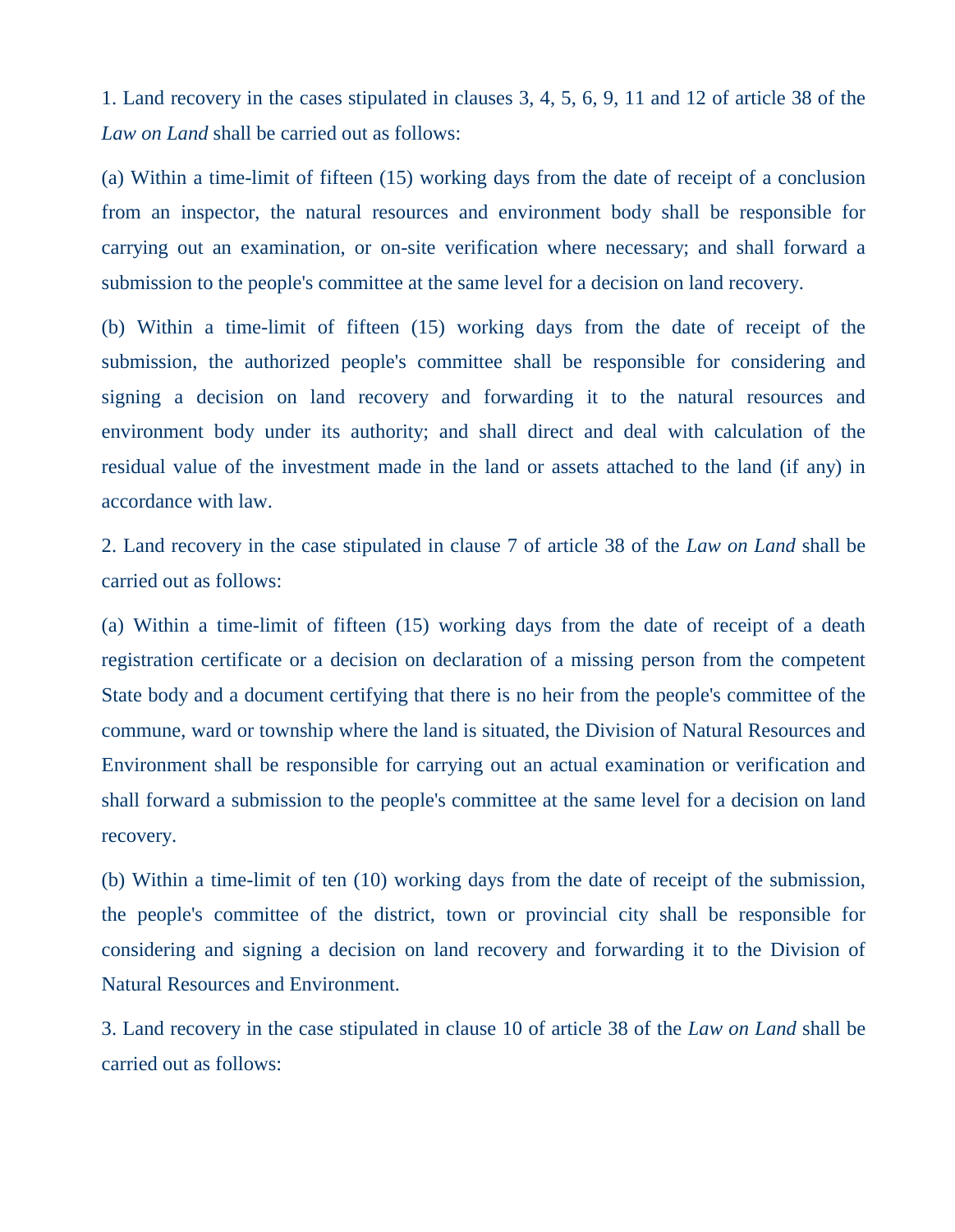(a) Within a time-limit of thirty (30) working days from the date of expiry of the term of land use, the natural resources and environment body shall be responsible for forwarding a submission to the people's committee at the same level for a decision on land recovery.

(b) Within a time-limit of ten (10) working days from the date of receipt of the submission, the authorized people's committee shall be responsible for considering and signing a decision on land recovery and forwarding it to the natural resources and environment body under its authority.

### **Article 133:** *Order and procedures for registration of conversion of land use purpose in cases where it is not necessary to apply for permission*

1. A land user with a requirement for conversion of land use right shall submit a file in one set comprising:

(a) Declaration form for registration of conversion of land use purpose in accordance with the form provided by the Ministry of Natural Resources and Environment;

(b) Certificate of land use right or one of the types of documentation of land use right stipulated in clauses 1, 2 and 5 of article 50 of the *Law on Land* (if any).

2. A land user shall be permitted to convert land use purpose after twenty (20) days from the date of submission of the file, unless the land use right registration office provides notification that the conversion of land use purpose is not permitted because it fails to comply with clause 2 of article 36 of the *Law on Land*.

3. Registration of conversion of land use purpose shall be regulated as follows:

(a) The land use right registration office shall be responsible for verifying the file; shall return the file and notify reasons if registration of conversion of land use purpose does not comply with clause 2 of article 36 of the *Law on Land*; or shall make its certification on the declaration form for registration and forward the file to the same level natural resources and environment body for amendment of the certificate of land use right in the case where registration of conversion of land use purpose complies with clause 2 of article 36 of the *Law on Land*.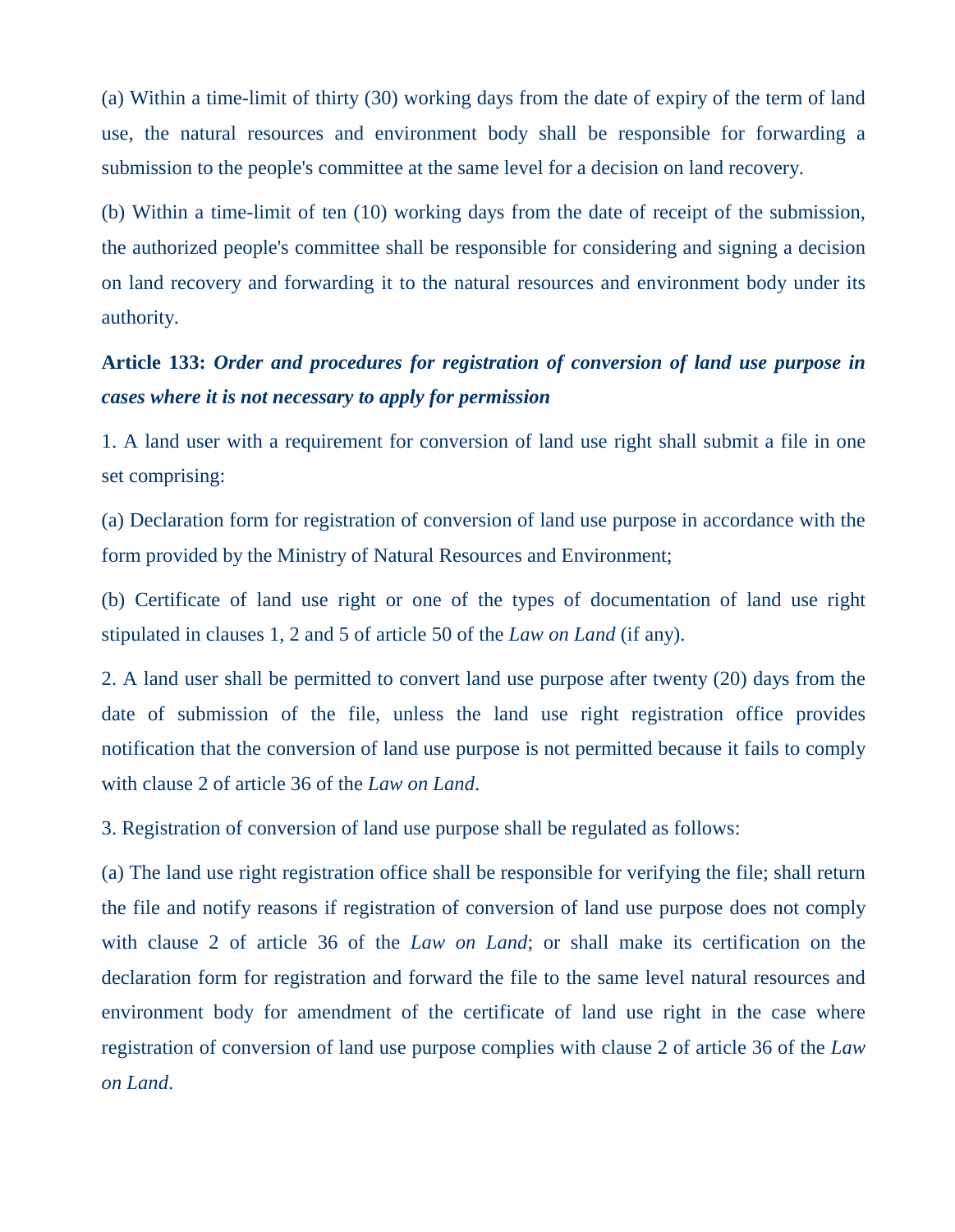(b) The natural resources and environment body shall be responsible for amending the certificate of land use right.

4. The time-limit for performance of the tasks stipulated in clause 3 of this article shall not exceed eighteen (18) working days from the date on which the land use right registration office receives a complete and valid file to the date on which the land user receives the amended certificate of land use right.

### **Article 134:** *Order and procedures for registration of conversion of land use purpose in cases where it is necessary to apply for permission*

1. A land user with a requirement for conversion of land use right shall submit a file in one set to the Department of Natural Resources and Environment where the land is situated in the case of an organization, Vietnamese residing overseas, foreign organization or foreign individual; and to the Division of Natural Resources and Environment where the land is situated in the case of a family household or individual; and the file shall comprise:

(a) Application for conversion of land use purpose;

(b) Certificate of land use right or one of the types of documentation of land use right stipulated in clauses 1, 2 and 5 of article 50 of the *Law on Land* (if any);

(c) Investment project pursuant to the law on investment if the applicant is an organization, Vietnamese residing overseas or foreign organization or foreign individual.

2. The natural resources and environment body shall be responsible for checking the file and carrying out an on-site verification; for considering conformity with the detailed land use zoning and planning (or with the land use zoning and planning if detailed zoning and planning is not yet available); and shall direct the land use right registration office under its authority to make an extract of the cadastral file.

3. The land use right registration office shall be responsible to make an extract of the cadastral file and submit it to the natural resources and environment body at the same level; and shall send the cadastral data to the tax authority to determine the financial obligations.

4. The natural resources and environment body shall be responsible for forwarding a submission to the people's committee at the same level for decision on conversion of land use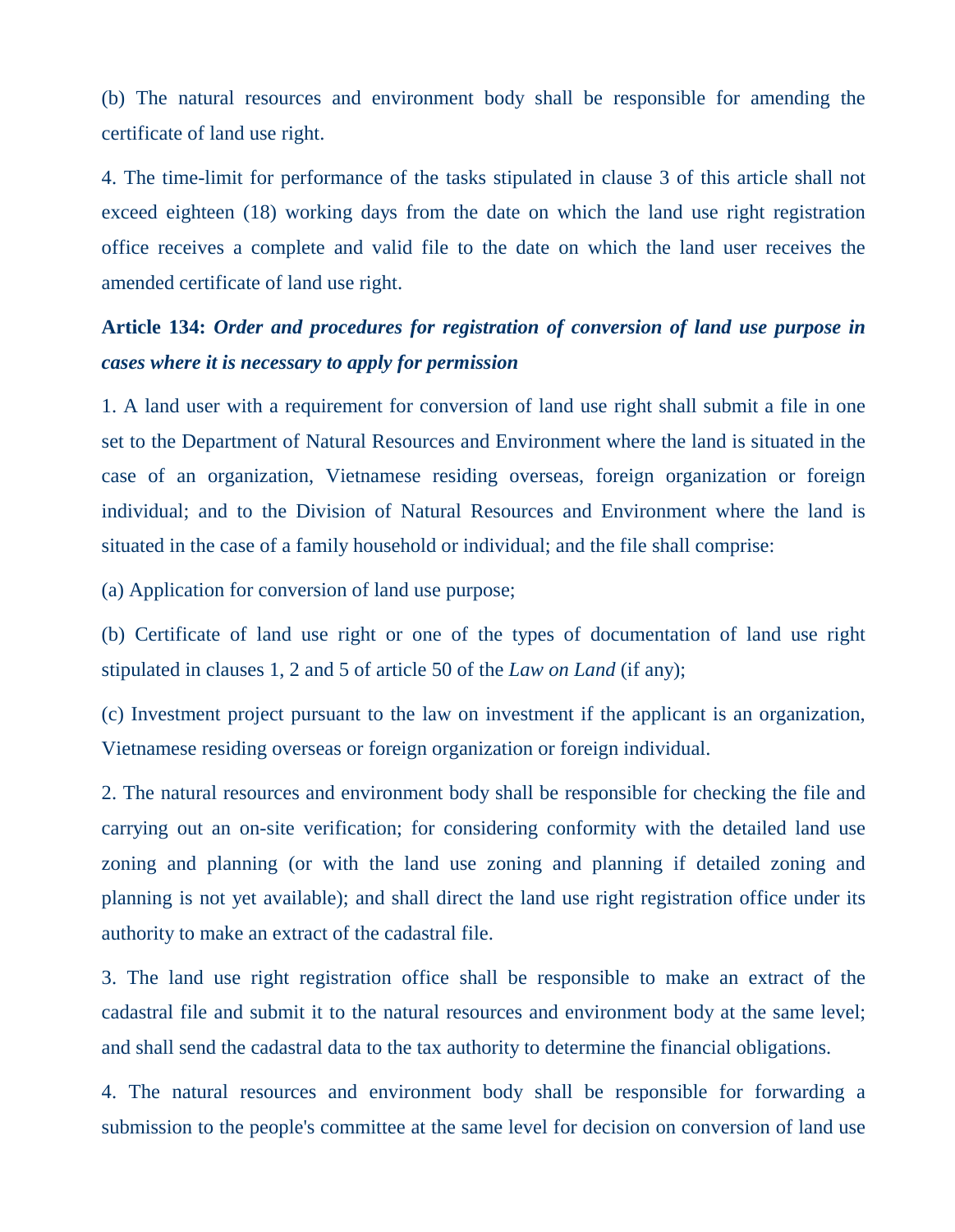purpose; for amendment of the certificate of land use right; and for signing of a new land lease contract in cases of land lease.

5. The time-limit for performance of the tasks stipulated in clauses 2, 3 and 4 of this article shall not exceed thirty (30) working days (excluding the period of discharge of financial obligations by the land user) from the date on which the natural resources and environment body receives a complete and valid file to the date on which the land user receives the amended certificate of land use right.

### **Article 135:** *Order and procedures for issuance of certificates of land use right to family households and individuals currently using land in communes and townships*

1. A family household or individual shall submit to the people's committee of the commune or township where the land is situated a file in one set, comprising:

(a) Application for issuance of a certificate of land use right;

(b) One of the types of documentation of land use right stipulated in clauses 1, 2 and 5 of article 50 of the *Law on Land*;

(c) Power of attorney to make the application for issuance of a certificate of land use right (if any).

2. Issuance of certificates of land use right shall be regulated as follows:

(a) The people's committee of the commune or township shall be responsible for investigating and making its certification of the status of land dispute with respect to the parcel of land on the application for issuance of a certificate of land use right; for investigating and making its certification of the origin and period of land use, of the status of land dispute with respect to the parcel of land and of the conformity with approved land use zoning in the case where the current land user does not have any of the documentation of land use right stipulated in clauses 1, 2 and 5 of article 50 of the *Law on Land*; and shall display publicly a list of land users satisfying all conditions for issuance of a certificate of land use right at its office for fifteen (15) days; and shall consider recommendations on the applications for issuance of a certificate of land use right and shall send files to the land use right registration office under the Division of Natural Resources and Environment.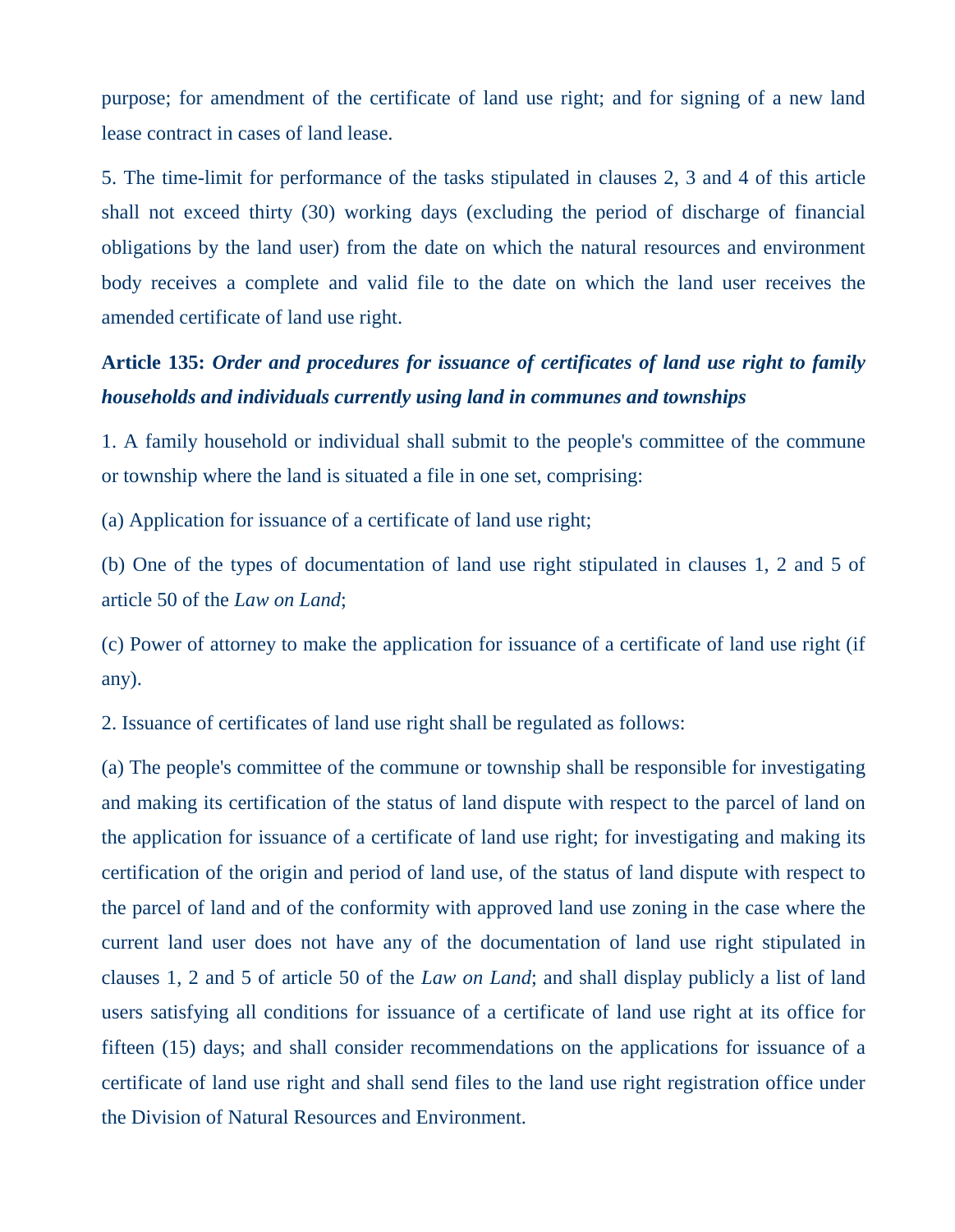(b) The land use right registration office shall be responsible for verifying files; making its certification on the application for issuance of a certificate of land use right in the case where all conditions for issuance of a certificate of land use right are satisfied, or providing its recommendation in the case where all conditions are not satisfied; where the conditions for issuance of a certificate of land use right are satisfied, it shall make an extract of the cadastral map or the cadastral measurements of the parcel of land with respect to areas where there is no cadastral map and send the cadastral data to the tax authority to determine the financial obligations in the case where the land user is required to discharge financial obligations in accordance with law; and shall send files together with the extracts of the cadastral map and extracts of the cadastral files to the Division of Natural Resources and Environment in both cases where conditions for issuance of a certificate of land use right are satisfied and where such conditions are not satisfied.

(c) The Division of Natural Resources and Environment shall be responsible for inspecting the files and forwarding a submission to the people's committee at the same level for a decision on issuance of certificates of land use right, and on signing of land lease contracts in the case where the State leases land.

(d) The time-limit for performance of the tasks stipulated in subclauses (a), (b) and (c) of this clause shall not exceed fifty five (55) working days (excluding the duration for publication of the list of applications for a certificate of land use right and the duration for discharge by the land user of its financial obligations) from the date on which the people's committee of the commune or township receives a complete and valid file to the date on which the land user receives a certificate of land use right.

3. With respect to issuance of certificates of land use right to farm businesses, the status quo of land use must be checked in accordance with article 50 of this Decree prior to issuance of a certificate of land use right pursuant to clauses 1 and 2 of this article.

## **Article 136:** *Order and procedures for issuance of certificates of land use right to family households and individuals currently using land in wards*

1. A family household or individual shall submit a file in one set, comprising: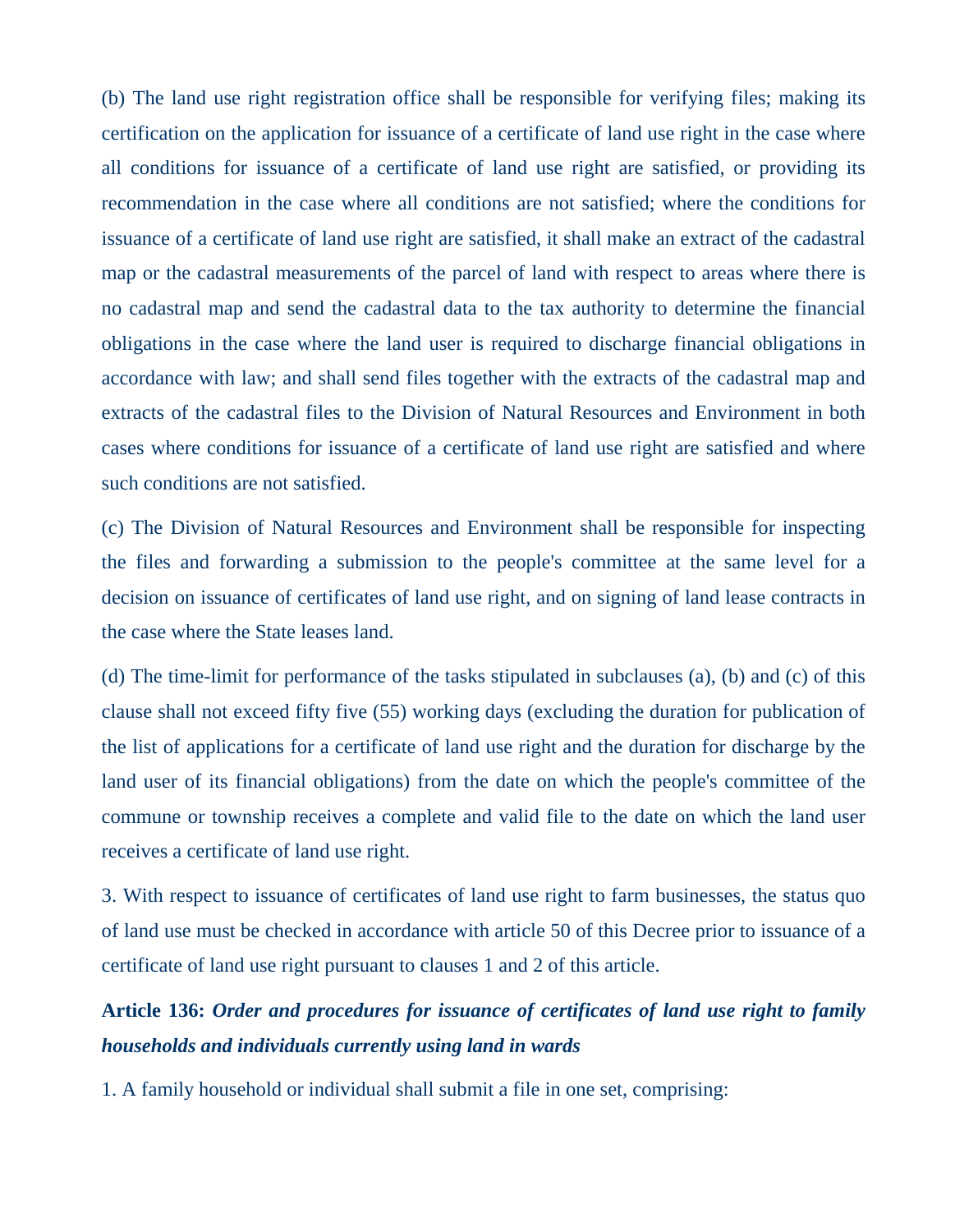(a) Application for issuance of a certificate of land use right;

(b) One of the types of documentation of land use right stipulated in clauses 1, 2 and 5 of article 50 of the *Law on Land*;

(c) Power of attorney to make the application for issuance of a certificate of land use right (if any).

2. Issuance of certificates of land use right shall be regulated as follows:

(a) The land use right registration office shall be responsible for verifying the file, conducting an on-site verification if necessary, and obtaining certification from the people's committee of the ward regarding the status of land dispute with respect to the parcel of land; or obtaining the recommendation of the people's committee of the ward on the origin and time of land use, the status of land dispute with respect to the parcel of land, and conformity with approved land use zoning in the case where the land user does not have any of the types of documentation of land use right stipulated in clauses 1, 2 and 5 of article 50 of the *Law on Land*; and shall display publicly a list of land users satisfying the conditions for issuance of a certificate of land use right at the land use right registration office for fifteen (15) days; shall consider recommendations on land users applying for a certificate of land use right; shall make its certification on the application for issuance of a certificate of land use right in the case where the conditions for issuance of a certificate of land use right are satisfied, and provide its recommendation in the case where all conditions are not satisfied; and, in cases where all conditions are satisfied, it shall make an extract of the cadastral map or of the cadastral measurements of the parcel of land with respect to areas where there is no cadastral map, and shall send the cadastral data to the tax authority to determine financial obligations in the case where the land user is required to discharge financial obligations in accordance with law; and shall send files together with the extracts of the cadastral map and extracts of the cadastral files to the Division of Natural Resources and Environment in both cases where conditions are satisfied and where conditions are not satisfied.

(b) The Division of Natural Resources and Environment shall be responsible for inspecting the files and forwarding a submission to the people's committee at the same level for a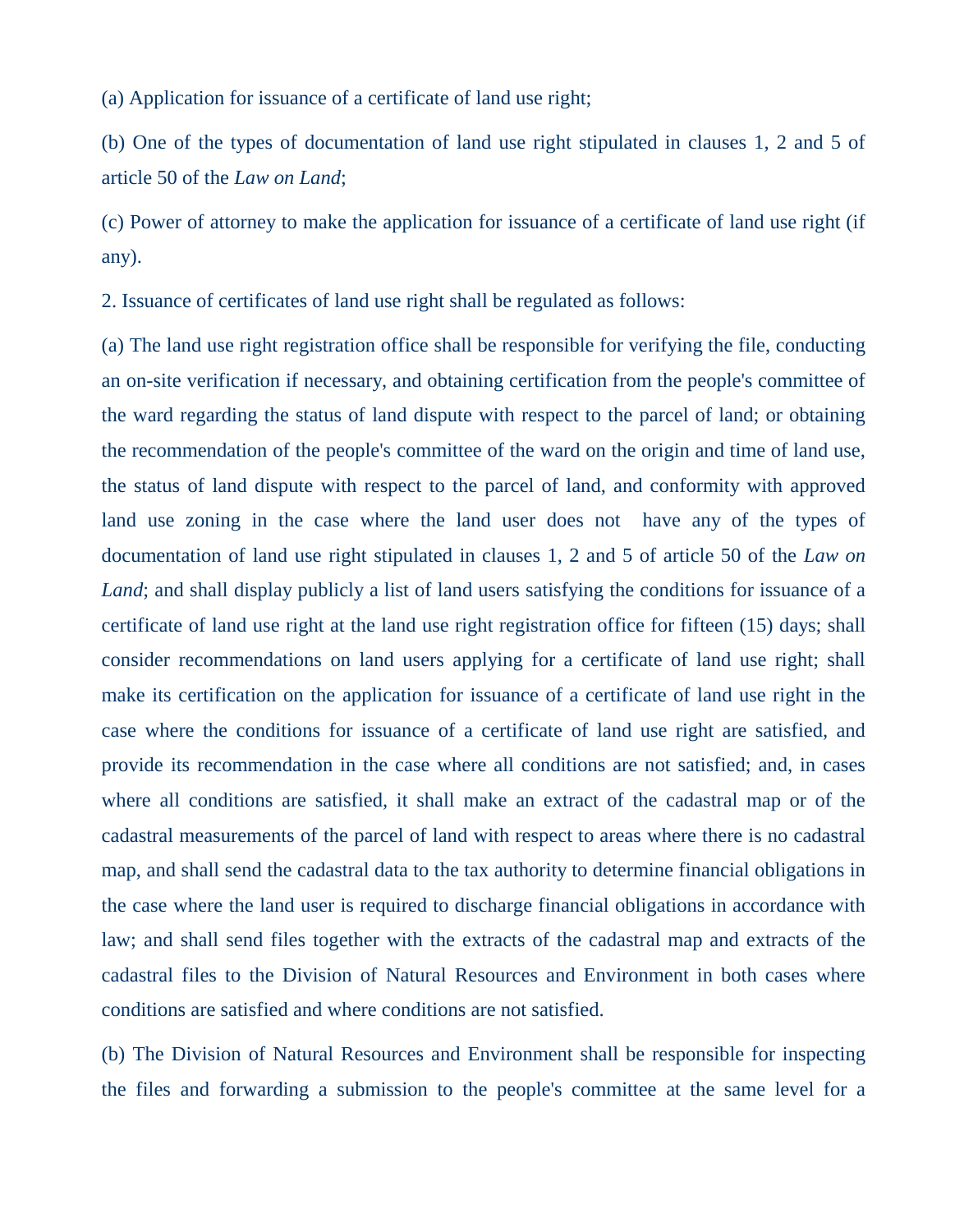decision on issuance of certificates of land use right, and on signing of land lease contracts in the case where the State leases land.

(d) The time-limit for performance of the tasks stipulated in subclauses (a) and (b) of this clause shall not exceed fifty five (55) working days (excluding the duration for publication of the list of cases of application for a certificate of land use right and the duration for discharge by the land user of its financial obligations) from the date on which the land use right registration office receives a complete and valid file to the date on which the land user receives a certificate of land use right.

# **Article 137:** *Order and procedures for issuance of certificates of land use right to organizations currently using land*

1. An organization currently using land shall submit a file in one set, comprising:

(a) Application for issuance of a certificate of land use right;

(b) One of the types of documentation of land use right stipulated in clauses 1, 2 and 5 of article 50 of the *Law on Land*;

(c) Power of attorney to make the application for issuance of a certificate of land use right (if any);

(d) Report on the review by the organization of the status quo of land use in accordance with articles 49, 51, 52, 53 and 55 of this Decree; With respect to organizations which have not yet conducted a review of the status quo of land use, the Department of Natural Resources and Environment shall direct the organization to perform the review in accordance with articles 49, 51, 52, 53 and 55 of this Decree;

(dd) Any decision of the people's committee of a province or city under central authority to deal with the land of such organization.

2. Issuance of certificates of land use right shall be regulated as follows:

(a) The land use right registration office shall, on the basis of the decision of the people's committee of a province or city under central authority fixing the area of land which the organization is permitted to continue using, be responsible for making an extract of the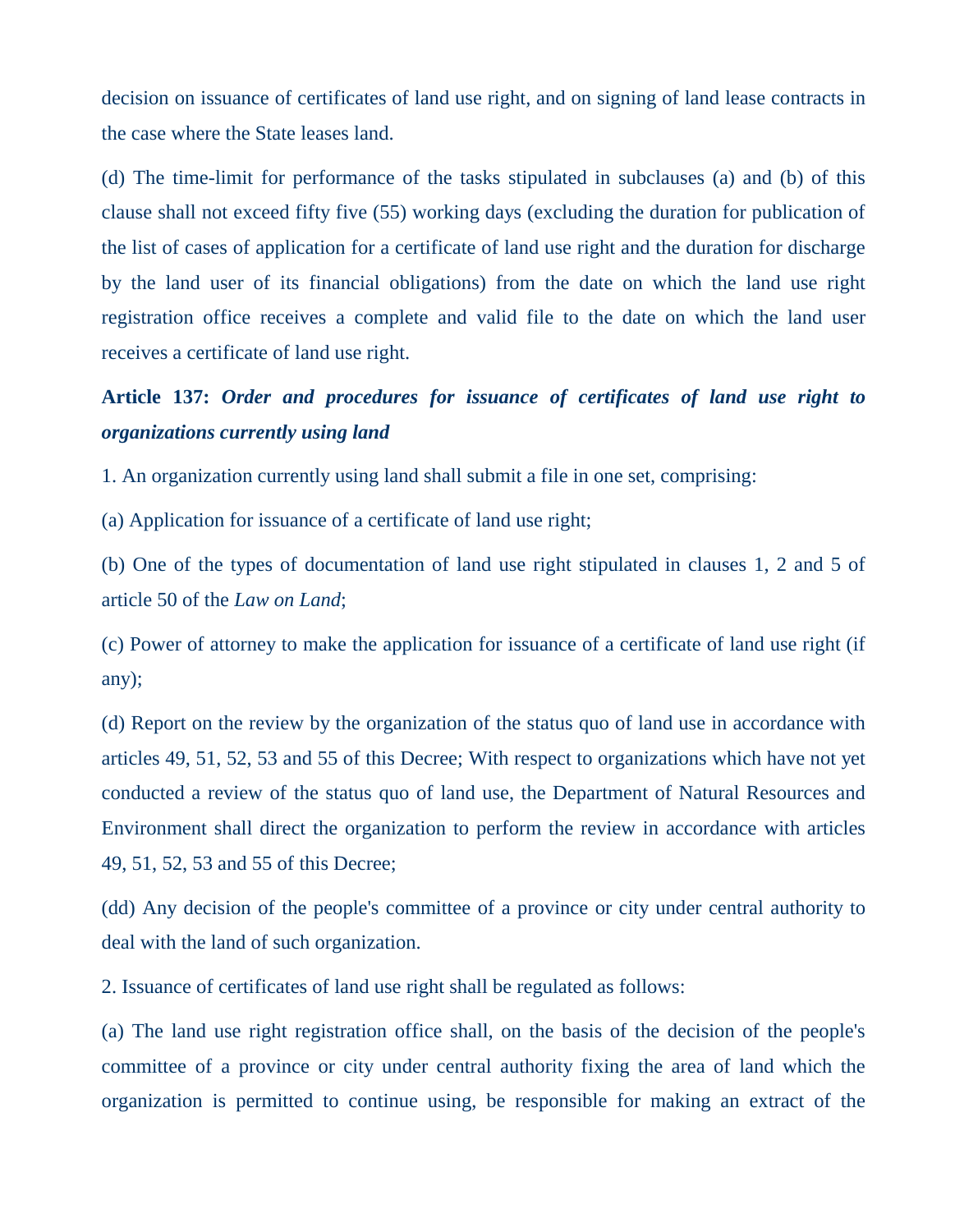cadastral map or of the cadastral measurements of the parcel of land with respect to areas where there is no cadastral map; sending the cadastral data to the tax authority to determine financial obligations in the case where the organization using land is required to discharge financial obligations in accordance with law; and sending the extract of the cadastral map and the extract of the cadastral file together with the application file for issuance of a certificate of land use right to the Department of Natural Resources and Environment.

(b) The Department of Natural Resources and Environment shall be responsible for signing a certificate of land use right in a case where it is so authorized; or for forwarding a submission to the people's committee at the same level for signing a certificate of land use right in a case where it is not so authorized; and for signing a land lease contract in the case where the State leases land.

(d) The time-limit for performance of the tasks stipulated in subclauses (a) and (b) of this clause shall not exceed fifty five (55) working days (excluding the duration for discharge by the land user of its financial obligations) from the date on which the land use right registration office receives a complete and valid file to the date on which the land user receives a certificate of land use right.

# **Article 138:** *Order and procedures for issuance of certificates of land use right to units of the people's armed forces currently using land for objectives of national defence and security*

1. A unit of the people's armed forces shall submit a file in one set, comprising:

(a) Application for issuance of a certificate of land use right;

(b) Decision of the Minister of Defence or the Minister of Police on the site for a garrison or construction work;

(c) Power of attorney to make the application for issuance of a certificate of land use right (if any);

(d) Copy of the decision of the Prime Minister of the Government approving the land use zoning for objectives of national defence and security in areas of military zones, in areas of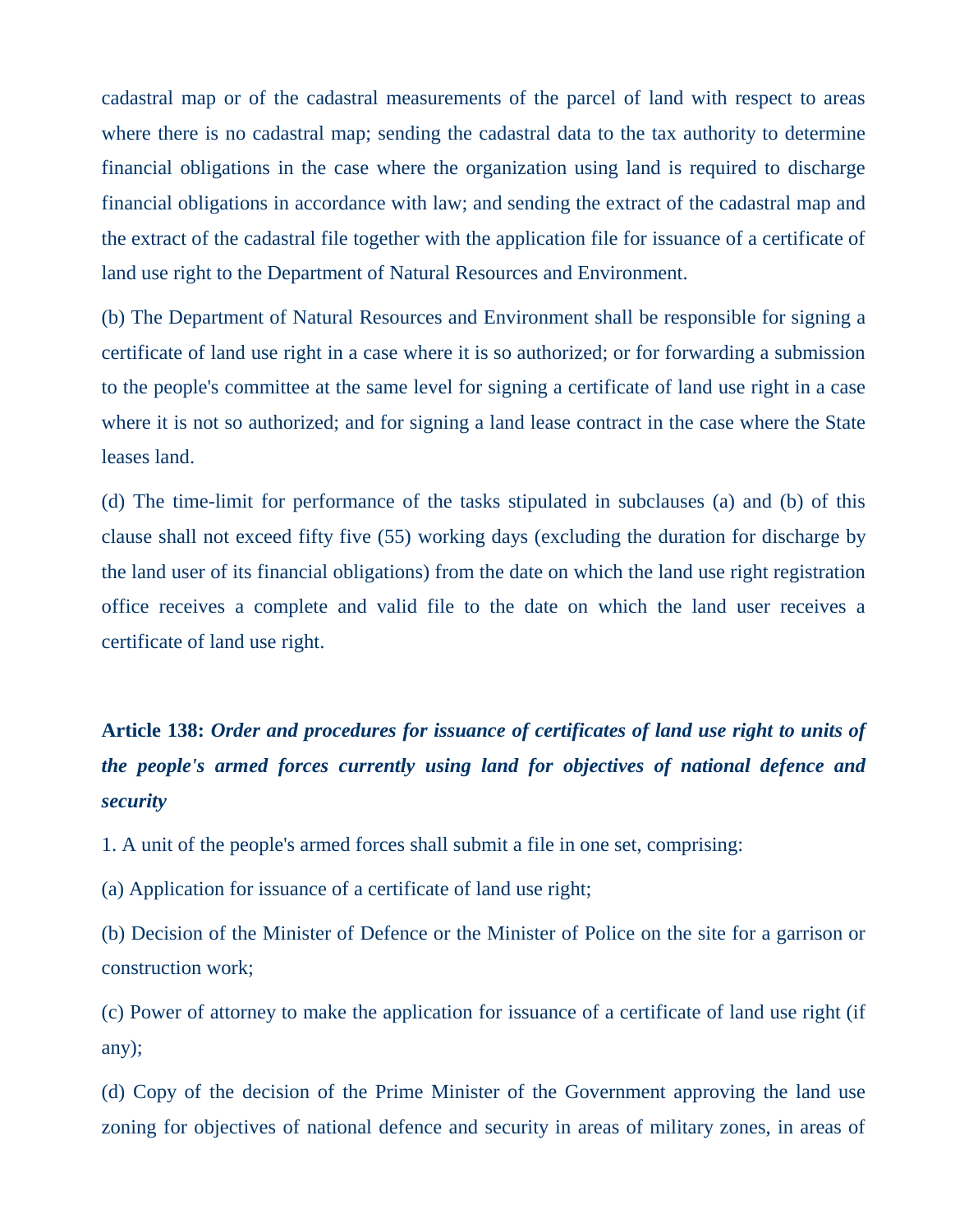units under the control of the Border Guard Command, and in provinces and cities under central authority, specifying the name of the unit applying for a certificate of land use right, or the decision on land allocation of the competent State body or a document verifying that the land was taken over or included in the cadastral register of a commune, ward or township and that the people's committee of the commune, ward or township certifies that such land is being stably used and is not subject to dispute.

2. Issuance of certificates of land use right shall be regulated as follows:

(a) Within a time-limit of thirty (30) working days from the date of receipt of a complete and valid file, the land use right registration office shall be responsible for making an extract of the cadastral map, or of the cadastral measurements of the parcel of land (only including the measurements of the boundary of the parcel and excluding measurements of works for national defence or security or of buildings in such land area) with respect to areas where there is no cadastral map, and an extract of the cadastral file; and shall send the extract of the cadastral map and the extract of the cadastral file together with the application file for issuance of a certificate of land use right to the Department of Natural Resources and Environment.

(b) Within a time-limit of seven working days from the date of receipt of the file, the Department of Natural Resources and Environment shall be responsible for signing a certificate of land use right in a case where it is so authorized; or for forwarding a submission to the people's committee at the same level for signing of a certificate of land use right in a case where it is not so authorized.

(c) Within a time-limit of seven working days from the date of receipt of the submission, the people's committee of a province or city under central authority shall be responsible for signing a certificate of land use right and sending it to the Department of Natural Resources and Environment.

(d) Within a time-limit of six working days from the date of receipt of the certificate of land use right, the Department of Natural Resources and Environment shall be responsible for sending the certificate of land use right to the land use right registration office for delivery of the certificate to the unit to be issued with such certificate of land use right.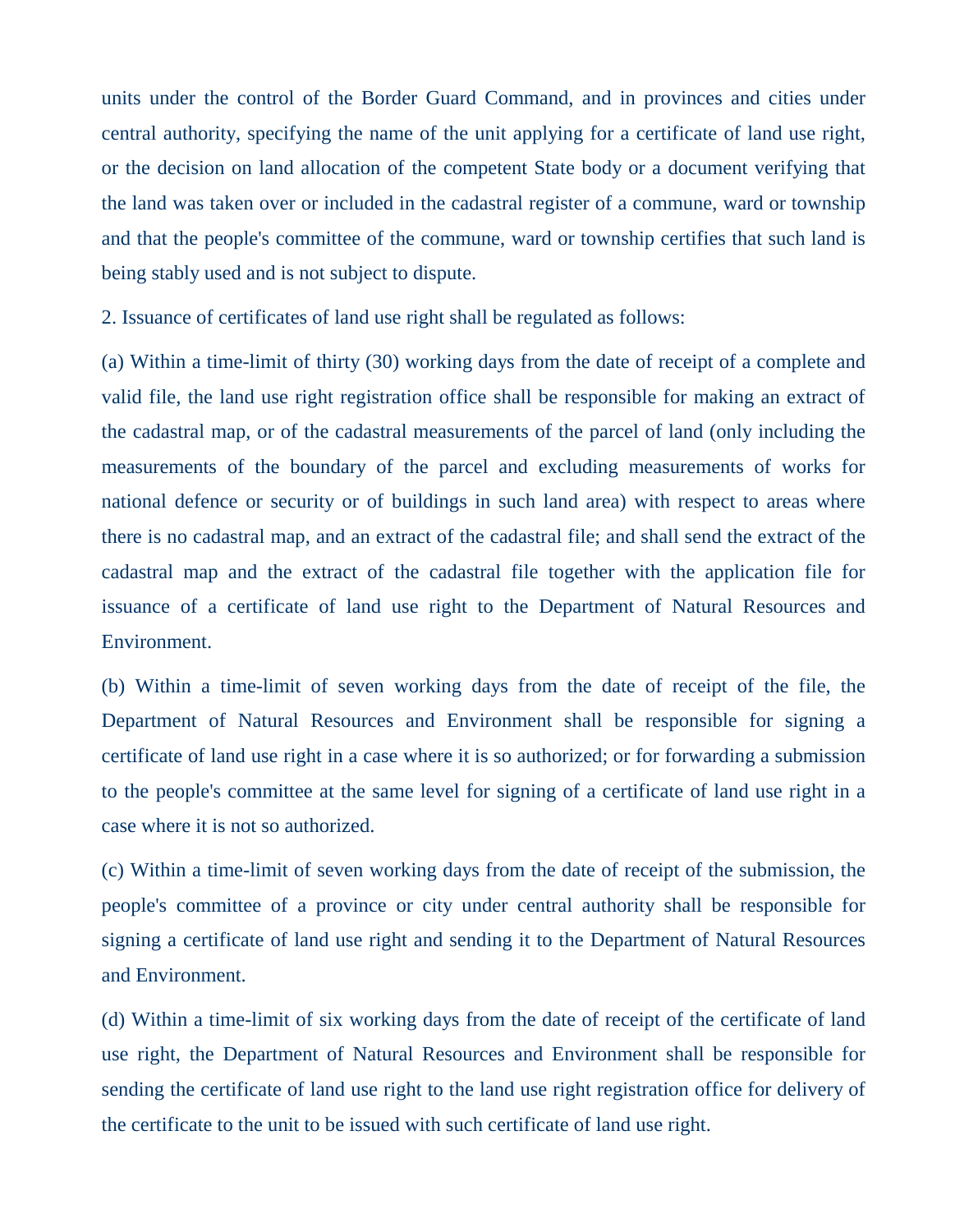### **Article 139:** *Order and procedures for issuance of certificates of land use right to persons being successful at auction of land use right or in tendering for project which will use land*

1. The organization which held an auction of a land use right or tendering for a project using land shall be responsible for submitting, on behalf of the successful party in the auction or tendering, a file in one set, comprising:

(a) Document recognizing the successful bid in the auction of land use rights and the successful tender in tendering for a project using land pursuant to the law on auction of land use rights;

(b) Extract of the cadastral map, or of the cadastral measurements of the land area with respect to areas where there is no cadastral map;

(c) Document evidencing discharge of financial obligations (if any).

2. Within a time-limit of five working days from the date of receipt of a complete and valid file, the land use right registration office shall be responsible for verifying the file; making an extract of the cadastral map, or of the cadastral measurements of the parcel of land with respect to areas where there is no cadastral map, and an extract of the cadastral file; and for sending them together with the file to the natural resources and environment body at the same level.

3. Within a time-limit of ten (10) working days from the date of receipt of the file, the Department of Natural Resources and Environment shall be responsible for signing a certificate of land use right in accordance with its delegated authority; or the Division of Natural Resources and Environment shall be responsible for forwarding a submission to the people's committee at the same level for signing a certificate of land use right; and the natural resources and environment body shall send the signed certificate of land use right to the land use right registration office under its authority for delivery to the successful party in the auction or tendering.

**Article 140:** *Order and procedures for issuance of certificates of land use right to persons receiving land use right in cases stipulated in clauses 1(k) and 1(l) of article 99 of this Decree*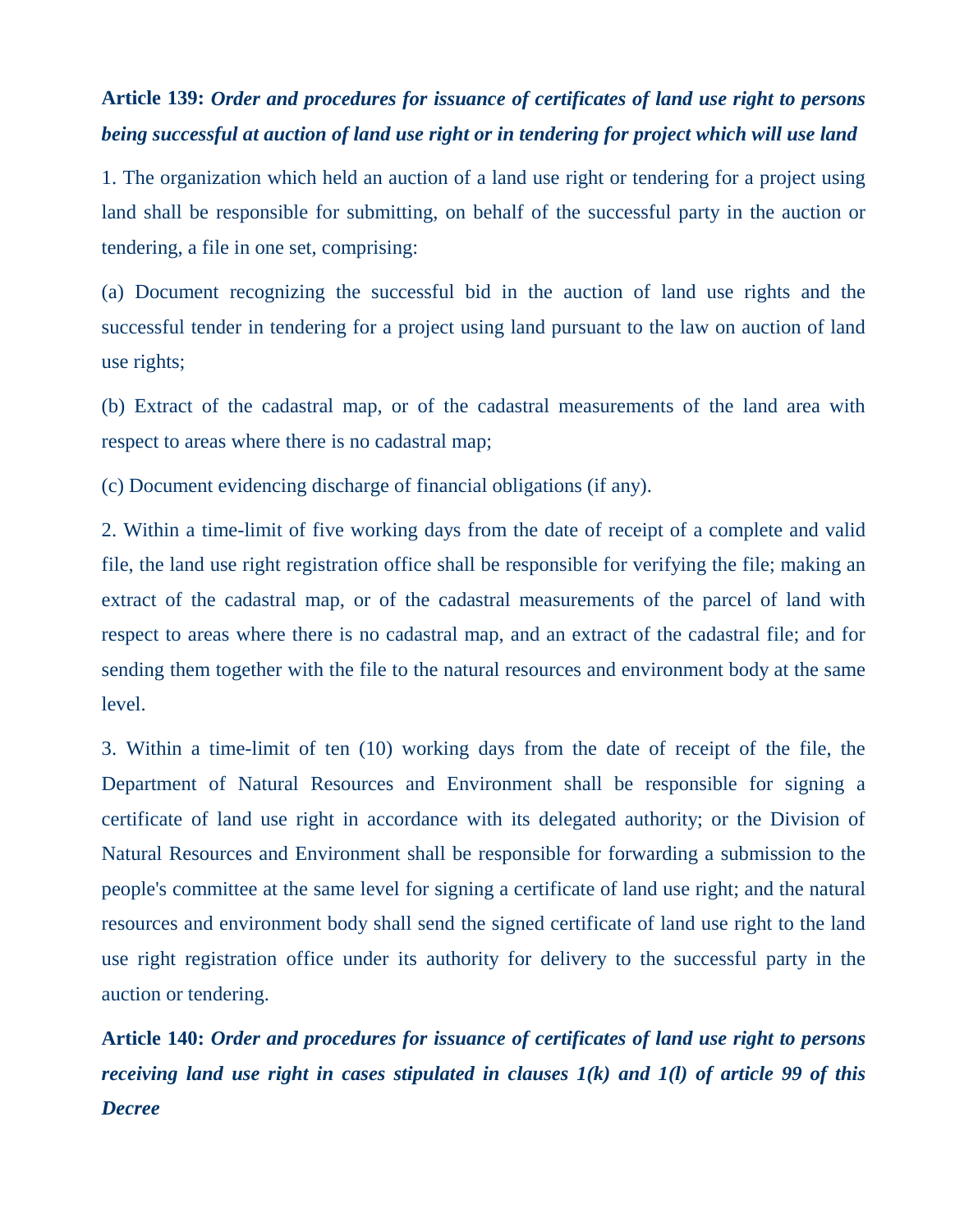1. A person receiving a land use right shall submit a file in one set, comprising:

(a) One of the following types of documents: a record of the result of conciliation of a land dispute recognized by the competent level people's committee; or the agreement contained in a contract of mortgage or contract of guarantee to realize the debt; or an administrative decision of a competent State body resolving a complaint or denunciation relating to land; or a transcript of the judgment or decision of a people's court or a decision on enforcement of a judgment enforcement body; or a legal document recognizing the results of auction of a land use right in accordance with law; or a legal instrument on separation of the land use right in accordance with law applicable to family households or a group of individuals with a common land use right; or a decision of a competent body or organization on division or merger of an organization; or a legal instrument on division or merger of an economic organization consistent with law;

(b) Document evidencing the discharge of financial obligations (if any).

2. Within a time-limit of five working days from the date of receipt of a complete and valid file, the land use right registration office shall be responsible for verifying the file; for making an extract of the cadastral map, or of the cadastral measurements of the parcel of land with respect to areas where there is no cadastral map, and an extract of the cadastral file; and for sending them together with the file to the natural resources and environment body at the same level.

3. Within a time-limit of ten (10) working days from the date of receipt of the file, the Department of Natural Resources and Environment shall be responsible for signing a certificate of land use right in accordance with its delegated authority; or the Division of Natural Resources and Environment shall be responsible for forwarding a submission to the

people's committee at the same level for signing a certificate of land use right.

**Article 141:** *Order and procedures for extension of term of land use byeconomic organizations, Vietnamese residing overseas, foreign organizations and foreign individuals using land; by family households and individuals using non-agricultural land; by*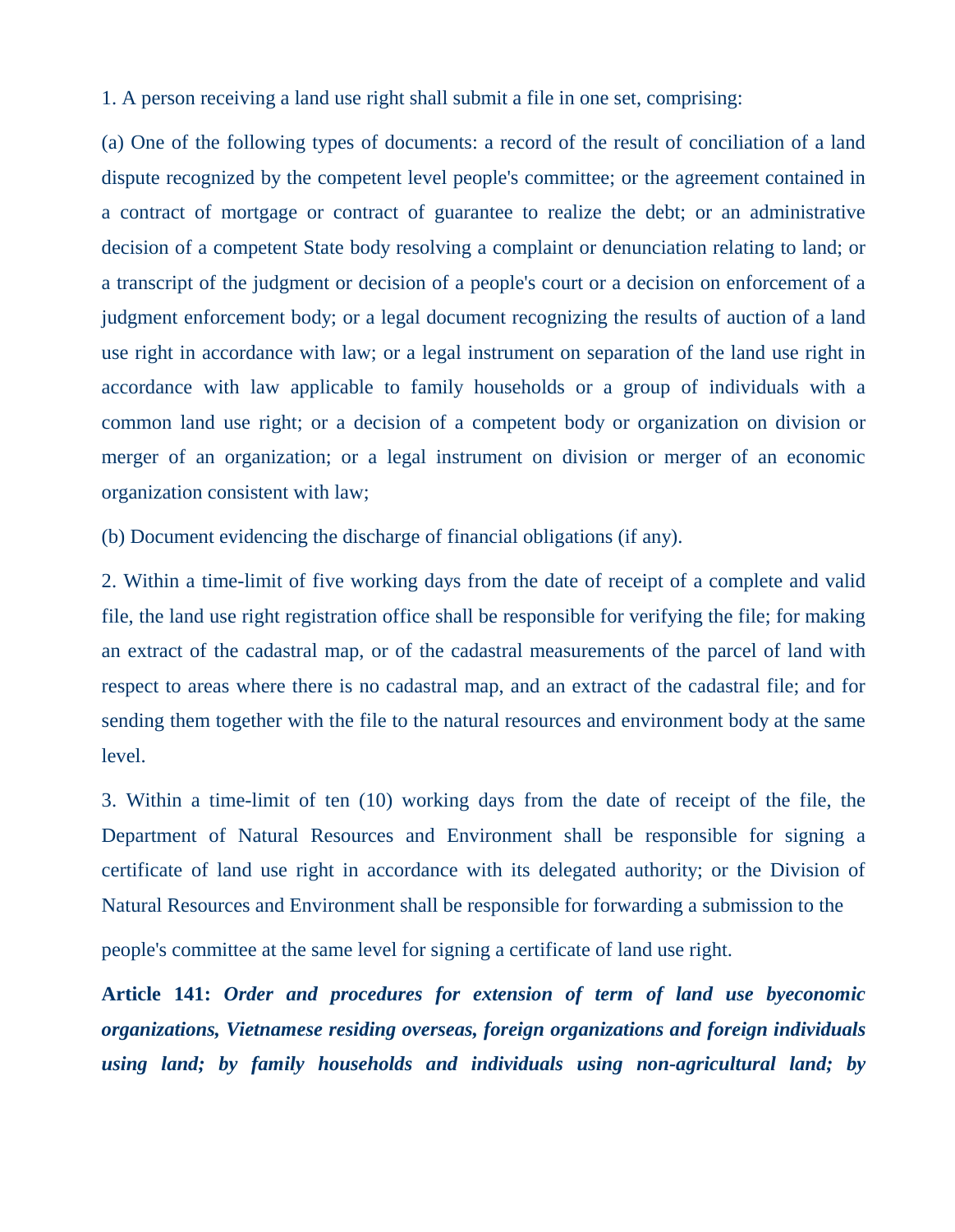### *familyhouseholds and individuals directly engaged in agricultural production and using agricultural land leased by the State*

1. Six months prior to the expiry of the term of land use, a land user with a requirement for extension of the term of land use shall submit a file in one set to the Department of Natural Resources and Environment in the case of economic organizations, Vietnamese residing overseas, and foreign organizations and foreign individuals; and to the Division of Natural Resources and Environment in the case of family households and individuals. The file shall comprise:

(a) Application for extension of the term of land use for up to twelve (12) months in cases of family households and individuals, economic organizations, Vietnamese residing overseas, and foreign organizations and foreign individual;

(b) Approved additional production or business project in cases of economic organizations, Vietnamese residing overseas, and foreign organizations and foreign individuals together with the application for an extension of the term of land use for more than twelve (12)

months. The competent State body authorized to consider and approve investment projects shall consider and approve additional projects in cases of projects using capital from the State Budget and projects with foreign invested capital. The Department of Planning and Investment shall consider and approve additional projects in cases of non-agricultural production or business projects not using capital from the State Budget and projects other than projects with foreign invested capital. The Department of Agriculture and Rural Development shall consider and approve additional projects in cases of agricultural production projects not using capital from the State Budget and projects other than those with foreign invested capital.

2. Extensions shall be regulated as follows:

(a) The natural resources and environment body shall be responsible for verifying the file and determining the requirement for land use on the basis of the application for extension of the term of land use or on the basis of the approved additional production or business project, and shall forward a submission to the people's committee at the same level for decision on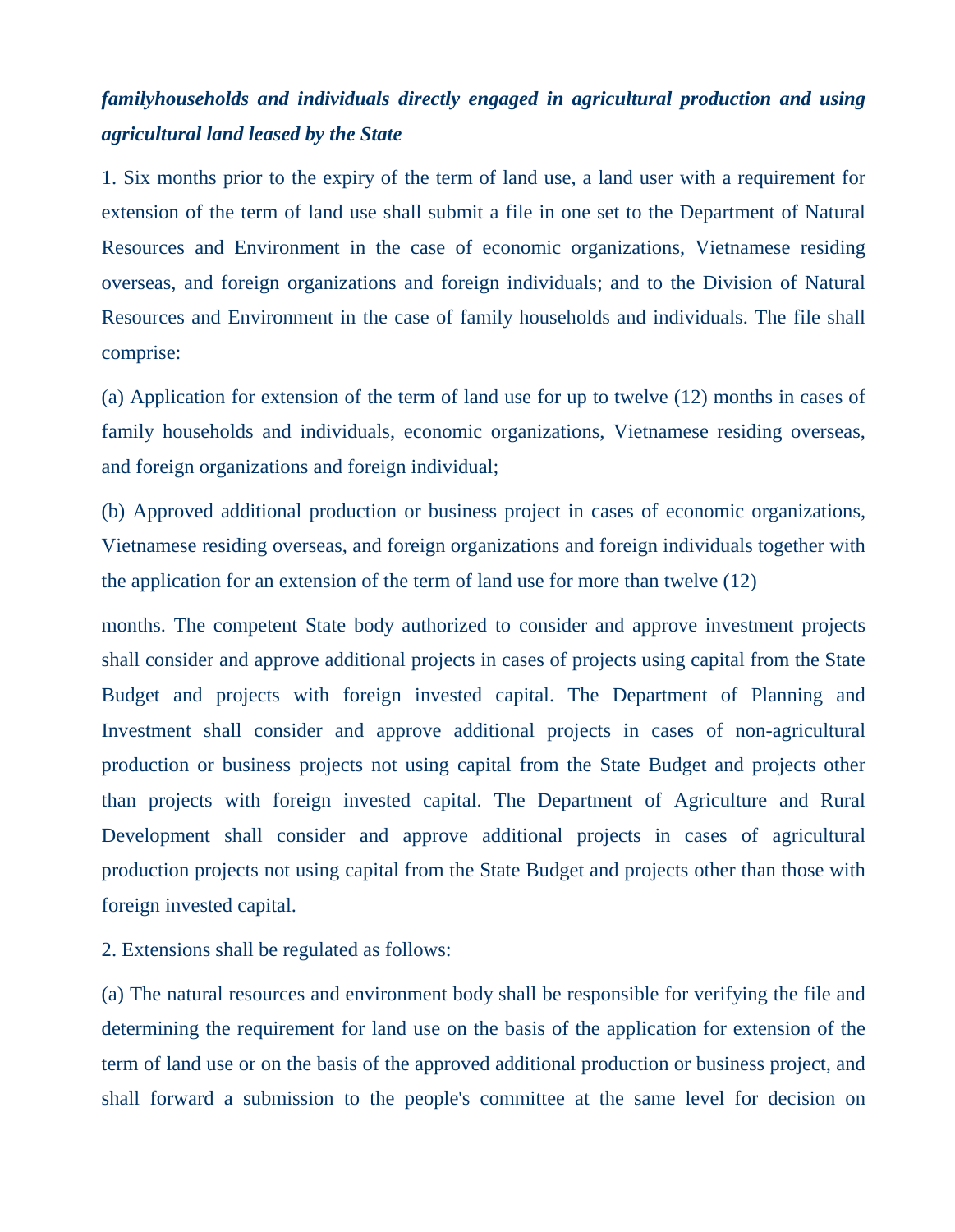extension of the term of land use; and shall direct the land use right registration office under its authority to make an extract of the cadastral file.

(b) The land use right registration office shall be responsible for making an extract of the cadastral file and submitting it to the natural resources and environment body at the same level and sending the cadastral data to the tax authority to determine financial obligations.

(c) The land user shall be responsible for submitting the expired certificate of land use right and a document evidencing discharge of financial obligations to the natural resources and environment body in the case where extension of the term of land use is permitted.

(d) The natural resources and environment body shall be responsible for amending the term of land use in the certificate of land use right in the case where extension of the term of land use is permitted.

(dd) The time-limit for performance of the tasks stipulated in subclauses (a), (b), (c) and (d) of this clause shall not exceed twenty (20) working days (excluding the duration for discharge by the land user of its financial obligations) from the date on which the natural resources and environment body receives a complete and valid file to the date on which the land user receives a certificate of land use right.

3. Where all conditions for extension of a term of land use are not satisfied, the natural resources and environment body shall recover the land in accordance with clause 3 of article 132 of this Decree.

## **Article 142:** *Order and procedures for extension of term of land use in high-tech zones and economic zones*

1. Six months prior to the expiry of the term of land use, a land user with a requirement for further land use shall submit a file in one set, comprising:

(a) Application for extension of the term of land use;

(b) Approved additional production or business project in the case of application for extension of the term of land use for more than twelve (12) months. The competent State body authorized to consider and approve investment projects shall consider and approve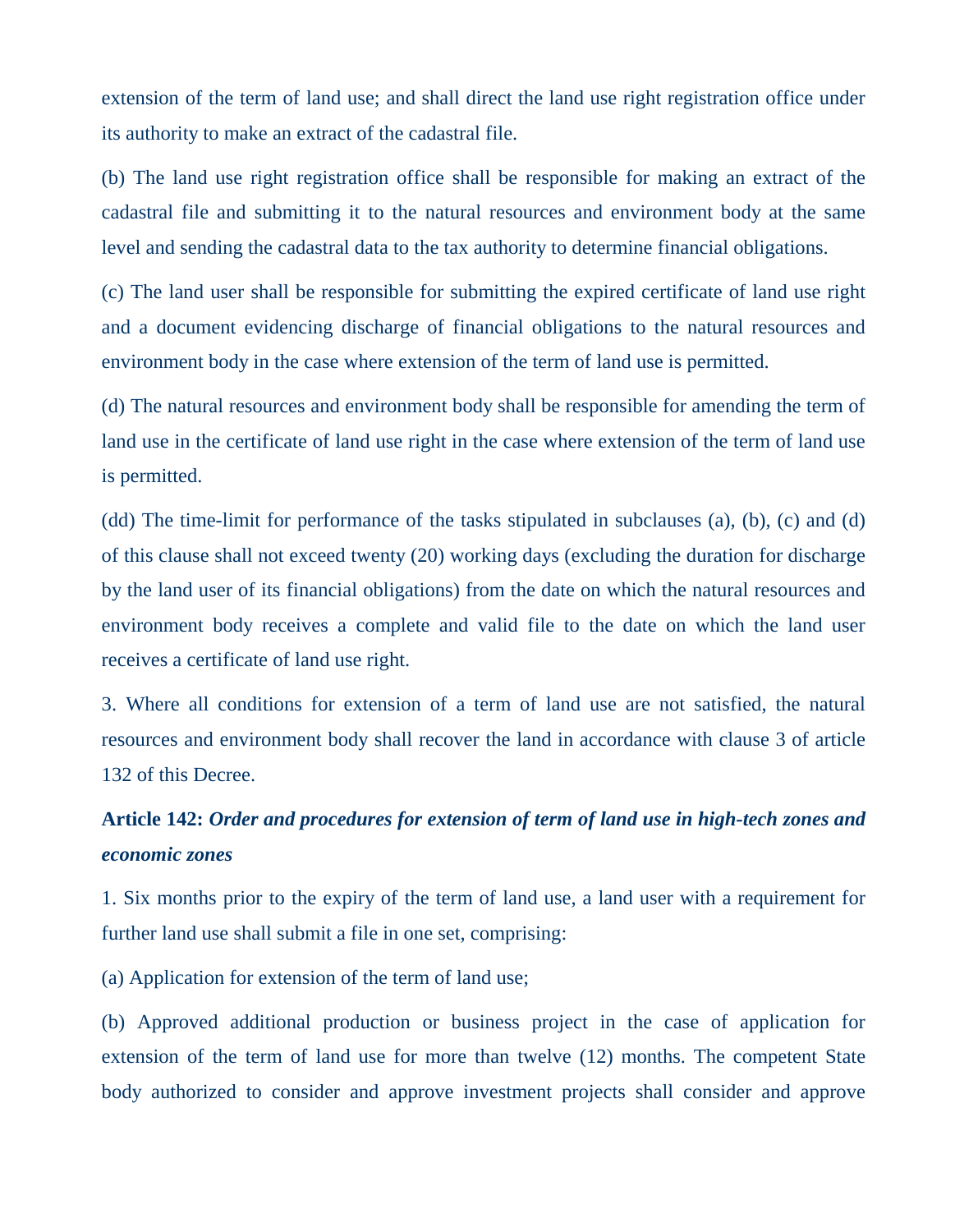additional projects in the case of projects using capital from the State Budget and projects with foreign invested capital.

The management committee of a high-tech zone or economic zone shall consider and approve additional projects in the case of projects not using capital from the State Budget and projects other than those with foreign owned capital.

2. Extension of the term of land use shall be regulated as follows:

(a) Within a time-limit of seven working days from the date of receipt of the application file for extension of the term of land use, the management committee of the high-tech zone or economic zone shall be responsible for considering and making a decision on extension of the re-allocation or land lease contract; and for providing notification to the land user which is granted an extension of the term of land use to discharge its financial obligations.

(b) Within a time-limit of five working days from the date of expiry of the term of land use, the land user shall be responsible for returning the expired certificate of land use right and a document evidencing discharge of financial obligations in the case where extension of the term of land use is permitted by the management committee of the high-tech zone or economic zone.

(c) Within a time-limit of five working days from the date of receipt of the expired certificate of land use right and financial documents, the management committee shall be responsible for forwarding them to the natural resources and environment body for amendment of the certificate of land use right.

(d) Within a time-limit of seven working days from the date of receipt of such certificate of land use right and financial documents, the natural resources and environment body shall be responsible for amending the term of land use stated in the certificate of land use right and for forwarding it to the management committee of the high-tech zone or economic zone.

(dd) Within a time-limit of five working days from the date of receipt of such certificate of land use right, the management committee of the high-tech zone or economic zone shall be responsible for delivering it to the land user which is granted an extension of the term of land

use.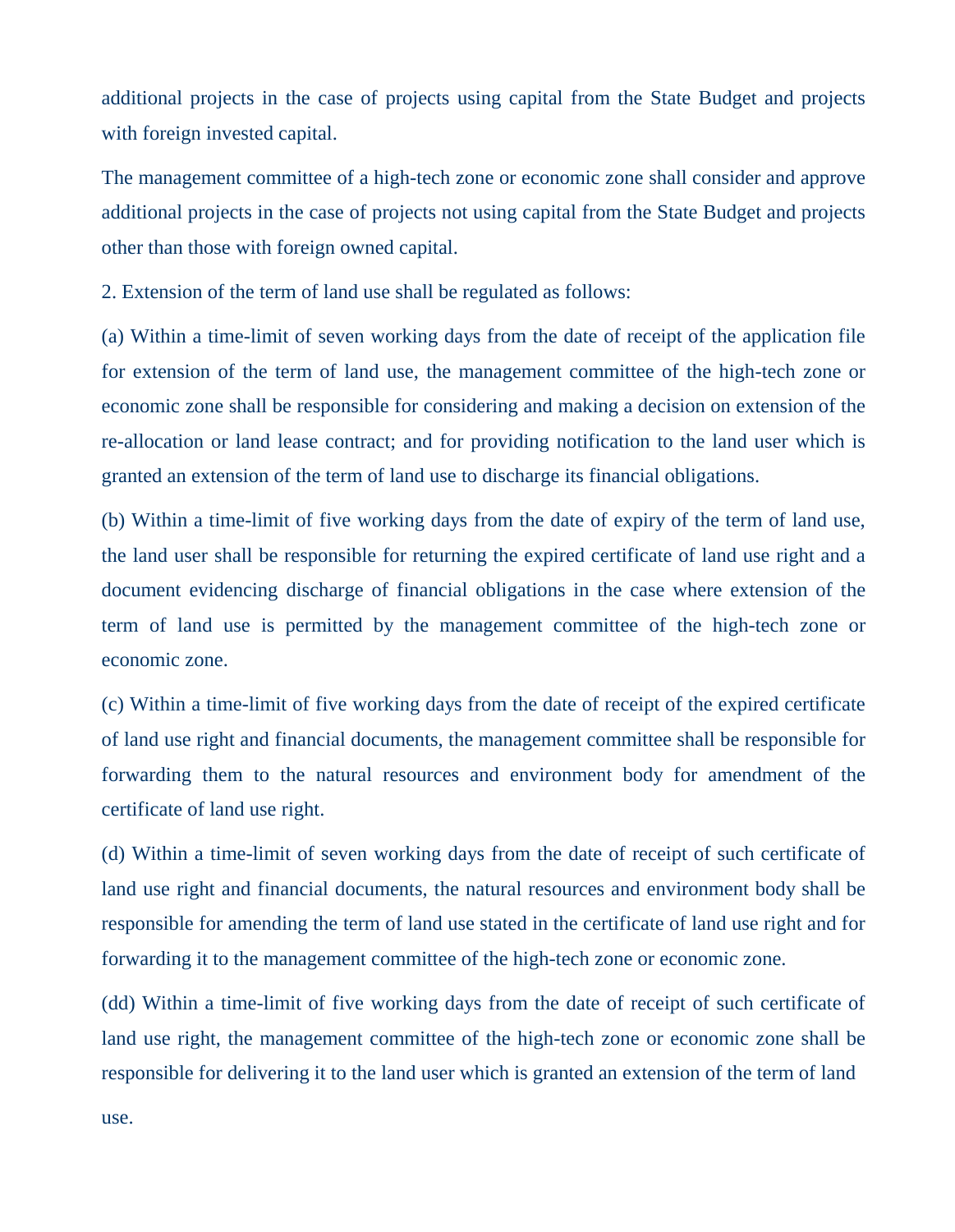3. Where all conditions for extension of the term of land use are not satisfied, the natural resources and environment body shall recover land in accordance with clause 3 of article 132 of this Decree.

# **Article 143:** *Order and procedures for registration of changes in land use due to name change, due to reduction in land area due to a natural landslide, or due to changes in rights or changes in financial obligations*

1. A land user with a requirement for registration of a change in land use shall submit a file in one set, comprising:

(a) Application for registration of a change in land use;

(b) Certificate of land use right or one of the types of documentation of land use right stipulated in clauses 1, 2 and 5 of article 50 of the *Law on Land* (if any);

(c) Other lawful documents relating to registration of the change in land use.

2. Registration of changes in land use shall be regulated as follows:

(a) Within a time-limit of ten (10) working days from the date of receipt of a complete and valid file, the land use right registration office shall be responsible for verifying the file and making its certification on the application for registration of a change in land use; for making an extract of the cadastral measurements of the parcel of land in the case of changes of the land area caused by a natural landslide and an extract of the cadastral file and sending them together with the application file for registration of a change to the natural resources and environment body at the same level.

(b) Within a time-limit of seven working days from the date of receipt of a file, the natural resources and environment body shall be responsible for amending the certificate of land use right.

**Article 144:** *Order and procedures for re-issuance of certificate of land use right or for issuance of replacement certificate of land use right*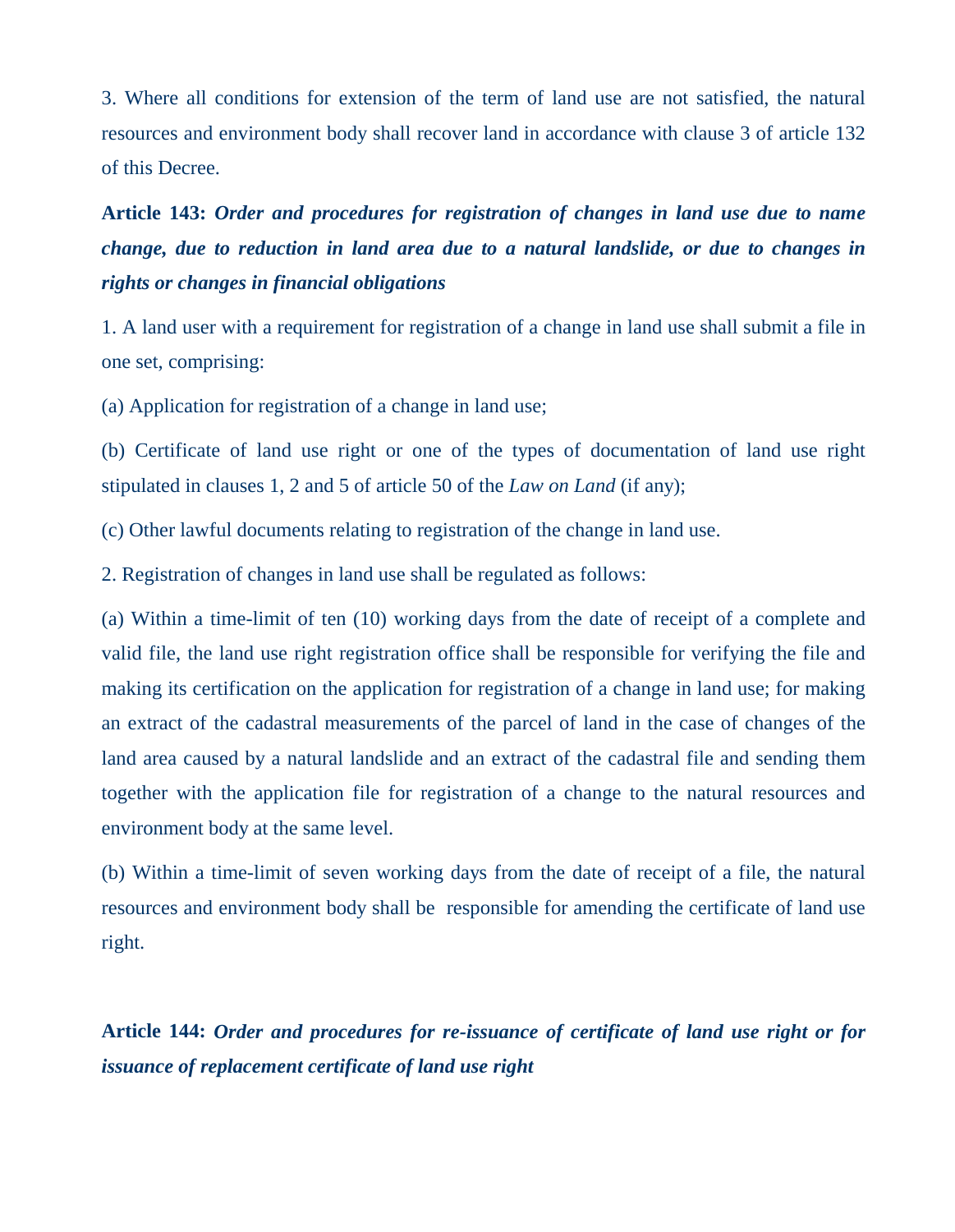1. A land user with a requirement for issuance of a new or replacement certificate of land use right shall submit a file in one set, comprising:

(a) Application for issuance of a new or replacement certificate of land use right;

(b) Certificate of land use right in the case of issuance of a replacement certificate.

2. Issuance of a new or replacement certificate of land use right shall be regulated as follows:

(a) The land use right registration office shall be responsible for verifying the file; for making an extract of the cadastral map, or an extract of the cadastral measurements of the parcel of land if there is no cadastral map, and an extract of the cadastral file; for making its certification on the application for issuance of a new or replacement certificate of land use right; for sending the extract of the cadastral map and the extract of the cadastral file together with the application file for issuance of a new or replacement certificate of land use right to the natural resources and environment body at the same level.

(b) The Department of Natural Resources and Environment shall be responsible for signing a certificate of land use right in accordance with its delegated authority; or the Division of Natural Resources and Environment shall be responsible for forwarding a submission to the people's committee at the same level for signing a certificate of land use right.

(c) The time-limit for performance of the tasks stipulated in subclauses (a) and (b) of this clause shall not exceed twenty eight (28) working days from the date on which the land use right registration office receives a complete and valid file to the date on which the land user receives a certificate of land use right. In the case of application for issuance of a replacement certificate of land use right arising due to the loss of the certificate, the land use right registration office shall be entitled to an additional period of forty (40) working days, of which ten (10) working days shall be for inspection of the contents of the lost certificate of land use right and thirty (30) days shall be for display of a notice of the loss of the certificate of land use right at the land use right registration office and at the office of the people's committee of the commune, ward or township where the land is situated.

### **Article 145:** *Order and procedures for land separation or land consolidation*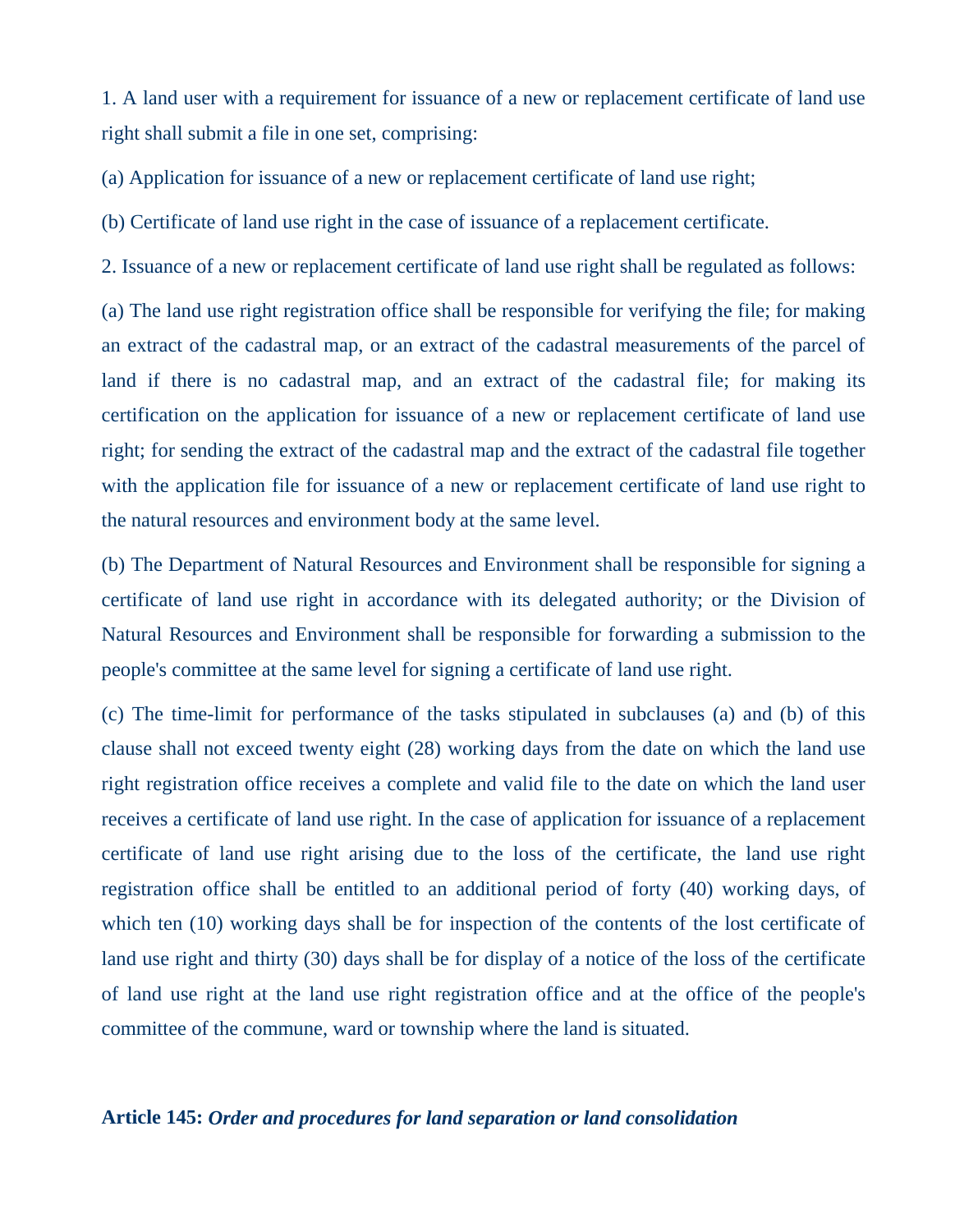1. An application file for land separation or land consolidation shall comprise:

(a) Application by a land user for land separation or land consolidation in the case where the land user has such a requirement because he exercises rights in relation to one part only of a parcel of land; or decision from the competent State body on recovery of one part only of a parcel of land; or one of the types of documentation stipulated in clause 1(a) of article 140 of this Decree when only one part of a parcel of land is affected;

(b) Certificate of land use right, or one of the types of documentation of land use right stipulated in clauses 1, 2 and 5 of article 50 of the *Law on Land* (if any).

2. Land separation or land consolidation at the request of a land user shall be implemented as follows:

(a) The applicant shall submit a file in one set to the Department of Natural Resources and Environment where the land user is an organization, religious organization, Vietnamese residing overseas, foreign organization or foreign individual; and shall submit a file in one set to the Division of Natural Resources and Environment where the land user is a family household or individual.

(b) Within a time-limit of seven working days from the date of receipt of a complete and valid file, the natural resources and environment body shall be responsible for sending the file to the land use right registration office in order for the latter to prepare a cadastral file.

(c) Within a time-limit of ten (10) working days from the date of receipt of the file, the land use right registration office shall be responsible for making an extract of the cadastral map, or an extract of the cadastral measurements of the parcel of land if there is no cadastral map, and an extract of the cadastral file; and for sending such documents to the natural resources and environment body at the same level.

(d) Within a time-limit of ten (10) working days from the date of receipt of the extract of the cadastral map and extract of the cadastral file, the Division of Natural Resources and Environment shall be responsible for retrieving the issued certificate of land use right, or one of the types of documentation of land use right stipulated in clauses 1, 2 and 5 of article 50 of the *Law on Land*, and for forwarding a submission to the people's committee at the same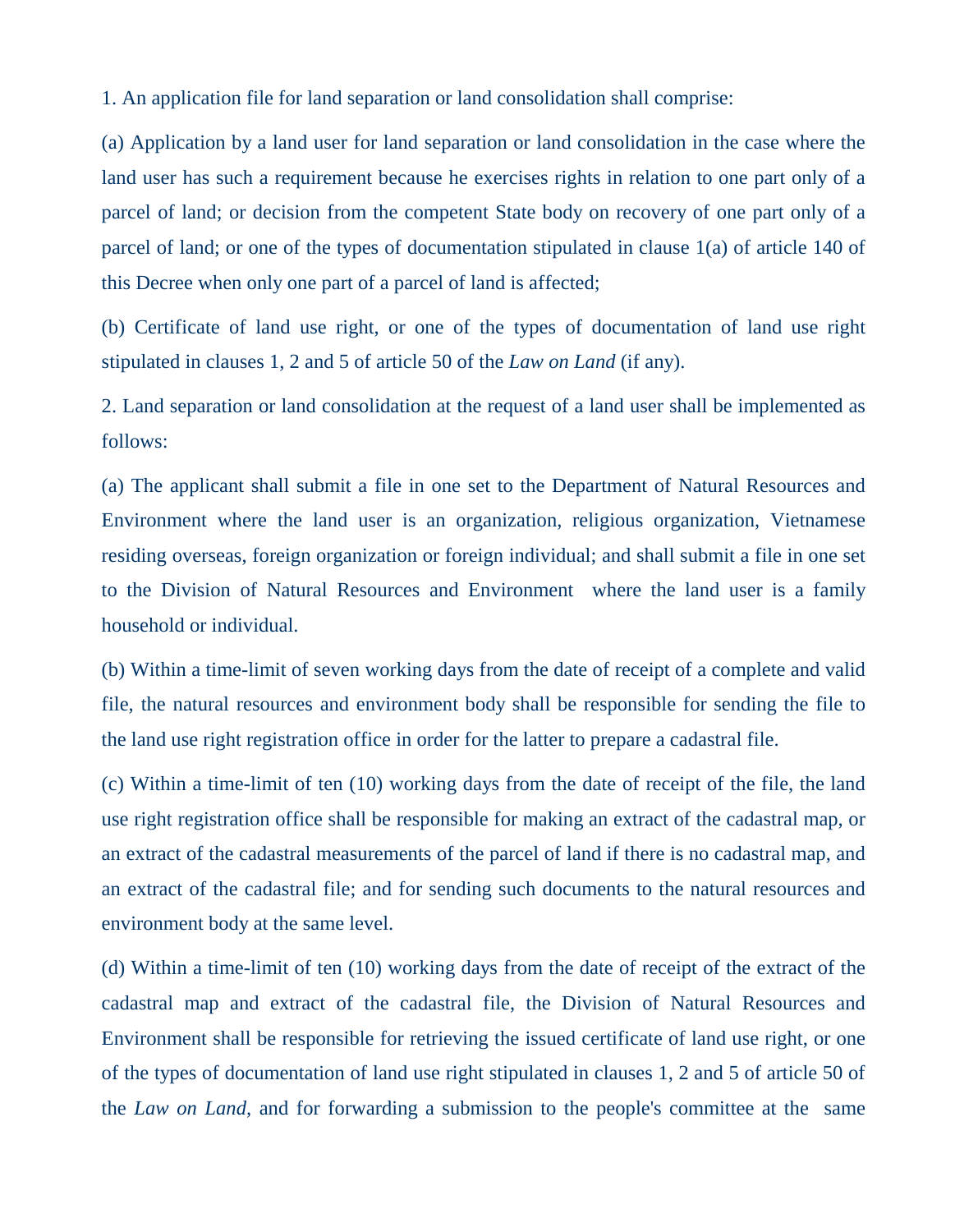level for signing a certificate of land use right for the new parcel of land; and the Department of Natural Resources and Environment shall be responsible for retrieving the issued certificate of land use right, or one of the types of documentation of land use right stipulated in clauses 1, 2 and 5 of article 50 of the *Law on Land*, and for signing a certificate of land use right for the new parcel of land if authority has been delegated to such Department or, if not so authorized, it shall make a submission to the people's committee at the same level for signing a certificate of land use right for the new parcel of land.

(dd) Within a time-limit of ten (10) working days from the date of receipt of the submission, the people's committee at the same level shall be responsible for signing a certificate of land use right for the new parcel of land and sending it to the natural resources and environment body under its administration, unless authority has been delegated to the Department of Natural Resources and Environment.

(e) Within a time-limit of five working days from the date of signing the certificate of land use right for the new parcel of land, the natural resources and environment body shall be responsible for delivering the original certificate for the new parcel land to the land user and for sending a copy of the certificate of land use right for the new parcel of land together with the retrieved certificate and any retrieved documentation of land use right as stipulated in clauses 1, 2 and 5 of article 50 of the *Law on Land* to the land use right registration office under its administration; and shall send a notice of change in land use to the land use right registration office under the Department of Natural Resources and Environment in order for the original cadastral file to be amended.

3. Land separation or land consolidation in the case where the State recovers one part only of a parcel of land or in the case as stipulated in clause 5(dd) of article 41 of this Decree shall be implemented as follows:

(a) Based on the decision on land recovery or one of the types of documentation of land use right stipulated in clauses 1, 2 and 5 of article 50 of the *Law on Land*, the natural resources and environment body shall be responsible for preparing the file on land separation or land consolidation as stipulated in clause 1 of this article.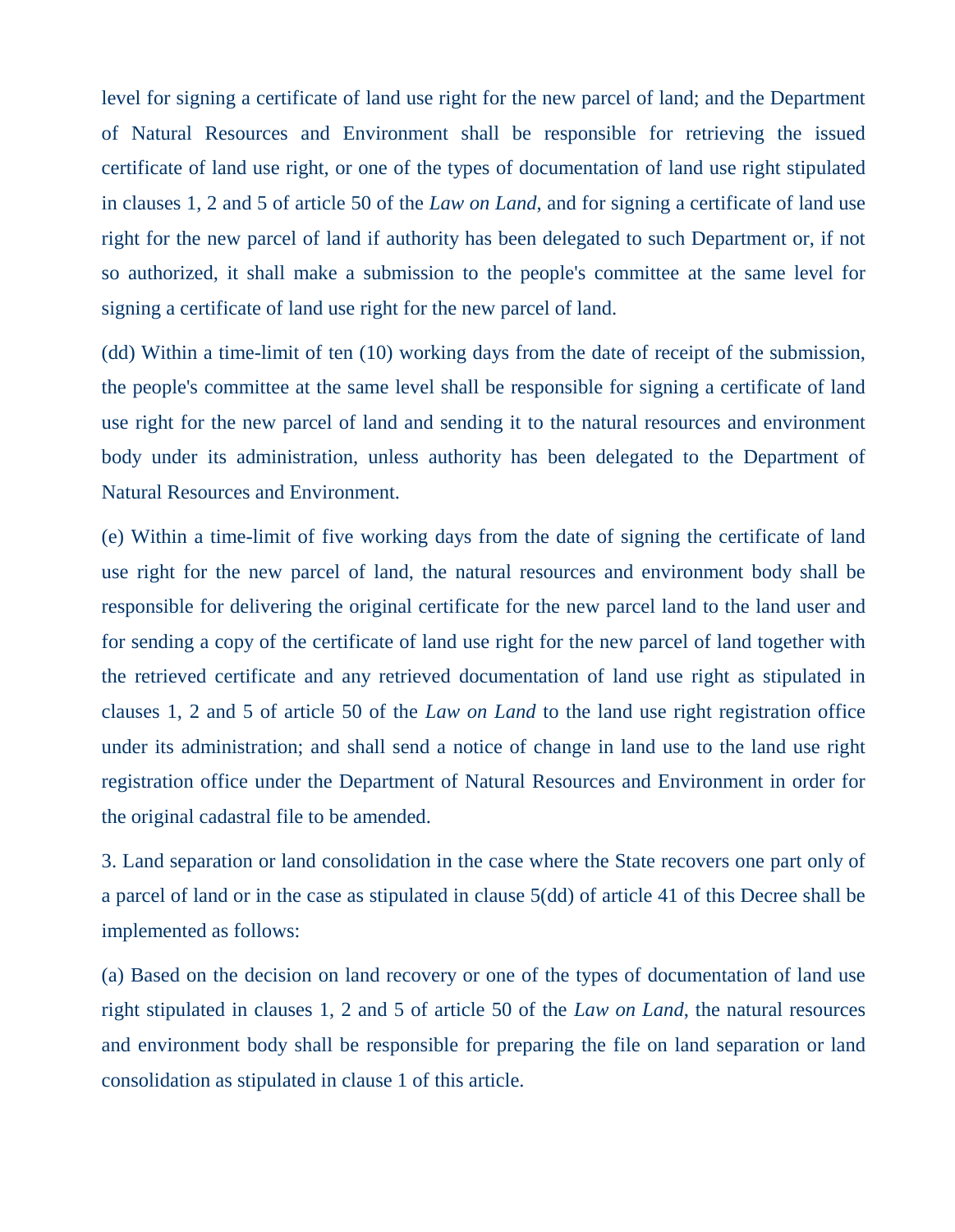(b) Land separation or land consolidation shall be implemented as stipulated in clauses 2(b), (c), (d), (dd) and (e) of this article.

#### SECTION 3

#### **Order and Administrative Procedures**

#### **when Land Users Exercise their Rights**

#### **Article 146:** *Contracts relating to land use rights*

1. Contracts for exchange, assignment, lease and sub-leasing of land use rights; and contracts or lawful documents for donation of land use rights; and contracts for mortgage, guarantee and capital contribution using land use rights; and lawful documents for bequest of land use rights shall be the documents prepared by the relevant parties provided that they are not contrary to civil law.

2. Where a land use right is common to a family household, contracts for exchange, assignment, lease and sub-leasing of land use rights; and contracts or lawful documents for donation of land use rights; and contracts for mortgage, guarantee and capital contribution using land use rights must be agreed by all members of the household with full civil capacity and must be signed by all members of the household or their proxies authorized in writing in accordance with civil law.

3. Where a land use right is common to a group of land users, contracts for assignment, lease and sub-leasing of land use rights; and contracts or lawful documents for donation of land use rights; and contracts for mortgage, guarantee and capital contribution using land use rights must be agreed by all members of the group and must be signed by all members of the group or their proxies authorized in writing in accordance with civil law.

4. Contracts for exchange, assignment, lease and sub-leasing of land use rights; and contracts or lawful documents for donation of land use rights; and contracts for mortgage, guarantee and capital contribution using land use rights shall be effective as from the date of registration at the land use right registration office. The order of priority in payment of obligations relating to land use rights shall be the time order of registration at the land use right registration office.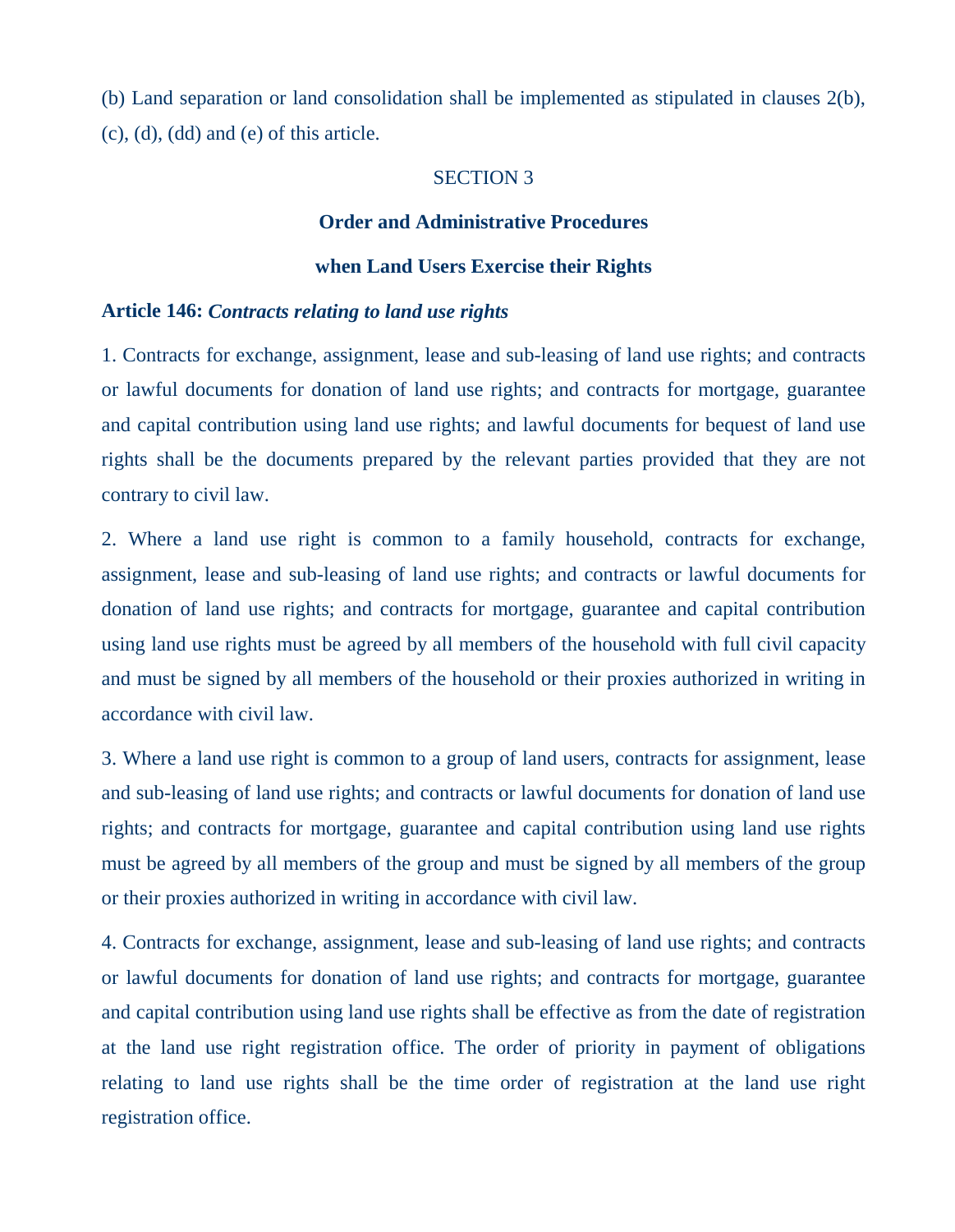To the extent that they relate to land use rights, wills, minutes of distribution of inheritances and documents undertaking to make donations shall be effective in accordance with civil law.

### **Article 147:** *Order and procedures for family households and individuals to exchange agricultural land use rights*

1. Cases of exchange of land pursuant to the general policy of "merger of land by exchanging blocks" shall be implemented as follows:

(a) Households and individuals using agricultural land shall be permitted to make their own agreement to exchange their agricultural land use rights; and shall submit such agreement together with their certificates of land use right or one of the types of documentation of land use right stipulated in clauses 1, 2 and 5 of article 50 of the *Law on Land* (if any).

(b) The people's committee of the commune, ward or township shall prepare a general plan on exchange of agricultural land use rights to be applied to the whole locality (including a schedule for implementing same) and deliver the plan to the Division of Natural

(c) The Division of Natural Resources and Environment shall check the plan and instruct the land use right registration office under its management to prepare a cadastral file.

(d) The land use right registration office shall be responsible for making an extract of the cadastral map, or of the cadastral measurements of the parcel of land with respect to areas where there is no cadastral map, and an extract of the cadastral file, and for sending them to the Division of Natural Resources and Environment.

(dd) The Division of Natural Resources and Environment shall be responsible for appraising the file and submitting it to the people's committee at the same level to make a decision.

(e) The people's committee of the district, town and provincial city shall be responsible to consider and sign certificates of land use right for the exchanged parcels of land and to send them to the Division of Natural Resources and Environment.

2. The order and procedures for exchange of agricultural land use rights between two family households or individuals shall be implemented as follows: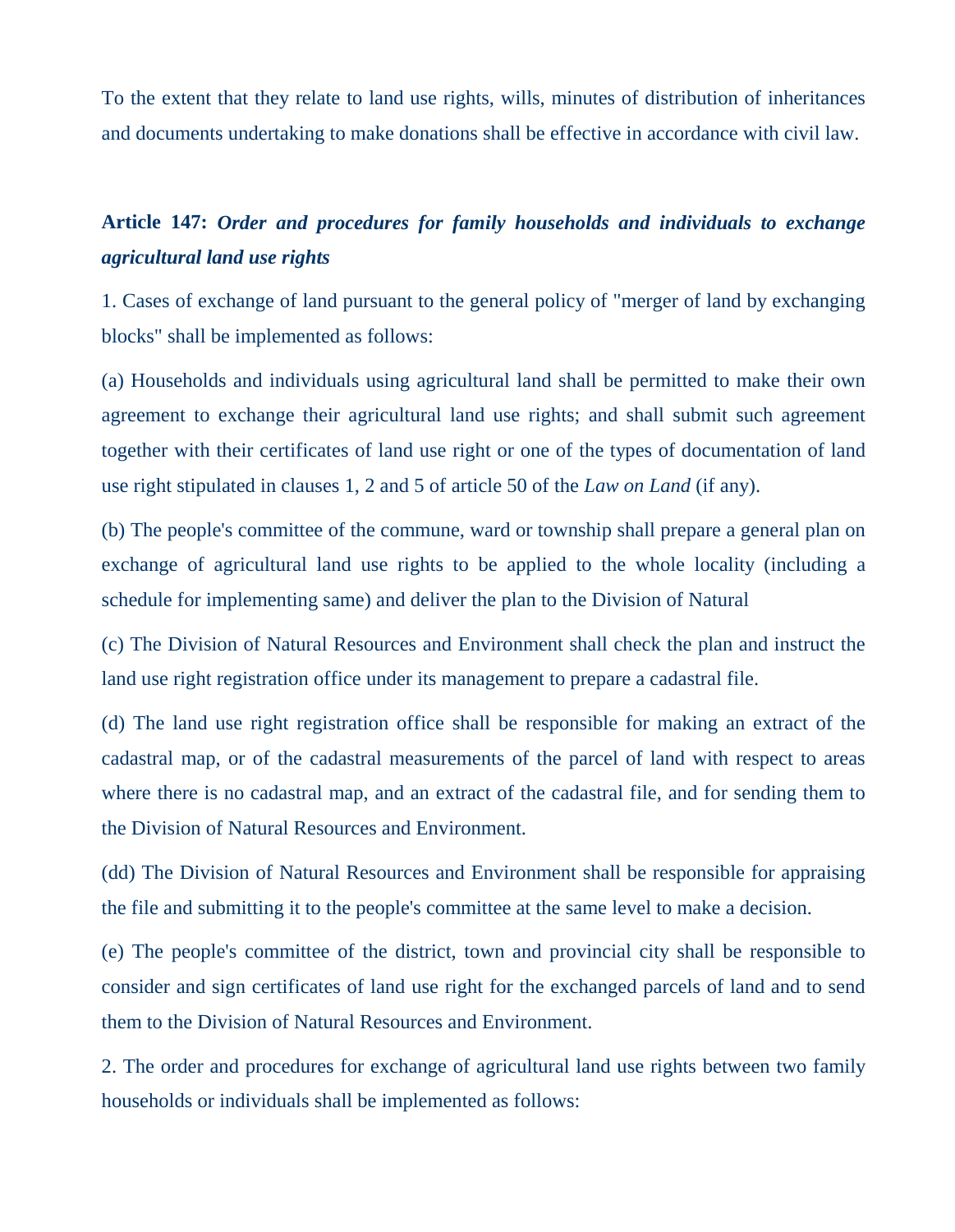(a) A household or individual wishing to exchange agricultural land use rights shall submit an application file in one set, comprising a contract of exchange of agricultural land use rights, the certificates of land use right or one of the types of documentation of land use right stipulated in clauses 1, 2 and 5 of article 50 of the *Law on Land* (if any).

(b) Within two working days from the date of receipt of a complete and valid file, the people's committee of the commune, ward or township shall send the file to the land use right registration office under the Division of Natural Resources and Environment.

(c) Within three working days from the date of receipt of a complete and valid file, the land use right registration office shall make a copy of the cadastral file and amend the certificates of land use right or issue new certificates of land use right where necessary.

### **Article 148:** *Order and procedures for assignment of land use rights*

1. A recipient of an assignment of a land use right shall submit a file in one set, comprising:

(a) Contract of assignment of land use right;

(b) Certificate of land use right, or one of the types of documentation of land use right stipulated in clauses 1, 2 and 5 of article 50 of the *Law on Land* (if any).

2. Assignment of a land use right shall be implemented as follows:

(a) Within four working days from the date of receipt of a complete and valid file, the land use right registration office shall be responsible for verifying the file; for making a copy of the cadastral file and for sending the cadastral data to the tax authority to determine the financial obligations; and for amending the issued certificate of land use right or conducting procedures for issuing a new certificate where necessary.

(b) Within three working days from the date of receipt of a notice on financial obligations, the land use right registration office or the people's committee of the commune, ward or township shall notify both parties to the assignment of such financial obligations.

(c) Within three working days from the date on which both parties to the assignment discharge in full the financial obligations, the land use right registration office or the people's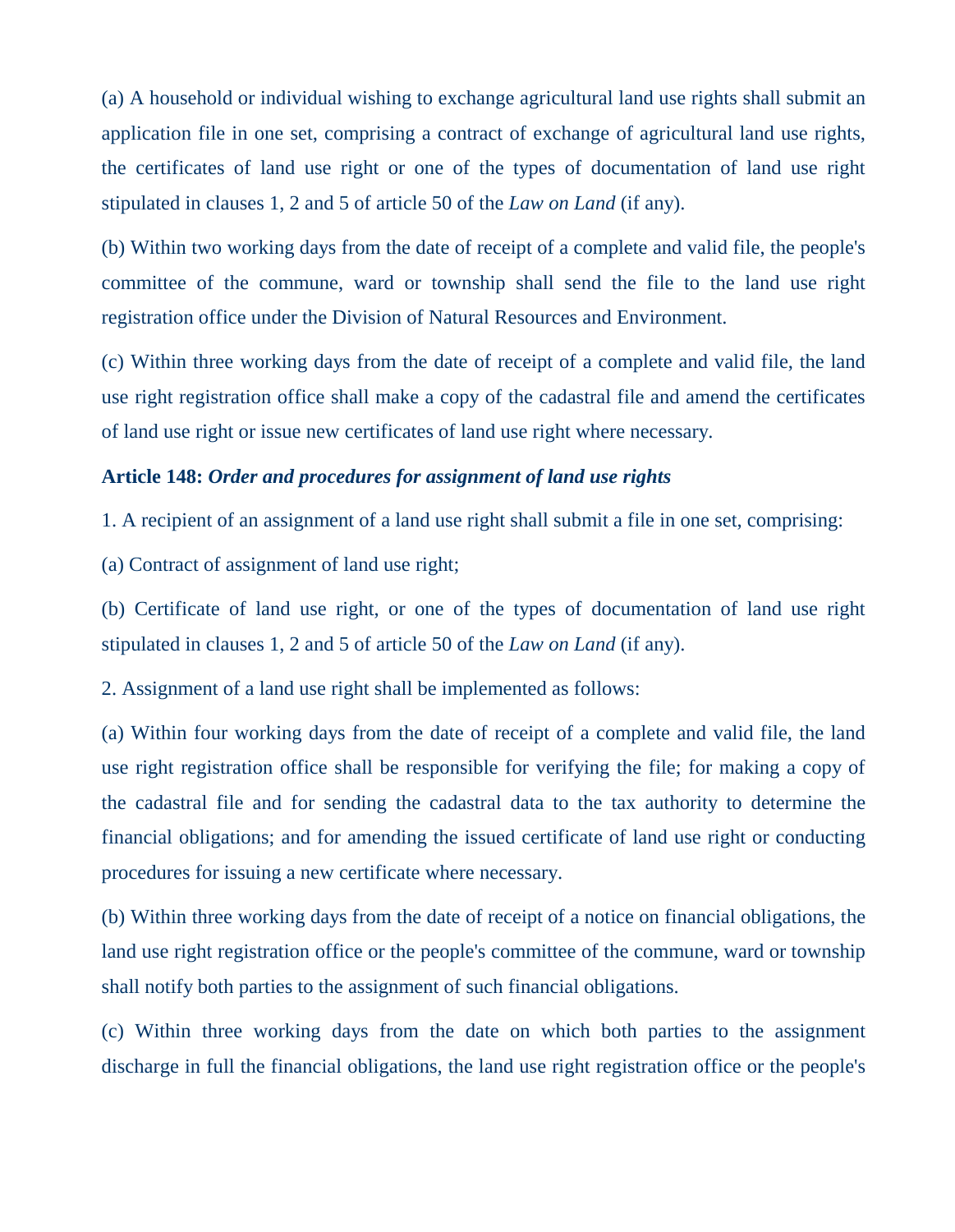committee of the commune, ward or township shall deliver a certificate of land use right to the recipient of the assignment of the land use right.

## **Article 149:** *Order and procedures for registration of leasing and sub-leasing out land use rights*

1. A lessor or sub-lessor of a land use right shall submit a file in one set, comprising:

(a) Contract of lease or sub-lease of land use right;

(b) Certificate of land use right or one of the types of documentation of land use right stipulated in clauses 1, 2 and 5 of article 50 of the *Law on Land* (if any).

2. Within five working days from the date of receipt of a complete and valid file, the land use right registration office shall be responsible for registering the lease or sub-lease of the land use right on the cadastral file and for amending the issued certificate of land use right or conducting procedures for issuing a new certificate where necessary.

3. The order and procedures for registration of lease and sub-lease of a land use right as stipulated in this article shall not apply to industrial zones.

# **Article 150:** *Order and procedures for de-registration of leasing and subleasing out land use rights*

1. Upon expiry of effectiveness of a contract of lease or sub-lease of a land use right, the lessor or sub-lessor of the land use right shall submit a file in one set, comprising:

(a) Confirmation of liquidation of the contract of lease or sub-lease in the case of a signed contract, or minutes of liquidation of the contract of lease or sub-lease;

(b) Certificate of land use right.

2. Within five working days from the date of receipt of a complete and valid file, the land use right registration office shall be responsible for deregistration of leasing or sub-leasing out of the land use right on the cadastral file, and for amending the certificate of land use right.

### **Article 151:** *Order and procedures for inheritance of land use rights*

1. A person inheriting a land use right shall submit a file in one set, comprising: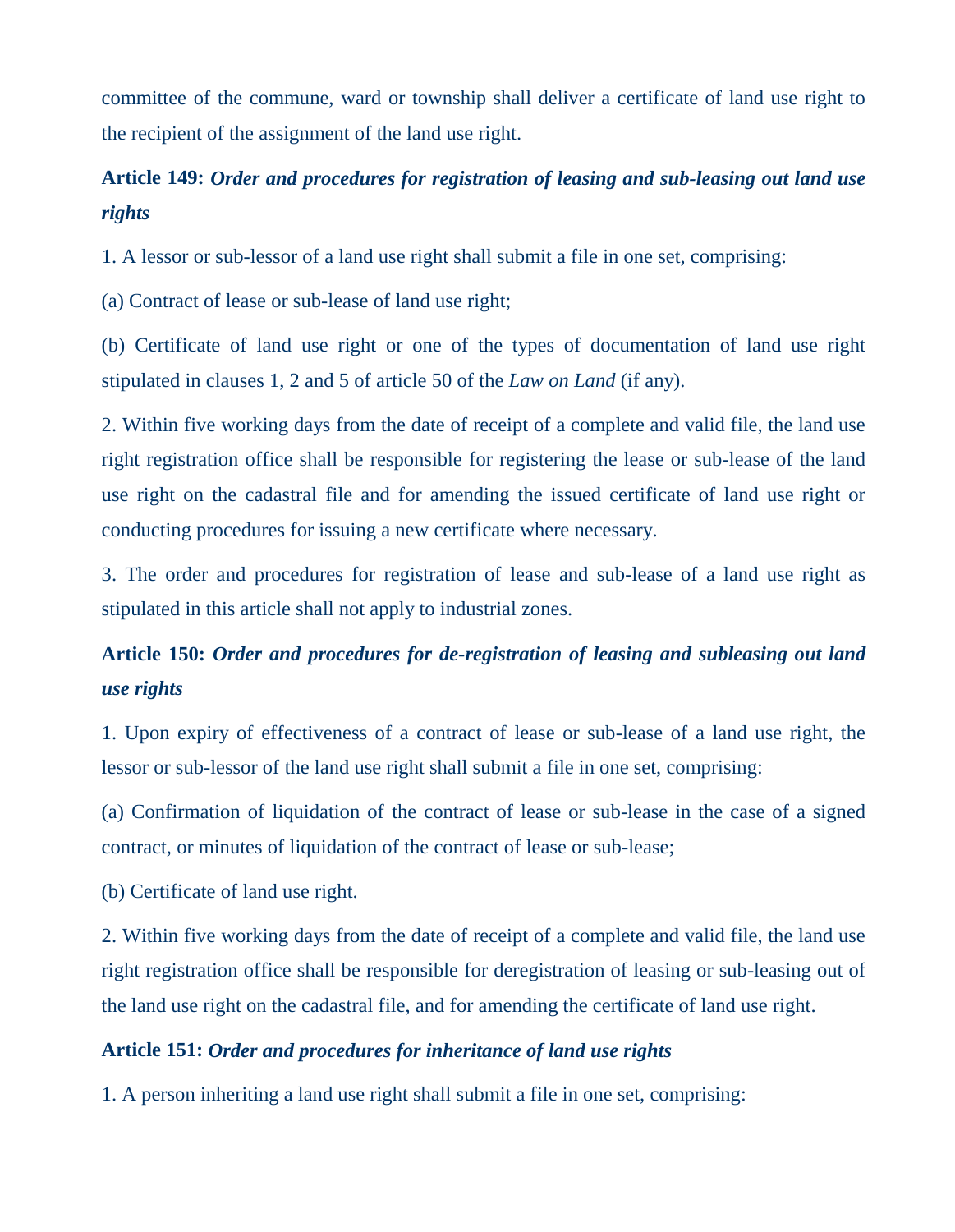(a) Will; minutes of distribution of inheritance; effective judgment or decision of a people's court resolving a dispute relating to inheritance of the land use right; or application from a person inheriting the land use right when such person is the sole heir;

(b) Certificate of land use right, or one of the types of documentation of land use right stipulated in clauses 1, 2 and 5 of article 50 of the *Law on Land* (if any).

2. Registration of inheritance of a land use right shall be implemented as follows:

(a) Within four working days from the date of receipt of a complete and valid file, the land use right registration office shall be responsible for verifying the file; for making a copy of the cadastral file and for sending the cadastral data to the tax authority to determine the financial obligations (if any); and for amending the issued certificate of land use right or conducting procedures for issuing a new certificate where necessary.

(b) Within three working days from the date of receipt of a notice on financial obligations, the land use right registration office or the people's committee of the commune, ward or township shall notify the heir to discharge the financial obligations in accordance with law.

(c) Within three working days from the date of discharge in full by the heir of its financial obligations, the land use right registration office or the people's committee of the commune, ward or township shall deliver a certificate of land use right to the heir.

### **Article 152:** *Order and procedures for donation of land use rights*

1. A person receiving a land use right as a donation shall submit a file in one set, comprising:

(a) Lawful document on donation of the land use right, being the undertaking, contract or decision from an organization;

(b) Certificate of land use right, or one of the types of documentation of land use right stipulated in clauses 1, 2 and 5 of article 50 of the *Law on Land* (if any).

2. Donation of a land use right shall be implemented as follows:

(a) Within four working days from the date of receipt of a complete and valid file, the land use right registration office shall be responsible for verifying the file; for making a copy of the cadastral file and for sending the cadastral data to the tax authority to determine any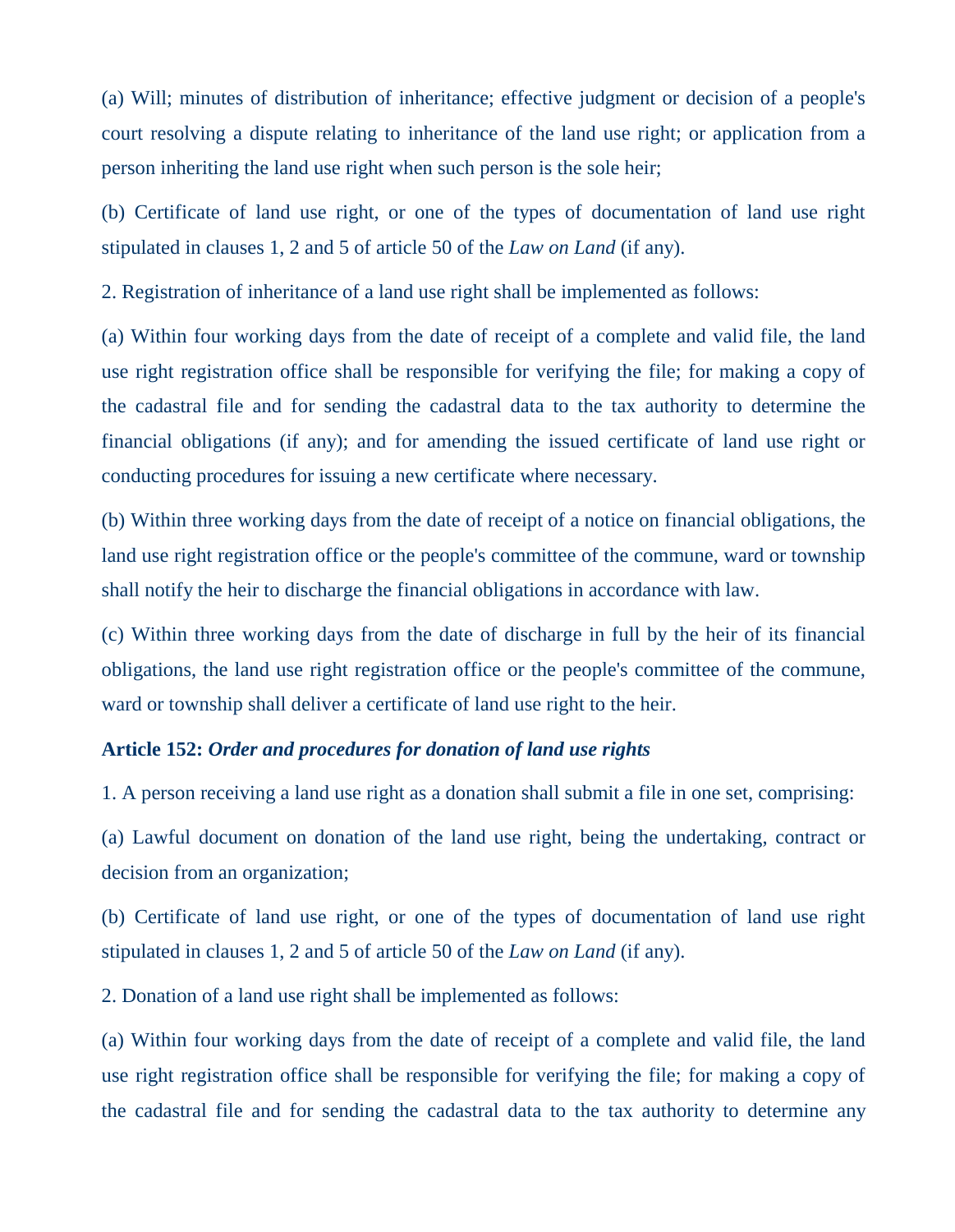financial obligations (if any); and for amending the issued certificate of land use right or conducting procedures for issuing a new certificate where necessary.

(b) Within three working days from the date of receipt of a notice on the financial obligations, the land use right registration office or the people's committee of the commune, ward or township shall notify the donee to discharge its financial obligations.

(c) Within three working days from the date of discharge in full by the donee of its financial obligations, the land use right registration office or the people's committee of the commune, ward or township shall deliver a certificate of land use right to the donee.

## **Article 153:** *Order and procedures for registration of mortgages and guarantees using land use rights*

1. Within five working days from the date of signing a credit contract, both parties to a mortgage or guarantee using a land use right shall submit a file in one set, comprising:

(a) Contract of mortgage or guarantee using the land use right;

(b) Certificate of land use right, or one of the types of documentation of land use right stipulated in clauses 1, 2 and 5 of article 50 of the *Law on Land* (if any).

2. Within five working days from the date of receipt of a complete and valid file, the land use right registration office shall be responsible for registering the mortgage or guarantee in the cadastral file and for amending the issued certificate of land use right or conducting procedures for issuing a new certificate where necessary.

3. Registration of changes to registered mortgages and guarantees and correction of errors in registration of mortgages and guarantees shall follow the same order and procedures for registration of mortgages and guarantees using a land use right as stipulated in clause 2 of this article.

## **Article 154:** *Order and procedures for de-registration of mortgages and guarantees using land use rights*

1. Upon discharge in full of repayment of the debt, the mortgagor or guarantor using a land use right shall submit a file in one set, comprising: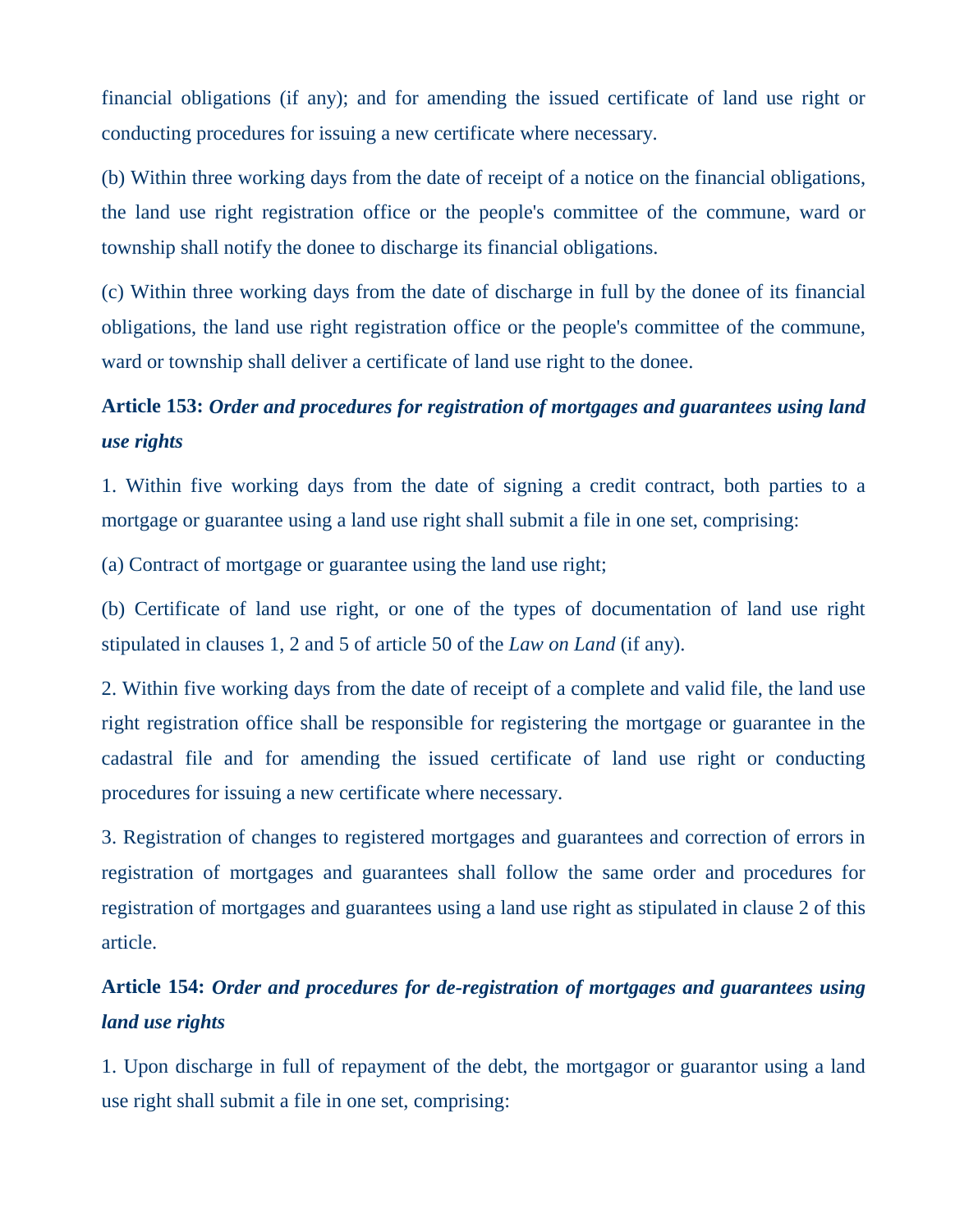(a) Confirmation from the beneficiary of the mortgage or person guaranteed of discharge in full of repayment of the debt provided for in the contract of mortgage or guarantee using a land use right;

(b) Certificate of land use right.

2. Within five working days from the date of receipt of a complete and valid file, the land use right registration office shall be responsible for checking that there has been discharge in full of repayment of the debt provided for in the contract of mortgage or guarantee, and for deregistration of the mortgage or guarantee on the cadastral file, and for amending the certificate of land use right.

3. Registration of cancellation of the registration of mortgages and guarantees using land use rights; results of realization of assets secured by mortgages or guarantees using land use rights shall follow the same order and procedures for de-registration of mortgages and guarantees using land use rights as stipulated in clauses 1 and 2 of this article.

# **Article 155:** *Order and procedures for registration of capital contribution using land use rights*

1. A capital contributor using a land use right shall submit a file in one set, comprising:

(a) Contract of capital contribution using land use right;

(b) Certificate of land use right, or one of the types of documentation of land use right stipulated in clauses 1, 2 and 5 of article 50 of the *Law on Land* (if any).

2. Within ten (10) working days from the date of receipt of a complete and valid file, the land use right registration office shall be responsible for evaluating the file, registering the capital contribution using the land use right in the cadastral file, and for amending the issued certificate of land use right or conducting procedures for issuing a new certificate where necessary.

**Article 156:** *Order and procedures for de-registration of capital contribution using land use rights*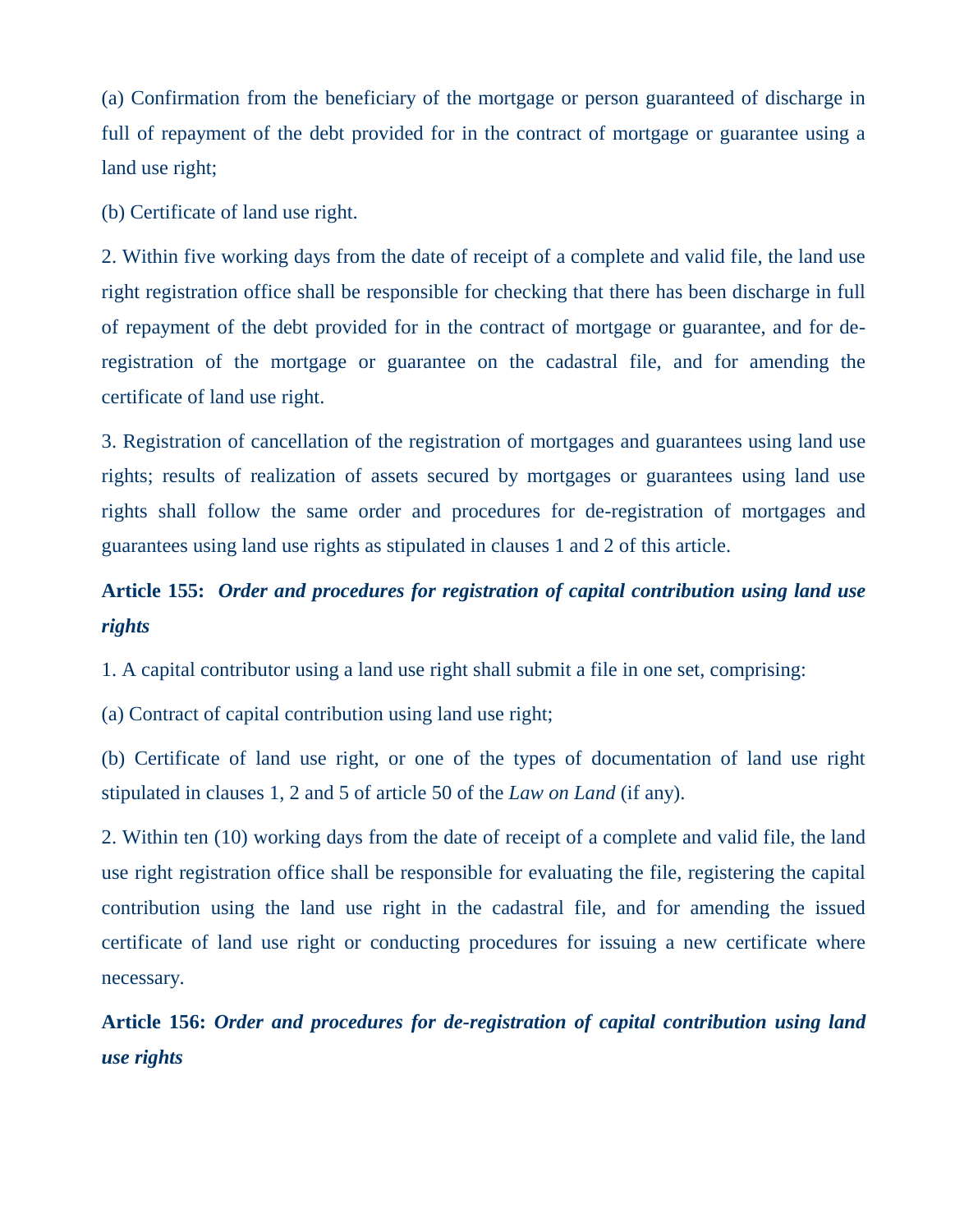1. One or both parties to a capital contribution using a land use right shall submit a file in one set, comprising:

(a) Contract of termination of capital contribution;

(b) Certificate of land use right.

2. In the case of de-registration of capital contribution where the certificate of land use right was amended only on the original occasion of the capital contribution (because there was no change to the parcel of land), within five working days from the date of receipt of a complete and valid file, the land use right registration office shall be responsible for checking the file and for de-registering the capital contribution on the cadastral file, and for amending the certificate of land use right.

3. In the case of de-registration of capital contribution where a certificate of land use right was issued to a new legal entity on the original occasion of the capital contribution (because there was a change to the parcel of land):

(a) Within three working days from the date of receipt of a complete and valid file, the land use right registration office shall be responsible for making a copy of the cadastral file and sending it to the Department of Natural Resources and Environment.

(b) Within five working days from the date of receipt of the file, the Department of Natural Resources and Environment shall amend the certificate of land use right (if there is no change to the parcel of land) or retrieve the certificate of land use right issued to the new legal entity (if there was a change to the parcel of land); and if the capital contributor was an economic organization, a Vietnamese residing overseas or a foreign organization or foreign individual

and the land use term has not yet expired despite termination of capital contribution, it shall sign a certificate of land use right for issuance to the capital contributor and send it to the land use right registration office under such Department; and if the capital contributor was a family household or individual and the land use term has not yet expired despite termination of capital contribution, it shall send the certificate of land use right retrieved from the new legal entity to the Division of Natural Resources and Environment where the land is situated.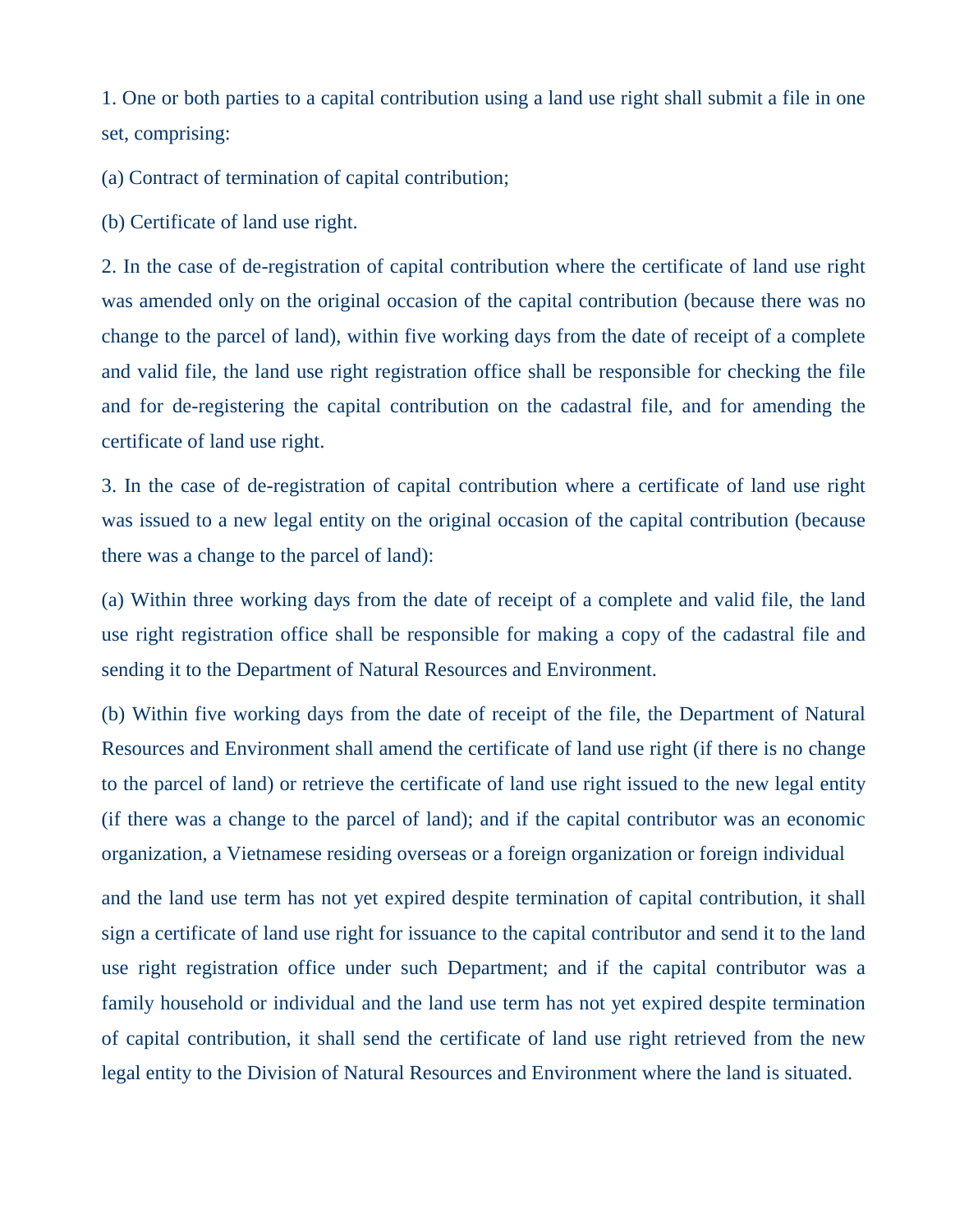(c) Within three working days from the date of receipt of the file, the Division of Natural Resources and Environment shall be responsible for checking the file and submitting it to the people's committee at the same level to issue a decision issuing a certificate of land use right to the capital contributor being a family household or individual having a land use term which has not yet expired.

(d) Within three working days from the date of receipt of the submission, the people's committee of the district, town and provincial city shall consider and sign a certificate of land use right.

4. If the term of land use expired at the same time as termination of capital contribution but the capital contributor has a requirement to continue to use the land, articles 141 and 142 of this Decree shall apply to any application for extension of the term of land use; but if the capital contributor does not apply for an extension of or is not permitted to extend the term of land use, the natural resources and environment body shall recover the land pursuant to clause 3 of article 132 of this Decree.

# **Article 157:** *Order and procedures for registration of receipt of land use rights as result of realization by enforcement of contracts of mortgage, guarantee or capital contribution using land use rights or as result of attachment and auction of land use rights*

1. An organization which has realized a land use right which was mortgaged, guaranteed or used to make a capital contribution or which has attached and auctioned a land use right in order to conduct enforcement of a court decision in accordance with law shall represent the recipient of the land use right and shall submit a file in one set, comprising:

(a) Contract of mortgage, guarantee or capital contribution using a land use right, or the court decision on attachment and auction of a land use right;

(b) Certificate of land use right, or one of the types of documentation of land use right stipulated in clauses 1, 2 and 5 of article 50 of the *Law on Land* (if any);

(c) Document evidencing discharge of financial obligations (if any);

(d) Legal document recognizing the results of auction.

2. Registration of receipt of a land use right shall be implemented as follows: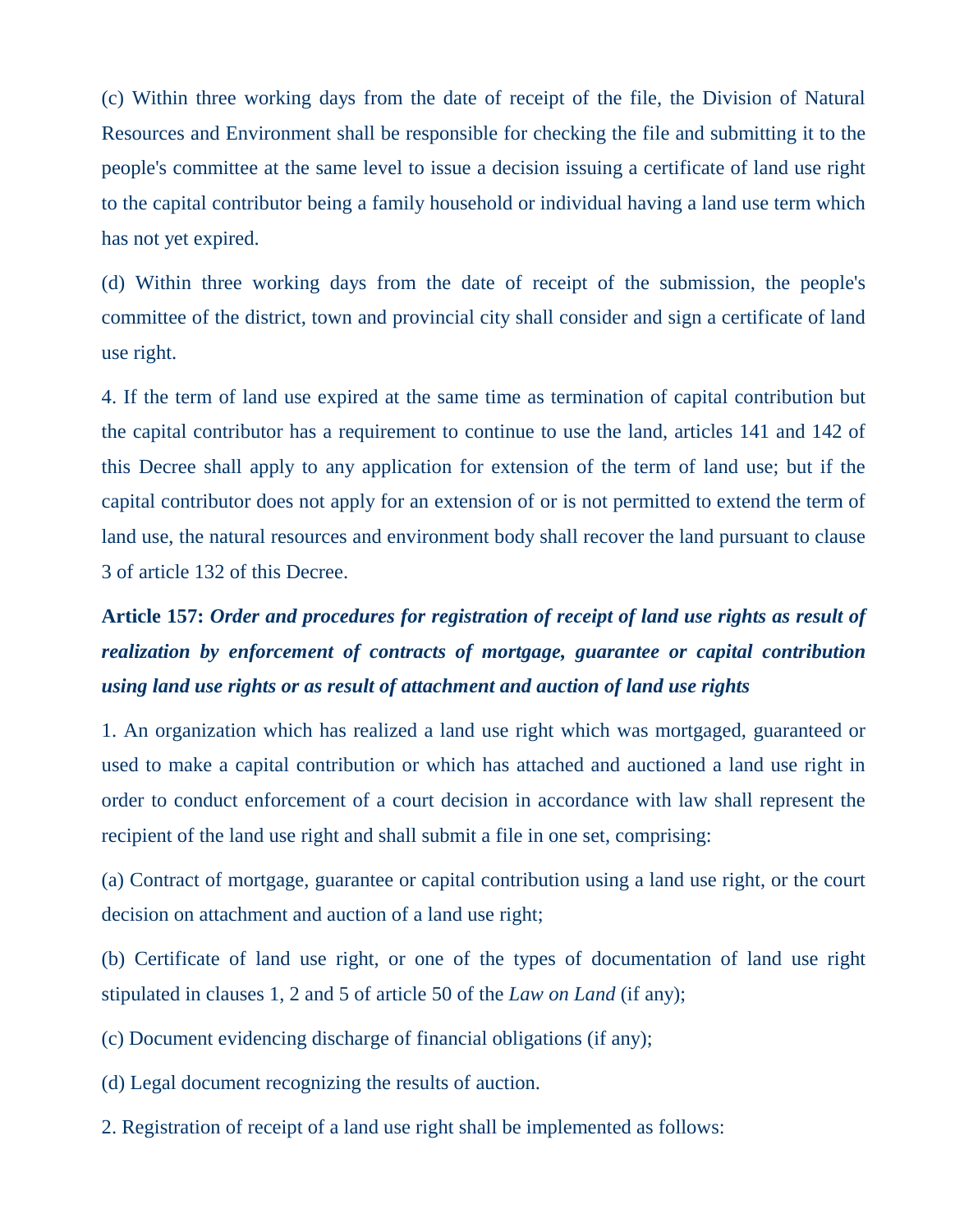(a) Within five working days from the date of receipt of a complete and valid file, the land use right registration office shall be responsible for verifying the file; and for making a copy of the cadastral map, or an extract of the cadastral measurements of the area of land if there is no cadastral map, and a copy of the cadastral file and shall forward them to the natural resources and environment body at the same level.

(b) Within five working days from the date of receipt of the file, the natural resources and environment body shall amend the issued certificate of land use right or conduct procedures to issue a new certificate of land use right where necessary.

# **Article 158:** *Order and procedures for purchase, sale, leasing out, inheritance and donation of assets attached to land; for mortgage, guarantee or capital contribution using assets attached to land*

1. The order and procedures for purchase, sale, leasing out, inheritance and donation of residential housing and other buildings and forest trees and perennial crops belonging to a land user and attached to land; and for mortgage, guarantee or capital contribution using residential housing and other buildings and forest trees and perennial crops belonging to a land user and attached to land shall be implemented in the same manner as assignment of land use rights, leasing and sub-leasing out of land use rights, inheritance of land use rights, donation of land use rights, mortgages and guarantees using land use rights, and capital contribution using land use rights as stipulated in articles 148, 149, 151, 152, 153 and 155 of this Decree.

2. The Ministry of Justice shall preside over co-ordination with the Ministry of Natural Resources and Environment and other relevant bodies to provide guidelines on exercise of rights for purchase, sale, leasing out, inheritance and donation of assets attached to land; and for mortgage, guarantee or capital contribution using assets attached to land.

Subscription 56 (2/2004-2005) 30 June 2005

### CHAPTER XII

#### **Resolution of Land-Related Disputes and Complaints**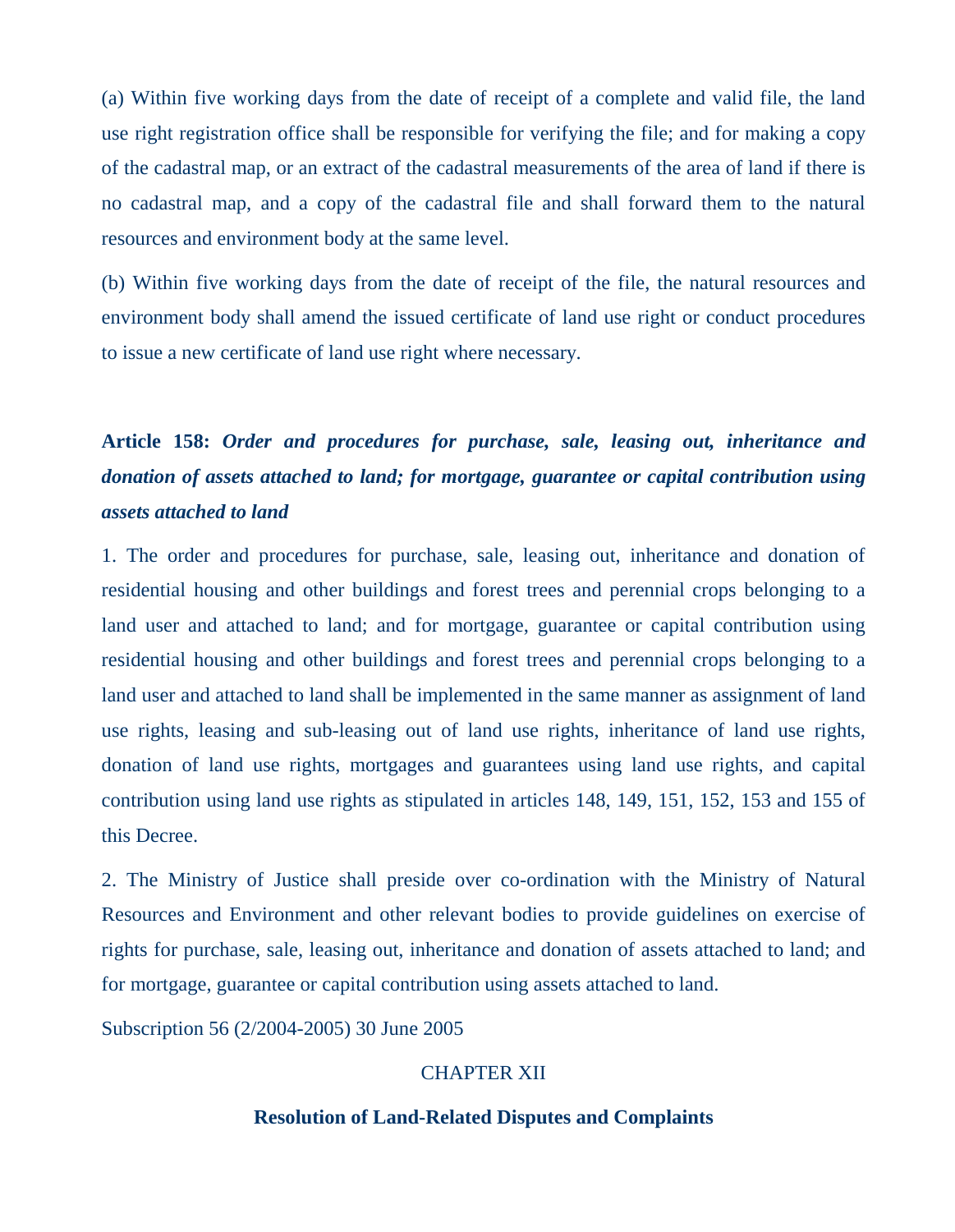#### **Article 159:** *Conciliation of land-related disputes*

1. Parties to a land-related dispute must be proactive in meeting each other to conciliate the dispute. If an agreement is not able to be reached, the dispute must be referred to conciliation.

2. Where parties to a land-related dispute have not been able to resolve it by way of their own conciliation, they shall submit an application for conciliation to the people's committee of the ward, commune or township where the land is situated. Minutes of conciliation shall be made and signed by the parties and certified by the people's committee, whether or not the conciliation is successful. Minutes of conciliation shall be sent to the disputing parties and filed at the relevant people's committee.

3. Where a successful conciliation changes the status of boundaries of or the owner using a parcel of land, the people's committee of the ward, commune or township shall send the minutes of conciliation to the Division of Natural Resources and Environment in the case of a dispute arising amongst households, individuals or communities of citizens; or to the

Department of Natural Resources and Environment in other cases. The Division of Natural Resources and Environment or the Department of Natural Resources and Environment shall make a submission to the people's committee at the same level to recognize any change in boundaries of the parcel of land and to issue a new certificate of land use right.

### **Article 160:** *Authority to resolve land-related disputes when disputing parties do not have documentation of land use right*

In the case of a land-related dispute when the disputing parties do not have a certificate of land use right or one of the types of documentation of land use right stipulated in clauses 1, 2 and 5 of article 50 of the *Law on Land*, the disputing parties must go to the administrative authority to try to resolve the dispute. The administrative authority shall act as follows:

1. The chairman of the people's committee of the district, town or provincial city shall resolve a land-related dispute arising between family households, individuals or communities of citizens. If the disputing parties disagree with the decision of the chairman of the people's committee of the district, town or provincial city, they shall have the right to petition the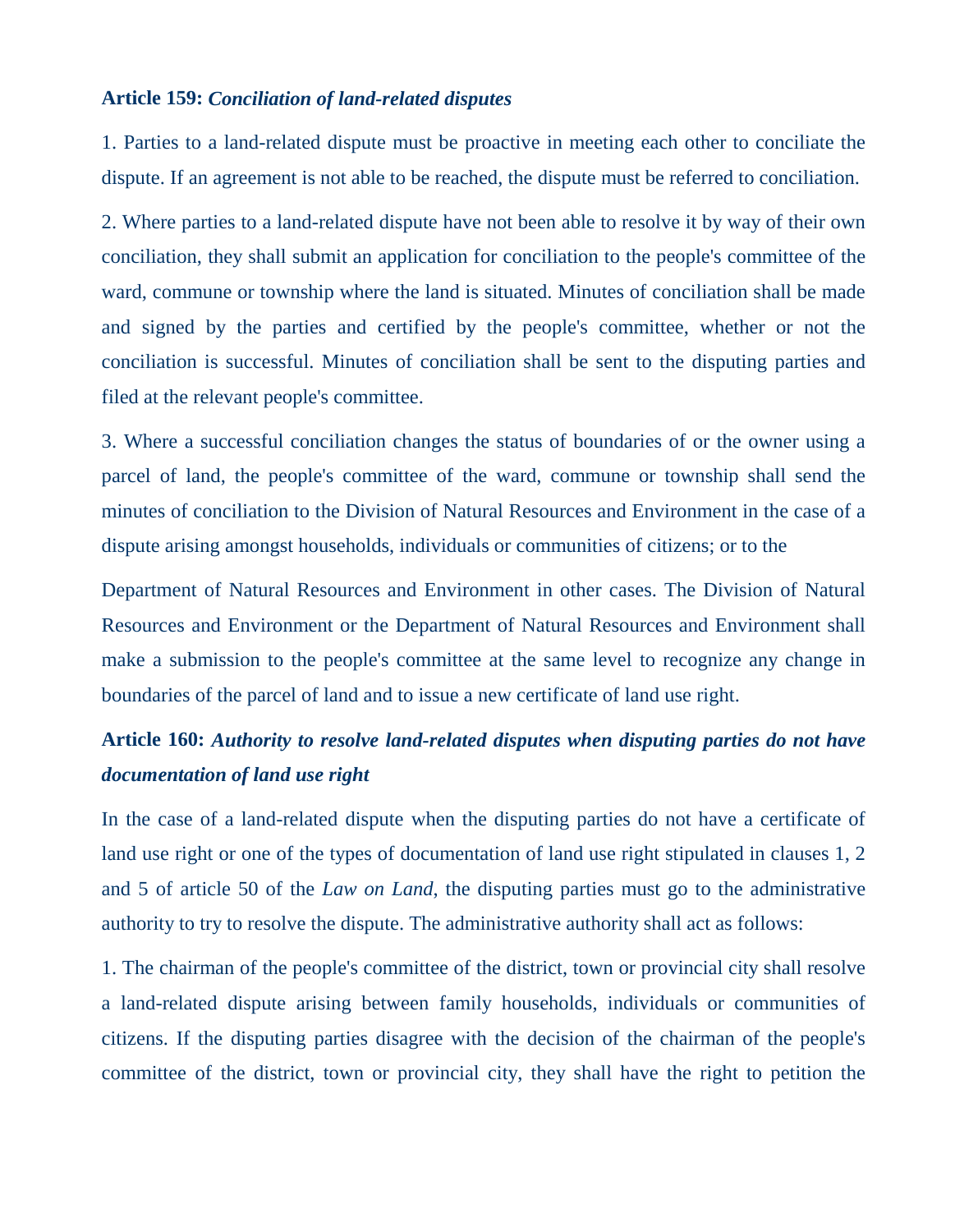chairman of the people's committee of the province or city under central authority and his or her decision on resolution of the dispute shall be final.

2. The chairman of the people's committee of the province or city under central authority shall resolve a land-related dispute arising between organizations, religious organizations, Vietnamese residing overseas, foreign organizations and foreign individuals; or between an organization, religious organization, Vietnamese residing overseas, foreign organization or foreign individual and a family household, individual or community of citizens.

If the parties in dispute disagree with the decision of the chairman of the people's committee of the province or city under central authority, they shall have the right to petition the Minister of Natural Resources and Environment and his or her decision on resolution of the dispute shall be final.

### **Article 161:** *Grounds for resolution of land-related disputes when disputing parties do not have documentation of land use right*

In the case of a land-related dispute when the disputing parties do not have a certificate of land use right or one of the types of documentation of land use right stipulated in clauses 1, 2 and 5 of article 50 of the *Law on Land*, the grounds for resolution of such dispute shall be as follows:

1. Evidence provided by the disputing parties as to the origin and history of the particular land use.

2. Opinion of the advisory council on dispute resolution of the commune, ward or township as established by the people's committee of the commune, ward or township and composed of:

(a) The chairman or deputy chairman of the people's committee of the commune, ward or township, acting as president of the advisory council;

(b) A representative of the local Vietnam Fatherland Front;

(c) Head of the citizens group in an urban area or head of the village in a rural area;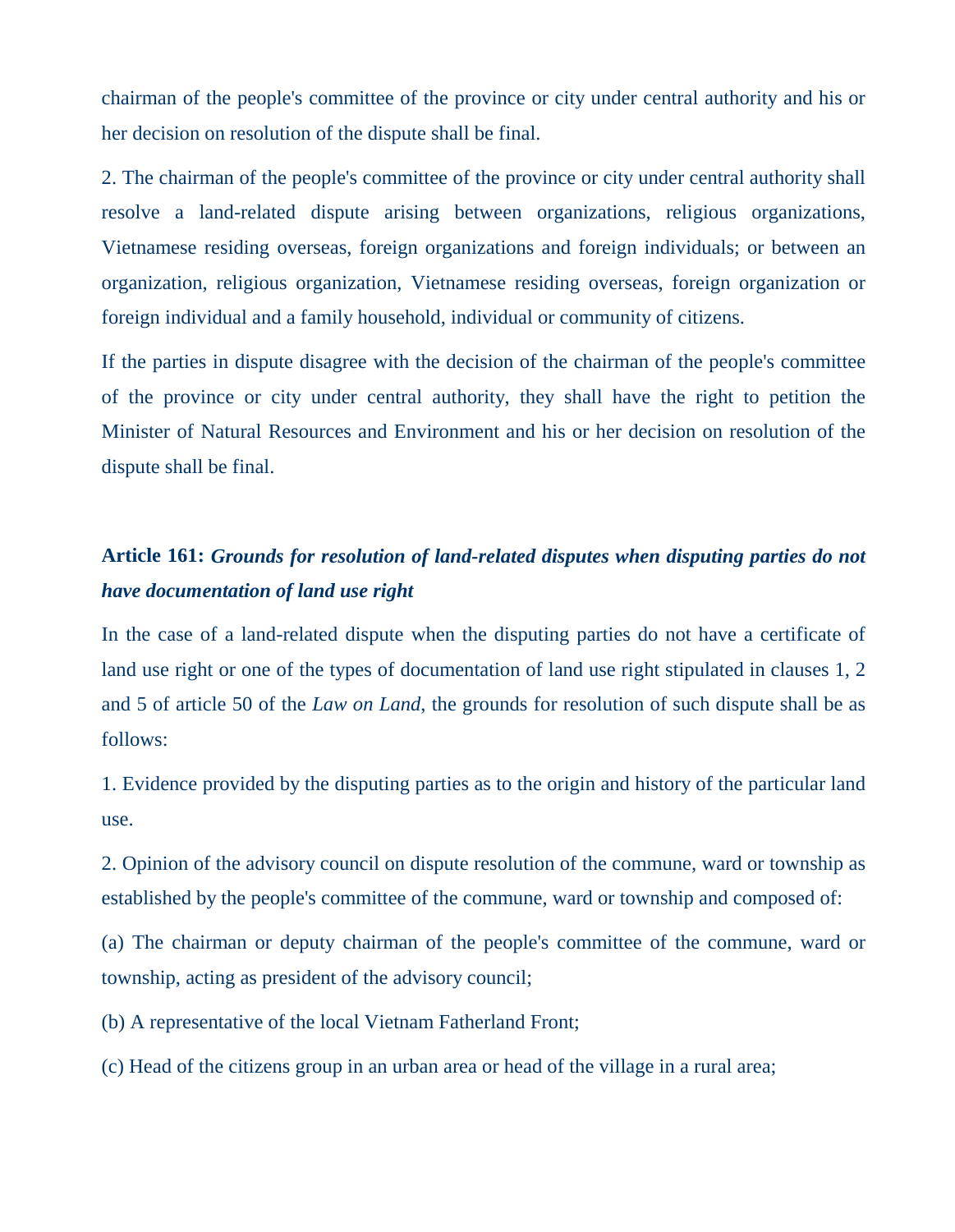(d) A representative of any households which have lived many years in the locality and have knowledge of the origin and history of the particular land use;

(dd) The cadastral officer and legal officer of the people's committee of the commune, ward or township.

3. Other land which the disputing parties are actually using and is not in dispute, and the average area of land held in the locality by each member of a household.

4. Conformity of the status quo of use of the land in dispute with approved detailed land use zoning.

5. State policy on preferences for persons having contributed to the State.

6. Law on land allocation and land lease.

### **Article 162:** *Complaints relating to administrative decisions and administrativeacts*

1. Complaints shall be permitted to be made relating to the following administrative decisions during the course of land management:

(a) Decisions on allocation, leasing out, recovery or requisition of land; decisions on permission for conversion of land use purpose;

(b) Decisions on payment of compensation, on site clearance, on financial assistance and resettlement;

(c) Decisions on issuance or retrieval of certificates of land use right;

(d) Decisions on extension of land use term.

2. Complaints shall be permitted to be made relating to administrative acts of State employees and officials when carrying out their duties relating to land management as referred to in clause 1 of this article.

**Article 163:** *Order for dealing with complaints relating to administrative decisions of people's committees of districts, towns and provincial cities; and relating to administrative acts of State employees and officials of people's committees of communes, wards and townships, of Divisions of Natural Resources and Environment and of people's committees of districts, towns and provincial cities*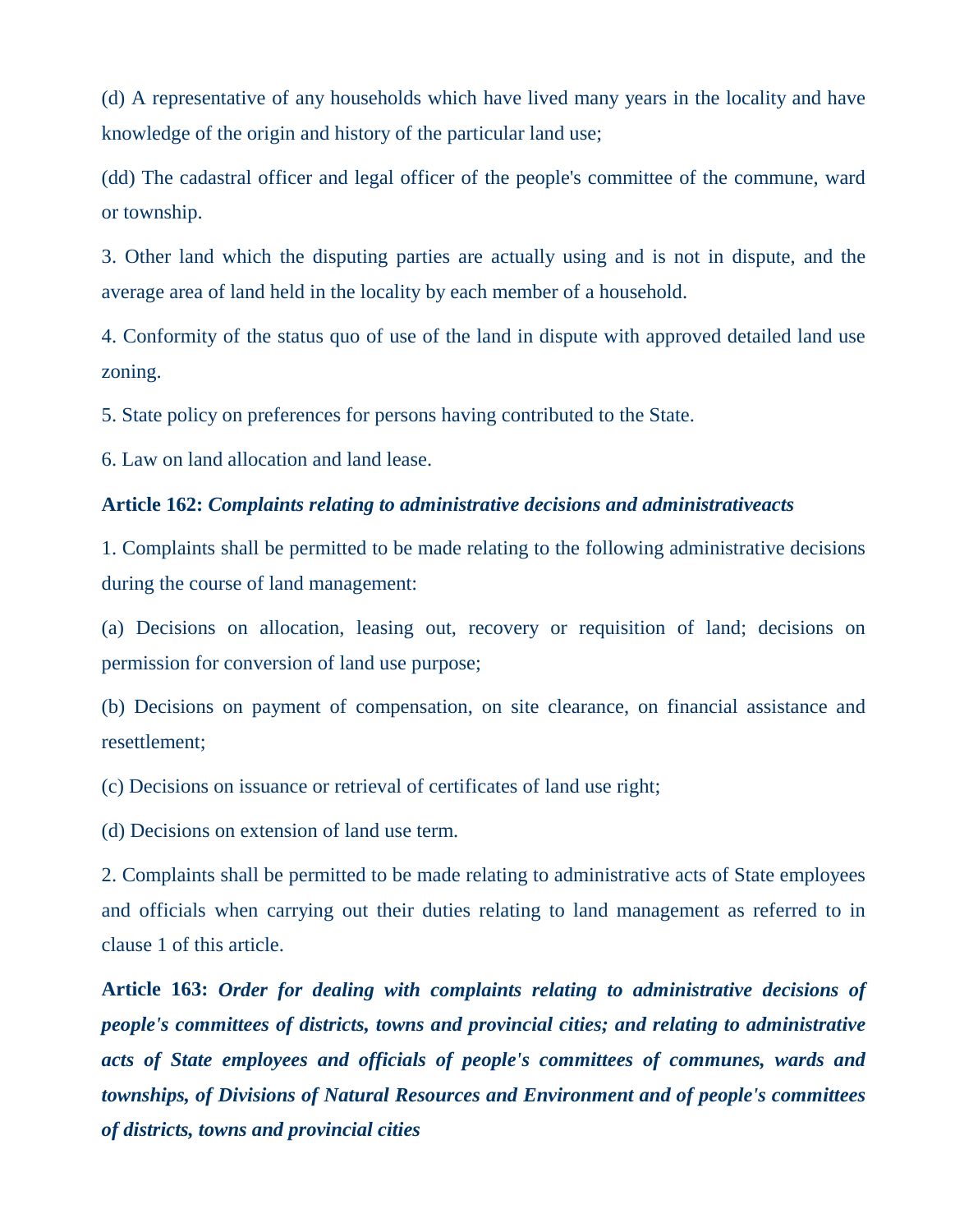1. No later than thirty (30) days after the date on which the people's committee of a district, town or provincial city issues an administrative decision relating to land management or after the date on which an employee or official of a people's committee of a commune, ward or township or of a Division of Natural Resources and Environment or of the people's committee of a district, town or provincial city commits an administrative act during the course of land management, where a person with related interests and obligations is dissatisfied with such administrative decision or act, such person may lodge a complaint with the people's committee of the district, town or provincial city.

2. The chairman of the people's committee of the district, town or provincial city shall resolve the complaint within the time-limit stipulated in the *Law on Complaints and Denunciations*.

The decision on resolution of a complaint by the chairman of a people's committee of a district, town or provincial city shall be publicized and sent to the complainant and other persons with related interests and obligations.

3. Where a complainant is dissatisfied with the decision on resolution of a complaint by the chairman of a people's committee of a district, town or provincial city, no later than forty five (45) days after the date of such decision, the complainant may institute legal proceedings at a people's court or may petition the chairman of the people's committee of the province or city under central authority. In the case of petition to the chairman of the people's committee of the province or city under central authority, the chairman of the people's committee of the province or city under central authority shall resolve the complaint within the time-limit stipulated in the *Law on Complaints and Denunciations* and his or her decision shall be final. The decision on resolution of a complaint by the chairman of a people's committee of the province or city under central authority shall be displayed publicly and sent to the complainant and other persons with related interests and obligations.

4. Any body receiving a complaint shall record it in a book for monitoring resolution of complaints.

**Article 164:** *Order for dealing with complaints relating to administrative decisions of Departments of Natural Resources and Environment and of people's committees of provinces and cities under central authority; and relating to administrative acts of State*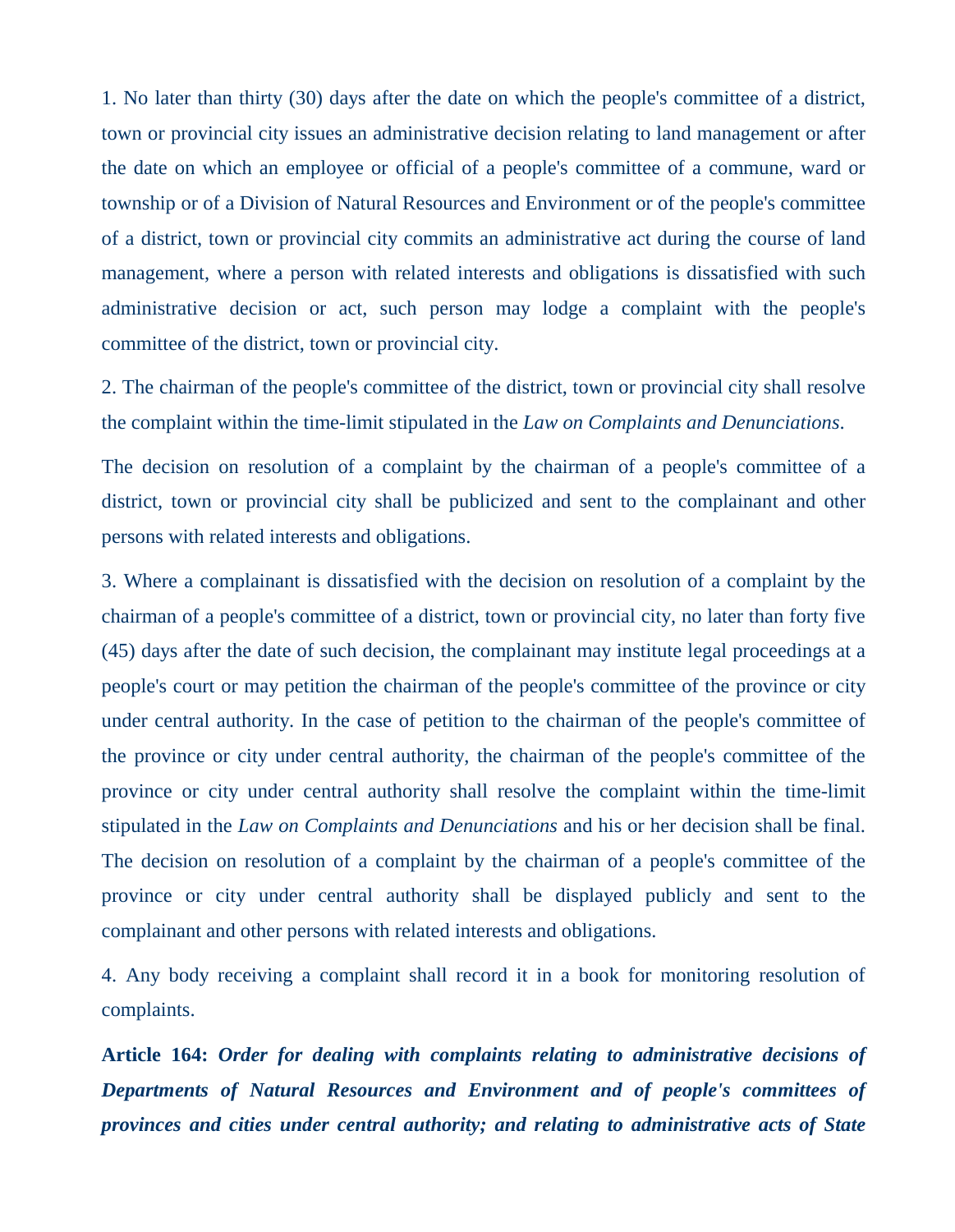## *employees and officials of Departments of Natural Resources and Environment and of people's committees of provinces and cities under central authority*

1. No later than thirty (30) days after the date on which the Department of Natural Resources and Environment or the people's committee of a province or city under central authority issues an administrative decision relating to land management or after the date on which an employee or official of a Department of Natural Resources and Environment or of a people's committee of a province or city under central authority commits an administrative act during the course of land management, where a person with related interests and obligations is dissatisfied with such administrative decision or act, such person may lodge a complaint with the people's committee of the province or city under central authority.

2. The chairman of the people's committee of the province or city under central authority shall resolve the complaint within the time-limit stipulated in the *Law on Complaints and Denunciations*.

The decision on resolution of a complaint by the chairman of a people's committee of a province or city under central authority shall be displayed publicly and sent to the complainant and to other persons with related interests and obligations.

3. Where a complainant is dissatisfied with a decision on resolution of a complaint by the chairman of a people's committee of a province or city under central authority, no later than forty five (45) days after the date of issuance of such decision, the complainant may institute legal proceedings at a people's court.

4. Any body receiving a complaint shall record it in a book for monitoring resolution of complaints.

# **Article 165:** *Dealing with complaints relating to administrative decisions and administrative acts not covered by article 162 of this Decree*

The *Law on Complaints and Denunciations* shall apply to resolution of administrative decisions and administrative acts not covered by article 162 of this Decree.

### CHAPTER XIII

### **Identifying and Dealing with Breaches of**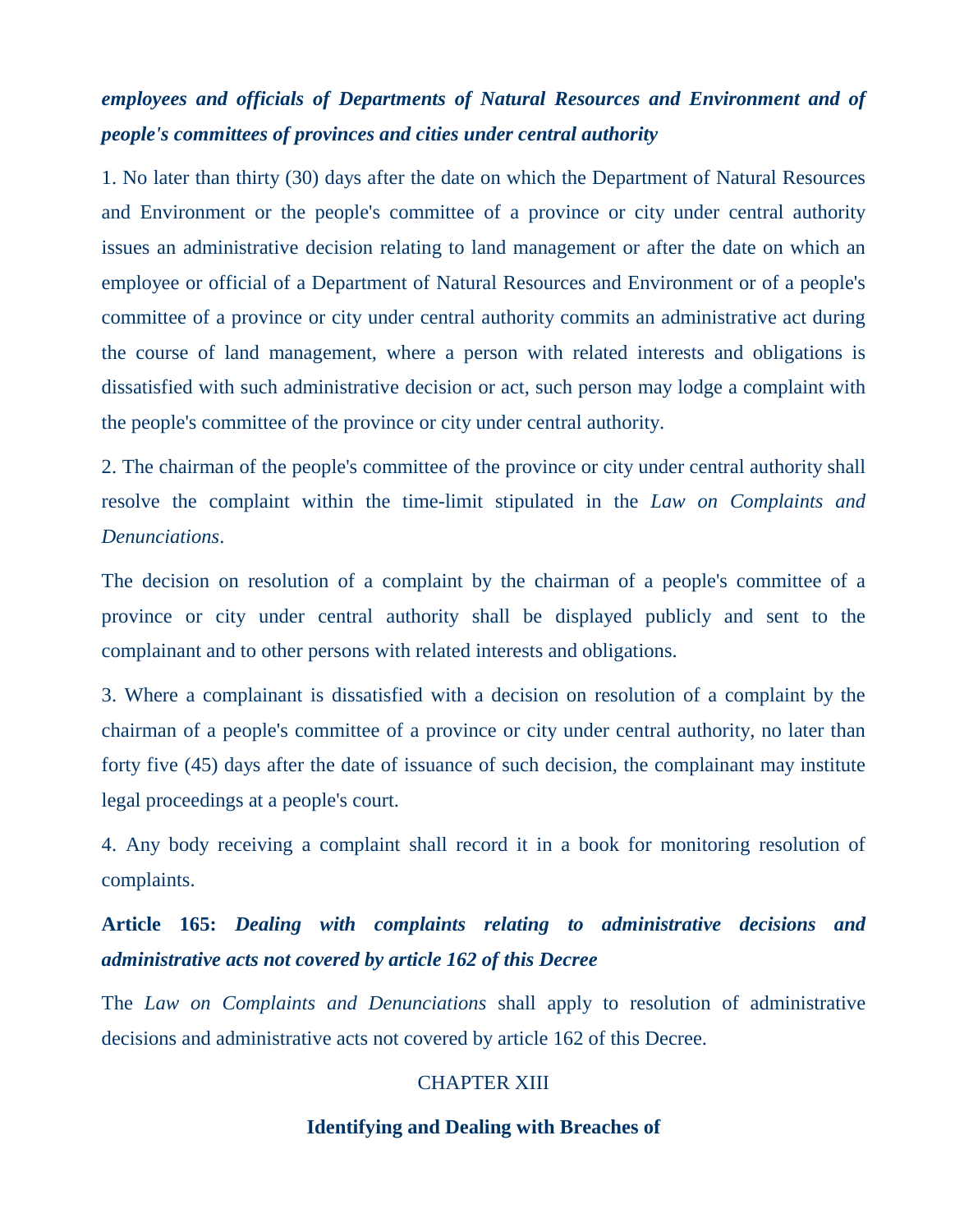### **Law on Land by Administrators**

### SECTION 1

### **Principles for Dealing with Breaches, Forms of Discipline, and**

### **Measures of Imposing Liability of Administrators for Material Loss**

#### **Article 166:** *Individuals subject to penalties*

1. The head of an organization or the head of an authorized body who, while making decisions on land management, commits a breach of the law on land.

2. Employees or officials of land management bodies at all levels and cadastral officers of communes, wards and townships who commit breaches of regulations on administrative order and procedures relating toland management.

3. The head and any employee or official of an organization to which land is allocated by the State for management as referred to in clause 1 of article 3 of this Decree who commits a breach of the law on land in respect of the allocated land.

### **Article 167:** *Principles for dealing with breaches*

1. All breaches must be detected, prevented and dealt with in a timely manner. Imposition of disciplinary action and decisions on liability for material loss must be conducted in a prompt, transparent and complete manner. Any consequences resulting from an offence must be remedied in accordance with this Decree and relevant regulations.

2. Forms of discipline shall be applied independently. Measures of imposing liability for material loss shall be applied at the same time as the form of discipline for offences in accordance with this Decree. The nature and level of the form of discipline shall depend on the nature and seriousness of a breach and the personal identity of the offender.

3. Any breaches of the law on land by employees and officials while carrying out their duties relating to land management but not covered by Section 2 of this Chapter shall be subject to discipline and liability for material loss in accordance with the relevant law.

4. Only an authorized person shall decide on imposition of disciplinary action and liability for material loss.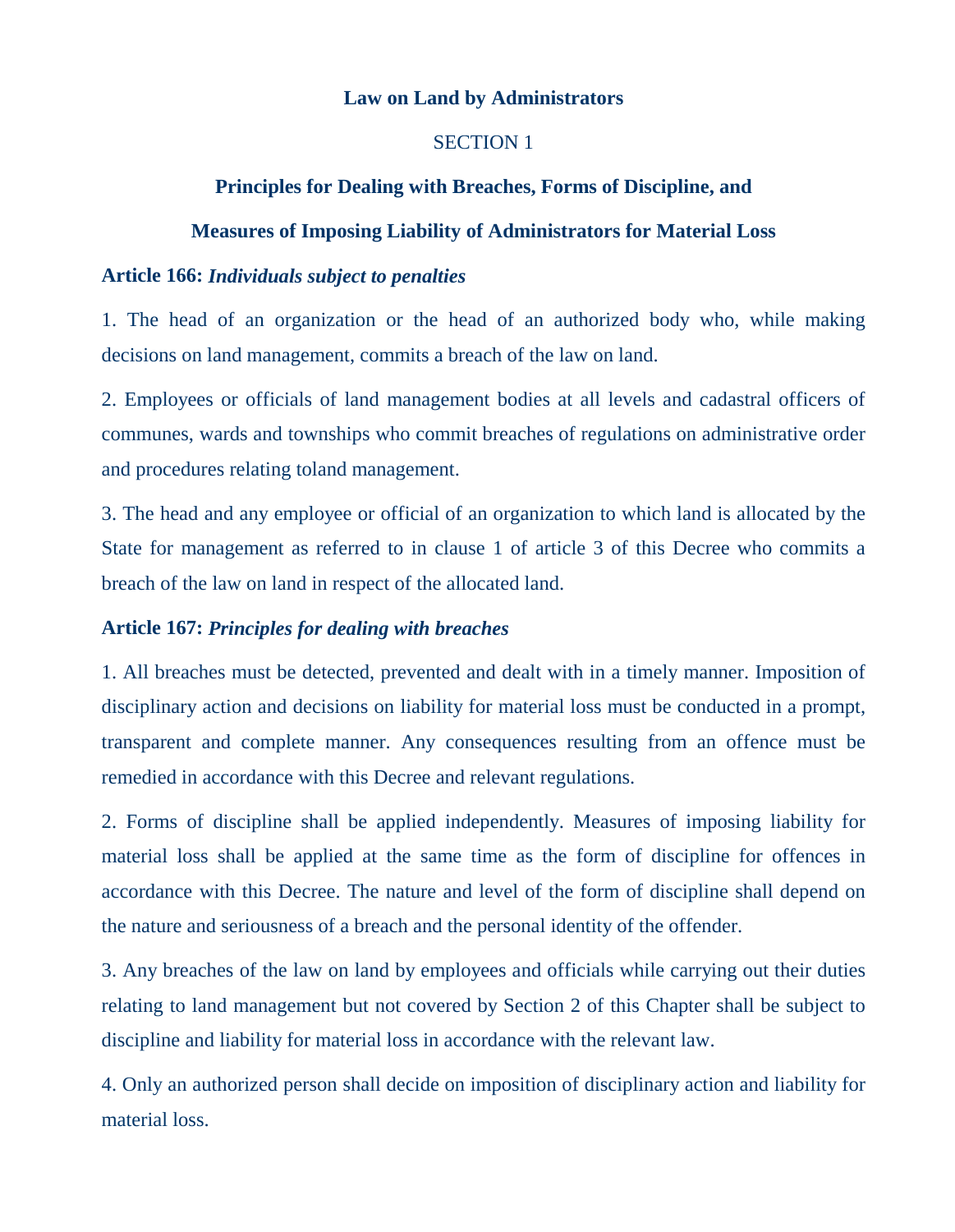5. Only one form of discipline shall apply to each offence. Where a number of persons jointly commit one offence, a form of discipline shall be imposed on each person. Where one person commits a number of offences concurrently, a form of discipline shall be imposed for each offence and a higher level of discipline shall apply than that for the most serious offence amongst the number of offences.

6. The limitation period for imposing a form of discipline relating to land management shall be three months from the date on which an offence is identified; where an offence contains complicated elements and requires time for investigation and verification, the limitation period may be extended provided that it does not exceed six months, except in the circumstances provided for in clause 4 of article 9 of Decree 97-1998-NDCP of the Government dated 17 November 1998.

Where, within the limitation period for imposing a form of discipline, an individual commits a new offence which belongs to one of the offences provided for in this Decree or tries to evade or obstruct enforcement of a form of discipline, the limitation period shall be recalculated from the date on which the new offence occurs or the offender stops evading or obstructing enforcement of the form of discipline.

7. Where an offence is identified as containing a criminal element, the offender shall be subject to criminal prosecution in accordance with the *Criminal Code*.

## **Article 168:** *Forms of discipline and methods of imposing liability for material loss*

- 1. Forms of discipline shall comprise the following:
- (a) Reprimand;
- (b) Warning;
- (c) Wage reduction;
- (d) Demotion;
- (dd) Removal from office;
- (e) Compulsory retrenchment.
- 2. Measures of imposing liability for material loss shall comprise the following: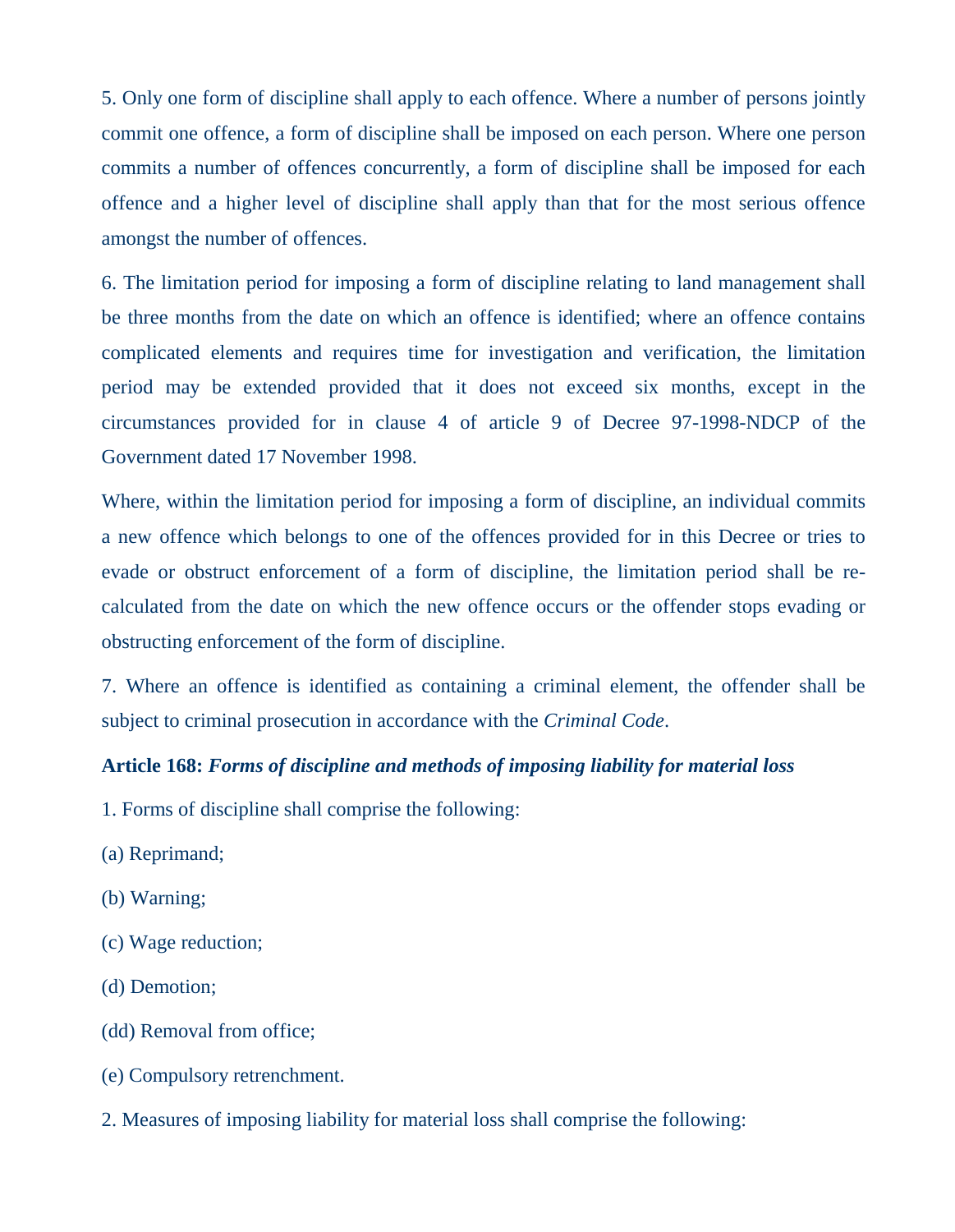(a) Being ordered to pay compensation to the State for loss, or to persons suffering loss, caused by the offence;

(b) Being ordered to reimburse to a body the amount of compensation paid by such body to persons suffering loss caused by the offence.

### SECTION 2

### **Conduct Constituting Breach and Forms of Discipline**

### **Applicable to Administrators**

## **Article 169:** *Breaches of regulations on cadastral files and administrativeboundary markers*

1. The following acts or conduct shall constitute a breach of regulations on cadastral files and administrative boundary markers:

(a) Writing errors into a scheme for administrative demarcation landmarks, a table of coordinates of administrative demarcation landmarks or a minute of hand-over of administrative demarcation landmarks;

(b) Setting up improperly on-site demarcation landmarks.

2. Forms of discipline shall comprise the following:

(a) Where any offence referred to in clause  $1(a)$  of this article is committed, if it was as a result of irresponsibility, a reprimand shall apply, with a warning applicable in the case of a repeat of such offence; and a wage reduction shall apply to a deliberate offence, with demotion applicable in the case of a repeat of a deliberate offence;

(b) Where any offence referred to in clause 1(b) of this article is committed, if it was as a result of irresponsibility, a warning shall apply, with a wage reduction applicable in the case of a repeat of such offence; and a demotion shall apply to a deliberate offence, with removal from office or compulsory retrenchment applicable in the case of a repeat of a deliberate offence.

### **Article 170:** *Breaches of regulations on land use zoning and planning*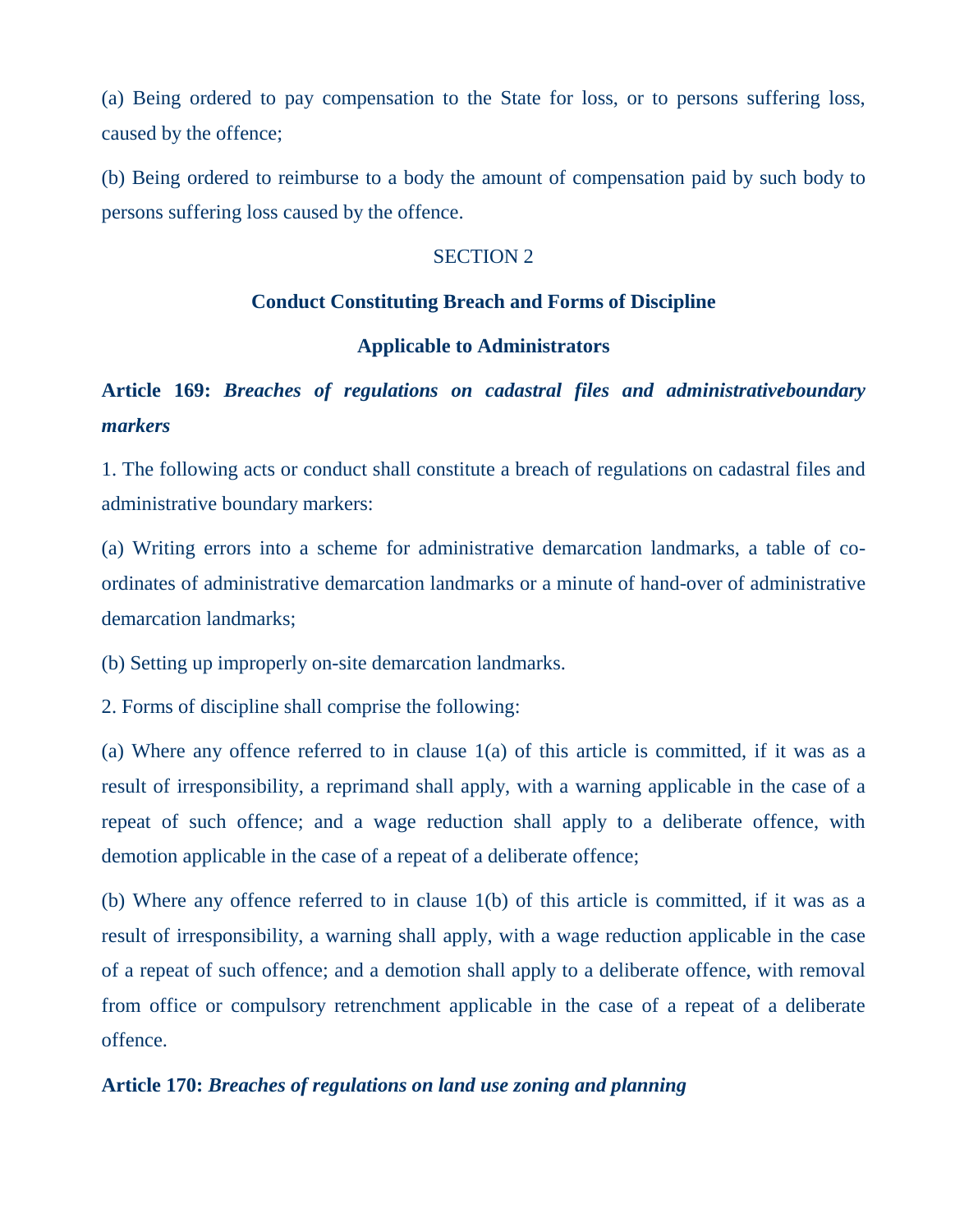1. The following acts or conduct shall constitute a breach of regulations on land use zoning and planning:

(a) Failure to proclaim or delay in proclamation of approved detailed land use zoning and planning; failure to proclaim or delay in proclamation of amended or rescinded land use planning; writing errors into or losing maps of detailed land use zoning;

(b) Setting up improperly on-site detailed land use zoning limiting landmarks;

(c) Allowing immoveable assets to be constructed or invested in contrary to detailed land use zoning and planning in a land area which must be recovered for implementing approved detailed land use zoning and planning.

2. Forms of discipline shall comprise the following:

(a) Where any offence referred to in clause  $1(a)$  of this article is committed, if it was as a result of irresponsibility, a reprimand shall apply, with a warning applicable in the case of a repeat of such offence; and a wage reduction shall apply to a deliberate offence, with demotion or removal from office applicable in the case of a repeat of a deliberate offence;

(b) Where any offence referred to in clauses 1(b) and 1(c) of this article is committed, if it was as a result of irresponsibility, a reprimand or warning shall apply, with a warning or wage reduction applicable in the case of a repeat of such offence; and a demotion or removal from office shall apply to a deliberate offence, with removal from office or compulsory retrenchment applicable in the case of a repeat of a deliberate offence.

# **Article 171:** *Breaches of regulations on allocation or lease of land and on conversion of land use purpose*

1. The following acts or conduct shall constitute a breach of regulations on allocation or lease of land and on conversion of land use purpose:

(a) Allocation, re-allocation or lease of land in the incorrect position or allocation, reallocation or lease of incorrect land area on site;

(b) Allocation, re-allocation or lease of land or providing permission for conversion of land use purpose outside authority, to the incorrect entity, or contrary to proclaimed or approved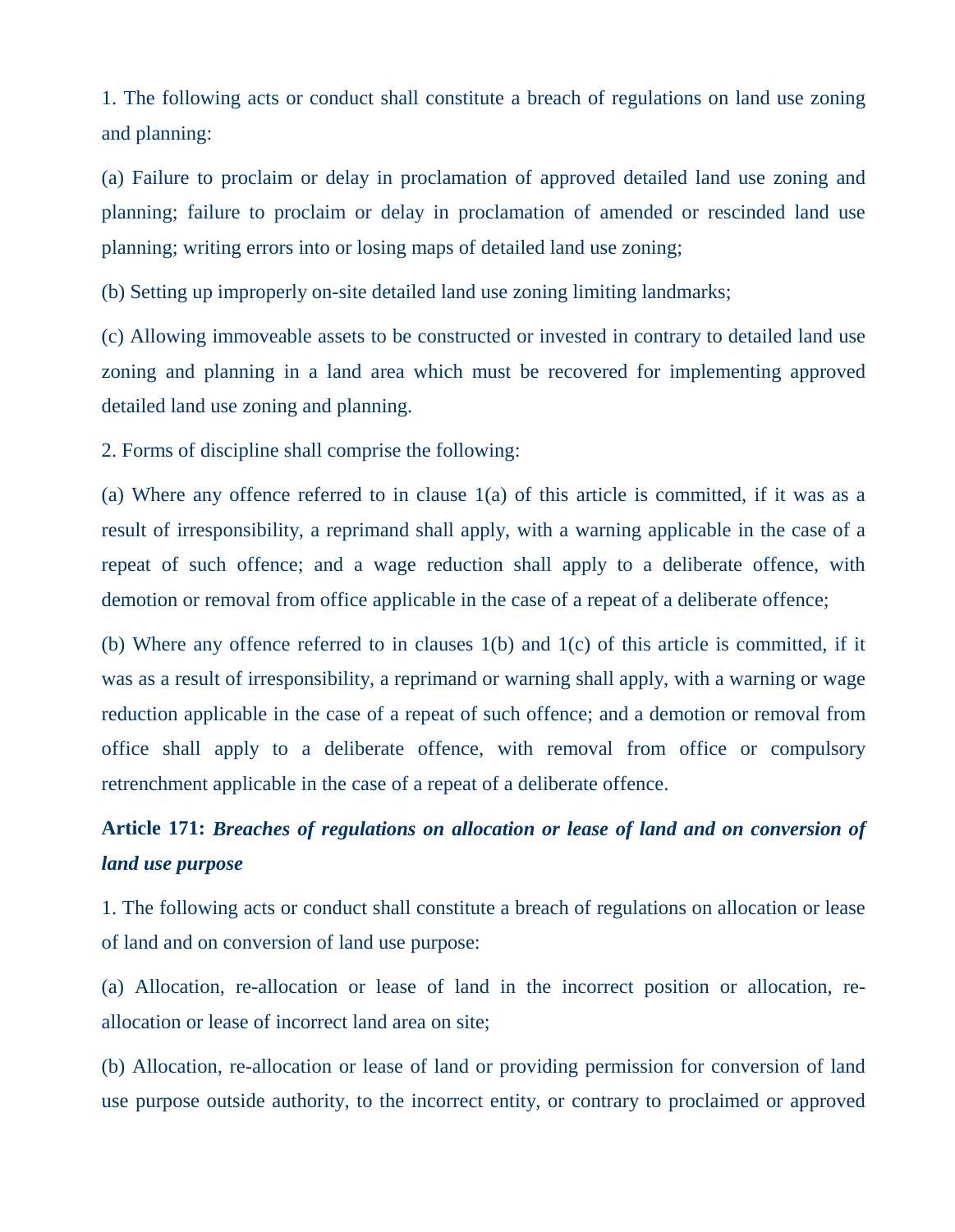detailed land use zoning and planning, including zoning for development of urban areas and rural residential zones.

2. Forms of discipline shall comprise the following:

(a) Where any offence referred to in clause 1(a) of this article is committed, if it was as a result of irresponsibility, a warning shall apply, with a wage reduction applicable in the case of a repeat of such offence; and demotion or removal from office shall apply to a deliberate offence, with removal from office or compulsory retrenchment applicable in the case of a repeat of a deliberate offence;

(b) Where any offence referred to in clause 1(b) of this article is committed, if it was as a result of irresponsibility, a warning or wage reduction shall apply, with a wage reduction or removal from office applicable in the case of a repeat of such offence; and demotion or removal from office shall apply to a deliberate offence, with compulsory retrenchment applicable in the case of a repeat of a deliberate offence.

### **Article 172:** *Breaches of regulations on recovery of land*

1. The following acts or conduct shall constitute a breach of regulations on recovery of land:

(a) Failure to provide advance notice pursuant to article 39 of the *Law on Land*; failure to provide public notice of plans for compensation and resettlement;

(b) Paying compensation to the incorrect entity, for the wrong area of land or at the incorrect amount; making incorrect entries in a file on land recovery, or fixing on site the incorrect position and area of land to be recovered;

(c) Recovery of land outside authority, from the incorrect entity, or contrary to approved detailed land use zoning and planning.

2. Forms of discipline shall comprise the following:

(a) Where any offence referred to in clause 1(a) of this article is committed, if it was as a result of irresponsibility, a reprimand shall apply, with a warning applicable in the case of a repeat of such offence; and wage reduction shall apply to a deliberate offence, with demotion applicable in the case of a repeat of a deliberate offence;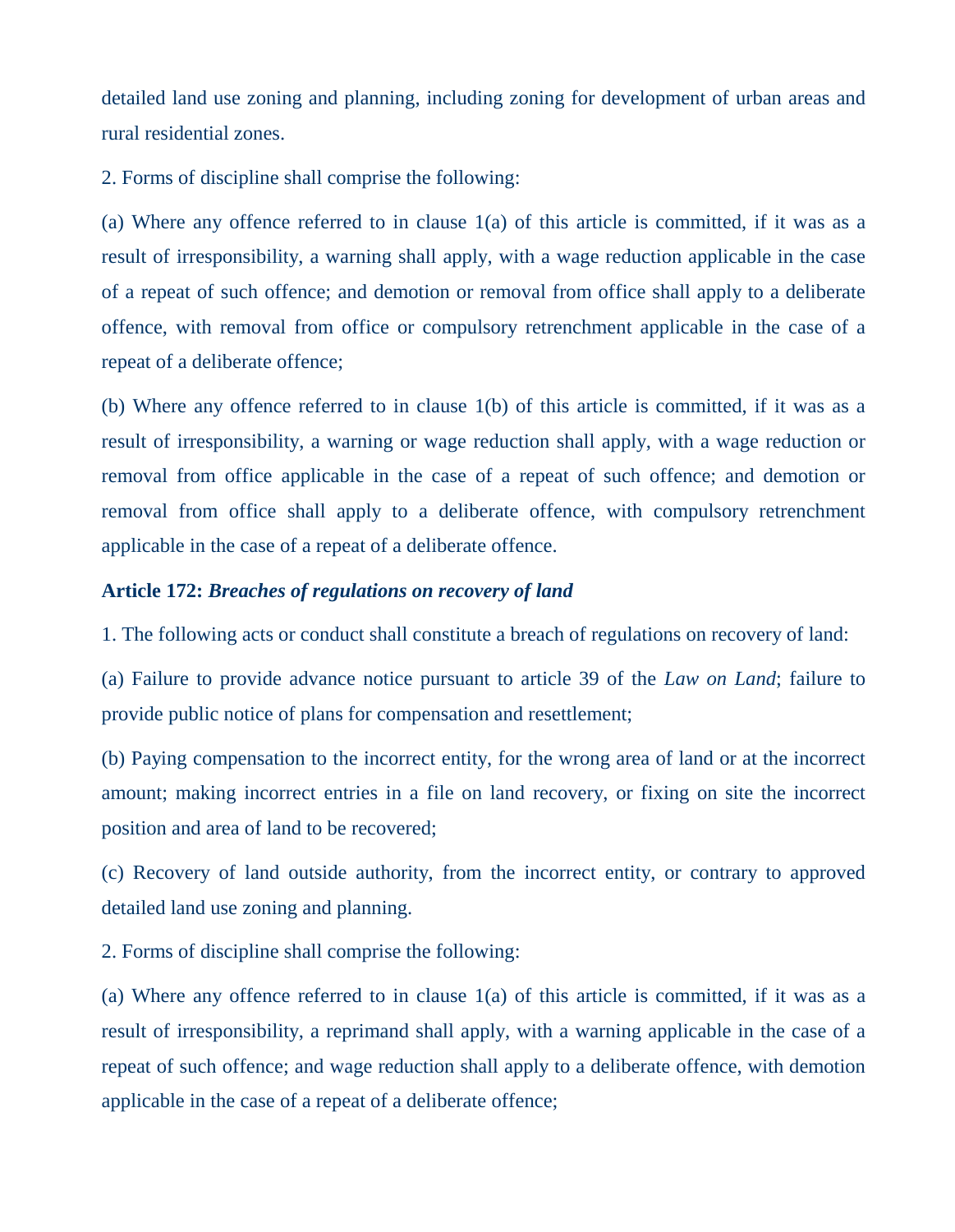(b) Where any offence referred to in clause 1(b) of this article is committed, if it was as a result of irresponsibility, a reprimand or warning shall apply, with a warning or wage reduction applicable in the case of a repeat of such offence; and demotion or removal from office shall apply to a deliberate offence, with removal from office or compulsory retrenchment applicable in the case of a repeat of a deliberate offence;

(c) Where any offence referred to in clause 1(c) of this article is committed, if it was as a result of irresponsibility, a warning or wage reduction shall apply, with a wage reduction or demotion applicable in the case of a repeat of such offence; and demotion or removal from office shall apply to a deliberate offence, with compulsory retrenchment applicable in the case of a repeat of a deliberate offence.

### **Article 173:** *Breaches of regulations on requisition of land*

1. The following acts or conduct shall constitute a breach of regulations on requisition of land:

(a) Paying compensation to the incorrect entity, for the wrong area of land or the incorrect amount, or not making payment in a timely manner to the person having had land requisitioned;

(c) Conducting requisition of land outside the provisions in clause 1 of article 37 of this Decree.

2. Forms of discipline shall comprise the following:

(a) Where any offence referred to in clause 1(a) of this article is committed, if it was as a result of irresponsibility, a reprimand shall apply, with a warning applicable in the case of a repeat of such offence; and wage reduction shall apply to a deliberate offence, with demotion or removal from office applicable in the case of a repeat of a deliberate offence;

(b) Where any offence referred to in clause 1(b) of this article is committed, if it was as a result of irresponsibility, a warning shall apply, with a wage reduction applicable in the case of a repeat of such offence; and demotion shall apply to a deliberate offence, with removal from office or compulsory retrenchment applicable in the case of a repeat of a deliberate offence.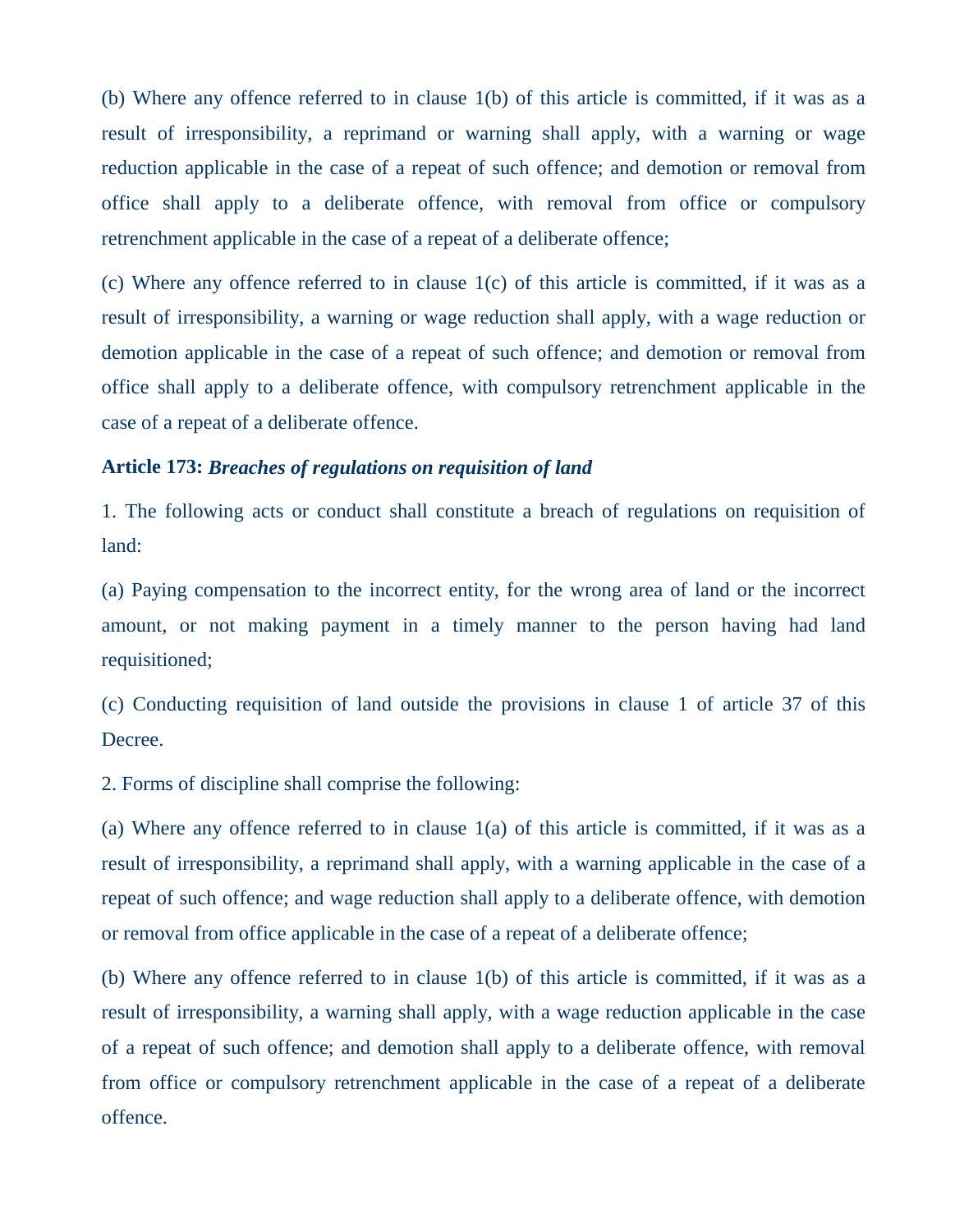## **Article 174:** *Breaches of regulations on management of land which the State allocated for management*

1. The following acts or conduct shall constitute a breach of regulations on management of land which the State allocated for management:

(a) Allowing a temporary land user to use land for an incorrect purpose;

(b) Using land for an incorrect purpose;

(c) Allowing land to be invaded, trespassed on, damaged or lost.

2. Forms of discipline shall comprise the following:

(a) Where any offence referred to in clause 1(a) of this article is committed, a reprimand or warning shall apply, with wage reduction applicable in the case of a repeat of such offence;

(b) Where any offence referred to in clause 1(b) of this article is committed, a warning shall apply, with wage reduction or removal from office applicable in the case of a repeat of such offence;

(c) Where any offence referred to in clause 1(c) of this article is committed, a warning or wage reduction shall apply, with demotion or removal from office applicable in the case of a repeat of such offence.

## **Article 175:** *Breaches of regulations on implementation of order and administrative procedures for management and use of land*

1. The following acts or conduct shall constitute a breach of regulations on implementation of order and administrative procedures for management and use of land:

(a) Failure to receive complete and valid files or to provide guidelines, causing inconvenience for applicants, failing to note files in the monitoring register;

(b) Creating administrative procedures which fall outside the actual provisions, causing inconvenience for applicants;

(c) Conducting administrative procedures improperly, delaying in delivering documents signed by competent bodies to the applicants;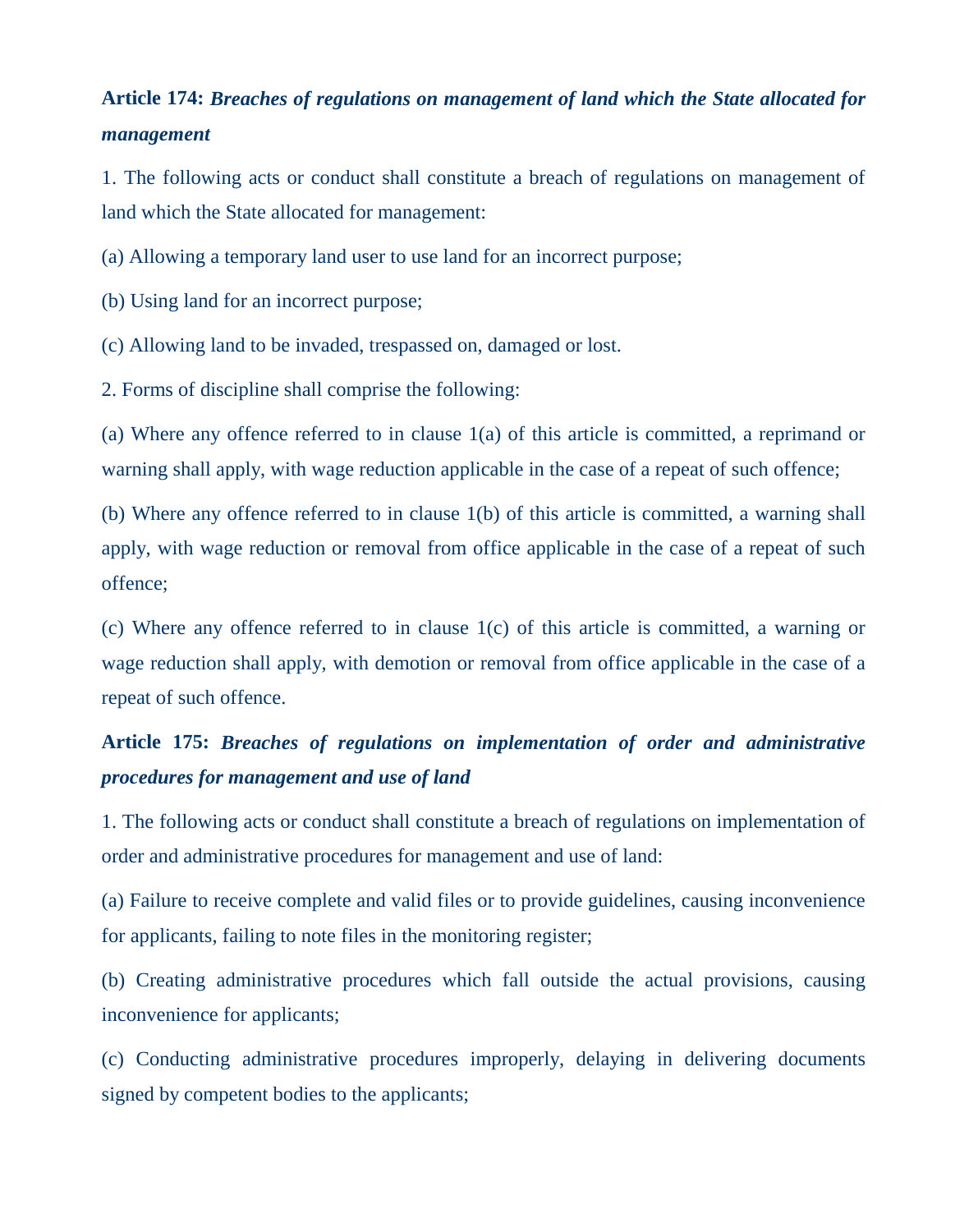(d) Dealing with administrative procedures in an untimely manner compared to the stipulated time-limits;

(dd) Refusing to implement or failing to implement administrative procedures in accordance with law when applicants have in fact satisfied conditions;

(e) Implementing administrative procedures improperly in terms of authority;

(g) Issuing decisions, writing opinions or certifying documents improperly, resulting in a loss or thereby facilitating applicants to cause a loss to the State, organizations or individuals;

(h) Losing or destroying files, making incorrect entries in files.

2. Forms of discipline shall comprise the following:

(a) Where any offence referred to in clauses 1(a) and 1(c) of this article is committed, if it was as a result of irresponsibility, a reprimand shall apply, with a warning applicable in the case of a repeat of such offence; and wage reduction shall apply to a deliberate offence, with demotion or removal from office applicable in the case of a repeat of a deliberate offence;

(b) Where any offence referred to in clauses 1(b) and (dd) of this article is committed, if it was as a result of irresponsibility, a warning shall apply, with a wage reduction applicable in the case of a repeat of such offence; and demotion shall apply to a deliberate offence, with removal from office or compulsory retrenchment applicable in the case of a repeat of a deliberate offence;

(c) Where any offence referred to in clause 1(d) of this article is committed, if it was as a result of irresponsibility, a reprimand shall apply, with a warning applicable in the case of a repeat of such offence; and wage reduction shall apply to a deliberate offence, with demotion or removal from office applicable in the case of a repeat of a deliberate offence;

(d) Where any offence referred to in clauses 1(e) and (g) of this article is committed, a warning or demotion shall apply, with removal from office or compulsory retrenchment applicable in the case of a repeat of such offence;

(dd) Where any offence referred to in clause 1(h) of this article is committed, if it was as a result of irresponsibility, a reprimand or warning shall apply, with a warning or wage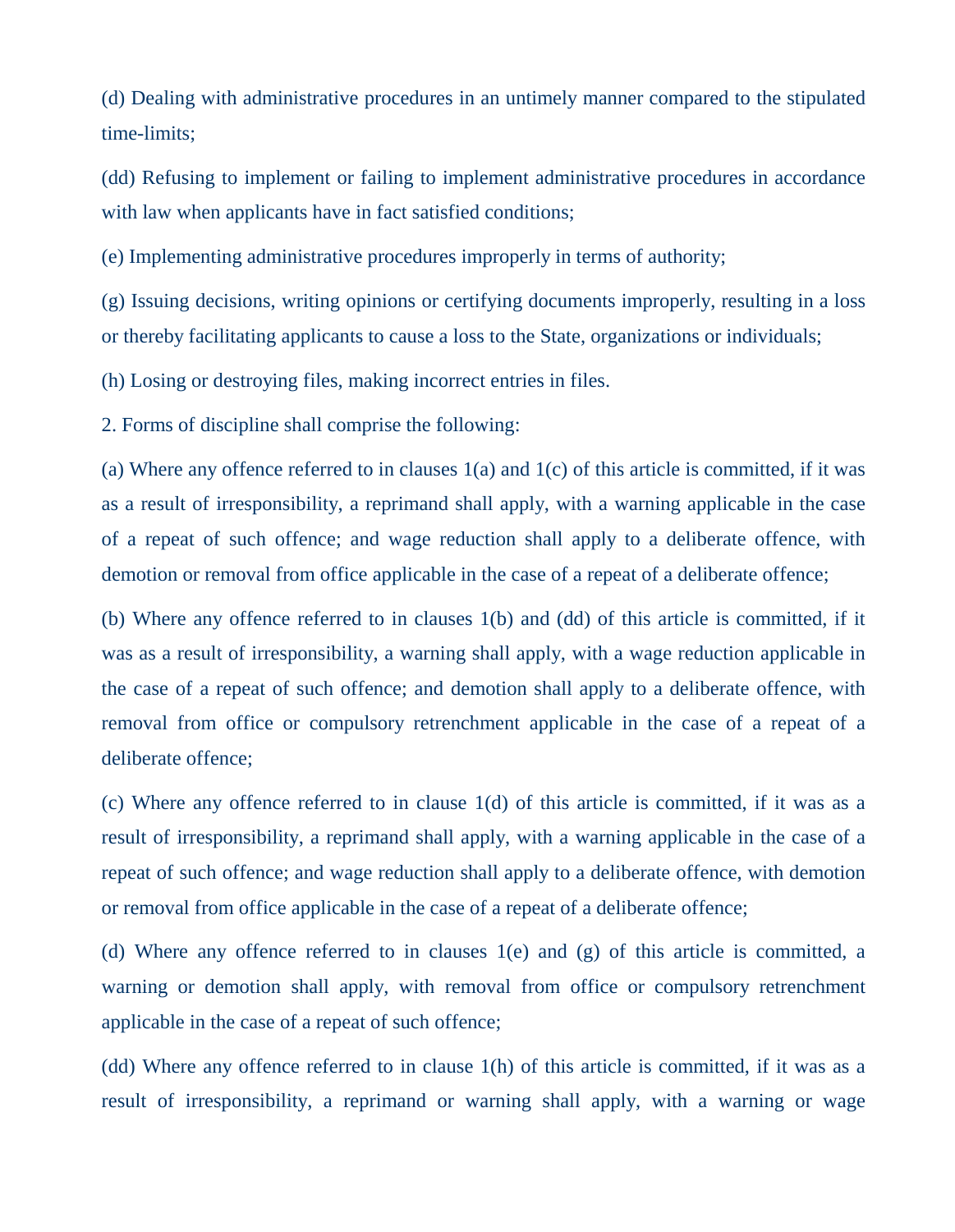reduction applicable in the case of a repeat of such offence; and demotion shall apply to a deliberate offence, with removal from office or compulsoryretrenchment applicable in the case of a repeat of a deliberate offence.

## **Article 176:***Application of measures of imposing liability for material loss*

Any person committing a breach as stipulated in clause 1 of any one of articles 169 to 175 inclusive of this Decree may, in addition to the forms of discipline stipulated in clause 2 of each of articles 169 to 175 inclusive of this Decree, be liable for material loss as stipulated in Decree 97-1998-ND-CP of the Government dated 17 November 1998.

### SECTION 3

### **Authority and Order for Imposing Forms of Discipline on Administrators**

### **Article 177:***Authority and order for imposing forms of discipline*

1. Authority to impose forms of discipline on employees and officials who commit breaches shall comply with the general provisions on management of such employees and officials.

2. The order for imposing forms of discipline and liability for material loss shall comply with Decrees 96-1998-ND-CP and 97-1998-ND-CP of the Government both dated 17 November 1998.

3. Where an employee or official has been disciplined but it is identified that it would be contrary to interest if he or she continued to hold the position in which he or she committed such breach, the authorized body shall arrange another job for such employee or official.

4. If, during the process of imposing forms of discipline on an employee or official, such employee or official is identified as having committed a crime, the authorized person shall request the authorized body to institute criminal prosecution.

### **Article 178:** *Rights of persons being disciplined*

1. Any employee or official who is disciplined shall have the right to lodge a complaint against a decision or to make a denunciation relating to an abuse of power.

2. Complaints against a penalty decision or any denunciation referred to in clause 1 of this article shall be resolved in accordance with the *Law on Complaints and Denunciations*.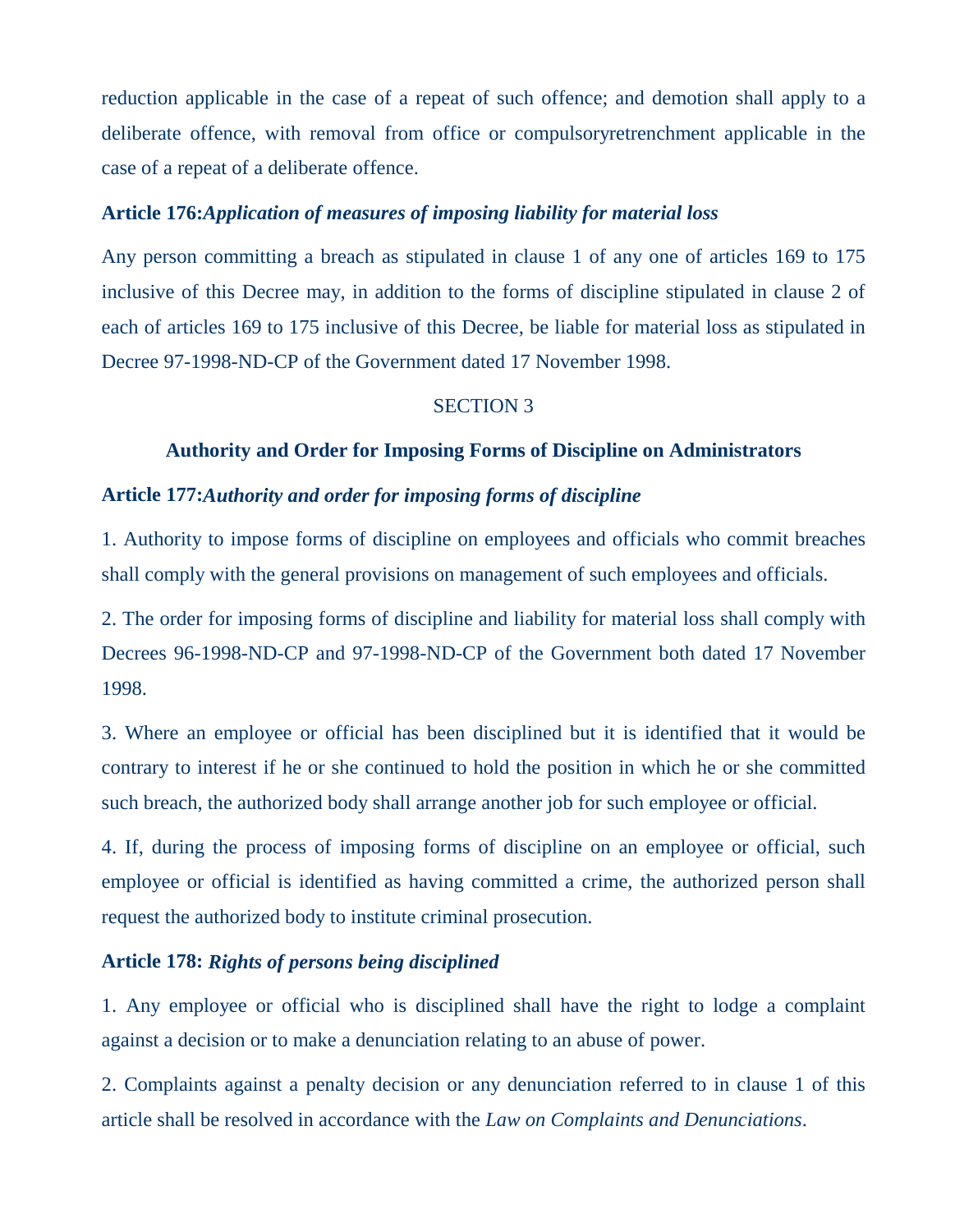## **Article 179:** *Dealing with breaches of law on land by administrators which were committed before the date of effectiveness of this Decree*

1. Any breaches dealt with before the date of effectiveness of this Decree shall not be governed by this Decree.

2. Any breaches occurring before the date of effectiveness of this Decree which are discovered but which have not been dealt with shall be resolved in accordance with the law on State employees and officials.

### SECTION 4

### **Detecting and Dealing with Breaches of Law on Land**

## **Article 180:** *Receiving information and recommendations from organizationsand citizens relating to breaches of law on land*

1. People's committees and land management bodies at all levels shall publish their direct telephone numbers, private mail boxes and private addresses to receive information and recommendations from organizations and citizens relating to breaches of the law on land. Where State bodies are able to arrange facilities, they shall also organize receipt of information and recommendations from organizations and citizens by facsimile, electronic mail, webpages and other means.

2. People's committees and land management bodies at all levels shall arrange staff responsible to receive information and recommendations from organizations and citizens relating to breaches of the law on land, and such staff shall maintain registers thereof.

3. Where any State body receives information or recommendations from organizations and citizens relating to matters outside the scope of its authority, such body shall forward the information to the authorized State body as stipulated in clause 1 of article 144 of the *Law on Land.*

4. Any organization or citizen obtaining information relating to any breach of the law on land shall be responsible for delivering such information or a recommendation thereon to the authorized State body for resolution as stipulated in clause 1 of article 144 of the *Law on Land*.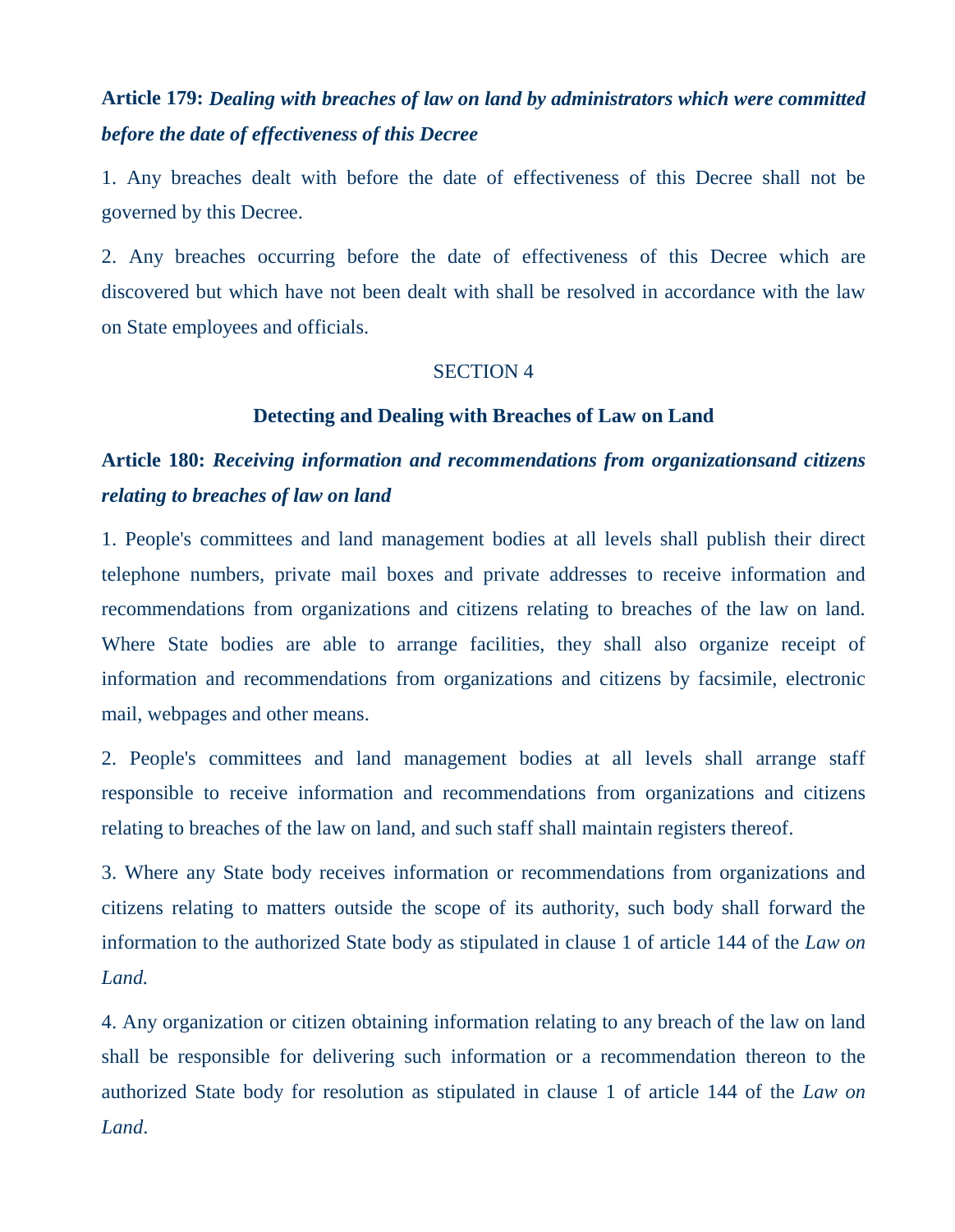5. Organizations or individuals may deliver their information relating to identified breaches or recommendations to news bodies and press bodies, which bodies shall be responsible for publishing the information on the mass media and for delivering it to the authorized State body for resolution as stipulated in clause 1 of article 144 of the *Law on Land*.

## **Article 181:** *Resolving information and recommendations from organizations and citizens relating to breaches of law on land*

Any State body stipulated in clause 1 of article 144 of the *Law on Land* which receives information or recommendations from organizations and citizens relating to any breach of the law on land shall be responsible for dealing with it as follows:

1. Imposing forms of discipline on State employees and officials carrying out their duties relating to land management pursuant to this Decree, or imposing administrative penalties in other cases pursuant to the Decree of the Government on imposition of administrative penalties for breaches of the law on land; and notifying the organization or citizen providing the information or recommendation;

2. Remedying the consequences which the breach caused.

# **Article 182:** *Responsibilities of cadastral officers and chairmen of people's committees of communes, wards and townships for detecting, preventing and dealing with breaches of regulations on management and use of land*

1. Cadastral officers of communes, wards and townships shall be responsible for regularly inspecting the status of land use in their localities in order to detect promptly whether or not land has been invaded or trespassed on, or is being used properly or has been converted properly in accordance with law, and whether or not land users are exercising their rights and

discharging their obligations in accordance with law, and in order to detect administrative breaches of the regulations on management and use of land. Within no more than one day from the date on which a breach is detected, cadastral officers shall report same to the chairman of the people's committee of their locality for resolution and, at the same time, shall report same to the natural resources and environment body.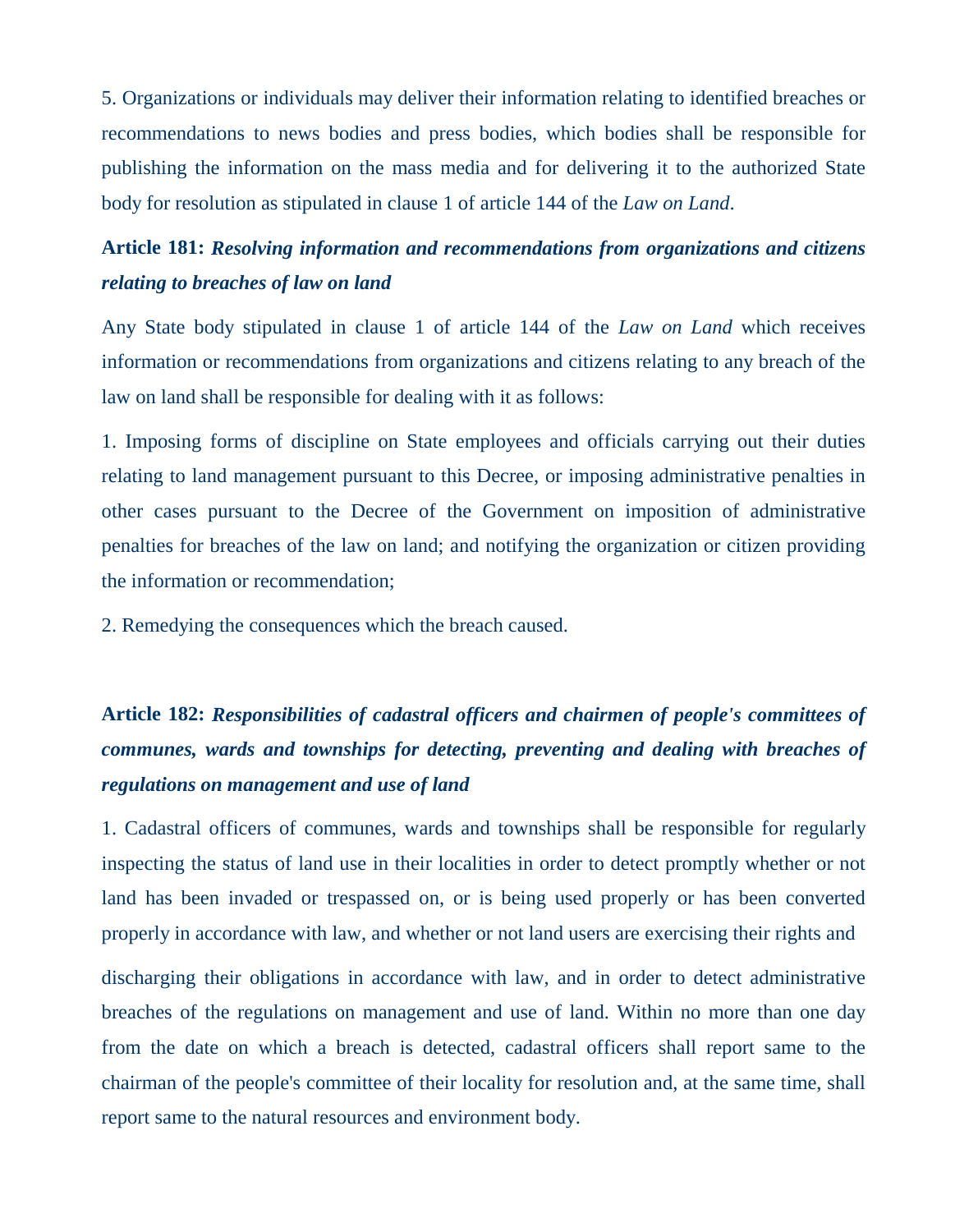2. Chairmen of people's committees of communes, wards and townships shall be responsible for regularly providing guidelines for inspecting land use and for detecting breaches as referred to in clause 1 of this article. Within no more than one day from the date on which a breach is detected or reported, the chairman of a people's committees shall conduct an inspection, prepare minutes and issue a decision to prevent the breach, impose an administrative penalty within the scope of powers and require the offender to restore the land to its original state. If an offender does not comply with such decision, the chairman shall issue a decision to force the offender to restore the land to its original state and shall send a written report to the people's committee at the higher level.

### CHAPTER XIV

#### **Implementing Provisions**

## *Article 183: Responsibilities of ministries, ministerial equivalent bodies, Government bodies, people's committees at all levels and land users*

1. The Ministry of Natural Resources and Environment and the Ministry of Finance shall, within the scope of their respective functions, powers and duties, be responsible for providing guidelines for implementation of this Decree.

2. Ministers, heads of ministerial equivalent bodies, heads of Government bodies and chairmen of people's committees at all levels and land users shall be responsible for implementation of this Decree.

# **Article 184:** *Uniform time-limit for conducting land use rights transactions using certificate of land use right*

As from 1 July 2007, land users must have a certificate of land use right before they will be permitted to exercise their rights to exchange, assign, lease out, sublease out or donate their land use right; or to mortgage, guarantee and contribute capital using their land use right.

### **Article 185:** *Establishment of land use right registration offices*

1. People's committees of provinces and cities under central authority must, prior to 1 July 2005, complete establishment of land use right registration offices which have adequate capacity to carry out the duties stipulated in this Decree.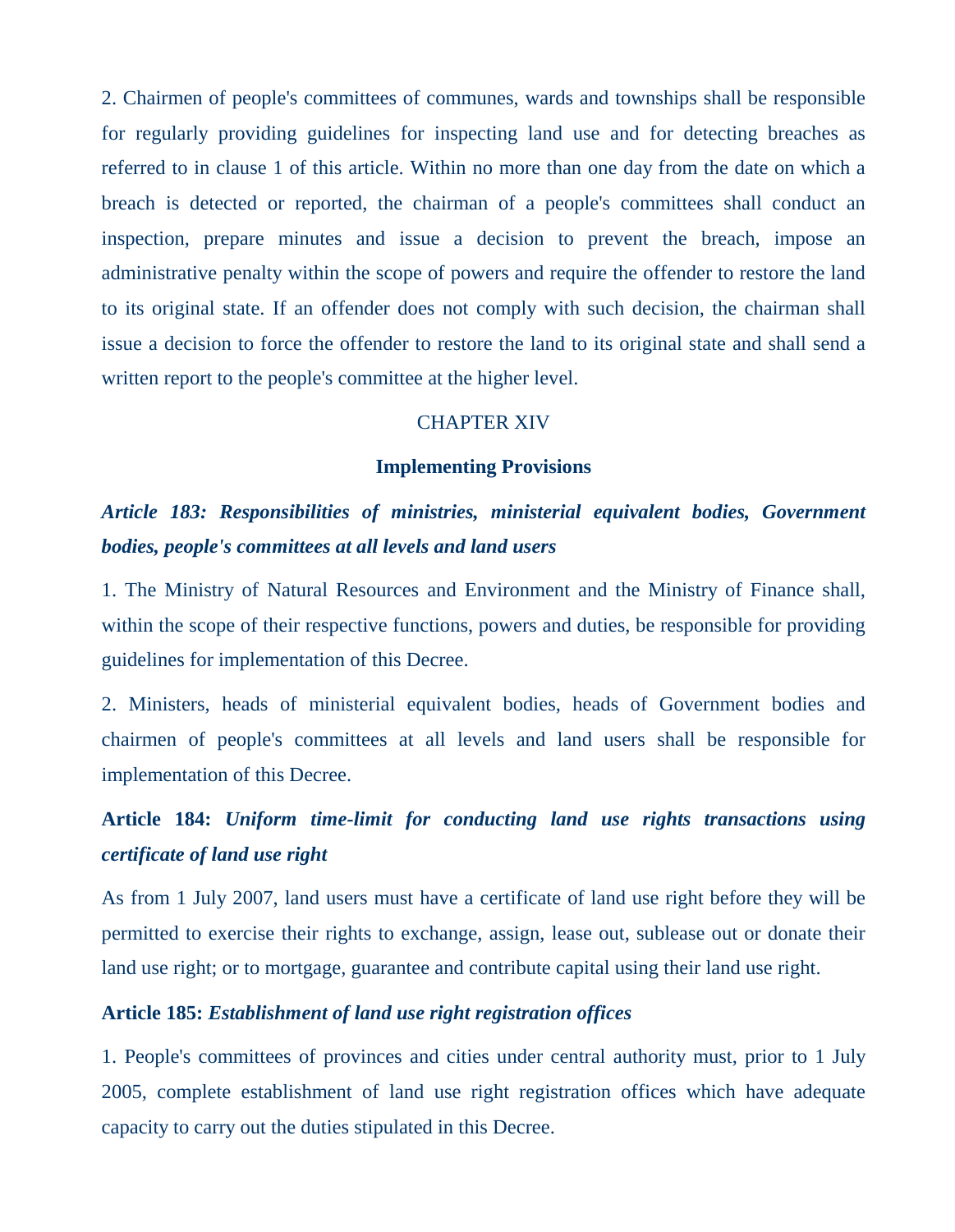2. The Ministry of Natural Resources and Environment shall provide guidelines for performance of administrative procedures regarding land management and use for the period prior to establishment of land use right registration offices and to cover the situation where a Division of Natural Resources and Environment does not have its own land use right registration office.

#### **Article 186:** *Effectiveness*

1. This Decree shall be of full force and effect after fifteen (15) days from the date of its publication in the Official Gazette.

2. This Decree shall replace the following Decrees:

(a) Decree 64-CP dated 27 September 1993 issuing regulations on allocation of agricultural land to family households and individuals for stable and long-term use for agricultural production;

(b) Decree 88-CP dated 17 August 1994 on management and use of urban land;

(c) Decree 11-CP dated 24 January 1995 providing detailed regulations for implementation of the *Ordinance on Rights and Obligations of Foreign Organizations and Foreign Individuals Leasing Land in Vietnam*;

(d) Decrees 09-CP dated 12 February 1996 and 69-2000-ND-CP dated 20 November 2000 on management and use of land for use for objectives of national defence and security;

(dd) Decrees 17-1999-ND-CP dated 29 March 1999 and 79-2001-NDCP dated 1 November 2001 on procedures for exchange, assignment, leasing and sub-leasing out, and inheritance of land use rights and mortgage or capital contribution using land use rights;

(e) Decree 85-1999-ND-CP dated 28 August 1999 issuing amending regulations on allocation of agricultural land to family households and individuals for stable and long-term use for agricultural production;

(g) Decree 163-1999-ND-CP dated 16 November 1999 on allocation and lease of forestry land to family households and individuals for stable and long term use for forestry production;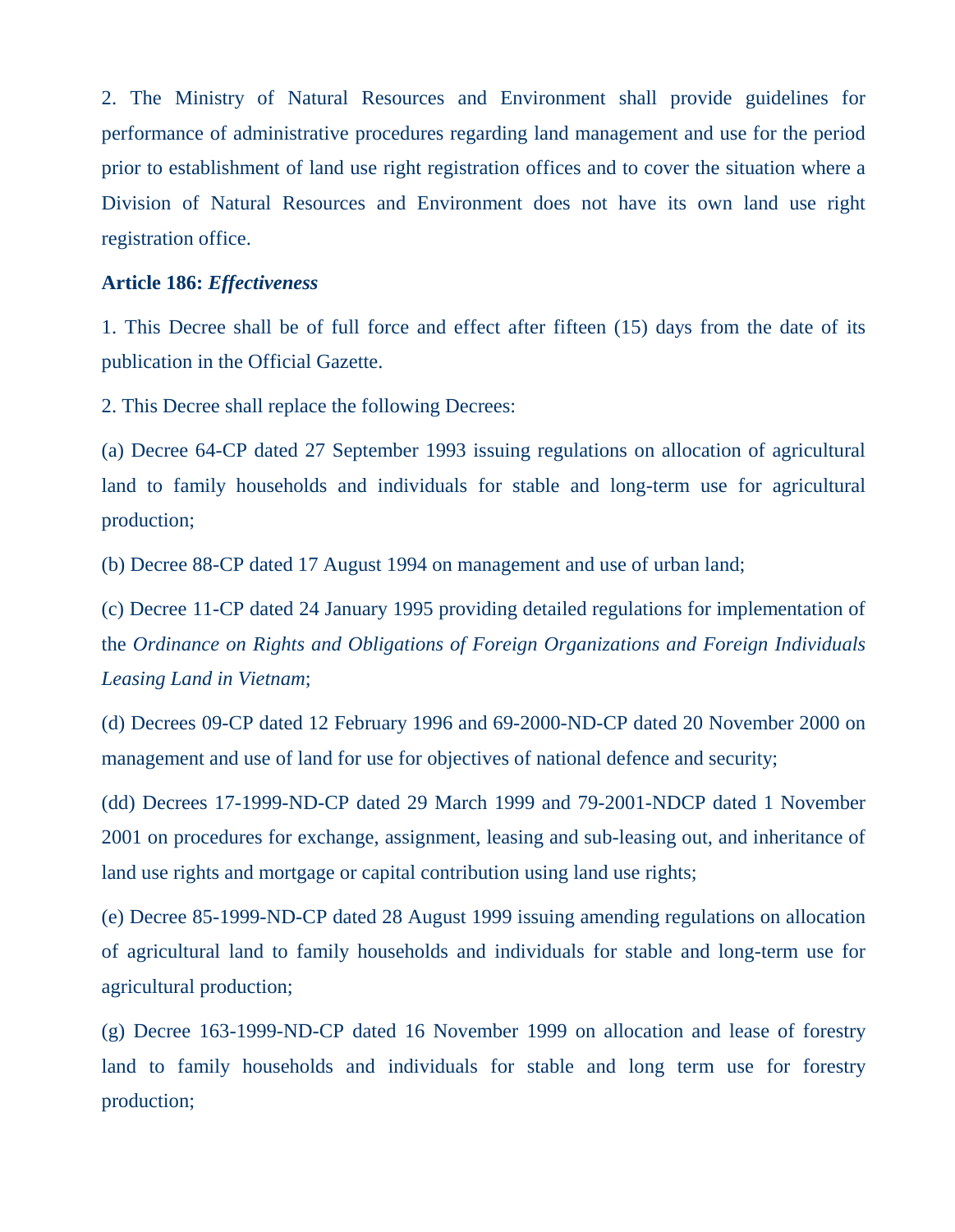(h) Decrees 04-2000-ND-CP dated 11 February 2000 and 66-2001- ND-CP dated 28 September 2001 on implementation of the *Law on Land*;

(i) Decree 68-2001-ND-CP dated 1 October 2001 on land use zoning and planning.

3. The provisions in the following Decrees on management and use of urban land which are inconsistent with this Decree are hereby repealed:

(a) Decree 60-CP dated 5 July 1994 on house ownership and residential land use rights in urban areas: clause 2 of article 1; article 3, articles 10 to 17 inclusive and article 20; the provisions on residential land registration and sample forms in article 8; and the provisions on the obligation to register residential land in article 9;

(b) Decree 61-CP dated 5 July 1994 on purchase, sale and trading of residential housing: the provisions on issuance of certificates of residential land use right and the land use rights of purchasers of residential housing in article 10;

(c) Decree 14-1998-ND-CP dated 6 March 1998 on management of State assets: the provisions on land registration in clause 1 of article 9; and the provisions on authority to recover land in clause 2 of article 14;

(d) Decree 25-1999-ND-CP dated 19 April 1999 on methods of payment for residential housing: articles 24 to 26 inclusive; the provisions on applications for issuance of certificates of residential land use right and on land use rights in articles 15.1, 16.1, 18.1,

21.1 and 23.1; and the provisions on rent prices and procedures for determining residential housing ownership in Resolution 58-1998- NQ-UBTVQH10 dated 20 August 1998 on civil transactions regarding residential housing which were entered into before 1 July 1991;

(dd) Decree 73-1999-ND-CP dated 19 August 1999 on policies encouraging socialization in the education, health, cultural and sporting sectors: the provisions on State allocation of land on a long-term basis without collection of land use fees to private establishments in clause 1 of article 7;

(e) Decree 08-2000-ND-CP dated 10 March 2000 on registration of security transactions: clauses 1(d) and 1(dd) of article 8; clauses 2(d) and 2(dd) of article 8; and clauses 4 and 5 of article 25;